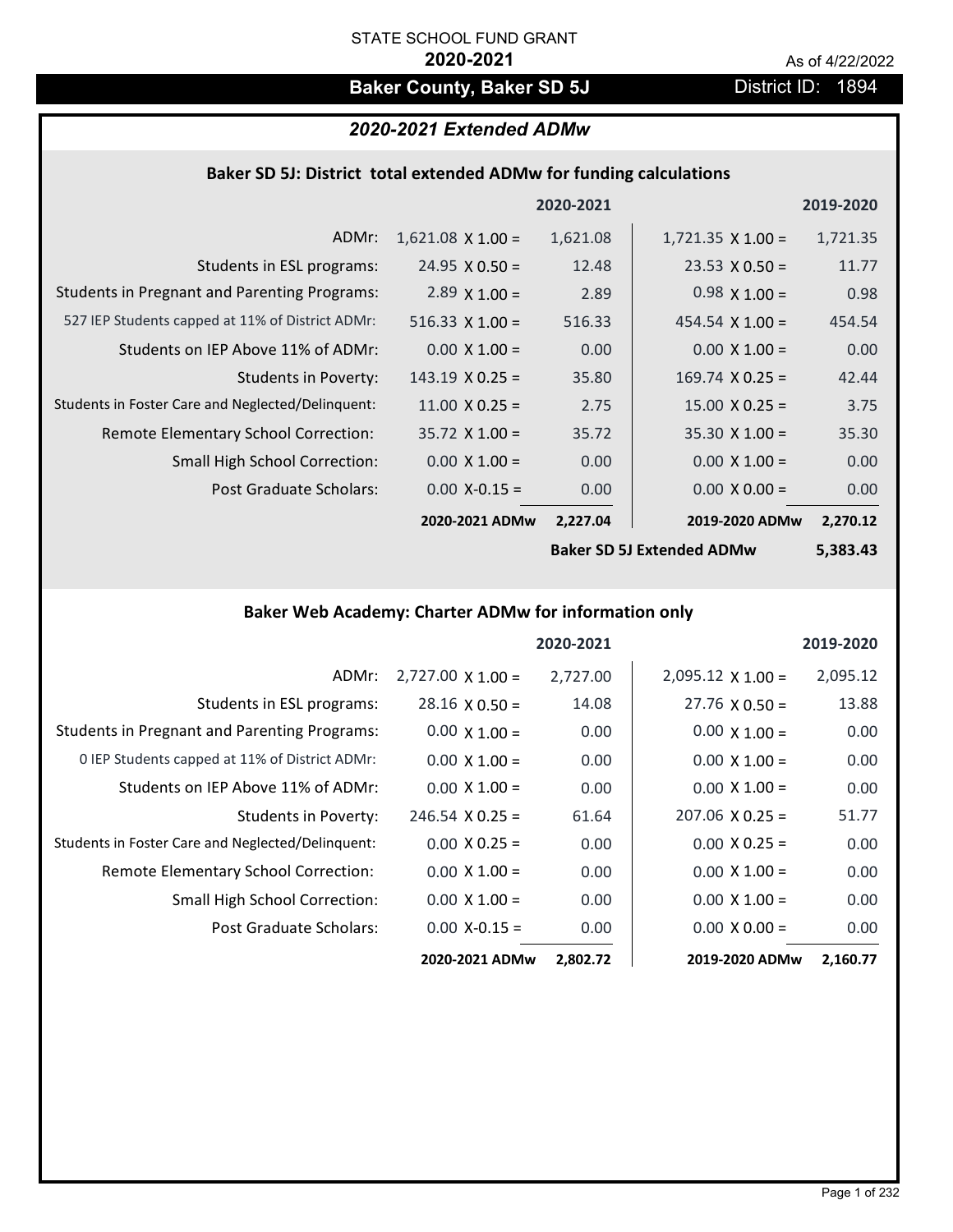## **Baker Early College: Charter ADMw for information only**

|                                                     |                        | 2020-2021 |                        | 2019-2020         |
|-----------------------------------------------------|------------------------|-----------|------------------------|-------------------|
| ADMr:                                               | $345.85 \times 1.00 =$ | 345.85    | $315.71 \times 1.00 =$ | 315.71            |
| Students in ESL programs:                           | $0.00 \times 0.50 =$   | 0.00      | $0.00 \times 0.50 =$   | 0.00              |
| <b>Students in Pregnant and Parenting Programs:</b> | $0.00 \times 1.00 =$   | 0.00      | $0.00 \times 1.00 =$   | 0.00              |
| 0 IEP Students capped at 11% of District ADMr:      | $0.00 \times 1.00 =$   | 0.00      | $0.00 \times 1.00 =$   | 0.00 <sub>1</sub> |
| Students on IEP Above 11% of ADMr:                  | $0.00 \times 1.00 =$   | 0.00      | $0.00 \times 1.00 =$   | 0.00              |
| Students in Poverty:                                | $31.27 \times 0.25 =$  | 7.82      | $31.20 \times 0.25 =$  | 7.80              |
| Students in Foster Care and Neglected/Delinquent:   | $0.00 \times 0.25 =$   | 0.00      | $0.00 \times 0.25 =$   | 0.00 <sub>1</sub> |
| Remote Elementary School Correction:                | $0.00 \times 1.00 =$   | 0.00      | $0.00 \times 1.00 =$   | 0.00              |
| <b>Small High School Correction:</b>                | $0.00 \times 1.00 =$   | 0.00      | $0.00 \times 1.00 =$   | 0.00              |
| Post Graduate Scholars:                             | $0.00$ X-0.15 =        | 0.00      | $0.00 \times 0.00 =$   | 0.00              |
|                                                     | 2020-2021 ADMw         | 353.67    | 2019-2020 ADMw         | 323.51            |

## **Oregon International School: Charter ADMw for information only**

|                                                     |                      | 2020-2021 |                      | 2019-2020 |
|-----------------------------------------------------|----------------------|-----------|----------------------|-----------|
| ADMr:                                               | $0.00 \times 1.00 =$ | 0.00      | $0.00 \times 1.00 =$ | 0.00      |
| Students in ESL programs:                           | $0.00 \times 0.50 =$ | 0.00      | $0.00 \times 0.50 =$ | 0.00      |
| <b>Students in Pregnant and Parenting Programs:</b> | $0.00 \times 1.00 =$ | 0.00      | $0.00 \times 1.00 =$ | 0.00      |
| 0 IEP Students capped at 11% of District ADMr:      | $0.00 \times 1.00 =$ | 0.00      | $0.00 \times 1.00 =$ | 0.00      |
| Students on IEP Above 11% of ADMr:                  | $0.00 \times 1.00 =$ | 0.00      | $0.00 \times 1.00 =$ | 0.00      |
| <b>Students in Poverty:</b>                         | $0.00 \times 0.25 =$ | 0.00      | $0.00 \times 0.25 =$ | 0.00      |
| Students in Foster Care and Neglected/Delinquent:   | $0.00 \times 0.25 =$ | 0.00      | $0.00 \times 0.25 =$ | 0.00      |
| Remote Elementary School Correction:                | $0.00 \times 1.00 =$ | 0.00      | $0.00 \times 1.00 =$ | 0.00      |
| <b>Small High School Correction:</b>                | $0.00 \times 1.00 =$ | 0.00      | $0.00 \times 1.00 =$ | 0.00      |
| Post Graduate Scholars:                             | $0.00$ X-0.15 =      | 0.00      | $0.00 \times 0.00 =$ | 0.00      |
|                                                     | 2020-2021 ADMw       | 0.00      | 2019-2020 ADMw       | 0.00      |

**Baker SD 5J Extended ADMw 5,383.43**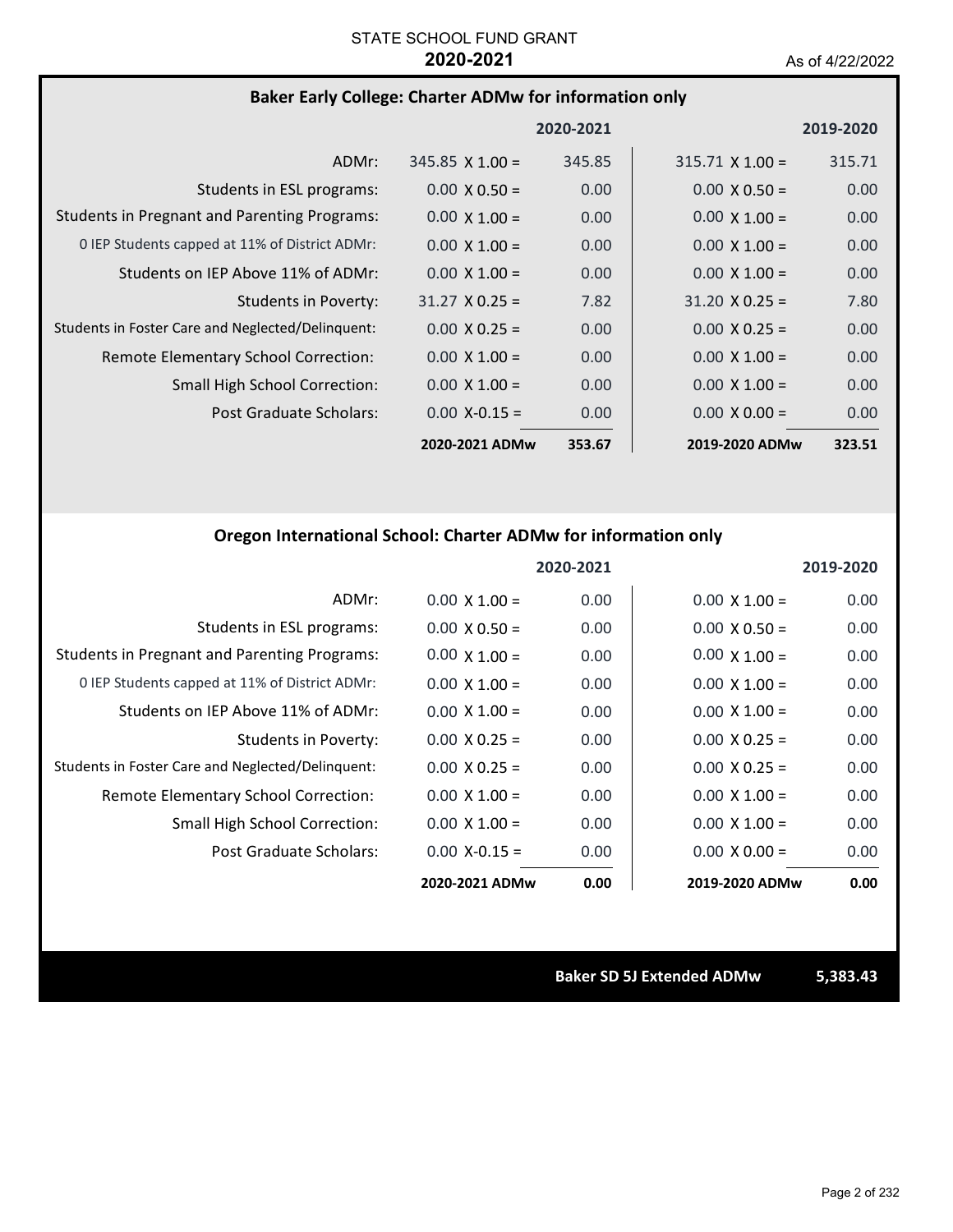## Baker County, Huntington SD 16J **District ID: 1895**

## *2020-2021 Extended ADMw*

### **Huntington SD 16J: District total extended ADMw for funding calculations**

|                                                     |                      | 2020-2021 |                      | 2019-2020 |
|-----------------------------------------------------|----------------------|-----------|----------------------|-----------|
| ADMr:                                               | $0.00 \times 1.00 =$ | 0.00      | $0.00 \times 1.00 =$ | 0.00      |
| Students in ESL programs:                           | $0.00 \times 0.50 =$ | 0.00      | $0.00 \times 0.50 =$ | 0.00      |
| <b>Students in Pregnant and Parenting Programs:</b> | $0.00 \times 1.00 =$ | 0.00      | $0.00 \times 1.00 =$ | 0.00      |
| 4 IEP Students capped at 11% of District ADMr:      | 4.00 $\times$ 1.00 = | 4.00      | $5.00 \times 1.00 =$ | 5.00      |
| Students on IEP Above 11% of ADMr:                  | $0.00 \times 1.00 =$ | 0.00      | $0.00 \times 1.00 =$ | 0.00      |
| Students in Poverty:                                | $-0.63$ X 0.25 =     | $-0.16$   | $0.00 \times 0.25 =$ | 0.00      |
| Students in Foster Care and Neglected/Delinquent:   | $0.00 \times 0.25 =$ | 0.00      | $0.00 \times 0.25 =$ | 0.00      |
| Remote Elementary School Correction:                | $0.00 \times 1.00 =$ | 0.00      | $0.00 \times 1.00 =$ | 0.00      |
| <b>Small High School Correction:</b>                | $0.00 \times 1.00 =$ | 0.00      | $0.00 \times 1.00 =$ | 0.00      |
| Post Graduate Scholars:                             | $0.00$ X-0.15 =      | 0.00      | $0.00 \times 0.00 =$ | 0.00      |
|                                                     | 2020-2021 ADMw       | 3.84      | 2019-2020 ADMw       | 5.00      |
|                                                     |                      |           |                      |           |

**Huntington SD 16J Extended ADMw**

**210.00**

## **Huntington School: Charter ADMw for information only**

|                                                     |                       | 2020-2021 |                       | 2019-2020 |
|-----------------------------------------------------|-----------------------|-----------|-----------------------|-----------|
| ADMr:                                               | $85.04 \times 1.00 =$ | 85.04     | $98.34 \times 1.00 =$ | 98.34     |
| Students in ESL programs:                           | $0.00 \times 0.50 =$  | 0.00      | $0.00 \times 0.50 =$  | 0.00      |
| <b>Students in Pregnant and Parenting Programs:</b> | $0.00 \times 1.00 =$  | 0.00      | $0.00 \times 1.00 =$  | 0.00      |
| 0 IEP Students capped at 11% of District ADMr:      | $0.00 \times 1.00 =$  | 0.00      | $0.00 \times 1.00 =$  | 0.00      |
| Students on IEP Above 11% of ADMr:                  | $0.00 \times 1.00 =$  | 0.00      | $0.00 \times 1.00 =$  | 0.00      |
| Students in Poverty:                                | $13.63 \times 0.25 =$ | 3.41      | $16.00 \times 0.25 =$ | 4.00      |
| Students in Foster Care and Neglected/Delinquent:   | $0.00 \times 0.25 =$  | 0.00      | $0.00 \times 0.25 =$  | 0.00      |
| Remote Elementary School Correction:                | $46.71 \times 1.00 =$ | 46.71     | $52.20 \times 1.00 =$ | 52.20     |
| <b>Small High School Correction:</b>                | $50.46$ X 1.00 =      | 50.46     | $50.46 \times 1.00 =$ | 50.46     |
| Post Graduate Scholars:                             | $0.00 X - 0.15 =$     | 0.00      | $0.00 \times 0.00 =$  | 0.00      |
|                                                     | 2020-2021 ADMw        | 185.62    | 2019-2020 ADMw        | 205.00    |

**Huntington SD 16J Extended ADMw 210.00**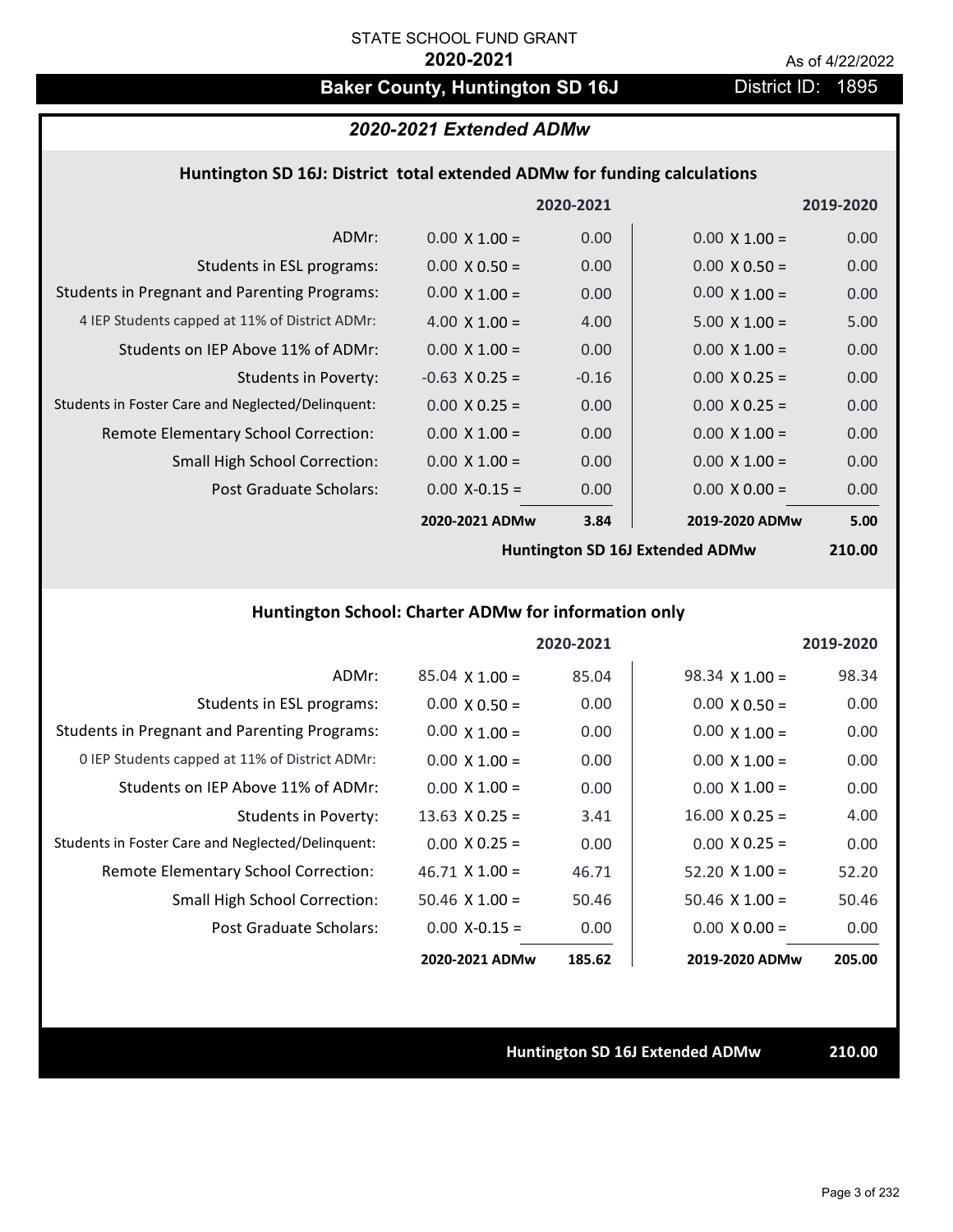# Baker County, Burnt River SD 30J District ID: 1896

## *2020-2021 Extended ADMw*

### **Burnt River SD 30J: District total extended ADMw for funding calculations**

|                                                     |                      | 2020-2021 |                      | 2019-2020 |
|-----------------------------------------------------|----------------------|-----------|----------------------|-----------|
| ADMr:                                               | $0.00 \times 1.00 =$ | 0.00      | $0.00 \times 1.00 =$ | 0.00      |
| Students in ESL programs:                           | $0.00 \times 0.50 =$ | 0.00      | $0.00 \times 0.50 =$ | 0.00      |
| <b>Students in Pregnant and Parenting Programs:</b> | $0.00 \times 1.00 =$ | 0.00      | $0.00 \times 1.00 =$ | 0.00      |
| 5 IEP Students capped at 11% of District ADMr:      | $3.38 \times 1.00 =$ | 3.38      | 4.40 $\times$ 1.00 = | 4.40      |
| Students on IEP Above 11% of ADMr:                  | $1.00 \times 1.00 =$ | 1.00      | $0.50 \times 1.00 =$ | 0.50      |
| <b>Students in Poverty:</b>                         | $0.00 \times 0.25 =$ | 0.00      | $0.00 \times 0.25 =$ | 0.00      |
| Students in Foster Care and Neglected/Delinquent:   | $0.00 \times 0.25 =$ | 0.00      | $0.00 \times 0.25 =$ | 0.00      |
| Remote Elementary School Correction:                | $0.00 \times 1.00 =$ | 0.00      | $0.00 \times 1.00 =$ | 0.00      |
| <b>Small High School Correction:</b>                | $0.00 \times 1.00 =$ | 0.00      | $0.00 \times 1.00 =$ | 0.00      |
| Post Graduate Scholars:                             | $0.00$ X-0.15 =      | 0.00      | $0.00 \times 0.00 =$ | 0.00      |
|                                                     | 2020-2021 ADMw       | 4.38      | 2019-2020 ADMw       | 4.90      |

**Burnt River SD 30J Extended ADMw**

**122.39**

## **Burnt River School: Charter ADMw for information only**

|                                                     |                       | 2020-2021 |                       | 2019-2020 |
|-----------------------------------------------------|-----------------------|-----------|-----------------------|-----------|
| ADMr:                                               | $30.73 \times 1.00 =$ | 30.73     | $39.99 \times 1.00 =$ | 39.99     |
| Students in ESL programs:                           | $0.00 \times 0.50 =$  | 0.00      | $0.00 \times 0.50 =$  | 0.00      |
| <b>Students in Pregnant and Parenting Programs:</b> | $0.00 \times 1.00 =$  | 0.00      | $0.00 \times 1.00 =$  | 0.00      |
| 0 IEP Students capped at 11% of District ADMr:      | $0.00 \times 1.00 =$  | 0.00      | $0.00 \times 1.00 =$  | 0.00      |
| Students on IEP Above 11% of ADMr:                  | $0.00 \times 1.00 =$  | 0.00      | $0.00 \times 1.00 =$  | 0.00      |
| Students in Poverty:                                | $3.84$ X 0.25 =       | 0.96      | $6.00 \times 0.25 =$  | 1.50      |
| Students in Foster Care and Neglected/Delinquent:   | $0.00 \times 0.25 =$  | 0.00      | $0.00 \times 0.25 =$  | 0.00      |
| Remote Elementary School Correction:                | $25.54 \times 1.00 =$ | 25.54     | $25.54 \times 1.00 =$ | 25.54     |
| <b>Small High School Correction:</b>                | $50.46$ X 1.00 =      | 50.46     | $50.46 \times 1.00 =$ | 50.46     |
| Post Graduate Scholars:                             | $0.00 X - 0.15 =$     | 0.00      | $0.00 \times 0.00 =$  | 0.00      |
|                                                     | 2020-2021 ADMw        | 107.69    | 2019-2020 ADMw        | 117.49    |

#### **Burnt River SD 30J Extended ADMw 122.39**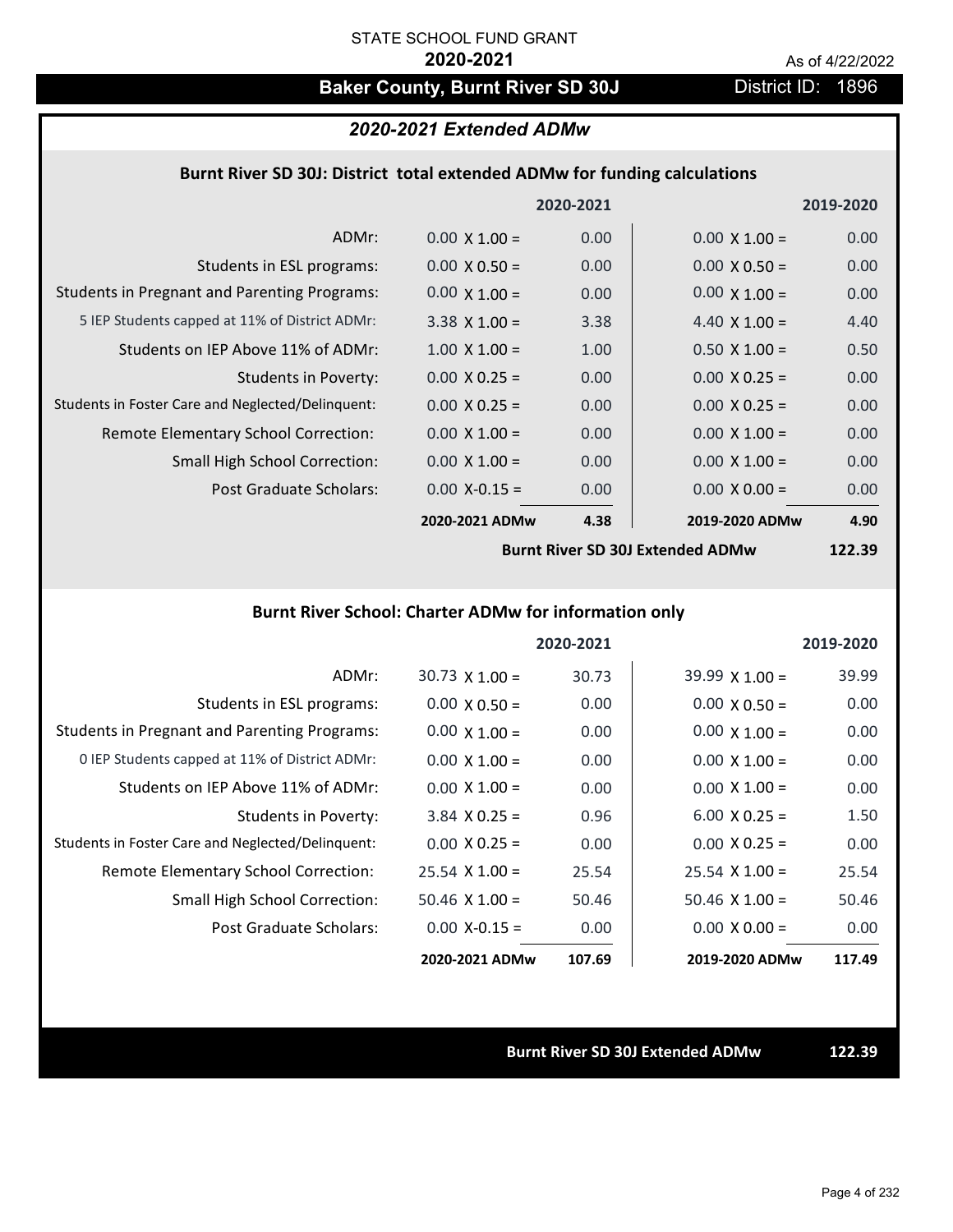# **Baker County, Pine Eagle SD 61** District ID: 1897

## *2020-2021 Extended ADMw*

### **Pine Eagle SD 61: District total extended ADMw for funding calculations**

|                                                     |                       | 2020-2021 |                       | 2019-2020 |
|-----------------------------------------------------|-----------------------|-----------|-----------------------|-----------|
| ADMr:                                               | $0.00 \times 1.00 =$  | 0.00      | $0.00 \times 1.00 =$  | 0.00      |
| Students in ESL programs:                           | $0.00 \times 0.50 =$  | 0.00      | $0.00 \times 0.50 =$  | 0.00      |
| <b>Students in Pregnant and Parenting Programs:</b> | $0.00 \times 1.00 =$  | 0.00      | $0.00 \times 1.00 =$  | 0.00      |
| 27 IEP Students capped at 11% of District ADMr:     | $20.96 \times 1.00 =$ | 20.96     | $24.22 \times 1.00 =$ | 24.22     |
| Students on IEP Above 11% of ADMr:                  | $0.40 \times 1.00 =$  | 0.40      | $0.10 \times 1.00 =$  | 0.10      |
| <b>Students in Poverty:</b>                         | $0.00 \times 0.25 =$  | 0.00      | $0.00 \times 0.25 =$  | 0.00      |
| Students in Foster Care and Neglected/Delinquent:   | 4.00 $X$ 0.25 =       | 1.00      | $1.00 \times 0.25 =$  | 0.25      |
| Remote Elementary School Correction:                | $0.00 \times 1.00 =$  | 0.00      | $0.00 \times 1.00 =$  | 0.00      |
| <b>Small High School Correction:</b>                | $0.00 \times 1.00 =$  | 0.00      | $0.00 \times 1.00 =$  | 0.00      |
| Post Graduate Scholars:                             | $0.00$ X-0.15 =       | 0.00      | $0.00 \times 0.00 =$  | 0.00      |
|                                                     | 2020-2021 ADMw        | 22.36     | 2019-2020 ADMw        | 24.57     |
|                                                     |                       |           |                       |           |

**Pine Eagle SD 61 Extended ADMw**

**373.82**

## **Pine Eagle Charter School: Charter ADMw for information only**

|                                                     |                       | 2020-2021 |                        | 2019-2020 |
|-----------------------------------------------------|-----------------------|-----------|------------------------|-----------|
| ADMr:                                               | 190.53 $X$ 1.00 =     | 190.53    | $220.18 \times 1.00 =$ | 220.18    |
| Students in ESL programs:                           | $0.99 \times 0.50 =$  | 0.50      | $2.00 \times 0.50 =$   | 1.00      |
| <b>Students in Pregnant and Parenting Programs:</b> | $0.00 \times 1.00 =$  | 0.00      | $0.00 \times 1.00 =$   | 0.00      |
| 0 IEP Students capped at 11% of District ADMr:      | $0.00 \times 1.00 =$  | 0.00      | $0.00 \times 1.00 =$   | 0.00      |
| Students on IEP Above 11% of ADMr:                  | $0.00 \times 1.00 =$  | 0.00      | $0.00 \times 1.00 =$   | 0.00      |
| Students in Poverty:                                | 42.77 $X$ 0.25 =      | 10.69     | $32.00 \times 0.25 =$  | 8.00      |
| Students in Foster Care and Neglected/Delinquent:   | $0.00 \times 0.25 =$  | 0.00      | $0.00 \times 0.25 =$   | 0.00      |
| Remote Elementary School Correction:                | $71.43 \times 1.00 =$ | 71.43     | $67.24 \times 1.00 =$  | 67.24     |
| <b>Small High School Correction:</b>                | $52.28 \times 1.00 =$ | 52.28     | 52.83 $\times$ 1.00 =  | 52.83     |
| Post Graduate Scholars:                             | $0.00 X - 0.15 =$     | 0.00      | $0.00 \times 0.00 =$   | 0.00      |
|                                                     | 2020-2021 ADMw        | 325.43    | 2019-2020 ADMw         | 349.25    |

**Pine Eagle SD 61 Extended ADMw 373.82**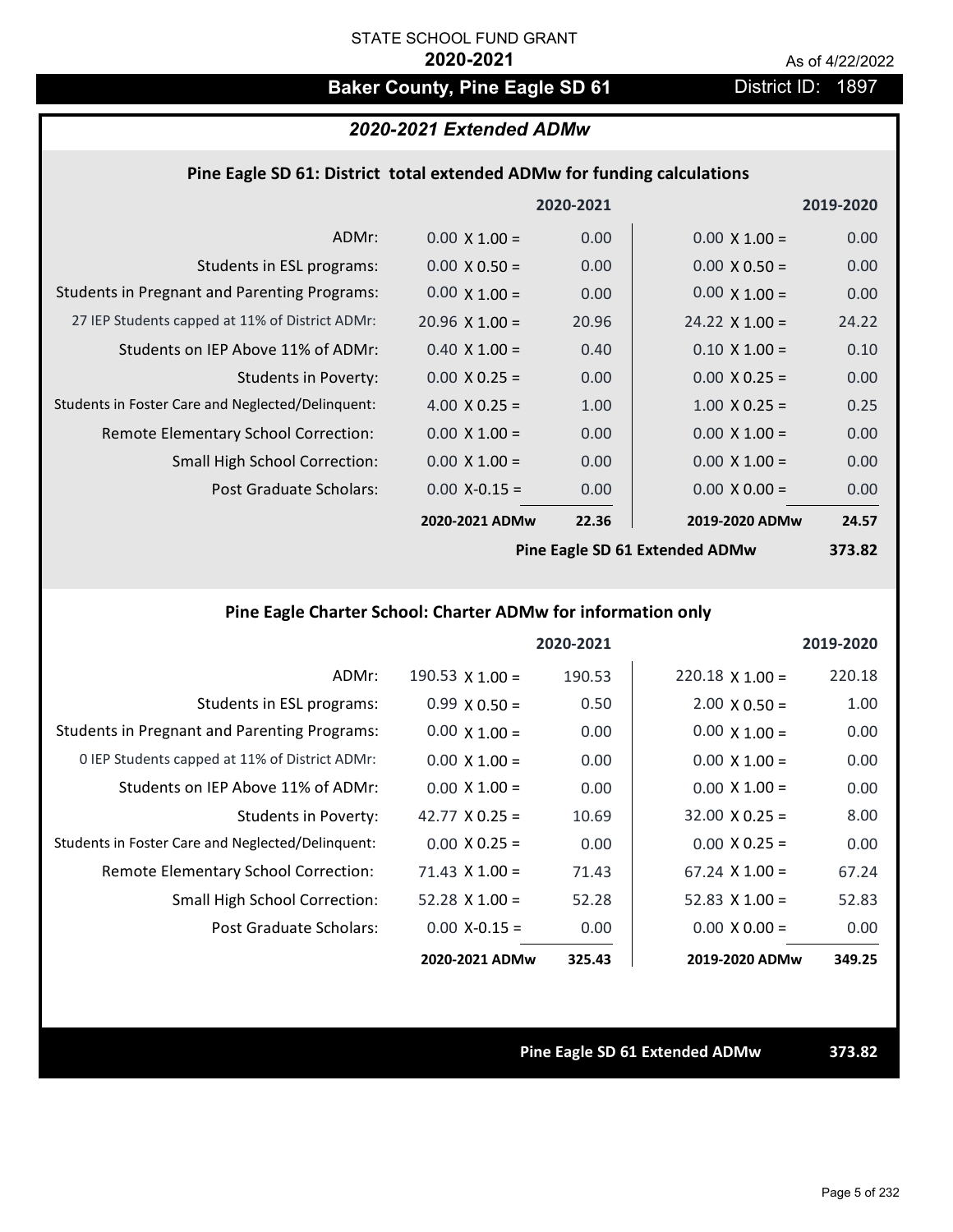# **Benton County, Monroe SD 1J** District ID: 1898

## *2020-2021 Extended ADMw*

## **Monroe SD 1J: District total extended ADMw for funding calculations**

|                                                     |                        | 2020-2021 |                                   | 2019-2020 |
|-----------------------------------------------------|------------------------|-----------|-----------------------------------|-----------|
| ADMr:                                               | $350.51 \times 1.00 =$ | 350.51    | $348.32 \times 1.00 =$            | 348.32    |
| Students in ESL programs:                           | $31.46 \times 0.50 =$  | 15.73     | $31.60 \times 0.50 =$             | 15.80     |
| <b>Students in Pregnant and Parenting Programs:</b> | $0.00 \times 1.00 =$   | 0.00      | $0.00 \times 1.00 =$              | 0.00      |
| 47 IEP Students capped at 11% of District ADMr:     | $38.56 \times 1.00 =$  | 38.56     | $38.32 \times 1.00 =$             | 38.32     |
| Students on IEP Above 11% of ADMr:                  | $2.20 \times 1.00 =$   | 2.20      | $2.20 X 1.00 =$                   | 2.20      |
| <b>Students in Poverty:</b>                         | $75.54 \times 0.25 =$  | 18.89     | 42.54 $X$ 0.25 =                  | 10.64     |
| Students in Foster Care and Neglected/Delinquent:   | $2.00 \times 0.25 =$   | 0.50      | $1.00 \times 0.25 =$              | 0.25      |
| Remote Elementary School Correction:                | $0.00 \times 1.00 =$   | 0.00      | $0.00 \times 1.00 =$              | 0.00      |
| <b>Small High School Correction:</b>                | $80.68 \times 1.00 =$  | 80.68     | $77.34 \times 1.00 =$             | 77.34     |
| <b>Post Graduate Scholars:</b>                      | $0.00$ X-0.15 =        | 0.00      | $0.00 \times 0.00 =$              | 0.00      |
|                                                     | 2020-2021 ADMw         | 507.06    | 2019-2020 ADMw                    | 492.86    |
|                                                     |                        |           | <b>Monroe SD 1J Extended ADMw</b> | 507.06    |
|                                                     |                        |           |                                   |           |
|                                                     |                        |           | <b>Monroe SD 1J Extended ADMw</b> | 507.06    |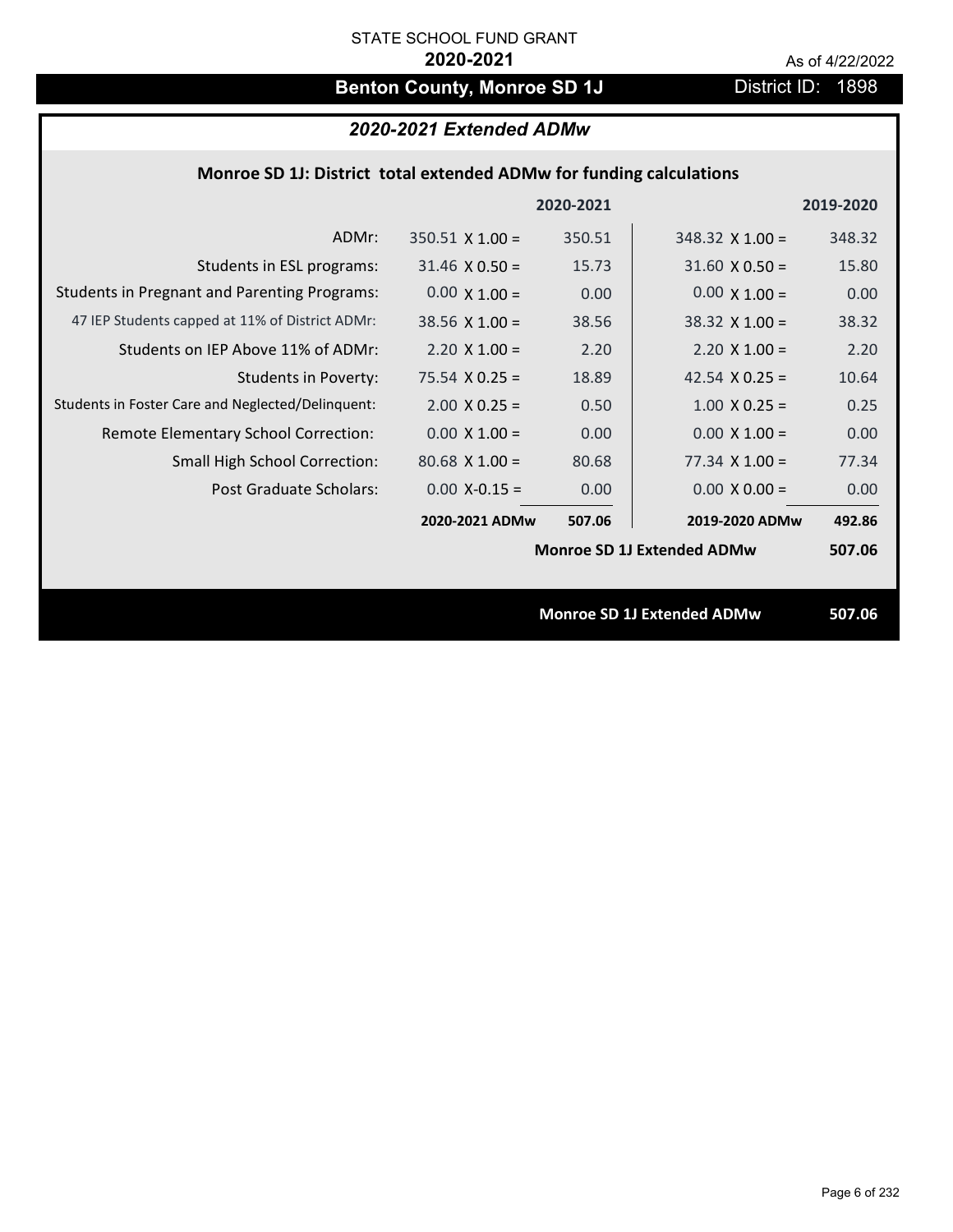## **Benton County, Alsea SD 7J** District ID: 1899

## *2020-2021 Extended ADMw*

### **Alsea SD 7J: District total extended ADMw for funding calculations**

|                                                     |                       | 2020-2021 |                           | 2019-2020 |
|-----------------------------------------------------|-----------------------|-----------|---------------------------|-----------|
| ADMr:                                               | $0.00 \times 1.00 =$  | 0.00      | $0.00 \times 1.00 =$      | 0.00      |
| Students in ESL programs:                           | $0.00 \times 0.50 =$  | 0.00      | $0.00 \times 0.50 =$      | 0.00      |
| <b>Students in Pregnant and Parenting Programs:</b> | $0.00 \times 1.00 =$  | 0.00      | $0.00 \times 1.00 =$      | 0.00      |
| 98 IEP Students capped at 11% of District ADMr:     | $85.81 \times 1.00 =$ | 85.81     | $28.37 \times 1.00 =$     | 28.37     |
| Students on IEP Above 11% of ADMr:                  | $0.40 \times 1.00 =$  | 0.40      | $2.20 \times 1.00 =$      | 2.20      |
| Students in Poverty:                                | $-6.03$ X 0.25 =      | $-1.51$   | $0.00 \times 0.25 =$      | 0.00      |
| Students in Foster Care and Neglected/Delinquent:   | $2.00 \times 0.25 =$  | 0.50      | $0.00 \times 0.25 =$      | 0.00      |
| Remote Elementary School Correction:                | $0.00 \times 1.00 =$  | 0.00      | $0.00 \times 1.00 =$      | 0.00      |
| <b>Small High School Correction:</b>                | $0.00 \times 1.00 =$  | 0.00      | $0.00 \times 1.00 =$      | 0.00      |
| Post Graduate Scholars:                             | $0.00$ X-0.15 =       | 0.00      | $0.00 \times 0.00 =$      | 0.00      |
|                                                     | 2020-2021 ADMw        | 85.20     | 2019-2020 ADMw            | 30.57     |
|                                                     |                       |           | Alsea SD 7J Extended ADMw | 959.63    |

## **Alsea Charter School: Charter ADMw for information only**

|                                                     |                        | 2020-2021 |                       | 2019-2020 |
|-----------------------------------------------------|------------------------|-----------|-----------------------|-----------|
| ADMr:                                               | $780.07 \times 1.00 =$ | 780.07    | $257.87$ X 1.00 =     | 257.87    |
| Students in ESL programs:                           | $0.95 \times 0.50 =$   | 0.48      | $0.00 \times 0.50 =$  | 0.00      |
| <b>Students in Pregnant and Parenting Programs:</b> | $0.30 \times 1.00 =$   | 0.30      | $0.00 \times 1.00 =$  | 0.00      |
| 0 IEP Students capped at 11% of District ADMr:      | $0.00 \times 1.00 =$   | 0.00      | $0.00 \times 1.00 =$  | 0.00      |
| Students on IEP Above 11% of ADMr:                  | $0.00 \times 1.00 =$   | 0.00      | $0.00 \times 1.00 =$  | 0.00      |
| Students in Poverty:                                | $31.03 \times 0.25 =$  | 7.76      | $18.00 \times 0.25 =$ | 4.50      |
| Students in Foster Care and Neglected/Delinquent:   | $0.00 \times 0.25 =$   | 0.00      | $0.00 \times 0.25 =$  | 0.00      |
| <b>Remote Elementary School Correction:</b>         | $0.00 \times 1.00 =$   | 0.00      | $70.63 \times 1.00 =$ | 70.63     |
| <b>Small High School Correction:</b>                | $85.83$ X 1.00 =       | 85.83     | $79.54 \times 1.00 =$ | 79.54     |
| Post Graduate Scholars:                             | $0.00 X - 0.15 =$      | 0.00      | $0.00 \times 0.00 =$  | 0.00      |
|                                                     | 2020-2021 ADMw         | 874.43    | 2019-2020 ADMw        | 412.54    |

**Alsea SD 7J Extended ADMw 959.63**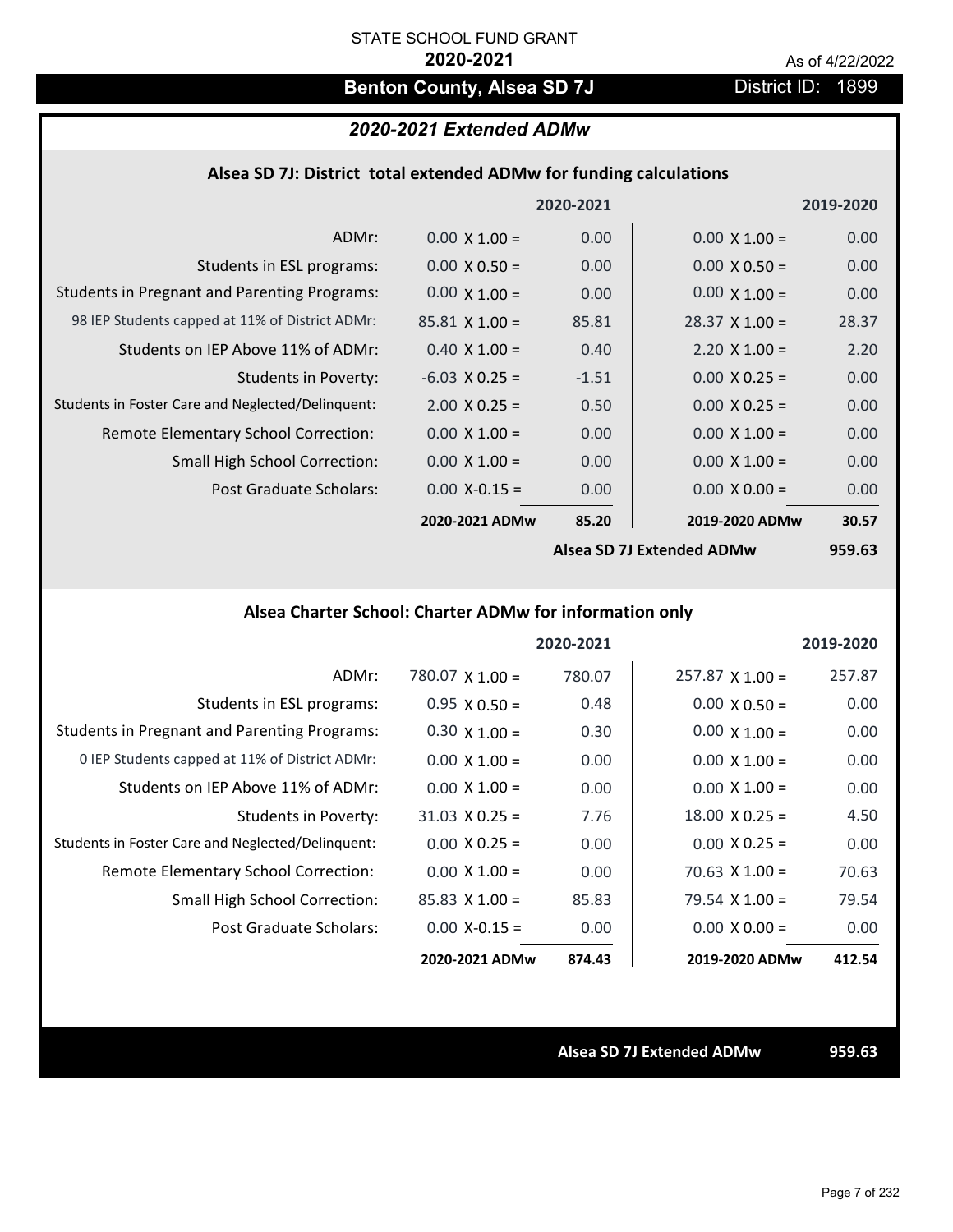## **Benton County, Philomath SD 17J** District ID: 1900

## *2020-2021 Extended ADMw*

### **Philomath SD 17J: District total extended ADMw for funding calculations**

|                                                     |                          | 2020-2021 |                          | 2019-2020 |
|-----------------------------------------------------|--------------------------|-----------|--------------------------|-----------|
| ADMr:                                               | $1,312.08 \times 1.00 =$ | 1,312.08  | $1,436.30 \times 1.00 =$ | 1,436.30  |
| Students in ESL programs:                           | $15.06 \times 0.50 =$    | 7.53      | $14.26 \times 0.50 =$    | 7.13      |
| <b>Students in Pregnant and Parenting Programs:</b> | $0.00 \times 1.00 =$     | 0.00      | $0.00 \times 1.00 =$     | 0.00      |
| 149 IEP Students capped at 11% of District ADMr:    | $149.00 \times 1.00 =$   | 149.00    | $164.00 \times 1.00 =$   | 164.00    |
| Students on IEP Above 11% of ADMr:                  | $0.00 \times 1.00 =$     | 0.00      | $0.00 \times 1.00 =$     | 0.00      |
| <b>Students in Poverty:</b>                         | $105.52 \times 0.25 =$   | 26.38     | $120.81$ X 0.25 =        | 30.20     |
| Students in Foster Care and Neglected/Delinquent:   | $0.00 \times 0.25 =$     | 0.00      | $6.00 \times 0.25 =$     | 1.50      |
| Remote Elementary School Correction:                | $19.21$ X $1.00 =$       | 19.21     | $19.21 \times 1.00 =$    | 19.21     |
| <b>Small High School Correction:</b>                | $0.00 \times 1.00 =$     | 0.00      | $0.00 \times 1.00 =$     | 0.00      |
| Post Graduate Scholars:                             | $0.22$ X-0.15 =          | $-0.06$   | $2.67$ X 0.00 =          | $-0.67$   |
|                                                     | 2020-2021 ADMw           | 1,514.15  | 2019-2020 ADMw           | 1,657.68  |

**Philomath SD 17J Extended ADMw**

**1,935.78**

## **Kings Valley Charter School: Charter ADMw for information only**

|                                                     |                        | 2020-2021 |                        | 2019-2020 |
|-----------------------------------------------------|------------------------|-----------|------------------------|-----------|
| ADMr:                                               | $200.71 \times 1.00 =$ | 200.71    | $204.40 \times 1.00 =$ | 204.40    |
| Students in ESL programs:                           | $0.10 \times 0.50 =$   | 0.05      | $1.00 \times 0.50 =$   | 0.50      |
| <b>Students in Pregnant and Parenting Programs:</b> | $0.00 \times 1.00 =$   | 0.00      | $0.00 \times 1.00 =$   | 0.00      |
| 0 IEP Students capped at 11% of District ADMr:      | $0.00 \times 1.00 =$   | 0.00      | $0.00 \times 1.00 =$   | 0.00      |
| Students on IEP Above 11% of ADMr:                  | $0.00 \times 1.00 =$   | 0.00      | $0.00 \times 1.00 =$   | 0.00      |
| Students in Poverty:                                | $16.14 \times 0.25 =$  | 4.04      | $17.19 \times 0.25 =$  | 4.30      |
| Students in Foster Care and Neglected/Delinquent:   | $0.00 \times 0.25 =$   | 0.00      | $0.00 \times 0.25 =$   | 0.00      |
| Remote Elementary School Correction:                | $68.08 \times 1.00 =$  | 68.08     | $68.91 \times 1.00 =$  | 68.91     |
| <b>Small High School Correction:</b>                | $0.00 \times 1.00 =$   | 0.00      | $0.00 \times 1.00 =$   | 0.00      |
| Post Graduate Scholars:                             | $0.00$ X-0.15 =        | 0.00      | $0.00 \times 0.00 =$   | 0.00      |
|                                                     | 2020-2021 ADMw         | 272.88    | 2019-2020 ADMw         | 278.11    |

**Philomath SD 17J Extended ADMw 1,935.78**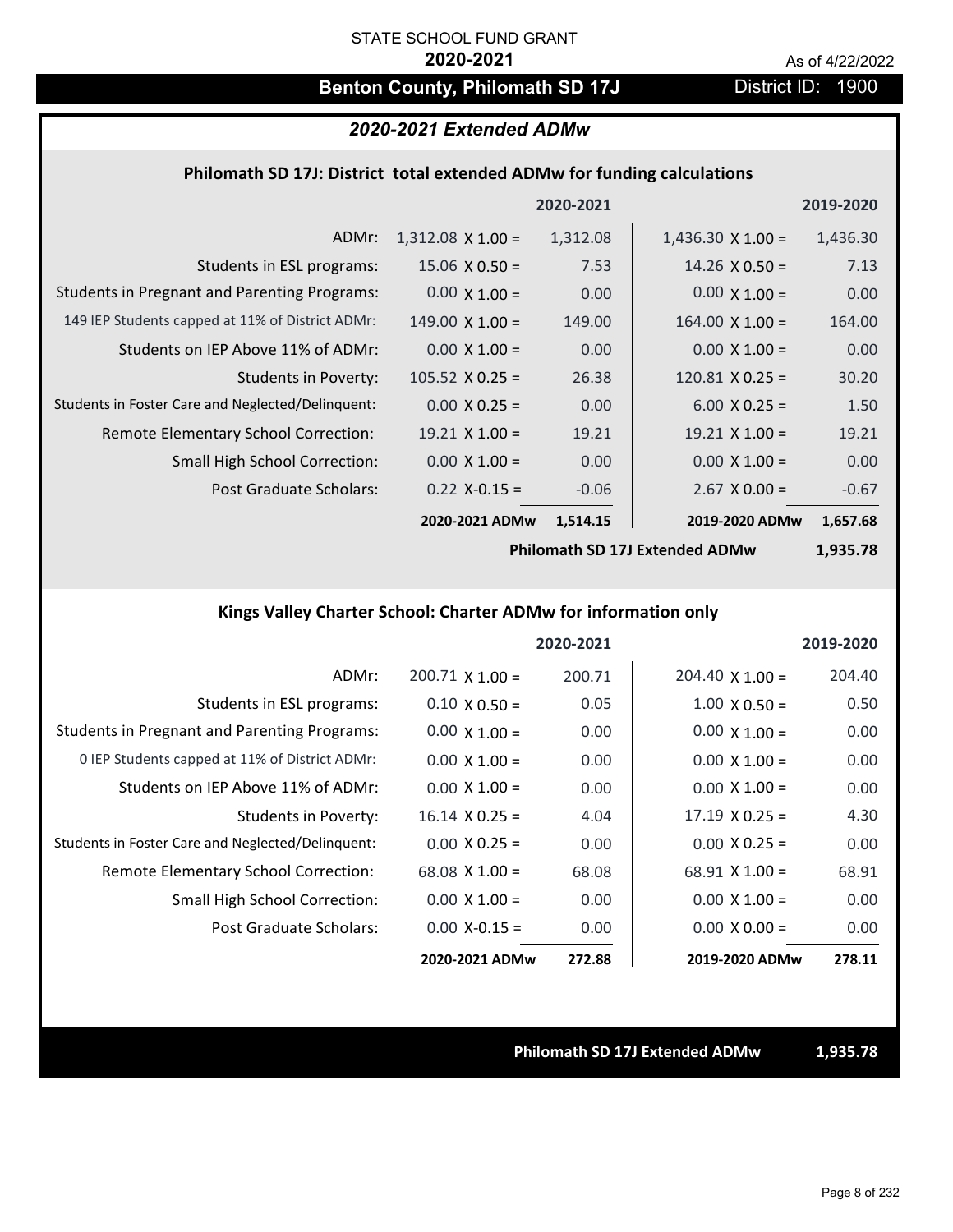## **Benton County, Corvallis SD 509J** District ID: 1901

### *2020-2021 Extended ADMw*

### **Corvallis SD 509J: District total extended ADMw for funding calculations**

|                                                     |                          | 2020-2021 |                                        | 2019-2020 |
|-----------------------------------------------------|--------------------------|-----------|----------------------------------------|-----------|
| ADMr:                                               | 6,236.85 $\times$ 1.00 = | 6,236.85  | 6,538.84 $\times$ 1.00 =               | 6,538.84  |
| Students in ESL programs:                           | 480.55 $\times$ 0.50 =   | 240.28    | 470.73 $\times$ 0.50 =                 | 235.37    |
| <b>Students in Pregnant and Parenting Programs:</b> | $0.27 \times 1.00 =$     | 0.27      | $1.24 \times 1.00 =$                   | 1.24      |
| 689 IEP Students capped at 11% of District ADMr:    | 689.00 $\times$ 1.00 =   | 689.00    | 679.00 $\times$ 1.00 =                 | 679.00    |
| Students on IEP Above 11% of ADMr:                  | $0.00 \times 1.00 =$     | 0.00      | $0.00 \times 1.00 =$                   | 0.00      |
| <b>Students in Poverty:</b>                         | $729.24 \times 0.25 =$   | 182.31    | $706.22 \times 0.25 =$                 | 176.56    |
| Students in Foster Care and Neglected/Delinquent:   | $32.00 \times 0.25 =$    | 8.00      | $30.00 \times 0.25 =$                  | 7.50      |
| Remote Elementary School Correction:                | $0.00 \times 1.00 =$     | 0.00      | $0.00 \times 1.00 =$                   | 0.00      |
| <b>Small High School Correction:</b>                | $0.00 \times 1.00 =$     | 0.00      | $0.00 \times 1.00 =$                   | 0.00      |
| Post Graduate Scholars:                             | $5.28$ X-0.15 =          | $-1.32$   | $7.00 \times 0.00 =$                   | $-1.75$   |
|                                                     | 2020-2021 ADMw           | 7,355.39  | 2019-2020 ADMw                         | 7,636.75  |
|                                                     |                          |           | <b>Corvallis SD 509J Extended ADMw</b> | 7,769.37  |

## **Inavale Community Partners dba Muddy Creek Charter School : Charter ADMw for information only**

|                                                     |                       | 2020-2021 |                        | 2019-2020 |
|-----------------------------------------------------|-----------------------|-----------|------------------------|-----------|
| ADMr:                                               | 113.59 $X$ 1.00 =     | 113.59    | $120.19 \times 1.00 =$ | 120.19    |
| Students in ESL programs:                           | $0.95 \times 0.50 =$  | 0.48      | $1.00 \times 0.50 =$   | 0.50      |
| <b>Students in Pregnant and Parenting Programs:</b> | $0.00 \times 1.00 =$  | 0.00      | $0.00 \times 1.00 =$   | 0.00      |
| 0 IEP Students capped at 11% of District ADMr:      | $0.00 \times 1.00 =$  | 0.00      | $0.00 \times 1.00 =$   | 0.00      |
| Students on IEP Above 11% of ADMr:                  | $0.00 \times 1.00 =$  | 0.00      | $0.00 \times 1.00 =$   | 0.00      |
| Students in Poverty:                                | $13.28 \times 0.25 =$ | 3.32      | $13.04 \times 0.25 =$  | 3.26      |
| Students in Foster Care and Neglected/Delinquent:   | $0.00 \times 0.25 =$  | 0.00      | $0.00 \times 0.25 =$   | 0.00      |
| <b>Remote Elementary School Correction:</b>         | $9.39 \times 1.00 =$  | 9.39      | $8.67$ X $1.00 =$      | 8.67      |
| <b>Small High School Correction:</b>                | $0.00 \times 1.00 =$  | 0.00      | $0.00 \times 1.00 =$   | 0.00      |
| Post Graduate Scholars:                             | $0.00 X - 0.15 =$     | 0.00      | $0.00 \times 0.00 =$   | 0.00      |
|                                                     | 2020-2021 ADMw        | 126.78    | 2019-2020 ADMw         | 132.62    |

#### **Corvallis SD 509J Extended ADMw 7,769.37**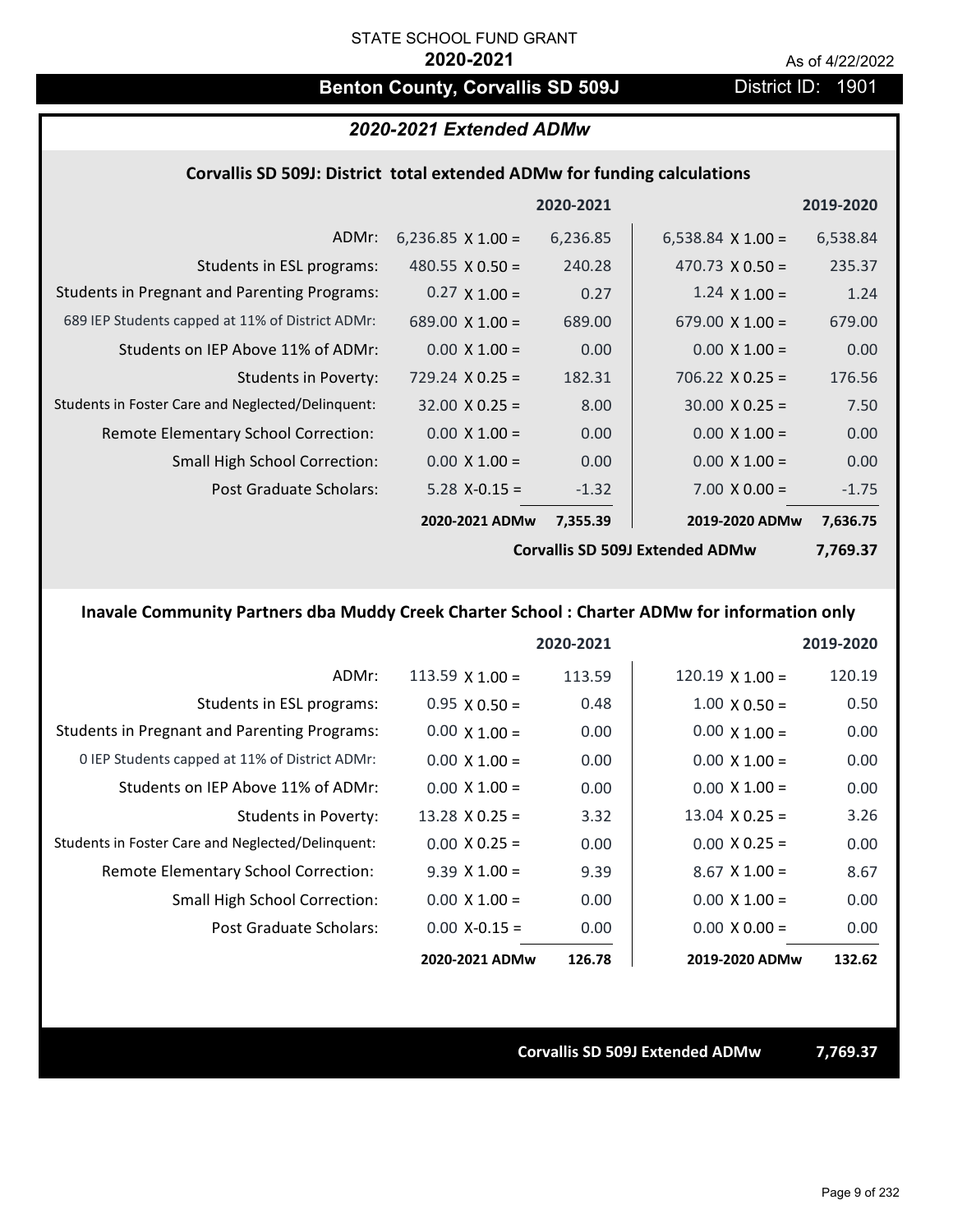## **Clackamas County, West Linn-Wilsonville SD 3J** District ID: 1922

## *2020-2021 Extended ADMw*

### **West Linn‐Wilsonville SD 3J: District total extended ADMw for funding calculations**

|                                                     |                          | 2020-2021 |                          | 2019-2020 |
|-----------------------------------------------------|--------------------------|-----------|--------------------------|-----------|
| ADMr:                                               | $9,136.93 \times 1.00 =$ | 9,136.93  | $9,640.85$ X 1.00 =      | 9,640.85  |
| Students in ESL programs:                           | $364.74 \times 0.50 =$   | 182.37    | $339.88 \times 0.50 =$   | 169.94    |
| <b>Students in Pregnant and Parenting Programs:</b> | $1.00 \times 1.00 =$     | 1.00      | $1.23 \times 1.00 =$     | 1.23      |
| 1044 IEP Students capped at 11% of District ADMr:   | $1,017.05 \times 1.00 =$ | 1,017.05  | $1,072.37 \times 1.00 =$ | 1,072.37  |
| Students on IEP Above 11% of ADMr:                  | $0.80 \times 1.00 =$     | 0.80      | $5.60 X 1.00 =$          | 5.60      |
| <b>Students in Poverty:</b>                         | $367.62$ X 0.25 =        | 91.91     | 458.86 $X$ 0.25 =        | 114.72    |
| Students in Foster Care and Neglected/Delinquent:   | $17.00 \times 0.25 =$    | 4.25      | $22.00 \times 0.25 =$    | 5.50      |
| Remote Elementary School Correction:                | $0.00 \times 1.00 =$     | 0.00      | $0.00 \times 1.00 =$     | 0.00      |
| <b>Small High School Correction:</b>                | $0.00 \times 1.00 =$     | 0.00      | $0.00 \times 1.00 =$     | 0.00      |
| Post Graduate Scholars:                             | $0.00$ X-0.15 =          | 0.00      | $0.00 \times 0.00 =$     | 0.00      |
|                                                     | 2020-2021 ADMw           | 10,434.31 | 2019-2020 ADMw           | 11,010.20 |

**West Linn‐Wilsonville SD 3J Extended ADMw**

**11,119.44**

#### **Three Rivers Charter School: Charter ADMw for information only**

|                                                     |                      | 2020-2021 |                        | 2019-2020 |
|-----------------------------------------------------|----------------------|-----------|------------------------|-----------|
| ADMr:                                               | 109.02 $X$ 1.00 =    | 109.02    | $107.95 \times 1.00 =$ | 107.95    |
| Students in ESL programs:                           | $0.00 \times 0.50 =$ | 0.00      | $0.00 \times 0.50 =$   | 0.00      |
| <b>Students in Pregnant and Parenting Programs:</b> | $0.00 \times 1.00 =$ | 0.00      | $0.00 \times 1.00 =$   | 0.00      |
| 0 IEP Students capped at 11% of District ADMr:      | $0.00 \times 1.00 =$ | 0.00      | $0.00 \times 1.00 =$   | 0.00      |
| Students on IEP Above 11% of ADMr:                  | $0.00 \times 1.00 =$ | 0.00      | $0.00 \times 1.00 =$   | 0.00      |
| Students in Poverty:                                | 4.38 $X$ 0.25 =      | 1.10      | $5.14 \times 0.25 =$   | 1.29      |
| Students in Foster Care and Neglected/Delinquent:   | $0.00 \times 0.25 =$ | 0.00      | $0.00 \times 0.25 =$   | 0.00      |
| Remote Elementary School Correction:                | $0.00 \times 1.00 =$ | 0.00      | $0.00 \times 1.00 =$   | 0.00      |
| <b>Small High School Correction:</b>                | $0.00 \times 1.00 =$ | 0.00      | $0.00 \times 1.00 =$   | 0.00      |
| Post Graduate Scholars:                             | $0.00 X - 0.15 =$    | 0.00      | $0.00 \times 0.00 =$   | 0.00      |
|                                                     | 2020-2021 ADMw       | 110.12    | 2019-2020 ADMw         | 109.24    |

**West Linn‐Wilsonville SD 3J Extended ADMw 11,119.44**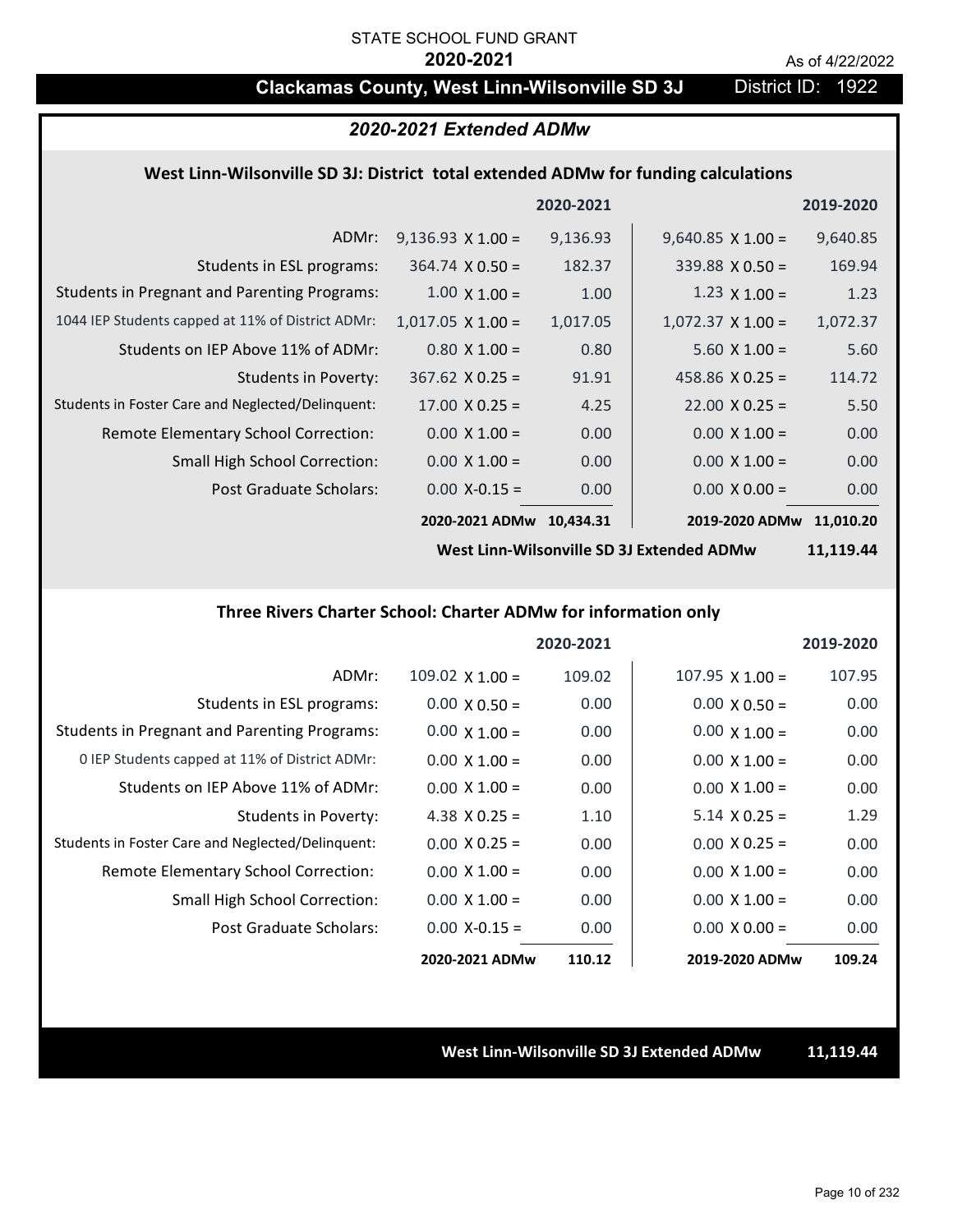## **Clackamas County, Lake Oswego SD 7J District ID: 1923**

## *2020-2021 Extended ADMw*

### **Lake Oswego SD 7J: District total extended ADMw for funding calculations**

|                                                     |                          | 2020-2021 |                          | 2019-2020 |
|-----------------------------------------------------|--------------------------|-----------|--------------------------|-----------|
| ADMr:                                               | $6,724.80 \times 1.00 =$ | 6,724.80  | $7,052.53 \times 1.00 =$ | 7,052.53  |
| Students in ESL programs:                           | $150.57 \times 0.50 =$   | 75.29     | $173.03 \times 0.50 =$   | 86.52     |
| <b>Students in Pregnant and Parenting Programs:</b> | $0.00 \times 1.00 =$     | 0.00      | $0.44 \times 1.00 =$     | 0.44      |
| 689 IEP Students capped at 11% of District ADMr:    | $689.00 \times 1.00 =$   | 689.00    | $684.00 \times 1.00 =$   | 684.00    |
| Students on IEP Above 11% of ADMr:                  | $0.00 \times 1.00 =$     | 0.00      | $0.00 \times 1.00 =$     | 0.00      |
| Students in Poverty:                                | $179.11 \times 0.25 =$   | 44.78     | $228.77 \times 0.25 =$   | 57.19     |
| Students in Foster Care and Neglected/Delinguent:   | $6.00 \times 0.25 =$     | 1.50      | $10.00 \times 0.25 =$    | 2.50      |
| Remote Elementary School Correction:                | $0.00 \times 1.00 =$     | 0.00      | $0.00 \times 1.00 =$     | 0.00      |
| <b>Small High School Correction:</b>                | $0.00 \times 1.00 =$     | 0.00      | $0.00 \times 1.00 =$     | 0.00      |
| Post Graduate Scholars:                             | $0.00$ X-0.15 =          | 0.00      | $0.00 \times 0.00 =$     | 0.00      |
|                                                     | 2020-2021 ADMw           | 7,535.36  | 2019-2020 ADMw           | 7,883.18  |

**Lake Oswego SD 7J Extended ADMw**

**7,899.79**

## **Harmony Academy: Charter ADMw for information only**

|                                                     |                       | 2020-2021 |                       | 2019-2020 |
|-----------------------------------------------------|-----------------------|-----------|-----------------------|-----------|
| ADMr:                                               | $26.81 \times 1.00 =$ | 26.81     | $16.48 \times 1.00 =$ | 16.48     |
| Students in ESL programs:                           | $0.00 \times 0.50 =$  | 0.00      | $0.00 \times 0.50 =$  | 0.00      |
| <b>Students in Pregnant and Parenting Programs:</b> | 1.33 $\times$ 1.00 =  | 1.33      | $0.00 \times 1.00 =$  | 0.00      |
| 0 IEP Students capped at 11% of District ADMr:      | $0.00 \times 1.00 =$  | 0.00      | $0.00 \times 1.00 =$  | 0.00      |
| Students on IEP Above 11% of ADMr:                  | $0.00 \times 1.00 =$  | 0.00      | $0.00 \times 1.00 =$  | 0.00      |
| Students in Poverty:                                | $0.71 \times 0.25 =$  | 0.18      | $0.53 \times 0.25 =$  | 0.13      |
| Students in Foster Care and Neglected/Delinquent:   | $0.00 \times 0.25 =$  | 0.00      | $0.00 \times 0.25 =$  | 0.00      |
| Remote Elementary School Correction:                | $0.00 \times 1.00 =$  | 0.00      | $0.00 \times 1.00 =$  | 0.00      |
| <b>Small High School Correction:</b>                | $0.00 \times 1.00 =$  | 0.00      | $0.00 \times 1.00 =$  | 0.00      |
| Post Graduate Scholars:                             | $0.00 X - 0.15 =$     | 0.00      | $0.00 \times 0.00 =$  | 0.00      |
|                                                     | 2020-2021 ADMw        | 28.32     | 2019-2020 ADMw        | 16.61     |

**Lake Oswego SD 7J Extended ADMw 7,899.79**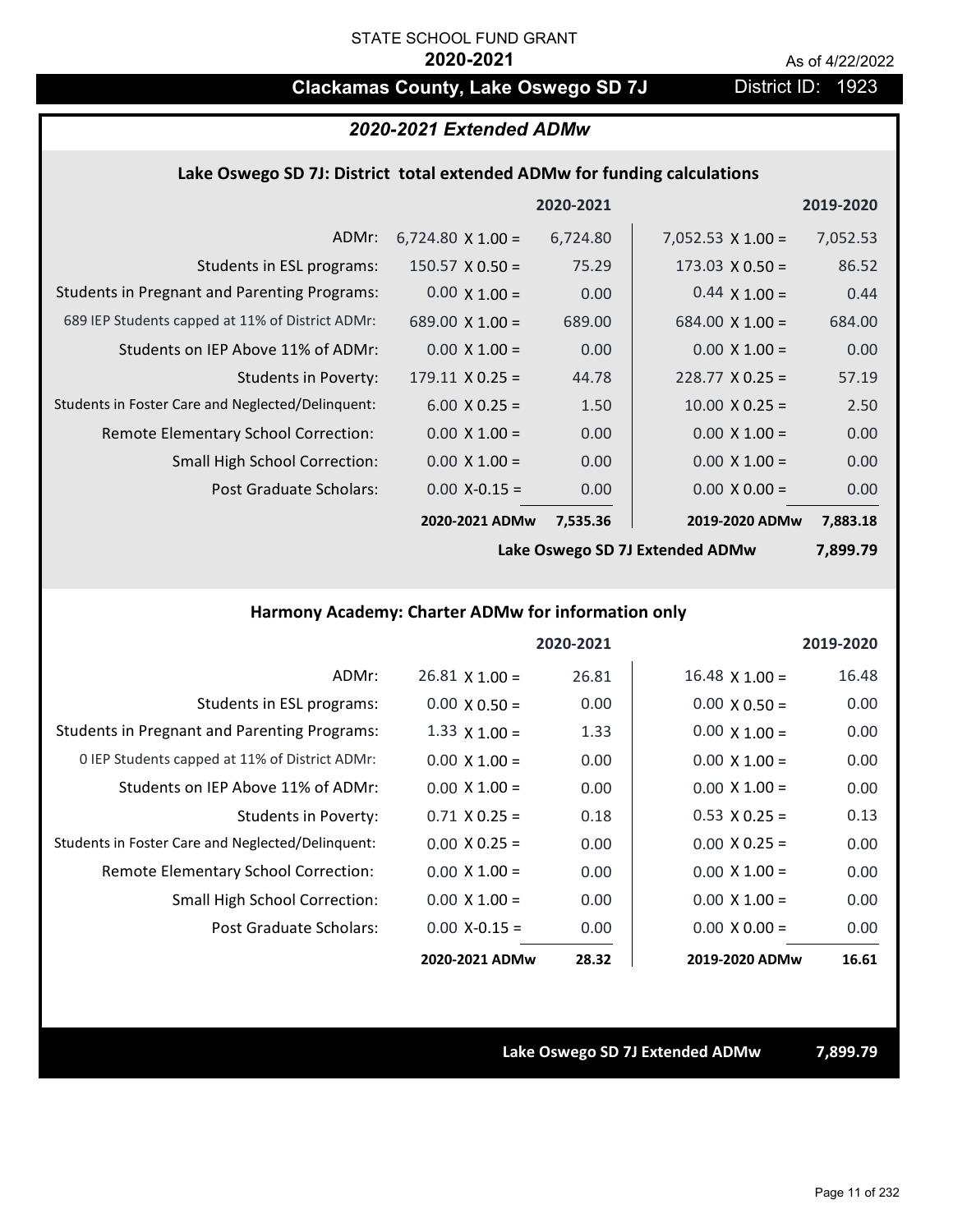# **Clackamas County, North Clackamas SD 12** District ID: 1924

| 2020-2021 Extended ADMw                                                      |                                 |           |                                     |                   |
|------------------------------------------------------------------------------|---------------------------------|-----------|-------------------------------------|-------------------|
| North Clackamas SD 12: District total extended ADMw for funding calculations |                                 |           |                                     |                   |
|                                                                              |                                 | 2020-2021 |                                     | 2019-2020         |
|                                                                              | ADMr: $14,501.10 \times 1.00 =$ | 14,501.10 | $15,864.17 \times 1.00 =$           | 15,864.17         |
| Students in ESL programs:                                                    | $1,558.05 \times 0.50 =$        | 779.03    | $1,595.42 \times 0.50 =$            | 797.71            |
| <b>Students in Pregnant and Parenting Programs:</b>                          | 5.28 $\times$ 1.00 =            | 5.28      | 3.63 $\times$ 1.00 =                | 3.63              |
| 2699 IEP Students capped at 11% of District ADMr:                            | $1,741.66 \times 1.00 =$        | 1,741.66  | $1,883.13 \times 1.00 =$            | 1,883.13          |
| Students on IEP Above 11% of ADMr:                                           | $373.40 \times 1.00 =$          | 373.40    | $359.80$ X 1.00 =                   | 359.80            |
| <b>Students in Poverty:</b>                                                  | $1,049.53 \times 0.25 =$        | 262.38    | $1,315.97$ X 0.25 =                 | 328.99            |
| Students in Foster Care and Neglected/Delinquent:                            | $59.00 \times 0.25 =$           | 14.75     | $58.00 \times 0.25 =$               | 14.50             |
| Remote Elementary School Correction:                                         | $0.00 \times 1.00 =$            | 0.00      | $0.00 \times 1.00 =$                | 0.00              |
| <b>Small High School Correction:</b>                                         | $0.00 \times 1.00 =$            | 0.00      | $0.00 \times 1.00 =$                | 0.00              |
| Post Graduate Scholars:                                                      | $0.00$ X-0.15 =                 | 0.00      | $0.00 \times 0.00 =$                | 0.00              |
|                                                                              | 2020-2021 ADMw 17,677.60        |           | 2019-2020 ADMw                      | 19,251.93         |
|                                                                              |                                 |           | North Claskamas CD 12 Extended ADMu | 30 EE <i>a</i> 91 |

**North Clackamas SD 12 Extended ADMw**

**20,554.31**

## **Clackamas Web Academy: Charter ADMw for information only**

|                                                     |                        | 2020-2021 |                        | 2019-2020 |
|-----------------------------------------------------|------------------------|-----------|------------------------|-----------|
| ADMr:                                               | $568.08 \times 1.00 =$ | 568.08    | 450.59 $\times$ 1.00 = | 450.59    |
| Students in ESL programs:                           | $17.59 \times 0.50 =$  | 8.80      | $21.11 \times 0.50 =$  | 10.56     |
| <b>Students in Pregnant and Parenting Programs:</b> | $0.00 \times 1.00 =$   | 0.00      | $0.00 \times 1.00 =$   | 0.00      |
| 0 IEP Students capped at 11% of District ADMr:      | $0.00 \times 1.00 =$   | 0.00      | $0.00 \times 1.00 =$   | 0.00      |
| Students on IEP Above 11% of ADMr:                  | $0.00 \times 1.00 =$   | 0.00      | $0.00 \times 1.00 =$   | 0.00      |
| Students in Poverty:                                | $41.12 \times 0.25 =$  | 10.28     | $37.62 \times 0.25 =$  | 9.41      |
| Students in Foster Care and Neglected/Delinquent:   | $0.00 \times 0.25 =$   | 0.00      | $0.00 \times 0.25 =$   | 0.00      |
| Remote Elementary School Correction:                | $0.00 \times 1.00 =$   | 0.00      | $0.00 \times 1.00 =$   | 0.00      |
| <b>Small High School Correction:</b>                | $0.00 \times 1.00 =$   | 0.00      | $0.00 \times 1.00 =$   | 0.00      |
| Post Graduate Scholars:                             | $0.00 X - 0.15 =$      | 0.00      | $0.00 \times 0.00 =$   | 0.00      |
|                                                     | 2020-2021 ADMw         | 587.16    | 2019-2020 ADMw         | 470.55    |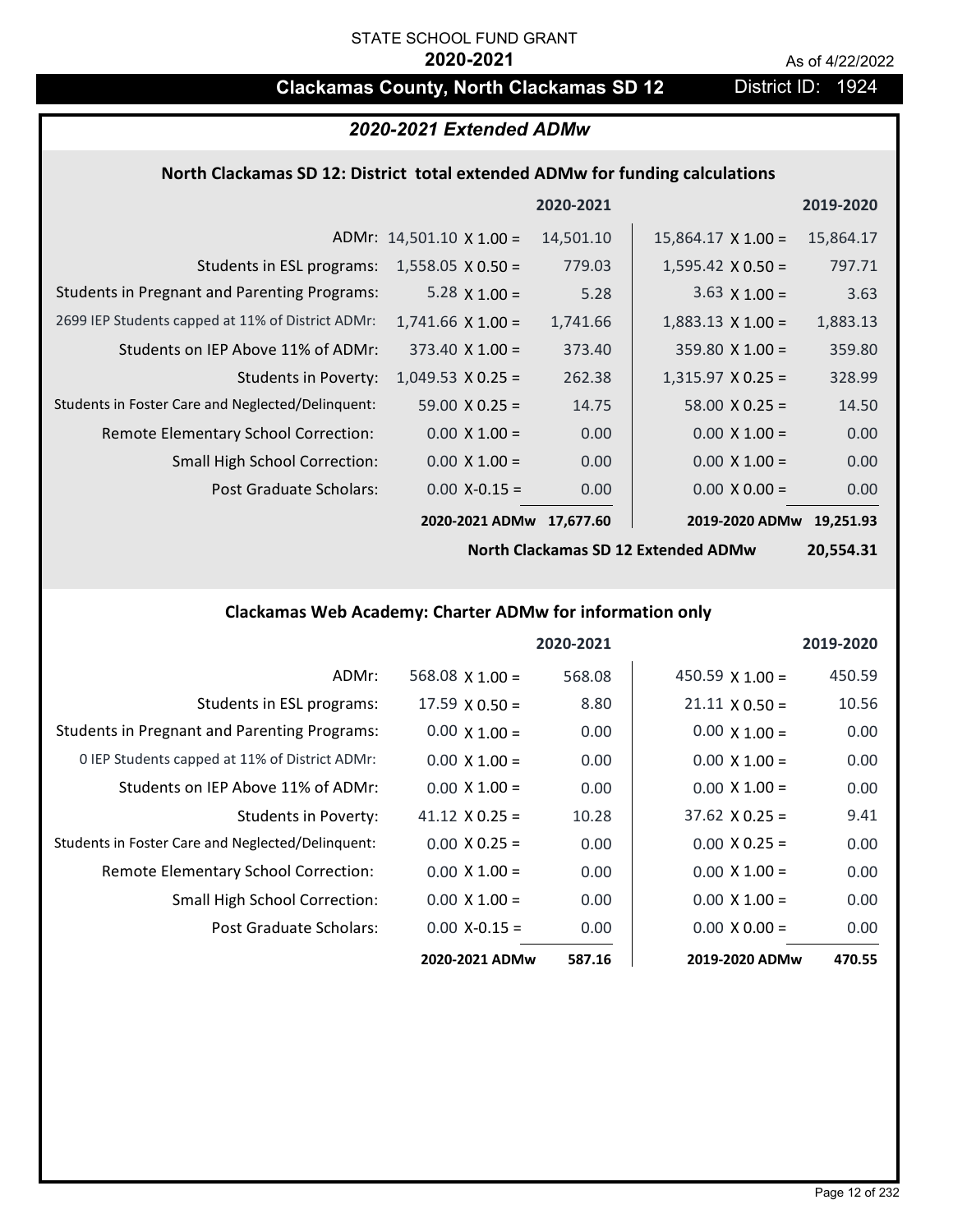### **Clackamas Middle College: Charter ADMw for information only**

|                                                     |                        | 2020-2021 |                        | 2019-2020 |
|-----------------------------------------------------|------------------------|-----------|------------------------|-----------|
| ADMr:                                               | $259.56 \times 1.00 =$ | 259.56    | $289.20 \times 1.00 =$ | 289.20    |
| Students in ESL programs:                           | $6.95 \times 0.50 =$   | 3.48      | $6.00 \times 0.50 =$   | 3.00      |
| <b>Students in Pregnant and Parenting Programs:</b> | $0.00 \times 1.00 =$   | 0.00      | $0.00 \times 1.00 =$   | 0.00      |
| 0 IEP Students capped at 11% of District ADMr:      | $0.00 \times 1.00 =$   | 0.00      | $0.00 \times 1.00 =$   | 0.00      |
| Students on IEP Above 11% of ADMr:                  | $0.00 \times 1.00 =$   | 0.00      | $0.00 \times 1.00 =$   | 0.00      |
| Students in Poverty:                                | $18.79 \times 0.25 =$  | 4.70      | $24.14 \times 0.25 =$  | 6.04      |
| Students in Foster Care and Neglected/Delinguent:   | $0.00 \times 0.25 =$   | 0.00      | $0.00 \times 0.25 =$   | 0.00      |
| <b>Remote Elementary School Correction:</b>         | $0.00 \times 1.00 =$   | 0.00      | $0.00 \times 1.00 =$   | 0.00      |
| <b>Small High School Correction:</b>                | $0.00 \times 1.00 =$   | 0.00      | $0.00 \times 1.00 =$   | 0.00      |
| Post Graduate Scholars:                             | $0.00$ X-0.15 =        | 0.00      | $0.00 \times 0.00 =$   | 0.00      |
|                                                     | 2020-2021 ADMw         | 267.73    | 2019-2020 ADMw         | 298.24    |

## **Milwaukie Academy of the Arts: Charter ADMw for information only**

|                                                     |                       | 2020-2021 |                        | 2019-2020 |
|-----------------------------------------------------|-----------------------|-----------|------------------------|-----------|
| ADMr:                                               | $278.56$ X 1.00 =     | 278.56    | $294.33 \times 1.00 =$ | 294.33    |
| Students in ESL programs:                           | $1.00 \times 0.50 =$  | 0.50      | $2.21 \times 0.50 =$   | 1.11      |
| <b>Students in Pregnant and Parenting Programs:</b> | $0.00 \times 1.00 =$  | 0.00      | $0.00 \times 1.00 =$   | 0.00      |
| 0 IEP Students capped at 11% of District ADMr:      | $0.00 \times 1.00 =$  | 0.00      | $0.00 \times 1.00 =$   | 0.00      |
| Students on IEP Above 11% of ADMr:                  | $0.00 \times 1.00 =$  | 0.00      | $0.00 \times 1.00 =$   | 0.00      |
| <b>Students in Poverty:</b>                         | $20.16 \times 0.25 =$ | 5.04      | $24.57 \times 0.25 =$  | 6.14      |
| Students in Foster Care and Neglected/Delinquent:   | $0.00 \times 0.25 =$  | 0.00      | $0.00 \times 0.25 =$   | 0.00      |
| Remote Elementary School Correction:                | $0.00 \times 1.00 =$  | 0.00      | $0.00 \times 1.00 =$   | 0.00      |
| <b>Small High School Correction:</b>                | $0.00 \times 1.00 =$  | 0.00      | $0.00 \times 1.00 =$   | 0.00      |
| Post Graduate Scholars:                             | $0.00$ X-0.15 =       | 0.00      | $0.00 \times 0.00 =$   | 0.00      |
|                                                     | 2020-2021 ADMw        | 284.10    | 2019-2020 ADMw         | 301.58    |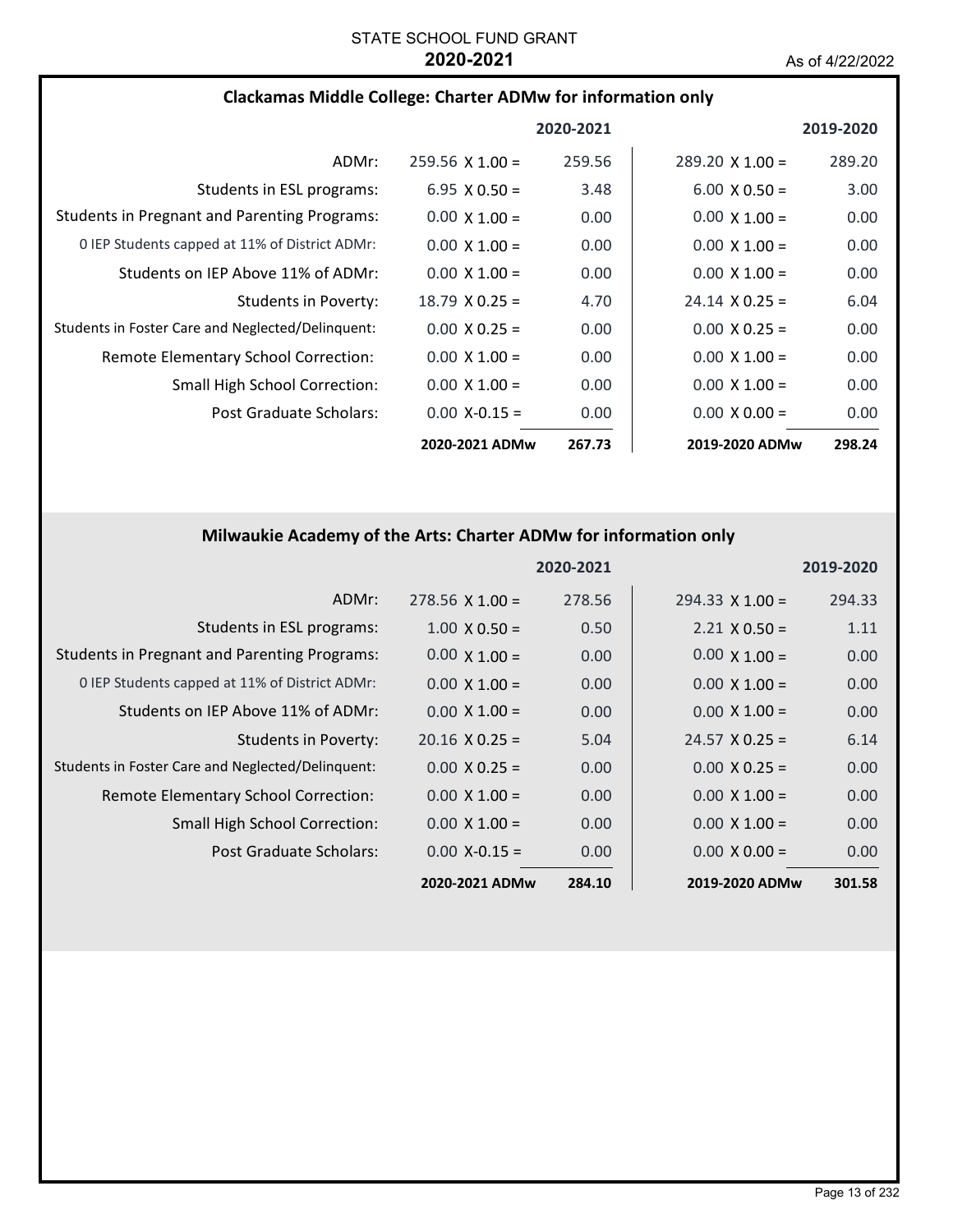### **Cascade Heights Public Charter School: Charter ADMw for information only**

|                                                     |                        | 2020-2021 |                        | 2019-2020 |
|-----------------------------------------------------|------------------------|-----------|------------------------|-----------|
| ADMr:                                               | $225.98 \times 1.00 =$ | 225.98    | $221.03 \times 1.00 =$ | 221.03    |
| Students in ESL programs:                           | $16.00 \times 0.50 =$  | 8.00      | $12.76 \times 0.50 =$  | 6.38      |
| <b>Students in Pregnant and Parenting Programs:</b> | $0.00 \times 1.00 =$   | 0.00      | $0.00 \times 1.00 =$   | 0.00      |
| 0 IEP Students capped at 11% of District ADMr:      | $0.00 \times 1.00 =$   | 0.00      | $0.00 \times 1.00 =$   | 0.00      |
| Students on IEP Above 11% of ADMr:                  | $0.00 \times 1.00 =$   | 0.00      | $0.00 \times 1.00 =$   | 0.00      |
| <b>Students in Poverty:</b>                         | $16.36 \times 0.25 =$  | 4.09      | $18.45 \times 0.25 =$  | 4.61      |
| Students in Foster Care and Neglected/Delinquent:   | $0.00 \times 0.25 =$   | 0.00      | $0.00 \times 0.25 =$   | 0.00      |
| Remote Elementary School Correction:                | $0.00 \times 1.00 =$   | 0.00      | $0.00 \times 1.00 =$   | 0.00      |
| <b>Small High School Correction:</b>                | $0.00 \times 1.00 =$   | 0.00      | $0.00 \times 1.00 =$   | 0.00      |
| Post Graduate Scholars:                             | $0.00$ X-0.15 =        | 0.00      | $0.00 \times 0.00 =$   | 0.00      |
|                                                     | 2020-2021 ADMw         | 238.07    | 2019-2020 ADMw         | 232.02    |

**North Clackamas SD 12 Extended ADMw 20,554.31**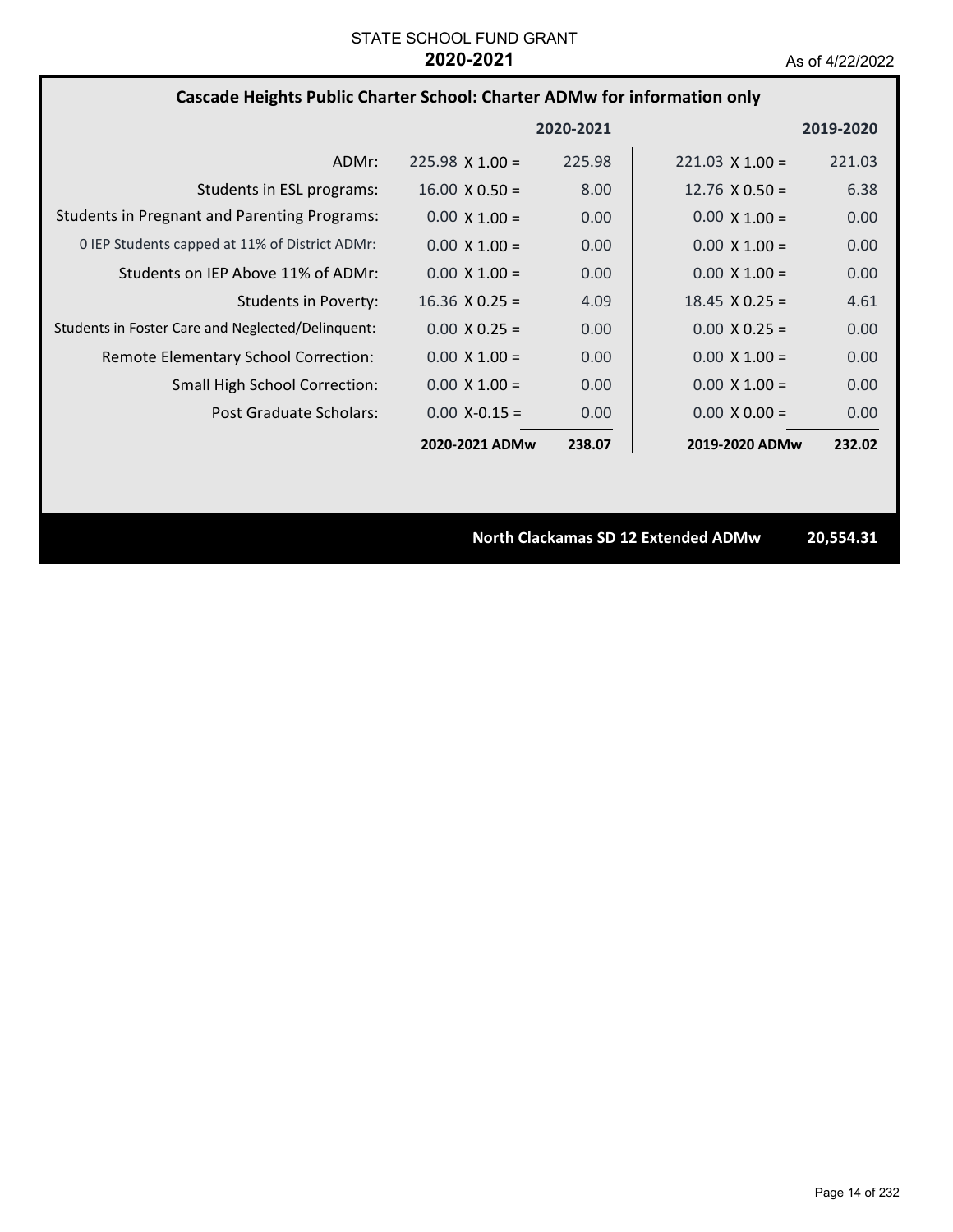## **Clackamas County, Molalla River SD 35** District ID: 1925

## *2020-2021 Extended ADMw*

## **Molalla River SD 35: District total extended ADMw for funding calculations**

|                                                     |                          | 2020-2021 |                          | 2019-2020 |
|-----------------------------------------------------|--------------------------|-----------|--------------------------|-----------|
| ADMr:                                               | $2,197.75 \times 1.00 =$ | 2,197.75  | $2,441.99 \times 1.00 =$ | 2,441.99  |
| Students in ESL programs:                           | $179.12 \times 0.50 =$   | 89.56     | $169.35 \times 0.50 =$   | 84.68     |
| <b>Students in Pregnant and Parenting Programs:</b> | $0.00 \times 1.00 =$     | 0.00      | $0.00 \times 1.00 =$     | 0.00      |
| 387 IEP Students capped at 11% of District ADMr:    | $272.98 \times 1.00 =$   | 272.98    | $302.58 \times 1.00 =$   | 302.58    |
| Students on IEP Above 11% of ADMr:                  | $36.90 \times 1.00 =$    | 36.90     | $37.80 \times 1.00 =$    | 37.80     |
| <b>Students in Poverty:</b>                         | $175.85 \times 0.25 =$   | 43.96     | $250.37$ X 0.25 =        | 62.59     |
| Students in Foster Care and Neglected/Delinquent:   | $12.00 \times 0.25 =$    | 3.00      | $19.00 \times 0.25 =$    | 4.75      |
| Remote Elementary School Correction:                | $0.00 \times 1.00 =$     | 0.00      | $0.00 \times 1.00 =$     | 0.00      |
| <b>Small High School Correction:</b>                | $0.00 \times 1.00 =$     | 0.00      | $0.00 \times 1.00 =$     | 0.00      |
| Post Graduate Scholars:                             | $0.00$ X-0.15 =          | 0.00      | $0.00 \times 0.00 =$     | 0.00      |
|                                                     | 2020-2021 ADMw           | 2,644.15  | 2019-2020 ADMw           | 2,934.39  |

**Molalla River SD 35 Extended ADMw**

**3,253.13**

## **Molalla River Academy: Charter ADMw for information only**

|                                                     |                      | 2020-2021 |                        | 2019-2020 |
|-----------------------------------------------------|----------------------|-----------|------------------------|-----------|
| ADMr:                                               | $207.96$ X 1.00 =    | 207.96    | $217.51 \times 1.00 =$ | 217.51    |
| Students in ESL programs:                           | $1.00 \times 0.50 =$ | 0.50      | $1.00 \times 0.50 =$   | 0.50      |
| <b>Students in Pregnant and Parenting Programs:</b> | $0.00 \times 1.00 =$ | 0.00      | $0.00 \times 1.00 =$   | 0.00      |
| 0 IEP Students capped at 11% of District ADMr:      | $0.00 \times 1.00 =$ | 0.00      | $0.00 \times 1.00 =$   | 0.00      |
| Students on IEP Above 11% of ADMr:                  | $0.00 \times 1.00 =$ | 0.00      | $0.00 \times 1.00 =$   | 0.00      |
| <b>Students in Poverty:</b>                         | $16.64$ X 0.25 =     | 4.16      | $22.58 \times 0.25 =$  | 5.65      |
| Students in Foster Care and Neglected/Delinquent:   | $0.00 \times 0.25 =$ | 0.00      | $0.00 \times 0.25 =$   | 0.00      |
| Remote Elementary School Correction:                | $0.00 \times 1.00 =$ | 0.00      | $0.00 \times 1.00 =$   | 0.00      |
| <b>Small High School Correction:</b>                | $0.00 \times 1.00 =$ | 0.00      | $0.00 \times 1.00 =$   | 0.00      |
| Post Graduate Scholars:                             | $0.00$ X-0.15 =      | 0.00      | $0.00 \times 0.00 =$   | 0.00      |
|                                                     | 2020-2021 ADMw       | 212.62    | 2019-2020 ADMw         | 223.66    |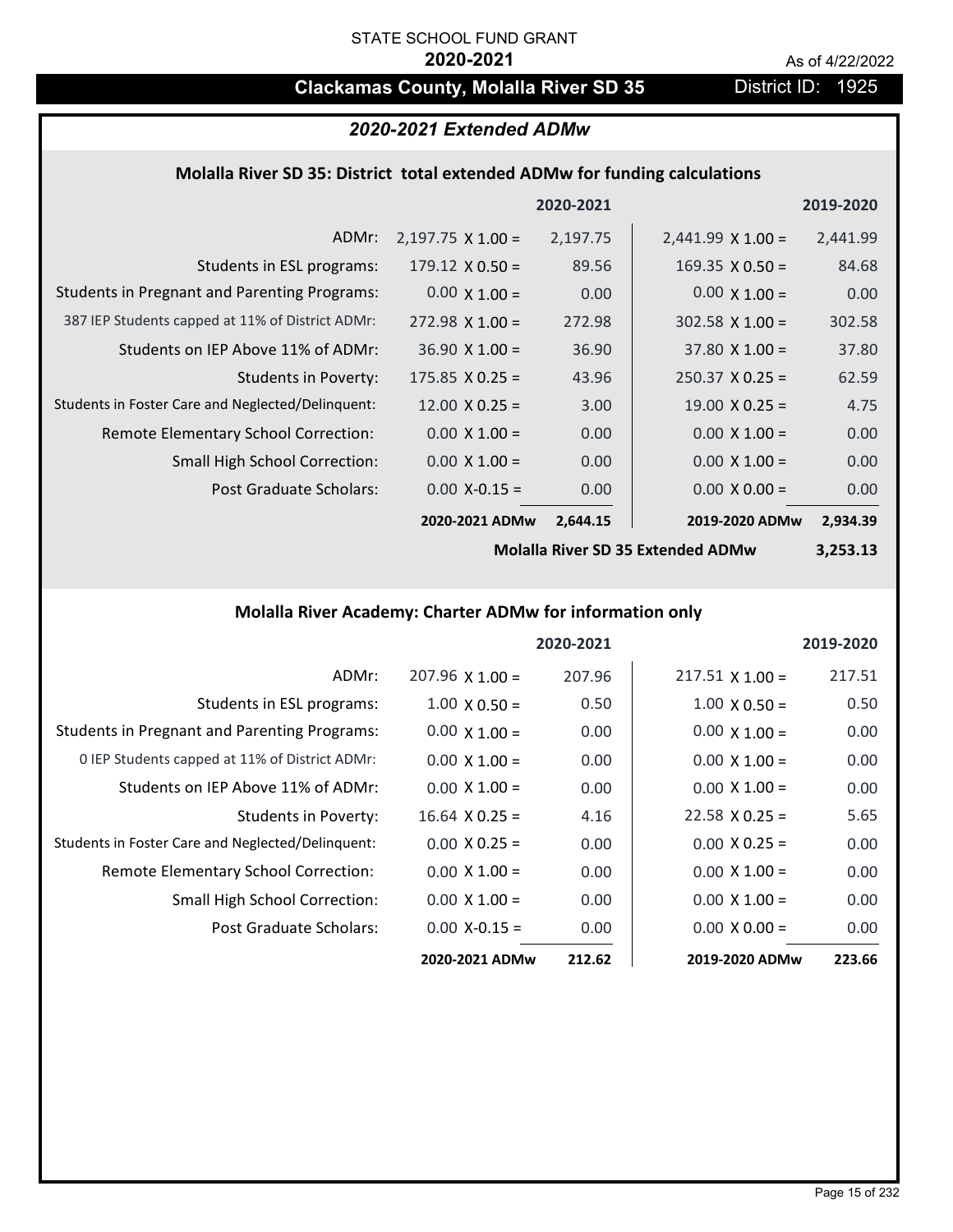## **Renaissance Public Academy: Charter ADMw for information only**

|                                                     |                       | 2020-2021 |                       | 2019-2020 |
|-----------------------------------------------------|-----------------------|-----------|-----------------------|-----------|
| ADMr:                                               | $75.91 \times 1.00 =$ | 75.91     | $91.23 \times 1.00 =$ | 91.23     |
| Students in ESL programs:                           | 4.96 $\times$ 0.50 =  | 2.48      | $2.97 \times 0.50 =$  | 1.49      |
| <b>Students in Pregnant and Parenting Programs:</b> | $0.00 \times 1.00 =$  | 0.00      | $0.00 \times 1.00 =$  | 0.00      |
| 0 IEP Students capped at 11% of District ADMr:      | $0.00 \times 1.00 =$  | 0.00      | $0.00 \times 1.00 =$  | 0.00      |
| Students on IEP Above 11% of ADMr:                  | $0.00 \times 1.00 =$  | 0.00      | $0.00 \times 1.00 =$  | 0.00      |
| <b>Students in Poverty:</b>                         | $6.07 \times 0.25 =$  | 1.52      | $9.47 \times 0.25 =$  | 2.37      |
| Students in Foster Care and Neglected/Delinquent:   | $0.00 \times 0.25 =$  | 0.00      | $0.00 \times 0.25 =$  | 0.00      |
| Remote Elementary School Correction:                | $0.00 \times 1.00 =$  | 0.00      | $0.00 \times 1.00 =$  | 0.00      |
| <b>Small High School Correction:</b>                | $0.00 \times 1.00 =$  | 0.00      | $0.00 \times 1.00 =$  | 0.00      |
| Post Graduate Scholars:                             | $0.00 X - 0.15 =$     | 0.00      | $0.00 \times 0.00 =$  | 0.00      |
|                                                     | 2020-2021 ADMw        | 79.91     | 2019-2020 ADMw        | 95.08     |

**Molalla River SD 35 Extended ADMw 3,253.13**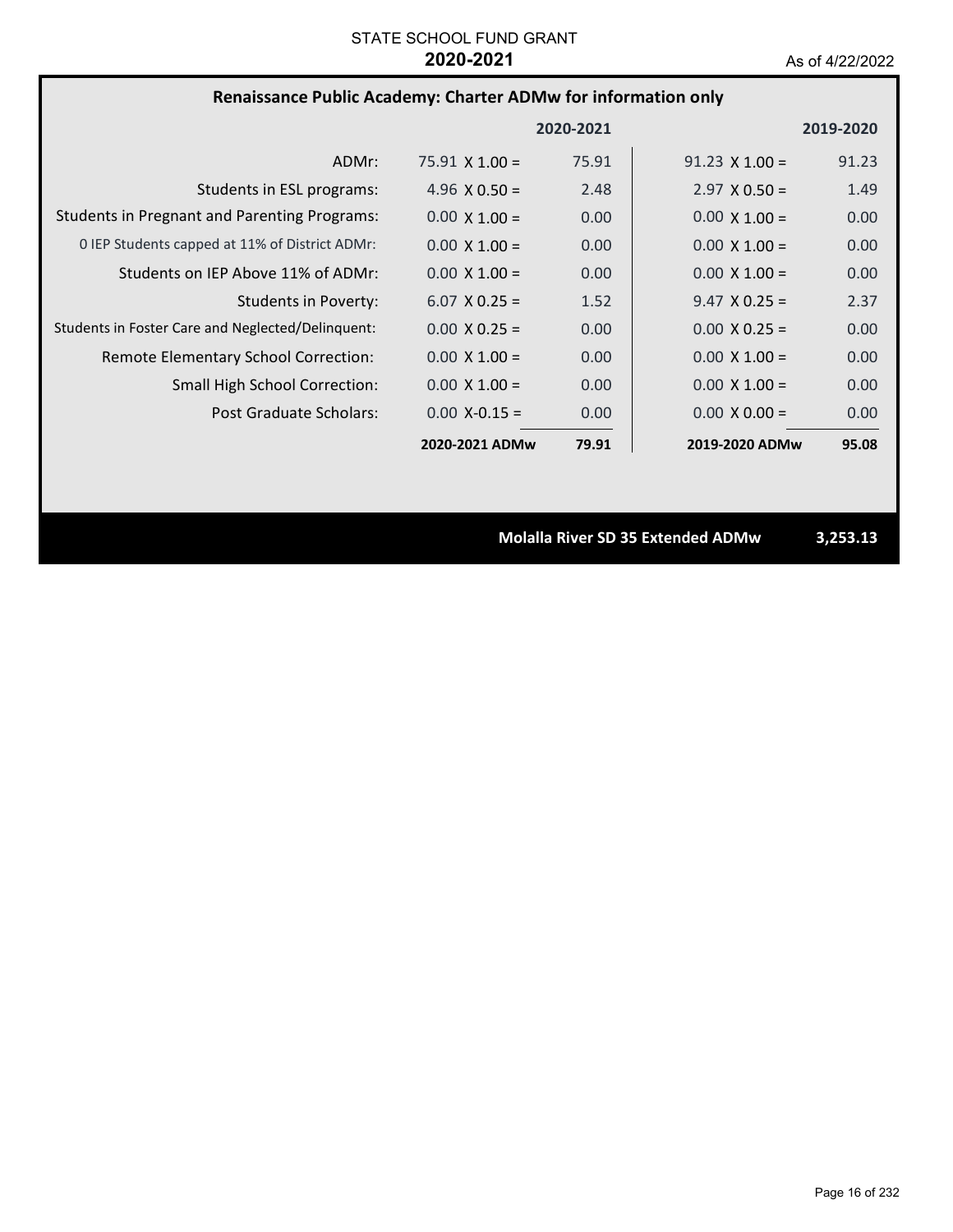## **Clackamas County, Oregon Trail SD 46** District ID: 1926

## *2020-2021 Extended ADMw*

### **Oregon Trail SD 46: District total extended ADMw for funding calculations**

|                                                     |                          | 2020-2021 |                          | 2019-2020 |
|-----------------------------------------------------|--------------------------|-----------|--------------------------|-----------|
| ADMr:                                               | $3,979.85 \times 1.00 =$ | 3,979.85  | 4,166.44 $\times$ 1.00 = | 4,166.44  |
| Students in ESL programs:                           | $215.65 \times 0.50 =$   | 107.83    | $186.69 \times 0.50 =$   | 93.35     |
| <b>Students in Pregnant and Parenting Programs:</b> | $0.00 \times 1.00 =$     | 0.00      | $0.49 \times 1.00 =$     | 0.49      |
| 591 IEP Students capped at 11% of District ADMr:    | 471.03 $\times$ 1.00 =   | 471.03    | 495.92 $\times$ 1.00 =   | 495.92    |
| Students on IEP Above 11% of ADMr:                  | $36.00 \times 1.00 =$    | 36.00     | $31.10 \times 1.00 =$    | 31.10     |
| Students in Poverty:                                | $309.02 \times 0.25 =$   | 77.26     | $294.98 \times 0.25 =$   | 73.75     |
| Students in Foster Care and Neglected/Delinquent:   | $10.00 \times 0.25 =$    | 2.50      | $16.00 \times 0.25 =$    | 4.00      |
| Remote Elementary School Correction:                | $0.00 \times 1.00 =$     | 0.00      | $0.00 \times 1.00 =$     | 0.00      |
| <b>Small High School Correction:</b>                | $0.00 \times 1.00 =$     | 0.00      | $0.00 \times 1.00 =$     | 0.00      |
| Post Graduate Scholars:                             | $0.00$ X-0.15 =          | 0.00      | $0.00 \times 0.00 =$     | 0.00      |
|                                                     | 2020-2021 ADMw           | 4,674.46  | 2019-2020 ADMw           | 4,865.04  |

**Oregon Trail SD 46 Extended ADMw**

**5,213.46**

## **Oregon Trail Academy: Charter ADMw for information only**

|                                                     |                       | 2020-2021 |                       | 2019-2020 |
|-----------------------------------------------------|-----------------------|-----------|-----------------------|-----------|
| ADMr:                                               | $302.20$ X $1.00 =$   | 302.20    | $341.88$ X 1.00 =     | 341.88    |
| Students in ESL programs:                           | $1.04 \times 0.50 =$  | 0.52      | $0.48 \times 0.50 =$  | 0.24      |
| <b>Students in Pregnant and Parenting Programs:</b> | $0.00 \times 1.00 =$  | 0.00      | $0.00 \times 1.00 =$  | 0.00      |
| 0 IEP Students capped at 11% of District ADMr:      | $0.00 \times 1.00 =$  | 0.00      | $0.00 \times 1.00 =$  | 0.00      |
| Students on IEP Above 11% of ADMr:                  | $0.00 \times 1.00 =$  | 0.00      | $0.00 \times 1.00 =$  | 0.00      |
| Students in Poverty:                                | $22.19 \times 0.25 =$ | 5.55      | $25.23 \times 0.25 =$ | 6.31      |
| Students in Foster Care and Neglected/Delinquent:   | $0.00 \times 0.25 =$  | 0.00      | $0.00 \times 0.25 =$  | 0.00      |
| Remote Elementary School Correction:                | $0.00 \times 1.00 =$  | 0.00      | $0.00 \times 1.00 =$  | 0.00      |
| <b>Small High School Correction:</b>                | $0.00 \times 1.00 =$  | 0.00      | $0.00 \times 1.00 =$  | 0.00      |
| Post Graduate Scholars:                             | $0.00 X - 0.15 =$     | 0.00      | $0.00 \times 0.00 =$  | 0.00      |
|                                                     | 2020-2021 ADMw        | 308.27    | 2019-2020 ADMw        | 348.43    |

### **Oregon Trail SD 46 Extended ADMw 5,213.46**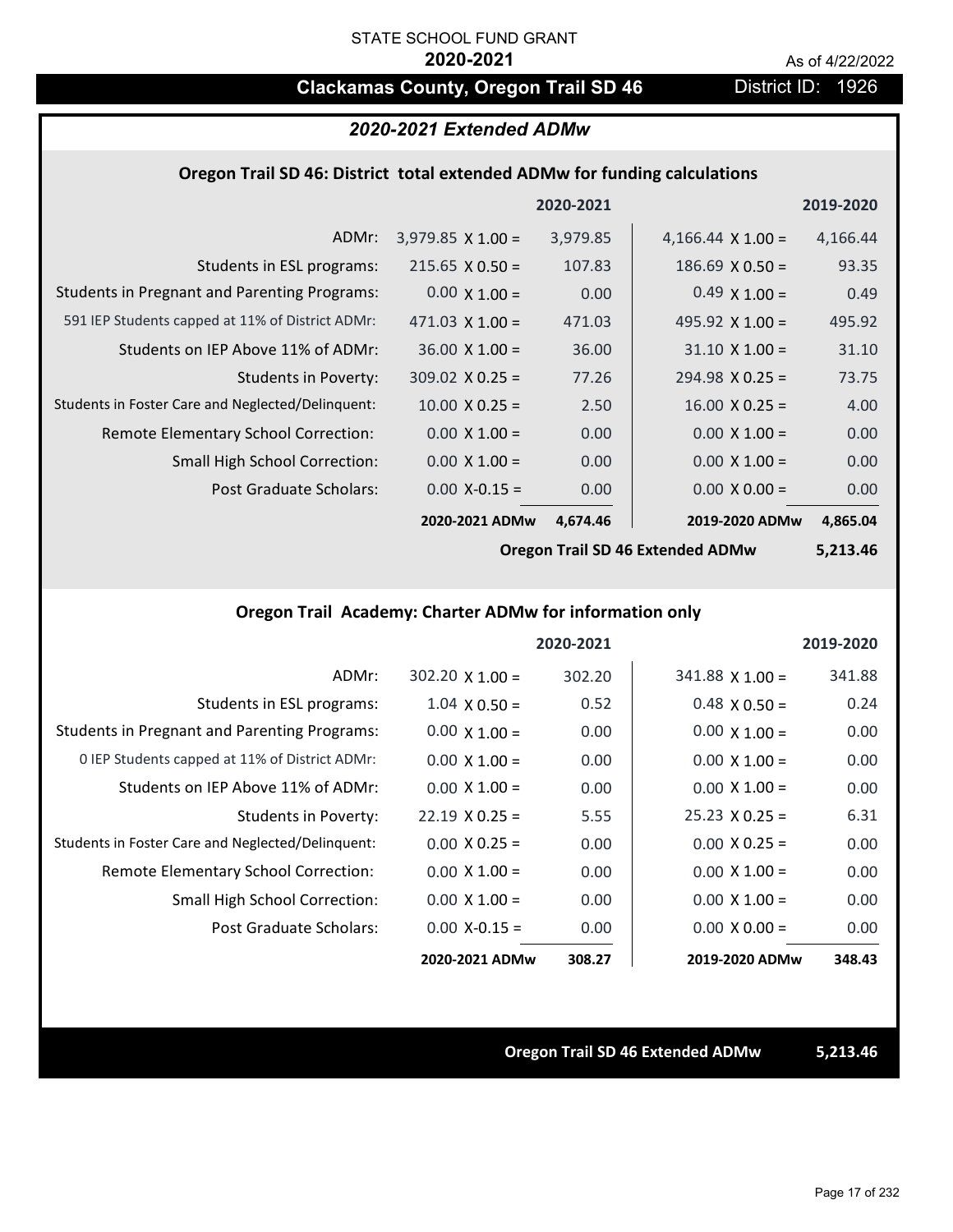# **Clackamas County, Colton SD 53** District ID: 1927

## *2020-2021 Extended ADMw*

## **Colton SD 53: District total extended ADMw for funding calculations**

|                                                     |                        | 2020-2021 |                                   | 2019-2020 |
|-----------------------------------------------------|------------------------|-----------|-----------------------------------|-----------|
| ADMr:                                               | 496.42 $\times$ 1.00 = | 496.42    | 583.27 $X$ 1.00 =                 | 583.27    |
| Students in ESL programs:                           | $0.00 \times 0.50 =$   | 0.00      | $5.87 \times 0.50 =$              | 2.94      |
| <b>Students in Pregnant and Parenting Programs:</b> | $0.00 \times 1.00 =$   | 0.00      | $0.00 \times 1.00 =$              | 0.00      |
| 71 IEP Students capped at 11% of District ADMr:     | $54.61 \times 1.00 =$  | 54.61     | $64.16 \times 1.00 =$             | 64.16     |
| Students on IEP Above 11% of ADMr:                  | $2.80 \times 1.00 =$   | 2.80      | $3.40 \times 1.00 =$              | 3.40      |
| <b>Students in Poverty:</b>                         | $32.22 \times 0.25 =$  | 8.06      | 40.73 $X$ 0.25 =                  | 10.18     |
| Students in Foster Care and Neglected/Delinquent:   | $5.00 \times 0.25 =$   | 1.25      | $6.00 \times 0.25 =$              | 1.50      |
| Remote Elementary School Correction:                | $0.00 X 1.00 =$        | 0.00      | $0.00 \times 1.00 =$              | 0.00      |
| <b>Small High School Correction:</b>                | $88.58 \times 1.00 =$  | 88.58     | $87.70 \times 1.00 =$             | 87.70     |
| Post Graduate Scholars:                             | $0.00$ X-0.15 =        | 0.00      | $0.00 \times 0.00 =$              | 0.00      |
|                                                     | 2020-2021 ADMw         | 651.71    | 2019-2020 ADMw                    | 753.15    |
|                                                     |                        |           | <b>Colton SD 53 Extended ADMw</b> | 753.15    |
|                                                     |                        |           |                                   |           |
|                                                     |                        |           | <b>Colton SD 53 Extended ADMw</b> | 753.15    |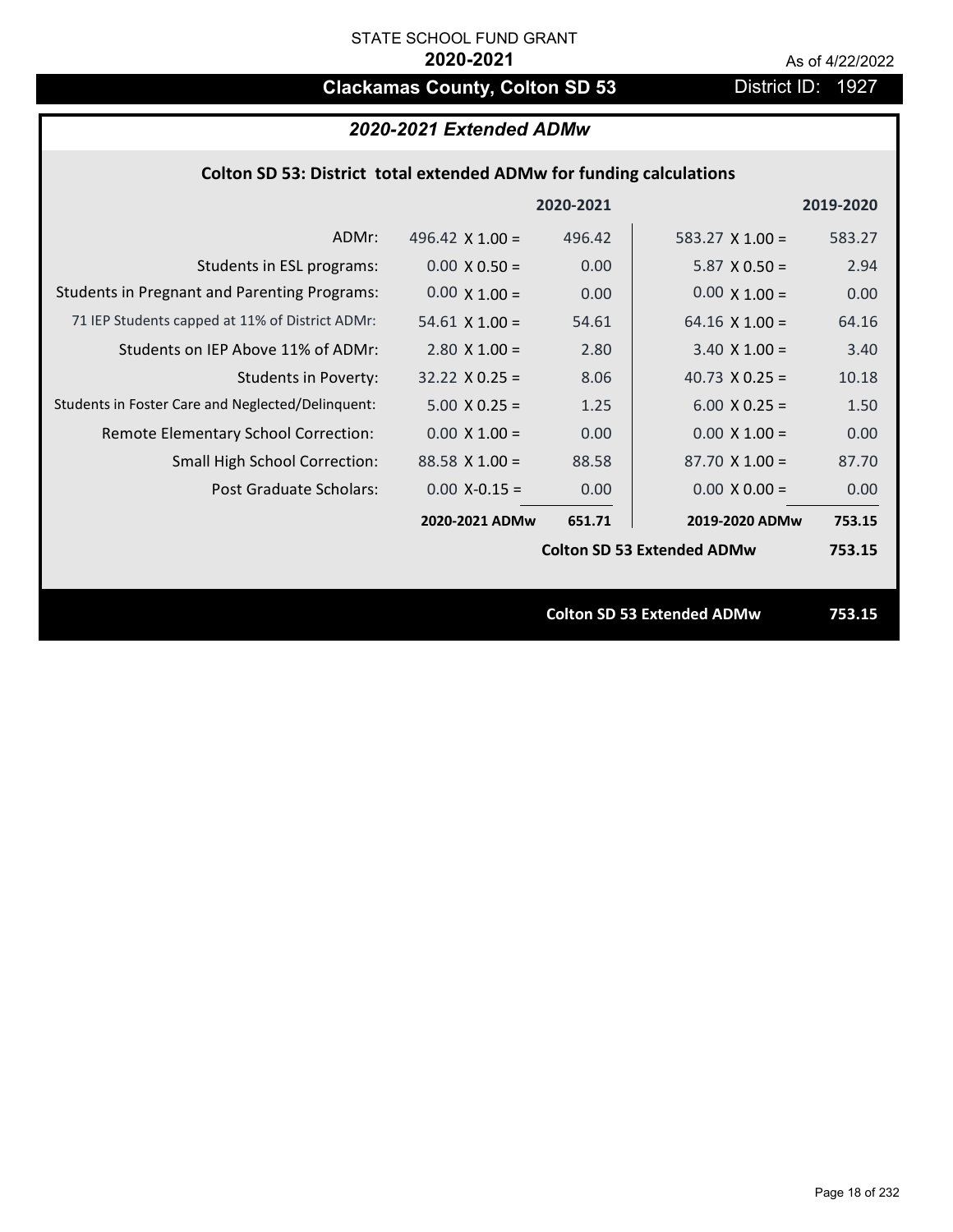## **Clackamas County, Oregon City SD 62** District ID: 1928

## *2020-2021 Extended ADMw*

#### **Oregon City SD 62: District total extended ADMw for funding calculations**

|                                                     |                          | 2020-2021 |                          | 2019-2020 |
|-----------------------------------------------------|--------------------------|-----------|--------------------------|-----------|
| ADMr:                                               | 6,340.34 $\times$ 1.00 = | 6,340.34  | 6,938.59 $\times$ 1.00 = | 6,938.59  |
| Students in ESL programs:                           | $322.55 \times 0.50 =$   | 161.28    | $320.99 \times 0.50 =$   | 160.50    |
| <b>Students in Pregnant and Parenting Programs:</b> | $0.00 \times 1.00 =$     | 0.00      | $0.09 \times 1.00 =$     | 0.09      |
| 1180 IEP Students capped at 11% of District ADMr:   | $809.53 \times 1.00 =$   | 809.53    | $873.33 \times 1.00 =$   | 873.33    |
| Students on IEP Above 11% of ADMr:                  | $196.10 \times 1.00 =$   | 196.10    | $180.30 \times 1.00 =$   | 180.30    |
| <b>Students in Poverty:</b>                         | $372.77 \times 0.25 =$   | 93.19     | 492.16 $X$ 0.25 =        | 123.04    |
| Students in Foster Care and Neglected/Delinquent:   | $35.00 \times 0.25 =$    | 8.75      | $35.00 \times 0.25 =$    | 8.75      |
| Remote Elementary School Correction:                | $0.00 \times 1.00 =$     | 0.00      | $0.00 \times 1.00 =$     | 0.00      |
| <b>Small High School Correction:</b>                | $0.00 \times 1.00 =$     | 0.00      | $0.00 \times 1.00 =$     | 0.00      |
| Post Graduate Scholars:                             | $0.00$ X-0.15 =          | 0.00      | $0.00 \times 0.00 =$     | 0.00      |
|                                                     | 2020-2021 ADMw           | 7,609.19  | 2019-2020 ADMw           | 8,284.59  |

**Oregon City SD 62 Extended ADMw**

**9,305.99**

## **Oregon City Service Learning Academy: Charter ADMw for information only**

|                                                     |                        | 2020-2021 |                        | 2019-2020 |
|-----------------------------------------------------|------------------------|-----------|------------------------|-----------|
| ADMr:                                               | $161.61 \times 1.00 =$ | 161.61    | $161.39 \times 1.00 =$ | 161.39    |
| Students in ESL programs:                           | 4.66 $X$ 0.50 =        | 2.33      | 4.26 $\times$ 0.50 =   | 2.13      |
| <b>Students in Pregnant and Parenting Programs:</b> | $0.00 \times 1.00 =$   | 0.00      | $0.00 \times 1.00 =$   | 0.00      |
| 0 IEP Students capped at 11% of District ADMr:      | $0.00 \times 1.00 =$   | 0.00      | $0.00 \times 1.00 =$   | 0.00      |
| Students on IEP Above 11% of ADMr:                  | $0.00 \times 1.00 =$   | 0.00      | $0.00 \times 1.00 =$   | 0.00      |
| Students in Poverty:                                | $9.50 \times 0.25 =$   | 2.38      | $11.57 \times 0.25 =$  | 2.89      |
| Students in Foster Care and Neglected/Delinquent:   | $0.00 \times 0.25 =$   | 0.00      | $0.00 \times 0.25 =$   | 0.00      |
| Remote Elementary School Correction:                | $0.00 \times 1.00 =$   | 0.00      | $0.00 \times 1.00 =$   | 0.00      |
| <b>Small High School Correction:</b>                | $0.00 \times 1.00 =$   | 0.00      | $0.00 \times 1.00 =$   | 0.00      |
| Post Graduate Scholars:                             | $0.00$ X-0.15 =        | 0.00      | $0.00 \times 0.00 =$   | 0.00      |
|                                                     | 2020-2021 ADMw         | 166.32    | 2019-2020 ADMw         | 166.41    |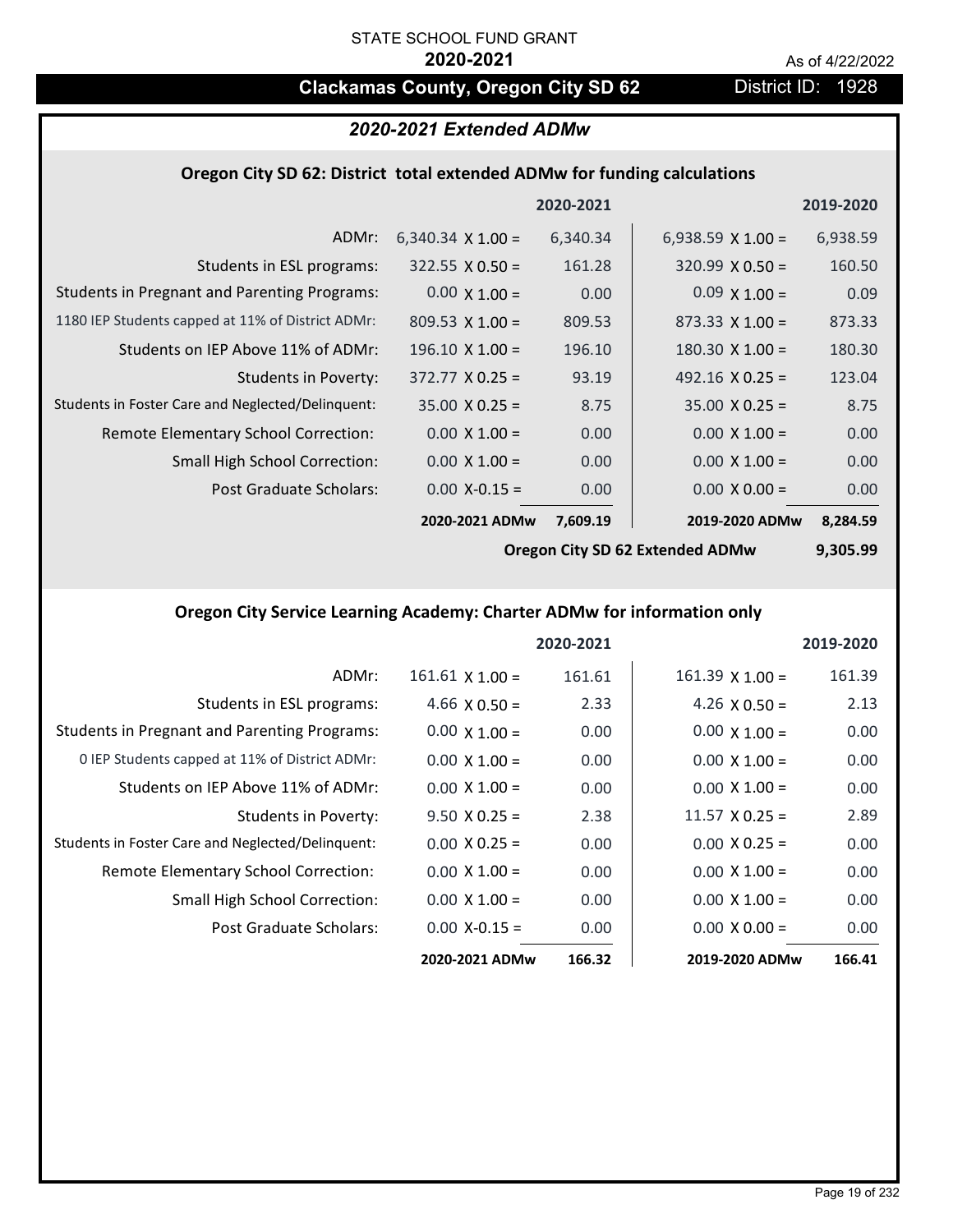| Springwater Environmental Sciences School: Charter ADMw for information only |                        |           |                        |           |
|------------------------------------------------------------------------------|------------------------|-----------|------------------------|-----------|
|                                                                              |                        | 2020-2021 |                        | 2019-2020 |
| ADMr:                                                                        | $197.33 \times 1.00 =$ | 197.33    | $196.27 \times 1.00 =$ | 196.27    |
| Students in ESL programs:                                                    | $0.97 \times 0.50 =$   | 0.49      | $0.14 \times 0.50 =$   | 0.07      |
| <b>Students in Pregnant and Parenting Programs:</b>                          | $0.00 \times 1.00 =$   | 0.00      | $0.00 \times 1.00 =$   | 0.00      |
| 0 IEP Students capped at 11% of District ADMr:                               | $0.00 \times 1.00 =$   | 0.00      | $0.00 \times 1.00 =$   | 0.00      |
| Students on IEP Above 11% of ADMr:                                           | $0.00 \times 1.00 =$   | 0.00      | $0.00 \times 1.00 =$   | 0.00      |
| Students in Poverty:                                                         | $11.60 \times 0.25 =$  | 2.90      | $14.07 \times 0.25 =$  | 3.52      |
| Students in Foster Care and Neglected/Delinquent:                            | $0.00 \times 0.25 =$   | 0.00      | $0.00 \times 0.25 =$   | 0.00      |
| <b>Remote Elementary School Correction:</b>                                  | $0.00 \times 1.00 =$   | 0.00      | $0.00 \times 1.00 =$   | 0.00      |
| <b>Small High School Correction:</b>                                         | $0.00 \times 1.00 =$   | 0.00      | $0.00 \times 1.00 =$   | 0.00      |
| Post Graduate Scholars:                                                      | $0.00$ X-0.15 =        | 0.00      | $0.00 \times 0.00 =$   | 0.00      |
|                                                                              | 2020-2021 ADMw         | 200.72    | 2019-2020 ADMw         | 199.86    |

## **Alliance Charter Academy: Charter ADMw for information only**

|                                                     |                       | 2020-2021 |                       | 2019-2020 |
|-----------------------------------------------------|-----------------------|-----------|-----------------------|-----------|
| ADMr:                                               | $388.46$ X 1.00 =     | 388.46    | $382.12$ X 1.00 =     | 382.12    |
| Students in ESL programs:                           | $0.00 \times 0.50 =$  | 0.00      | $0.00 \times 0.50 =$  | 0.00      |
| <b>Students in Pregnant and Parenting Programs:</b> | $0.00 \times 1.00 =$  | 0.00      | $0.00 \times 1.00 =$  | 0.00      |
| 0 IEP Students capped at 11% of District ADMr:      | $0.00 \times 1.00 =$  | 0.00      | $0.00 \times 1.00 =$  | 0.00      |
| Students on IEP Above 11% of ADMr:                  | $0.00 \times 1.00 =$  | 0.00      | $0.00 \times 1.00 =$  | 0.00      |
| <b>Students in Poverty:</b>                         | $22.84 \times 0.25 =$ | 5.71      | $27.39 \times 0.25 =$ | 6.85      |
| Students in Foster Care and Neglected/Delinquent:   | $0.00 \times 0.25 =$  | 0.00      | $0.00 \times 0.25 =$  | 0.00      |
| Remote Elementary School Correction:                | $0.00 \times 1.00 =$  | 0.00      | $0.00 \times 1.00 =$  | 0.00      |
| <b>Small High School Correction:</b>                | $0.00 \times 1.00 =$  | 0.00      | $0.00 \times 1.00 =$  | 0.00      |
| Post Graduate Scholars:                             | $0.00$ X-0.15 =       | 0.00      | $0.00 \times 0.00 =$  | 0.00      |
|                                                     | 2020-2021 ADMw        | 394.17    | 2019-2020 ADMw        | 388.97    |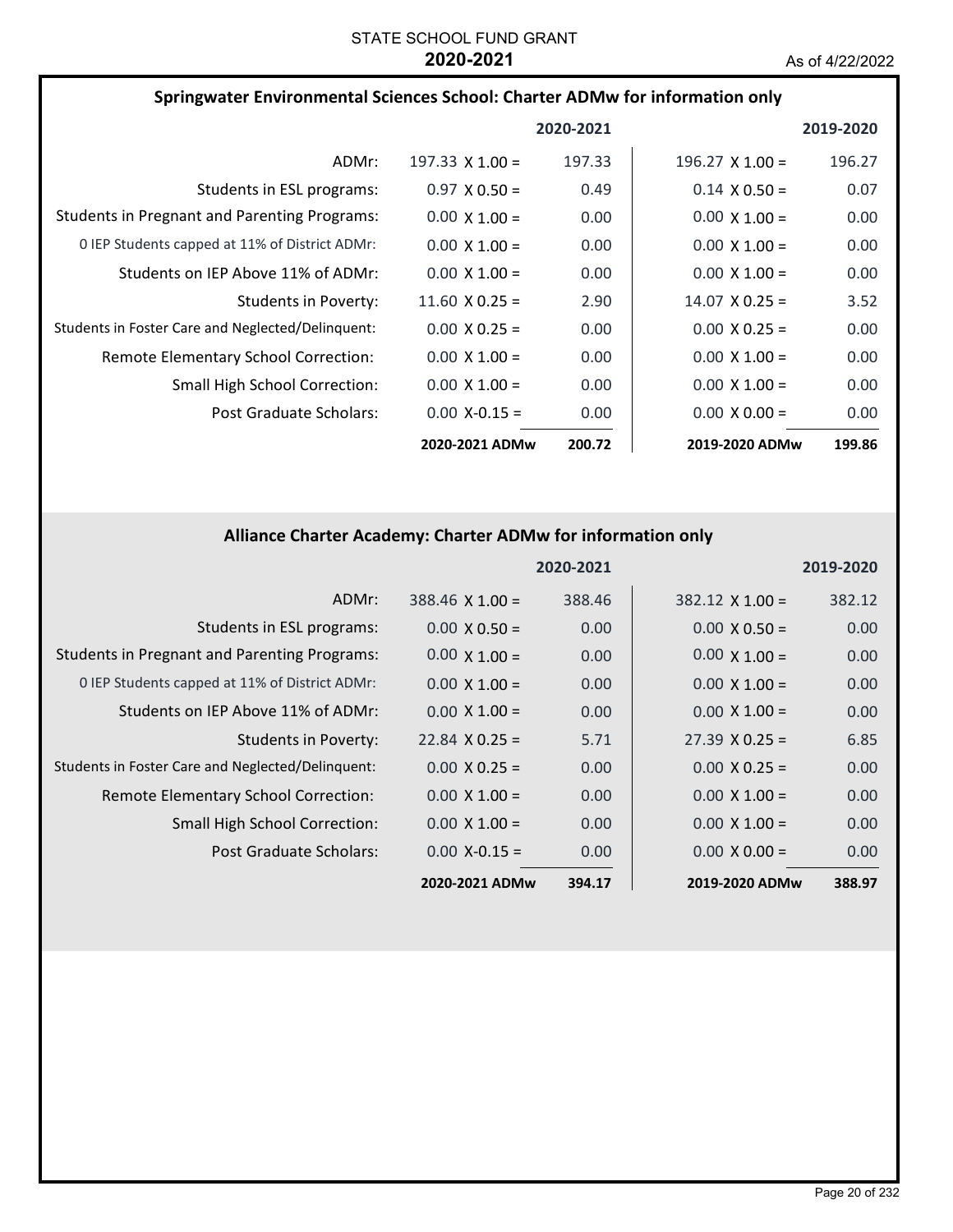## **Clackamas Academy of Industrial Sciences: Charter ADMw for information only**

|                                                     |                        | 2020-2021 |                        | 2019-2020 |
|-----------------------------------------------------|------------------------|-----------|------------------------|-----------|
| ADMr:                                               | $271.62 \times 1.00 =$ | 271.62    | $260.98 \times 1.00 =$ | 260.98    |
| Students in ESL programs:                           | $1.00 \times 0.50 =$   | 0.50      | $1.00 \times 0.50 =$   | 0.50      |
| <b>Students in Pregnant and Parenting Programs:</b> | $0.00 \times 1.00 =$   | 0.00      | $0.00 \times 1.00 =$   | 0.00      |
| 0 IEP Students capped at 11% of District ADMr:      | $0.00 \times 1.00 =$   | 0.00      | $0.00 \times 1.00 =$   | 0.00      |
| Students on IEP Above 11% of ADMr:                  | $0.00 \times 1.00 =$   | 0.00      | $0.00 \times 1.00 =$   | 0.00      |
| <b>Students in Poverty:</b>                         | $15.97 \times 0.25 =$  | 3.99      | $18.71 \times 0.25 =$  | 4.68      |
| Students in Foster Care and Neglected/Delinquent:   | $0.00 \times 0.25 =$   | 0.00      | $0.00 \times 0.25 =$   | 0.00      |
| Remote Elementary School Correction:                | $0.00 \times 1.00 =$   | 0.00      | $0.00 \times 1.00 =$   | 0.00      |
| <b>Small High School Correction:</b>                | $0.00 \times 1.00 =$   | 0.00      | $0.00 \times 1.00 =$   | 0.00      |
| Post Graduate Scholars:                             | $0.00 X - 0.15 =$      | 0.00      | $0.00 \times 0.00 =$   | 0.00      |
|                                                     | 2020-2021 ADMw         | 276.11    | 2019-2020 ADMw         | 266.16    |

**Oregon City SD 62 Extended ADMw 9,305.99**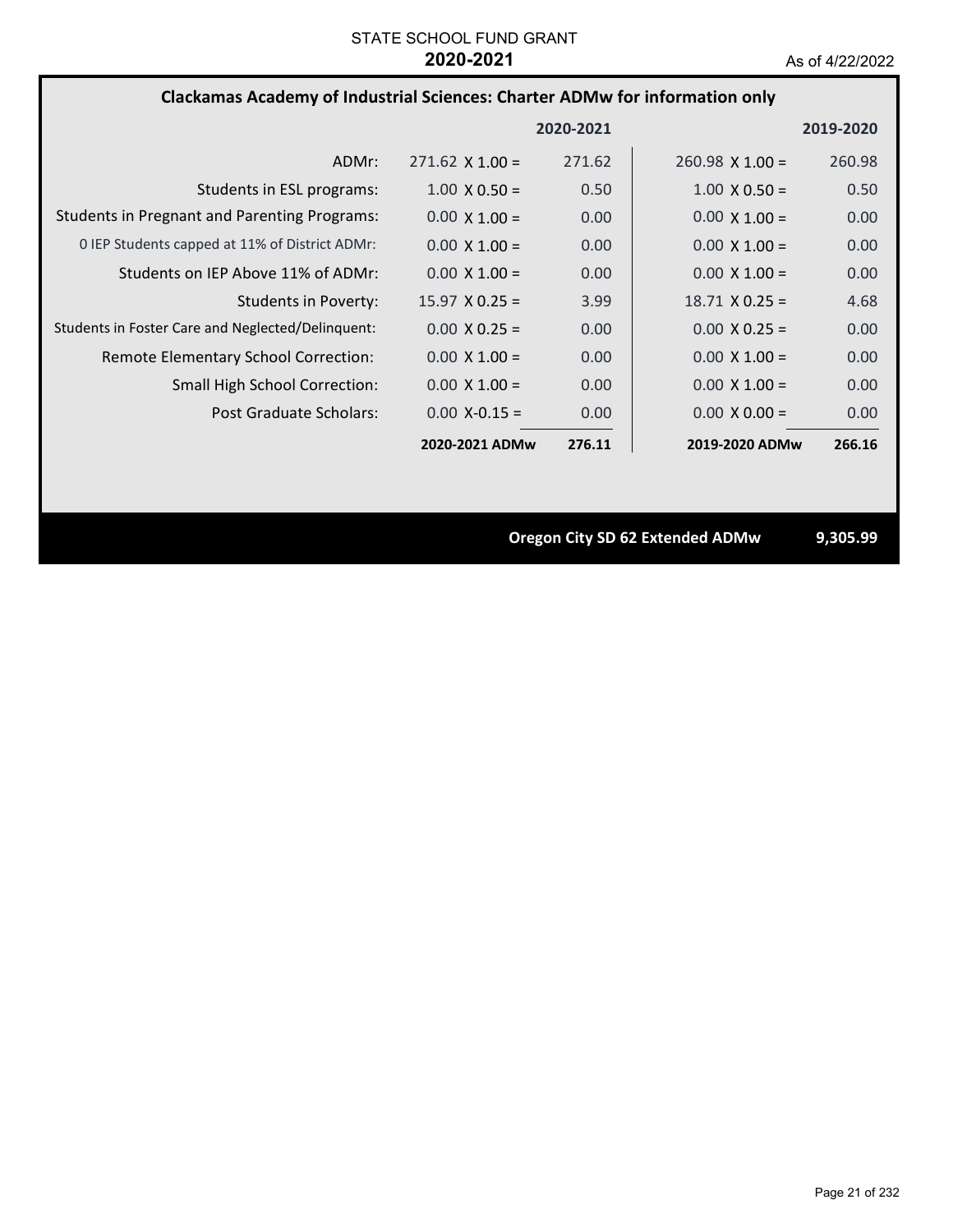# **Clackamas County, Canby SD 86** District ID: 1929

## *2020-2021 Extended ADMw*

## **Canby SD 86: District total extended ADMw for funding calculations**

|                                                     |                          | 2020-2021 |                                  | 2019-2020 |
|-----------------------------------------------------|--------------------------|-----------|----------------------------------|-----------|
| ADMr:                                               | 4,063.59 $\times$ 1.00 = | 4,063.59  | 4,593.59 $\times$ 1.00 =         | 4,593.59  |
| Students in ESL programs:                           | $515.17 \times 0.50 =$   | 257.59    | $541.77 \times 0.50 =$           | 270.89    |
| <b>Students in Pregnant and Parenting Programs:</b> | $0.00 \times 1.00 =$     | 0.00      | $1.54 \times 1.00 =$             | 1.54      |
| 570 IEP Students capped at 11% of District ADMr:    | 446.99 $\times$ 1.00 =   | 446.99    | $505.29 \times 1.00 =$           | 505.29    |
| Students on IEP Above 11% of ADMr:                  | $26.00 \times 1.00 =$    | 26.00     | $17.10 \times 1.00 =$            | 17.10     |
| <b>Students in Poverty:</b>                         | $279.42 \times 0.25 =$   | 69.86     | 420.75 $X$ 0.25 =                | 105.19    |
| Students in Foster Care and Neglected/Delinquent:   | $32.00 \times 0.25 =$    | 8.00      | $33.00 \times 0.25 =$            | 8.25      |
| Remote Elementary School Correction:                | $0.00 \times 1.00 =$     | 0.00      | $0.00 \times 1.00 =$             | 0.00      |
| <b>Small High School Correction:</b>                | $0.00 \times 1.00 =$     | 0.00      | $0.00 \times 1.00 =$             | 0.00      |
| Post Graduate Scholars:                             | $0.00$ X-0.15 =          | 0.00      | $0.00 \times 0.00 =$             | 0.00      |
|                                                     | 2020-2021 ADMw           | 4,872.02  | 2019-2020 ADMw                   | 5,501.85  |
|                                                     |                          |           | <b>Canby SD 86 Extended ADMw</b> | 5,501.85  |
|                                                     |                          |           |                                  |           |
|                                                     |                          |           | <b>Canby SD 86 Extended ADMw</b> | 5,501.85  |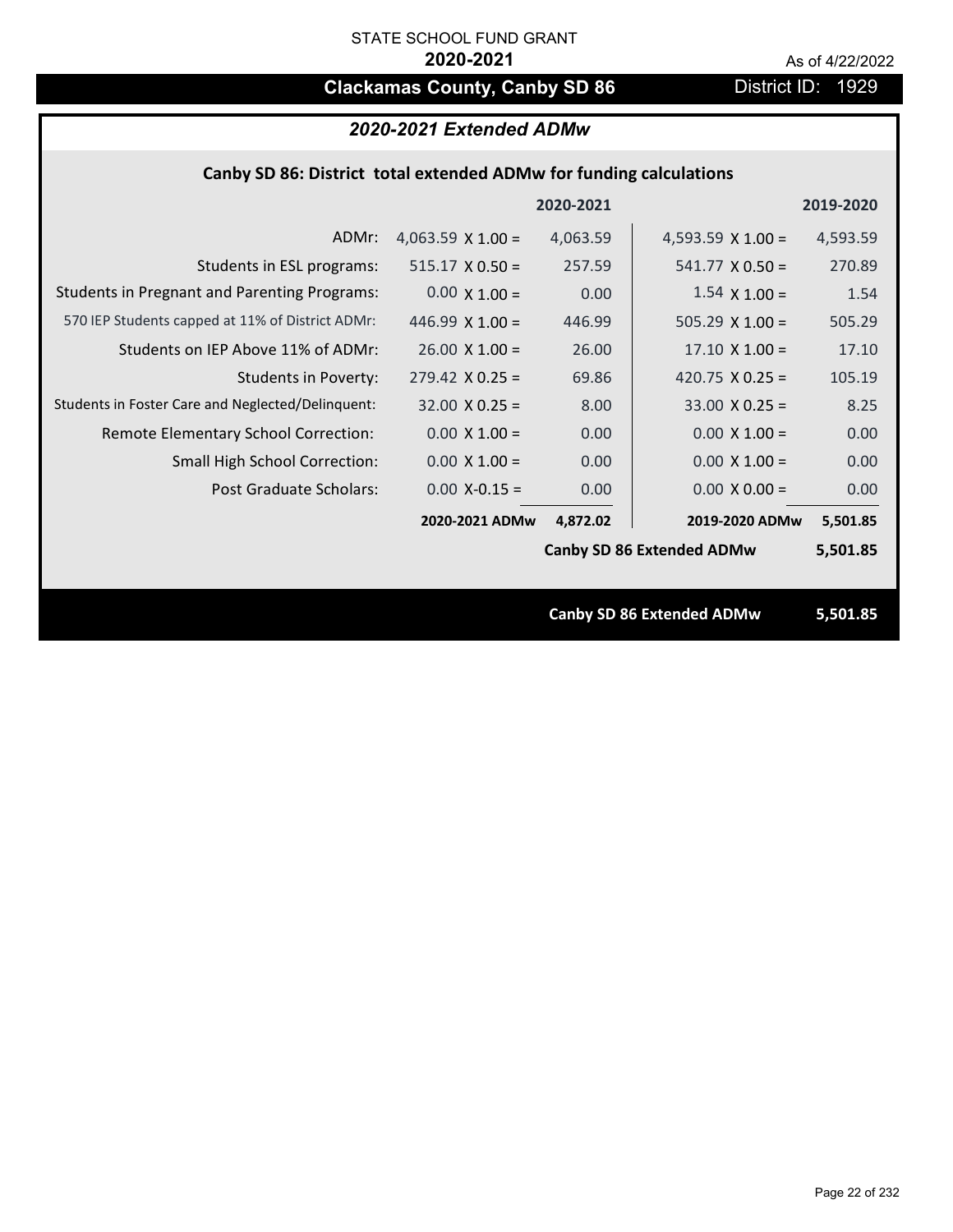## **Clackamas County, Estacada SD 108** District ID: 1930

## *2020-2021 Extended ADMw*

## **Estacada SD 108: District total extended ADMw for funding calculations**

|                                                     |                          | 2020-2021 |                          | 2019-2020 |
|-----------------------------------------------------|--------------------------|-----------|--------------------------|-----------|
| ADMr:                                               | $1,739.99 \times 1.00 =$ | 1,739.99  | $1,715.21 \times 1.00 =$ | 1,715.21  |
| Students in ESL programs:                           | $95.43 \times 0.50 =$    | 47.72     | $97.08 \times 0.50 =$    | 48.54     |
| <b>Students in Pregnant and Parenting Programs:</b> | $0.00 \times 1.00 =$     | 0.00      | $0.00 \times 1.00 =$     | 0.00      |
| 335 IEP Students capped at 11% of District ADMr:    | $335.00 \times 1.00 =$   | 335.00    | $322.00 \times 1.00 =$   | 322.00    |
| Students on IEP Above 11% of ADMr:                  | $0.00 \times 1.00 =$     | 0.00      | $0.00 \times 1.00 =$     | 0.00      |
| <b>Students in Poverty:</b>                         | $91.43 \times 0.25 =$    | 22.86     | $95.81 X 0.25 =$         | 23.95     |
| Students in Foster Care and Neglected/Delinquent:   | $6.00 \times 0.25 =$     | 1.50      | $8.00 \times 0.25 =$     | 2.00      |
| Remote Elementary School Correction:                | $0.00 \times 1.00 =$     | 0.00      | $0.00 \times 1.00 =$     | 0.00      |
| <b>Small High School Correction:</b>                | $0.00 \times 1.00 =$     | 0.00      | $0.00 \times 1.00 =$     | 0.00      |
| Post Graduate Scholars:                             | $0.00$ X-0.15 =          | 0.00      | $0.00 \times 0.00 =$     | 0.00      |
|                                                     | 2020-2021 ADMw           | 2,147.06  | 2019-2020 ADMw           | 2,111.70  |

**Estacada SD 108 Extended ADMw**

**3,555.84**

## **Summit Learning Charter: Charter ADMw for information only**

|                                                     |                          | 2020-2021 |                       | 2019-2020 |
|-----------------------------------------------------|--------------------------|-----------|-----------------------|-----------|
| ADMr:                                               | $1,383.66 \times 1.00 =$ | 1,383.66  | $1,162.28$ X $1.00 =$ | 1,162.28  |
| Students in ESL programs:                           | $14.95 \times 0.50 =$    | 7.48      | $14.03 \times 0.50 =$ | 7.02      |
| <b>Students in Pregnant and Parenting Programs:</b> | $0.00 \times 1.00 =$     | 0.00      | $0.00 \times 1.00 =$  | 0.00      |
| 0 IEP Students capped at 11% of District ADMr:      | $0.00 \times 1.00 =$     | 0.00      | $0.00 \times 1.00 =$  | 0.00      |
| Students on IEP Above 11% of ADMr:                  | $0.00 \times 1.00 =$     | 0.00      | $0.00 \times 1.00 =$  | 0.00      |
| Students in Poverty:                                | $70.57 \times 0.25 =$    | 17.64     | $64.97$ X 0.25 =      | 16.24     |
| Students in Foster Care and Neglected/Delinquent:   | $0.00 \times 0.25 =$     | 0.00      | $0.00 \times 0.25 =$  | 0.00      |
| Remote Elementary School Correction:                | $0.00 \times 1.00 =$     | 0.00      | $0.00 \times 1.00 =$  | 0.00      |
| <b>Small High School Correction:</b>                | $0.00 \times 1.00 =$     | 0.00      | $0.00 \times 1.00 =$  | 0.00      |
| Post Graduate Scholars:                             | $0.00$ X-0.15 =          | 0.00      | $0.00 \times 0.00 =$  | 0.00      |
|                                                     | 2020-2021 ADMw           | 1,408.78  | 2019-2020 ADMw        | 1,185.54  |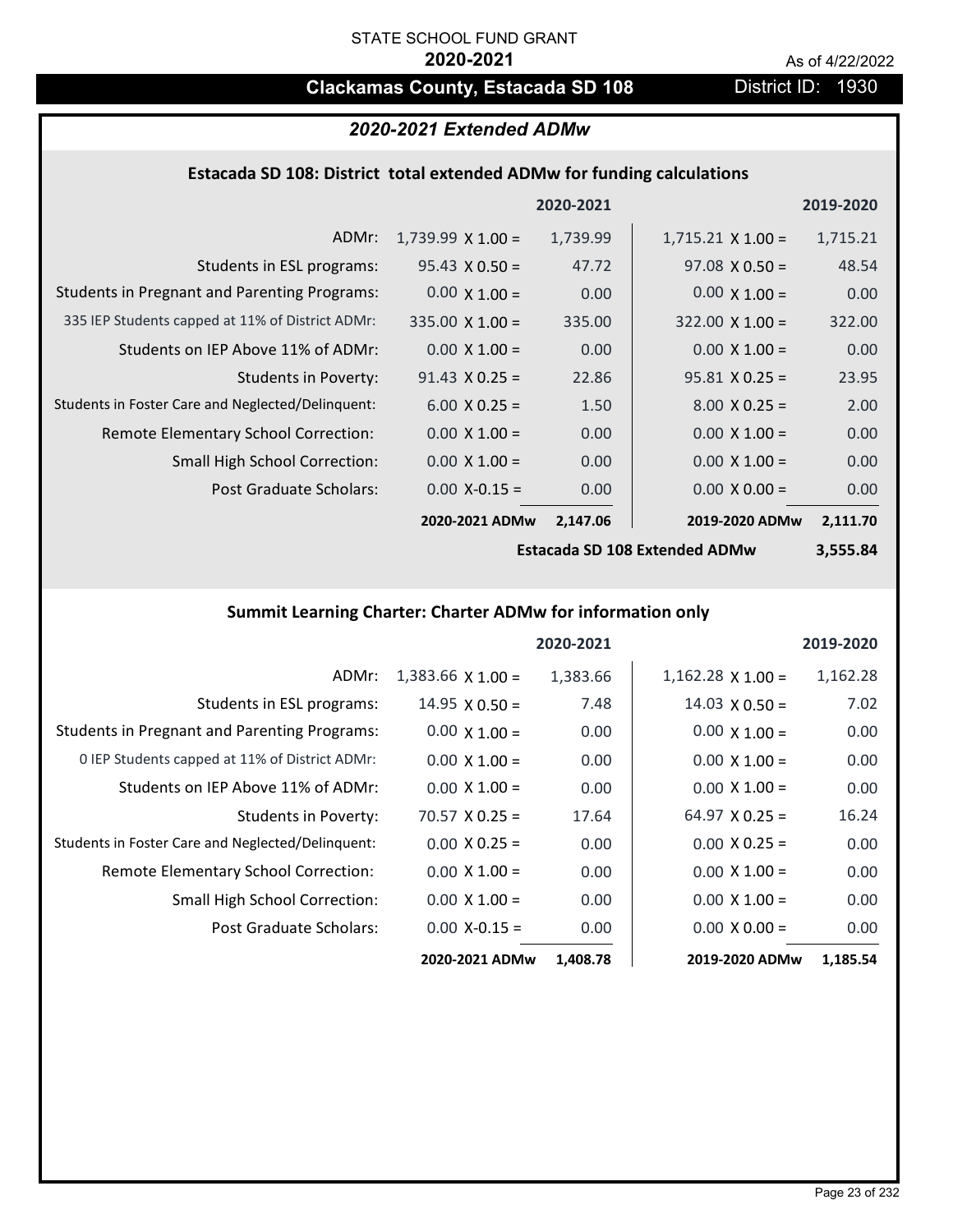## **Summit Community College High School: Charter ADMw for information only**

|                                                     |                      | 2020-2021         |                       | 2019-2020 |
|-----------------------------------------------------|----------------------|-------------------|-----------------------|-----------|
| ADMr:                                               | $0.00 \times 1.00 =$ | 0.00              | $57.59 \times 1.00 =$ | 57.59     |
| Students in ESL programs:                           | $0.00 \times 0.50 =$ | 0.00              | $1.00 \times 0.50 =$  | 0.50      |
| <b>Students in Pregnant and Parenting Programs:</b> | $0.00 \times 1.00 =$ | 0.00              | $0.00 \times 1.00 =$  | 0.00      |
| 0 IEP Students capped at 11% of District ADMr:      | $0.00 \times 1.00 =$ | 0.00              | $0.00 \times 1.00 =$  | 0.00      |
| Students on IEP Above 11% of ADMr:                  | $0.00 \times 1.00 =$ | 0.00              | $0.00 \times 1.00 =$  | 0.00      |
| Students in Poverty:                                | $0.00 \times 0.25 =$ | 0.00              | $3.22 \times 0.25 =$  | 0.81      |
| Students in Foster Care and Neglected/Delinquent:   | $0.00 \times 0.25 =$ | 0.00              | $0.00 \times 0.25 =$  | 0.00      |
| Remote Elementary School Correction:                | $0.00 \times 1.00 =$ | 0.00              | $0.00 \times 1.00 =$  | 0.00      |
| <b>Small High School Correction:</b>                | $0.00 \times 1.00 =$ | 0.00              | $0.00 \times 1.00 =$  | 0.00      |
| Post Graduate Scholars:                             | $0.00 X - 0.15 =$    | 0.00 <sub>1</sub> | $0.00 \times 0.00 =$  | 0.00      |
|                                                     | 2020-2021 ADMw       | 0.00              | 2019-2020 ADMw        | 0.00      |

**Estacada SD 108 Extended ADMw 3,555.84**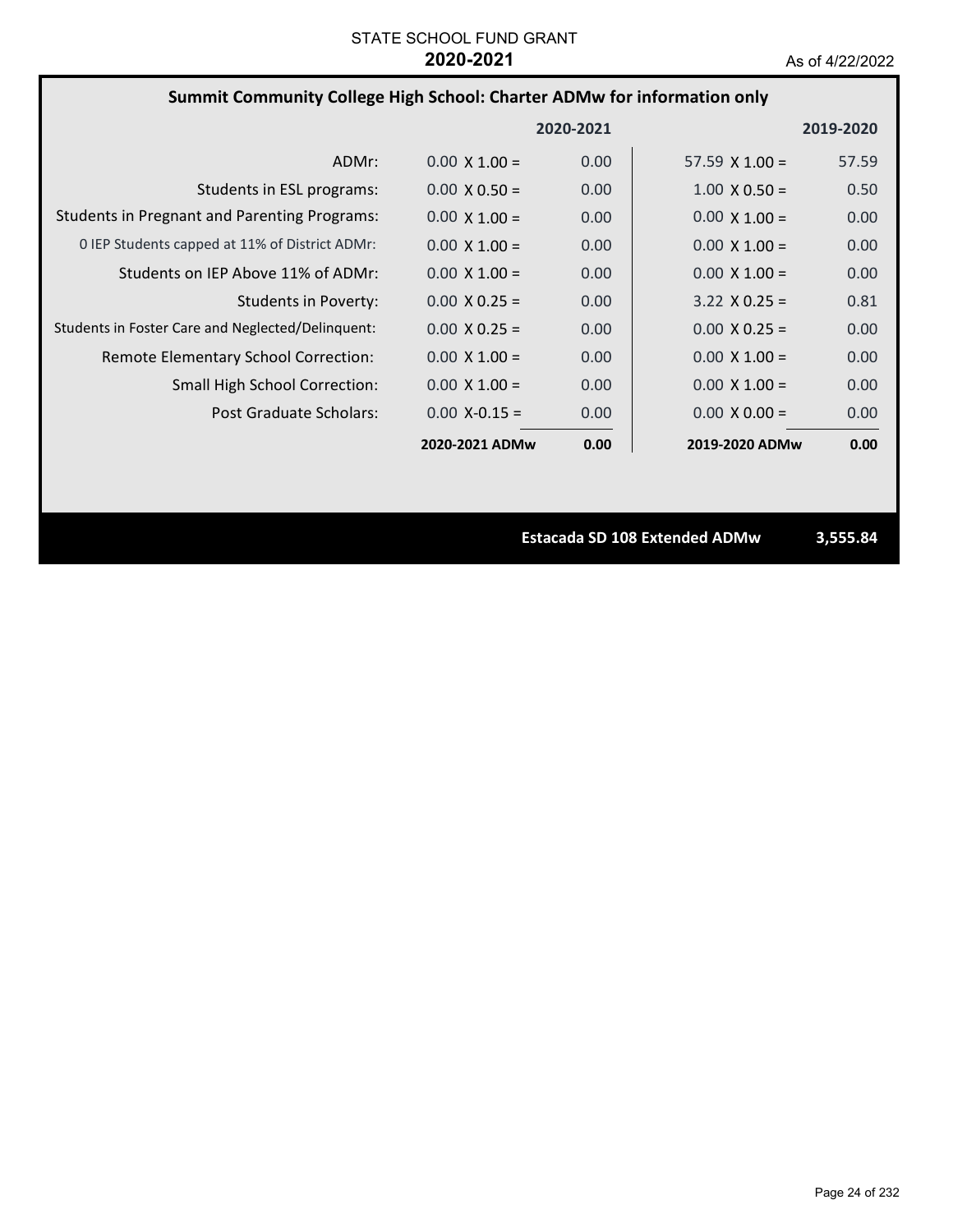# **Clackamas County, Gladstone SD 115** District ID: 1931

| 2020-2021 Extended ADMw                                                 |                          |           |                                       |           |  |
|-------------------------------------------------------------------------|--------------------------|-----------|---------------------------------------|-----------|--|
| Gladstone SD 115: District total extended ADMw for funding calculations |                          |           |                                       |           |  |
|                                                                         |                          | 2020-2021 |                                       | 2019-2020 |  |
| ADMr:                                                                   | $1,798.08 \times 1.00 =$ | 1,798.08  | $1,922.94 \times 1.00 =$              | 1,922.94  |  |
| Students in ESL programs:                                               | $88.51 \times 0.50 =$    | 44.26     | $87.72 \times 0.50 =$                 | 43.86     |  |
| <b>Students in Pregnant and Parenting Programs:</b>                     | $1.00 \times 1.00 =$     | 1.00      | $0.00 \times 1.00 =$                  | 0.00      |  |
| 267 IEP Students capped at 11% of District ADMr:                        | $197.79 \times 1.00 =$   | 197.79    | $211.52 \times 1.00 =$                | 211.52    |  |
| Students on IEP Above 11% of ADMr:                                      | 13.40 $X$ 1.00 =         | 13.40     | $16.70$ X $1.00 =$                    | 16.70     |  |
| <b>Students in Poverty:</b>                                             | $226.04$ X 0.25 =        | 56.51     | $290.87$ X 0.25 =                     | 72.72     |  |
| Students in Foster Care and Neglected/Delinquent:                       | $1.00 \times 0.25 =$     | 0.25      | $9.00 \times 0.25 =$                  | 2.25      |  |
| Remote Elementary School Correction:                                    | $0.00 \times 1.00 =$     | 0.00      | $0.00 \times 1.00 =$                  | 0.00      |  |
| Small High School Correction:                                           | $0.00 \times 1.00 =$     | 0.00      | $0.00 \times 1.00 =$                  | 0.00      |  |
| Post Graduate Scholars:                                                 | $0.00$ X-0.15 =          | 0.00      | $0.00 \times 0.00 =$                  | 0.00      |  |
|                                                                         | 2020-2021 ADMw           | 2,111.28  | 2019-2020 ADMw                        | 2,269.99  |  |
|                                                                         |                          |           | <b>Gladstone SD 115 Extended ADMw</b> | 2,269.99  |  |
|                                                                         |                          |           |                                       |           |  |
| <b>Gladstone SD 115 Extended ADMw</b>                                   |                          |           | 2,269.99                              |           |  |
|                                                                         |                          |           |                                       |           |  |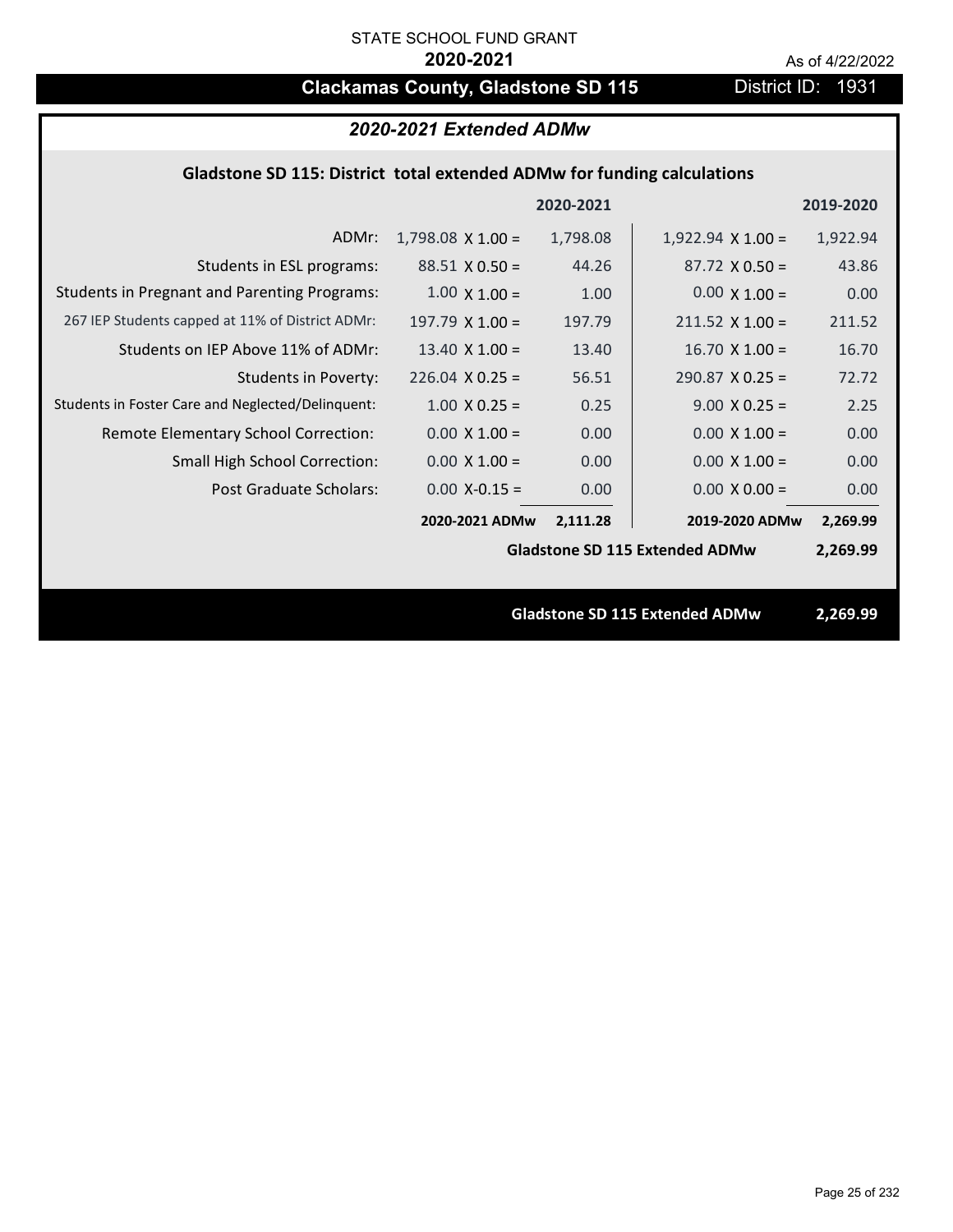# **Clatsop County, Astoria SD 1** District ID: 1933

| 2020-2021 Extended ADMw |  |  |
|-------------------------|--|--|
|-------------------------|--|--|

|  | Astoria SD 1: District total extended ADMw for funding calculations |
|--|---------------------------------------------------------------------|
|--|---------------------------------------------------------------------|

|                                                     |                          | 2020-2021 |                                   | 2019-2020 |
|-----------------------------------------------------|--------------------------|-----------|-----------------------------------|-----------|
| ADMr:                                               | $1,781.82 \times 1.00 =$ | 1,781.82  | $1,865.67 \times 1.00 =$          | 1,865.67  |
| Students in ESL programs:                           | $99.56 \times 0.50 =$    | 49.78     | $95.95 \times 0.50 =$             | 47.98     |
| <b>Students in Pregnant and Parenting Programs:</b> | $1.00 \times 1.00 =$     | 1.00      | $1.85 \times 1.00 =$              | 1.85      |
| 239 IEP Students capped at 11% of District ADMr:    | $196.00 \times 1.00 =$   | 196.00    | $205.22$ X 1.00 =                 | 205.22    |
| Students on IEP Above 11% of ADMr:                  | 11.60 $X$ 1.00 =         | 11.60     | $9.40 \times 1.00 =$              | 9.40      |
| <b>Students in Poverty:</b>                         | $249.94$ X 0.25 =        | 62.49     | $259.15 \times 0.25 =$            | 64.79     |
| Students in Foster Care and Neglected/Delinquent:   | $10.00 \times 0.25 =$    | 2.50      | $12.00 \times 0.25 =$             | 3.00      |
| Remote Elementary School Correction:                | $0.00 \times 1.00 =$     | 0.00      | $0.00 \times 1.00 =$              | 0.00      |
| <b>Small High School Correction:</b>                | $0.00 \times 1.00 =$     | 0.00      | $0.00 \times 1.00 =$              | 0.00      |
| Post Graduate Scholars:                             | $0.00$ X-0.15 =          | 0.00      | $0.00 \times 0.00 =$              | 0.00      |
|                                                     | 2020-2021 ADMw           | 2,105.19  | 2019-2020 ADMw                    | 2,197.91  |
|                                                     |                          |           | <b>Astoria SD 1 Extended ADMw</b> | 2,197.91  |
|                                                     |                          |           |                                   |           |
|                                                     |                          |           | <b>Astoria SD 1 Extended ADMw</b> | 2,197.91  |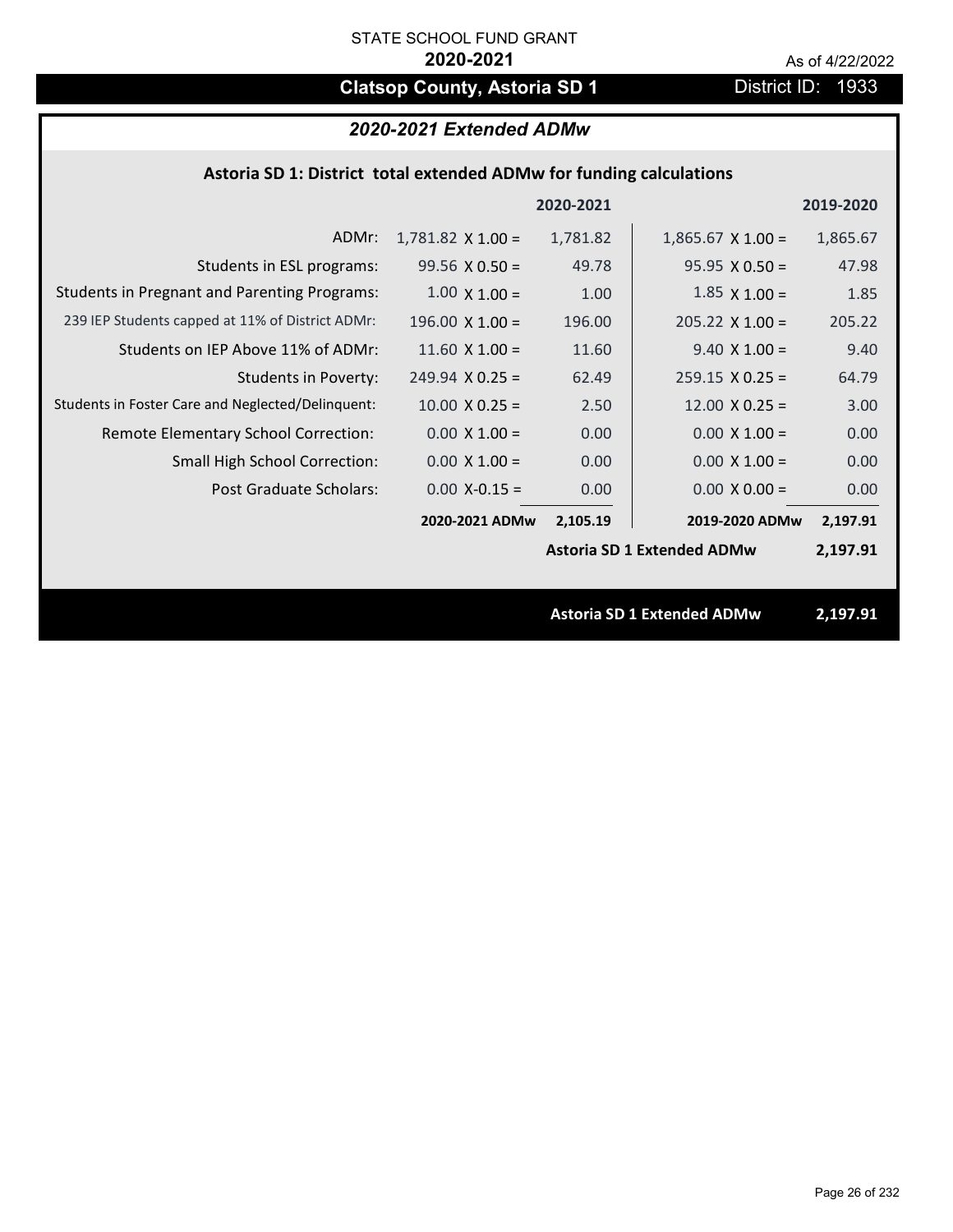# **Clatsop County, Knappa SD 4** District ID: 2262

## *2020-2021 Extended ADMw*

| Knappa SD 4: District total extended ADMw for funding calculations |  |  |  |
|--------------------------------------------------------------------|--|--|--|
|--------------------------------------------------------------------|--|--|--|

|                                                     |                        | 2020-2021 |                           | 2019-2020 |
|-----------------------------------------------------|------------------------|-----------|---------------------------|-----------|
| ADMr:                                               | 484.32 $\times$ 1.00 = | 484.32    | 496.43 $\times$ 1.00 =    | 496.43    |
| Students in ESL programs:                           | $5.50 \times 0.50 =$   | 2.75      | $6.47 \times 0.50 =$      | 3.24      |
| <b>Students in Pregnant and Parenting Programs:</b> | $0.00 \times 1.00 =$   | 0.00      | $0.00 \times 1.00 =$      | 0.00      |
| 88 IEP Students capped at 11% of District ADMr:     | 53.28 $\times$ 1.00 =  | 53.28     | $54.61 \times 1.00 =$     | 54.61     |
| Students on IEP Above 11% of ADMr:                  | $10.90 \times 1.00 =$  | 10.90     | 13.40 $X$ 1.00 =          | 13.40     |
| <b>Students in Poverty:</b>                         | $43.31$ X 0.25 =       | 10.83     | $60.26$ X 0.25 =          | 15.07     |
| Students in Foster Care and Neglected/Delinquent:   | $2.00 \times 0.25 =$   | 0.50      | $5.00 X 0.25 =$           | 1.25      |
| Remote Elementary School Correction:                | $0.00 \times 1.00 =$   | 0.00      | $0.00 \times 1.00 =$      | 0.00      |
| <b>Small High School Correction:</b>                | $85.45 \times 1.00 =$  | 85.45     | $84.88 \times 1.00 =$     | 84.88     |
| Post Graduate Scholars:                             | $0.00$ X-0.15 =        | 0.00      | $0.00 X 0.00 =$           | 0.00      |
|                                                     | 2020-2021 ADMw         | 648.02    | 2019-2020 ADMw            | 668.87    |
|                                                     |                        |           | Knappa SD 4 Extended ADMw | 668.87    |
|                                                     |                        |           |                           |           |
|                                                     |                        |           | Knappa SD 4 Extended ADMw | 668.87    |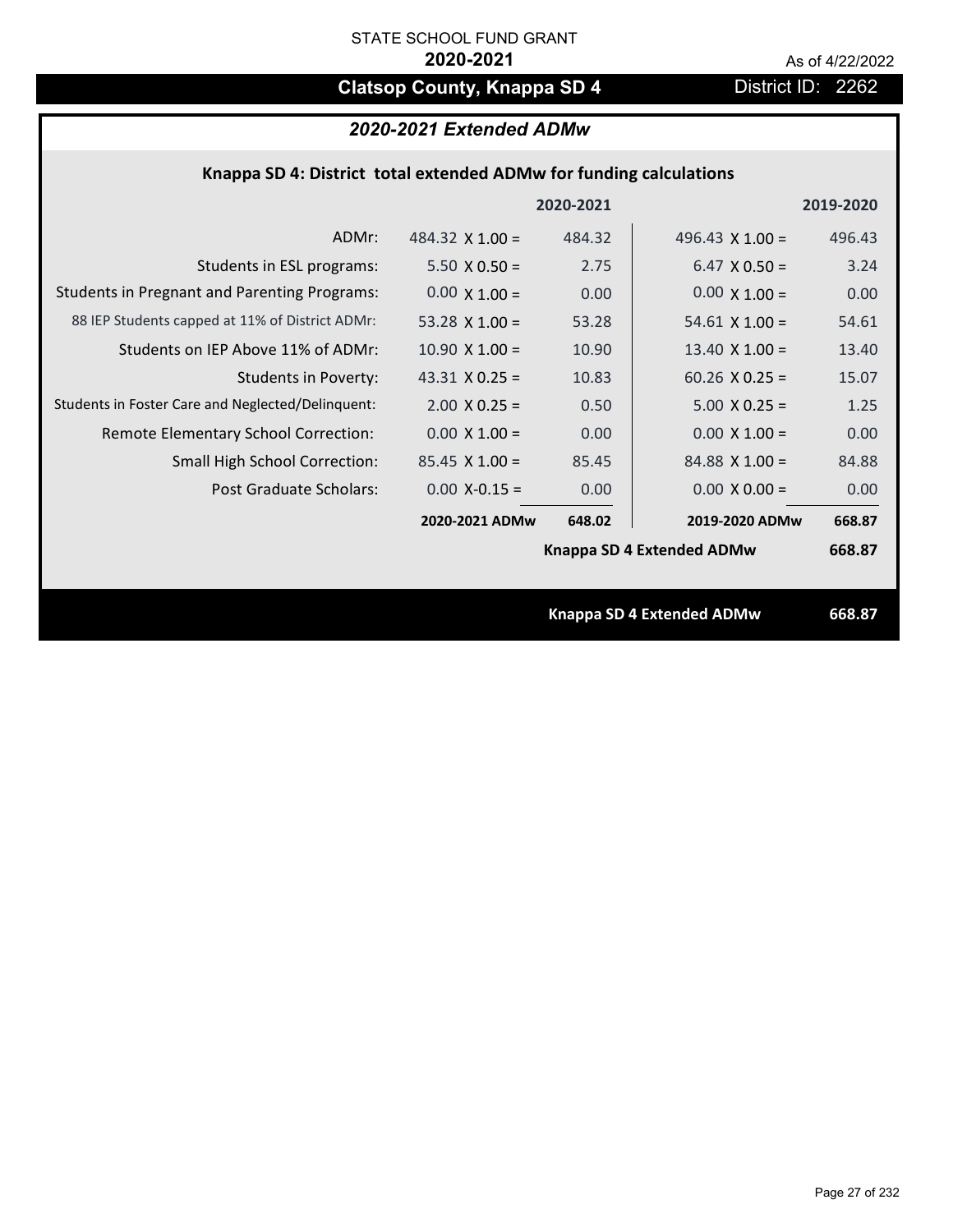# **Clatsop County, Jewell SD 8** District ID: 1934

## *2020-2021 Extended ADMw*

| Jewell SD 8: District total extended ADMw for funding calculations |                        |           |                                  |           |
|--------------------------------------------------------------------|------------------------|-----------|----------------------------------|-----------|
|                                                                    |                        | 2020-2021 |                                  | 2019-2020 |
| ADMr:                                                              | $103.33 \times 1.00 =$ | 103.33    | $148.00 \times 1.00 =$           | 148.00    |
| Students in ESL programs:                                          | $0.00 \times 0.50 =$   | 0.00      | $0.00 \times 0.50 =$             | 0.00      |
| <b>Students in Pregnant and Parenting Programs:</b>                | $0.00 \times 1.00 =$   | 0.00      | $0.00 \times 1.00 =$             | 0.00      |
| 21 IEP Students capped at 11% of District ADMr:                    | $11.37 \times 1.00 =$  | 11.37     | $16.28$ X 1.00 =                 | 16.28     |
| Students on IEP Above 11% of ADMr:                                 | $7.50 X 1.00 =$        | 7.50      | $8.70$ X $1.00 =$                | 8.70      |
| <b>Students in Poverty:</b>                                        | $30.19 \times 0.25 =$  | 7.55      | 40.29 $X$ 0.25 =                 | 10.07     |
| Students in Foster Care and Neglected/Delinquent:                  | $0.00 \times 0.25 =$   | 0.00      | $2.00$ X 0.25 =                  | 0.50      |
| Remote Elementary School Correction:                               | $60.74$ X $1.00 =$     | 60.74     | $71.00 \times 1.00 =$            | 71.00     |
| <b>Small High School Correction:</b>                               | $50.46$ X $1.00 =$     | 50.46     | $50.46$ X $1.00 =$               | 50.46     |
| <b>Post Graduate Scholars:</b>                                     | $0.00$ X-0.15 =        | 0.00      | $0.00 X 0.00 =$                  | 0.00      |
|                                                                    | 2020-2021 ADMw         | 240.94    | 2019-2020 ADMw                   | 305.01    |
|                                                                    |                        |           | <b>Jewell SD 8 Extended ADMw</b> | 305.01    |
|                                                                    |                        |           |                                  |           |
|                                                                    |                        |           | <b>Jewell SD 8 Extended ADMw</b> | 305.01    |
|                                                                    |                        |           |                                  |           |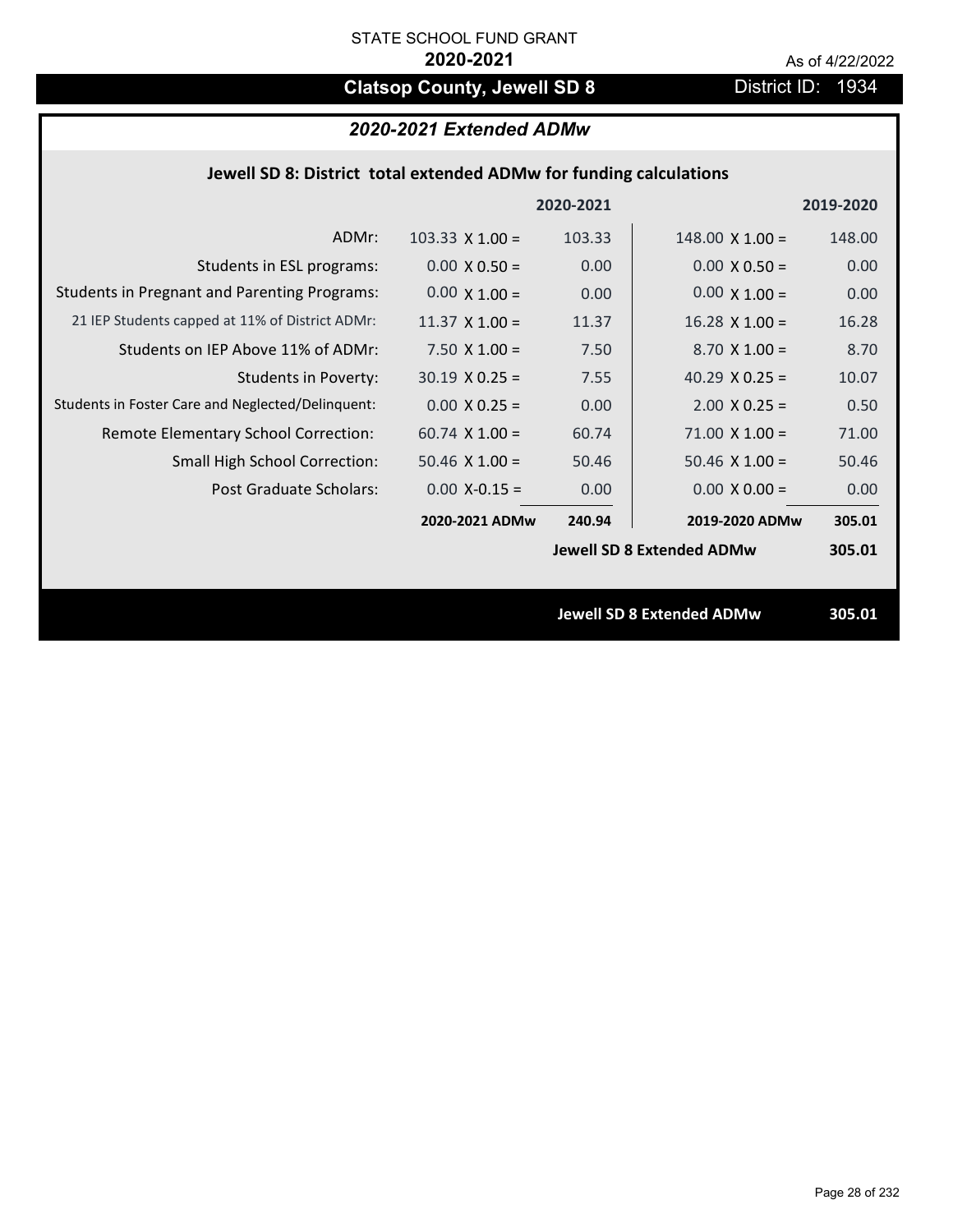# **Clatsop County, Seaside SD 10** District ID: 1935

## *2020-2021 Extended ADMw*

### **Seaside SD 10: District total extended ADMw for funding calculations**

|                                                     |                          | 2020-2021 |                          | 2019-2020 |
|-----------------------------------------------------|--------------------------|-----------|--------------------------|-----------|
| ADMr:                                               | $1,463.95 \times 1.00 =$ | 1,463.95  | $1,565.94 \times 1.00 =$ | 1,565.94  |
| Students in ESL programs:                           | $146.68 \times 0.50 =$   | 73.34     | $140.39 \times 0.50 =$   | 70.20     |
| <b>Students in Pregnant and Parenting Programs:</b> | $0.00 \times 1.00 =$     | 0.00      | $0.00 \times 1.00 =$     | 0.00      |
| 234 IEP Students capped at 11% of District ADMr:    | $165.63$ X $1.00 =$      | 165.63    | $177.09 \times 1.00 =$   | 177.09    |
| Students on IEP Above 11% of ADMr:                  | $22.70 \times 1.00 =$    | 22.70     | $23.40 \times 1.00 =$    | 23.40     |
| <b>Students in Poverty:</b>                         | $197.44 \times 0.25 =$   | 49.36     | $257.59 \times 0.25 =$   | 64.40     |
| Students in Foster Care and Neglected/Delinquent:   | $6.00 \times 0.25 =$     | 1.50      | $11.00 \times 0.25 =$    | 2.75      |
| Remote Elementary School Correction:                | $0.00 \times 1.00 =$     | 0.00      | $0.00 \times 1.00 =$     | 0.00      |
| <b>Small High School Correction:</b>                | $0.00 \times 1.00 =$     | 0.00      | $0.00 \times 1.00 =$     | 0.00      |
| Post Graduate Scholars:                             | $0.00$ X-0.15 =          | 0.00      | $0.00 \times 0.00 =$     | 0.00      |
|                                                     | 2020-2021 ADMw           | 1,776.48  | 2019-2020 ADMw           | 1,903.78  |
|                                                     |                          |           |                          |           |

**Seaside SD 10 Extended ADMw**

**1,953.35**

## **The Cannon Beach Academy: Charter ADMw for information only**

|                                                     |                       | 2020-2021 |                       | 2019-2020 |
|-----------------------------------------------------|-----------------------|-----------|-----------------------|-----------|
| ADMr:                                               | 41.77 $\times$ 1.00 = | 41.77     | 44.01 $\times$ 1.00 = | 44.01     |
| Students in ESL programs:                           | $7.51 \times 0.50 =$  | 3.76      | $7.51 \times 0.50 =$  | 3.76      |
| <b>Students in Pregnant and Parenting Programs:</b> | $0.00 \times 1.00 =$  | 0.00      | $0.00 \times 1.00 =$  | 0.00      |
| 0 IEP Students capped at 11% of District ADMr:      | $0.00 \times 1.00 =$  | 0.00      | $0.00 \times 1.00 =$  | 0.00      |
| Students on IEP Above 11% of ADMr:                  | $0.00 \times 1.00 =$  | 0.00      | $0.00 \times 1.00 =$  | 0.00      |
| Students in Poverty:                                | 5.63 $X$ 0.25 =       | 1.41      | $7.25 \times 0.25 =$  | 1.81      |
| Students in Foster Care and Neglected/Delinquent:   | $0.00 \times 0.25 =$  | 0.00      | $0.00 \times 0.25 =$  | 0.00      |
| Remote Elementary School Correction:                | $0.00 \times 1.00 =$  | 0.00      | $0.00 \times 1.00 =$  | 0.00      |
| <b>Small High School Correction:</b>                | $0.00 \times 1.00 =$  | 0.00      | $0.00 \times 1.00 =$  | 0.00      |
| Post Graduate Scholars:                             | $0.00 X - 0.15 =$     | 0.00      | $0.00 \times 0.00 =$  | 0.00      |
|                                                     | 2020-2021 ADMw        | 46.93     | 2019-2020 ADMw        | 49.58     |

**Seaside SD 10 Extended ADMw 1,953.35**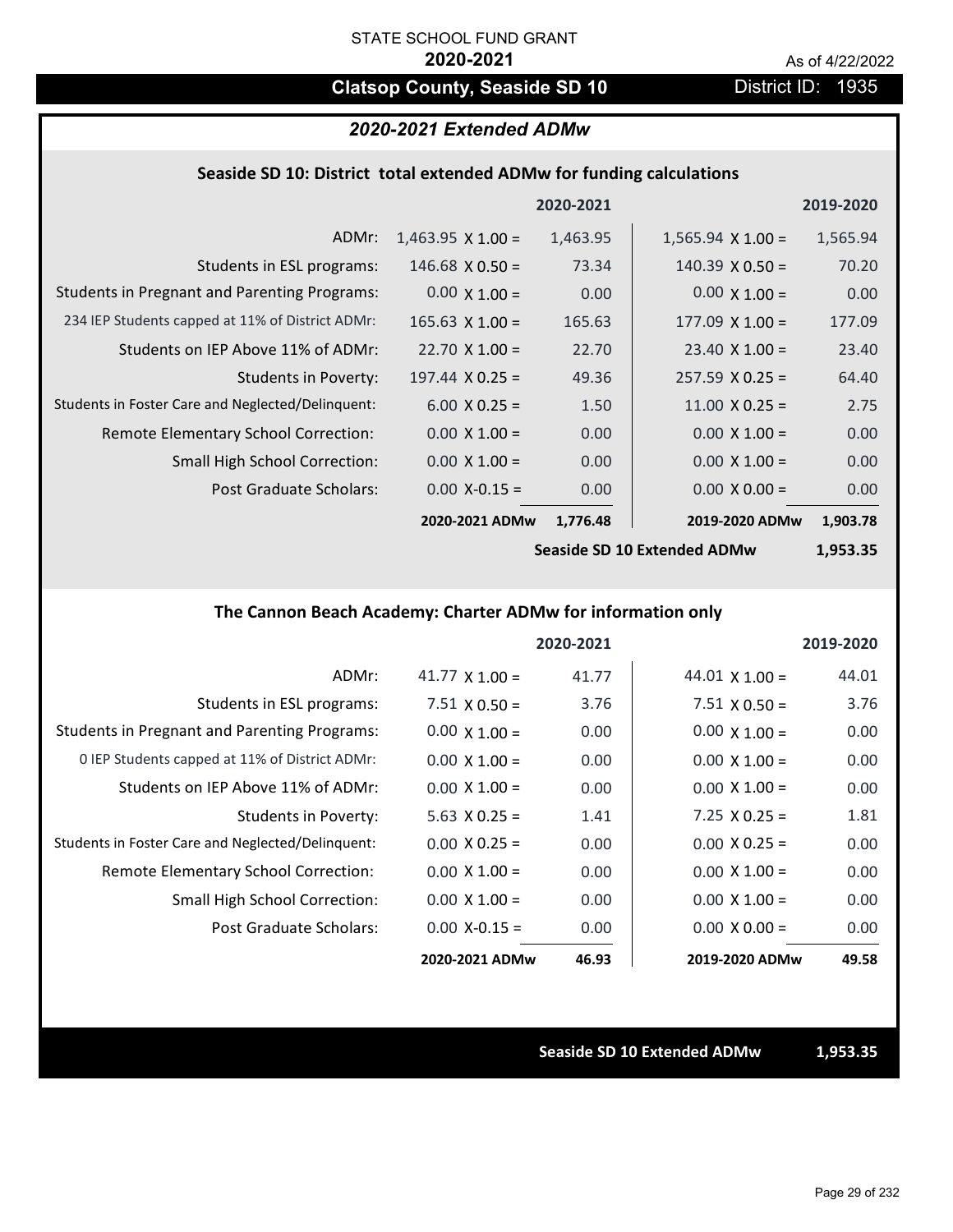# **Clatsop County, Warrenton-Hammond SD 30** District ID: 1936

## *2020-2021 Extended ADMw*

## **Warrenton‐Hammond SD 30: District total extended ADMw for funding calculations**

|                                                     |                                              | 2020-2021 |                                              | 2019-2020 |
|-----------------------------------------------------|----------------------------------------------|-----------|----------------------------------------------|-----------|
| ADMr:                                               | $867.51 \times 1.00 =$                       | 867.51    | $1,018.65$ X $1.00 =$                        | 1,018.65  |
| Students in ESL programs:                           | $29.12 \times 0.50 =$                        | 14.56     | $23.66 \times 0.50 =$                        | 11.83     |
| <b>Students in Pregnant and Parenting Programs:</b> | $0.00 \times 1.00 =$                         | 0.00      | $0.00 \times 1.00 =$                         | 0.00      |
| 142 IEP Students capped at 11% of District ADMr:    | $95.43 \times 1.00 =$                        | 95.43     | 112.05 $X$ 1.00 =                            | 112.05    |
| Students on IEP Above 11% of ADMr:                  | $22.70 \times 1.00 =$                        | 22.70     | $16.90$ X $1.00 =$                           | 16.90     |
| <b>Students in Poverty:</b>                         | $105.00 \times 0.25 =$                       | 26.25     | 137.00 $X$ 0.25 =                            | 34.25     |
| Students in Foster Care and Neglected/Delinquent:   | $3.00 \times 0.25 =$                         | 0.75      | $5.00 \times 0.25 =$                         | 1.25      |
| Remote Elementary School Correction:                | $0.00 \times 1.00 =$                         | 0.00      | $0.00 \times 1.00 =$                         | 0.00      |
| <b>Small High School Correction:</b>                | 69.88 $X$ 1.00 =                             | 69.88     | $68.26$ X 1.00 =                             | 68.26     |
| Post Graduate Scholars:                             | $0.00$ X-0.15 =                              | 0.00      | $0.00 \times 0.00 =$                         | 0.00      |
|                                                     | 2020-2021 ADMw                               | 1,097.08  | 2019-2020 ADMw                               | 1,263.19  |
|                                                     | <b>Warrenton-Hammond SD 30 Extended ADMw</b> |           |                                              | 1,263.19  |
|                                                     |                                              |           |                                              |           |
|                                                     |                                              |           | <b>Warrenton-Hammond SD 30 Extended ADMw</b> | 1,263.19  |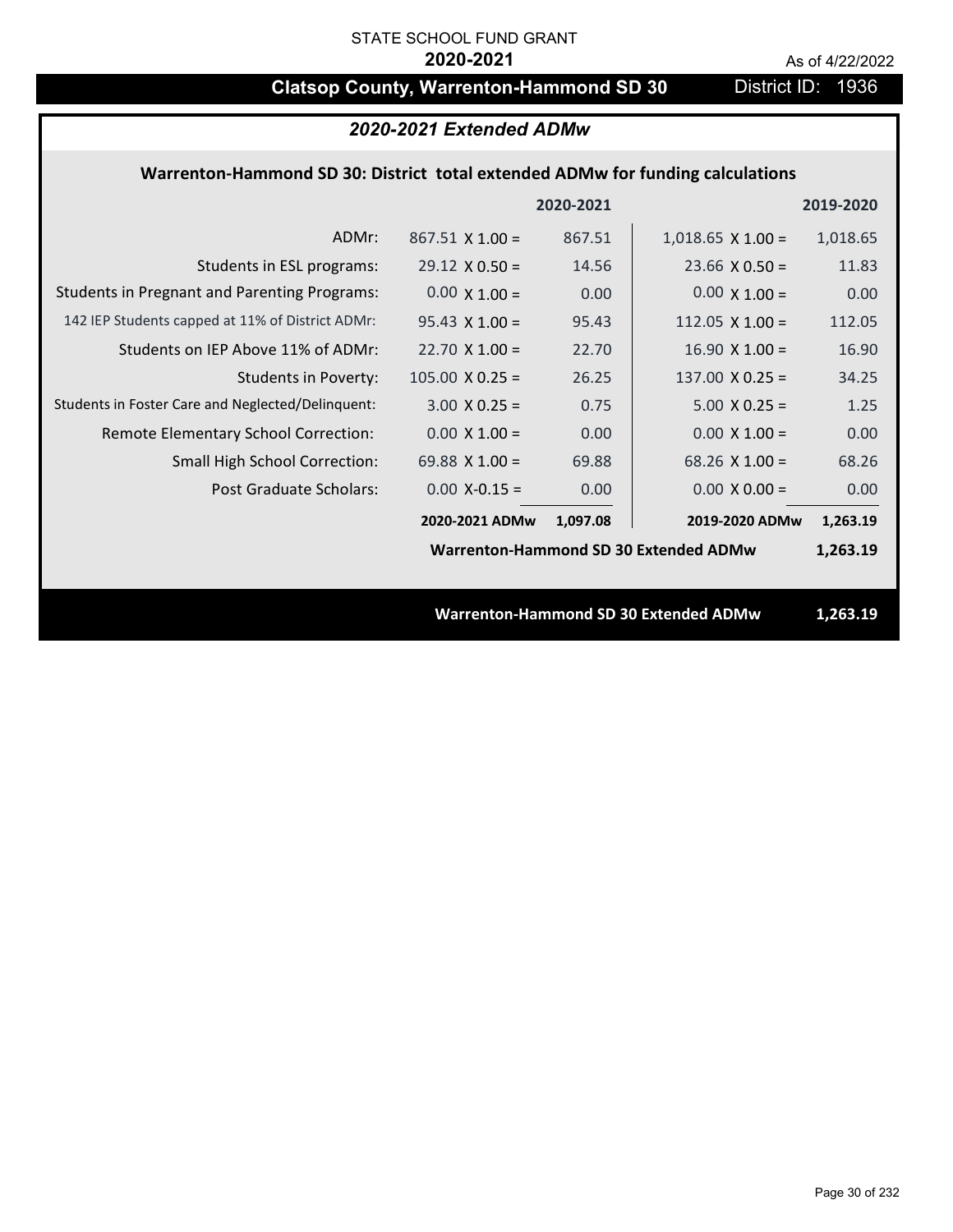## **Columbia County, Scappoose SD 1J** District ID: 1944

## *2020-2021 Extended ADMw*

### **Scappoose SD 1J: District total extended ADMw for funding calculations**

|                                                     |                          | 2020-2021 |                          | 2019-2020 |
|-----------------------------------------------------|--------------------------|-----------|--------------------------|-----------|
| ADMr:                                               | $1,786.77 \times 1.00 =$ | 1,786.77  | $2,112.43 \times 1.00 =$ | 2,112.43  |
| Students in ESL programs:                           | $34.41 \times 0.50 =$    | 17.21     | $30.88 \times 0.50 =$    | 15.44     |
| <b>Students in Pregnant and Parenting Programs:</b> | $0.00 \times 1.00 =$     | 0.00      | $0.00 \times 1.00 =$     | 0.00      |
| 307 IEP Students capped at 11% of District ADMr:    | $228.54 \times 1.00 =$   | 228.54    | $263.69$ X 1.00 =        | 263.69    |
| Students on IEP Above 11% of ADMr:                  | $28.20 \times 1.00 =$    | 28.20     | $16.60 X 1.00 =$         | 16.60     |
| Students in Poverty:                                | $133.54 \times 0.25 =$   | 33.39     | $160.38 \times 0.25 =$   | 40.10     |
| Students in Foster Care and Neglected/Delinquent:   | $6.00 \times 0.25 =$     | 1.50      | $12.00 \times 0.25 =$    | 3.00      |
| Remote Elementary School Correction:                | $0.00 \times 1.00 =$     | 0.00      | $0.00 \times 1.00 =$     | 0.00      |
| <b>Small High School Correction:</b>                | $0.00 \times 1.00 =$     | 0.00      | $0.00 \times 1.00 =$     | 0.00      |
| Post Graduate Scholars:                             | $0.00$ X-0.15 =          | 0.00      | $0.00 \times 0.00 =$     | 0.00      |
|                                                     | 2020-2021 ADMw           | 2,095.60  | 2019-2020 ADMw           | 2,451.26  |

**Scappoose SD 1J Extended ADMw**

**2,780.93**

## **South Columbia Family School: Charter ADMw for information only**

|                                                     |                       | 2020-2021 |                       | 2019-2020 |
|-----------------------------------------------------|-----------------------|-----------|-----------------------|-----------|
| ADMr:                                               | $74.93 \times 1.00 =$ | 74.93     | $71.18 \times 1.00 =$ | 71.18     |
| Students in ESL programs:                           | $0.00 \times 0.50 =$  | 0.00      | $0.00 \times 0.50 =$  | 0.00      |
| <b>Students in Pregnant and Parenting Programs:</b> | $0.00 \times 1.00 =$  | 0.00      | $0.00 \times 1.00 =$  | 0.00      |
| 0 IEP Students capped at 11% of District ADMr:      | $0.00 \times 1.00 =$  | 0.00      | $0.00 \times 1.00 =$  | 0.00      |
| Students on IEP Above 11% of ADMr:                  | $0.00 \times 1.00 =$  | 0.00      | $0.00 \times 1.00 =$  | 0.00      |
| Students in Poverty:                                | $5.60 \times 0.25 =$  | 1.40      | $5.40 \times 0.25 =$  | 1.35      |
| Students in Foster Care and Neglected/Delinquent:   | $0.00 \times 0.25 =$  | 0.00      | $0.00 \times 0.25 =$  | 0.00      |
| Remote Elementary School Correction:                | $0.00 \times 1.00 =$  | 0.00      | $0.00 \times 1.00 =$  | 0.00      |
| <b>Small High School Correction:</b>                | $0.00 \times 1.00 =$  | 0.00      | $0.00 \times 1.00 =$  | 0.00      |
| Post Graduate Scholars:                             | $0.00$ X-0.15 =       | 0.00      | $0.00 \times 0.00 =$  | 0.00      |
|                                                     | 2020-2021 ADMw        | 76.33     | 2019-2020 ADMw        | 72.53     |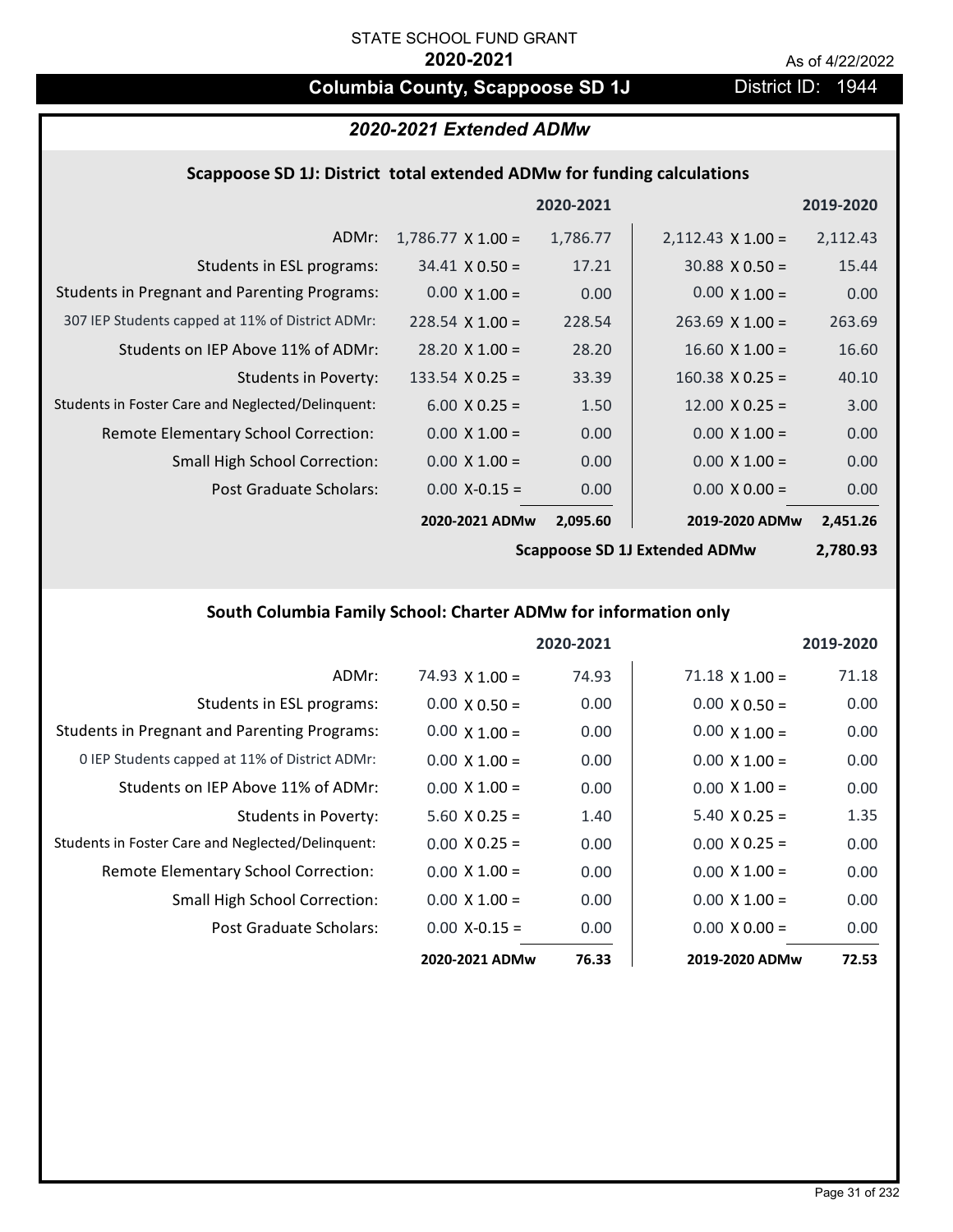## **Sauvie Island School: Charter ADMw for information only**

|                                                     |                        | 2020-2021 |                        | 2019-2020 |
|-----------------------------------------------------|------------------------|-----------|------------------------|-----------|
| ADMr:                                               | $215.92 \times 1.00 =$ | 215.92    | $213.60 \times 1.00 =$ | 213.60    |
| Students in ESL programs:                           | $6.00 \times 0.50 =$   | 3.00      | $5.79 \times 0.50 =$   | 2.90      |
| <b>Students in Pregnant and Parenting Programs:</b> | $0.00 \times 1.00 =$   | 0.00      | $0.00 \times 1.00 =$   | 0.00      |
| 0 IEP Students capped at 11% of District ADMr:      | $0.00 \times 1.00 =$   | 0.00      | $0.00 \times 1.00 =$   | 0.00      |
| Students on IEP Above 11% of ADMr:                  | $0.00 \times 1.00 =$   | 0.00      | $0.00 \times 1.00 =$   | 0.00      |
| Students in Poverty:                                | $16.14 \times 0.25 =$  | 4.04      | $16.22 \times 0.25 =$  | 4.06      |
| Students in Foster Care and Neglected/Delinquent:   | $0.00 \times 0.25 =$   | 0.00      | $0.00 \times 0.25 =$   | 0.00      |
| Remote Elementary School Correction:                | $35.06 \times 1.00 =$  | 35.06     | $36.59 \times 1.00 =$  | 36.59     |
| <b>Small High School Correction:</b>                | $0.00 \times 1.00 =$   | 0.00      | $0.00 \times 1.00 =$   | 0.00      |
| Post Graduate Scholars:                             | $0.00 X - 0.15 =$      | 0.00      | $0.00 \times 0.00 =$   | 0.00      |
|                                                     | 2020-2021 ADMw         | 258.02    | 2019-2020 ADMw         | 257.14    |

**Scappoose SD 1J Extended ADMw 2,780.93**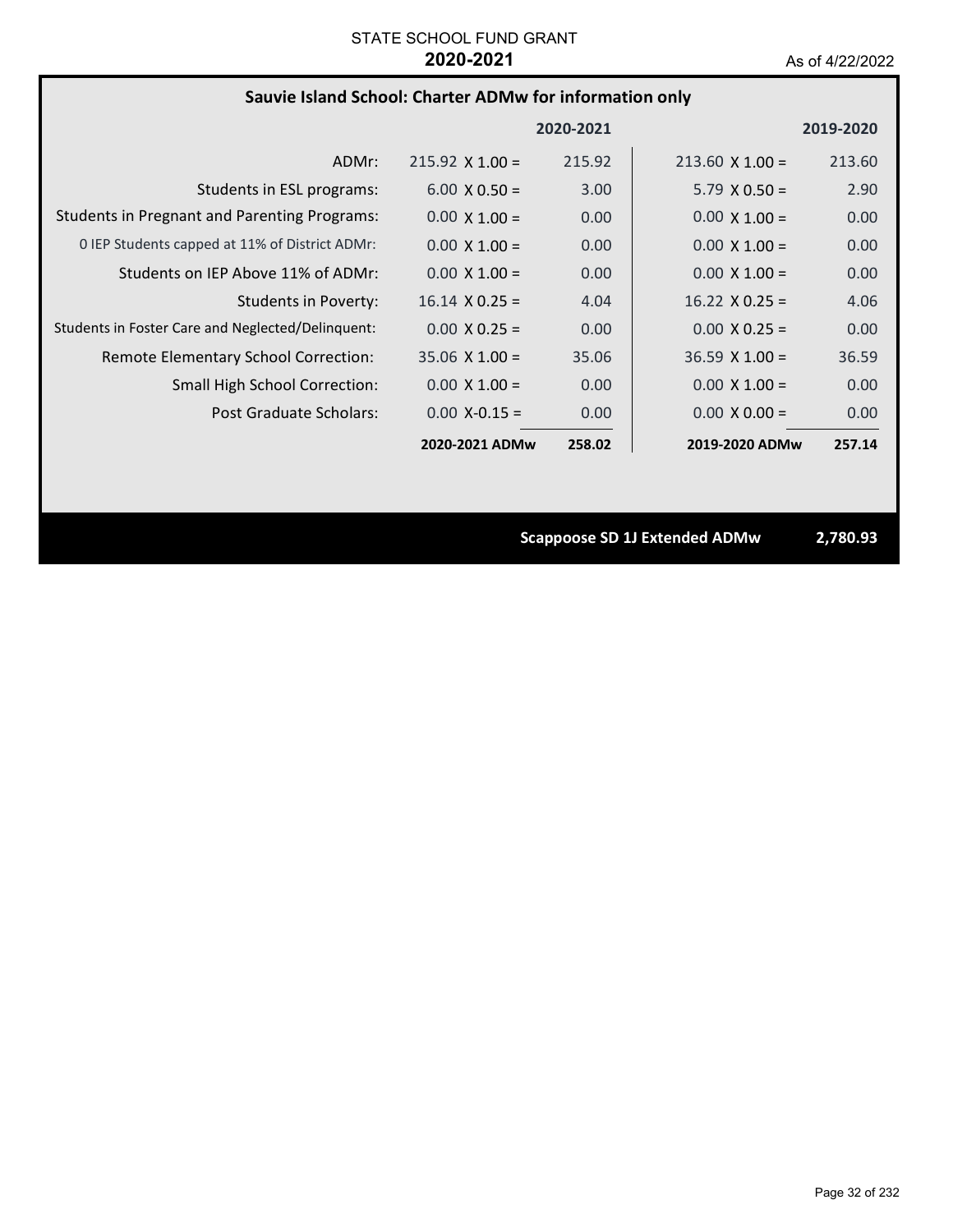# **Columbia County, Clatskanie SD 6J** District ID: 1945

| 2020-2021 Extended ADMw                                                 |                        |           |                                       |           |  |
|-------------------------------------------------------------------------|------------------------|-----------|---------------------------------------|-----------|--|
| Clatskanie SD 6J: District total extended ADMw for funding calculations |                        |           |                                       |           |  |
|                                                                         |                        | 2020-2021 |                                       | 2019-2020 |  |
| ADMr:                                                                   | 642.56 $\times$ 1.00 = | 642.56    | $705.79 \times 1.00 =$                | 705.79    |  |
| Students in ESL programs:                                               | $3.15 \times 0.50 =$   | 1.58      | $1.42 \times 0.50 =$                  | 0.71      |  |
| <b>Students in Pregnant and Parenting Programs:</b>                     | $0.00 \times 1.00 =$   | 0.00      | $0.00 \times 1.00 =$                  | 0.00      |  |
| 144 IEP Students capped at 11% of District ADMr:                        | 70.68 $\times$ 1.00 =  | 70.68     | $77.64 \times 1.00 =$                 | 77.64     |  |
| Students on IEP Above 11% of ADMr:                                      | 64.00 $X$ 1.00 =       | 64.00     | $34.10 \times 1.00 =$                 | 34.10     |  |
| <b>Students in Poverty:</b>                                             | $97.71 X 0.25 =$       | 24.43     | $84.73 \times 0.25 =$                 | 21.18     |  |
| Students in Foster Care and Neglected/Delinquent:                       | $6.00 \times 0.25 =$   | 1.50      | $1.00 \times 0.25 =$                  | 0.25      |  |
| Remote Elementary School Correction:                                    | $0.00 \times 1.00 =$   | 0.00      | $0.00 \times 1.00 =$                  | 0.00      |  |
| Small High School Correction:                                           | $88.36$ X 1.00 =       | 88.36     | $82.89$ X 1.00 =                      | 82.89     |  |
| Post Graduate Scholars:                                                 | $0.00$ X-0.15 =        | 0.00      | $0.00 \times 0.00 =$                  | 0.00      |  |
|                                                                         | 2020-2021 ADMw         | 893.10    | 2019-2020 ADMw                        | 922.56    |  |
|                                                                         |                        |           | <b>Clatskanie SD 6J Extended ADMw</b> | 922.56    |  |
|                                                                         |                        |           |                                       |           |  |
|                                                                         |                        |           | <b>Clatskanie SD 6J Extended ADMw</b> | 922.56    |  |
|                                                                         |                        |           |                                       |           |  |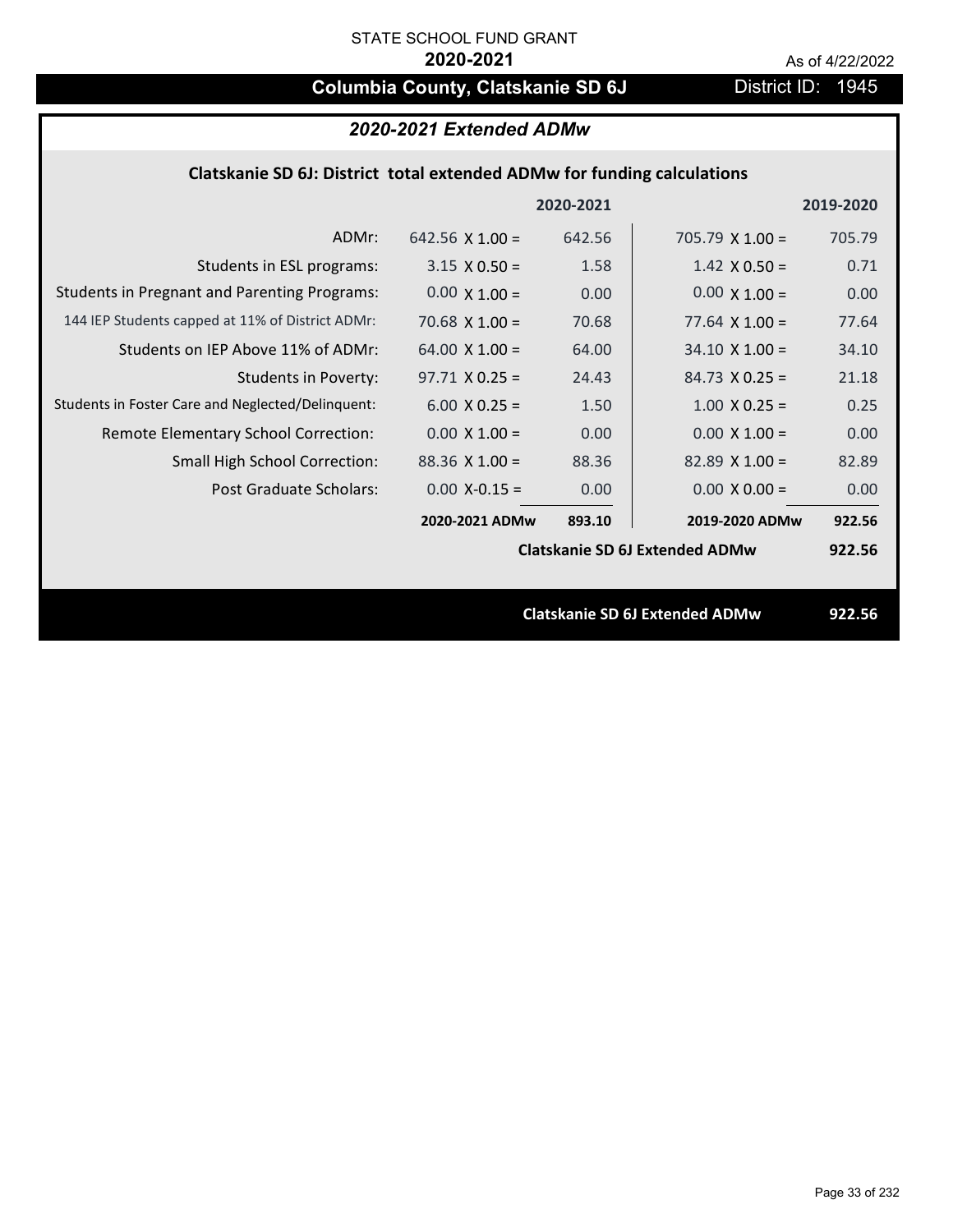## **Columbia County, Rainier SD 13** District ID: 1946

## *2020-2021 Extended ADMw*

### **Rainier SD 13: District total extended ADMw for funding calculations**

|                                                     |                        | 2020-2021 |                        | 2019-2020 |
|-----------------------------------------------------|------------------------|-----------|------------------------|-----------|
| ADMr:                                               | $687.24 \times 1.00 =$ | 687.24    | $856.46 \times 1.00 =$ | 856.46    |
| Students in ESL programs:                           | $11.13 \times 0.50 =$  | 5.57      | $12.00 \times 0.50 =$  | 6.00      |
| <b>Students in Pregnant and Parenting Programs:</b> | $0.00 \times 1.00 =$   | 0.00      | $0.00 \times 1.00 =$   | 0.00      |
| 143 IEP Students capped at 11% of District ADMr:    | $75.60 \times 1.00 =$  | 75.60     | $99.30 \times 1.00 =$  | 99.30     |
| Students on IEP Above 11% of ADMr:                  | 48.10 $\times$ 1.00 =  | 48.10     | $29.60 \times 1.00 =$  | 29.60     |
| Students in Poverty:                                | $82.68 \times 0.25 =$  | 20.67     | 129.46 $X$ 0.25 =      | 32.37     |
| Students in Foster Care and Neglected/Delinquent:   | $5.00 \times 0.25 =$   | 1.25      | $5.00 \times 0.25 =$   | 1.25      |
| Remote Elementary School Correction:                | $0.00 \times 1.00 =$   | 0.00      | $0.00 \times 1.00 =$   | 0.00      |
| <b>Small High School Correction:</b>                | $0.00 \times 1.00 =$   | 0.00      | $0.00 \times 1.00 =$   | 0.00      |
| Post Graduate Scholars:                             | $0.00$ X-0.15 =        | 0.00      | $0.00 \times 0.00 =$   | 0.00      |
|                                                     | 2020-2021 ADMw         | 838.42    | 2019-2020 ADMw         | 1,024.98  |

**Rainier SD 13 Extended ADMw**

**1,026.74**

## **North Columbia Academy: Charter ADMw for information only**

|                                                     |                      | 2020-2021 |                       | 2019-2020 |
|-----------------------------------------------------|----------------------|-----------|-----------------------|-----------|
| ADMr:                                               | $0.00 \times 1.00 =$ | 0.00      | $46.28 \times 1.00 =$ | 46.28     |
| Students in ESL programs:                           | $0.00 \times 0.50 =$ | 0.00      | $0.00 \times 0.50 =$  | 0.00      |
| <b>Students in Pregnant and Parenting Programs:</b> | $0.00 \times 1.00 =$ | 0.00      | $0.00 \times 1.00 =$  | 0.00      |
| 0 IEP Students capped at 11% of District ADMr:      | $0.00 \times 1.00 =$ | 0.00      | $0.00 \times 1.00 =$  | 0.00      |
| Students on IEP Above 11% of ADMr:                  | $0.00 \times 1.00 =$ | 0.00      | $0.00 \times 1.00 =$  | 0.00      |
| Students in Poverty:                                | $0.00 \times 0.25 =$ | 0.00      | $7.04 \times 0.25 =$  | 1.76      |
| Students in Foster Care and Neglected/Delinquent:   | $0.00 \times 0.25 =$ | 0.00      | $0.00 \times 0.25 =$  | 0.00      |
| Remote Elementary School Correction:                | $0.00 \times 1.00 =$ | 0.00      | $0.00 \times 1.00 =$  | 0.00      |
| <b>Small High School Correction:</b>                | $0.00 \times 1.00 =$ | 0.00      | $0.00 \times 1.00 =$  | 0.00      |
| Post Graduate Scholars:                             | $0.00 X - 0.15 =$    | 0.00      | $0.00 \times 0.00 =$  | 0.00      |
|                                                     | 2020-2021 ADMw       | 0.00      | 2019-2020 ADMw        | 0.00      |

**Rainier SD 13 Extended ADMw 1,026.74**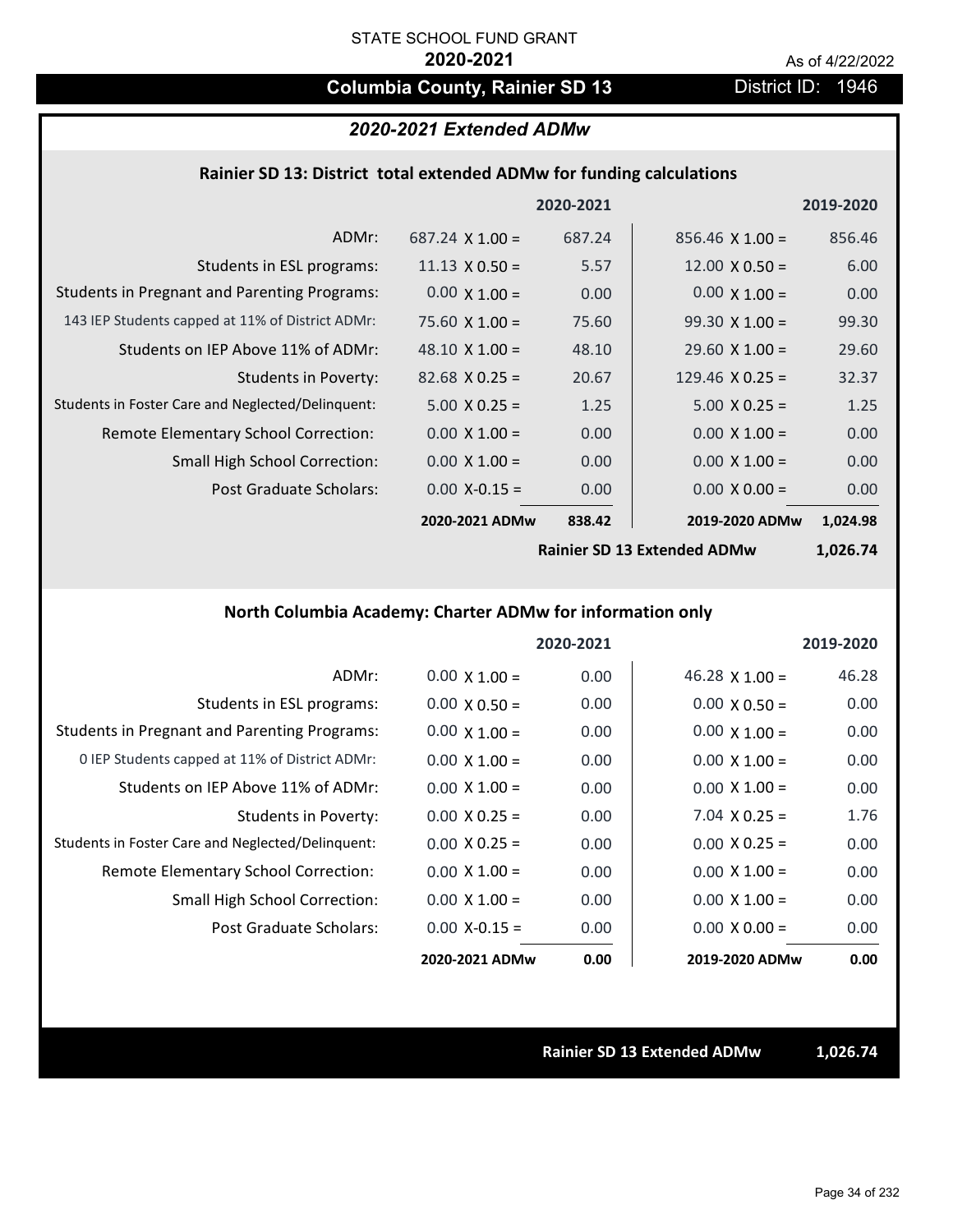# **Columbia County, Vernonia SD 47J** District ID: 1947

## **Vernonia SD 47J: District total extended ADMw for funding calculations**

|                                                     |                        | 2020-2021 |                                      | 2019-2020 |
|-----------------------------------------------------|------------------------|-----------|--------------------------------------|-----------|
| ADMr:                                               | 540.82 $\times$ 1.00 = | 540.82    | $562.47 \times 1.00 =$               | 562.47    |
| Students in ESL programs:                           | $3.00 \times 0.50 =$   | 1.50      | $3.00 \times 0.50 =$                 | 1.50      |
| <b>Students in Pregnant and Parenting Programs:</b> | $0.00 \times 1.00 =$   | 0.00      | $0.00 \times 1.00 =$                 | 0.00      |
| 82 IEP Students capped at 11% of District ADMr:     | 59.49 $\times$ 1.00 =  | 59.49     | 61.87 $\times$ 1.00 =                | 61.87     |
| Students on IEP Above 11% of ADMr:                  | $9.70 \times 1.00 =$   | 9.70      | $22.60$ X $1.00 =$                   | 22.60     |
| Students in Poverty:                                | $77.86$ X 0.25 =       | 19.47     | 79.74 $X$ 0.25 =                     | 19.94     |
| Students in Foster Care and Neglected/Delinquent:   | $3.00 \times 0.25 =$   | 0.75      | $2.00 \times 0.25 =$                 | 0.50      |
| Remote Elementary School Correction:                | $24.13 \times 1.00 =$  | 24.13     | $35.72 \times 1.00 =$                | 35.72     |
| <b>Small High School Correction:</b>                | $88.32 \times 1.00 =$  | 88.32     | $88.81 \times 1.00 =$                | 88.81     |
| Post Graduate Scholars:                             | $0.00$ X-0.15 =        | 0.00      | $0.00 \times 0.00 =$                 | 0.00      |
|                                                     | 2020-2021 ADMw         | 744.18    | 2019-2020 ADMw                       | 793.41    |
|                                                     |                        |           | Vernonia SD 47J Extended ADMw        | 793.41    |
|                                                     |                        |           |                                      |           |
|                                                     |                        |           | <b>Vernonia SD 47J Extended ADMw</b> | 793.41    |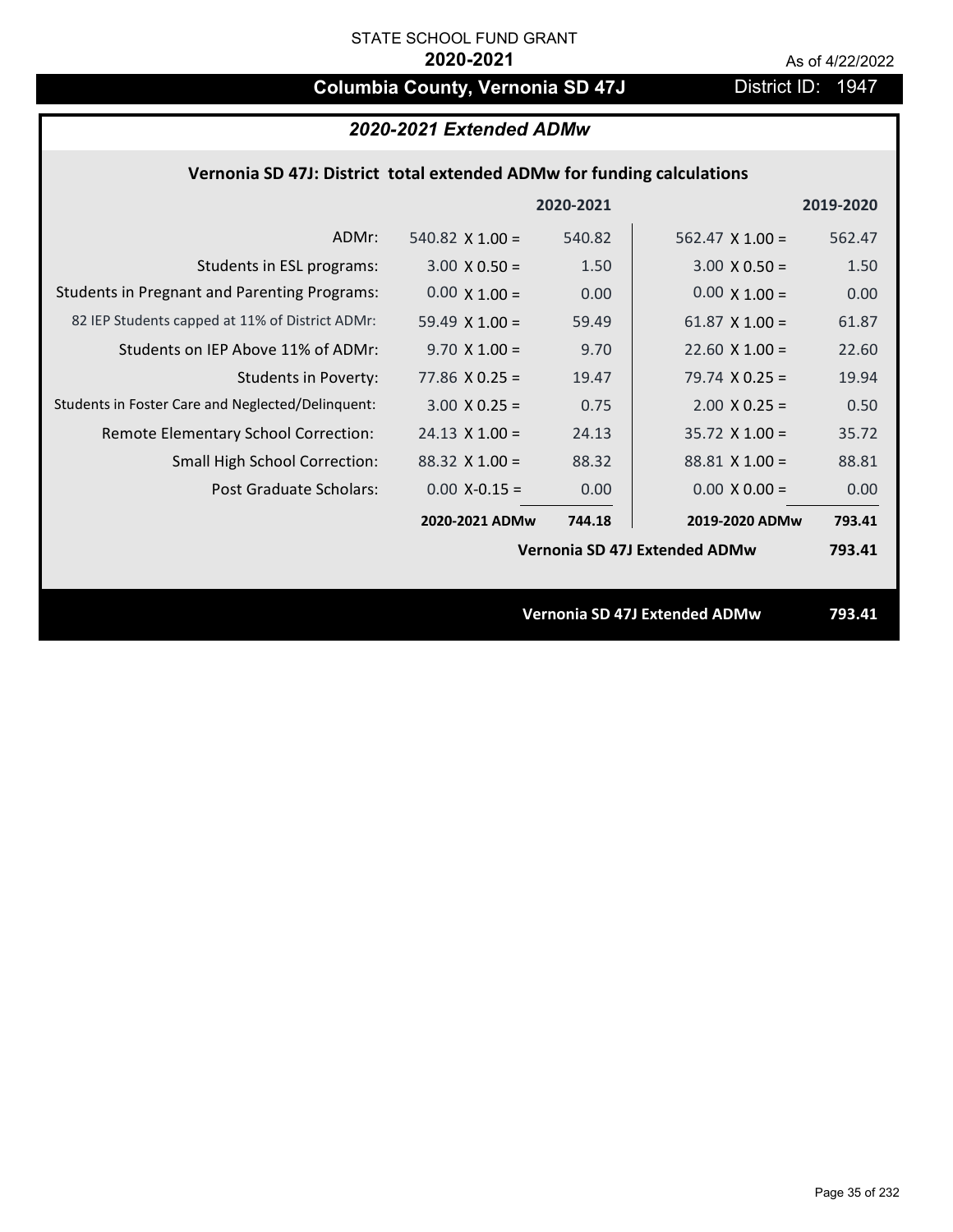## **Columbia County, St Helens SD 502** District ID: 1948

### *2020-2021 Extended ADMw*

### **St Helens SD 502: District total extended ADMw for funding calculations**

|                                                     |                          | 2020-2021 |                          | 2019-2020 |
|-----------------------------------------------------|--------------------------|-----------|--------------------------|-----------|
| ADMr:                                               | $2,440.74 \times 1.00 =$ | 2,440.74  | $2,593.10 \times 1.00 =$ | 2,593.10  |
| Students in ESL programs:                           | $33.18 \times 0.50 =$    | 16.59     | $45.32 \times 0.50 =$    | 22.66     |
| <b>Students in Pregnant and Parenting Programs:</b> | $0.00 \times 1.00 =$     | 0.00      | $0.00 \times 1.00 =$     | 0.00      |
| 431 IEP Students capped at 11% of District ADMr:    | $290.16 \times 1.00 =$   | 290.16    | $306.44 \times 1.00 =$   | 306.44    |
| Students on IEP Above 11% of ADMr:                  | $52.90 \times 1.00 =$    | 52.90     | $52.10 \times 1.00 =$    | 52.10     |
| Students in Poverty:                                | $242.43 \times 0.25 =$   | 60.61     | $308.80 \times 0.25 =$   | 77.20     |
| Students in Foster Care and Neglected/Delinquent:   | $32.00 \times 0.25 =$    | 8.00      | $34.00 \times 0.25 =$    | 8.50      |
| Remote Elementary School Correction:                | $0.00 \times 1.00 =$     | 0.00      | $0.00 \times 1.00 =$     | 0.00      |
| <b>Small High School Correction:</b>                | $0.00 \times 1.00 =$     | 0.00      | $0.00 \times 1.00 =$     | 0.00      |
| Post Graduate Scholars:                             | $0.00$ X-0.15 =          | 0.00      | $0.00 \times 0.00 =$     | 0.00      |
|                                                     | 2020-2021 ADMw           | 2,869.00  | 2019-2020 ADMw           | 3,060.00  |

**St Helens SD 502 Extended ADMw**

**3,259.52**

### **St Helens Arthur Academy: Charter ADMw for information only**

|                                                     |                       | 2020-2021 |                        | 2019-2020 |
|-----------------------------------------------------|-----------------------|-----------|------------------------|-----------|
| ADMr:                                               | $197.08$ X $1.00 =$   | 197.08    | $192.72 \times 1.00 =$ | 192.72    |
| Students in ESL programs:                           | $2.00 \times 0.50 =$  | 1.00      | $2.00 \times 0.50 =$   | 1.00      |
| <b>Students in Pregnant and Parenting Programs:</b> | $0.00 \times 1.00 =$  | 0.00      | $0.00 \times 1.00 =$   | 0.00      |
| 0 IEP Students capped at 11% of District ADMr:      | $0.00 \times 1.00 =$  | 0.00      | $0.00 \times 1.00 =$   | 0.00      |
| Students on IEP Above 11% of ADMr:                  | $0.00 \times 1.00 =$  | 0.00      | $0.00 \times 1.00 =$   | 0.00      |
| Students in Poverty:                                | $19.57 \times 0.25 =$ | 4.89      | $23.21 \times 0.25 =$  | 5.80      |
| Students in Foster Care and Neglected/Delinquent:   | $0.00 \times 0.25 =$  | 0.00      | $0.00 \times 0.25 =$   | 0.00      |
| Remote Elementary School Correction:                | $0.00 \times 1.00 =$  | 0.00      | $0.00 \times 1.00 =$   | 0.00      |
| <b>Small High School Correction:</b>                | $0.00 \times 1.00 =$  | 0.00      | $0.00 \times 1.00 =$   | 0.00      |
| Post Graduate Scholars:                             | $0.00 X - 0.15 =$     | 0.00      | $0.00 \times 0.00 =$   | 0.00      |
|                                                     | 2020-2021 ADMw        | 202.97    | 2019-2020 ADMw         | 199.52    |

**St Helens SD 502 Extended ADMw 3,259.52**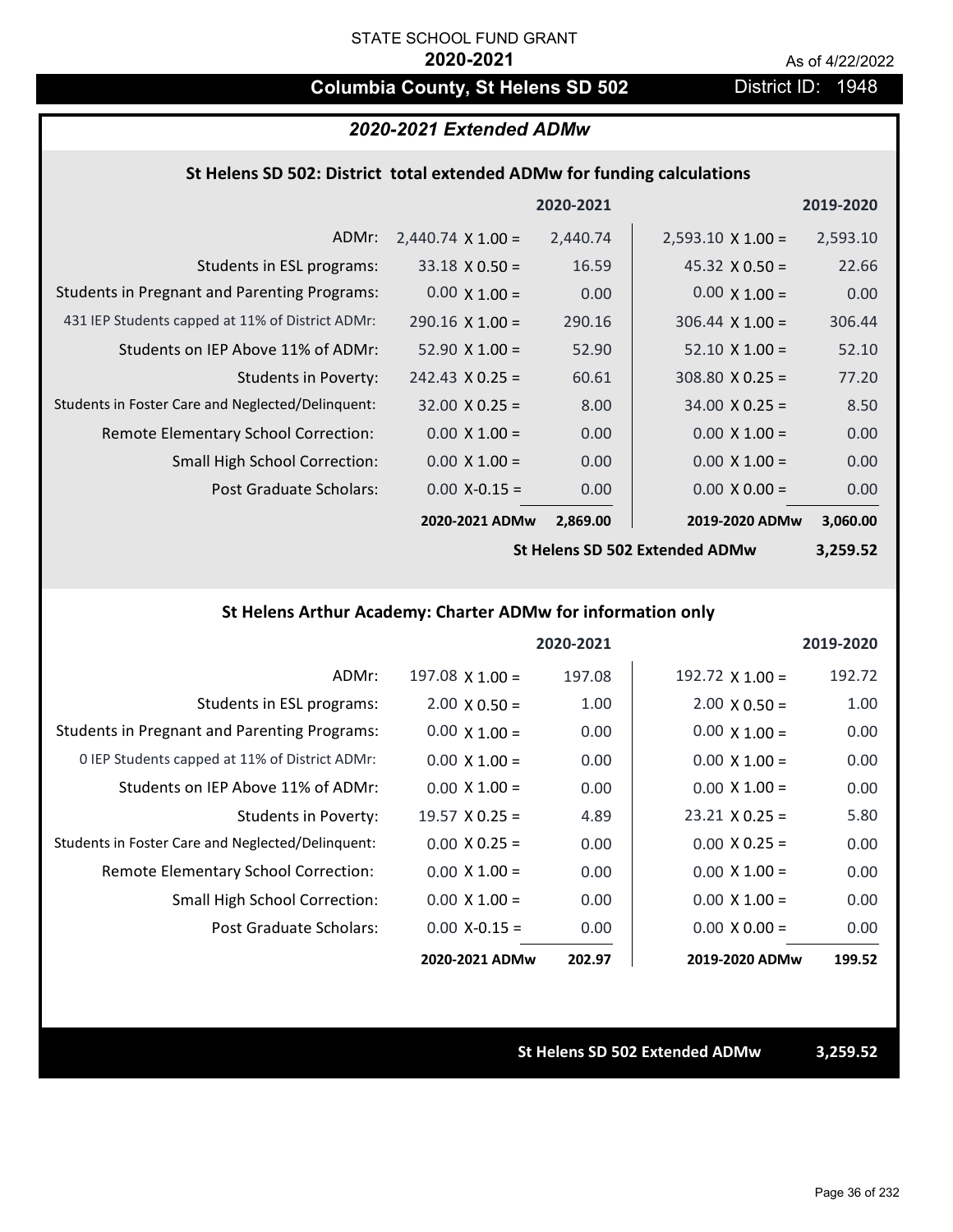# **Coos County, Coquille SD 8** District ID: 1964

# *2020-2021 Extended ADMw*

|  |  | Coquille SD 8: District total extended ADMw for funding calculations |
|--|--|----------------------------------------------------------------------|
|--|--|----------------------------------------------------------------------|

|                                                     |                          | 2020-2021 |                                    | 2019-2020 |
|-----------------------------------------------------|--------------------------|-----------|------------------------------------|-----------|
| ADMr:                                               | $1,367.08 \times 1.00 =$ | 1,367.08  | $1,268.18 \times 1.00 =$           | 1,268.18  |
| Students in ESL programs:                           | $27.43 \times 0.50 =$    | 13.72     | $19.02 \times 0.50 =$              | 9.51      |
| <b>Students in Pregnant and Parenting Programs:</b> | $8.56 \times 1.00 =$     | 8.56      | 6.68 $\times$ 1.00 =               | 6.68      |
| 198 IEP Students capped at 11% of District ADMr:    | $150.38 \times 1.00 =$   | 150.38    | 139.50 $X$ 1.00 =                  | 139.50    |
| Students on IEP Above 11% of ADMr:                  | $1.20 \times 1.00 =$     | 1.20      | 4.30 $X$ 1.00 =                    | 4.30      |
| <b>Students in Poverty:</b>                         | $180.00 \times 0.25 =$   | 45.00     | $181.00 \times 0.25 =$             | 45.25     |
| Students in Foster Care and Neglected/Delinquent:   | $11.00 \times 0.25 =$    | 2.75      | $18.00 \times 0.25 =$              | 4.50      |
| Remote Elementary School Correction:                | $0.00 \times 1.00 =$     | 0.00      | $0.00 \times 1.00 =$               | 0.00      |
| <b>Small High School Correction:</b>                | $81.95$ X $1.00 =$       | 81.95     | $81.36$ X $1.00 =$                 | 81.36     |
| Post Graduate Scholars:                             | $0.00$ X-0.15 =          | 0.00      | $0.00 \times 0.00 =$               | 0.00      |
|                                                     | 2020-2021 ADMw           | 1,670.63  | 2019-2020 ADMw                     | 1,559.28  |
|                                                     |                          |           | <b>Coquille SD 8 Extended ADMw</b> | 1,670.63  |
|                                                     |                          |           |                                    |           |
|                                                     |                          |           | <b>Coquille SD 8 Extended ADMw</b> | 1,670.63  |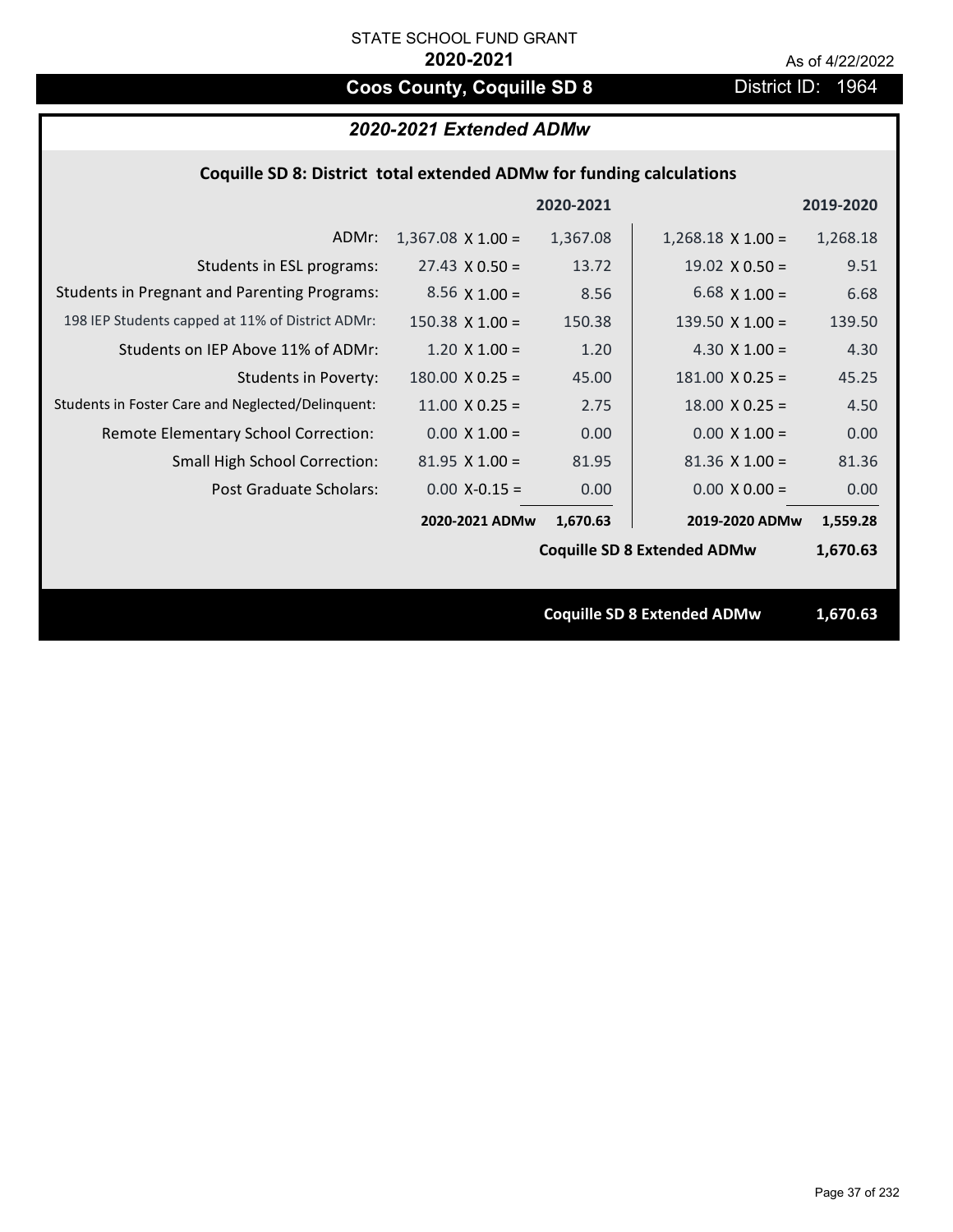# **Coos County, Coos Bay SD 9** District ID: 1965

# *2020-2021 Extended ADMw*

### **Coos Bay SD 9: District total extended ADMw for funding calculations**

|                                                     |                          | 2020-2021 |                          | 2019-2020 |
|-----------------------------------------------------|--------------------------|-----------|--------------------------|-----------|
| ADMr:                                               | $2,730.52 \times 1.00 =$ | 2,730.52  | $2,952.29 \times 1.00 =$ | 2,952.29  |
| Students in ESL programs:                           | $45.14 \times 0.50 =$    | 22.57     | $32.82 \times 0.50 =$    | 16.41     |
| <b>Students in Pregnant and Parenting Programs:</b> | $0.00 \times 1.00 =$     | 0.00      | $1.00 \times 1.00 =$     | 1.00      |
| 477 IEP Students capped at 11% of District ADMr:    | $329.98 \times 1.00 =$   | 329.98    | $356.13 \times 1.00 =$   | 356.13    |
| Students on IEP Above 11% of ADMr:                  | $64.40 \times 1.00 =$    | 64.40     | $51.20 \times 1.00 =$    | 51.20     |
| <b>Students in Poverty:</b>                         | 599.52 $X$ 0.25 =        | 149.88    | 669.63 $\times$ 0.25 =   | 167.41    |
| Students in Foster Care and Neglected/Delinquent:   | $36.00 \times 0.25 =$    | 9.00      | 45.00 $X$ 0.25 =         | 11.25     |
| Remote Elementary School Correction:                | $0.00 \times 1.00 =$     | 0.00      | $0.00 \times 1.00 =$     | 0.00      |
| <b>Small High School Correction:</b>                | $0.00 \times 1.00 =$     | 0.00      | $0.00 \times 1.00 =$     | 0.00      |
| Post Graduate Scholars:                             | $0.00 X - 0.15 =$        | 0.00      | $0.00 \times 0.00 =$     | 0.00      |
|                                                     | 2020-2021 ADMw           | 3,306.35  | 2019-2020 ADMw           | 3,555.69  |

**Coos Bay SD 9 Extended ADMw**

**3,857.26**

# **Lighthouse Charter School: Charter ADMw for information only**

|                                                     |                       | 2020-2021 |                        | 2019-2020 |
|-----------------------------------------------------|-----------------------|-----------|------------------------|-----------|
| ADMr:                                               | $211.73$ X 1.00 =     | 211.73    | $219.35 \times 1.00 =$ | 219.35    |
| Students in ESL programs:                           | $0.00 \times 0.50 =$  | 0.00      | $0.00 \times 0.50 =$   | 0.00      |
| <b>Students in Pregnant and Parenting Programs:</b> | $0.00 \times 1.00 =$  | 0.00      | $0.00 \times 1.00 =$   | 0.00      |
| 0 IEP Students capped at 11% of District ADMr:      | $0.00 \times 1.00 =$  | 0.00      | $0.00 \times 1.00 =$   | 0.00      |
| Students on IEP Above 11% of ADMr:                  | $0.00 \times 1.00 =$  | 0.00      | $0.00 \times 1.00 =$   | 0.00      |
| Students in Poverty:                                | $46.49 \times 0.25 =$ | 11.62     | $50.04 \times 0.25 =$  | 12.51     |
| Students in Foster Care and Neglected/Delinquent:   | $0.00 \times 0.25 =$  | 0.00      | $0.00 \times 0.25 =$   | 0.00      |
| Remote Elementary School Correction:                | $0.00 \times 1.00 =$  | 0.00      | $0.00 \times 1.00 =$   | 0.00      |
| <b>Small High School Correction:</b>                | $0.00 \times 1.00 =$  | 0.00      | $0.00 \times 1.00 =$   | 0.00      |
| Post Graduate Scholars:                             | $0.00 X - 0.15 =$     | 0.00      | $0.00 \times 0.00 =$   | 0.00      |
|                                                     | 2020-2021 ADMw        | 223.35    | 2019-2020 ADMw         | 231.86    |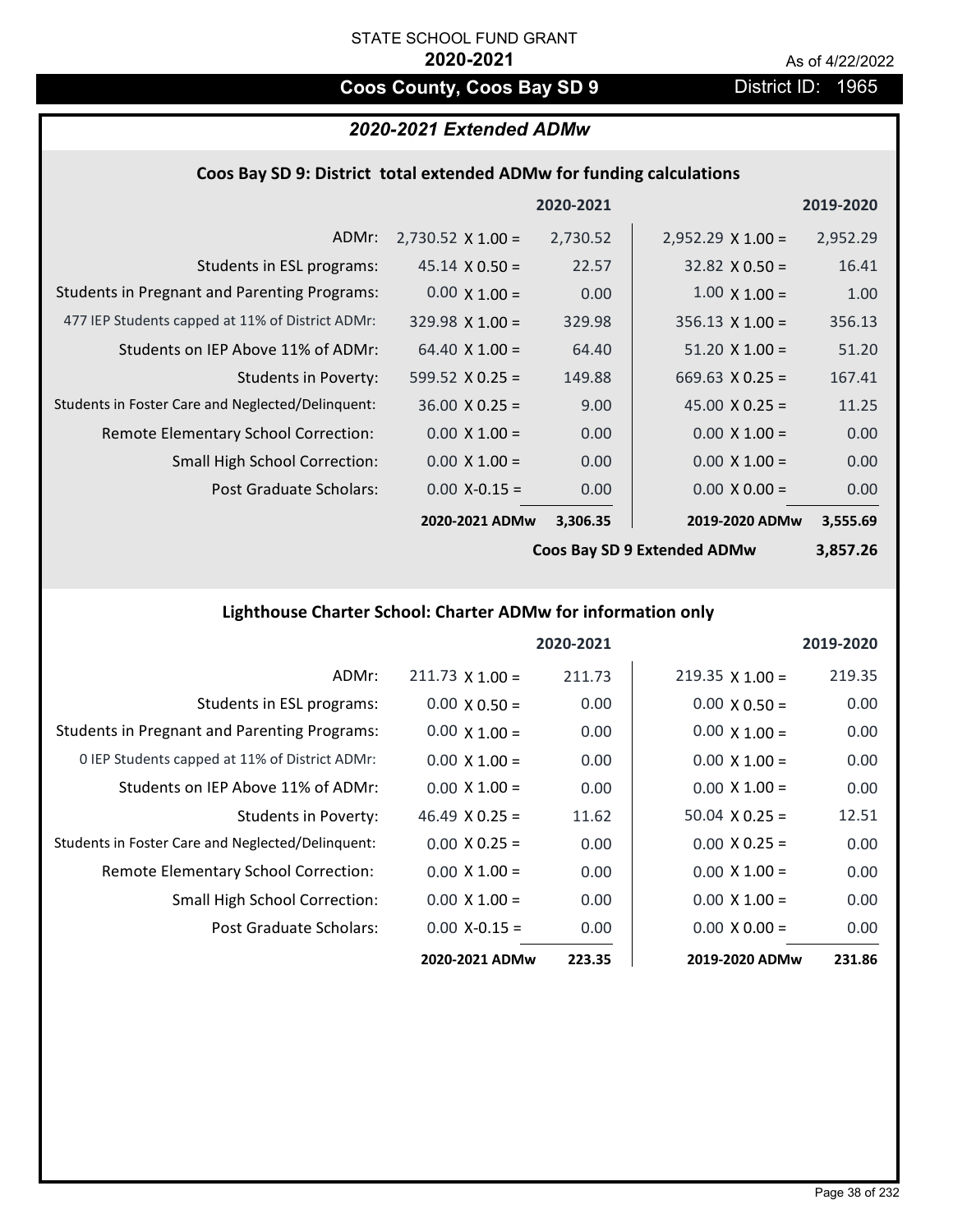### **Resource Link Charter School: Charter ADMw for information only**

|                                                     |                       | 2020-2021 |                       | 2019-2020 |
|-----------------------------------------------------|-----------------------|-----------|-----------------------|-----------|
| ADMr:                                               | $57.58 \times 1.00 =$ | 57.58     | $65.95 \times 1.00 =$ | 65.95     |
| Students in ESL programs:                           | $0.00 \times 0.50 =$  | 0.00      | $0.00 \times 0.50 =$  | 0.00      |
| <b>Students in Pregnant and Parenting Programs:</b> | $0.00 \times 1.00 =$  | 0.00      | $0.00 \times 1.00 =$  | 0.00      |
| 0 IEP Students capped at 11% of District ADMr:      | $0.00 \times 1.00 =$  | 0.00      | $0.00 \times 1.00 =$  | 0.00      |
| Students on IEP Above 11% of ADMr:                  | $0.00 \times 1.00 =$  | 0.00      | $0.00 \times 1.00 =$  | 0.00      |
| <b>Students in Poverty:</b>                         | $12.64 \times 0.25 =$ | 3.16      | $15.05 \times 0.25 =$ | 3.76      |
| Students in Foster Care and Neglected/Delinquent:   | $0.00 \times 0.25 =$  | 0.00      | $0.00 \times 0.25 =$  | 0.00      |
| Remote Elementary School Correction:                | $0.00 \times 1.00 =$  | 0.00      | $0.00 \times 1.00 =$  | 0.00      |
| <b>Small High School Correction:</b>                | $0.00 \times 1.00 =$  | 0.00      | $0.00 \times 1.00 =$  | 0.00      |
| Post Graduate Scholars:                             | $0.00 X - 0.15 =$     | 0.00      | $0.00 \times 0.00 =$  | 0.00      |
|                                                     | 2020-2021 ADMw        | 60.74     | 2019-2020 ADMw        | 69.71     |

**Coos Bay SD 9 Extended ADMw 3,857.26**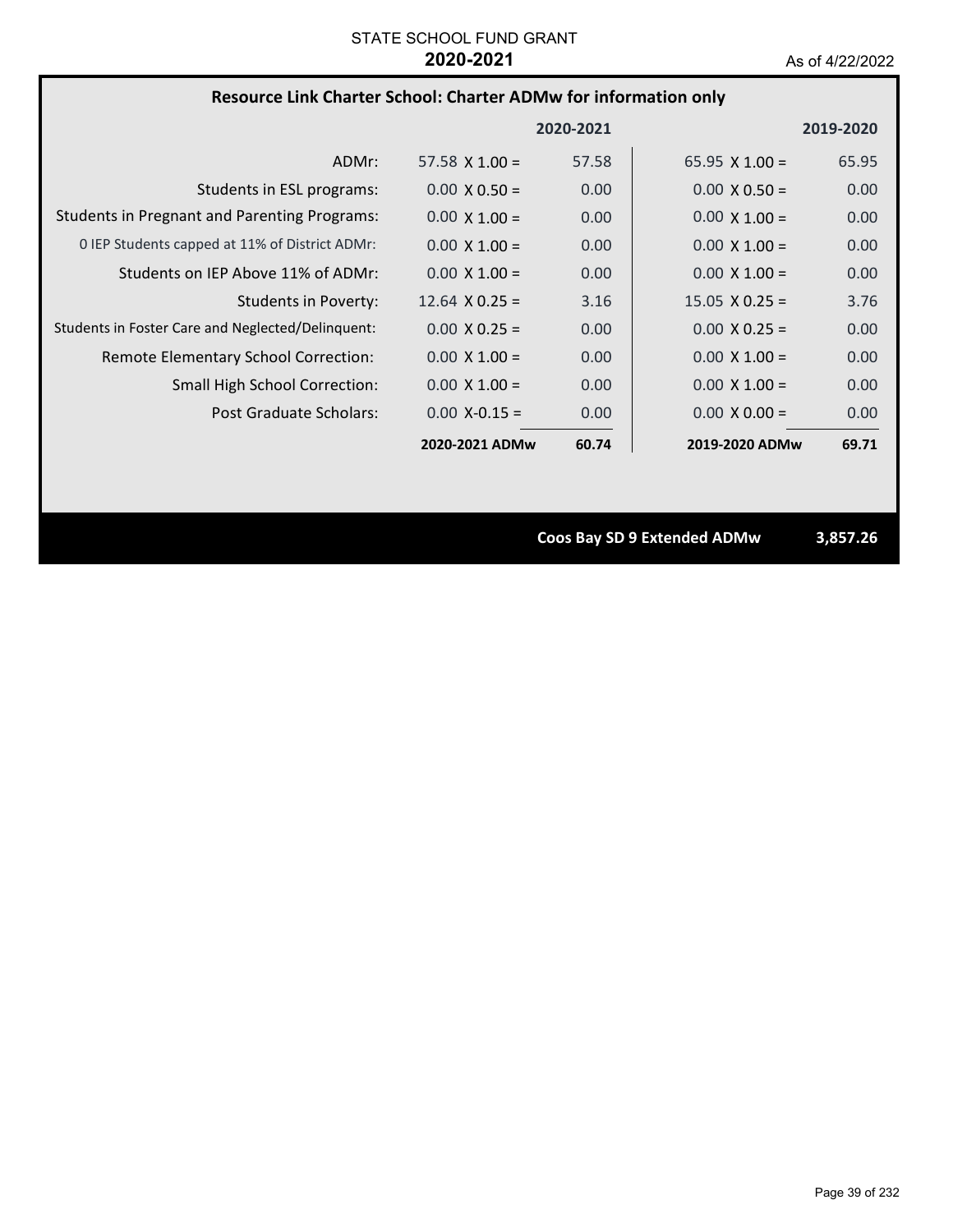# **Coos County, North Bend SD 13** District ID: 1966

### *2020-2021 Extended ADMw*

### **North Bend SD 13: District total extended ADMw for funding calculations**

|                                                     |                          | 2020-2021 |                          | 2019-2020 |
|-----------------------------------------------------|--------------------------|-----------|--------------------------|-----------|
| ADMr:                                               | $2,181.08 \times 1.00 =$ | 2,181.08  | $2,235.01 \times 1.00 =$ | 2,235.01  |
| Students in ESL programs:                           | $31.36 \times 0.50 =$    | 15.68     | $32.38 \times 0.50 =$    | 16.19     |
| <b>Students in Pregnant and Parenting Programs:</b> | $0.00 \times 1.00 =$     | 0.00      | $0.00 \times 1.00 =$     | 0.00      |
| 700 IEP Students capped at 11% of District ADMr:    | $572.78 \times 1.00 =$   | 572.78    | 460.62 $\times$ 1.00 =   | 460.62    |
| Students on IEP Above 11% of ADMr:                  | $0.00 \times 1.00 =$     | 0.00      | $30.70 \times 1.00 =$    | 30.70     |
| <b>Students in Poverty:</b>                         | $151.39 \times 0.25 =$   | 37.85     | $218.35 \times 0.25 =$   | 54.59     |
| Students in Foster Care and Neglected/Delinquent:   | $19.00 \times 0.25 =$    | 4.75      | $31.00 \times 0.25 =$    | 7.75      |
| Remote Elementary School Correction:                | $0.00 \times 1.00 =$     | 0.00      | $0.00 \times 1.00 =$     | 0.00      |
| <b>Small High School Correction:</b>                | $0.00 \times 1.00 =$     | 0.00      | $0.00 \times 1.00 =$     | 0.00      |
| Post Graduate Scholars:                             | $0.00$ X-0.15 =          | 0.00      | $0.00 \times 0.00 =$     | 0.00      |
|                                                     | 2020-2021 ADMw           | 2,812.14  | 2019-2020 ADMw           | 2,804.86  |

**North Bend SD 13 Extended ADMw**

**5,909.94**

# **Oregon Virtual Academy: Charter ADMw for information only**

|                                                     |                          | 2020-2021 |                          | 2019-2020 |
|-----------------------------------------------------|--------------------------|-----------|--------------------------|-----------|
| ADMr:                                               | $3,025.99 \times 1.00 =$ | 3,025.99  | $1,952.46 \times 1.00 =$ | 1,952.46  |
| Students in ESL programs:                           | 46.83 $\times$ 0.50 =    | 23.42     | $16.74 \times 0.50 =$    | 8.37      |
| <b>Students in Pregnant and Parenting Programs:</b> | $0.00 \times 1.00 =$     | 0.00      | $0.00 \times 1.00 =$     | 0.00      |
| 0 IEP Students capped at 11% of District ADMr:      | $0.00 \times 1.00 =$     | 0.00      | $0.00 \times 1.00 =$     | 0.00      |
| Students on IEP Above 11% of ADMr:                  | $0.00 \times 1.00 =$     | 0.00      | $0.00 \times 1.00 =$     | 0.00      |
| <b>Students in Poverty:</b>                         | $193.61$ X 0.25 =        | 48.40     | $190.65 \times 0.25 =$   | 47.66     |
| Students in Foster Care and Neglected/Delinquent:   | $0.00 \times 0.25 =$     | 0.00      | $0.00 \times 0.25 =$     | 0.00      |
| Remote Elementary School Correction:                | $0.00 \times 1.00 =$     | 0.00      | $0.00 \times 1.00 =$     | 0.00      |
| <b>Small High School Correction:</b>                | $0.00 \times 1.00 =$     | 0.00      | $0.00 \times 1.00 =$     | 0.00      |
| Post Graduate Scholars:                             | $0.00$ X-0.15 =          | 0.00      | $0.00 \times 0.00 =$     | 0.00      |
|                                                     | 2020-2021 ADMw           | 3,097.81  | 2019-2020 ADMw           | 2,008.49  |

### **North Bend SD 13 Extended ADMw 5,909.94**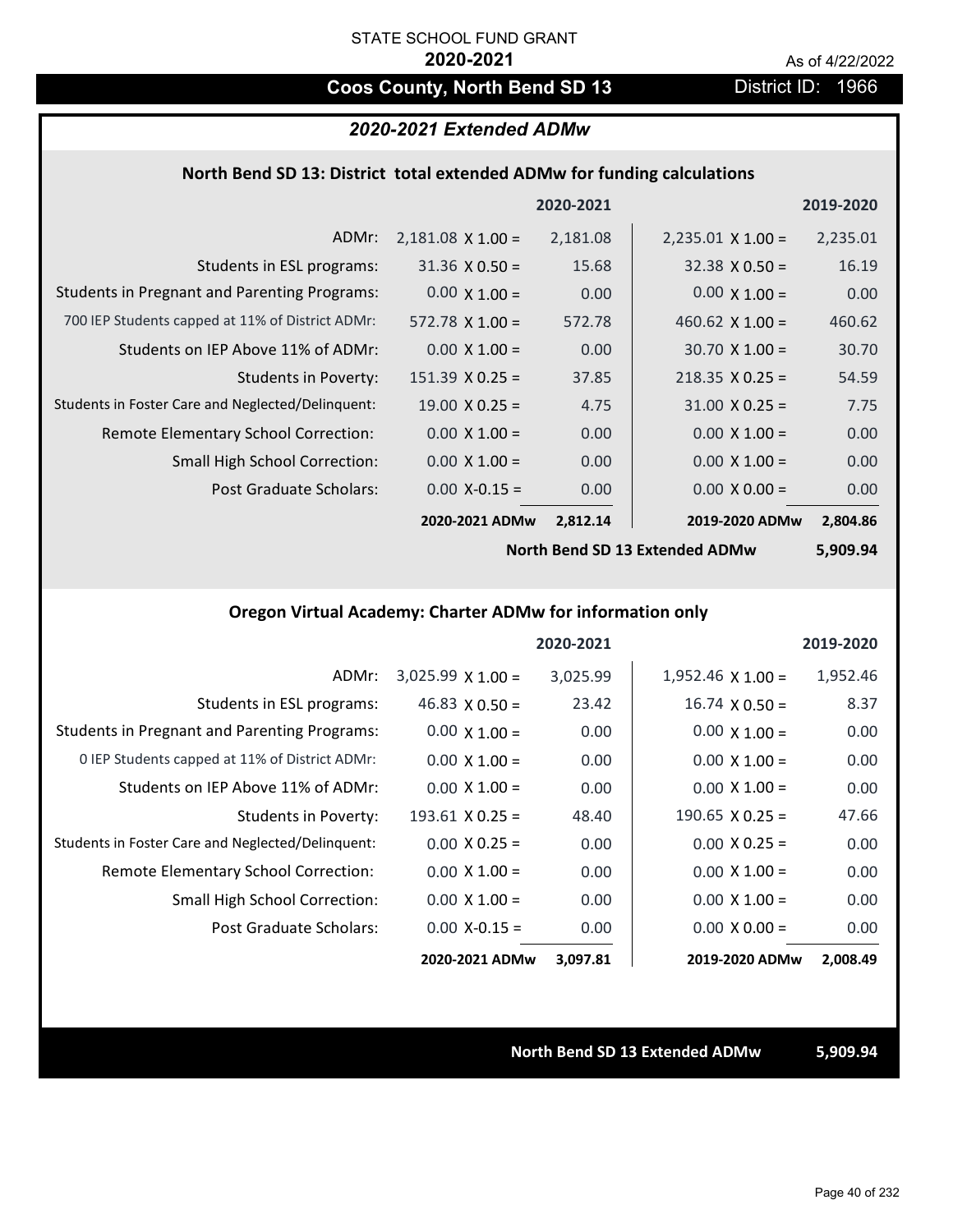# **Coos County, Powers SD 31** District ID: 1967

# *2020-2021 Extended ADMw*

|                                                     |                        | 2020-2021 |                                   | 2019-2020 |
|-----------------------------------------------------|------------------------|-----------|-----------------------------------|-----------|
| ADMr:                                               | 126.82 $\times$ 1.00 = | 126.82    | $112.16 \times 1.00 =$            | 112.16    |
| Students in ESL programs:                           | $0.00 \times 0.50 =$   | 0.00      | $0.00 \times 0.50 =$              | 0.00      |
| <b>Students in Pregnant and Parenting Programs:</b> | $0.00 \times 1.00 =$   | 0.00      | $0.00 \times 1.00 =$              | 0.00      |
| 21 IEP Students capped at 11% of District ADMr:     | 13.95 $X$ 1.00 =       | 13.95     | $12.34 \times 1.00 =$             | 12.34     |
| Students on IEP Above 11% of ADMr:                  | $0.00 \times 1.00 =$   | 0.00      | $0.00 \times 1.00 =$              | 0.00      |
| <b>Students in Poverty:</b>                         | $36.00 \times 0.25 =$  | 9.00      | $24.17 \times 0.25 =$             | 6.04      |
| Students in Foster Care and Neglected/Delinquent:   | $1.00 \times 0.25 =$   | 0.25      | $3.00 \times 0.25 =$              | 0.75      |
| Remote Elementary School Correction:                | $52.60$ X $1.00 =$     | 52.60     | 50.92 $X$ 1.00 =                  | 50.92     |
| <b>Small High School Correction:</b>                | $50.46 \times 1.00 =$  | 50.46     | $50.46 \times 1.00 =$             | 50.46     |
| Post Graduate Scholars:                             | $0.00$ X-0.15 =        | 0.00      | $0.00 \times 0.00 =$              | 0.00      |
|                                                     | 2020-2021 ADMw         | 253.08    | 2019-2020 ADMw                    | 232.67    |
|                                                     |                        |           | <b>Powers SD 31 Extended ADMw</b> | 253.08    |
|                                                     |                        |           |                                   |           |
|                                                     |                        |           | <b>Powers SD 31 Extended ADMw</b> | 253.08    |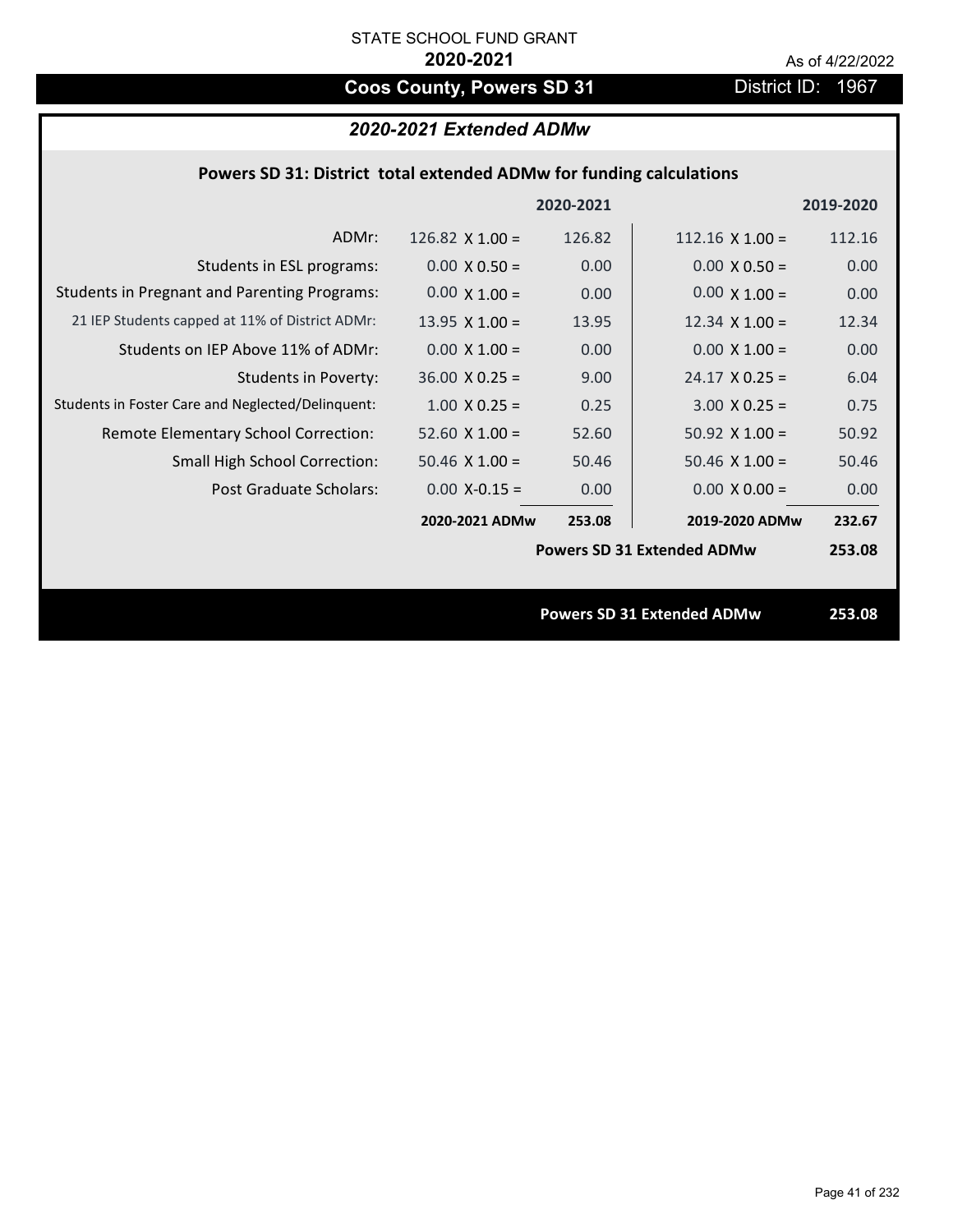# Coos County, Myrtle Point SD 41 District ID: 1968

# *2020-2021 Extended ADMw*

# **Myrtle Point SD 41: District total extended ADMw for funding calculations**

|                                                     |                        | 2020-2021 |                                         | 2019-2020 |
|-----------------------------------------------------|------------------------|-----------|-----------------------------------------|-----------|
| ADMr:                                               | 484.90 $\times$ 1.00 = | 484.90    | $510.08 \times 1.00 =$                  | 510.08    |
| Students in ESL programs:                           | 5.88 $X$ 0.50 =        | 2.94      | $6.00 \times 0.50 =$                    | 3.00      |
| <b>Students in Pregnant and Parenting Programs:</b> | $0.00 \times 1.00 =$   | 0.00      | $0.00 \times 1.00 =$                    | 0.00      |
| 71 IEP Students capped at 11% of District ADMr:     | 53.34 $\times$ 1.00 =  | 53.34     | $56.11 \times 1.00 =$                   | 56.11     |
| Students on IEP Above 11% of ADMr:                  | $3.20 \times 1.00 =$   | 3.20      | $5.20$ X $1.00 =$                       | 5.20      |
| <b>Students in Poverty:</b>                         | $82.73 \times 0.25 =$  | 20.68     | $127.02$ X 0.25 =                       | 31.76     |
| Students in Foster Care and Neglected/Delinquent:   | $2.00 \times 0.25 =$   | 0.50      | $11.00 \times 0.25 =$                   | 2.75      |
| Remote Elementary School Correction:                | $0.00 \times 1.00 =$   | 0.00      | $0.00 \times 1.00 =$                    | 0.00      |
| <b>Small High School Correction:</b>                | $82.97$ X 1.00 =       | 82.97     | $82.57$ X 1.00 =                        | 82.57     |
| Post Graduate Scholars:                             | $0.00$ X-0.15 =        | 0.00      | $0.00 \times 0.00 =$                    | 0.00      |
|                                                     | 2020-2021 ADMw         | 648.53    | 2019-2020 ADMw                          | 691.46    |
|                                                     |                        |           | Myrtle Point SD 41 Extended ADMw        | 691.46    |
|                                                     |                        |           |                                         |           |
|                                                     |                        |           | <b>Myrtle Point SD 41 Extended ADMw</b> | 691.46    |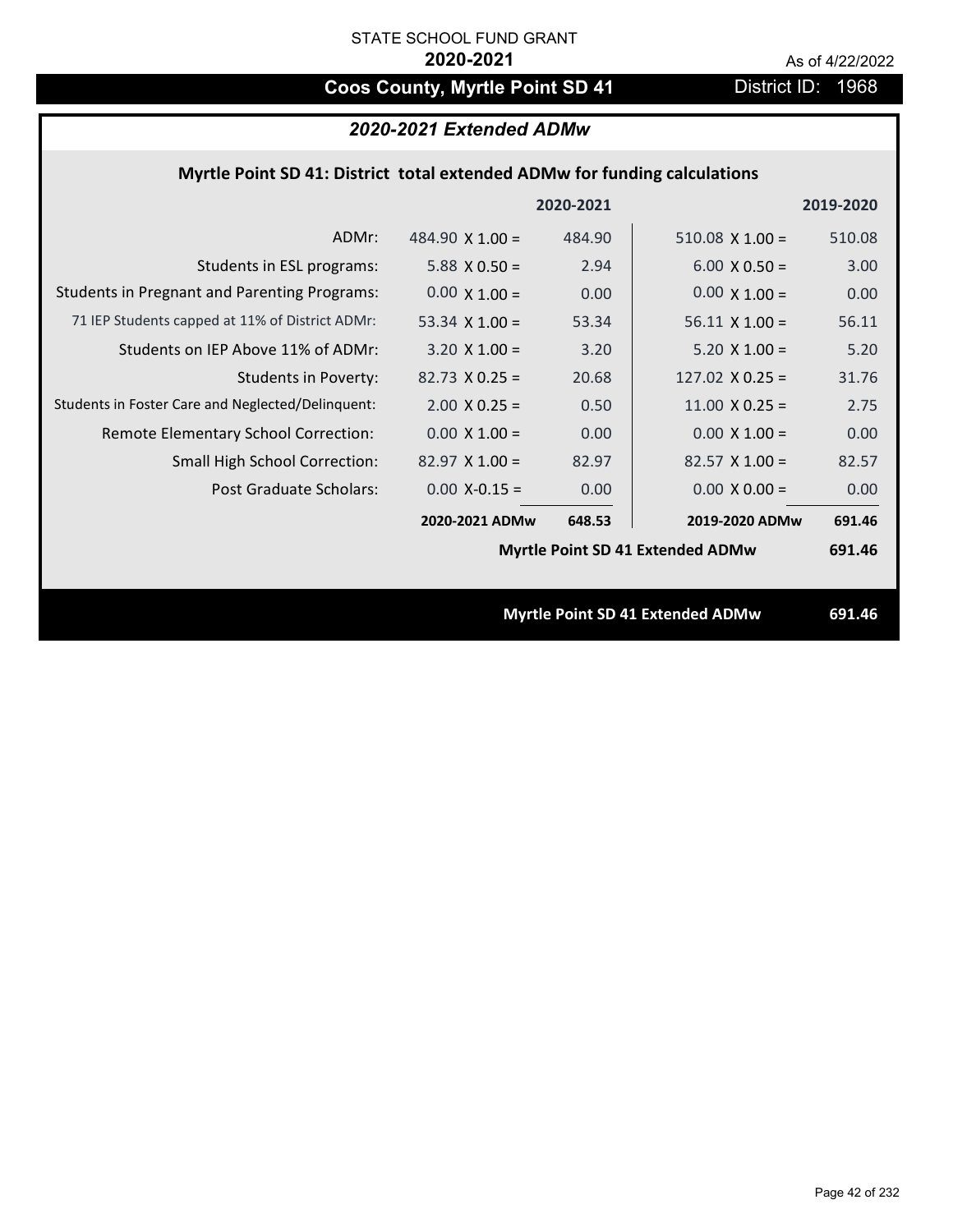# **Coos County, Bandon SD 54** District ID: 1969

| 2020-2021 Extended ADMw |  |  |
|-------------------------|--|--|
|-------------------------|--|--|

|  | Bandon SD 54: District total extended ADMw for funding calculations |  |
|--|---------------------------------------------------------------------|--|
|--|---------------------------------------------------------------------|--|

|                                                     |                        | 2020-2021 |                                   | 2019-2020 |
|-----------------------------------------------------|------------------------|-----------|-----------------------------------|-----------|
| ADMr:                                               | $606.91 \times 1.00 =$ | 606.91    | $655.99 \times 1.00 =$            | 655.99    |
| Students in ESL programs:                           | $3.80 \times 0.50 =$   | 1.90      | $5.32 \times 0.50 =$              | 2.66      |
| <b>Students in Pregnant and Parenting Programs:</b> | $0.00 \times 1.00 =$   | 0.00      | $0.00 \times 1.00 =$              | 0.00      |
| 91 IEP Students capped at 11% of District ADMr:     | 66.76 $\times$ 1.00 =  | 66.76     | $72.16 \times 1.00 =$             | 72.16     |
| Students on IEP Above 11% of ADMr:                  | $8.10 \times 1.00 =$   | 8.10      | $9.10 \times 1.00 =$              | 9.10      |
| <b>Students in Poverty:</b>                         | $102.61$ X 0.25 =      | 25.65     | $140.69$ X 0.25 =                 | 35.17     |
| Students in Foster Care and Neglected/Delinquent:   | $5.00 \times 0.25 =$   | 1.25      | $9.00 \times 0.25 =$              | 2.25      |
| Remote Elementary School Correction:                | $0.00 \times 1.00 =$   | 0.00      | $0.00 \times 1.00 =$              | 0.00      |
| <b>Small High School Correction:</b>                | $87.49 \times 1.00 =$  | 87.49     | $87.70 \times 1.00 =$             | 87.70     |
| Post Graduate Scholars:                             | $0.00$ X-0.15 =        | 0.00      | $0.00 \times 0.00 =$              | 0.00      |
|                                                     | 2020-2021 ADMw         | 798.06    | 2019-2020 ADMw                    | 865.03    |
|                                                     |                        |           | <b>Bandon SD 54 Extended ADMw</b> | 865.03    |
|                                                     |                        |           |                                   |           |
|                                                     |                        |           | <b>Bandon SD 54 Extended ADMw</b> | 865.03    |
|                                                     |                        |           |                                   |           |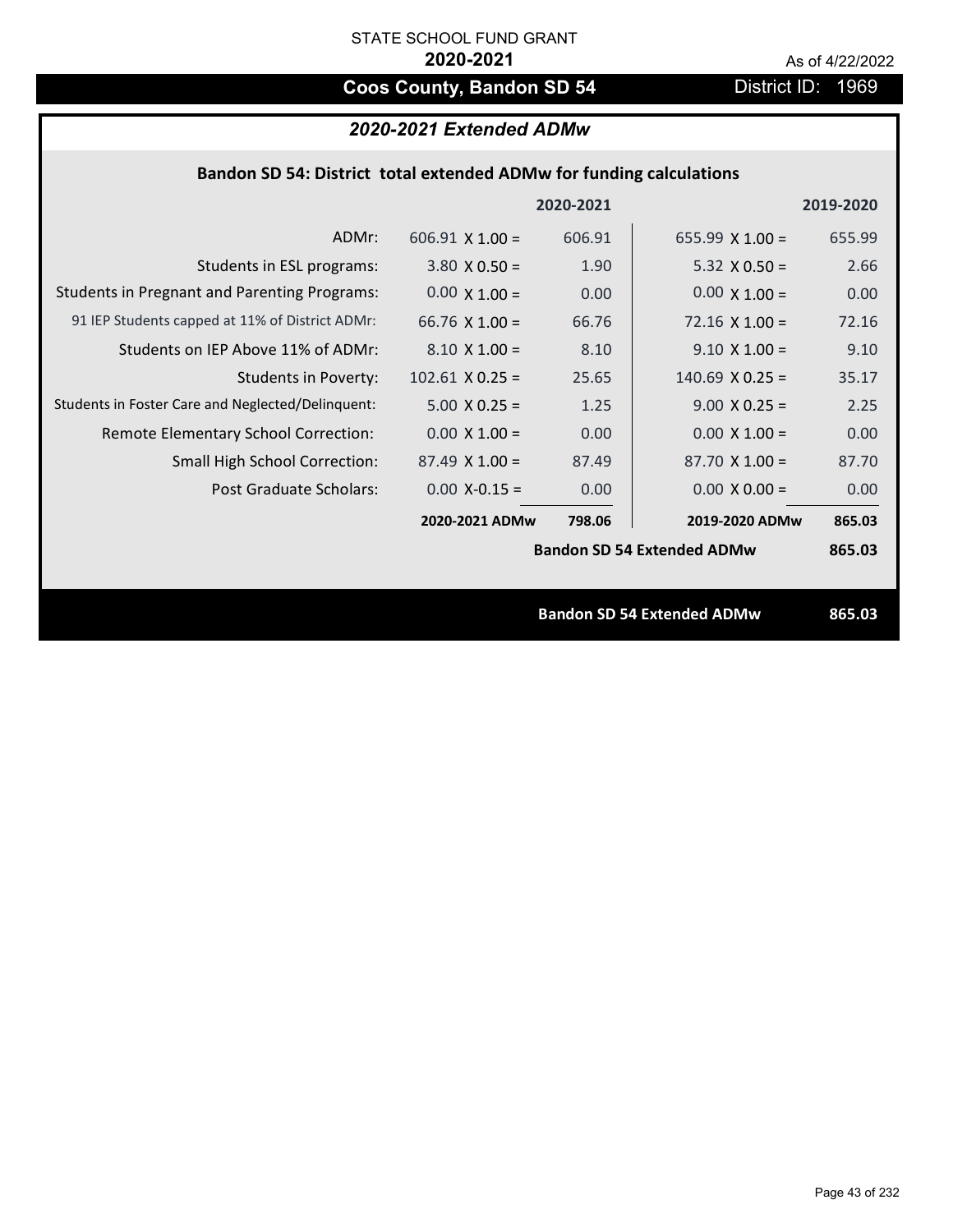# **Crook County, Crook County SD District ID: 1970**

# *2020-2021 Extended ADMw*

### **Crook County SD: District total extended ADMw for funding calculations**

|                                                     |                          | 2020-2021 |                          | 2019-2020 |
|-----------------------------------------------------|--------------------------|-----------|--------------------------|-----------|
| ADMr:                                               | $2,774.50 \times 1.00 =$ | 2,774.50  | $2,807.11 \times 1.00 =$ | 2,807.11  |
| Students in ESL programs:                           | $82.58 \times 0.50 =$    | 41.29     | $85.48 \times 0.50 =$    | 42.74     |
| <b>Students in Pregnant and Parenting Programs:</b> | $2.99 \times 1.00 =$     | 2.99      | $1.52 \times 1.00 =$     | 1.52      |
| 440 IEP Students capped at 11% of District ADMr:    | $328.43 \times 1.00 =$   | 328.43    | $332.08$ X 1.00 =        | 332.08    |
| Students on IEP Above 11% of ADMr:                  | $15.10 \times 1.00 =$    | 15.10     | $10.50 \times 1.00 =$    | 10.50     |
| <b>Students in Poverty:</b>                         | 434.42 $X$ 0.25 =        | 108.61    | 473.65 $X$ 0.25 =        | 118.41    |
| Students in Foster Care and Neglected/Delinquent:   | $16.00 \times 0.25 =$    | 4.00      | $24.00 \times 0.25 =$    | 6.00      |
| Remote Elementary School Correction:                | $51.08 \times 1.00 =$    | 51.08     | $51.08 \times 1.00 =$    | 51.08     |
| <b>Small High School Correction:</b>                | $0.00 \times 1.00 =$     | 0.00      | $0.00 \times 1.00 =$     | 0.00      |
| Post Graduate Scholars:                             | $0.00$ X-0.15 =          | 0.00      | $0.00 \times 0.00 =$     | 0.00      |
|                                                     | 2020-2021 ADMw           | 3,325.99  | 2019-2020 ADMw           | 3,369.44  |

**Crook County SD Extended ADMw**

**3,609.83**

# **Powell Butte Community Charter School: Charter ADMw for information only**

|                                                     |                        | 2020-2021 |                        | 2019-2020 |
|-----------------------------------------------------|------------------------|-----------|------------------------|-----------|
| ADMr:                                               | $211.22 \times 1.00 =$ | 211.22    | $211.76 \times 1.00 =$ | 211.76    |
| Students in ESL programs:                           | $2.00 \times 0.50 =$   | 1.00      | $2.00 \times 0.50 =$   | 1.00      |
| <b>Students in Pregnant and Parenting Programs:</b> | $0.00 \times 1.00 =$   | 0.00      | $0.00 \times 1.00 =$   | 0.00      |
| 0 IEP Students capped at 11% of District ADMr:      | $0.00 \times 1.00 =$   | 0.00      | $0.00 \times 1.00 =$   | 0.00      |
| Students on IEP Above 11% of ADMr:                  | $0.00 \times 1.00 =$   | 0.00      | $0.00 \times 1.00 =$   | 0.00      |
| Students in Poverty:                                | $33.07 \times 0.25 =$  | 8.27      | $35.98 \times 0.25 =$  | 9.00      |
| Students in Foster Care and Neglected/Delinquent:   | $0.00 \times 0.25 =$   | 0.00      | $0.00 \times 0.25 =$   | 0.00      |
| Remote Elementary School Correction:                | $19.38 \times 1.00 =$  | 19.38     | $18.64$ X $1.00 =$     | 18.64     |
| <b>Small High School Correction:</b>                | $0.00 \times 1.00 =$   | 0.00      | $0.00 \times 1.00 =$   | 0.00      |
| Post Graduate Scholars:                             | $0.00 X - 0.15 =$      | 0.00      | $0.00 \times 0.00 =$   | 0.00      |
|                                                     | 2020-2021 ADMw         | 239.87    | 2019-2020 ADMw         | 240.40    |

**Crook County SD Extended ADMw 3,609.83**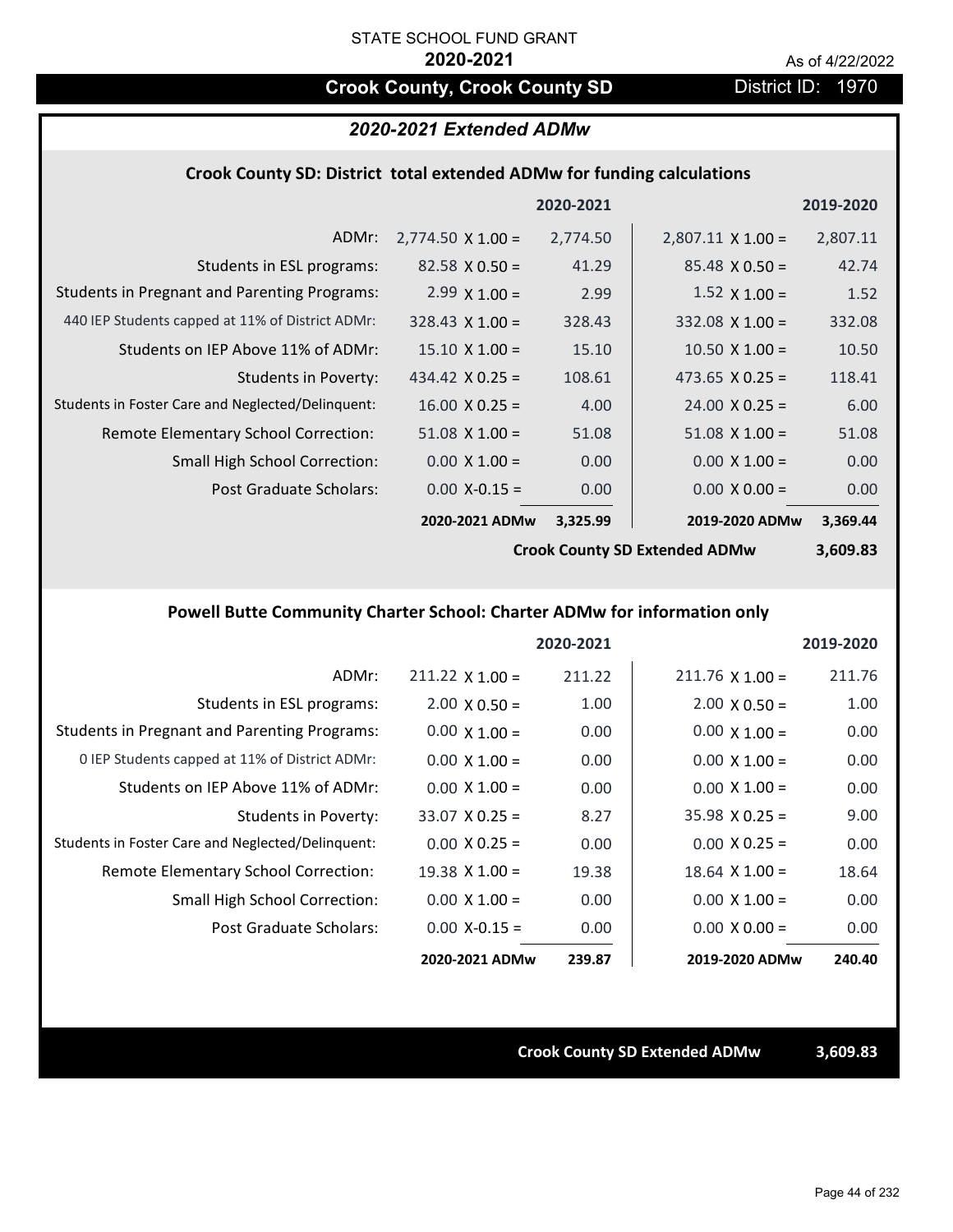# **Curry County, Central Curry SD 1** District ID: 1972

# *2020-2021 Extended ADMw*

# **Central Curry SD 1: District total extended ADMw for funding calculations**

|                                                     |                       | 2020-2021 |                                         | 2019-2020 |
|-----------------------------------------------------|-----------------------|-----------|-----------------------------------------|-----------|
| ADMr:                                               | 438.93 $X$ 1.00 =     | 438.93    | $471.24 \times 1.00 =$                  | 471.24    |
| Students in ESL programs:                           | $1.99 \times 0.50 =$  | 1.00      | $2.00 \times 0.50 =$                    | 1.00      |
| <b>Students in Pregnant and Parenting Programs:</b> | $0.00 \times 1.00 =$  | 0.00      | $0.00 \times 1.00 =$                    | 0.00      |
| 55 IEP Students capped at 11% of District ADMr:     | 48.28 $\times$ 1.00 = | 48.28     | $51.84 \times 1.00 =$                   | 51.84     |
| Students on IEP Above 11% of ADMr:                  | $0.30 X 1.00 =$       | 0.30      | $0.20 X 1.00 =$                         | 0.20      |
| <b>Students in Poverty:</b>                         | $56.10 \times 0.25 =$ | 14.03     | $55.80 X 0.25 =$                        | 13.95     |
| Students in Foster Care and Neglected/Delinquent:   | $0.00 \times 0.25 =$  | 0.00      | $2.00 \times 0.25 =$                    | 0.50      |
| Remote Elementary School Correction:                | $0.00 \times 1.00 =$  | 0.00      | $0.00 \times 1.00 =$                    | 0.00      |
| <b>Small High School Correction:</b>                | $84.89$ X 1.00 =      | 84.89     | $86.39$ X 1.00 =                        | 86.39     |
| Post Graduate Scholars:                             | $0.00$ X-0.15 =       | 0.00      | $0.00 \times 0.00 =$                    | 0.00      |
|                                                     | 2020-2021 ADMw        | 587.42    | 2019-2020 ADMw                          | 625.12    |
|                                                     |                       |           | <b>Central Curry SD 1 Extended ADMw</b> | 625.12    |
|                                                     |                       |           |                                         |           |
|                                                     |                       |           | <b>Central Curry SD 1 Extended ADMw</b> | 625.12    |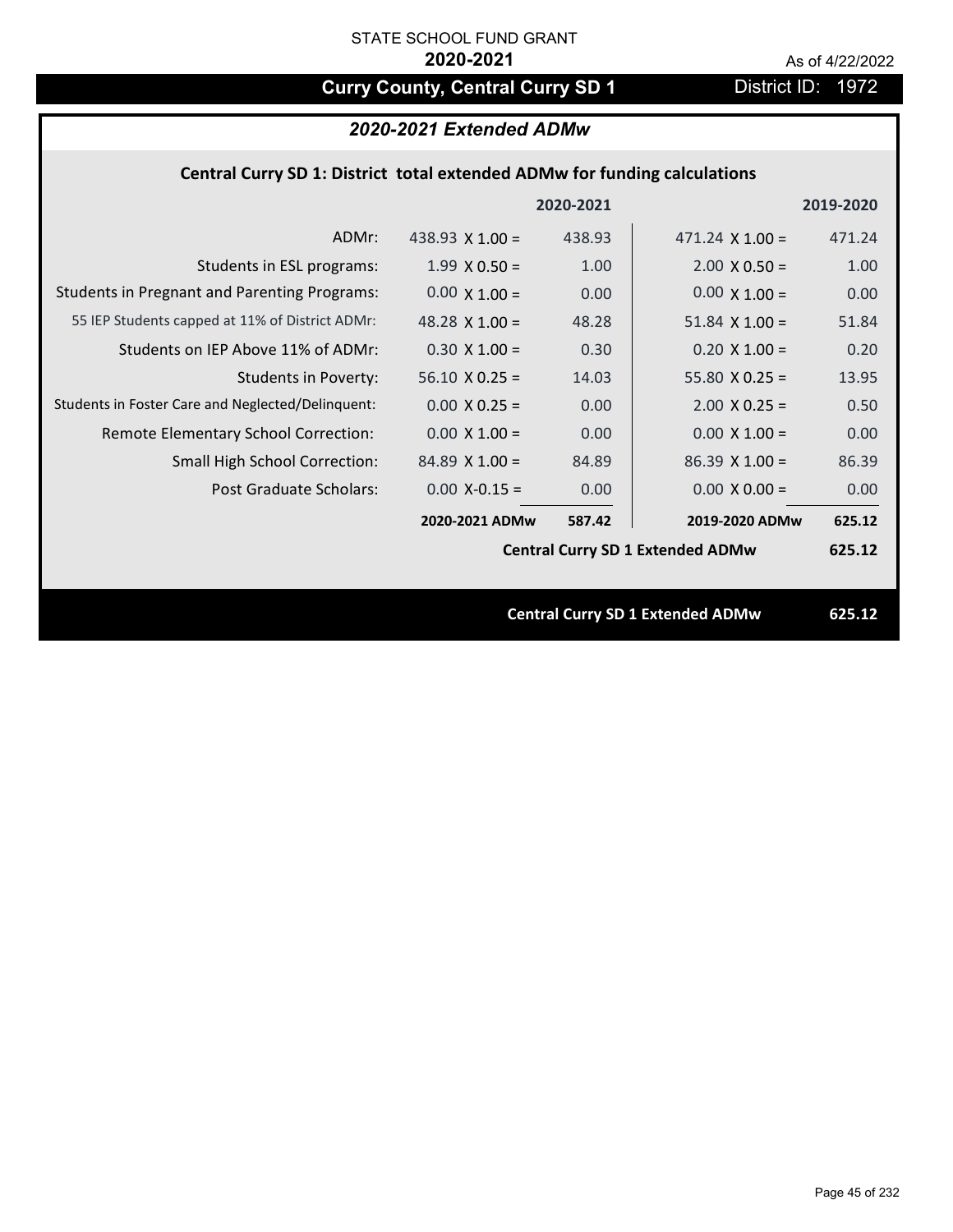# **Curry County, Port Orford-Langlois SD 2CJ** District ID: 1973

|                                                                                    | 2020-2021 Extended ADMw |           |                                           |           |
|------------------------------------------------------------------------------------|-------------------------|-----------|-------------------------------------------|-----------|
| Port Orford-Langlois SD 2CJ: District total extended ADMw for funding calculations |                         |           |                                           |           |
|                                                                                    |                         | 2020-2021 |                                           | 2019-2020 |
| ADMr:                                                                              | $194.40 \times 1.00 =$  | 194.40    | $226.96 \times 1.00 =$                    | 226.96    |
| Students in ESL programs:                                                          | $0.00 \times 0.50 =$    | 0.00      | $0.00 \times 0.50 =$                      | 0.00      |
| <b>Students in Pregnant and Parenting Programs:</b>                                | $0.00 \times 1.00 =$    | 0.00      | $0.00 \times 1.00 =$                      | 0.00      |
| 21 IEP Students capped at 11% of District ADMr:                                    | $21.00 \times 1.00 =$   | 21.00     | $24.97 \times 1.00 =$                     | 24.97     |
| Students on IEP Above 11% of ADMr:                                                 | $0.00$ X $1.00 =$       | 0.00      | $0.00 X 1.00 =$                           | 0.00      |
| <b>Students in Poverty:</b>                                                        | $62.11 \times 0.25 =$   | 15.53     | $89.50 X 0.25 =$                          | 22.38     |
| Students in Foster Care and Neglected/Delinquent:                                  | $2.00 \times 0.25 =$    | 0.50      | 4.00 $X$ 0.25 =                           | 1.00      |
| Remote Elementary School Correction:                                               | 69.86 $X$ 1.00 =        | 69.86     | $58.24$ X 1.00 =                          | 58.24     |
| Small High School Correction:                                                      | $50.46$ X $1.00 =$      | 50.46     | $50.46$ X 1.00 =                          | 50.46     |
| Post Graduate Scholars:                                                            | $0.00$ X-0.15 =         | 0.00      | $0.00 \times 0.00 =$                      | 0.00      |
|                                                                                    | 2020-2021 ADMw          | 351.75    | 2019-2020 ADMw                            | 384.00    |
|                                                                                    |                         |           | Port Orford-Langlois SD 2CJ Extended ADMw | 384.00    |
|                                                                                    |                         |           |                                           |           |
|                                                                                    |                         |           | Port Orford-Langlois SD 2CJ Extended ADMw | 384.00    |
|                                                                                    |                         |           |                                           |           |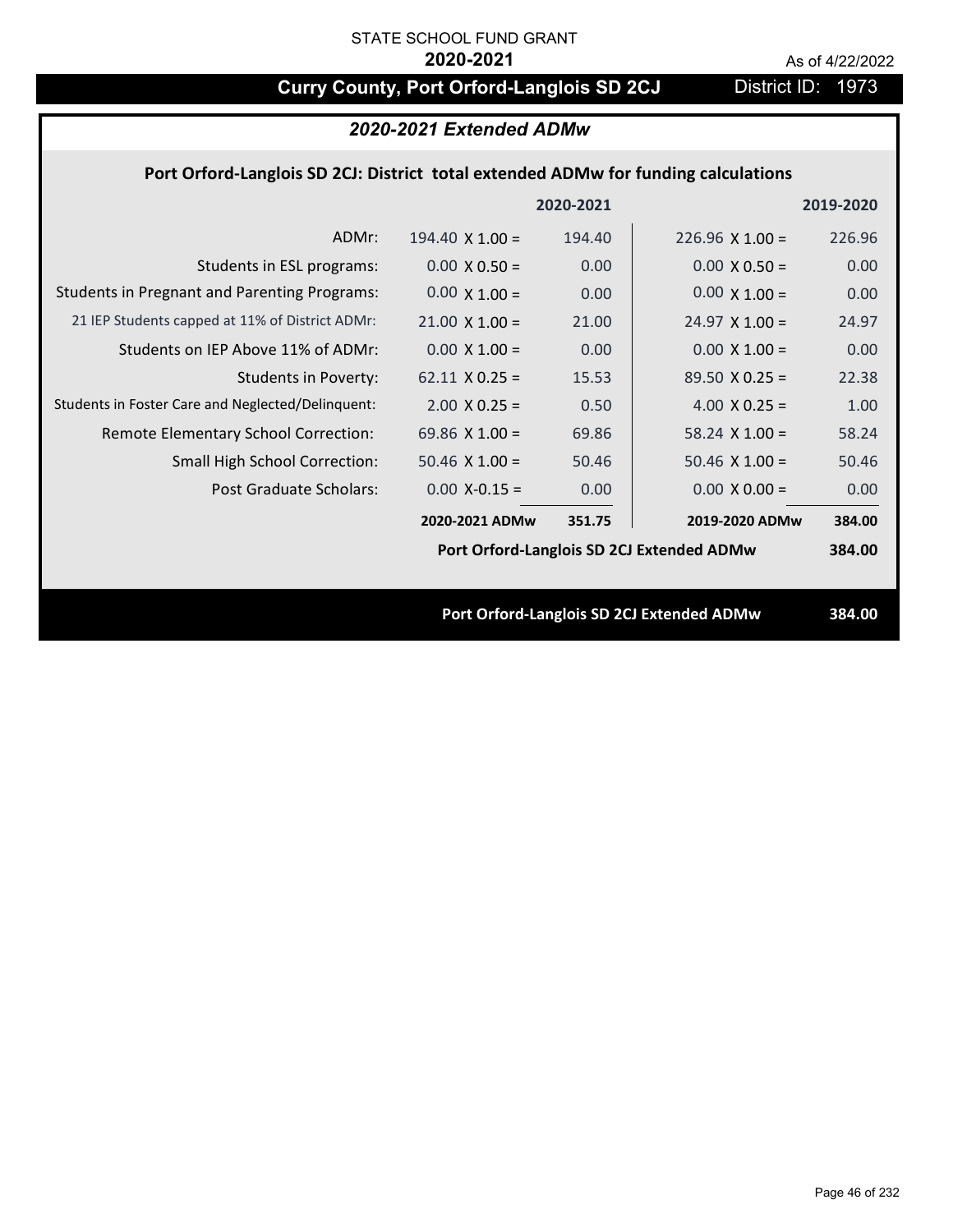# **Curry County, Brookings-Harbor SD 17C** District ID: 1974

| 2020-2021 Extended ADMw                                                        |                          |           |                                              |           |  |
|--------------------------------------------------------------------------------|--------------------------|-----------|----------------------------------------------|-----------|--|
| Brookings-Harbor SD 17C: District total extended ADMw for funding calculations |                          |           |                                              |           |  |
|                                                                                |                          | 2020-2021 |                                              | 2019-2020 |  |
| ADMr:                                                                          | $1,389.13 \times 1.00 =$ | 1,389.13  | $1,516.99 \times 1.00 =$                     | 1,516.99  |  |
| Students in ESL programs:                                                      | $34.87 \times 0.50 =$    | 17.44     | $26.77 \times 0.50 =$                        | 13.39     |  |
| <b>Students in Pregnant and Parenting Programs:</b>                            | $0.00 \times 1.00 =$     | 0.00      | $0.00 \times 1.00 =$                         | 0.00      |  |
| 225 IEP Students capped at 11% of District ADMr:                               | 152.80 $\times$ 1.00 =   | 152.80    | $166.87$ X 1.00 =                            | 166.87    |  |
| Students on IEP Above 11% of ADMr:                                             | $15.40 \times 1.00 =$    | 15.40     | 13.80 $X$ 1.00 =                             | 13.80     |  |
| <b>Students in Poverty:</b>                                                    | $270.90 \times 0.25 =$   | 67.73     | $318.08 \times 0.25 =$                       | 79.52     |  |
| Students in Foster Care and Neglected/Delinquent:                              | $13.00 \times 0.25 =$    | 3.25      | $14.00 \times 0.25 =$                        | 3.50      |  |
| Remote Elementary School Correction:                                           | $0.00 \times 1.00 =$     | 0.00      | $0.00 \times 1.00 =$                         | 0.00      |  |
| Small High School Correction:                                                  | $0.00 \times 1.00 =$     | 0.00      | $0.00 \times 1.00 =$                         | 0.00      |  |
| <b>Post Graduate Scholars:</b>                                                 | $0.00$ X-0.15 =          | 0.00      | $0.00 X 0.00 =$                              | 0.00      |  |
|                                                                                | 2020-2021 ADMw           | 1,645.74  | 2019-2020 ADMw                               | 1,794.06  |  |
|                                                                                |                          |           | <b>Brookings-Harbor SD 17C Extended ADMw</b> | 1,794.06  |  |
|                                                                                |                          |           |                                              |           |  |
|                                                                                |                          |           | <b>Brookings-Harbor SD 17C Extended ADMw</b> | 1,794.06  |  |
|                                                                                |                          |           |                                              |           |  |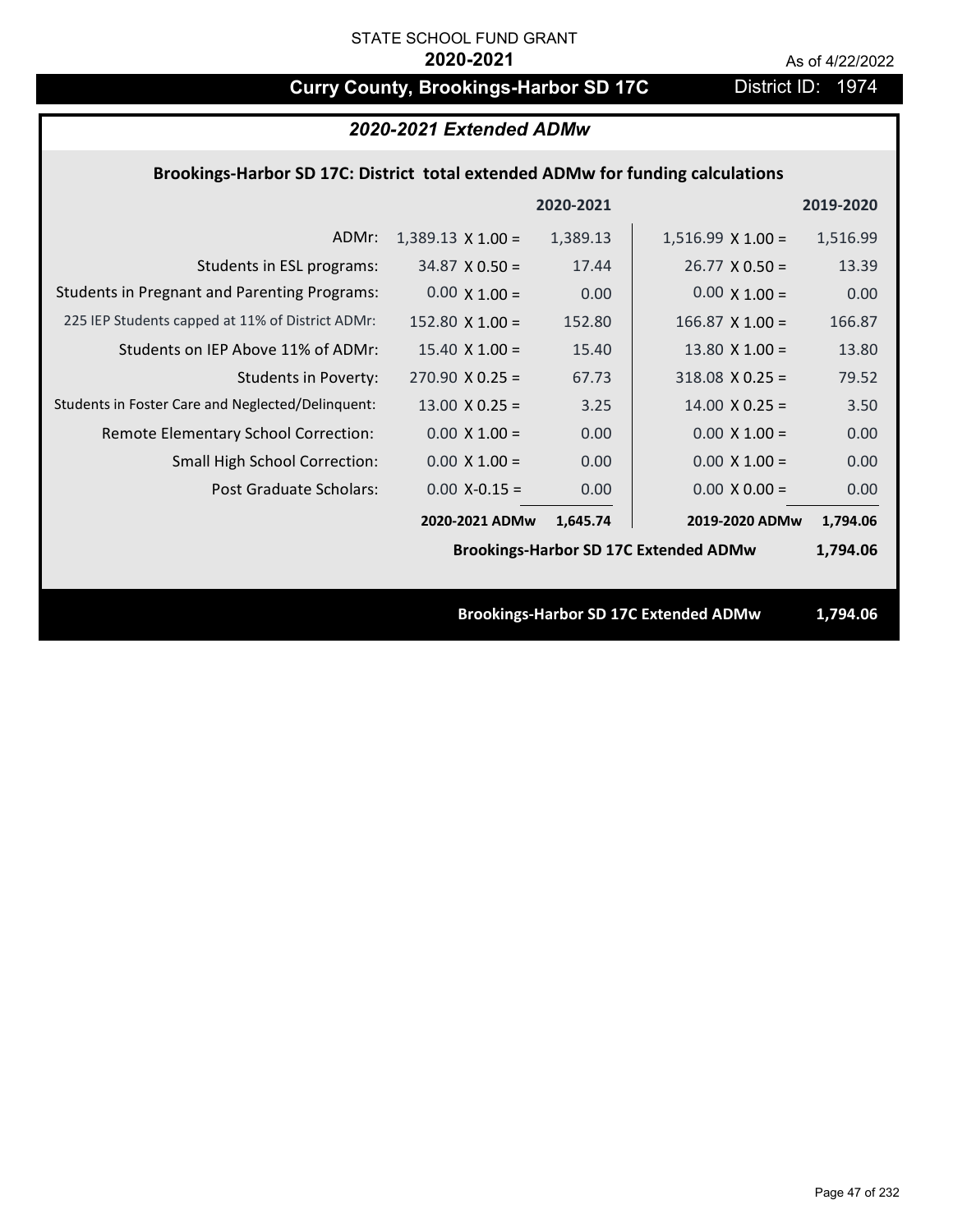# STATE SCHOOL FUND GRANT

### **2020-2021** As of 4/22/2022

# **Deschutes County, Bend-LaPine Administrative SD 1** District ID: 1976

# *2020-2021 Extended ADMw*

### **Bend‐LaPine Administrative SD 1: District total extended ADMw for funding calculations**

|                                                     |                                 | 2020-2021 |                           | 2019-2020 |
|-----------------------------------------------------|---------------------------------|-----------|---------------------------|-----------|
|                                                     | ADMr: $16,896.92 \times 1.00 =$ | 16,896.92 | $18,108.17 \times 1.00 =$ | 18,108.17 |
| Students in ESL programs:                           | $637.89 \times 0.50 =$          | 318.95    | $652.27 \times 0.50 =$    | 326.14    |
| <b>Students in Pregnant and Parenting Programs:</b> | $1.26 \times 1.00 =$            | 1.26      | 4.43 $\times$ 1.00 =      | 4.43      |
| 1791 IEP Students capped at 11% of District ADMr:   | $1,791.00 \times 1.00 =$        | 1,791.00  | $1,857.00 \times 1.00 =$  | 1,857.00  |
| Students on IEP Above 11% of ADMr:                  | $0.00 \times 1.00 =$            | 0.00      | $0.00 \times 1.00 =$      | 0.00      |
| <b>Students in Poverty:</b>                         | $1,795.35 \times 0.25 =$        | 448.84    | $1,745.07 \times 0.25 =$  | 436.27    |
| Students in Foster Care and Neglected/Delinquent:   | $99.00 \times 0.25 =$           | 24.75     | $88.00 \times 0.25 =$     | 22.00     |
| Remote Elementary School Correction:                | $0.00 \times 1.00 =$            | 0.00      | $0.00 \times 1.00 =$      | 0.00      |
| <b>Small High School Correction:</b>                | $0.00 \times 1.00 =$            | 0.00      | $0.00 \times 1.00 =$      | 0.00      |
| Post Graduate Scholars:                             | $0.00$ X-0.15 =                 | 0.00      | $0.00 \times 0.00 =$      | 0.00      |
|                                                     | 2020-2021 ADMw                  | 19.481.71 | 2019-2020 ADMw            | 20.754.00 |

**Bend‐LaPine Administrative SD 1 Extended ADMw**

**21,118.87**

### **Bend International School: Charter ADMw for information only**

|                                                     |                       | 2020-2021 |                       | 2019-2020 |
|-----------------------------------------------------|-----------------------|-----------|-----------------------|-----------|
| ADMr:                                               | $215.74$ X 1.00 =     | 215.74    | 198.72 $X$ 1.00 =     | 198.72    |
| Students in ESL programs:                           | $7.05 \times 0.50 =$  | 3.53      | $5.92 \times 0.50 =$  | 2.96      |
| <b>Students in Pregnant and Parenting Programs:</b> | $0.00 \times 1.00 =$  | 0.00      | $0.00 \times 1.00 =$  | 0.00      |
| 0 IEP Students capped at 11% of District ADMr:      | $0.00 \times 1.00 =$  | 0.00      | $0.00 \times 1.00 =$  | 0.00      |
| Students on IEP Above 11% of ADMr:                  | $0.00 \times 1.00 =$  | 0.00      | $0.00 \times 1.00 =$  | 0.00      |
| Students in Poverty:                                | $22.92 \times 0.25 =$ | 5.73      | $19.21 \times 0.25 =$ | 4.80      |
| Students in Foster Care and Neglected/Delinquent:   | $0.00 \times 0.25 =$  | 0.00      | $0.00 \times 0.25 =$  | 0.00      |
| Remote Elementary School Correction:                | $0.00 \times 1.00 =$  | 0.00      | $0.00 \times 1.00 =$  | 0.00      |
| <b>Small High School Correction:</b>                | $0.00 \times 1.00 =$  | 0.00      | $0.00 \times 1.00 =$  | 0.00      |
| Post Graduate Scholars:                             | $0.00$ X-0.15 =       | 0.00      | $0.00 \times 0.00 =$  | 0.00      |
|                                                     | 2020-2021 ADMw        | 225.00    | 2019-2020 ADMw        | 206.48    |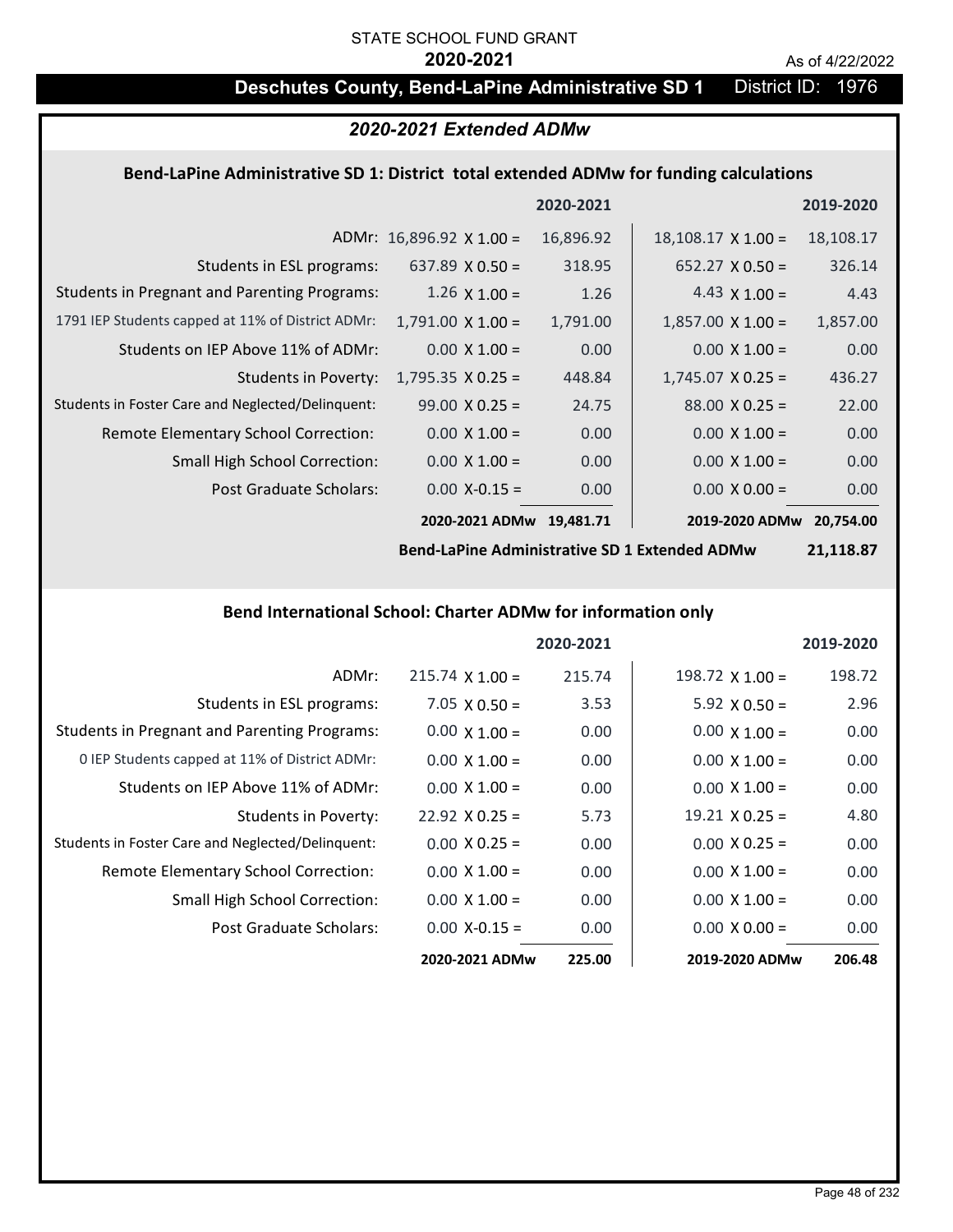# **Desert Sky Montessori: Charter ADMw for information only**

|                                                     |                        | 2020-2021 |                        | 2019-2020 |
|-----------------------------------------------------|------------------------|-----------|------------------------|-----------|
| ADMr:                                               | $158.28 \times 1.00 =$ | 158.28    | $152.90 \times 1.00 =$ | 152.90    |
| Students in ESL programs:                           | 4.37 $\times$ 0.50 =   | 2.19      | $3.58 \times 0.50 =$   | 1.79      |
| <b>Students in Pregnant and Parenting Programs:</b> | $0.00 \times 1.00 =$   | 0.00      | $0.00 \times 1.00 =$   | 0.00      |
| 0 IEP Students capped at 11% of District ADMr:      | $0.00 \times 1.00 =$   | 0.00      | $0.00 \times 1.00 =$   | 0.00      |
| Students on IEP Above 11% of ADMr:                  | $0.00 \times 1.00 =$   | 0.00      | $0.00 \times 1.00 =$   | 0.00      |
| <b>Students in Poverty:</b>                         | $16.82 \times 0.25 =$  | 4.21      | $14.78 \times 0.25 =$  | 3.70      |
| Students in Foster Care and Neglected/Delinquent:   | $0.00 \times 0.25 =$   | 0.00      | $0.00 \times 0.25 =$   | 0.00      |
| Remote Elementary School Correction:                | $0.00 \times 1.00 =$   | 0.00      | $0.00 \times 1.00 =$   | 0.00      |
| <b>Small High School Correction:</b>                | $0.00 \times 1.00 =$   | 0.00      | $0.00 \times 1.00 =$   | 0.00      |
| Post Graduate Scholars:                             | $0.00 X - 0.15 =$      | 0.00      | $0.00 \times 0.00 =$   | 0.00      |
|                                                     | 2020-2021 ADMw         | 164.67    | 2019-2020 ADMw         | 158.39    |

**Bend‐LaPine Administrative SD 1 Extended ADMw 21,118.87**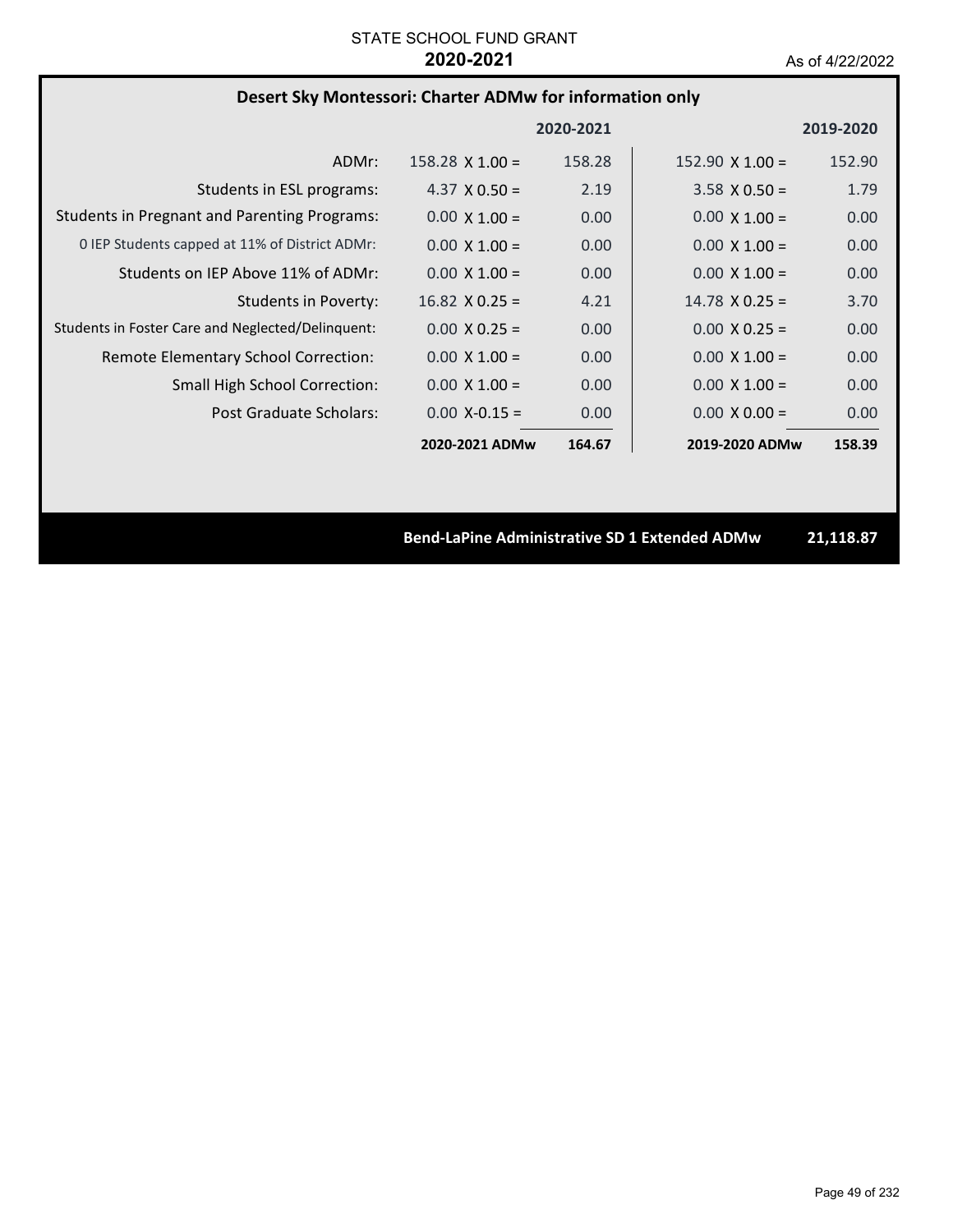# **Deschutes County, Redmond SD 2J** District ID: 1977

# *2020-2021 Extended ADMw*

### **Redmond SD 2J: District total extended ADMw for funding calculations**

|                          |          |                             | 2019-2020      |
|--------------------------|----------|-----------------------------|----------------|
| $6,043.84 \times 1.00 =$ | 6,043.84 | $6,434.71 \times 1.00 =$    | 6,434.71       |
| $322.04 \times 0.50 =$   | 161.02   | $306.49 \times 0.50 =$      | 153.25         |
| $1.11 \times 1.00 =$     | 1.11     | $1.08 \times 1.00 =$        | 1.08           |
| $764.04 \times 1.00 =$   | 764.04   | $805.61 \times 1.00 =$      | 805.61         |
| $27.20 \times 1.00 =$    | 27.20    | $35.60 X 1.00 =$            | 35.60          |
| 670.39 $X$ 0.25 =        | 167.60   | $689.96 \times 0.25 =$      | 172.49         |
| $29.00 \times 0.25 =$    | 7.25     | $33.00 \times 0.25 =$       | 8.25           |
| $0.00 \times 1.00 =$     | 0.00     | $0.00 \times 1.00 =$        | 0.00           |
| $0.00 \times 1.00 =$     | 0.00     | $0.00 \times 1.00 =$        | 0.00           |
| $0.00$ X-0.15 =          | 0.00     | $0.00 \times 0.00 =$        | 0.00           |
|                          | 7,172.05 |                             | 7,610.98       |
|                          |          | 2020-2021<br>2020-2021 ADMw | 2019-2020 ADMw |

**Redmond SD 2J Extended ADMw**

**8,526.05**

# **Redmond Proficiency Academy: Charter ADMw for information only**

|                                                     |                        | 2020-2021 |                        | 2019-2020 |
|-----------------------------------------------------|------------------------|-----------|------------------------|-----------|
| ADMr:                                               | $901.95$ X 1.00 =      | 901.95    | $888.98 \times 1.00 =$ | 888.98    |
| Students in ESL programs:                           | $6.23 \times 0.50 =$   | 3.12      | $3.74 \times 0.50 =$   | 1.87      |
| <b>Students in Pregnant and Parenting Programs:</b> | $0.00 \times 1.00 =$   | 0.00      | $0.00 \times 1.00 =$   | 0.00      |
| 0 IEP Students capped at 11% of District ADMr:      | $0.00 \times 1.00 =$   | 0.00      | $0.00 \times 1.00 =$   | 0.00      |
| Students on IEP Above 11% of ADMr:                  | $0.00 \times 1.00 =$   | 0.00      | $0.00 \times 1.00 =$   | 0.00      |
| Students in Poverty:                                | $100.05 \times 0.25 =$ | 25.01     | $96.86 \times 0.25 =$  | 24.22     |
| Students in Foster Care and Neglected/Delinquent:   | $0.00 \times 0.25 =$   | 0.00      | $0.00 \times 0.25 =$   | 0.00      |
| Remote Elementary School Correction:                | $0.00 \times 1.00 =$   | 0.00      | $0.00 \times 1.00 =$   | 0.00      |
| <b>Small High School Correction:</b>                | $0.00 \times 1.00 =$   | 0.00      | $0.00 \times 1.00 =$   | 0.00      |
| Post Graduate Scholars:                             | $0.00 X - 0.15 =$      | 0.00      | $0.00 \times 0.00 =$   | 0.00      |
|                                                     | 2020-2021 ADMw         | 930.08    | 2019-2020 ADMw         | 915.07    |

**Redmond SD 2J Extended ADMw 8,526.05**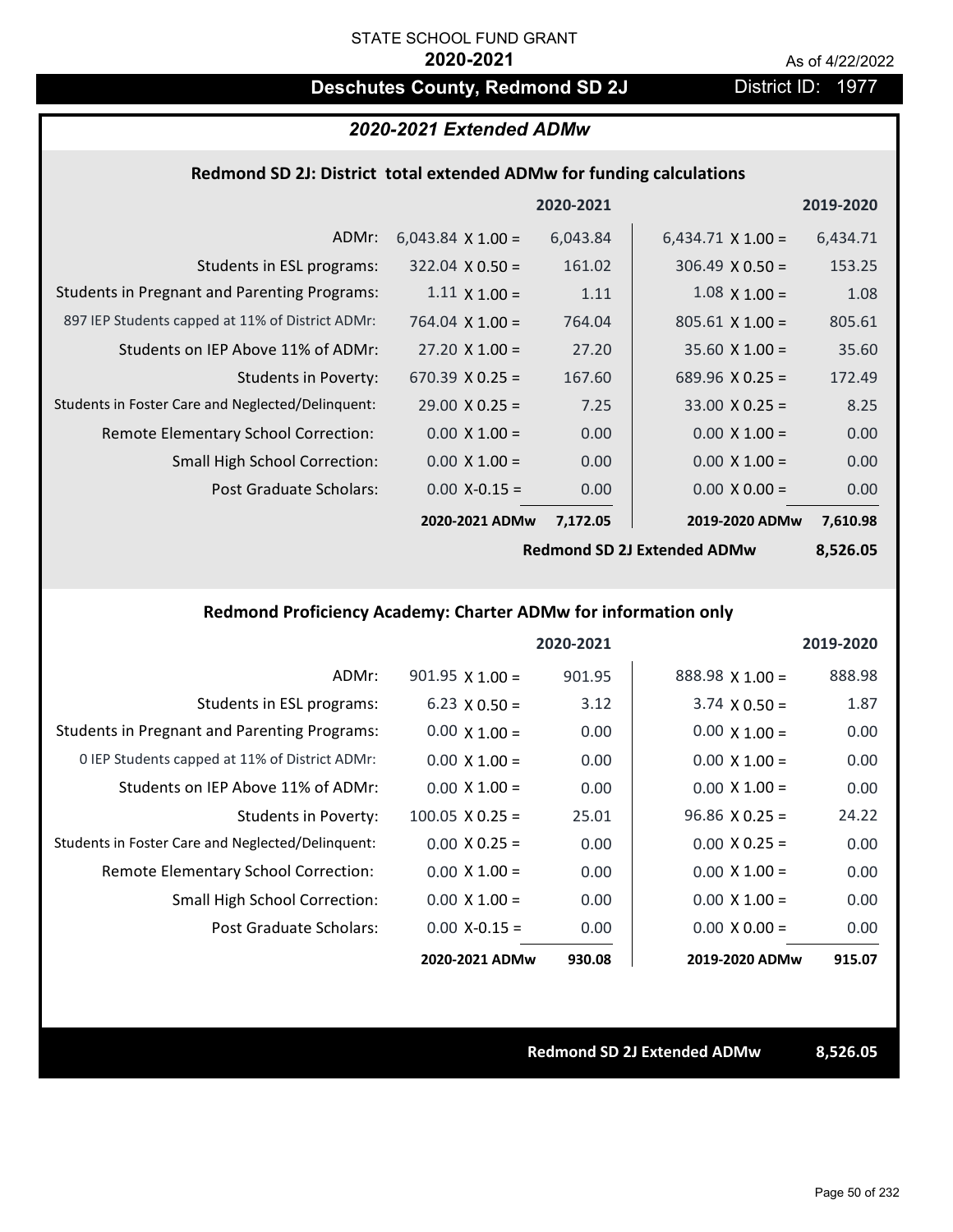# **Deschutes County, Sisters SD 6** District ID: 1978

# *2020-2021 Extended ADMw*

# **Sisters SD 6: District total extended ADMw for funding calculations**

|                                                     |                          | 2020-2021 |                                   | 2019-2020 |
|-----------------------------------------------------|--------------------------|-----------|-----------------------------------|-----------|
| ADMr:                                               | $1,096.08 \times 1.00 =$ | 1,096.08  | $1,105.18 \times 1.00 =$          | 1,105.18  |
| Students in ESL programs:                           | 19.58 $\times$ 0.50 =    | 9.79      | $17.80 \times 0.50 =$             | 8.90      |
| <b>Students in Pregnant and Parenting Programs:</b> | $0.00 \times 1.00 =$     | 0.00      | $0.00 \times 1.00 =$              | 0.00      |
| 115 IEP Students capped at 11% of District ADMr:    | $115.00 \times 1.00 =$   | 115.00    | $112.00 \times 1.00 =$            | 112.00    |
| Students on IEP Above 11% of ADMr:                  | $0.00$ X $1.00 =$        | 0.00      | $0.00 \times 1.00 =$              | 0.00      |
| <b>Students in Poverty:</b>                         | $78.40 \times 0.25 =$    | 19.60     | $56.95 \times 0.25 =$             | 14.24     |
| Students in Foster Care and Neglected/Delinquent:   | $3.00 \times 0.25 =$     | 0.75      | $9.00 \times 0.25 =$              | 2.25      |
| Remote Elementary School Correction:                | $0.00 \times 1.00 =$     | 0.00      | $0.00 \times 1.00 =$              | 0.00      |
| <b>Small High School Correction:</b>                | $0.00 \times 1.00 =$     | 0.00      | $0.00 \times 1.00 =$              | 0.00      |
| Post Graduate Scholars:                             | $0.00$ X-0.15 =          | 0.00      | $0.00 \times 0.00 =$              | 0.00      |
|                                                     | 2020-2021 ADMw           | 1,241.22  | 2019-2020 ADMw                    | 1,242.57  |
|                                                     |                          |           | <b>Sisters SD 6 Extended ADMw</b> | 1,242.57  |
|                                                     |                          |           |                                   |           |
|                                                     |                          |           | <b>Sisters SD 6 Extended ADMw</b> | 1,242.57  |
|                                                     |                          |           |                                   |           |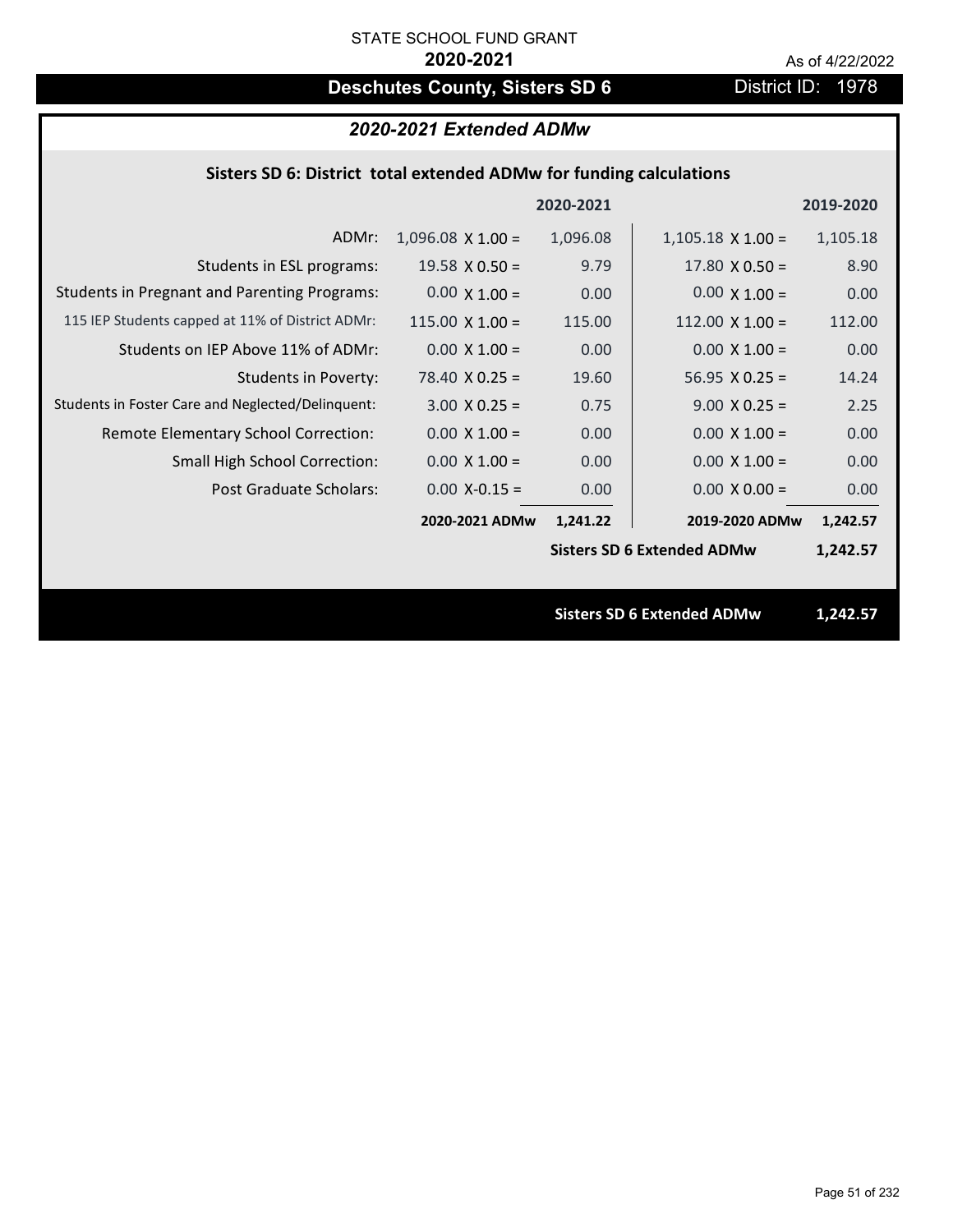# **Douglas County, Oakland SD 1** District ID: 1990

# *2020-2021 Extended ADMw*

| Oakland SD 1: District total extended ADMw for funding calculations |  |
|---------------------------------------------------------------------|--|
|---------------------------------------------------------------------|--|

|                                                     |                       | 2020-2021 |                                   | 2019-2020 |
|-----------------------------------------------------|-----------------------|-----------|-----------------------------------|-----------|
| ADMr:                                               | 560.79 $X$ 1.00 =     | 560.79    | 632.89 $X$ 1.00 =                 | 632.89    |
| Students in ESL programs:                           | $2.98 \times 0.50 =$  | 1.49      | $0.46 \times 0.50 =$              | 0.23      |
| <b>Students in Pregnant and Parenting Programs:</b> | $0.00 \times 1.00 =$  | 0.00      | $0.00 \times 1.00 =$              | 0.00      |
| 76 IEP Students capped at 11% of District ADMr:     | 61.69 $\times$ 1.00 = | 61.69     | 69.62 $\times$ 1.00 =             | 69.62     |
| Students on IEP Above 11% of ADMr:                  | $0.00 \times 1.00 =$  | 0.00      | $0.00 \times 1.00 =$              | 0.00      |
| <b>Students in Poverty:</b>                         | $87.00 \times 0.25 =$ | 21.75     | 118.00 $X$ 0.25 =                 | 29.50     |
| Students in Foster Care and Neglected/Delinquent:   | $9.00 \times 0.25 =$  | 2.25      | $7.00 \times 0.25 =$              | 1.75      |
| Remote Elementary School Correction:                | $0.00 \times 1.00 =$  | 0.00      | $0.00 \times 1.00 =$              | 0.00      |
| <b>Small High School Correction:</b>                | $87.54 \times 1.00 =$ | 87.54     | $82.07 \times 1.00 =$             | 82.07     |
| Post Graduate Scholars:                             | $0.00$ X-0.15 =       | 0.00      | $0.00 \times 0.00 =$              | 0.00      |
|                                                     | 2020-2021 ADMw        | 735.51    | 2019-2020 ADMw                    | 816.06    |
|                                                     |                       |           | <b>Oakland SD 1 Extended ADMw</b> | 816.06    |
|                                                     |                       |           |                                   |           |
|                                                     |                       |           | <b>Oakland SD 1 Extended ADMw</b> | 816.06    |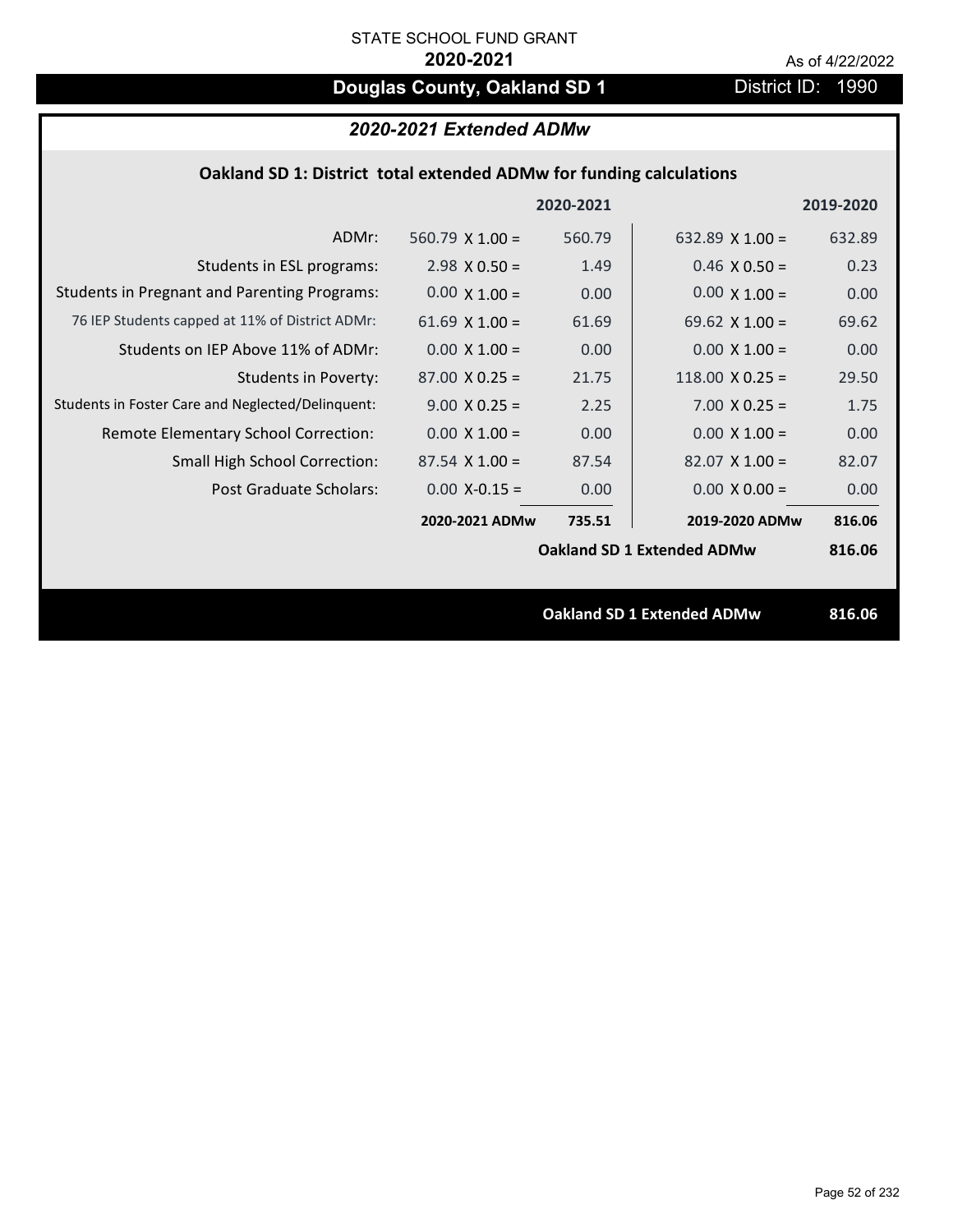# **Douglas County, Douglas County SD 4** District ID: 1991

# *2020-2021 Extended ADMw*

### **Douglas County SD 4: District total extended ADMw for funding calculations**

|                                                     |                          | 2020-2021 |                          | 2019-2020 |
|-----------------------------------------------------|--------------------------|-----------|--------------------------|-----------|
| ADMr:                                               | $5,300.10 \times 1.00 =$ | 5,300.10  | $5,783.88 \times 1.00 =$ | 5,783.88  |
| Students in ESL programs:                           | $37.99 \times 0.50 =$    | 19.00     | $34.39 \times 0.50 =$    | 17.20     |
| <b>Students in Pregnant and Parenting Programs:</b> | 2.40 $\times$ 1.00 =     | 2.40      | 3.96 $\times$ 1.00 =     | 3.96      |
| 682 IEP Students capped at 11% of District ADMr:    | $605.24 \times 1.00 =$   | 605.24    | $656.50 \times 1.00 =$   | 656.50    |
| Students on IEP Above 11% of ADMr:                  | $10.10 \times 1.00 =$    | 10.10     | 7.40 $X$ 1.00 =          | 7.40      |
| Students in Poverty:                                | $690.88 \times 0.25 =$   | 172.72    | $891.34 \times 0.25 =$   | 222.84    |
| Students in Foster Care and Neglected/Delinquent:   | $105.00 \times 0.25 =$   | 26.25     | $113.00 \times 0.25 =$   | 28.25     |
| Remote Elementary School Correction:                | $0.00 \times 1.00 =$     | 0.00      | $0.00 \times 1.00 =$     | 0.00      |
| <b>Small High School Correction:</b>                | $0.00 \times 1.00 =$     | 0.00      | $0.00 \times 1.00 =$     | 0.00      |
| Post Graduate Scholars:                             | $0.00$ X-0.15 =          | 0.00      | $0.00 \times 0.00 =$     | 0.00      |
|                                                     | 2020-2021 ADMw           | 6,135.80  | 2019-2020 ADMw           | 6,720.02  |

**Douglas County SD 4 Extended ADMw**

**6,915.77**

### **Phoenix School: Charter ADMw for information only**

|                                                     |                       | 2020-2021 |                        | 2019-2020 |
|-----------------------------------------------------|-----------------------|-----------|------------------------|-----------|
| ADMr:                                               | $202.06$ X 1.00 =     | 202.06    | $184.28 \times 1.00 =$ | 184.28    |
| Students in ESL programs:                           | $0.00 \times 0.50 =$  | 0.00      | $0.00 \times 0.50 =$   | 0.00      |
| <b>Students in Pregnant and Parenting Programs:</b> | 7.54 $\times$ 1.00 =  | 7.54      | 4.27 $\times$ 1.00 =   | 4.27      |
| 0 IEP Students capped at 11% of District ADMr:      | $0.00 \times 1.00 =$  | 0.00      | $0.00 \times 1.00 =$   | 0.00      |
| Students on IEP Above 11% of ADMr:                  | $0.00 \times 1.00 =$  | 0.00      | $0.00 \times 1.00 =$   | 0.00      |
| Students in Poverty:                                | $26.34 \times 0.25 =$ | 6.59      | $28.79 \times 0.25 =$  | 7.20      |
| Students in Foster Care and Neglected/Delinquent:   | $0.00 \times 0.25 =$  | 0.00      | $0.00 \times 0.25 =$   | 0.00      |
| <b>Remote Elementary School Correction:</b>         | $0.00 \times 1.00 =$  | 0.00      | $0.00 \times 1.00 =$   | 0.00      |
| <b>Small High School Correction:</b>                | $0.00 \times 1.00 =$  | 0.00      | $0.00 \times 1.00 =$   | 0.00      |
| Post Graduate Scholars:                             | $0.00 X - 0.15 =$     | 0.00      | $0.00 \times 0.00 =$   | 0.00      |
|                                                     | 2020-2021 ADMw        | 216.19    | 2019-2020 ADMw         | 195.75    |

### **Douglas County SD 4 Extended ADMw 6,915.77**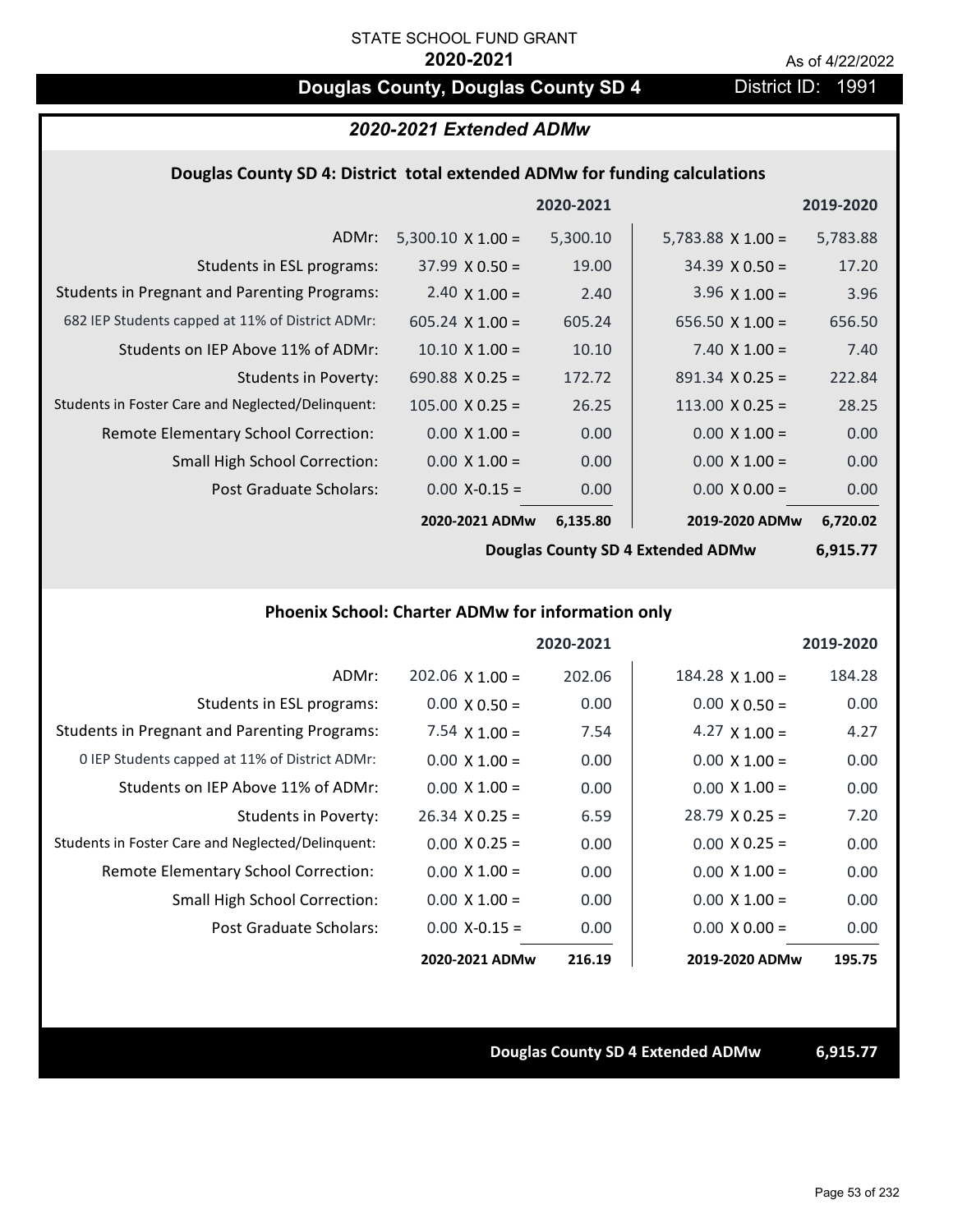# **Douglas County, Glide SD 12** District ID: 1992

# *2020-2021 Extended ADMw*

| Glide SD 12: District total extended ADMw for funding calculations |                        |           |                           |           |
|--------------------------------------------------------------------|------------------------|-----------|---------------------------|-----------|
|                                                                    |                        | 2020-2021 |                           | 2019-2020 |
| ADMr:                                                              | 691.16 $\times$ 1.00 = | 691.16    | $752.39 \times 1.00 =$    | 752.39    |
| Students in ESL programs:                                          | $2.97 \times 0.50 =$   | 1.49      | $3.00 \times 0.50 =$      | 1.50      |
| <b>Students in Pregnant and Parenting Programs:</b>                | $0.00 \times 1.00 =$   | 0.00      | $0.00 \times 1.00 =$      | 0.00      |
| 101 IEP Students capped at 11% of District ADMr:                   | $76.03 \times 1.00 =$  | 76.03     | $82.76 \times 1.00 =$     | 82.76     |
| Students on IEP Above 11% of ADMr:                                 | $3.40$ X $1.00 =$      | 3.40      | $1.50 \times 1.00 =$      | 1.50      |
| <b>Students in Poverty:</b>                                        | $143.83$ X 0.25 =      | 35.96     | $153.00 \times 0.25 =$    | 38.25     |
| Students in Foster Care and Neglected/Delinquent:                  | 4.00 $X$ 0.25 =        | 1.00      | $7.00 \times 0.25 =$      | 1.75      |
| Remote Elementary School Correction:                               | $0.00 \times 1.00 =$   | 0.00      | $0.00 \times 1.00 =$      | 0.00      |
| <b>Small High School Correction:</b>                               | $87.45 \times 1.00 =$  | 87.45     | $85.38$ X 1.00 =          | 85.38     |
| Post Graduate Scholars:                                            | $0.00$ X-0.15 =        | 0.00      | $0.00 \times 0.00 =$      | 0.00      |
|                                                                    | 2020-2021 ADMw         | 896.48    | 2019-2020 ADMw            | 963.53    |
|                                                                    |                        |           | Glide SD 12 Extended ADMw | 963.53    |
|                                                                    |                        |           |                           |           |
|                                                                    |                        |           | Glide SD 12 Extended ADMw | 963.53    |
|                                                                    |                        |           |                           |           |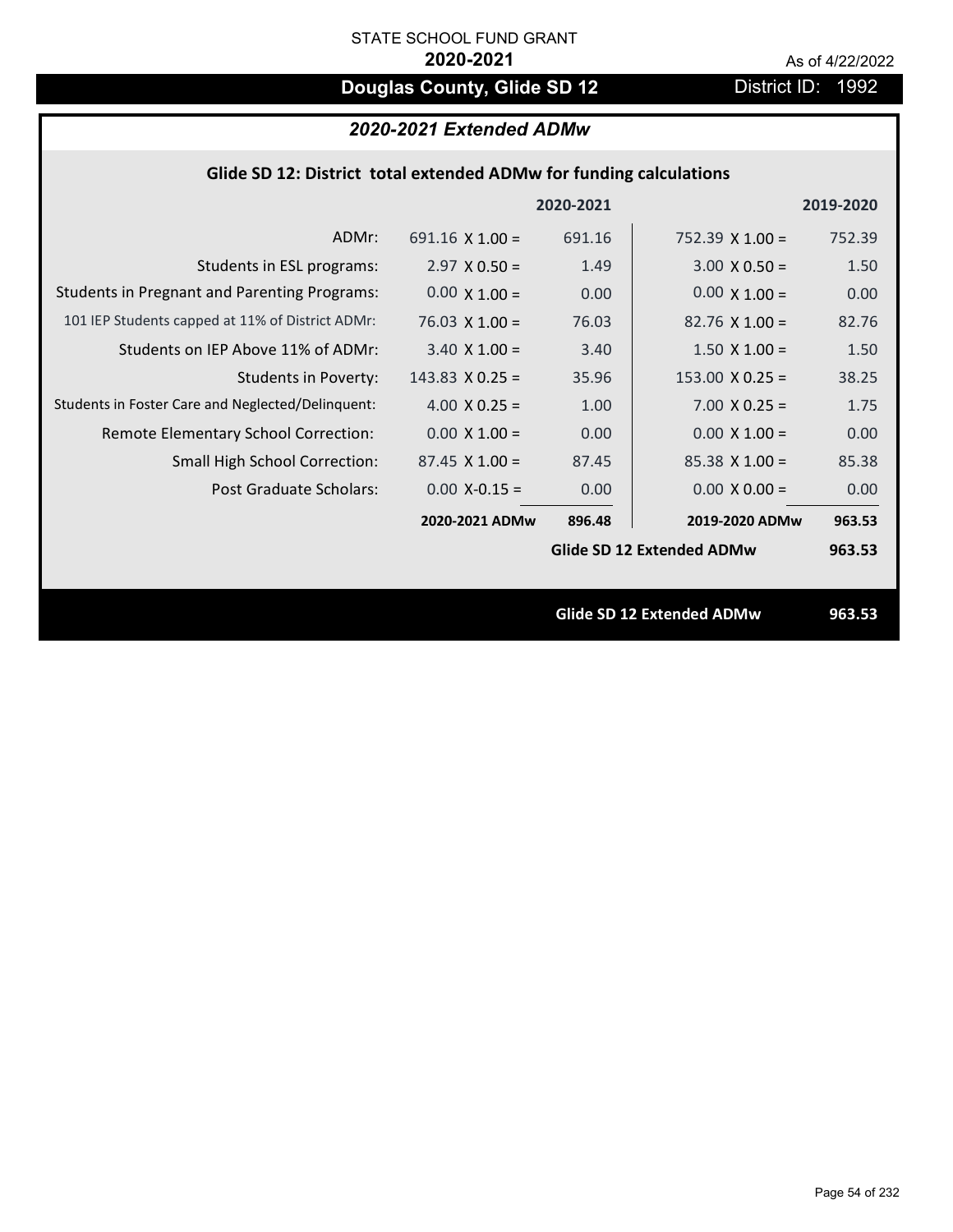# **Douglas County, Douglas County SD 15** District ID: 1993

# *2020-2021 Extended ADMw*

### **Douglas County SD 15: District total extended ADMw for funding calculations**

|                                                     |                       | 2020-2021 |                       | 2019-2020 |
|-----------------------------------------------------|-----------------------|-----------|-----------------------|-----------|
| ADMr:                                               | $0.00 \times 1.00 =$  | 0.00      | $0.00 \times 1.00 =$  | 0.00      |
| Students in ESL programs:                           | $0.00 \times 0.50 =$  | 0.00      | $0.00 \times 0.50 =$  | 0.00      |
| <b>Students in Pregnant and Parenting Programs:</b> | $0.00 \times 1.00 =$  | 0.00      | $0.00 \times 1.00 =$  | 0.00      |
| 39 IEP Students capped at 11% of District ADMr:     | $21.89 \times 1.00 =$ | 21.89     | $22.19 \times 1.00 =$ | 22.19     |
| Students on IEP Above 11% of ADMr:                  | $0.00 \times 1.00 =$  | 0.00      | $1.20 \times 1.00 =$  | 1.20      |
| <b>Students in Poverty:</b>                         | $0.51 \times 0.25 =$  | 0.13      | $0.00 \times 0.25 =$  | 0.00      |
| Students in Foster Care and Neglected/Delinquent:   | $1.00 \times 0.25 =$  | 0.25      | $2.00 \times 0.25 =$  | 0.50      |
| Remote Elementary School Correction:                | $0.00 \times 1.00 =$  | 0.00      | $0.00 \times 1.00 =$  | 0.00      |
| <b>Small High School Correction:</b>                | $0.00 \times 1.00 =$  | 0.00      | $0.00 \times 1.00 =$  | 0.00      |
| Post Graduate Scholars:                             | $0.00$ X-0.15 =       | 0.00      | $0.00 \times 0.00 =$  | 0.00      |
|                                                     | 2020-2021 ADMw        | 22.27     | 2019-2020 ADMw        | 23.89     |
|                                                     |                       |           |                       |           |

**Douglas County SD 15 Extended ADMw**

# **365.49**

# **Days Creek Charter School: Charter ADMw for information only**

|                                                     |                       | 2020-2021 |                        | 2019-2020 |
|-----------------------------------------------------|-----------------------|-----------|------------------------|-----------|
| ADMr:                                               | 199.03 $X$ 1.00 =     | 199.03    | $201.71 \times 1.00 =$ | 201.71    |
| Students in ESL programs:                           | $1.00 \times 0.50 =$  | 0.50      | $1.00 \times 0.50 =$   | 0.50      |
| <b>Students in Pregnant and Parenting Programs:</b> | $0.00 \times 1.00 =$  | 0.00      | $0.00 \times 1.00 =$   | 0.00      |
| 0 IEP Students capped at 11% of District ADMr:      | $0.00 \times 1.00 =$  | 0.00      | $0.00 \times 1.00 =$   | 0.00      |
| Students on IEP Above 11% of ADMr:                  | $0.00 \times 1.00 =$  | 0.00      | $0.00 \times 1.00 =$   | 0.00      |
| Students in Poverty:                                | $33.49 \times 0.25 =$ | 8.37      | $35.00 \times 0.25 =$  | 8.75      |
| Students in Foster Care and Neglected/Delinquent:   | $0.00 \times 0.25 =$  | 0.00      | $0.00 \times 0.25 =$   | 0.00      |
| Remote Elementary School Correction:                | $71.10 \times 1.00 =$ | 71.10     | $71.43 \times 1.00 =$  | 71.43     |
| <b>Small High School Correction:</b>                | 63.59 $X$ 1.00 =      | 63.59     | $59.21 \times 1.00 =$  | 59.21     |
| Post Graduate Scholars:                             | $0.00 X - 0.15 =$     | 0.00      | $0.00 \times 0.00 =$   | 0.00      |
|                                                     | 2020-2021 ADMw        | 342.59    | 2019-2020 ADMw         | 341.60    |

### **Douglas County SD 15 Extended ADMw 365.49**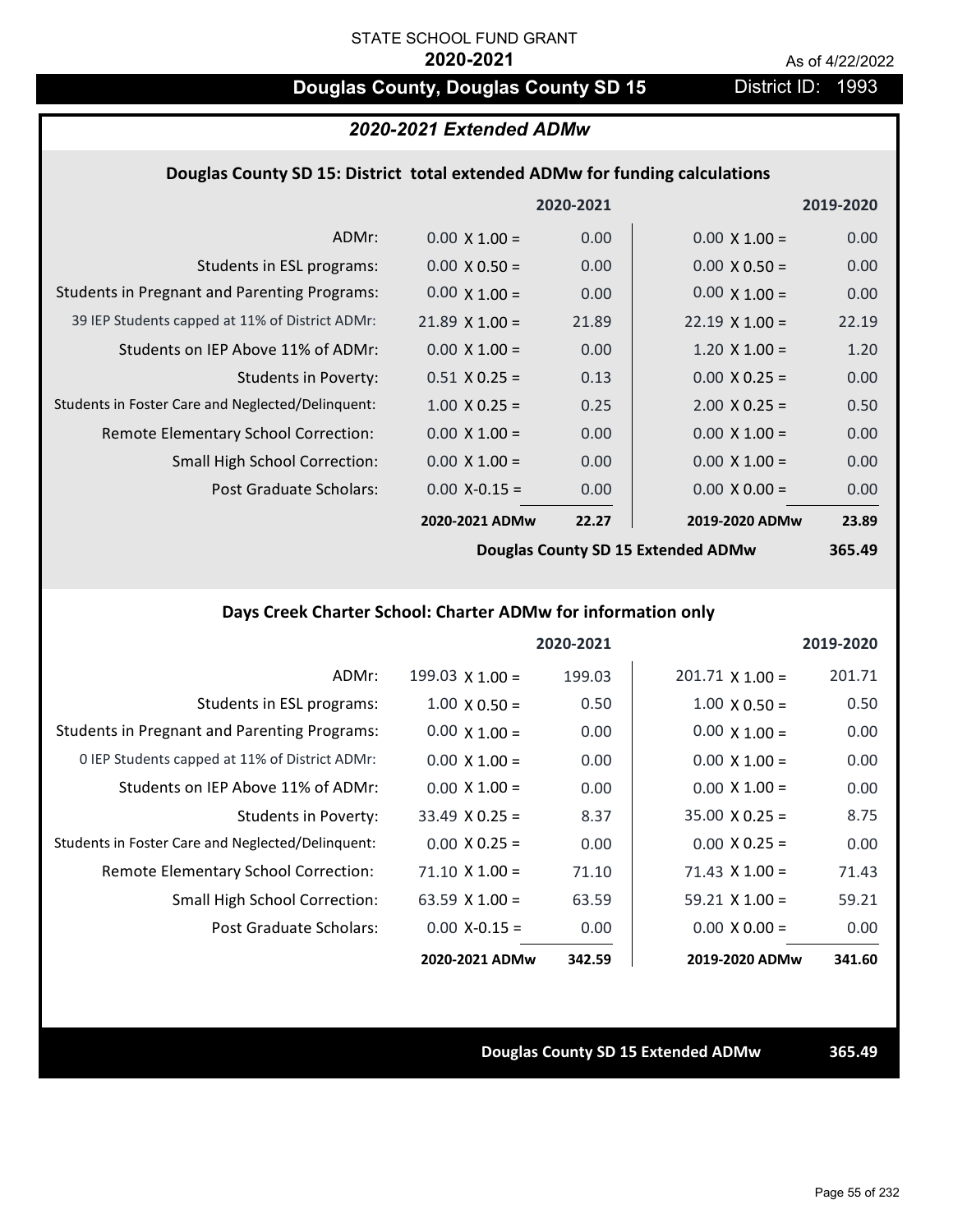# **Douglas County, South Umpqua SD 19** District ID: 1994

| 2020-2021 Extended ADMw                                                   |                          |           |                                  |           |
|---------------------------------------------------------------------------|--------------------------|-----------|----------------------------------|-----------|
| South Umpqua SD 19: District total extended ADMw for funding calculations |                          |           |                                  |           |
|                                                                           |                          | 2020-2021 |                                  | 2019-2020 |
| ADMr:                                                                     | $1,394.03 \times 1.00 =$ | 1,394.03  | $1,498.86 \times 1.00 =$         | 1,498.86  |
| Students in ESL programs:                                                 | $3.53 \times 0.50 =$     | 1.77      | $4.00 \times 0.50 =$             | 2.00      |
| <b>Students in Pregnant and Parenting Programs:</b>                       | $0.00 \times 1.00 =$     | 0.00      | $0.00 \times 1.00 =$             | 0.00      |
| 252 IEP Students capped at 11% of District ADMr:                          | $153.34 \times 1.00 =$   | 153.34    | $164.87$ X $1.00 =$              | 164.87    |
| Students on IEP Above 11% of ADMr:                                        | $24.70 \times 1.00 =$    | 24.70     | $23.70$ X 1.00 =                 | 23.70     |
| <b>Students in Poverty:</b>                                               | $242.47$ X 0.25 =        | 60.62     | $332.38$ X 0.25 =                | 83.10     |
| Students in Foster Care and Neglected/Delinquent:                         | $21.00 \times 0.25 =$    | 5.25      | $24.00 \times 0.25 =$            | 6.00      |
| Remote Elementary School Correction:                                      | $0.00 \times 1.00 =$     | 0.00      | $0.00 \times 1.00 =$             | 0.00      |
| Small High School Correction:                                             | $0.00 \times 1.00 =$     | 0.00      | $0.00 \times 1.00 =$             | 0.00      |
| Post Graduate Scholars:                                                   | $0.00$ X-0.15 =          | 0.00      | $0.00 \times 0.00 =$             | 0.00      |
|                                                                           | 2020-2021 ADMw           | 1,639.71  | 2019-2020 ADMw                   | 1,778.53  |
|                                                                           |                          |           | South Umpqua SD 19 Extended ADMw | 1,778.53  |
|                                                                           |                          |           |                                  |           |
|                                                                           |                          |           | South Umpqua SD 19 Extended ADMw | 1,778.53  |
|                                                                           |                          |           |                                  |           |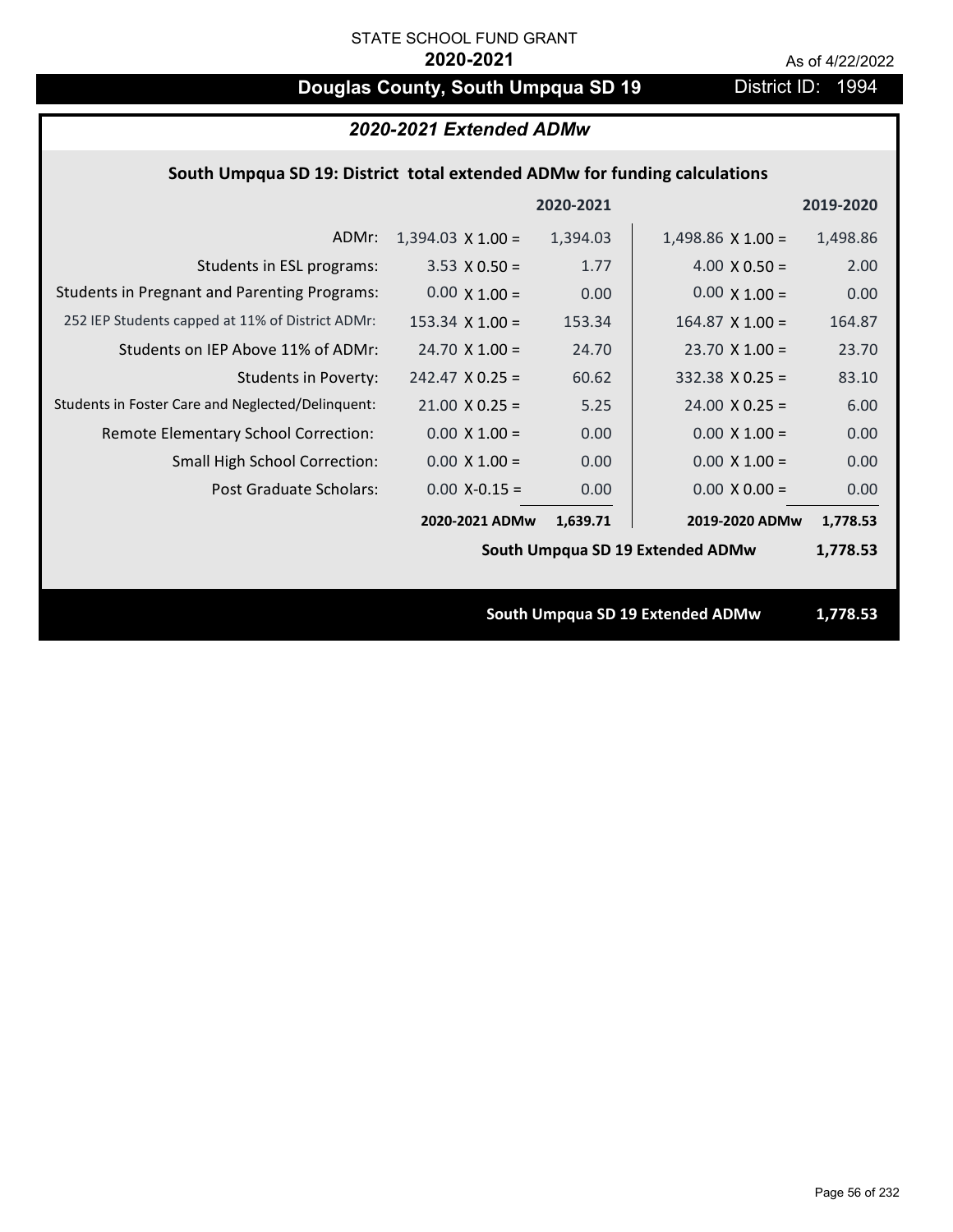# **Douglas County, Camas Valley SD 21J** District ID: 1995

# *2020-2021 Extended ADMw*

### **Camas Valley SD 21J: District total extended ADMw for funding calculations**

|                                                     |                       | 2020-2021 |                      | 2019-2020 |
|-----------------------------------------------------|-----------------------|-----------|----------------------|-----------|
| ADMr:                                               | $0.00 \times 1.00 =$  | 0.00      | $0.00 \times 1.00 =$ | 0.00      |
| Students in ESL programs:                           | $0.00 \times 0.50 =$  | 0.00      | $0.00 \times 0.50 =$ | 0.00      |
| <b>Students in Pregnant and Parenting Programs:</b> | $0.00 \times 1.00 =$  | 0.00      | $0.00 \times 1.00 =$ | 0.00      |
| 40 IEP Students capped at 11% of District ADMr:     | $24.50 \times 1.00 =$ | 24.50     | $22.89$ X 1.00 =     | 22.89     |
| Students on IEP Above 11% of ADMr:                  | $9.20 \times 1.00 =$  | 9.20      | $1.90 \times 1.00 =$ | 1.90      |
| Students in Poverty:                                | $0.13 \times 0.25 =$  | 0.03      | $0.00 \times 0.25 =$ | 0.00      |
| Students in Foster Care and Neglected/Delinquent:   | $2.00 \times 0.25 =$  | 0.50      | $2.00 \times 0.25 =$ | 0.50      |
| Remote Elementary School Correction:                | $0.00 \times 1.00 =$  | 0.00      | $0.00 \times 1.00 =$ | 0.00      |
| <b>Small High School Correction:</b>                | $0.00 \times 1.00 =$  | 0.00      | $0.00 \times 1.00 =$ | 0.00      |
| Post Graduate Scholars:                             | $0.00$ X-0.15 =       | 0.00      | $0.00 \times 0.00 =$ | 0.00      |
|                                                     | 2020-2021 ADMw        | 34.23     | 2019-2020 ADMw       | 25.29     |
|                                                     |                       |           |                      |           |

**Camas Valley SD 21J Extended ADMw**

**381.56**

# **Camas Valley School: Charter ADMw for information only**

|                                                     |                        | 2020-2021 |                        | 2019-2020 |
|-----------------------------------------------------|------------------------|-----------|------------------------|-----------|
| ADMr:                                               | $222.74 \times 1.00 =$ | 222.74    | $208.06 \times 1.00 =$ | 208.06    |
| Students in ESL programs:                           | $0.00 \times 0.50 =$   | 0.00      | $0.00 \times 0.50 =$   | 0.00      |
| <b>Students in Pregnant and Parenting Programs:</b> | $0.00 \times 1.00 =$   | 0.00      | $0.00 \times 1.00 =$   | 0.00      |
| 0 IEP Students capped at 11% of District ADMr:      | $0.00 \times 1.00 =$   | 0.00      | $0.00 \times 1.00 =$   | 0.00      |
| Students on IEP Above 11% of ADMr:                  | $0.00 \times 1.00 =$   | 0.00      | $0.00 \times 1.00 =$   | 0.00      |
| Students in Poverty:                                | $22.87 \times 0.25 =$  | 5.72      | $24.00 \times 0.25 =$  | 6.00      |
| Students in Foster Care and Neglected/Delinquent:   | $0.00 \times 0.25 =$   | 0.00      | $0.00 \times 0.25 =$   | 0.00      |
| Remote Elementary School Correction:                | 66.36 $X$ 1.00 =       | 66.36     | $68.04 \times 1.00 =$  | 68.04     |
| <b>Small High School Correction:</b>                | $52.51 \times 1.00 =$  | 52.51     | $50.46 \times 1.00 =$  | 50.46     |
| Post Graduate Scholars:                             | $0.00$ X-0.15 =        | 0.00      | $0.00 \times 0.00 =$   | 0.00      |
|                                                     | 2020-2021 ADMw         | 347.33    | 2019-2020 ADMw         | 332.56    |

**Camas Valley SD 21J Extended ADMw 381.56**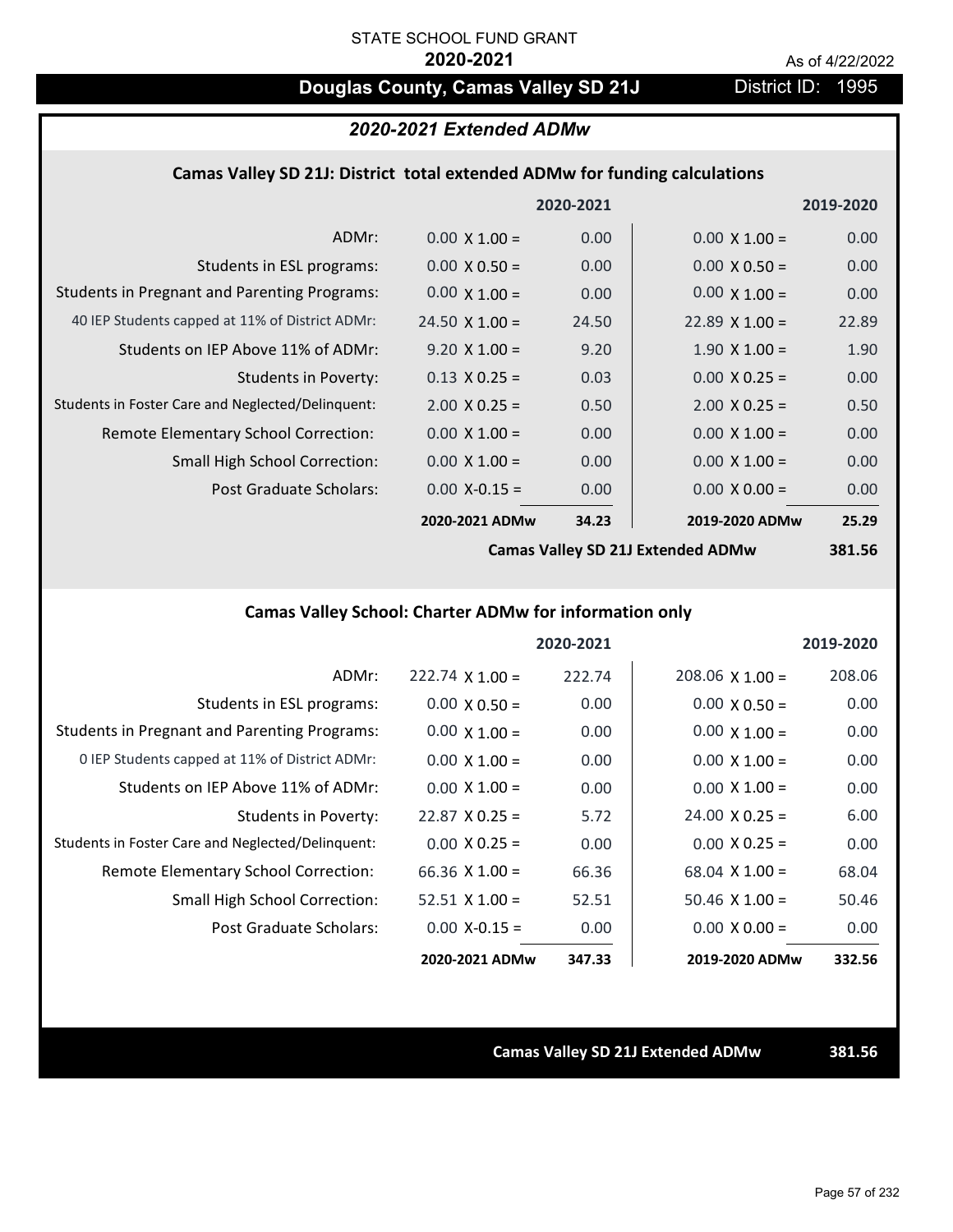# **Douglas County, North Douglas SD 22** District ID: 1996

| 2020-2021 Extended ADMw                             |                                                                            |           |                                          |           |
|-----------------------------------------------------|----------------------------------------------------------------------------|-----------|------------------------------------------|-----------|
|                                                     | North Douglas SD 22: District total extended ADMw for funding calculations |           |                                          |           |
|                                                     |                                                                            | 2020-2021 |                                          | 2019-2020 |
| ADMr:                                               | $320.75 \times 1.00 =$                                                     | 320.75    | $318.51$ X 1.00 =                        | 318.51    |
| Students in ESL programs:                           | $3.00 \times 0.50 =$                                                       | 1.50      | $3.00 \times 0.50 =$                     | 1.50      |
| <b>Students in Pregnant and Parenting Programs:</b> | $0.00 \times 1.00 =$                                                       | 0.00      | $0.00 \times 1.00 =$                     | 0.00      |
| 39 IEP Students capped at 11% of District ADMr:     | $35.28 \times 1.00 =$                                                      | 35.28     | $35.04 \times 1.00 =$                    | 35.04     |
| Students on IEP Above 11% of ADMr:                  | $0.30 \times 1.00 =$                                                       | 0.30      | $0.80$ X 1.00 =                          | 0.80      |
| <b>Students in Poverty:</b>                         | $31.20 \times 0.25 =$                                                      | 7.80      | 42.31 $X$ 0.25 =                         | 10.58     |
| Students in Foster Care and Neglected/Delinquent:   | $5.00 \times 0.25 =$                                                       | 1.25      | $5.00 \times 0.25 =$                     | 1.25      |
| Remote Elementary School Correction:                | $21.73$ X $1.00 =$                                                         | 21.73     | $25.16$ X $1.00 =$                       | 25.16     |
| <b>Small High School Correction:</b>                | $67.68$ X $1.00 =$                                                         | 67.68     | 69.33 $X$ 1.00 =                         | 69.33     |
| Post Graduate Scholars:                             | $0.00$ X-0.15 =                                                            | 0.00      | $0.00 X 0.00 =$                          | 0.00      |
|                                                     | 2020-2021 ADMw                                                             | 456.29    | 2019-2020 ADMw                           | 462.16    |
|                                                     |                                                                            |           | <b>North Douglas SD 22 Extended ADMw</b> | 462.16    |
|                                                     |                                                                            |           |                                          |           |
|                                                     |                                                                            |           | <b>North Douglas SD 22 Extended ADMw</b> | 462.16    |
|                                                     |                                                                            |           |                                          |           |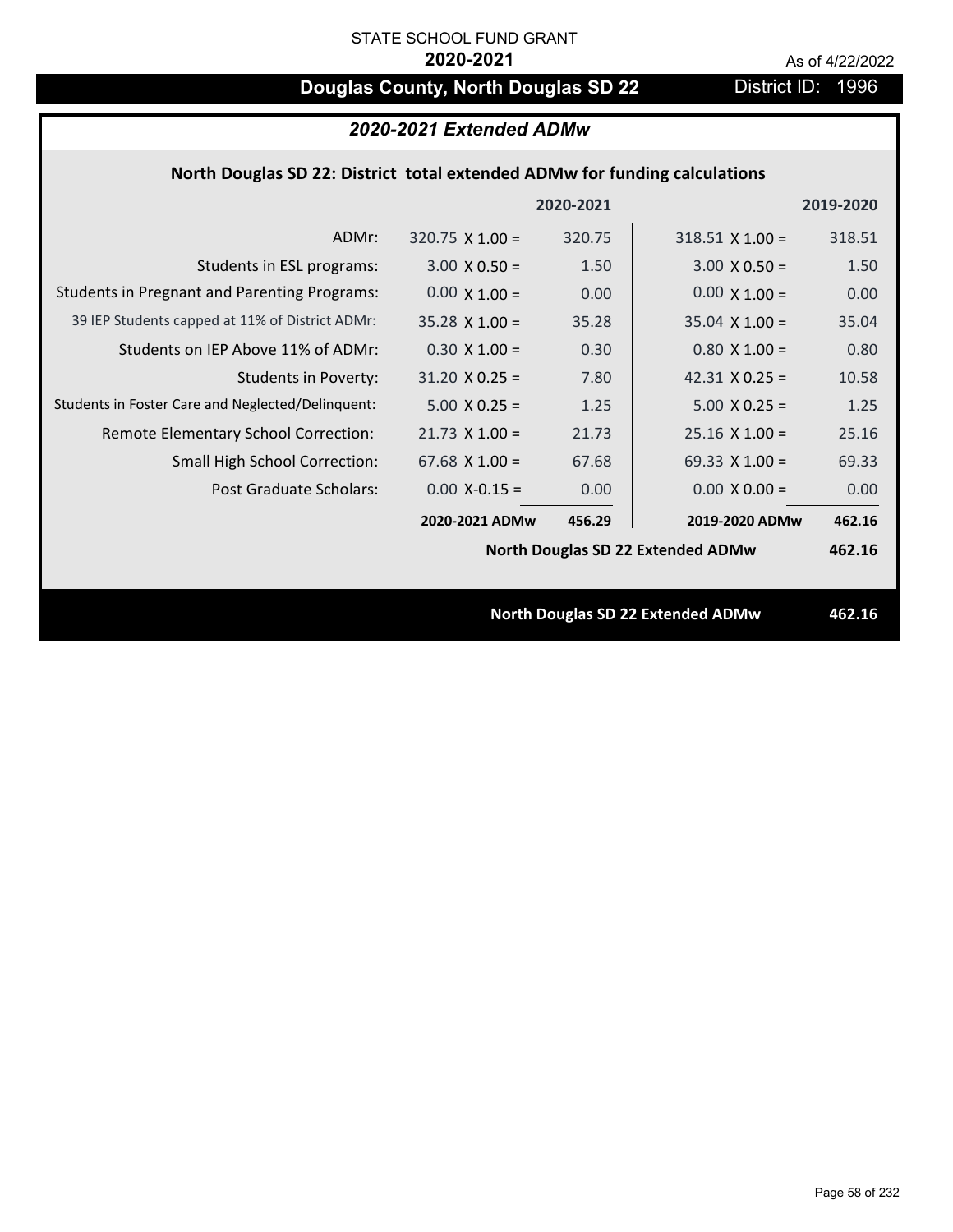# **Douglas County, Yoncalla SD 32** District ID: 1997

|  | 2020-2021 Extended ADMw |
|--|-------------------------|
|--|-------------------------|

## **Yoncalla SD 32: District total extended ADMw for funding calculations**

|                                                     |                        | 2020-2021 |                                     | 2019-2020 |
|-----------------------------------------------------|------------------------|-----------|-------------------------------------|-----------|
| ADMr:                                               | $248.35 \times 1.00 =$ | 248.35    | $256.84$ X 1.00 =                   | 256.84    |
| Students in ESL programs:                           | $0.00 \times 0.50 =$   | 0.00      | $2.00 \times 0.50 =$                | 1.00      |
| <b>Students in Pregnant and Parenting Programs:</b> | $0.00 \times 1.00 =$   | 0.00      | $1.00 \times 1.00 =$                | 1.00      |
| 35 IEP Students capped at 11% of District ADMr:     | $27.32 \times 1.00 =$  | 27.32     | $28.25 \times 1.00 =$               | 28.25     |
| Students on IEP Above 11% of ADMr:                  | $1.40 \times 1.00 =$   | 1.40      | $3.50 \times 1.00 =$                | 3.50      |
| <b>Students in Poverty:</b>                         | 40.52 $X$ 0.25 =       | 10.13     | 53.68 $X$ 0.25 =                    | 13.42     |
| Students in Foster Care and Neglected/Delinquent:   | $2.00 \times 0.25 =$   | 0.50      | $3.00 X 0.25 =$                     | 0.75      |
| Remote Elementary School Correction:                | $70.57 \times 1.00 =$  | 70.57     | 70.65 $X$ 1.00 =                    | 70.65     |
| <b>Small High School Correction:</b>                | 75.95 $X$ 1.00 =       | 75.95     | $81.08$ X $1.00 =$                  | 81.08     |
| Post Graduate Scholars:                             | $0.00$ X-0.15 =        | 0.00      | $0.00 \times 0.00 =$                | 0.00      |
|                                                     | 2020-2021 ADMw         | 434.22    | 2019-2020 ADMw                      | 456.49    |
|                                                     |                        |           | <b>Yoncalla SD 32 Extended ADMw</b> | 456.49    |
|                                                     |                        |           |                                     |           |
|                                                     |                        |           | <b>Yoncalla SD 32 Extended ADMw</b> | 456.49    |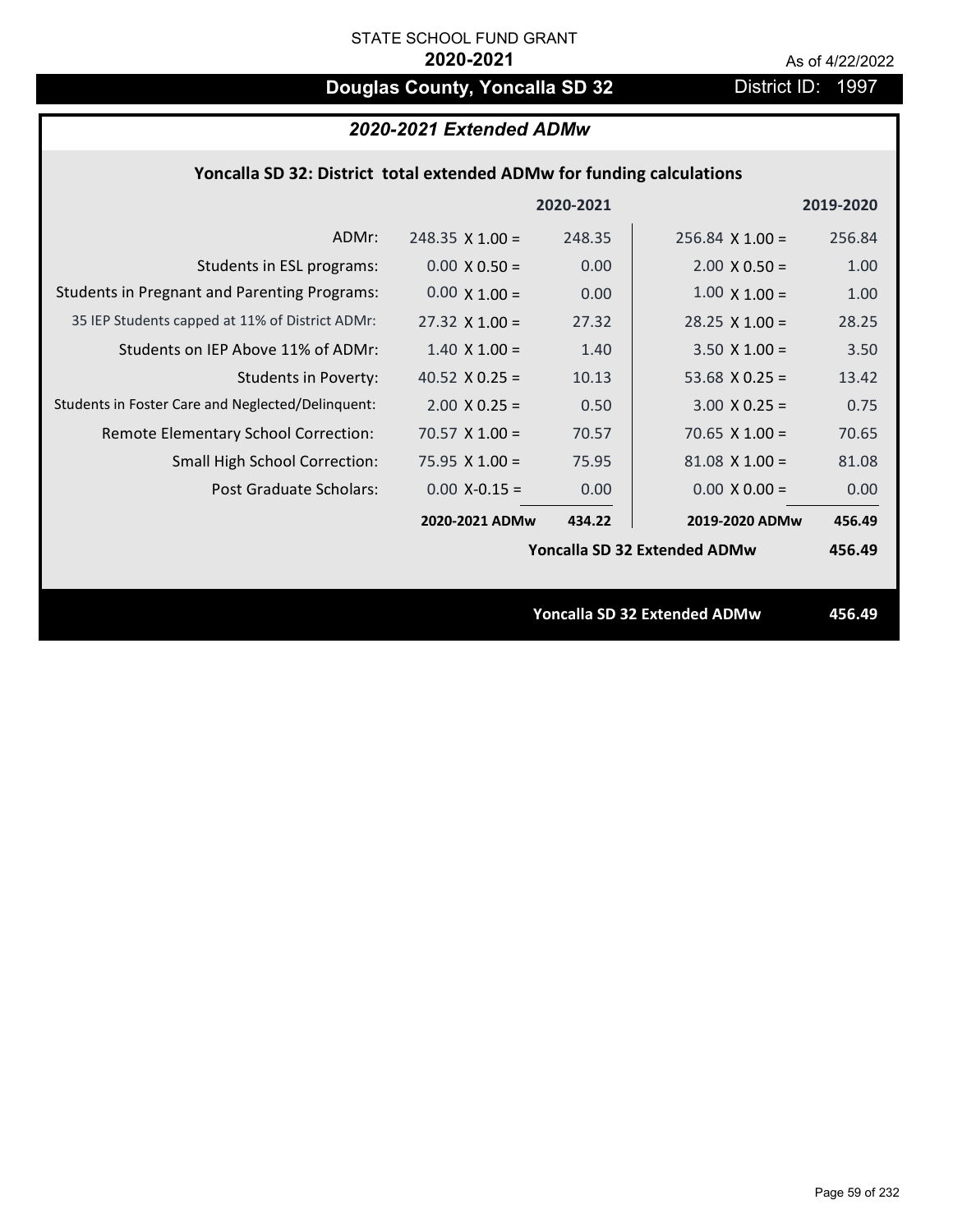# **Douglas County, Elkton SD 34** District ID: 1998

## *2020-2021 Extended ADMw*

### **Elkton SD 34: District total extended ADMw for funding calculations**

|                                                     |                       | 2020-2021 |                            | 2019-2020 |
|-----------------------------------------------------|-----------------------|-----------|----------------------------|-----------|
| ADMr:                                               | $0.00 \times 1.00 =$  | 0.00      | $0.00 \times 1.00 =$       | 0.00      |
| Students in ESL programs:                           | $0.00 \times 0.50 =$  | 0.00      | $0.00 \times 0.50 =$       | 0.00      |
| <b>Students in Pregnant and Parenting Programs:</b> | $0.00 \times 1.00 =$  | 0.00      | $0.00 \times 1.00 =$       | 0.00      |
| 19 IEP Students capped at 11% of District ADMr:     | $19.00 \times 1.00 =$ | 19.00     | $22.00 \times 1.00 =$      | 22.00     |
| Students on IEP Above 11% of ADMr:                  | $0.00 \times 1.00 =$  | 0.00      | $0.00 \times 1.00 =$       | 0.00      |
| <b>Students in Poverty:</b>                         | $0.10 \times 0.25 =$  | 0.03      | $0.00 \times 0.25 =$       | 0.00      |
| Students in Foster Care and Neglected/Delinquent:   | 4.00 $X$ 0.25 =       | 1.00      | $2.00 \times 0.25 =$       | 0.50      |
| Remote Elementary School Correction:                | $0.00 \times 1.00 =$  | 0.00      | $0.00 \times 1.00 =$       | 0.00      |
| <b>Small High School Correction:</b>                | $0.00 \times 1.00 =$  | 0.00      | $0.00 \times 1.00 =$       | 0.00      |
| Post Graduate Scholars:                             | $0.00$ X-0.15 =       | 0.00      | $0.00 \times 0.00 =$       | 0.00      |
|                                                     | 2020-2021 ADMw        | 20.03     | 2019-2020 ADMw             | 22.50     |
|                                                     |                       |           | Ellton CD 24 Extended ADMu | 207 72    |

**Elkton SD 34 Extended ADMw**

**397.72**

# **Elkton Charter School: Charter ADMw for information only**

|                                                     |                       | 2020-2021 |                        | 2019-2020 |
|-----------------------------------------------------|-----------------------|-----------|------------------------|-----------|
| ADMr:                                               | $225.81$ X 1.00 =     | 225.81    | $232.78 \times 1.00 =$ | 232.78    |
| Students in ESL programs:                           | $0.00 \times 0.50 =$  | 0.00      | $0.00 \times 0.50 =$   | 0.00      |
| <b>Students in Pregnant and Parenting Programs:</b> | $0.00 \times 1.00 =$  | 0.00      | $0.00 \times 1.00 =$   | 0.00      |
| 0 IEP Students capped at 11% of District ADMr:      | $0.00 \times 1.00 =$  | 0.00      | $0.00 \times 1.00 =$   | 0.00      |
| Students on IEP Above 11% of ADMr:                  | $0.00 \times 1.00 =$  | 0.00      | $0.00 \times 1.00 =$   | 0.00      |
| Students in Poverty:                                | $24.90 \times 0.25 =$ | 6.23      | $29.00 \times 0.25 =$  | 7.25      |
| Students in Foster Care and Neglected/Delinquent:   | $0.00 \times 0.25 =$  | 0.00      | $0.00 \times 0.25 =$   | 0.00      |
| Remote Elementary School Correction:                | $70.75 \times 1.00 =$ | 70.75     | $69.44 \times 1.00 =$  | 69.44     |
| <b>Small High School Correction:</b>                | $66.57 \times 1.00 =$ | 66.57     | $65.75 \times 1.00 =$  | 65.75     |
| Post Graduate Scholars:                             | $0.00 X - 0.15 =$     | 0.00      | $0.00 \times 0.00 =$   | 0.00      |
|                                                     | 2020-2021 ADMw        | 369.36    | 2019-2020 ADMw         | 375.22    |

**Elkton SD 34 Extended ADMw 397.72**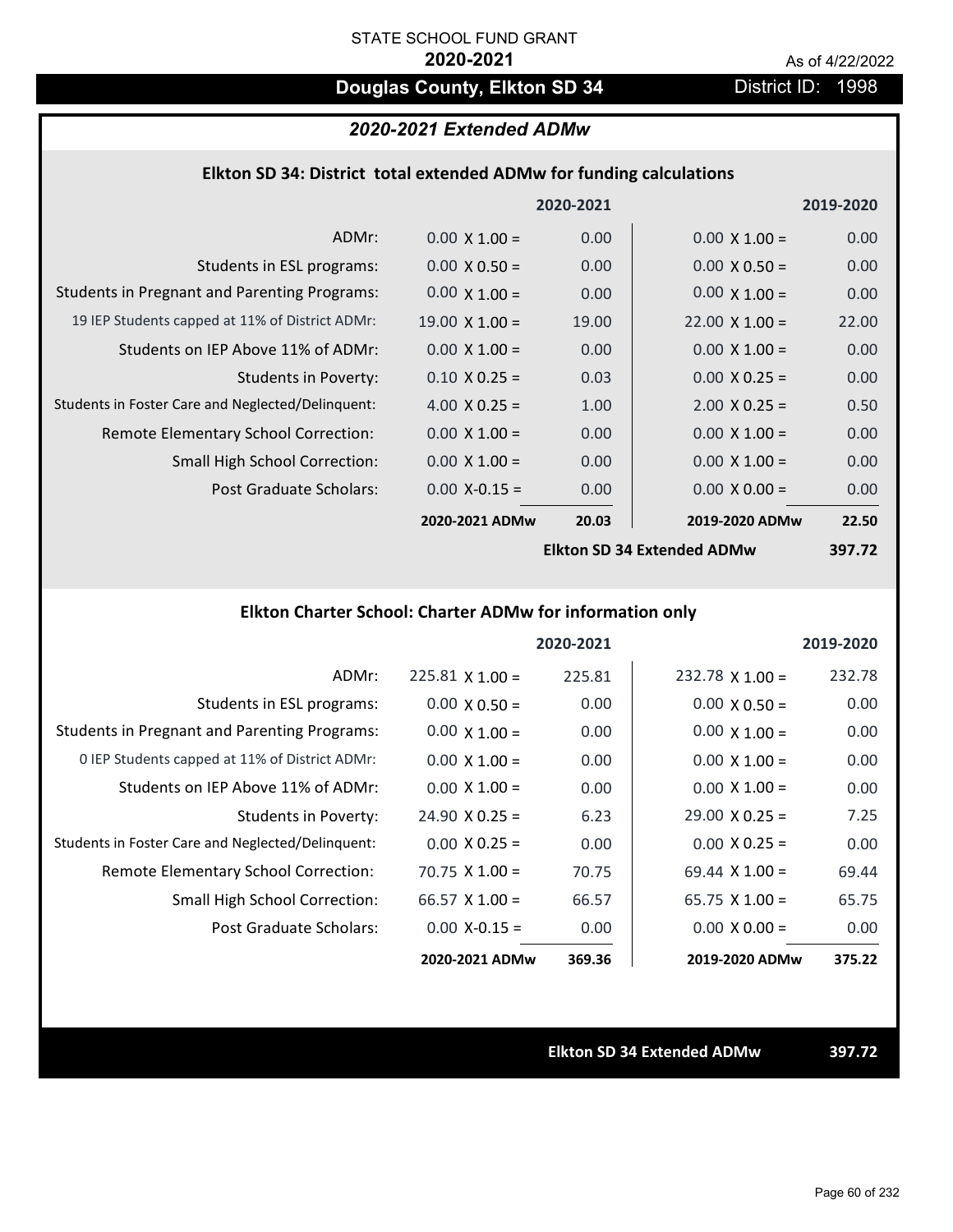# **Douglas County, Riddle SD 70** District ID: 1999

| 2020-2021 Extended ADMw |  |  |
|-------------------------|--|--|
|-------------------------|--|--|

| Riddle SD 70: District total extended ADMw for funding calculations                                         |           |
|-------------------------------------------------------------------------------------------------------------|-----------|
| 2020-2021                                                                                                   | 2019-2020 |
| ADMr:<br>376.96<br>$376.96 \times 1.00 =$<br>$390.97 \times 1.00 =$                                         | 390.97    |
| 0.00<br>Students in ESL programs:<br>$0.00 \times 0.50 =$<br>$0.00 \times 0.50 =$                           | 0.00      |
| <b>Students in Pregnant and Parenting Programs:</b><br>$0.00 \times 1.00 =$<br>$0.00 \times 1.00 =$<br>0.00 | 0.00      |
| 71 IEP Students capped at 11% of District ADMr:<br>41.47<br>41.47 $\times$ 1.00 =<br>43.01 $\times$ 1.00 =  | 43.01     |
| Students on IEP Above 11% of ADMr:<br>$10.50$ X $1.00 =$<br>$5.50 X 1.00 =$<br>10.50                        | 5.50      |
| <b>Students in Poverty:</b><br>$85.00 \times 0.25 =$<br>$98.00 \times 0.25 =$<br>21.25                      | 24.50     |
| Students in Foster Care and Neglected/Delinquent:<br>$8.00 \times 0.25 =$<br>$8.00 \times 0.25 =$<br>2.00   | 2.00      |
| $0.00 \times 1.00 =$<br>0.00<br>$0.00 \times 1.00 =$<br>Remote Elementary School Correction:                | 0.00      |
| Small High School Correction:<br>74.35 $X$ 1.00 =<br>74.35<br>$73.12$ X $1.00 =$                            | 73.12     |
| Post Graduate Scholars:<br>$0.00$ X-0.15 =<br>0.00<br>$0.00 \times 0.00 =$                                  | 0.00      |
| 2020-2021 ADMw<br>2019-2020 ADMw<br>526.53                                                                  | 539.10    |
| <b>Riddle SD 70 Extended ADMw</b>                                                                           | 539.10    |
|                                                                                                             |           |

**Riddle SD 70 Extended ADMw 539.10**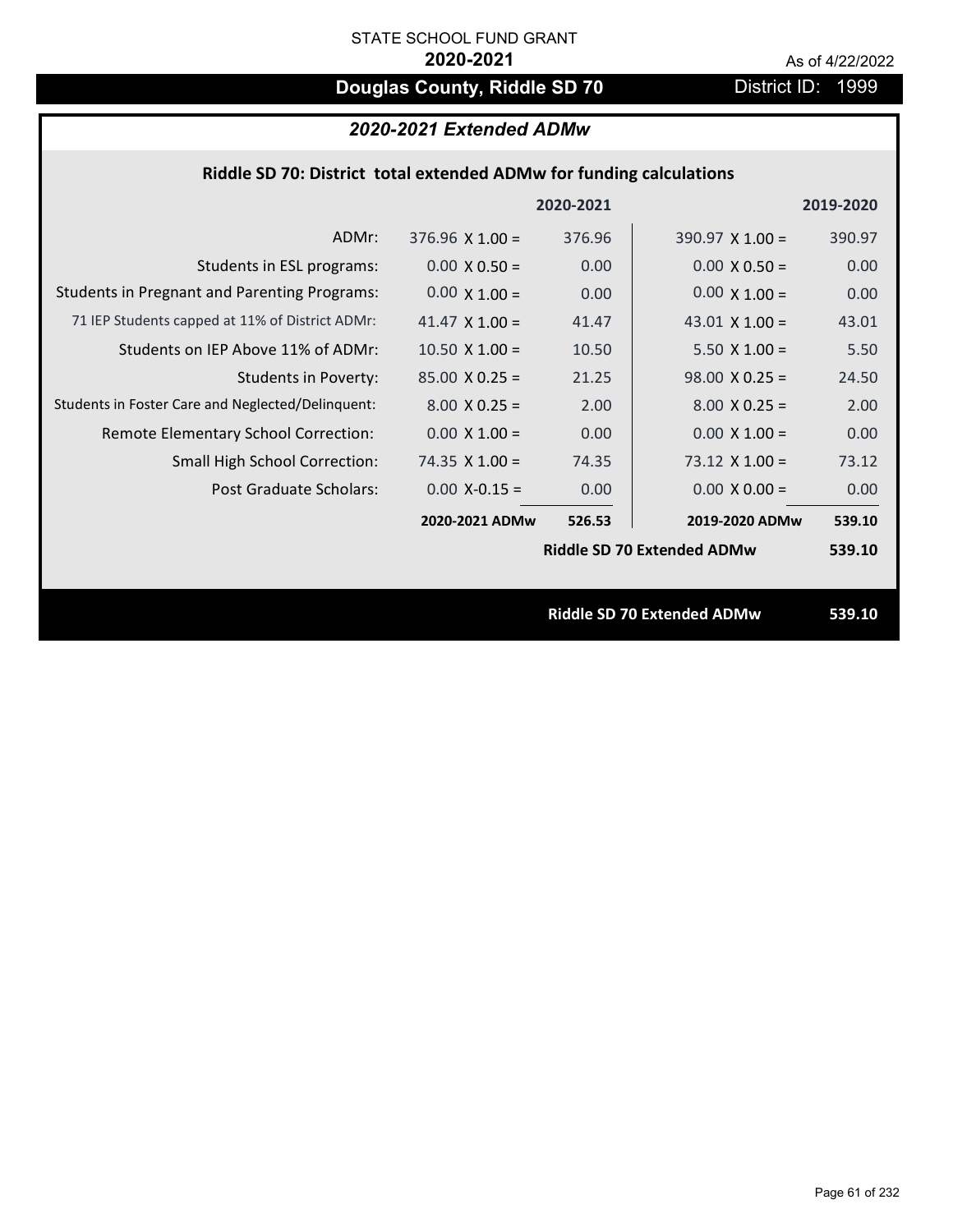# **Douglas County, Glendale SD 77** District ID: 2000

# *2020-2021 Extended ADMw*

### **Glendale SD 77: District total extended ADMw for funding calculations**

|                                                     |                        | 2020-2021 |                        | 2019-2020 |
|-----------------------------------------------------|------------------------|-----------|------------------------|-----------|
| ADMr:                                               | 199.20 $\times$ 1.00 = | 199.20    | $189.07 \times 1.00 =$ | 189.07    |
| Students in ESL programs:                           | $1.49 \times 0.50 =$   | 0.75      | $2.00 \times 0.50 =$   | 1.00      |
| <b>Students in Pregnant and Parenting Programs:</b> | $0.00 \times 1.00 =$   | 0.00      | $0.00 \times 1.00 =$   | 0.00      |
| 49 IEP Students capped at 11% of District ADMr:     | $32.06 \times 1.00 =$  | 32.06     | $31.19 \times 1.00 =$  | 31.19     |
| Students on IEP Above 11% of ADMr:                  | $2.80 \times 1.00 =$   | 2.80      | $10.10 \times 1.00 =$  | 10.10     |
| <b>Students in Poverty:</b>                         | 47.73 $X$ 0.25 =       | 11.93     | $31.09 \times 0.25 =$  | 7.77      |
| Students in Foster Care and Neglected/Delinquent:   | $7.00 \times 0.25 =$   | 1.75      | $3.00 \times 0.25 =$   | 0.75      |
| Remote Elementary School Correction:                | 47.98 $\times$ 1.00 =  | 47.98     | $50.00 \times 1.00 =$  | 50.00     |
| <b>Small High School Correction:</b>                | $0.00 \times 1.00 =$   | 0.00      | $0.00 \times 1.00 =$   | 0.00      |
| Post Graduate Scholars:                             | $0.00$ X-0.15 =        | 0.00      | $0.00 \times 0.00 =$   | 0.00      |
|                                                     | 2020-2021 ADMw         | 296.46    | 2019-2020 ADMw         | 289.88    |
|                                                     |                        |           |                        |           |

**Glendale SD 77 Extended ADMw**

**463.15**

# **Glendale Community Charter School: Charter ADMw for information only**

|                                                     |                       | 2020-2021 |                       | 2019-2020 |
|-----------------------------------------------------|-----------------------|-----------|-----------------------|-----------|
| ADMr:                                               | $92.22 \times 1.00 =$ | 92.22     | $94.44 \times 1.00 =$ | 94.44     |
| Students in ESL programs:                           | $0.00 \times 0.50 =$  | 0.00      | $0.00 \times 0.50 =$  | 0.00      |
| <b>Students in Pregnant and Parenting Programs:</b> | $0.00 \times 1.00 =$  | 0.00      | $0.00 \times 1.00 =$  | 0.00      |
| 0 IEP Students capped at 11% of District ADMr:      | $0.00 \times 1.00 =$  | 0.00      | $0.00 \times 1.00 =$  | 0.00      |
| Students on IEP Above 11% of ADMr:                  | $0.00 \times 1.00 =$  | 0.00      | $0.00 \times 1.00 =$  | 0.00      |
| Students in Poverty:                                | $22.10 \times 0.25 =$ | 5.53      | $16.27 \times 0.25 =$ | 4.07      |
| Students in Foster Care and Neglected/Delinquent:   | $0.00 \times 0.25 =$  | 0.00      | $0.00 \times 0.25 =$  | 0.00      |
| Remote Elementary School Correction:                | $0.00 \times 1.00 =$  | 0.00      | $0.00 \times 1.00 =$  | 0.00      |
| <b>Small High School Correction:</b>                | 68.94 $X$ 1.00 =      | 68.94     | $71.35 \times 1.00 =$ | 71.35     |
| Post Graduate Scholars:                             | $0.00 X - 0.15 =$     | 0.00      | $0.00 \times 0.00 =$  | 0.00      |
|                                                     | 2020-2021 ADMw        | 166.69    | 2019-2020 ADMw        | 169.86    |

**Glendale SD 77 Extended ADMw 463.15**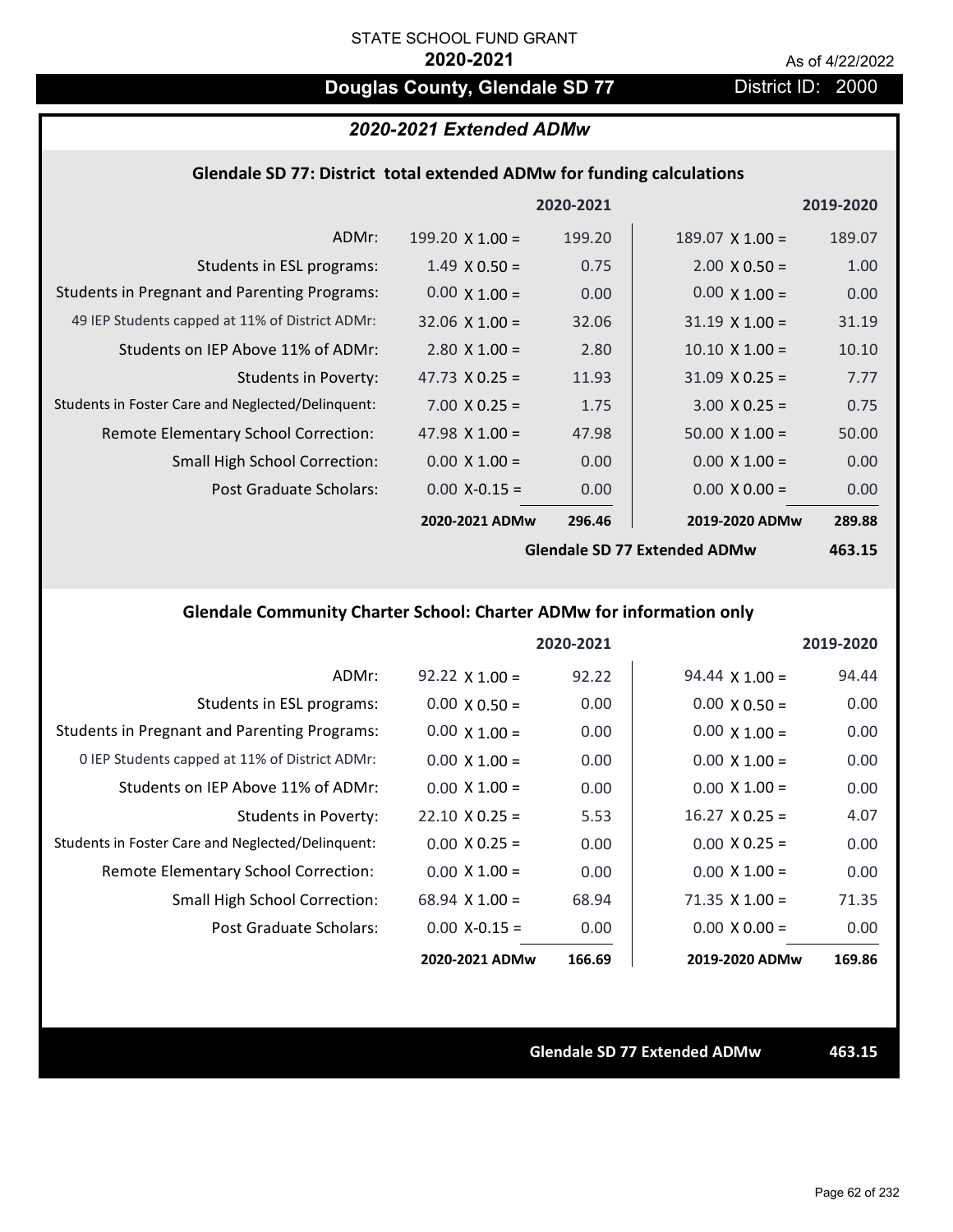# **Douglas County, Reedsport SD 105** District ID: 2001

# *2020-2021 Extended ADMw*

### **Reedsport SD 105: District total extended ADMw for funding calculations**

|                        | 2020-2021 |                       | 2019-2020      |
|------------------------|-----------|-----------------------|----------------|
| $322.39 \times 1.00 =$ | 322.39    | $348.69$ X 1.00 =     | 348.69         |
| $0.00 \times 0.50 =$   | 0.00      | $6.55 \times 0.50 =$  | 3.28           |
| $0.00 \times 1.00 =$   | 0.00      | $0.00 \times 1.00 =$  | 0.00           |
| 64.37 $\times$ 1.00 =  | 64.37     | $67.09 \times 1.00 =$ | 67.09          |
| $26.30 \times 1.00 =$  | 26.30     | $35.40 \times 1.00 =$ | 35.40          |
| $62.69 \times 0.25 =$  | 15.67     | $81.01 \times 0.25 =$ | 20.25          |
| $3.00 \times 0.25 =$   | 0.75      | $2.00 \times 0.25 =$  | 0.50           |
| $0.00 \times 1.00 =$   | 0.00      | $0.00 \times 1.00 =$  | 0.00           |
| $0.00 \times 1.00 =$   | 0.00      | $0.00 \times 1.00 =$  | 0.00           |
| $0.00$ X-0.15 =        | 0.00      | $0.00 \times 0.00 =$  | 0.00           |
|                        | 429.48    |                       | 475.21         |
|                        |           | 2020-2021 ADMw        | 2019-2020 ADMw |

**Reedsport SD 105 Extended ADMw**

**841.73**

# **Reedsport Community Charter School: Charter ADMw for information only**

|                                                     |                       | 2020-2021 |                        | 2019-2020 |
|-----------------------------------------------------|-----------------------|-----------|------------------------|-----------|
| ADMr:                                               | $262.80$ X 1.00 =     | 262.80    | $261.25 \times 1.00 =$ | 261.25    |
| Students in ESL programs:                           | $0.00 \times 0.50 =$  | 0.00      | $1.97 \times 0.50 =$   | 0.99      |
| <b>Students in Pregnant and Parenting Programs:</b> | $0.00 \times 1.00 =$  | 0.00      | $0.00 \times 1.00 =$   | 0.00      |
| 0 IEP Students capped at 11% of District ADMr:      | $0.00 \times 1.00 =$  | 0.00      | $0.00 \times 1.00 =$   | 0.00      |
| Students on IEP Above 11% of ADMr:                  | $0.00 \times 1.00 =$  | 0.00      | $0.00 \times 1.00 =$   | 0.00      |
| Students in Poverty:                                | $51.10 \times 0.25 =$ | 12.78     | $62.51 \times 0.25 =$  | 15.63     |
| Students in Foster Care and Neglected/Delinquent:   | $0.00 \times 0.25 =$  | 0.00      | $0.00 \times 0.25 =$   | 0.00      |
| Remote Elementary School Correction:                | $0.00 \times 1.00 =$  | 0.00      | $0.00 \times 1.00 =$   | 0.00      |
| <b>Small High School Correction:</b>                | $88.41 \times 1.00 =$ | 88.41     | $88.66 \times 1.00 =$  | 88.66     |
| Post Graduate Scholars:                             | $0.00$ X-0.15 =       | 0.00      | $0.00 \times 0.00 =$   | 0.00      |
|                                                     | 2020-2021 ADMw        | 363.99    | 2019-2020 ADMw         | 366.52    |

### **Reedsport SD 105 Extended ADMw 841.73**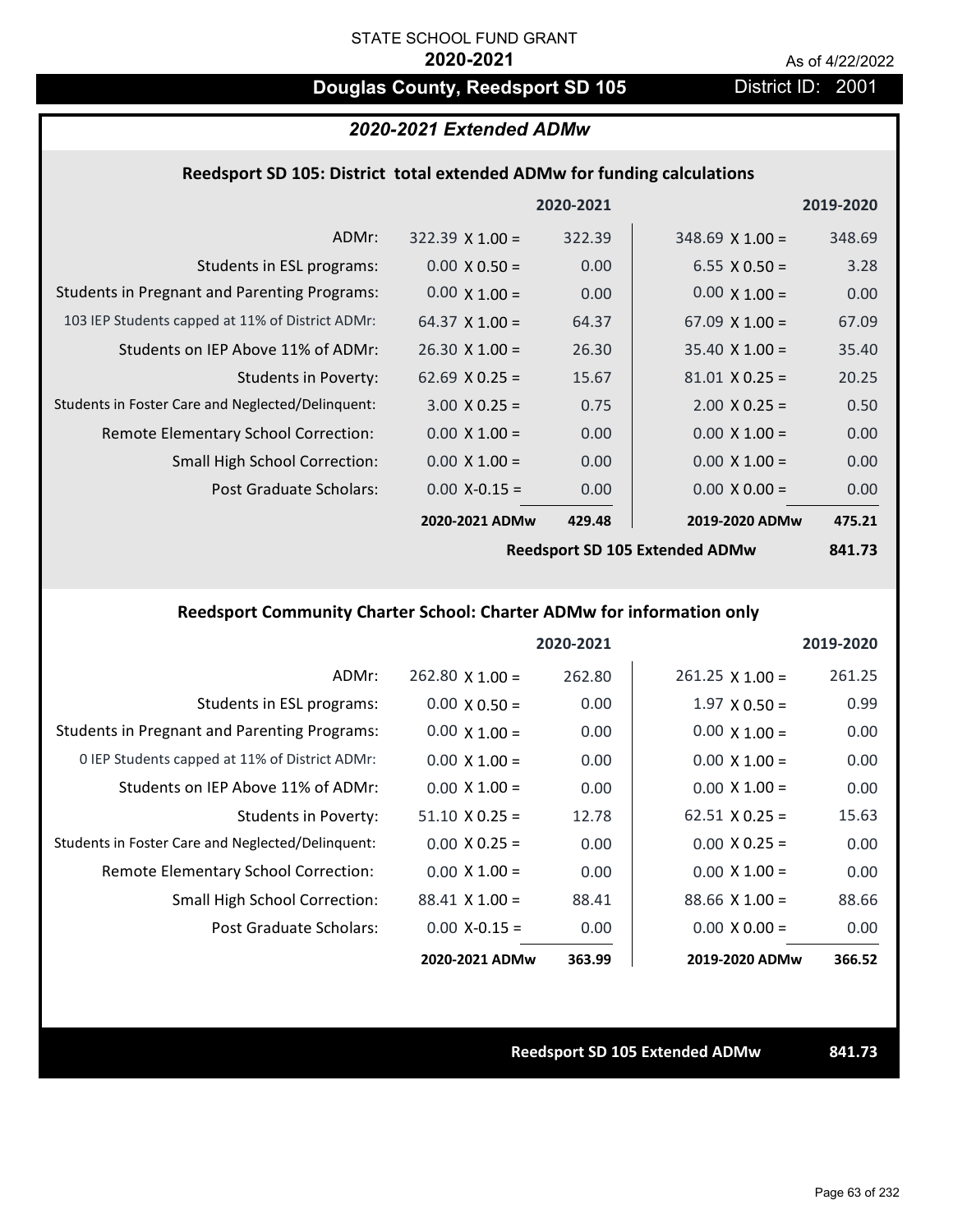# **Douglas County, Winston-Dillard SD 116** District ID: 2002

| 2020-2021 Extended ADMw                                                       |                          |           |                                             |           |  |  |
|-------------------------------------------------------------------------------|--------------------------|-----------|---------------------------------------------|-----------|--|--|
| Winston-Dillard SD 116: District total extended ADMw for funding calculations |                          |           |                                             |           |  |  |
|                                                                               |                          | 2020-2021 |                                             | 2019-2020 |  |  |
| ADMr:                                                                         | $1,257.53 \times 1.00 =$ | 1,257.53  | $1,378.05 \times 1.00 =$                    | 1,378.05  |  |  |
| Students in ESL programs:                                                     | $6.18 \times 0.50 =$     | 3.09      | $6.37 \times 0.50 =$                        | 3.19      |  |  |
| <b>Students in Pregnant and Parenting Programs:</b>                           | $0.00 \times 1.00 =$     | 0.00      | $0.00 \times 1.00 =$                        | 0.00      |  |  |
| 192 IEP Students capped at 11% of District ADMr:                              | 138.33 $X$ 1.00 =        | 138.33    | $151.59$ X $1.00 =$                         | 151.59    |  |  |
| Students on IEP Above 11% of ADMr:                                            | $8.60 X 1.00 =$          | 8.60      | 7.90 $X$ 1.00 =                             | 7.90      |  |  |
| <b>Students in Poverty:</b>                                                   | $177.36$ X 0.25 =        | 44.34     | $283.15 \times 0.25 =$                      | 70.79     |  |  |
| Students in Foster Care and Neglected/Delinquent:                             | $21.00 \times 0.25 =$    | 5.25      | $19.00 \times 0.25 =$                       | 4.75      |  |  |
| Remote Elementary School Correction:                                          | $0.00 \times 1.00 =$     | 0.00      | $0.00 \times 1.00 =$                        | 0.00      |  |  |
| Small High School Correction:                                                 | $0.00 \times 1.00 =$     | 0.00      | $0.00 \times 1.00 =$                        | 0.00      |  |  |
| <b>Post Graduate Scholars:</b>                                                | $0.00$ X-0.15 =          | 0.00      | $0.00 \times 0.00 =$                        | 0.00      |  |  |
|                                                                               | 2020-2021 ADMw           | 1,457.14  | 2019-2020 ADMw                              | 1,616.26  |  |  |
|                                                                               |                          |           | <b>Winston-Dillard SD 116 Extended ADMw</b> | 1,616.26  |  |  |
|                                                                               |                          |           |                                             |           |  |  |
|                                                                               |                          |           | Winston-Dillard SD 116 Extended ADMw        | 1,616.26  |  |  |
|                                                                               |                          |           |                                             |           |  |  |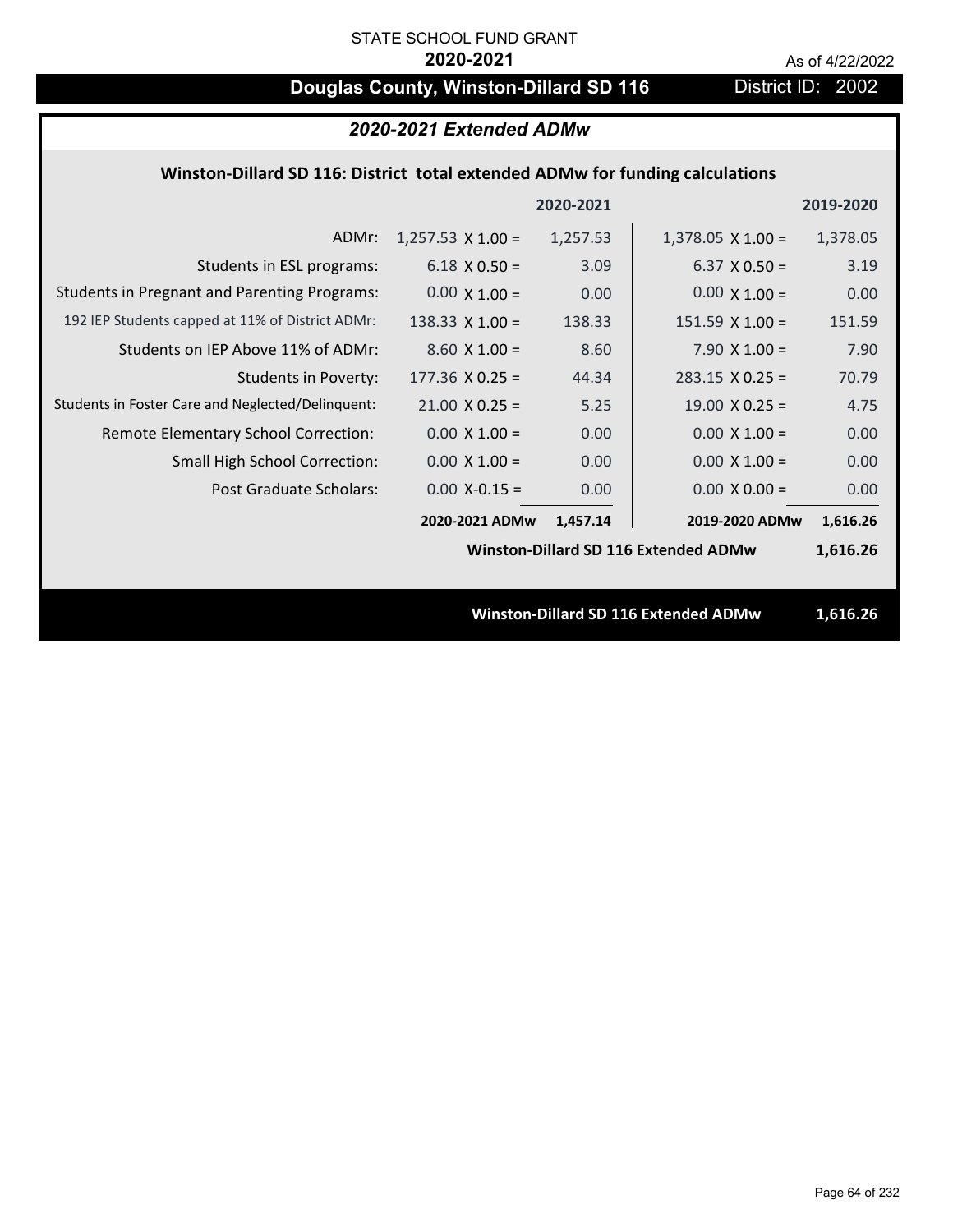# **Douglas County, Sutherlin SD 130** District ID: 2003

| 2020-2021 Extended ADMw                                                 |                          |           |                                       |           |  |  |
|-------------------------------------------------------------------------|--------------------------|-----------|---------------------------------------|-----------|--|--|
| Sutherlin SD 130: District total extended ADMw for funding calculations |                          |           |                                       |           |  |  |
|                                                                         |                          | 2020-2021 |                                       | 2019-2020 |  |  |
| ADMr:                                                                   | $1,332.38 \times 1.00 =$ | 1,332.38  | $1,386.12 \times 1.00 =$              | 1,386.12  |  |  |
| Students in ESL programs:                                               | $31.36 \times 0.50 =$    | 15.68     | $26.57 \times 0.50 =$                 | 13.29     |  |  |
| <b>Students in Pregnant and Parenting Programs:</b>                     | $1.35 \times 1.00 =$     | 1.35      | $0.45 \times 1.00 =$                  | 0.45      |  |  |
| 179 IEP Students capped at 11% of District ADMr:                        | 146.56 $X$ 1.00 =        | 146.56    | $152.47 \times 1.00 =$                | 152.47    |  |  |
| Students on IEP Above 11% of ADMr:                                      | $0.50 X 1.00 =$          | 0.50      | $2.60$ X $1.00 =$                     | 2.60      |  |  |
| <b>Students in Poverty:</b>                                             | $205.12 \times 0.25 =$   | 51.28     | $231.02 \times 0.25 =$                | 57.76     |  |  |
| Students in Foster Care and Neglected/Delinquent:                       | $15.00 \times 0.25 =$    | 3.75      | $19.00 \times 0.25 =$                 | 4.75      |  |  |
| Remote Elementary School Correction:                                    | $0.00 \times 1.00 =$     | 0.00      | $0.00 \times 1.00 =$                  | 0.00      |  |  |
| Small High School Correction:                                           | $0.00 \times 1.00 =$     | 0.00      | $0.00 \times 1.00 =$                  | 0.00      |  |  |
| Post Graduate Scholars:                                                 | $0.00$ X-0.15 =          | 0.00      | $0.00 \times 0.00 =$                  | 0.00      |  |  |
|                                                                         | 2020-2021 ADMw           | 1,551.50  | 2019-2020 ADMw                        | 1,617.43  |  |  |
|                                                                         |                          |           | <b>Sutherlin SD 130 Extended ADMw</b> | 1,617.43  |  |  |
|                                                                         |                          |           |                                       |           |  |  |
|                                                                         |                          |           | <b>Sutherlin SD 130 Extended ADMw</b> | 1,617.43  |  |  |
|                                                                         |                          |           |                                       |           |  |  |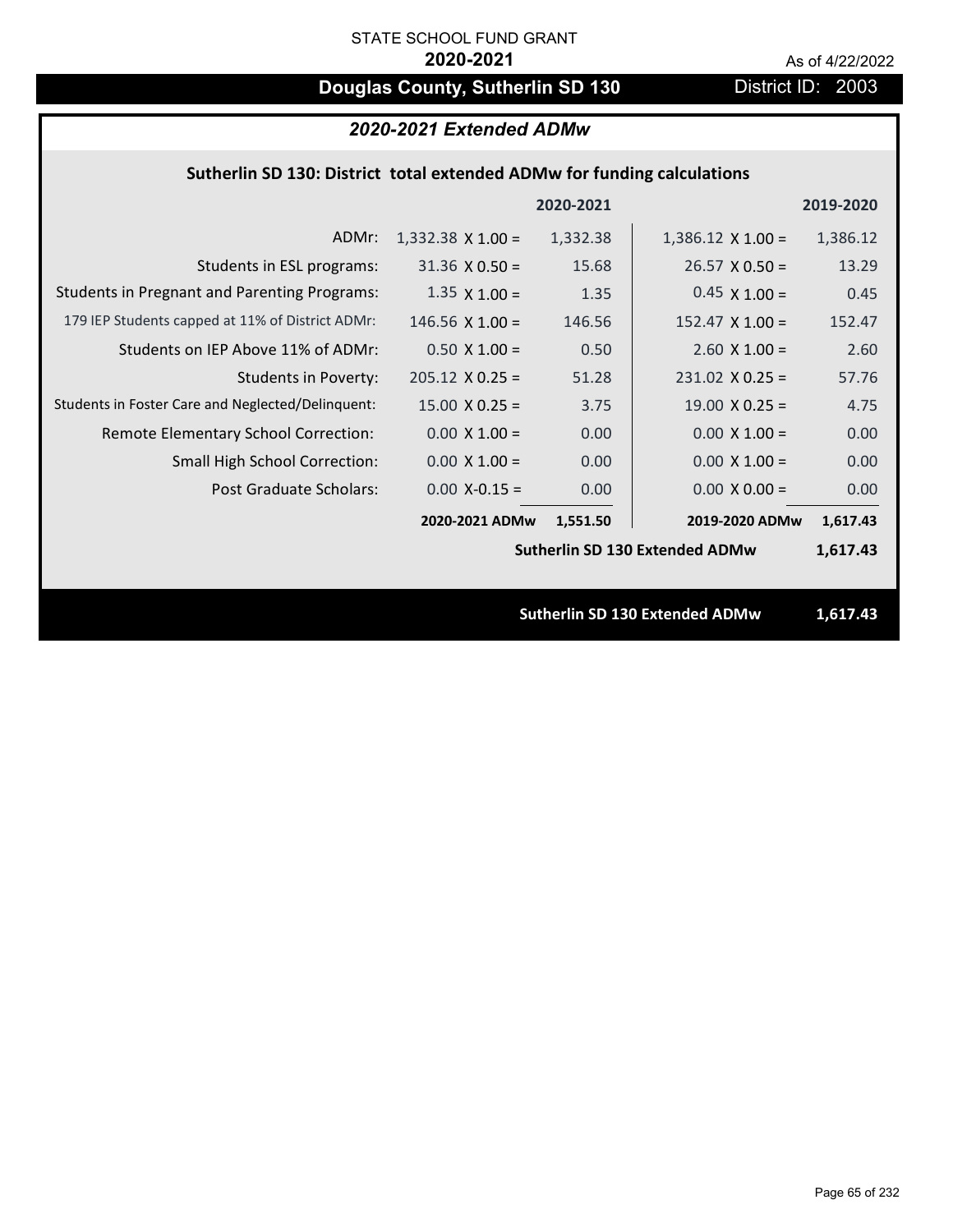# Gilliam County, Arlington SD 3 District ID: 2005

# *2020-2021 Extended ADMw*

### **Arlington SD 3: District total extended ADMw for funding calculations**

|                                                     |                       | 2020-2021         |                              | 2019-2020 |
|-----------------------------------------------------|-----------------------|-------------------|------------------------------|-----------|
| ADMr:                                               | $0.00 \times 1.00 =$  | 0.00 <sub>1</sub> | $0.00 \times 1.00 =$         | 0.00      |
| Students in ESL programs:                           | $0.00 \times 0.50 =$  | 0.00              | $0.00 \times 0.50 =$         | 0.00      |
| <b>Students in Pregnant and Parenting Programs:</b> | $0.00 \times 1.00 =$  | 0.00              | $0.00 \times 1.00 =$         | 0.00      |
| 24 IEP Students capped at 11% of District ADMr:     | $17.84 \times 1.00 =$ | 17.84             | $18.94 \times 1.00 =$        | 18.94     |
| Students on IEP Above 11% of ADMr:                  | $0.30 \times 1.00 =$  | 0.30              | $0.40 \times 1.00 =$         | 0.40      |
| <b>Students in Poverty:</b>                         | $0.07 \times 0.25 =$  | 0.02              | $0.00 \times 0.25 =$         | 0.00      |
| Students in Foster Care and Neglected/Delinquent:   | $1.00 \times 0.25 =$  | 0.25              | $2.00 \times 0.25 =$         | 0.50      |
| Remote Elementary School Correction:                | $0.00 \times 1.00 =$  | 0.00              | $0.00 \times 1.00 =$         | 0.00      |
| <b>Small High School Correction:</b>                | $0.00 \times 1.00 =$  | 0.00              | $0.00 \times 1.00 =$         | 0.00      |
| Post Graduate Scholars:                             | $0.00$ X-0.15 =       | 0.00              | $0.00 \times 0.00 =$         | 0.00      |
|                                                     | 2020-2021 ADMw        | 18.41             | 2019-2020 ADMw               | 19.84     |
|                                                     |                       |                   | Arlington SD 2 Extended ADMW | 220 Q7    |

**Arlington SD 3 Extended ADMw**

**320.97**

# **Arlington Community Charter School: Charter ADMw for information only**

|                                                     |                        | 2020-2021 |                        | 2019-2020 |
|-----------------------------------------------------|------------------------|-----------|------------------------|-----------|
| ADMr:                                               | $162.17 \times 1.00 =$ | 162.17    | $172.22 \times 1.00 =$ | 172.22    |
| Students in ESL programs:                           | $0.00 \times 0.50 =$   | 0.00      | $0.00 \times 0.50 =$   | 0.00      |
| <b>Students in Pregnant and Parenting Programs:</b> | $0.00 \times 1.00 =$   | 0.00      | $0.00 \times 1.00 =$   | 0.00      |
| 0 IEP Students capped at 11% of District ADMr:      | $0.00 \times 1.00 =$   | 0.00      | $0.00 \times 1.00 =$   | 0.00      |
| Students on IEP Above 11% of ADMr:                  | $0.00 \times 1.00 =$   | 0.00      | $0.00 \times 1.00 =$   | 0.00      |
| Students in Poverty:                                | $28.93 \times 0.25 =$  | 7.23      | $29.00 \times 0.25 =$  | 7.25      |
| Students in Foster Care and Neglected/Delinquent:   | $0.00 \times 0.25 =$   | 0.00      | $0.00 \times 0.25 =$   | 0.00      |
| Remote Elementary School Correction:                | 69.03 $\times$ 1.00 =  | 69.03     | $71.20 \times 1.00 =$  | 71.20     |
| <b>Small High School Correction:</b>                | $50.46 \times 1.00 =$  | 50.46     | $50.46 \times 1.00 =$  | 50.46     |
| Post Graduate Scholars:                             | $0.00 X-0.15 =$        | 0.00      | $0.00 \times 0.00 =$   | 0.00      |
|                                                     | 2020-2021 ADMw         | 288.89    | 2019-2020 ADMw         | 301.13    |

**Arlington SD 3 Extended ADMw 320.97**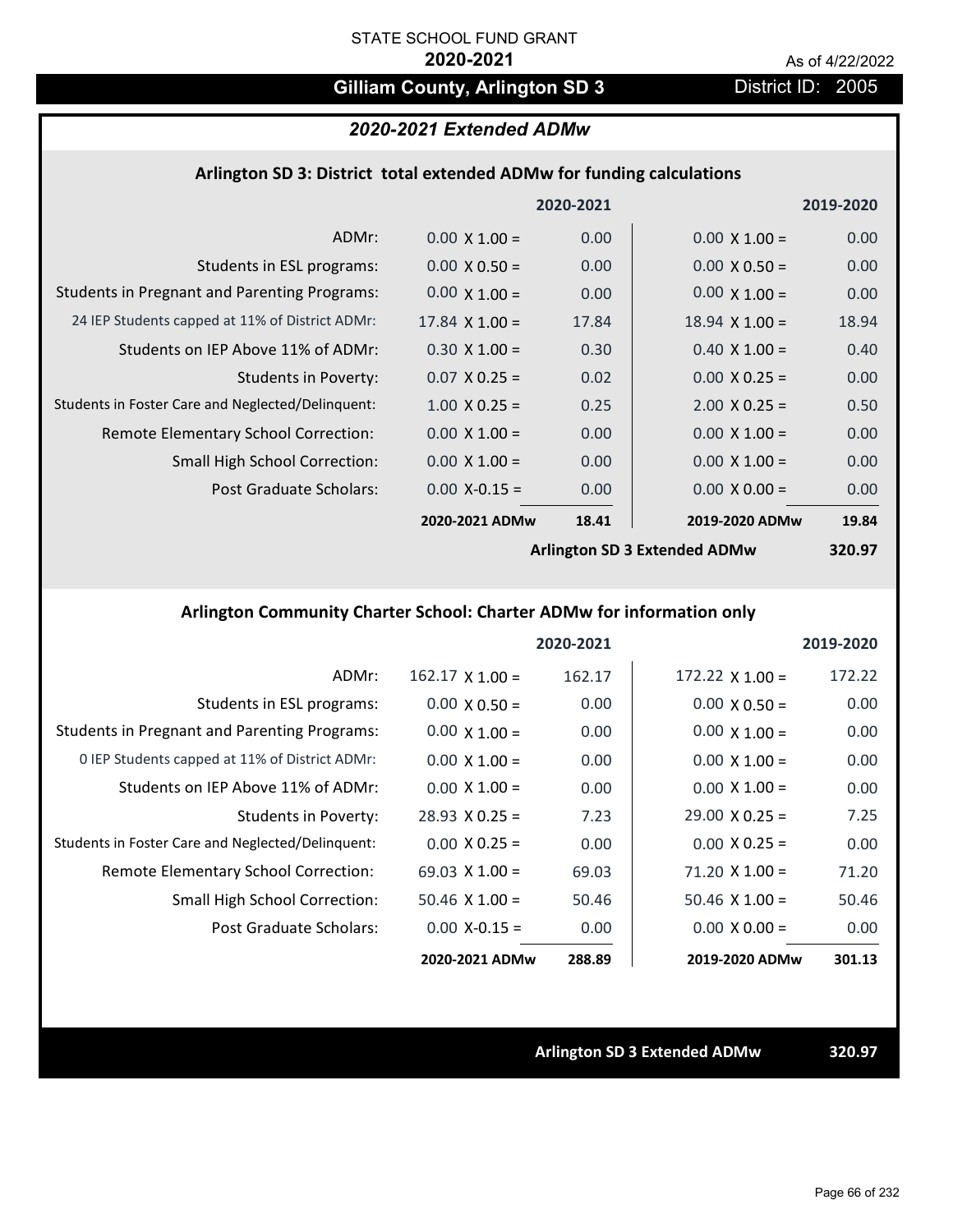# Gilliam County, Condon SD 25J District ID: 2006

# *2020-2021 Extended ADMw*

## **Condon SD 25J: District total extended ADMw for funding calculations**

|                                                     |                        | 2020-2021 |                                    | 2019-2020 |
|-----------------------------------------------------|------------------------|-----------|------------------------------------|-----------|
| ADMr:                                               | $136.18 \times 1.00 =$ | 136.18    | $138.10 \times 1.00 =$             | 138.10    |
| Students in ESL programs:                           | $0.00 \times 0.50 =$   | 0.00      | $0.00 \times 0.50 =$               | 0.00      |
| <b>Students in Pregnant and Parenting Programs:</b> | $0.00 \times 1.00 =$   | 0.00      | $0.00 \times 1.00 =$               | 0.00      |
| 17 IEP Students capped at 11% of District ADMr:     | $14.98 \times 1.00 =$  | 14.98     | $15.19 \times 1.00 =$              | 15.19     |
| Students on IEP Above 11% of ADMr:                  | $0.00 \times 1.00 =$   | 0.00      | $0.40$ X $1.00 =$                  | 0.40      |
| <b>Students in Poverty:</b>                         | $9.46$ X 0.25 =        | 2.37      | $10.48$ X 0.25 =                   | 2.62      |
| Students in Foster Care and Neglected/Delinquent:   | $0.00 \times 0.25 =$   | 0.00      | $0.00 \times 0.25 =$               | 0.00      |
| Remote Elementary School Correction:                | $68.61$ X 1.00 =       | 68.61     | 69.08 $X$ 1.00 =                   | 69.08     |
| <b>Small High School Correction:</b>                | $50.46 \times 1.00 =$  | 50.46     | $50.46 \times 1.00 =$              | 50.46     |
| Post Graduate Scholars:                             | $0.00$ X-0.15 =        | 0.00      | $0.00 \times 0.00 =$               | 0.00      |
|                                                     | 2020-2021 ADMw         | 272.59    | 2019-2020 ADMw                     | 275.85    |
|                                                     |                        |           | <b>Condon SD 25J Extended ADMw</b> | 275.85    |
|                                                     |                        |           |                                    |           |
|                                                     |                        |           | <b>Condon SD 25J Extended ADMw</b> | 275.85    |
|                                                     |                        |           |                                    |           |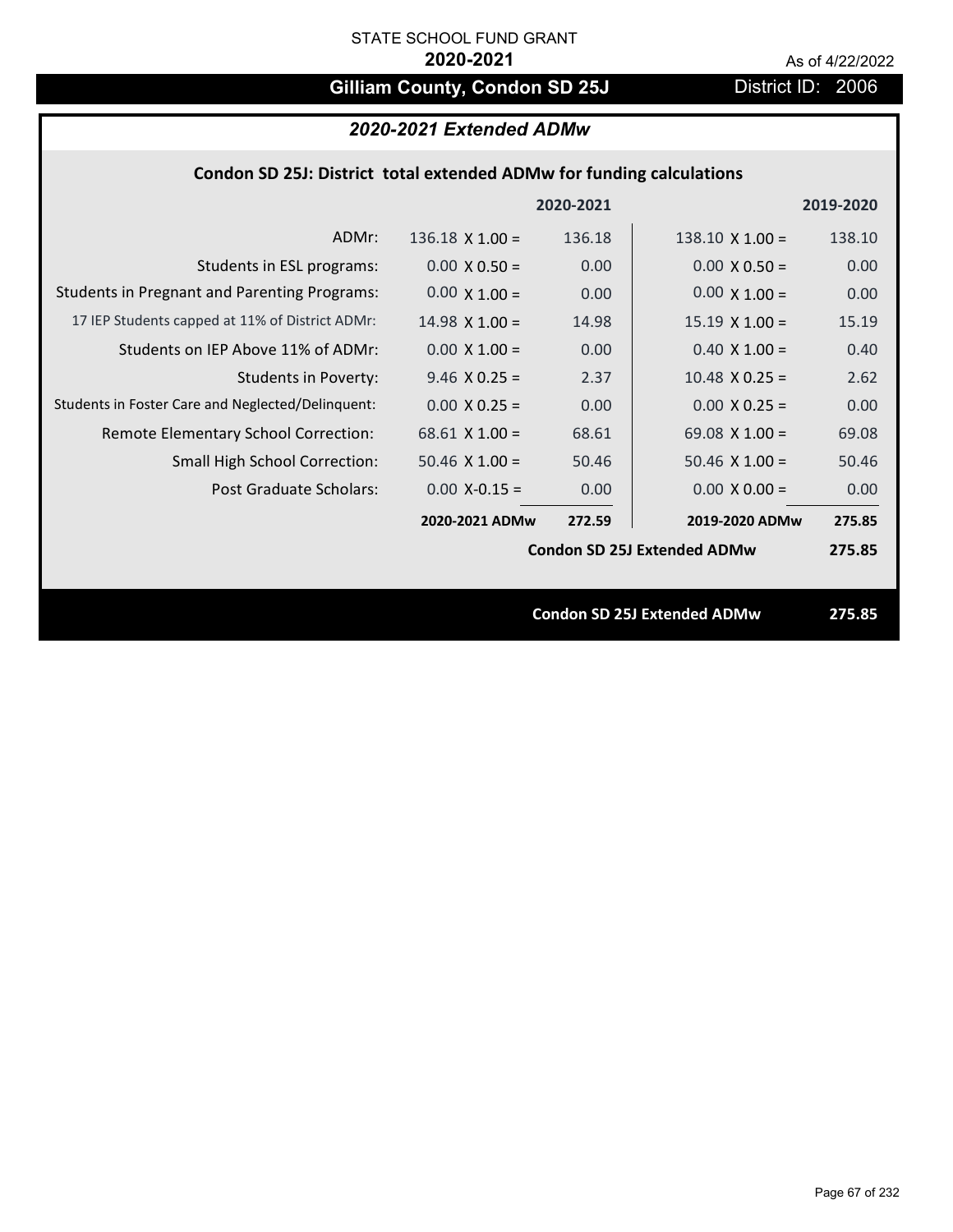# Grant County, John Day SD 3 District ID: 2008

# *2020-2021 Extended ADMw*

|  |  | John Day SD 3: District total extended ADMw for funding calculations |
|--|--|----------------------------------------------------------------------|
|--|--|----------------------------------------------------------------------|

|                                                     |                        | 2020-2021 |                             | 2019-2020 |
|-----------------------------------------------------|------------------------|-----------|-----------------------------|-----------|
| ADMr:                                               | $527.45 \times 1.00 =$ | 527.45    | 582.94 $X$ 1.00 =           | 582.94    |
| Students in ESL programs:                           | $5.00 \times 0.50 =$   | 2.50      | $5.00 \times 0.50 =$        | 2.50      |
| <b>Students in Pregnant and Parenting Programs:</b> | $0.00 \times 1.00 =$   | 0.00      | $0.00 \times 1.00 =$        | 0.00      |
| 89 IEP Students capped at 11% of District ADMr:     | 58.02 $\times$ 1.00 =  | 58.02     | 64.12 $\times$ 1.00 =       | 64.12     |
| Students on IEP Above 11% of ADMr:                  | $12.90 \times 1.00 =$  | 12.90     | 6.80 $X$ 1.00 =             | 6.80      |
| <b>Students in Poverty:</b>                         | $83.15 \times 0.25 =$  | 20.79     | $88.57$ X 0.25 =            | 22.14     |
| Students in Foster Care and Neglected/Delinquent:   | 4.00 $X$ 0.25 =        | 1.00      | $7.00 \times 0.25 =$        | 1.75      |
| Remote Elementary School Correction:                | $24.73 \times 1.00 =$  | 24.73     | $24.73 \times 1.00 =$       | 24.73     |
| <b>Small High School Correction:</b>                | $87.52 \times 1.00 =$  | 87.52     | $88.76$ X 1.00 =            | 88.76     |
| Post Graduate Scholars:                             | $0.00$ X-0.15 =        | 0.00      | $0.00 \times 0.00 =$        | 0.00      |
|                                                     | 2020-2021 ADMw         | 734.91    | 2019-2020 ADMw              | 793.75    |
|                                                     |                        |           | John Day SD 3 Extended ADMw | 793.75    |
|                                                     |                        |           |                             |           |
|                                                     |                        |           | John Day SD 3 Extended ADMw | 793.75    |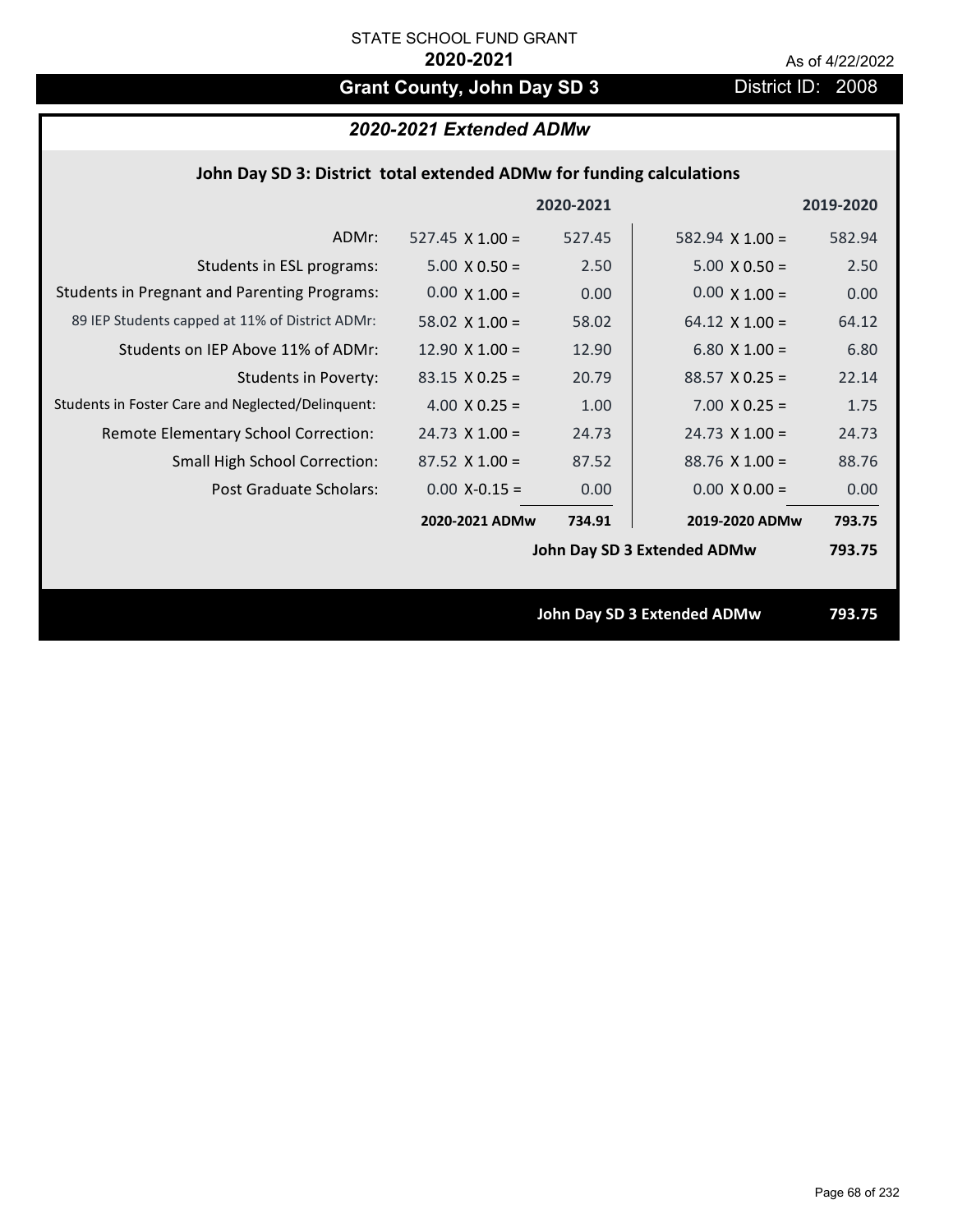# Grant County, Prairie City SD 4 District ID: 2009

# *2020-2021 Extended ADMw*

### **Prairie City SD 4: District total extended ADMw for funding calculations**

|                                                     |                        | 2020-2021 |                        | 2019-2020 |
|-----------------------------------------------------|------------------------|-----------|------------------------|-----------|
| ADMr:                                               | $181.77 \times 1.00 =$ | 181.77    | 172.25 $\times$ 1.00 = | 172.25    |
| Students in ESL programs:                           | $0.00 \times 0.50 =$   | 0.00      | $0.00 \times 0.50 =$   | 0.00      |
| <b>Students in Pregnant and Parenting Programs:</b> | $0.00 \times 1.00 =$   | 0.00      | $0.00 \times 1.00 =$   | 0.00      |
| 31 IEP Students capped at 11% of District ADMr:     | $23.59 \times 1.00 =$  | 23.59     | $18.95 \times 1.00 =$  | 18.95     |
| Students on IEP Above 11% of ADMr:                  | $0.20 \times 1.00 =$   | 0.20      | $1.80 \times 1.00 =$   | 1.80      |
| Students in Poverty:                                | $31.87 \times 0.25 =$  | 7.97      | $34.00 \times 0.25 =$  | 8.50      |
| Students in Foster Care and Neglected/Delinquent:   | $1.00 \times 0.25 =$   | 0.25      | $0.00 \times 0.25 =$   | 0.00      |
| Remote Elementary School Correction:                | $71.38 \times 1.00 =$  | 71.38     | $71.06 \times 1.00 =$  | 71.06     |
| <b>Small High School Correction:</b>                | $50.46 \times 1.00 =$  | 50.46     | $50.46 \times 1.00 =$  | 50.46     |
| Post Graduate Scholars:                             | $0.00$ X-0.15 =        | 0.00      | $0.00 \times 0.00 =$   | 0.00      |
|                                                     | 2020-2021 ADMw         | 335.61    | 2019-2020 ADMw         | 323.02    |
|                                                     |                        |           |                        |           |

**Prairie City SD 4 Extended ADMw**

**370.06**

# **Oregon Connections Academy: Charter ADMw for information only**

|                                                     |                       | 2020-2021 |                      | 2019-2020 |
|-----------------------------------------------------|-----------------------|-----------|----------------------|-----------|
| ADMr:                                               | $32.66 \times 1.00 =$ | 32.66     | $0.00 \times 1.00 =$ | 0.00      |
| Students in ESL programs:                           | $0.00 \times 0.50 =$  | 0.00      | $0.00 \times 0.50 =$ | 0.00      |
| <b>Students in Pregnant and Parenting Programs:</b> | $0.00 \times 1.00 =$  | 0.00      | $0.00 \times 1.00 =$ | 0.00      |
| 0 IEP Students capped at 11% of District ADMr:      | $0.00 \times 1.00 =$  | 0.00      | $0.00 \times 1.00 =$ | 0.00      |
| Students on IEP Above 11% of ADMr:                  | $0.00 \times 1.00 =$  | 0.00      | $0.00 \times 1.00 =$ | 0.00      |
| Students in Poverty:                                | $7.13 \times 0.25 =$  | 1.78      | $0.00 \times 0.25 =$ | 0.00      |
| Students in Foster Care and Neglected/Delinquent:   | $0.00 \times 0.25 =$  | 0.00      | $0.00 \times 0.25 =$ | 0.00      |
| Remote Elementary School Correction:                | $0.00 \times 1.00 =$  | 0.00      | $0.00 \times 1.00 =$ | 0.00      |
| <b>Small High School Correction:</b>                | $0.00 \times 1.00 =$  | 0.00      | $0.00 \times 1.00 =$ | 0.00      |
| Post Graduate Scholars:                             | $0.00$ X-0.15 =       | 0.00      | $0.00 \times 0.00 =$ | 0.00      |
|                                                     | 2020-2021 ADMw        | 34.44     | 2019-2020 ADMw       | 0.00      |

**Prairie City SD 4 Extended ADMw 370.06**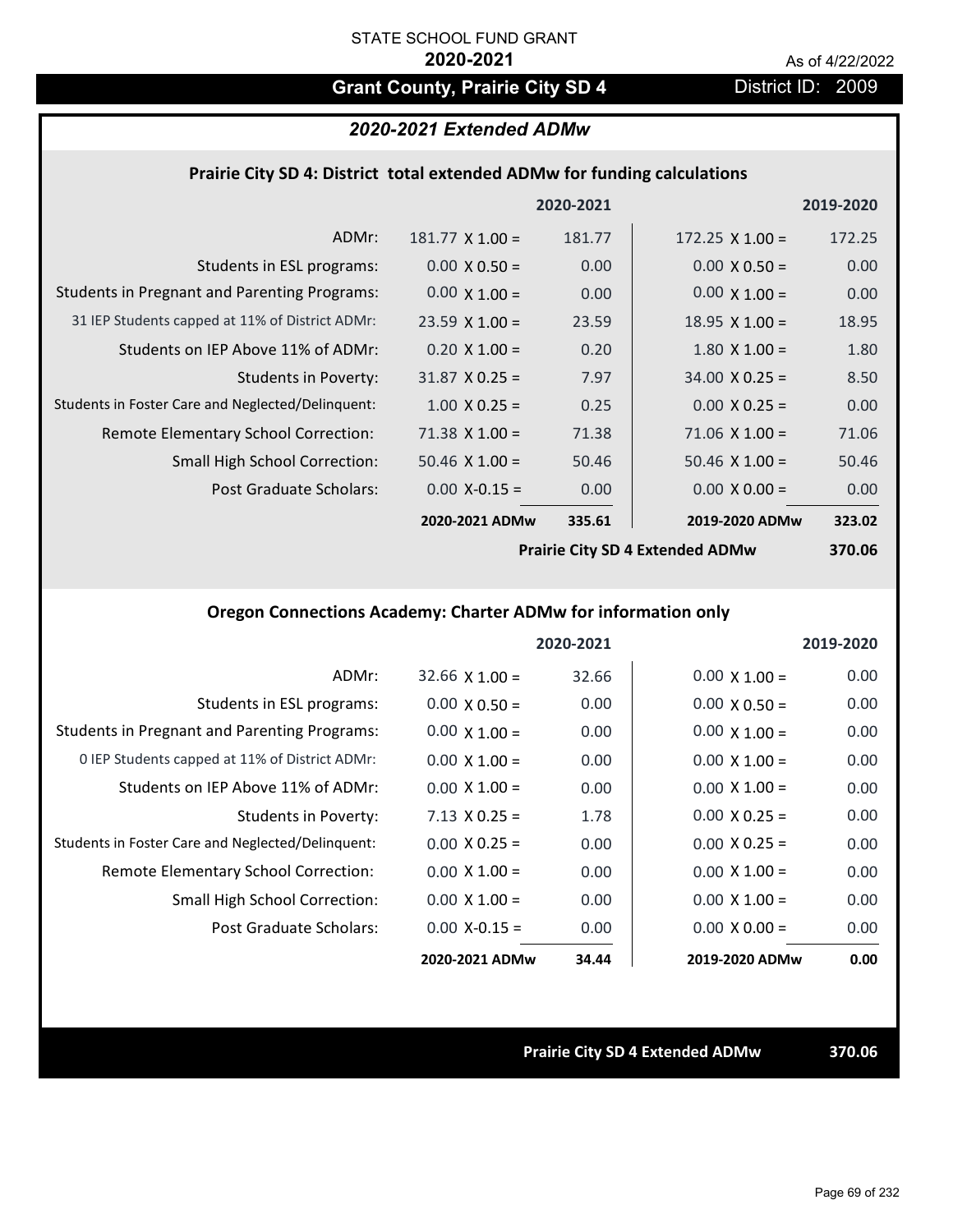# Grant County, Monument SD 8 District ID: 2010

# *2020-2021 Extended ADMw*

## **Monument SD 8: District total extended ADMw for funding calculations**

|                                                     |                       | 2020-2021 |                                    | 2019-2020 |
|-----------------------------------------------------|-----------------------|-----------|------------------------------------|-----------|
| ADMr:                                               | 44.06 $\times$ 1.00 = | 44.06     | 49.49 $\times$ 1.00 =              | 49.49     |
| Students in ESL programs:                           | $1.15 \times 0.50 =$  | 0.58      | $4.00 \times 0.50 =$               | 2.00      |
| <b>Students in Pregnant and Parenting Programs:</b> | $0.00 \times 1.00 =$  | 0.00      | $0.00 \times 1.00 =$               | 0.00      |
| 7 IEP Students capped at 11% of District ADMr:      | 4.85 $\times$ 1.00 =  | 4.85      | $5.44 \times 1.00 =$               | 5.44      |
| Students on IEP Above 11% of ADMr:                  | $0.80 \times 1.00 =$  | 0.80      | $0.30 \times 1.00 =$               | 0.30      |
| <b>Students in Poverty:</b>                         | $7.23 \times 0.25 =$  | 1.81      | 7.89 $X$ 0.25 =                    | 1.97      |
| Students in Foster Care and Neglected/Delinquent:   | $0.00 \times 0.25 =$  | 0.00      | $0.00 X 0.25 =$                    | 0.00      |
| Remote Elementary School Correction:                | $31.26 \times 1.00 =$ | 31.26     | $30.53 \times 1.00 =$              | 30.53     |
| <b>Small High School Correction:</b>                | $50.46 \times 1.00 =$ | 50.46     | $50.46$ X $1.00 =$                 | 50.46     |
| Post Graduate Scholars:                             | $0.00$ X-0.15 =       | 0.00      | $0.00 \times 0.00 =$               | 0.00      |
|                                                     | 2020-2021 ADMw        | 133.81    | 2019-2020 ADMw                     | 140.20    |
|                                                     |                       |           | <b>Monument SD 8 Extended ADMw</b> | 140.20    |
|                                                     |                       |           |                                    |           |
|                                                     |                       |           | <b>Monument SD 8 Extended ADMw</b> | 140.20    |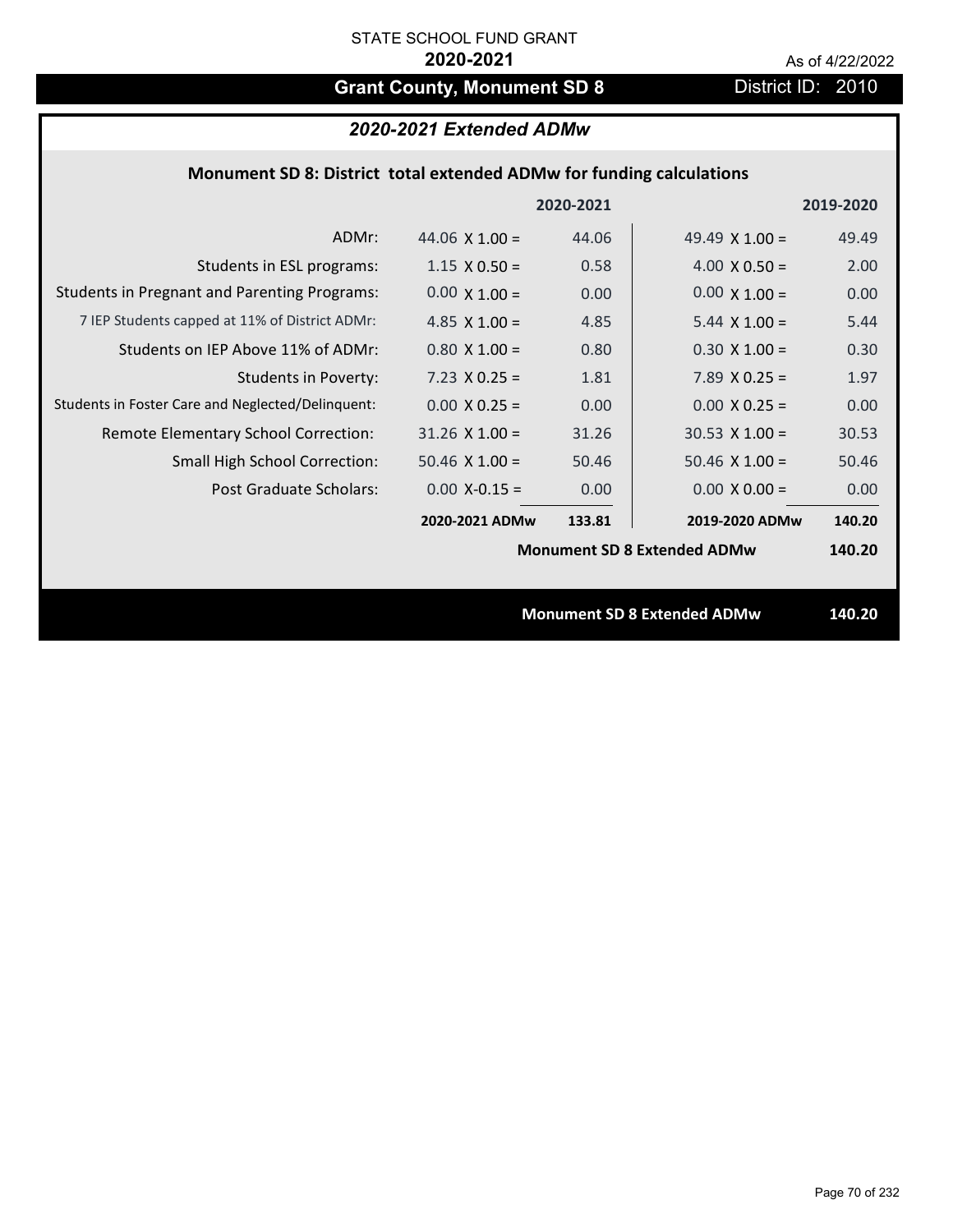# Grant County, Dayville SD 16J District ID: 2011

# *2020-2021 Extended ADMw*

# **Dayville SD 16J: District total extended ADMw for funding calculations**

|                                                     |                       | 2020-2021 |                               | 2019-2020 |
|-----------------------------------------------------|-----------------------|-----------|-------------------------------|-----------|
| ADMr:                                               | 59.13 $\times$ 1.00 = | 59.13     | 53.89 $\times$ 1.00 =         | 53.89     |
| Students in ESL programs:                           | $0.00 \times 0.50 =$  | 0.00      | $0.00 \times 0.50 =$          | 0.00      |
| <b>Students in Pregnant and Parenting Programs:</b> | $0.00 \times 1.00 =$  | 0.00      | $0.00 \times 1.00 =$          | 0.00      |
| 8 IEP Students capped at 11% of District ADMr:      | 6.50 $\times$ 1.00 =  | 6.50      | 5.93 $X$ 1.00 =               | 5.93      |
| Students on IEP Above 11% of ADMr:                  | $0.10 \times 1.00 =$  | 0.10      | $1.40 \times 1.00 =$          | 1.40      |
| <b>Students in Poverty:</b>                         | $10.00 \times 0.25 =$ | 2.50      | $9.00 \times 0.25 =$          | 2.25      |
| Students in Foster Care and Neglected/Delinquent:   | $1.00 \times 0.25 =$  | 0.25      | $0.00 \times 0.25 =$          | 0.00      |
| Remote Elementary School Correction:                | $36.24$ X $1.00 =$    | 36.24     | $35.64$ X 1.00 =              | 35.64     |
| <b>Small High School Correction:</b>                | $50.46$ X $1.00 =$    | 50.46     | $50.46$ X $1.00 =$            | 50.46     |
| Post Graduate Scholars:                             | $0.00$ X-0.15 =       | 0.00      | $0.00 \times 0.00 =$          | 0.00      |
|                                                     | 2020-2021 ADMw        | 155.18    | 2019-2020 ADMw                | 149.57    |
|                                                     |                       |           | Dayville SD 16J Extended ADMw | 155.18    |
|                                                     |                       |           |                               |           |
|                                                     |                       |           | Dayville SD 16J Extended ADMw | 155.18    |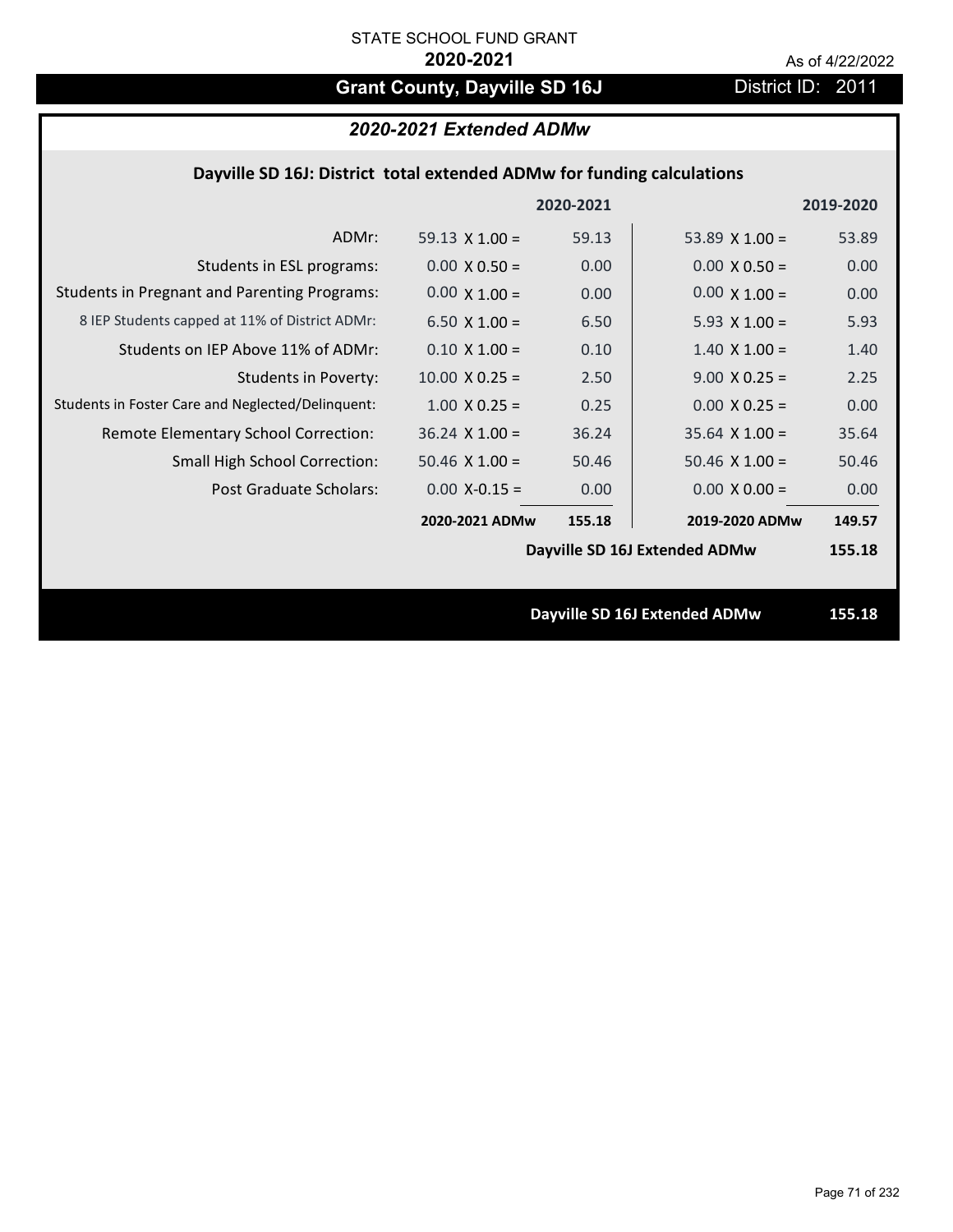# Grant County, Long Creek SD 17 District ID: 2012

# *2020-2021 Extended ADMw*

# **Long Creek SD 17: District total extended ADMw for funding calculations**

|                                                     |                       | 2020-2021 |                                | 2019-2020 |
|-----------------------------------------------------|-----------------------|-----------|--------------------------------|-----------|
| ADMr:                                               | $36.52 \times 1.00 =$ | 36.52     | $38.31$ X 1.00 =               | 38.31     |
| Students in ESL programs:                           | $0.00 \times 0.50 =$  | 0.00      | $0.00 \times 0.50 =$           | 0.00      |
| <b>Students in Pregnant and Parenting Programs:</b> | $0.00 \times 1.00 =$  | 0.00      | $0.00 \times 1.00 =$           | 0.00      |
| 3 IEP Students capped at 11% of District ADMr:      | $3.00 \times 1.00 =$  | 3.00      | $3.00 \times 1.00 =$           | 3.00      |
| Students on IEP Above 11% of ADMr:                  | $0.00 \times 1.00 =$  | 0.00      | $0.00 \times 1.00 =$           | 0.00      |
| <b>Students in Poverty:</b>                         | $14.76 \times 0.25 =$ | 3.69      | $18.36$ X 0.25 =               | 4.59      |
| Students in Foster Care and Neglected/Delinquent:   | $0.00 \times 0.25 =$  | 0.00      | $0.00 X 0.25 =$                | 0.00      |
| Remote Elementary School Correction:                | $25.54$ X 1.00 =      | 25.54     | $25.54$ X 1.00 =               | 25.54     |
| <b>Small High School Correction:</b>                | $50.46 \times 1.00 =$ | 50.46     | $50.46$ X $1.00 =$             | 50.46     |
| Post Graduate Scholars:                             | $0.00$ X-0.15 =       | 0.00      | $0.00 \times 0.00 =$           | 0.00      |
|                                                     | 2020-2021 ADMw        | 119.21    | 2019-2020 ADMw                 | 121.90    |
|                                                     |                       |           | Long Creek SD 17 Extended ADMw | 121.90    |
|                                                     |                       |           |                                |           |
|                                                     |                       |           | Long Creek SD 17 Extended ADMw | 121.90    |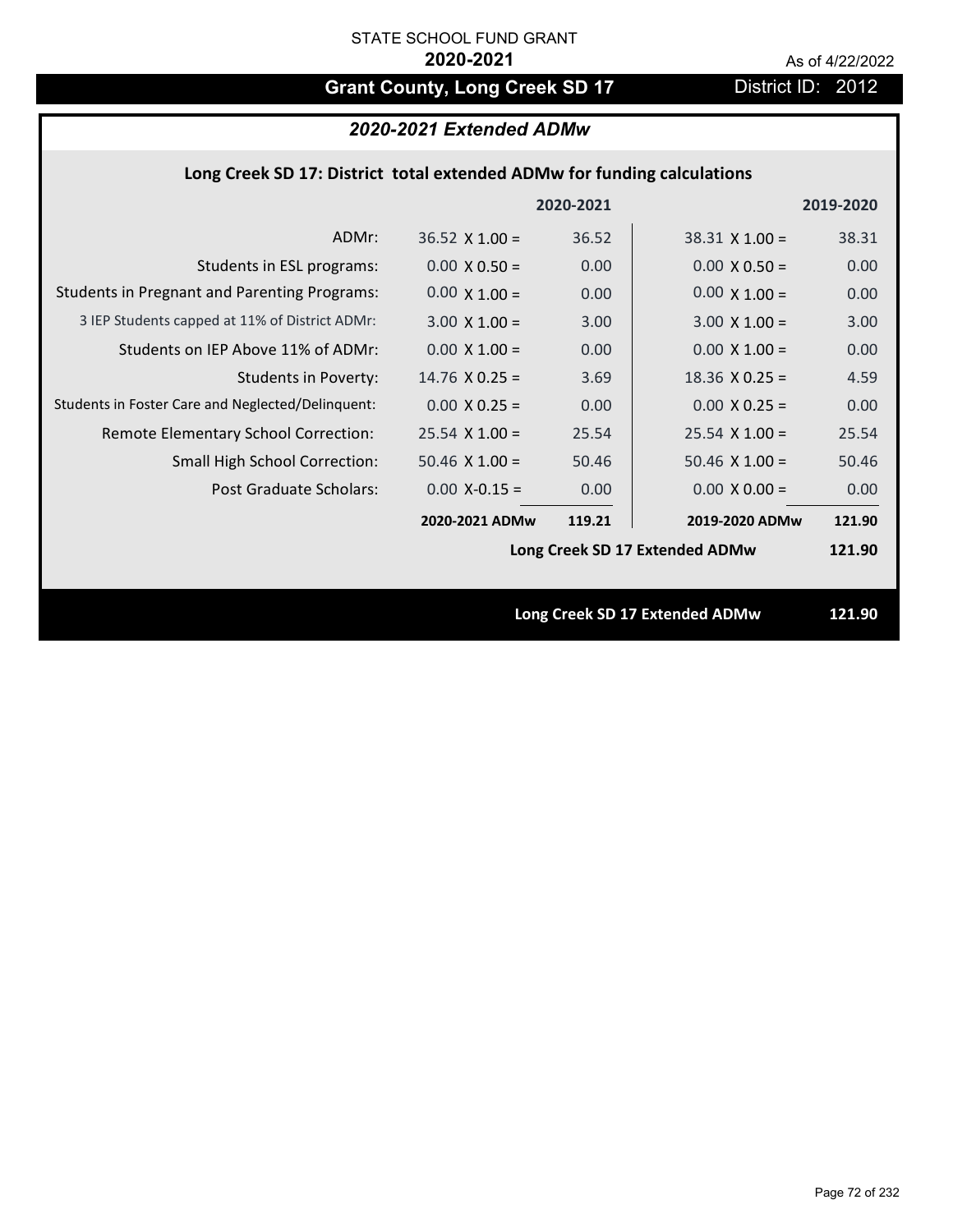# Harney County, Harney County SD 3 District ID: 2014

#### **Harney County SD 3: District total extended ADMw for funding calculations**

|                                                     |                        | 2020-2021 |                                         | 2019-2020 |
|-----------------------------------------------------|------------------------|-----------|-----------------------------------------|-----------|
| ADMr:                                               | 734.71 $\times$ 1.00 = | 734.71    | $829.18 \times 1.00 =$                  | 829.18    |
| Students in ESL programs:                           | 4.99 $\times$ 0.50 =   | 2.50      | $2.00 \times 0.50 =$                    | 1.00      |
| <b>Students in Pregnant and Parenting Programs:</b> | $0.00 \times 1.00 =$   | 0.00      | $0.00 \times 1.00 =$                    | 0.00      |
| 106 IEP Students capped at 11% of District ADMr:    | $80.82$ X 1.00 =       | 80.82     | $91.21$ X $1.00 =$                      | 91.21     |
| Students on IEP Above 11% of ADMr:                  | $3.80 \times 1.00 =$   | 3.80      | $3.50$ X $1.00 =$                       | 3.50      |
| <b>Students in Poverty:</b>                         | $104.22 \times 0.25 =$ | 26.06     | $172.34 \times 0.25 =$                  | 43.09     |
| Students in Foster Care and Neglected/Delinquent:   | $12.00 \times 0.25 =$  | 3.00      | $19.00 \times 0.25 =$                   | 4.75      |
| Remote Elementary School Correction:                | $0.00 \times 1.00 =$   | 0.00      | $0.00 \times 1.00 =$                    | 0.00      |
| <b>Small High School Correction:</b>                | $82.35 \times 1.00 =$  | 82.35     | $81.00 \times 1.00 =$                   | 81.00     |
| Post Graduate Scholars:                             | $0.00$ X-0.15 =        | 0.00      | $0.00 \times 0.00 =$                    | 0.00      |
|                                                     | 2020-2021 ADMw         | 933.23    | 2019-2020 ADMw                          | 1,053.72  |
|                                                     |                        |           | <b>Harney County SD 3 Extended ADMw</b> | 1,053.72  |
|                                                     |                        |           |                                         |           |
|                                                     |                        |           | <b>Harney County SD 3 Extended ADMw</b> | 1,053.72  |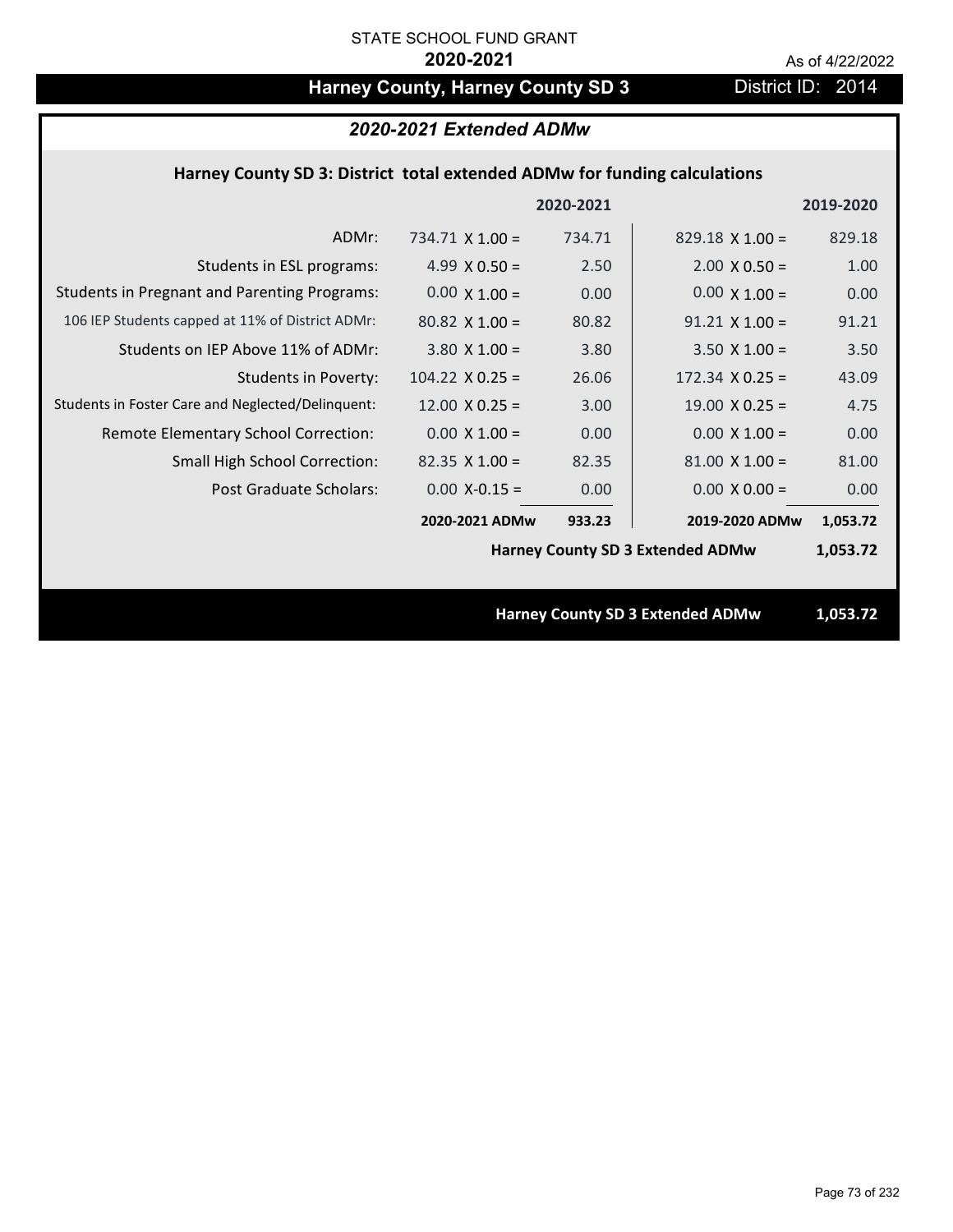## Harney County, Harney County SD 4 District ID: 2015

### *2020-2021 Extended ADMw*

#### **Harney County SD 4: District total extended ADMw for funding calculations**

|                                                     |                        | 2020-2021 |                        | 2019-2020 |
|-----------------------------------------------------|------------------------|-----------|------------------------|-----------|
| ADMr:                                               | $142.95 \times 1.00 =$ | 142.95    | $123.13 \times 1.00 =$ | 123.13    |
| Students in ESL programs:                           | $3.00 \times 0.50 =$   | 1.50      | $3.00 \times 0.50 =$   | 1.50      |
| <b>Students in Pregnant and Parenting Programs:</b> | $0.00 \times 1.00 =$   | 0.00      | $0.00 \times 1.00 =$   | 0.00      |
| 67 IEP Students capped at 11% of District ADMr:     | $67.00 \times 1.00 =$  | 67.00     | $54.00 \times 1.00 =$  | 54.00     |
| Students on IEP Above 11% of ADMr:                  | $0.00 \times 1.00 =$   | 0.00      | $0.00 \times 1.00 =$   | 0.00      |
| <b>Students in Poverty:</b>                         | 4.69 $X$ 0.25 =        | 1.17      | $3.30 \times 0.25 =$   | 0.83      |
| Students in Foster Care and Neglected/Delinquent:   | $0.00 \times 0.25 =$   | 0.00      | $3.00 \times 0.25 =$   | 0.75      |
| Remote Elementary School Correction:                | $70.15 \times 1.00 =$  | 70.15     | $71.41 \times 1.00 =$  | 71.41     |
| <b>Small High School Correction:</b>                | $0.00 \times 1.00 =$   | 0.00      | $0.00 \times 1.00 =$   | 0.00      |
| Post Graduate Scholars:                             | $0.00$ X-0.15 =        | 0.00      | $0.00 \times 0.00 =$   | 0.00      |
|                                                     | 2020-2021 ADMw         | 282.77    | 2019-2020 ADMw         | 251.62    |

**Harney County SD 4 Extended ADMw**

**922.14**

### **Oregon Family School: Charter ADMw for information only**

|                                                     |                        | 2020-2021 |                        | 2019-2020 |
|-----------------------------------------------------|------------------------|-----------|------------------------|-----------|
| ADMr:                                               | $634.04 \times 1.00 =$ | 634.04    | 474.92 $\times$ 1.00 = | 474.92    |
| Students in ESL programs:                           | $0.00 \times 0.50 =$   | 0.00      | $0.00 \times 0.50 =$   | 0.00      |
| <b>Students in Pregnant and Parenting Programs:</b> | $0.00 \times 1.00 =$   | 0.00      | $0.00 \times 1.00 =$   | 0.00      |
| 0 IEP Students capped at 11% of District ADMr:      | $0.00 \times 1.00 =$   | 0.00      | $0.00 \times 1.00 =$   | 0.00      |
| Students on IEP Above 11% of ADMr:                  | $0.00 \times 1.00 =$   | 0.00      | $0.00 \times 1.00 =$   | 0.00      |
| Students in Poverty:                                | $21.31 \times 0.25 =$  | 5.33      | $12.70 \times 0.25 =$  | 3.18      |
| Students in Foster Care and Neglected/Delinquent:   | $0.00 \times 0.25 =$   | 0.00      | $0.00 \times 0.25 =$   | 0.00      |
| Remote Elementary School Correction:                | $0.00 \times 1.00 =$   | 0.00      | $0.00 \times 1.00 =$   | 0.00      |
| <b>Small High School Correction:</b>                | $0.00 \times 1.00 =$   | 0.00      | $0.00 \times 1.00 =$   | 0.00      |
| Post Graduate Scholars:                             | $0.00 X - 0.15 =$      | 0.00      | $0.00 \times 0.00 =$   | 0.00      |
|                                                     | 2020-2021 ADMw         | 639.37    | 2019-2020 ADMw         | 478.10    |

**Harney County SD 4 Extended ADMw 922.14**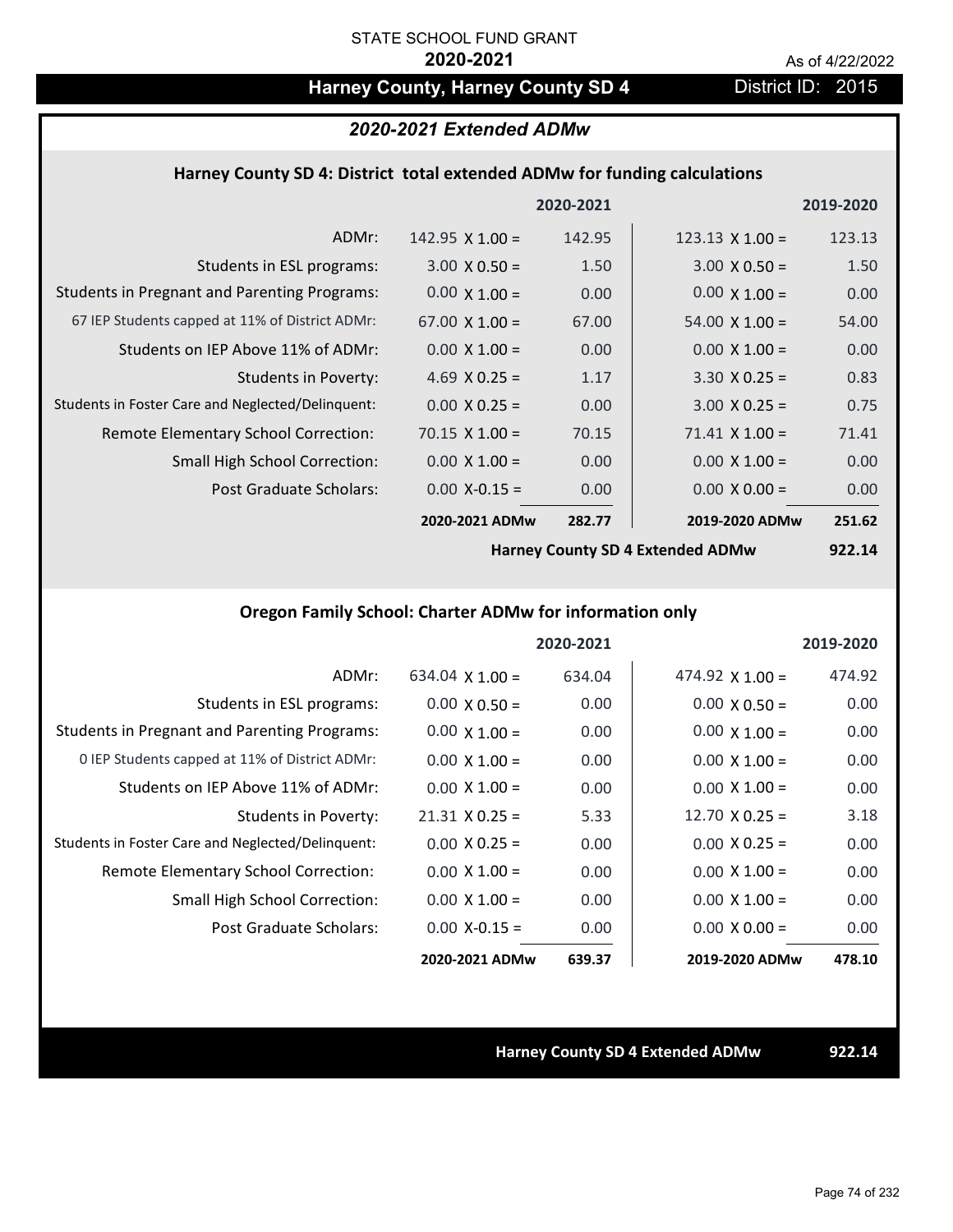# Harney County, Pine Creek SD 5 District ID: 2016

|                                                                        | 2020-2021 Extended ADMw |           |                                      |           |
|------------------------------------------------------------------------|-------------------------|-----------|--------------------------------------|-----------|
| Pine Creek SD 5: District total extended ADMw for funding calculations |                         |           |                                      |           |
|                                                                        |                         | 2020-2021 |                                      | 2019-2020 |
| ADMr:                                                                  | $3.96 \times 1.00 =$    | 3.96      | $3.49 \times 1.00 =$                 | 3.49      |
| Students in ESL programs:                                              | $0.00 \times 0.50 =$    | 0.00      | $0.00 \times 0.50 =$                 | 0.00      |
| <b>Students in Pregnant and Parenting Programs:</b>                    | $0.00 \times 1.00 =$    | 0.00      | $0.00 \times 1.00 =$                 | 0.00      |
| 0 IEP Students capped at 11% of District ADMr:                         | $0.00 \times 1.00 =$    | 0.00      | $0.00 \times 1.00 =$                 | 0.00      |
| Students on IEP Above 11% of ADMr:                                     | $0.00 \times 1.00 =$    | 0.00      | $0.00 \times 1.00 =$                 | 0.00      |
| <b>Students in Poverty:</b>                                            | $2.00 \times 0.25 =$    | 0.50      | $1.41$ X 0.25 =                      | 0.35      |
| Students in Foster Care and Neglected/Delinquent:                      | $0.00 \times 0.25 =$    | 0.00      | $0.00 \times 0.25 =$                 | 0.00      |
| Remote Elementary School Correction:                                   | $25.54$ X $1.00 =$      | 25.54     | $25.54 \times 1.00 =$                | 25.54     |
| <b>Small High School Correction:</b>                                   | $0.00 \times 1.00 =$    | 0.00      | $0.00 \times 1.00 =$                 | 0.00      |
| Post Graduate Scholars:                                                | $0.00$ X-0.15 =         | 0.00      | $0.00 \times 0.00 =$                 | 0.00      |
|                                                                        | 2020-2021 ADMw          | 30.00     | 2019-2020 ADMw                       | 29.38     |
|                                                                        |                         |           | <b>Pine Creek SD 5 Extended ADMw</b> | 30.00     |

**Pine Creek SD 5 Extended ADMw 30.00**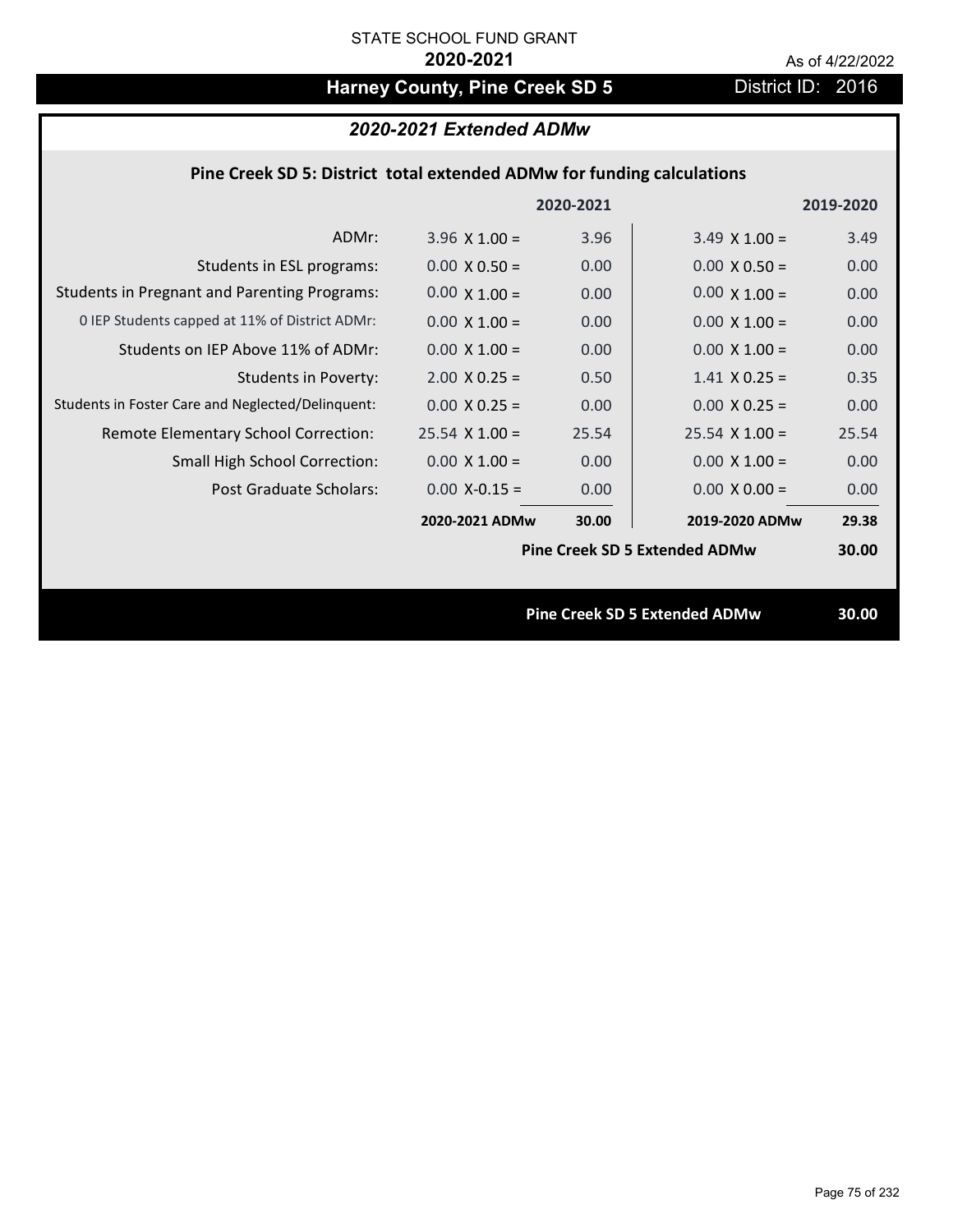# Harney County, Diamond SD 7 District ID: 2017

### *2020-2021 Extended ADMw*

### **Diamond SD 7: District total extended ADMw for funding calculations**

|                                                     |                      | 2020-2021 |                                   | 2019-2020 |
|-----------------------------------------------------|----------------------|-----------|-----------------------------------|-----------|
| ADMr:                                               | $3.66 \times 1.00 =$ | 3.66      | $3.60 \times 1.00 =$              | 3.60      |
| Students in ESL programs:                           | $0.00 \times 0.50 =$ | 0.00      | $0.00 \times 0.50 =$              | 0.00      |
| <b>Students in Pregnant and Parenting Programs:</b> | $0.00 \times 1.00 =$ | 0.00      | $0.00 \times 1.00 =$              | 0.00      |
| 0 IEP Students capped at 11% of District ADMr:      | $0.00 \times 1.00 =$ | 0.00      | $0.00 \times 1.00 =$              | 0.00      |
| Students on IEP Above 11% of ADMr:                  | $0.00 \times 1.00 =$ | 0.00      | $0.00 \times 1.00 =$              | 0.00      |
| <b>Students in Poverty:</b>                         | $0.54$ X 0.25 =      | 0.14      | $0.86$ X 0.25 =                   | 0.22      |
| Students in Foster Care and Neglected/Delinquent:   | $0.00 \times 0.25 =$ | 0.00      | $0.00 \times 0.25 =$              | 0.00      |
| Remote Elementary School Correction:                | $25.54$ X 1.00 =     | 25.54     | $25.54$ X 1.00 =                  | 25.54     |
| <b>Small High School Correction:</b>                | $0.00 \times 1.00 =$ | 0.00      | $0.00 \times 1.00 =$              | 0.00      |
| Post Graduate Scholars:                             | $0.00$ X-0.15 =      | 0.00      | $0.00 \times 0.00 =$              | 0.00      |
|                                                     | 2020-2021 ADMw       | 29.34     | 2019-2020 ADMw                    | 29.36     |
|                                                     |                      |           | <b>Diamond SD 7 Extended ADMw</b> | 29.36     |
|                                                     |                      |           |                                   |           |
|                                                     |                      |           | <b>Diamond SD 7 Extended ADMw</b> | 29.36     |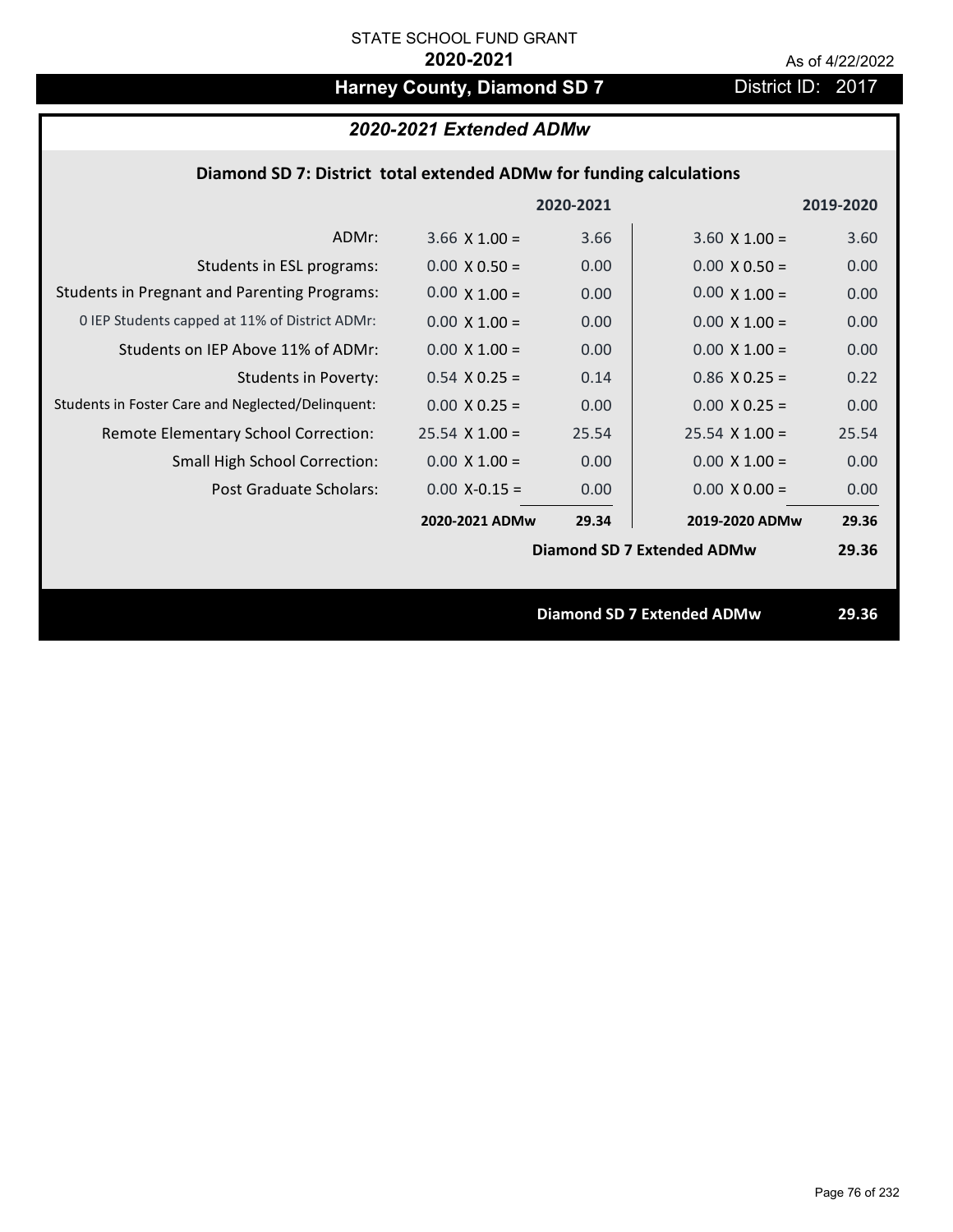# Harney County, Suntex SD 10 District ID: 2018

### *2020-2021 Extended ADMw*

#### **Suntex SD 10: District total extended ADMw for funding calculations**

|                                                     |                      | 2020-2021 |                                   | 2019-2020 |
|-----------------------------------------------------|----------------------|-----------|-----------------------------------|-----------|
| ADMr:                                               | $1.81 \times 1.00 =$ | 1.81      | $3.11 \times 1.00 =$              | 3.11      |
| Students in ESL programs:                           | $0.00 \times 0.50 =$ | 0.00      | $0.00 \times 0.50 =$              | 0.00      |
| <b>Students in Pregnant and Parenting Programs:</b> | $0.00 \times 1.00 =$ | 0.00      | $0.00 \times 1.00 =$              | 0.00      |
| 1 IEP Students capped at 11% of District ADMr:      | $0.22 \times 1.00 =$ | 0.22      | $0.38 \times 1.00 =$              | 0.38      |
| Students on IEP Above 11% of ADMr:                  | $0.50 \times 1.00 =$ | 0.50      | $0.50$ X 1.00 =                   | 0.50      |
| <b>Students in Poverty:</b>                         | $0.37$ X 0.25 =      | 0.09      | $0.63$ X 0.25 =                   | 0.16      |
| Students in Foster Care and Neglected/Delinquent:   | $0.00 \times 0.25 =$ | 0.00      | $0.00 X 0.25 =$                   | 0.00      |
| Remote Elementary School Correction:                | $25.54$ X 1.00 =     | 25.54     | $25.54 \times 1.00 =$             | 25.54     |
| <b>Small High School Correction:</b>                | $0.00 \times 1.00 =$ | 0.00      | $0.00 \times 1.00 =$              | 0.00      |
| <b>Post Graduate Scholars:</b>                      | $0.00$ X-0.15 =      | 0.00      | $0.00 \times 0.00 =$              | 0.00      |
|                                                     | 2020-2021 ADMw       | 28.16     | 2019-2020 ADMw                    | 29.69     |
|                                                     |                      |           | <b>Suntex SD 10 Extended ADMw</b> | 29.69     |
|                                                     |                      |           |                                   |           |
|                                                     |                      |           | <b>Suntex SD 10 Extended ADMw</b> | 29.69     |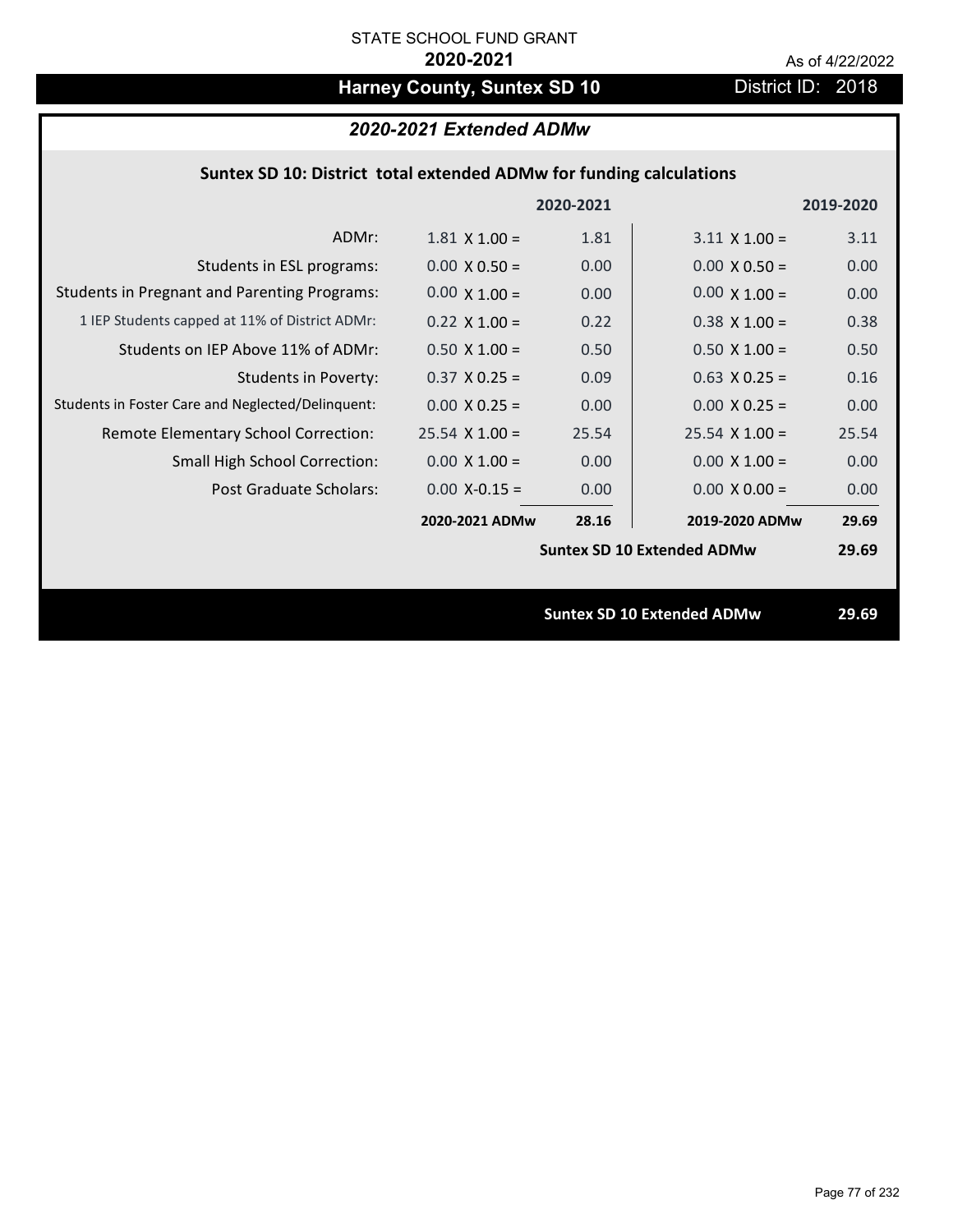# Harney County, Drewsey SD 13 District ID: 2019

### *2020-2021 Extended ADMw*

#### **Drewsey SD 13: District total extended ADMw for funding calculations**

|                                                     |                      | 2020-2021 |                                    | 2019-2020 |
|-----------------------------------------------------|----------------------|-----------|------------------------------------|-----------|
| ADMr:                                               | 7.02 $\times$ 1.00 = | 7.02      | $5.07 \times 1.00 =$               | 5.07      |
| Students in ESL programs:                           | $0.00 \times 0.50 =$ | 0.00      | $0.00 \times 0.50 =$               | 0.00      |
| <b>Students in Pregnant and Parenting Programs:</b> | $0.00 \times 1.00 =$ | 0.00      | $0.00 \times 1.00 =$               | 0.00      |
| 1 IEP Students capped at 11% of District ADMr:      | $0.86$ X 1.00 =      | 0.86      | $0.62$ X 1.00 =                    | 0.62      |
| Students on IEP Above 11% of ADMr:                  | $0.10 \times 1.00 =$ | 0.10      | $0.20$ X $1.00 =$                  | 0.20      |
| <b>Students in Poverty:</b>                         | $0.52$ X $0.25 =$    | 0.13      | $0.75$ X 0.25 =                    | 0.19      |
| Students in Foster Care and Neglected/Delinquent:   | $0.00 \times 0.25 =$ | 0.00      | $0.00 X 0.25 =$                    | 0.00      |
| Remote Elementary School Correction:                | $25.54$ X 1.00 =     | 25.54     | $25.54 \times 1.00 =$              | 25.54     |
| <b>Small High School Correction:</b>                | $0.00 \times 1.00 =$ | 0.00      | $0.00 \times 1.00 =$               | 0.00      |
| Post Graduate Scholars:                             | $0.00$ X-0.15 =      | 0.00      | $0.00 \times 0.00 =$               | 0.00      |
|                                                     | 2020-2021 ADMw       | 33.65     | 2019-2020 ADMw                     | 31.62     |
|                                                     |                      |           | <b>Drewsey SD 13 Extended ADMw</b> | 33.65     |
|                                                     |                      |           |                                    |           |
|                                                     |                      |           | <b>Drewsey SD 13 Extended ADMw</b> | 33.65     |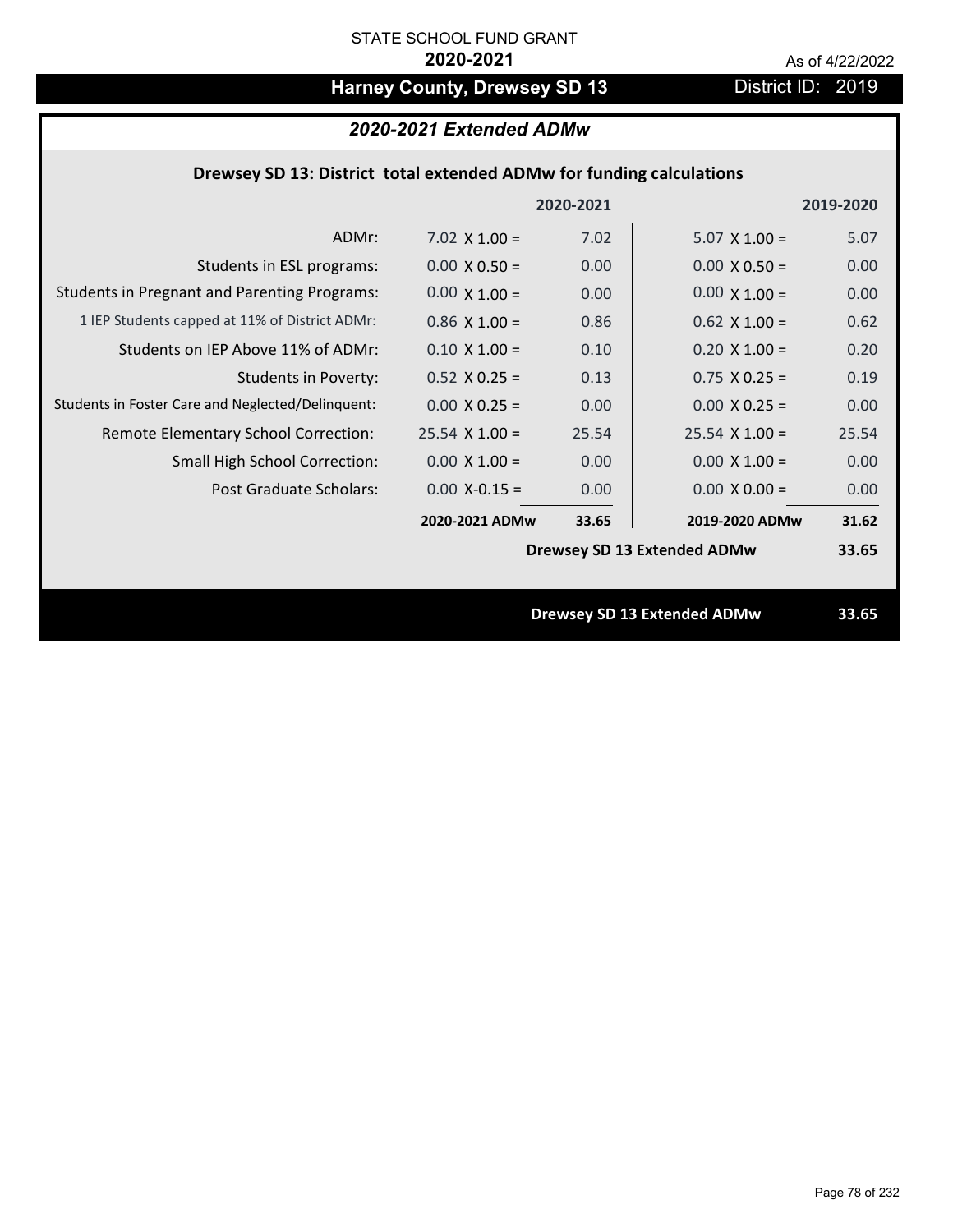# Harney County, Frenchglen SD 16 District ID: 2020

### *2020-2021 Extended ADMw*

### **Frenchglen SD 16: District total extended ADMw for funding calculations**

|                                                     |                      | 2020-2021 |                                | 2019-2020 |
|-----------------------------------------------------|----------------------|-----------|--------------------------------|-----------|
| ADMr:                                               | $8.69 \times 1.00 =$ | 8.69      | $2.69 \times 1.00 =$           | 2.69      |
| Students in ESL programs:                           | $0.00 \times 0.50 =$ | 0.00      | $0.00 \times 0.50 =$           | 0.00      |
| <b>Students in Pregnant and Parenting Programs:</b> | $0.00 \times 1.00 =$ | 0.00      | $0.00 \times 1.00 =$           | 0.00      |
| 1 IEP Students capped at 11% of District ADMr:      | $0.96 \times 1.00 =$ | 0.96      | $0.30 \times 1.00 =$           | 0.30      |
| Students on IEP Above 11% of ADMr:                  | $0.00 \times 1.00 =$ | 0.00      | $0.40$ X $1.00 =$              | 0.40      |
| <b>Students in Poverty:</b>                         | $2.67$ X 0.25 =      | 0.67      | $0.62$ X $0.25 =$              | 0.16      |
| Students in Foster Care and Neglected/Delinquent:   | $2.00 \times 0.25 =$ | 0.50      | $0.00 \times 0.25 =$           | 0.00      |
| Remote Elementary School Correction:                | $25.54$ X $1.00 =$   | 25.54     | $25.54$ X 1.00 =               | 25.54     |
| <b>Small High School Correction:</b>                | $0.00 \times 1.00 =$ | 0.00      | $0.00 \times 1.00 =$           | 0.00      |
| Post Graduate Scholars:                             | $0.00$ X-0.15 =      | 0.00      | $0.00 \times 0.00 =$           | 0.00      |
|                                                     | 2020-2021 ADMw       | 36.35     | 2019-2020 ADMw                 | 29.08     |
|                                                     |                      |           | Frenchglen SD 16 Extended ADMw | 36.35     |
|                                                     |                      |           |                                |           |
|                                                     |                      |           | Frenchglen SD 16 Extended ADMw | 36.35     |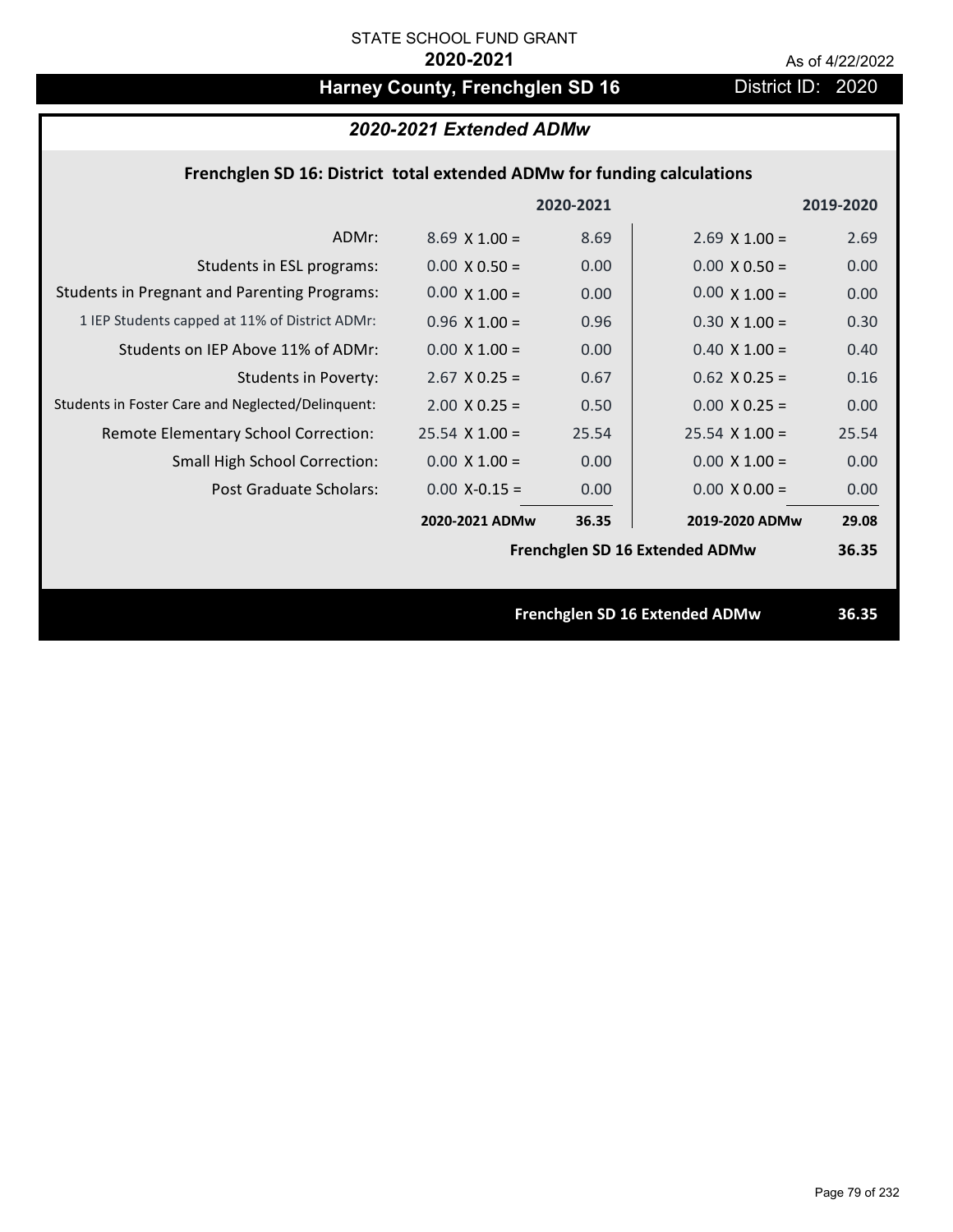## Harney County, Double O SD 28 District ID: 2021

|                                                                       | 2020-2021 Extended ADMw |           |                       |           |
|-----------------------------------------------------------------------|-------------------------|-----------|-----------------------|-----------|
| Double O SD 28: District total extended ADMw for funding calculations |                         |           |                       |           |
|                                                                       |                         | 2020-2021 |                       | 2019-2020 |
| ADMr:                                                                 | 4.85 $\times$ 1.00 =    | 4.85      | $6.30 \times 1.00 =$  | 6.30      |
| Students in ESL programs:                                             | $0.00 \times 0.50 =$    | 0.00      | $0.00 \times 0.50 =$  | 0.00      |
| <b>Students in Pregnant and Parenting Programs:</b>                   | $0.00 \times 1.00 =$    | 0.00      | $0.00 \times 1.00 =$  | 0.00      |
| 1 IEP Students capped at 11% of District ADMr:                        | $0.59 \times 1.00 =$    | 0.59      | $0.77 \times 1.00 =$  | 0.77      |
| Students on IEP Above 11% of ADMr:                                    | $0.20 \times 1.00 =$    | 0.20      | $0.10 \times 1.00 =$  | 0.10      |
| <b>Students in Poverty:</b>                                           | $1.00 \times 0.25 =$    | 0.25      | $1.00 \times 0.25 =$  | 0.25      |
| Students in Foster Care and Neglected/Delinquent:                     | $0.00 \times 0.25 =$    | 0.00      | $0.00 \times 0.25 =$  | 0.00      |
| Remote Elementary School Correction:                                  | $25.54 \times 1.00 =$   | 25.54     | $25.54 \times 1.00 =$ | 25.54     |
| <b>Small High School Correction:</b>                                  | $0.00 \times 1.00 =$    | 0.00      | $0.00 \times 1.00 =$  | 0.00      |

Post Graduate Scholars:  $0.00 \text{ X} - 0.15 = 0.00 \text{ X} - 0.00 \times 0.00 = 0.00 \text{ X}$ 

**31.43 32.96 2020‐2021 ADMw 2019‐2020 ADMw**

**Double O SD 28 Extended ADMw**

**Double O SD 28 Extended ADMw 32.96**

**32.96**

 $0.00 \times 1.00 = 0.00$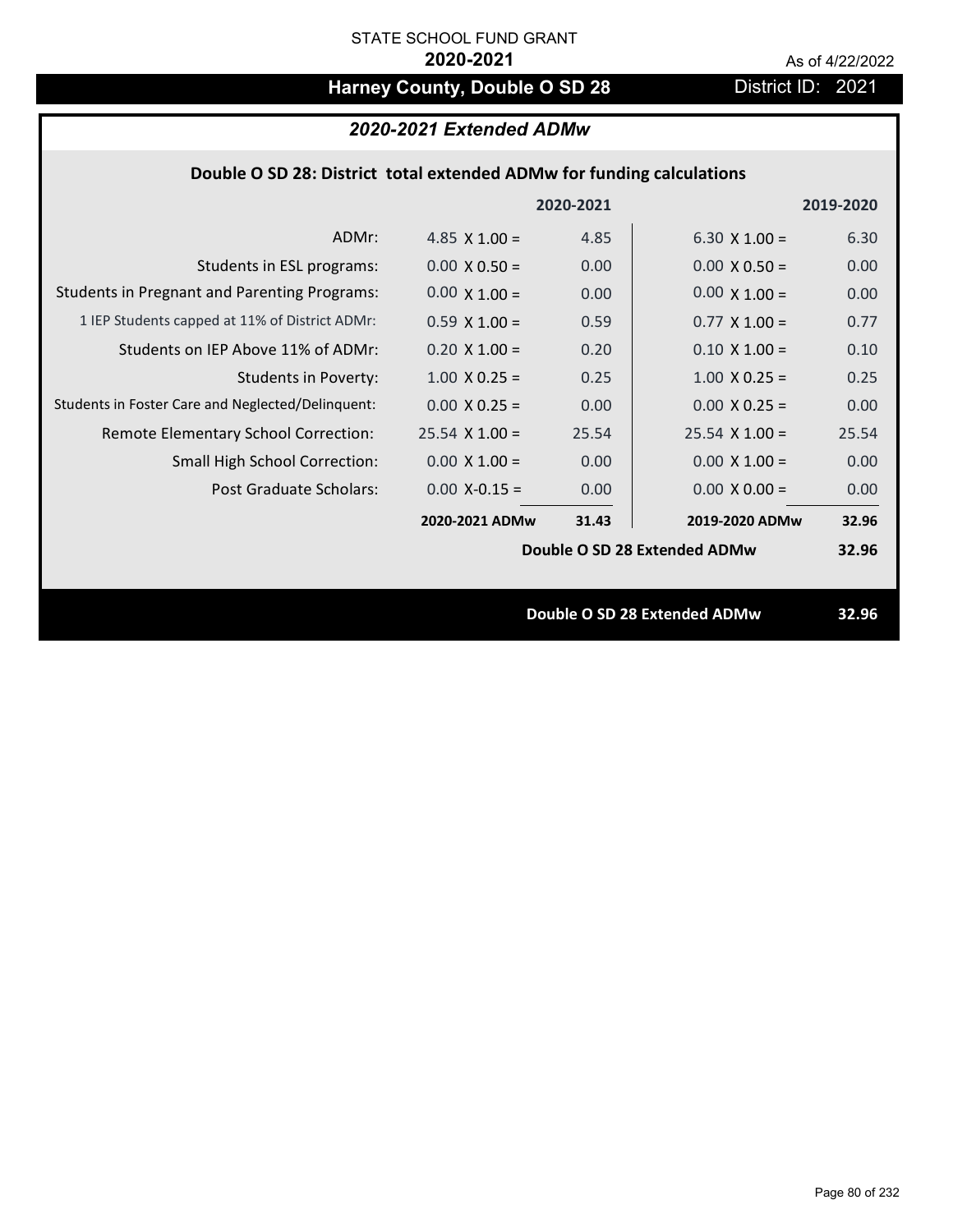# Harney County, South Harney SD 33 District ID: 2022

### *2020-2021 Extended ADMw*

### **South Harney SD 33: District total extended ADMw for funding calculations**

|                                                     |                       | 2020-2021 |                                  | 2019-2020 |
|-----------------------------------------------------|-----------------------|-----------|----------------------------------|-----------|
| ADMr:                                               | 13.53 $\times$ 1.00 = | 13.53     | $13.01 \times 1.00 =$            | 13.01     |
| Students in ESL programs:                           | $0.00 \times 0.50 =$  | 0.00      | $0.00 \times 0.50 =$             | 0.00      |
| <b>Students in Pregnant and Parenting Programs:</b> | $0.00 \times 1.00 =$  | 0.00      | $0.00 \times 1.00 =$             | 0.00      |
| 3 IEP Students capped at 11% of District ADMr:      | $1.65 \times 1.00 =$  | 1.65      | $1.59 \times 1.00 =$             | 1.59      |
| Students on IEP Above 11% of ADMr:                  | $0.40$ X $1.00 =$     | 0.40      | $0.20 X 1.00 =$                  | 0.20      |
| <b>Students in Poverty:</b>                         | $0.94$ X 0.25 =       | 0.24      | $1.81$ X 0.25 =                  | 0.45      |
| Students in Foster Care and Neglected/Delinquent:   | $0.00 \times 0.25 =$  | 0.00      | $0.00 \times 0.25 =$             | 0.00      |
| Remote Elementary School Correction:                | $25.54$ X 1.00 =      | 25.54     | $25.54 \times 1.00 =$            | 25.54     |
| <b>Small High School Correction:</b>                | $0.00 \times 1.00 =$  | 0.00      | $0.00 \times 1.00 =$             | 0.00      |
| Post Graduate Scholars:                             | $0.00$ X-0.15 =       | 0.00      | $0.00 \times 0.00 =$             | 0.00      |
|                                                     | 2020-2021 ADMw        | 41.36     | 2019-2020 ADMw                   | 40.79     |
|                                                     |                       |           | South Harney SD 33 Extended ADMw | 41.36     |
|                                                     |                       |           |                                  |           |
|                                                     |                       |           | South Harney SD 33 Extended ADMw | 41.36     |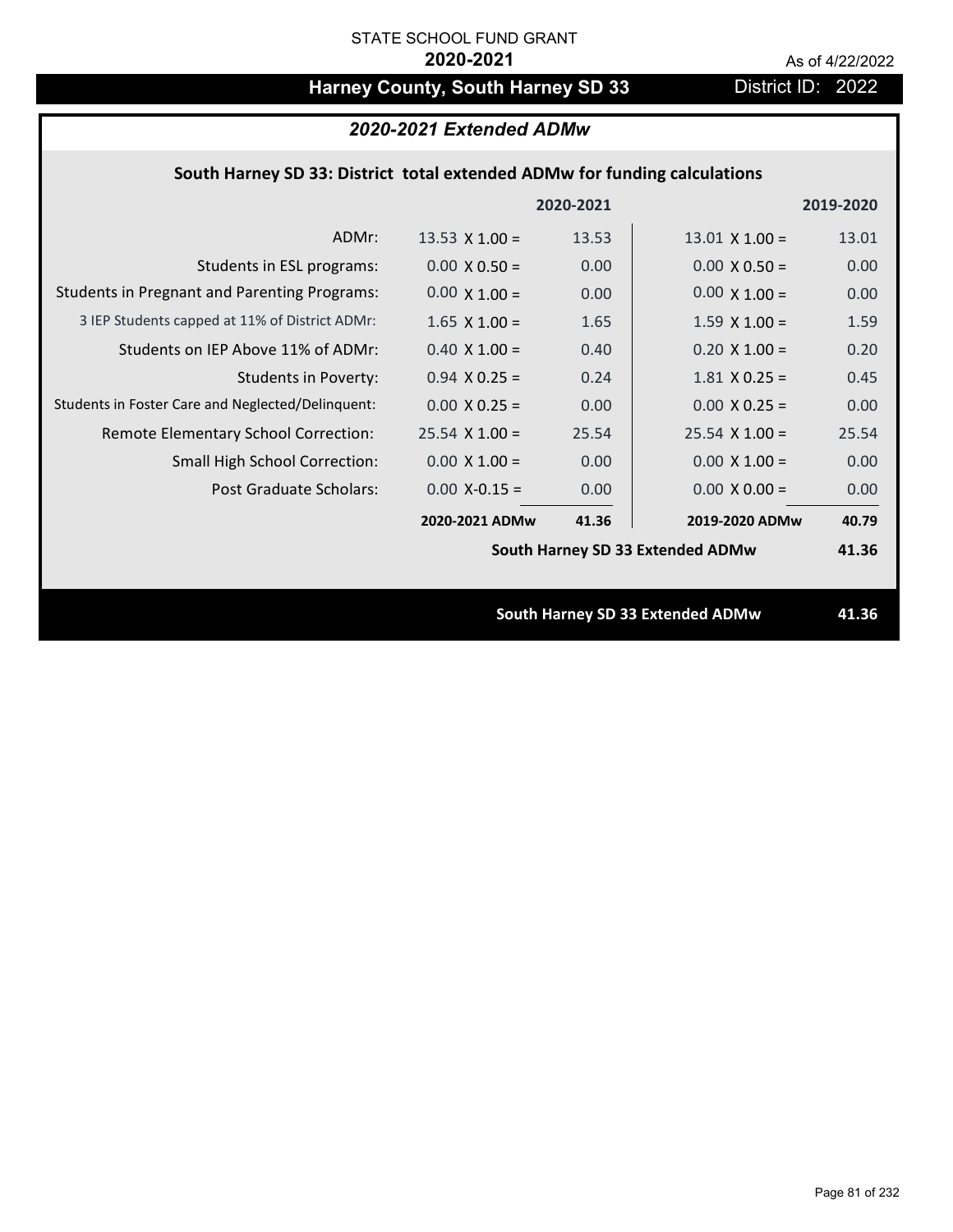### Harney County, Harney County Union High SD 1J District ID: 2023

#### *2020-2021 Extended ADMw*

#### **Harney County Union High SD 1J: District total extended ADMw for funding calculations**

|                                                     |                       | 2020-2021 |                       | 2019-2020 |
|-----------------------------------------------------|-----------------------|-----------|-----------------------|-----------|
| ADMr:                                               | $79.98 \times 1.00 =$ | 79.98     | $84.61 \times 1.00 =$ | 84.61     |
| Students in ESL programs:                           | $0.00 \times 0.50 =$  | 0.00      | $0.00 \times 0.50 =$  | 0.00      |
| <b>Students in Pregnant and Parenting Programs:</b> | $0.00 \times 1.00 =$  | 0.00      | $0.00 \times 1.00 =$  | 0.00      |
| 77 IEP Students capped at 11% of District ADMr:     | $77.00 \times 1.00 =$ | 77.00     | $39.00 \times 1.00 =$ | 39.00     |
| Students on IEP Above 11% of ADMr:                  | $0.00 \times 1.00 =$  | 0.00      | $0.00 \times 1.00 =$  | 0.00      |
| Students in Poverty:                                | $1.65$ X 0.25 =       | 0.41      | $1.96 \times 0.25 =$  | 0.49      |
| Students in Foster Care and Neglected/Delinquent:   | $0.00 \times 0.25 =$  | 0.00      | $1.00 \times 0.25 =$  | 0.25      |
| Remote Elementary School Correction:                | $0.00 \times 1.00 =$  | 0.00      | $0.00 \times 1.00 =$  | 0.00      |
| <b>Small High School Correction:</b>                | 62.62 $\times$ 1.00 = | 62.62     | $65.64 \times 1.00 =$ | 65.64     |
| Post Graduate Scholars:                             | $0.00$ X-0.15 =       | 0.00      | $0.00 \times 0.00 =$  | 0.00      |
|                                                     | 2020-2021 ADMw        | 220.01    | 2019-2020 ADMw        | 189.99    |

**Harney County Union High SD 1J Extended ADMw**

**1,299.34**

#### **Silvies River Charter School: Charter ADMw for information only**

|                                                     |                          | 2020-2021 |                        | 2019-2020 |
|-----------------------------------------------------|--------------------------|-----------|------------------------|-----------|
| ADMr:                                               | $1,070.74 \times 1.00 =$ | 1,070.74  | $563.99 \times 1.00 =$ | 563.99    |
| Students in ESL programs:                           | $0.00 \times 0.50 =$     | 0.00      | $0.00 \times 0.50 =$   | 0.00      |
| <b>Students in Pregnant and Parenting Programs:</b> | $0.00 \times 1.00 =$     | 0.00      | $0.00 \times 1.00 =$   | 0.00      |
| 0 IEP Students capped at 11% of District ADMr:      | $0.00 \times 1.00 =$     | 0.00      | $0.00 \times 1.00 =$   | 0.00      |
| Students on IEP Above 11% of ADMr:                  | $0.00 \times 1.00 =$     | 0.00      | $0.00 \times 1.00 =$   | 0.00      |
| Students in Poverty:                                | $34.35 \times 0.25 =$    | 8.59      | $13.04 \times 0.25 =$  | 3.26      |
| Students in Foster Care and Neglected/Delinquent:   | $0.00 \times 0.25 =$     | 0.00      | $0.00 \times 0.25 =$   | 0.00      |
| Remote Elementary School Correction:                | $0.00 \times 1.00 =$     | 0.00      | $0.00 \times 1.00 =$   | 0.00      |
| <b>Small High School Correction:</b>                | $0.00 \times 1.00 =$     | 0.00      | $0.00 \times 1.00 =$   | 0.00      |
| Post Graduate Scholars:                             | $0.00$ X-0.15 =          | 0.00      | $0.00 \times 0.00 =$   | 0.00      |
|                                                     | 2020-2021 ADMw           | 1,079.33  | 2019-2020 ADMw         | 567.25    |

**Harney County Union High SD 1J Extended ADMw 1,299.34**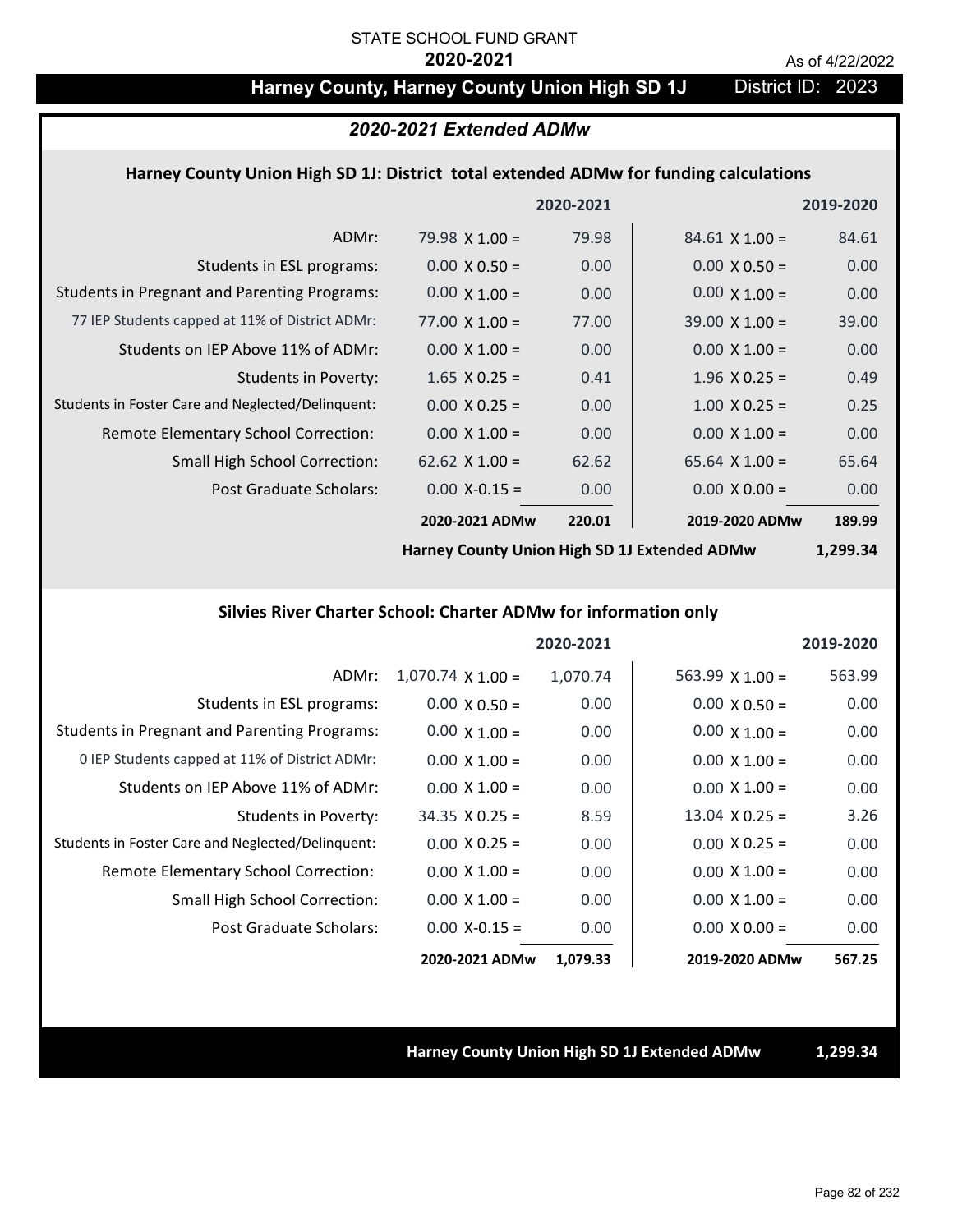# **Hood River County, Hood River County SD District ID: 2024**

### *2020-2021 Extended ADMw*

#### **Hood River County SD: District total extended ADMw for funding calculations**

|                                                     |                                           | 2020-2021 |                                           | 2019-2020 |
|-----------------------------------------------------|-------------------------------------------|-----------|-------------------------------------------|-----------|
| ADMr:                                               | $3,771.44 \times 1.00 =$                  | 3,771.44  | 4,003.28 $\times$ 1.00 =                  | 4,003.28  |
| Students in ESL programs:                           | $762.16 \times 0.50 =$                    | 381.08    | $771.57 \times 0.50 =$                    | 385.79    |
| <b>Students in Pregnant and Parenting Programs:</b> | 4.59 $\times$ 1.00 =                      | 4.59      | $2.07 \times 1.00 =$                      | 2.07      |
| 450 IEP Students capped at 11% of District ADMr:    | 414.86 $\times$ 1.00 =                    | 414.86    | 440.36 $\times$ 1.00 =                    | 440.36    |
| Students on IEP Above 11% of ADMr:                  | $3.10 \times 1.00 =$                      | 3.10      | $2.90 \times 1.00 =$                      | 2.90      |
| <b>Students in Poverty:</b>                         | 422.13 $\times$ 0.25 =                    | 105.53    | $514.23 \times 0.25 =$                    | 128.56    |
| Students in Foster Care and Neglected/Delinquent:   | $16.00 \times 0.25 =$                     | 4.00      | $18.00 \times 0.25 =$                     | 4.50      |
| Remote Elementary School Correction:                | 44.93 $X$ 1.00 =                          | 44.93     | $45.77 \times 1.00 =$                     | 45.77     |
| <b>Small High School Correction:</b>                | $0.00 X 1.00 =$                           | 0.00      | $0.00 \times 1.00 =$                      | 0.00      |
| Post Graduate Scholars:                             | $0.00$ X-0.15 =                           | 0.00      | $0.00 \times 0.00 =$                      | 0.00      |
|                                                     | 2020-2021 ADMw                            | 4,729.53  | 2019-2020 ADMw                            | 5,013.22  |
|                                                     | <b>Hood River County SD Extended ADMw</b> |           |                                           | 5,013.22  |
|                                                     |                                           |           |                                           |           |
|                                                     |                                           |           | <b>Hood River County SD Extended ADMw</b> | 5,013.22  |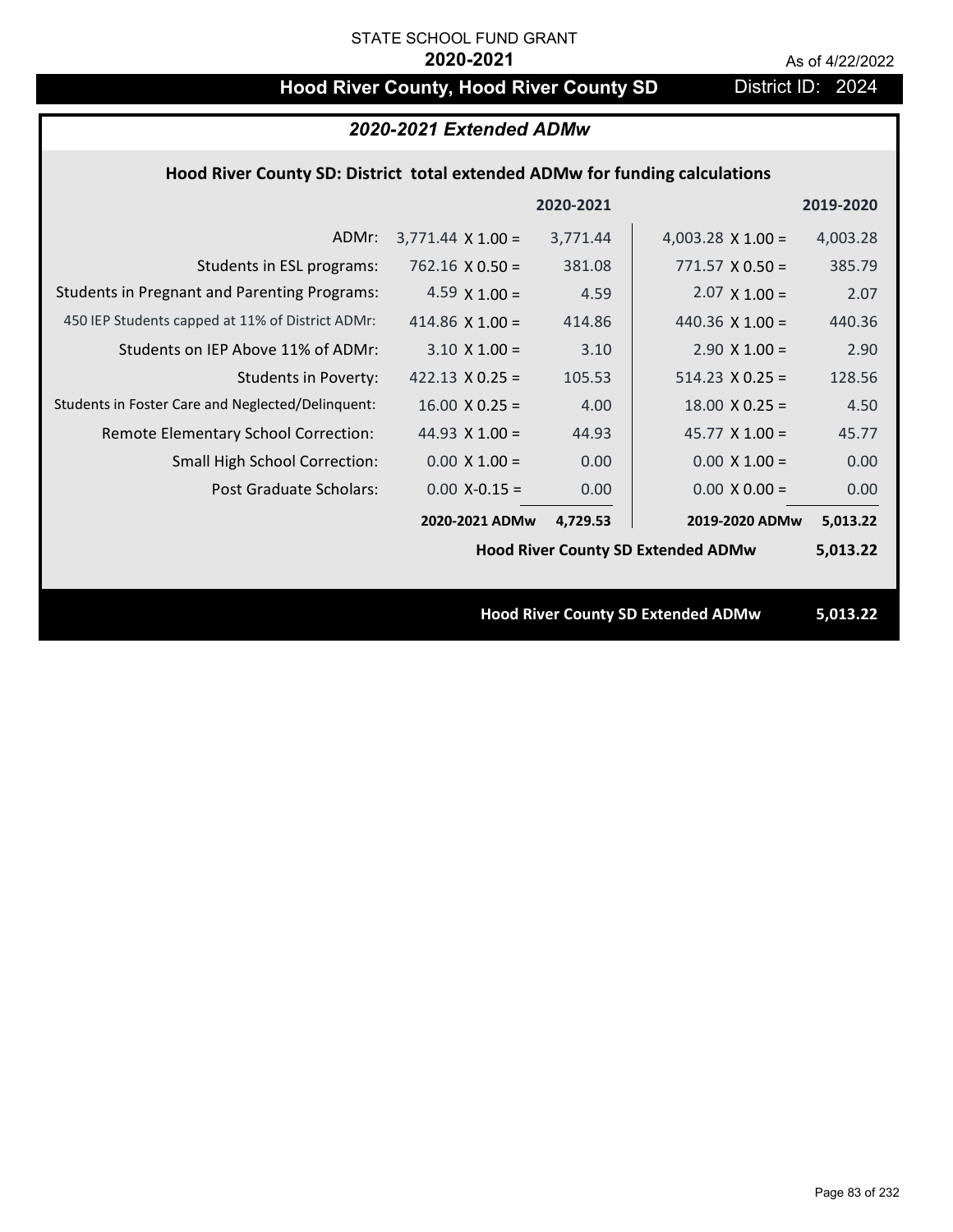## **Jackson County, Phoenix-Talent SD 4** District ID: 2039

#### *2020-2021 Extended ADMw*

#### **Phoenix‐Talent SD 4: District total extended ADMw for funding calculations**

|                                                     |                          | 2020-2021 |                          | 2019-2020 |
|-----------------------------------------------------|--------------------------|-----------|--------------------------|-----------|
| ADMr:                                               | $2,318.06 \times 1.00 =$ | 2,318.06  | $2,501.13 \times 1.00 =$ | 2,501.13  |
| Students in ESL programs:                           | $285.19 \times 0.50 =$   | 142.60    | $304.31 \times 0.50 =$   | 152.16    |
| <b>Students in Pregnant and Parenting Programs:</b> | $0.08 \times 1.00 =$     | 0.08      | $0.00 \times 1.00 =$     | 0.00      |
| 369 IEP Students capped at 11% of District ADMr:    | $263.54 \times 1.00 =$   | 263.54    | $284.85 \times 1.00 =$   | 284.85    |
| Students on IEP Above 11% of ADMr:                  | $34.80 \times 1.00 =$    | 34.80     | 48.50 $\times$ 1.00 =    | 48.50     |
| Students in Poverty:                                | $386.35 \times 0.25 =$   | 96.59     | 595.59 $X$ 0.25 =        | 148.90    |
| Students in Foster Care and Neglected/Delinquent:   | $12.00 \times 0.25 =$    | 3.00      | $17.00 \times 0.25 =$    | 4.25      |
| Remote Elementary School Correction:                | $0.00 \times 1.00 =$     | 0.00      | $0.00 \times 1.00 =$     | 0.00      |
| <b>Small High School Correction:</b>                | $0.00 \times 1.00 =$     | 0.00      | $0.00 \times 1.00 =$     | 0.00      |
| Post Graduate Scholars:                             | $0.00$ X-0.15 =          | 0.00      | $0.00 \times 0.00 =$     | 0.00      |
|                                                     | 2020-2021 ADMw           | 2,858.67  | 2019-2020 ADMw           | 3,139.79  |

**Phoenix‐Talent SD 4 Extended ADMw**

**3,233.75**

#### **Armadillo Technical Institute: Charter ADMw for information only**

|                                                     |                       | 2020-2021 |                       | 2019-2020 |
|-----------------------------------------------------|-----------------------|-----------|-----------------------|-----------|
| ADMr:                                               | $77.79 \times 1.00 =$ | 77.79     | $88.44 \times 1.00 =$ | 88.44     |
| Students in ESL programs:                           | $0.31 \times 0.50 =$  | 0.16      | $0.51 \times 0.50 =$  | 0.26      |
| <b>Students in Pregnant and Parenting Programs:</b> | $0.00 \times 1.00 =$  | 0.00      | $0.00 \times 1.00 =$  | 0.00      |
| 0 IEP Students capped at 11% of District ADMr:      | $0.00 \times 1.00 =$  | 0.00      | $0.00 \times 1.00 =$  | 0.00      |
| Students on IEP Above 11% of ADMr:                  | $0.00 \times 1.00 =$  | 0.00      | $0.00 \times 1.00 =$  | 0.00      |
| Students in Poverty:                                | $12.96 \times 0.25 =$ | 3.24      | $21.08 \times 0.25 =$ | 5.27      |
| Students in Foster Care and Neglected/Delinquent:   | $0.00 \times 0.25 =$  | 0.00      | $0.00 \times 0.25 =$  | 0.00      |
| Remote Elementary School Correction:                | $0.00 \times 1.00 =$  | 0.00      | $0.00 \times 1.00 =$  | 0.00      |
| <b>Small High School Correction:</b>                | $0.00 \times 1.00 =$  | 0.00      | $0.00 \times 1.00 =$  | 0.00      |
| Post Graduate Scholars:                             | $0.00 X - 0.15 =$     | 0.00      | $0.00 \times 0.00 =$  | 0.00      |
|                                                     | 2020-2021 ADMw        | 81.19     | 2019-2020 ADMw        | 93.97     |

**Phoenix‐Talent SD 4 Extended ADMw 3,233.75**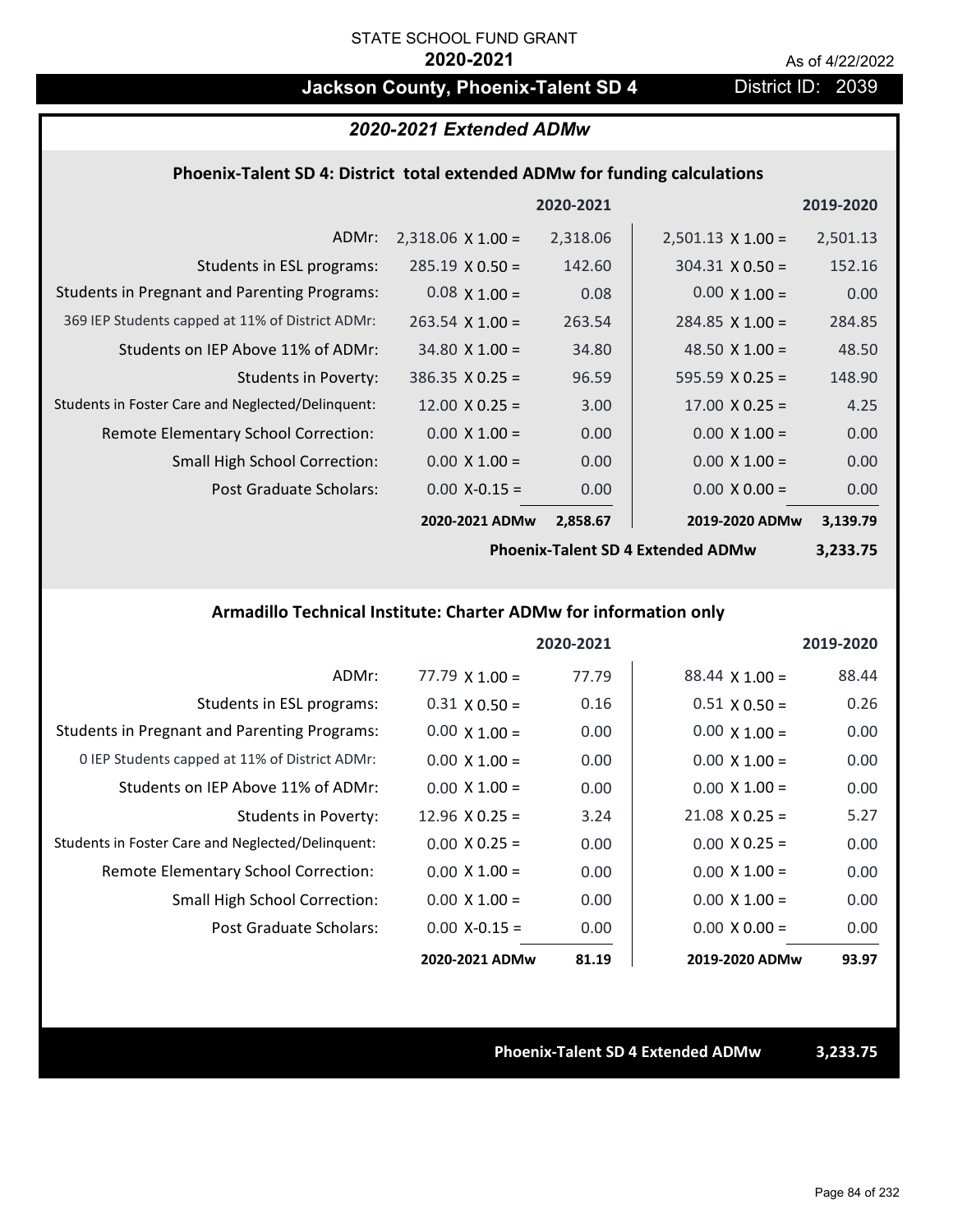# **Jackson County, Ashland SD 5** District ID: 2041

### *2020-2021 Extended ADMw*

#### **Ashland SD 5: District total extended ADMw for funding calculations**

|                                                     |                          | 2020-2021 |                                   | 2019-2020 |
|-----------------------------------------------------|--------------------------|-----------|-----------------------------------|-----------|
| ADMr:                                               | $2,492.83 \times 1.00 =$ | 2,492.83  | $2,796.76 \times 1.00 =$          | 2,796.76  |
| Students in ESL programs:                           | $33.38 \times 0.50 =$    | 16.69     | $34.25 \times 0.50 =$             | 17.13     |
| <b>Students in Pregnant and Parenting Programs:</b> | $0.00 \times 1.00 =$     | 0.00      | $0.00 \times 1.00 =$              | 0.00      |
| 309 IEP Students capped at 11% of District ADMr:    | $274.21 \times 1.00 =$   | 274.21    | $307.64 \times 1.00 =$            | 307.64    |
| Students on IEP Above 11% of ADMr:                  | $5.00 \times 1.00 =$     | 5.00      | $3.20$ X $1.00 =$                 | 3.20      |
| <b>Students in Poverty:</b>                         | 444.84 $\times$ 0.25 =   | 111.21    | $577.56 \times 0.25 =$            | 144.39    |
| Students in Foster Care and Neglected/Delinquent:   | $4.00 \times 0.25 =$     | 1.00      | $7.00 \times 0.25 =$              | 1.75      |
| Remote Elementary School Correction:                | $0.00 \times 1.00 =$     | 0.00      | $0.00 \times 1.00 =$              | 0.00      |
| <b>Small High School Correction:</b>                | $0.00 \times 1.00 =$     | 0.00      | $0.00 \times 1.00 =$              | 0.00      |
| <b>Post Graduate Scholars:</b>                      | $0.00$ X-0.15 =          | 0.00      | $0.00 \times 0.00 =$              | 0.00      |
|                                                     | 2020-2021 ADMw           | 2,900.94  | 2019-2020 ADMw                    | 3,270.87  |
|                                                     |                          |           | <b>Ashland SD 5 Extended ADMw</b> | 3,270.87  |
|                                                     |                          |           |                                   |           |
|                                                     |                          |           | <b>Ashland SD 5 Extended ADMw</b> | 3,270.87  |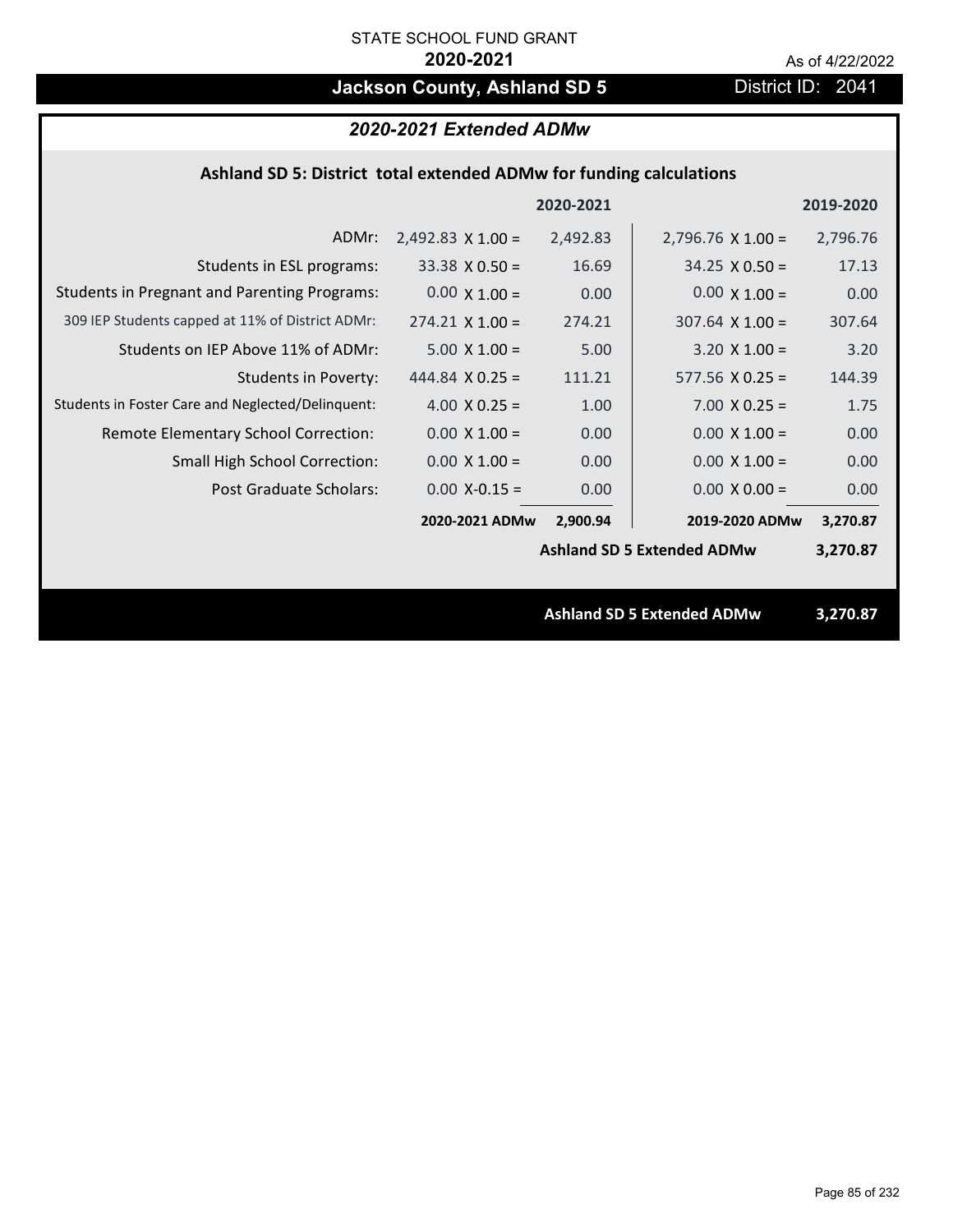# **Jackson County, Central Point SD 6** District ID: 2042

| 2020-2021 Extended ADMw                                                   |                          |           |                                         |           |  |
|---------------------------------------------------------------------------|--------------------------|-----------|-----------------------------------------|-----------|--|
| Central Point SD 6: District total extended ADMw for funding calculations |                          |           |                                         |           |  |
|                                                                           |                          | 2020-2021 |                                         | 2019-2020 |  |
| ADMr:                                                                     | 4,707.18 $\times$ 1.00 = | 4,707.18  | 4,808.89 $\times$ 1.00 =                | 4,808.89  |  |
| Students in ESL programs:                                                 | $194.92 \times 0.50 =$   | 97.46     | $162.95 \times 0.50 =$                  | 81.48     |  |
| <b>Students in Pregnant and Parenting Programs:</b>                       | $0.00 \times 1.00 =$     | 0.00      | $0.00 \times 1.00 =$                    | 0.00      |  |
| 673 IEP Students capped at 11% of District ADMr:                          | $517.79$ X 1.00 =        | 517.79    | $528.98 \times 1.00 =$                  | 528.98    |  |
| Students on IEP Above 11% of ADMr:                                        | $0.00 \times 1.00 =$     | 0.00      | $0.00 \times 1.00 =$                    | 0.00      |  |
| <b>Students in Poverty:</b>                                               | 676.95 $X$ 0.25 =        | 169.24    | $675.57$ X 0.25 =                       | 168.89    |  |
| Students in Foster Care and Neglected/Delinquent:                         | $32.00 \times 0.25 =$    | 8.00      | $25.00 \times 0.25 =$                   | 6.25      |  |
| Remote Elementary School Correction:                                      | $0.00 \times 1.00 =$     | 0.00      | $0.00 \times 1.00 =$                    | 0.00      |  |
| <b>Small High School Correction:</b>                                      | $0.00 \times 1.00 =$     | 0.00      | $0.00 \times 1.00 =$                    | 0.00      |  |
| Post Graduate Scholars:                                                   | $0.00$ X-0.15 =          | 0.00      | $0.00 \times 0.00 =$                    | 0.00      |  |
|                                                                           | 2020-2021 ADMw           | 5,499.67  | 2019-2020 ADMw                          | 5,594.49  |  |
|                                                                           |                          |           | <b>Central Point SD 6 Extended ADMw</b> | 5,594.49  |  |
|                                                                           |                          |           |                                         |           |  |
|                                                                           |                          |           | <b>Central Point SD 6 Extended ADMw</b> | 5.594.49  |  |
|                                                                           |                          |           |                                         |           |  |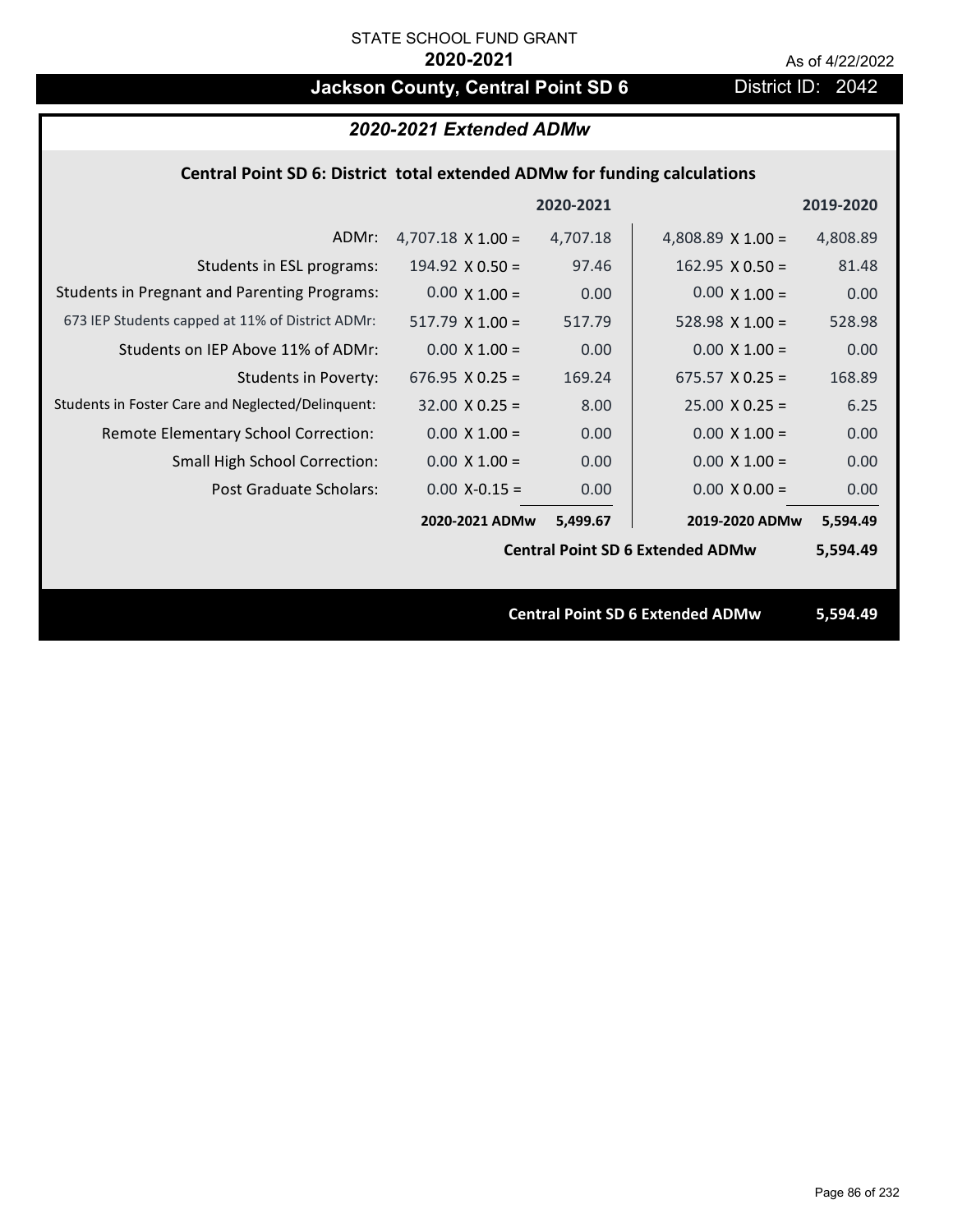## **Jackson County, Eagle Point SD 9 District ID: 2043**

### *2020-2021 Extended ADMw*

### **Eagle Point SD 9: District total extended ADMw for funding calculations**

|                                                     |                          | 2020-2021 |                          | 2019-2020 |
|-----------------------------------------------------|--------------------------|-----------|--------------------------|-----------|
| ADMr:                                               | $3,695.70 \times 1.00 =$ | 3,695.70  | $3,783.52 \times 1.00 =$ | 3,783.52  |
| Students in ESL programs:                           | $369.06 \times 0.50 =$   | 184.53    | $359.44 \times 0.50 =$   | 179.72    |
| <b>Students in Pregnant and Parenting Programs:</b> | $0.00 \times 1.00 =$     | 0.00      | $0.00 \times 1.00 =$     | 0.00      |
| 552 IEP Students capped at 11% of District ADMr:    | 447.74 $\times$ 1.00 =   | 447.74    | 451.03 $\times$ 1.00 =   | 451.03    |
| Students on IEP Above 11% of ADMr:                  | $2.70 \times 1.00 =$     | 2.70      | $3.00 \times 1.00 =$     | 3.00      |
| <b>Students in Poverty:</b>                         | $634.54 \times 0.25 =$   | 158.64    | $663.73 \times 0.25 =$   | 165.93    |
| Students in Foster Care and Neglected/Delinquent:   | $34.00 \times 0.25 =$    | 8.50      | 41.00 $X$ 0.25 =         | 10.25     |
| Remote Elementary School Correction:                | $31.74 \times 1.00 =$    | 31.74     | $38.43 \times 1.00 =$    | 38.43     |
| <b>Small High School Correction:</b>                | $0.00 \times 1.00 =$     | 0.00      | $0.00 \times 1.00 =$     | 0.00      |
| Post Graduate Scholars:                             | $0.00$ X-0.15 =          | 0.00      | $0.00 \times 0.00 =$     | 0.00      |
|                                                     | 2020-2021 ADMw           | 4,529.55  | 2019-2020 ADMw           | 4,631.88  |

**Eagle Point SD 9 Extended ADMw**

**4,962.71**

### **Crater Lake Academy: Charter ADMw for information only**

|                                                     |                        | 2020-2021 |                        | 2019-2020 |
|-----------------------------------------------------|------------------------|-----------|------------------------|-----------|
| ADMr:                                               | $327.97 \times 1.00 =$ | 327.97    | $316.77 \times 1.00 =$ | 316.77    |
| Students in ESL programs:                           | $0.00 \times 0.50 =$   | 0.00      | $0.01 \times 0.50 =$   | 0.01      |
| <b>Students in Pregnant and Parenting Programs:</b> | $0.00 \times 1.00 =$   | 0.00      | $0.00 \times 1.00 =$   | 0.00      |
| 0 IEP Students capped at 11% of District ADMr:      | $0.00 \times 1.00 =$   | 0.00      | $0.00 \times 1.00 =$   | 0.00      |
| Students on IEP Above 11% of ADMr:                  | $0.00 \times 1.00 =$   | 0.00      | $0.00 \times 1.00 =$   | 0.00      |
| Students in Poverty:                                | $56.31$ X 0.25 =       | 14.08     | $56.21 \times 0.25 =$  | 14.05     |
| Students in Foster Care and Neglected/Delinquent:   | $0.00 \times 0.25 =$   | 0.00      | $0.00 \times 0.25 =$   | 0.00      |
| <b>Remote Elementary School Correction:</b>         | $0.00 \times 1.00 =$   | 0.00      | $0.00 \times 1.00 =$   | 0.00      |
| <b>Small High School Correction:</b>                | $0.00 \times 1.00 =$   | 0.00      | $0.00 \times 1.00 =$   | 0.00      |
| Post Graduate Scholars:                             | $0.00$ X-0.15 =        | 0.00      | $0.00 \times 0.00 =$   | 0.00      |
|                                                     | 2020-2021 ADMw         | 342.05    | 2019-2020 ADMw         | 330.83    |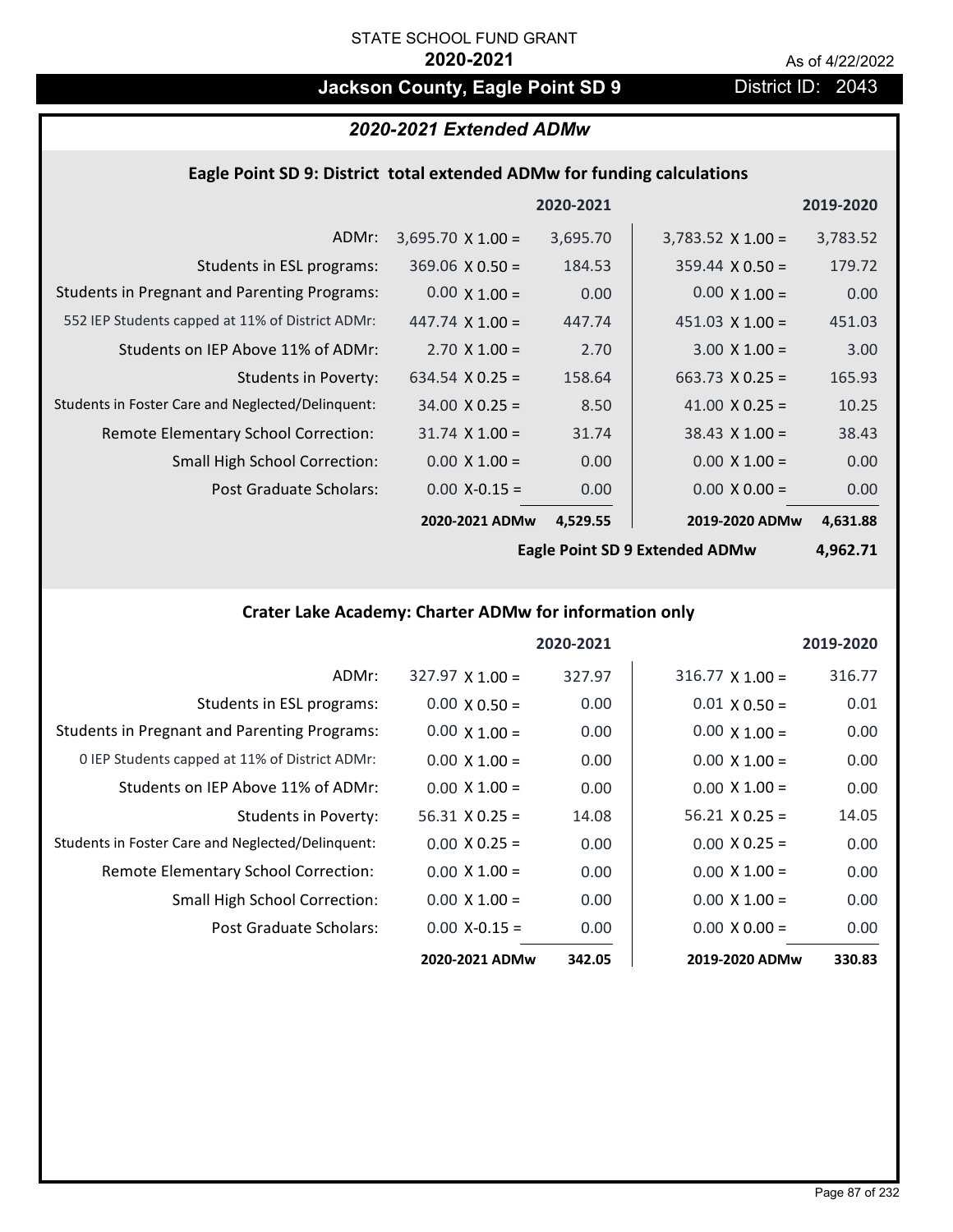### **Kids Unlimited Academy White City: Charter ADMw for information only**

|                                                     |                       | 2020-2021 |                      | 2019-2020 |
|-----------------------------------------------------|-----------------------|-----------|----------------------|-----------|
| ADMr:                                               | $46.71 \times 1.00 =$ | 46.71     | $0.00 \times 1.00 =$ | 0.00      |
| Students in ESL programs:                           | $16.59 \times 0.50 =$ | 8.30      | $0.00 \times 0.50 =$ | 0.00      |
| <b>Students in Pregnant and Parenting Programs:</b> | $0.00 \times 1.00 =$  | 0.00      | $0.00 \times 1.00 =$ | 0.00      |
| 0 IEP Students capped at 11% of District ADMr:      | $0.00 \times 1.00 =$  | 0.00      | $0.00 \times 1.00 =$ | 0.00      |
| Students on IEP Above 11% of ADMr:                  | $0.00 \times 1.00 =$  | 0.00      | $0.00 \times 1.00 =$ | 0.00      |
| <b>Students in Poverty:</b>                         | $8.02 \times 0.25 =$  | 2.01      | $0.00 \times 0.25 =$ | 0.00      |
| Students in Foster Care and Neglected/Delinquent:   | $0.00 \times 0.25 =$  | 0.00      | $0.00 \times 0.25 =$ | 0.00      |
| Remote Elementary School Correction:                | $0.00 \times 1.00 =$  | 0.00      | $0.00 \times 1.00 =$ | 0.00      |
| <b>Small High School Correction:</b>                | $0.00 \times 1.00 =$  | 0.00      | $0.00 \times 1.00 =$ | 0.00      |
| Post Graduate Scholars:                             | $0.00 X - 0.15 =$     | 0.00      | $0.00 \times 0.00 =$ | 0.00      |
|                                                     | 2020-2021 ADMw        | 57.01     | 2019-2020 ADMw       | 0.00      |

**Eagle Point SD 9 Extended ADMw 4,962.71**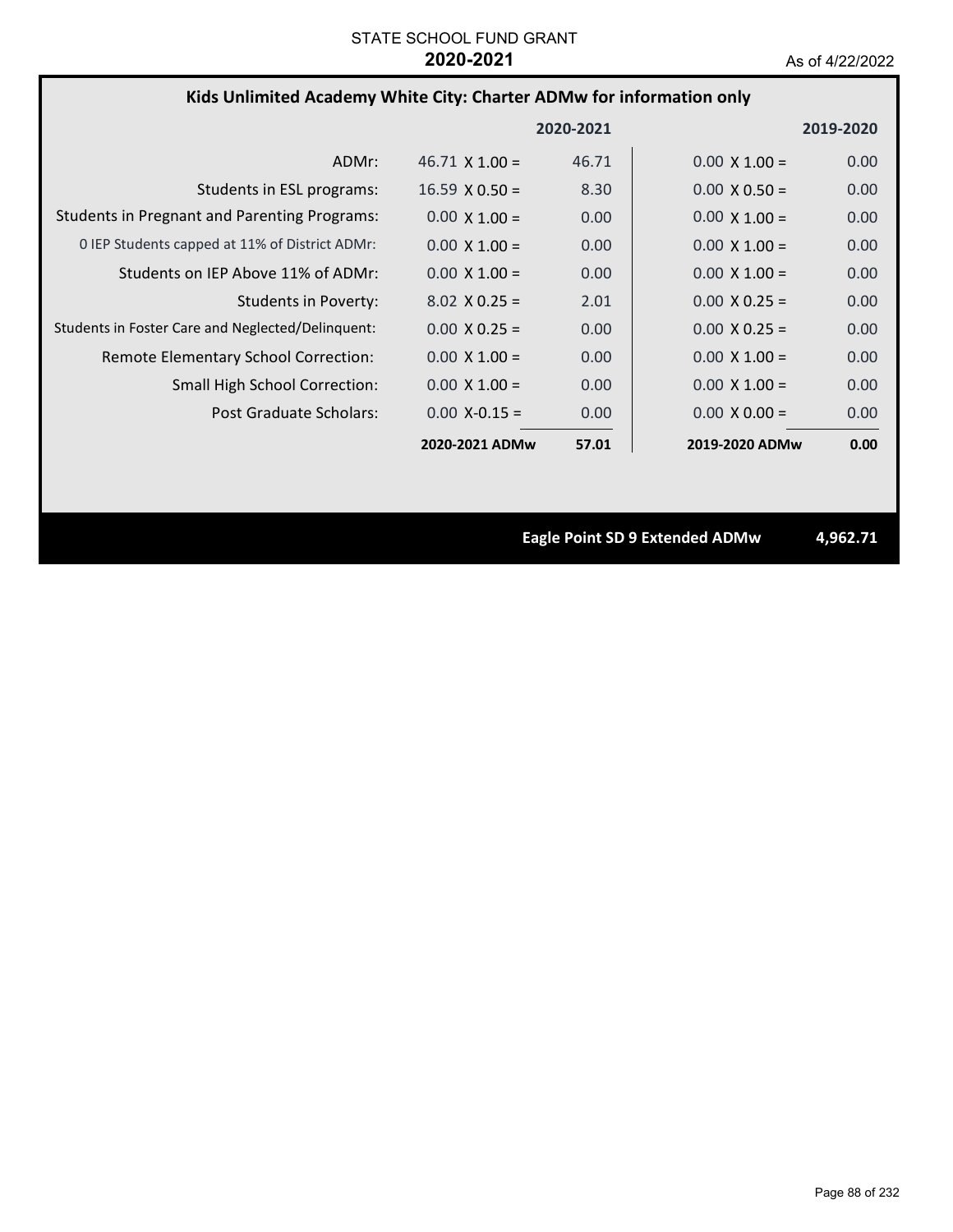## Jackson County, Rogue River SD 35 District ID: 2044

## *2020-2021 Extended ADMw*

#### **Rogue River SD 35: District total extended ADMw for funding calculations**

|                                                     |                        | 2020-2021 |                        | 2019-2020 |
|-----------------------------------------------------|------------------------|-----------|------------------------|-----------|
| ADMr:                                               | $861.89 \times 1.00 =$ | 861.89    | $902.42 \times 1.00 =$ | 902.42    |
| Students in ESL programs:                           | 4.68 $\times$ 0.50 =   | 2.34      | $3.58 \times 0.50 =$   | 1.79      |
| <b>Students in Pregnant and Parenting Programs:</b> | $2.57 \times 1.00 =$   | 2.57      | $0.00 \times 1.00 =$   | 0.00      |
| 153 IEP Students capped at 11% of District ADMr:    | $117.40 \times 1.00 =$ | 117.40    | $119.74$ X $1.00 =$    | 119.74    |
| Students on IEP Above 11% of ADMr:                  | $7.00 \times 1.00 =$   | 7.00      | $25.10 \times 1.00 =$  | 25.10     |
| Students in Poverty:                                | $149.99 \times 0.25 =$ | 37.50     | $147.50 \times 0.25 =$ | 36.88     |
| Students in Foster Care and Neglected/Delinquent:   | 4.00 $X$ 0.25 =        | 1.00      | $10.00 \times 0.25 =$  | 2.50      |
| Remote Elementary School Correction:                | $0.00 \times 1.00 =$   | 0.00      | $0.00 \times 1.00 =$   | 0.00      |
| <b>Small High School Correction:</b>                | $86.60 \times 1.00 =$  | 86.60     | $79.86$ X 1.00 =       | 79.86     |
| Post Graduate Scholars:                             | $0.00$ X-0.15 =        | 0.00      | $0.00 \times 0.00 =$   | 0.00      |
|                                                     | 2020-2021 ADMw         | 1,116.30  | 2019-2020 ADMw         | 1,168.29  |
|                                                     |                        |           |                        |           |

**Rogue River SD 35 Extended ADMw**

**1,362.07**

### **Rivers Edge Academy Charter School: Charter ADMw for information only**

|                                                     |                        | 2020-2021 |                        | 2019-2020 |
|-----------------------------------------------------|------------------------|-----------|------------------------|-----------|
| ADMr:                                               | $205.42 \times 1.00 =$ | 205.42    | $186.17 \times 1.00 =$ | 186.17    |
| Students in ESL programs:                           | $0.00 \times 0.50 =$   | 0.00      | $0.00 \times 0.50 =$   | 0.00      |
| <b>Students in Pregnant and Parenting Programs:</b> | $0.00 \times 1.00 =$   | 0.00      | $0.00 \times 1.00 =$   | 0.00      |
| 0 IEP Students capped at 11% of District ADMr:      | $0.00 \times 1.00 =$   | 0.00      | $0.00 \times 1.00 =$   | 0.00      |
| Students on IEP Above 11% of ADMr:                  | $0.00 \times 1.00 =$   | 0.00      | $0.00 \times 1.00 =$   | 0.00      |
| Students in Poverty:                                | $35.75 \times 0.25 =$  | 8.94      | $30.43 \times 0.25 =$  | 7.61      |
| Students in Foster Care and Neglected/Delinquent:   | $0.00 \times 0.25 =$   | 0.00      | $0.00 \times 0.25 =$   | 0.00      |
| Remote Elementary School Correction:                | $0.00 \times 1.00 =$   | 0.00      | $0.00 \times 1.00 =$   | 0.00      |
| <b>Small High School Correction:</b>                | $0.00 \times 1.00 =$   | 0.00      | $0.00 \times 1.00 =$   | 0.00      |
| Post Graduate Scholars:                             | $0.00$ X-0.15 =        | 0.00      | $0.00 \times 0.00 =$   | 0.00      |
|                                                     | 2020-2021 ADMw         | 214.36    | 2019-2020 ADMw         | 193.78    |

#### **Rogue River SD 35 Extended ADMw 1,362.07**

Page 89 of 232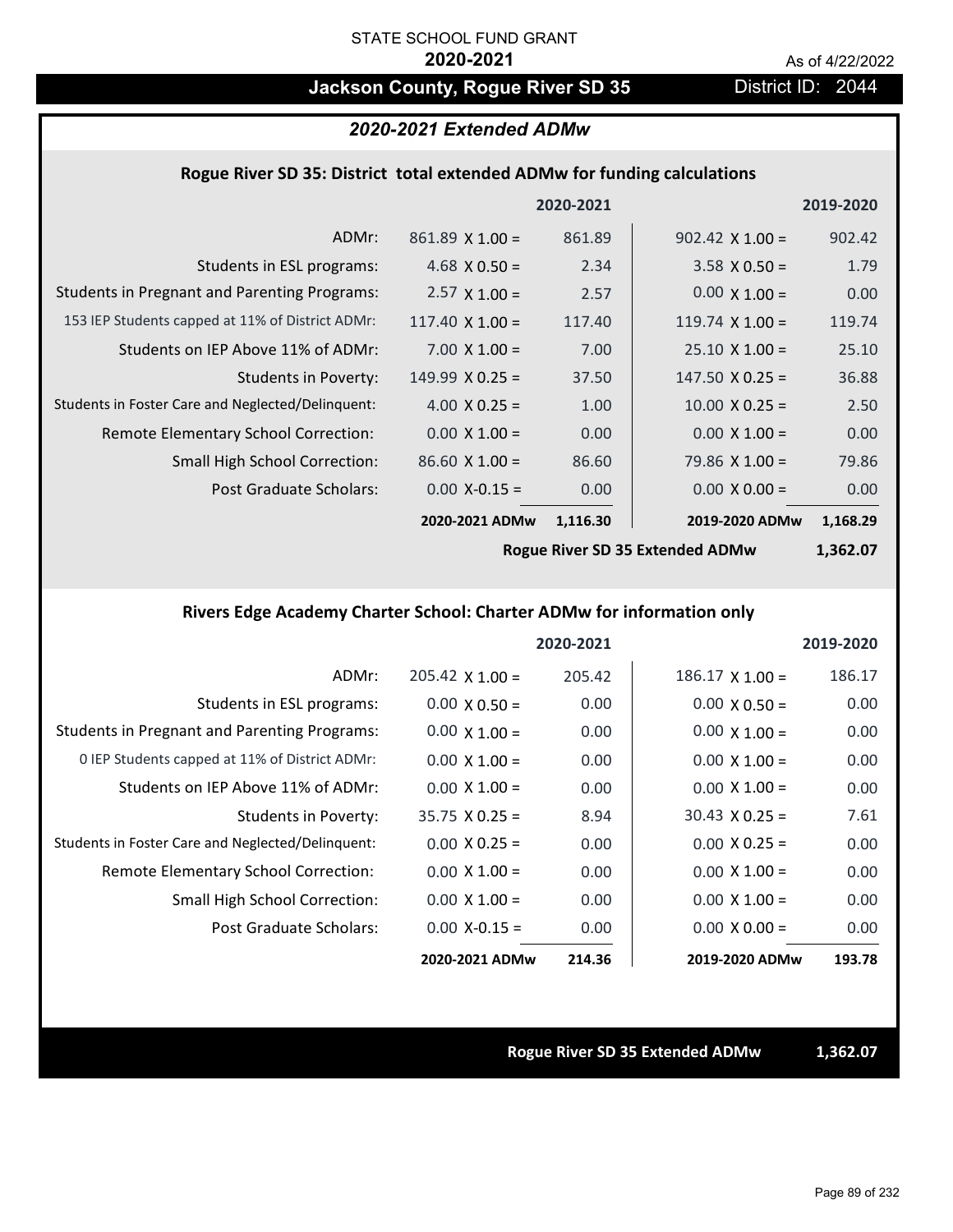## **Jackson County, Prospect SD 59 District ID: 2045**

#### *2020-2021 Extended ADMw*

#### **Prospect SD 59: District total extended ADMw for funding calculations**

|                                                     |                       | 2020-2021 |                                        | 2019-2020 |
|-----------------------------------------------------|-----------------------|-----------|----------------------------------------|-----------|
| ADMr:                                               | $0.00 \times 1.00 =$  | 0.00      | $0.00 \times 1.00 =$                   | 0.00      |
| Students in ESL programs:                           | $0.00 \times 0.50 =$  | 0.00      | $0.00 \times 0.50 =$                   | 0.00      |
| <b>Students in Pregnant and Parenting Programs:</b> | $0.00 \times 1.00 =$  | 0.00      | $0.00 \times 1.00 =$                   | 0.00      |
| 29 IEP Students capped at 11% of District ADMr:     | $22.23 \times 1.00 =$ | 22.23     | $23.16 \times 1.00 =$                  | 23.16     |
| Students on IEP Above 11% of ADMr:                  | $0.60 \times 1.00 =$  | 0.60      | $0.20 \times 1.00 =$                   | 0.20      |
| <b>Students in Poverty:</b>                         | $-0.72$ X 0.25 =      | $-0.18$   | $0.00 \times 0.25 =$                   | 0.00      |
| Students in Foster Care and Neglected/Delinquent:   | $5.00 \times 0.25 =$  | 1.25      | $1.00 \times 0.25 =$                   | 0.25      |
| Remote Elementary School Correction:                | $0.00 \times 1.00 =$  | 0.00      | $0.00 \times 1.00 =$                   | 0.00      |
| <b>Small High School Correction:</b>                | $0.00 \times 1.00 =$  | 0.00      | $0.00 \times 1.00 =$                   | 0.00      |
| Post Graduate Scholars:                             | $0.00$ X-0.15 =       | 0.00      | $0.00 \times 0.00 =$                   | 0.00      |
|                                                     | 2020-2021 ADMw        | 23.90     | 2019-2020 ADMw                         | 23.61     |
|                                                     |                       |           | <b>Dreamest CD FO Evisualed ADMust</b> | 252.20    |

**Prospect SD 59 Extended ADMw**

**362.39**

### **Prospect Charter School: Charter ADMw for information only**

|                                                     |                        | 2020-2021 |                        | 2019-2020 |
|-----------------------------------------------------|------------------------|-----------|------------------------|-----------|
| ADMr:                                               | $202.10 \times 1.00 =$ | 202.10    | $210.58 \times 1.00 =$ | 210.58    |
| Students in ESL programs:                           | $0.00 \times 0.50 =$   | 0.00      | $0.00 \times 0.50 =$   | 0.00      |
| <b>Students in Pregnant and Parenting Programs:</b> | $0.00 \times 1.00 =$   | 0.00      | $0.00 \times 1.00 =$   | 0.00      |
| 0 IEP Students capped at 11% of District ADMr:      | $0.00 \times 1.00 =$   | 0.00      | $0.00 \times 1.00 =$   | 0.00      |
| Students on IEP Above 11% of ADMr:                  | $0.00 \times 1.00 =$   | 0.00      | $0.00 \times 1.00 =$   | 0.00      |
| Students in Poverty:                                | $32.72 \times 0.25 =$  | 8.18      | $27.00 \times 0.25 =$  | 6.75      |
| Students in Foster Care and Neglected/Delinquent:   | $0.00 \times 0.25 =$   | 0.00      | $0.00 \times 0.25 =$   | 0.00      |
| Remote Elementary School Correction:                | $70.83 \times 1.00 =$  | 70.83     | $68.79 \times 1.00 =$  | 68.79     |
| <b>Small High School Correction:</b>                | 53.36 $X$ 1.00 =       | 53.36     | 52.66 $X$ 1.00 =       | 52.66     |
| Post Graduate Scholars:                             | $0.00 X - 0.15 =$      | 0.00      | $0.00 \times 0.00 =$   | 0.00      |
|                                                     | 2020-2021 ADMw         | 334.47    | 2019-2020 ADMw         | 338.78    |

**Prospect SD 59 Extended ADMw 362.39**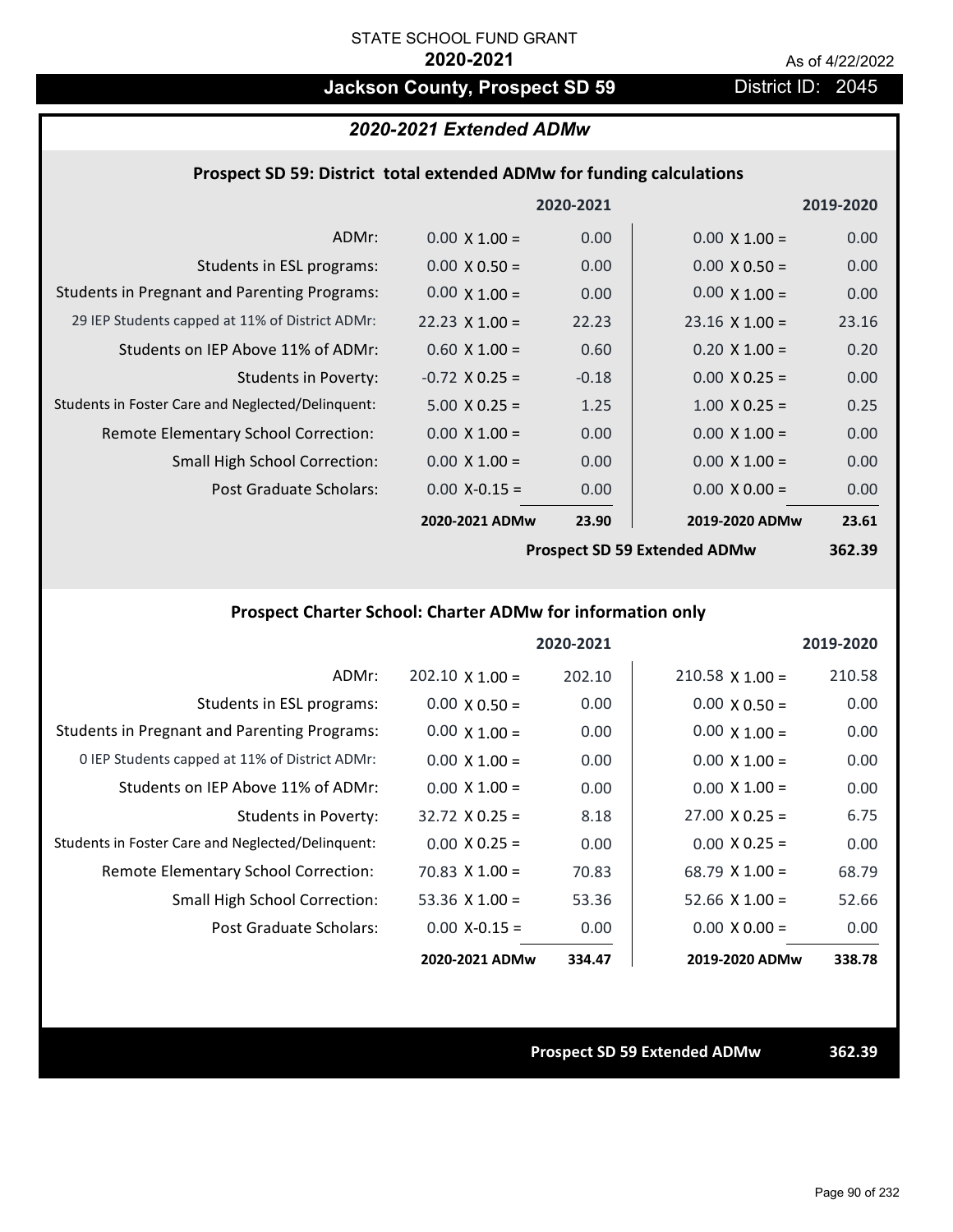# **Jackson County, Butte Falls SD 91** District ID: 2046

#### *2020-2021 Extended ADMw*

#### **Butte Falls SD 91: District total extended ADMw for funding calculations**

|                                                     |                       | 2020-2021   |                       | 2019-2020 |
|-----------------------------------------------------|-----------------------|-------------|-----------------------|-----------|
| ADMr:                                               | $0.00 \times 1.00 =$  | 0.00        | $0.00 \times 1.00 =$  | 0.00      |
| Students in ESL programs:                           | $0.00 \times 0.50 =$  | 0.00        | $0.00 \times 0.50 =$  | 0.00      |
| <b>Students in Pregnant and Parenting Programs:</b> | $0.00 \times 1.00 =$  | 0.00        | $0.00 \times 1.00 =$  | 0.00      |
| 47 IEP Students capped at 11% of District ADMr:     | $25.31 \times 1.00 =$ | 25.31       | $24.02 \times 1.00 =$ | 24.02     |
| Students on IEP Above 11% of ADMr:                  | $7.90 \times 1.00 =$  | 7.90        | 13.50 $\times$ 1.00 = | 13.50     |
| <b>Students in Poverty:</b>                         | $-0.81$ X 0.25 =      | $-0.20$     | $0.00 \times 0.25 =$  | 0.00      |
| Students in Foster Care and Neglected/Delinquent:   | $2.00 \times 0.25 =$  | 0.50        | $5.00 \times 0.25 =$  | 1.25      |
| Remote Elementary School Correction:                | $0.00 \times 1.00 =$  | 0.00        | $0.00 \times 1.00 =$  | 0.00      |
| <b>Small High School Correction:</b>                | $0.00 \times 1.00 =$  | 0.00        | $0.00 \times 1.00 =$  | 0.00      |
| Post Graduate Scholars:                             | $0.00$ X-0.15 =       | 0.00        | $0.00 \times 0.00 =$  | 0.00      |
|                                                     | 2020-2021 ADMw        | 33.51       | 2019-2020 ADMw        | 38.77     |
|                                                     |                       | -  -    - . |                       |           |

**Butte Falls SD 91 Extended ADMw**

**395.20**

#### **Butte Falls Charter School: Charter ADMw for information only**

|                                                     |                       | 2020-2021 |                        | 2019-2020 |
|-----------------------------------------------------|-----------------------|-----------|------------------------|-----------|
| ADMr:                                               | $230.12$ X 1.00 =     | 230.12    | $218.32 \times 1.00 =$ | 218.32    |
| Students in ESL programs:                           | $1.00 \times 0.50 =$  | 0.50      | $0.00 \times 0.50 =$   | 0.00      |
| <b>Students in Pregnant and Parenting Programs:</b> | $0.00 \times 1.00 =$  | 0.00      | $0.00 \times 1.00 =$   | 0.00      |
| 0 IEP Students capped at 11% of District ADMr:      | $0.00 \times 1.00 =$  | 0.00      | $0.00 \times 1.00 =$   | 0.00      |
| Students on IEP Above 11% of ADMr:                  | $0.00 \times 1.00 =$  | 0.00      | $0.00 \times 1.00 =$   | 0.00      |
| Students in Poverty:                                | $35.81 \times 0.25 =$ | 8.95      | 43.00 $\times$ 0.25 =  | 10.75     |
| Students in Foster Care and Neglected/Delinquent:   | $0.00 \times 0.25 =$  | 0.00      | $0.00 \times 0.25 =$   | 0.00      |
| Remote Elementary School Correction:                | 65.89 $X$ 1.00 =      | 65.89     | $66.40 \times 1.00 =$  | 66.40     |
| <b>Small High School Correction:</b>                | $56.23 \times 1.00 =$ | 56.23     | $50.64 \times 1.00 =$  | 50.64     |
| Post Graduate Scholars:                             | $0.00$ X-0.15 =       | 0.00      | $0.00 \times 0.00 =$   | 0.00      |
|                                                     | 2020-2021 ADMw        | 361.69    | 2019-2020 ADMw         | 346.11    |

**Butte Falls SD 91 Extended ADMw 395.20**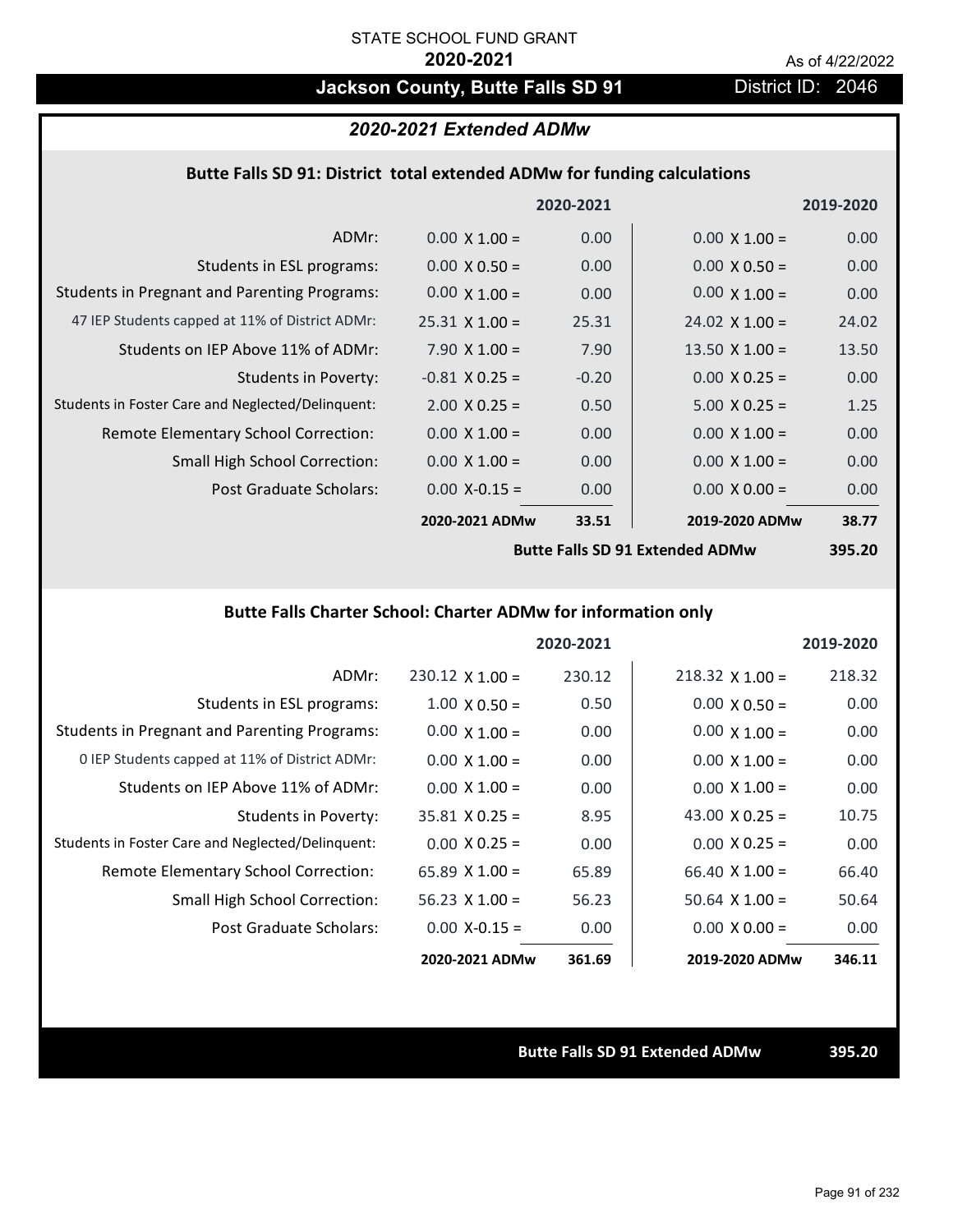# **Jackson County, Pinehurst SD 94** District ID: 2047

### *2020-2021 Extended ADMw*

### **Pinehurst SD 94: District total extended ADMw for funding calculations**

|                                                     |                       | 2020-2021 |                                      | 2019-2020 |
|-----------------------------------------------------|-----------------------|-----------|--------------------------------------|-----------|
| ADMr:                                               | $23.77 \times 1.00 =$ | 23.77     | $14.98 \times 1.00 =$                | 14.98     |
| Students in ESL programs:                           | $0.00 \times 0.50 =$  | 0.00      | $0.00 \times 0.50 =$                 | 0.00      |
| <b>Students in Pregnant and Parenting Programs:</b> | $0.00 \times 1.00 =$  | 0.00      | $0.00 \times 1.00 =$                 | 0.00      |
| 6 IEP Students capped at 11% of District ADMr:      | $2.61$ X 1.00 =       | 2.61      | $1.65$ X $1.00 =$                    | 1.65      |
| Students on IEP Above 11% of ADMr:                  | $0.00 \times 1.00 =$  | 0.00      | $0.80 X 1.00 =$                      | 0.80      |
| <b>Students in Poverty:</b>                         | $3.28$ X 0.25 =       | 0.82      | $2.58$ X 0.25 =                      | 0.65      |
| Students in Foster Care and Neglected/Delinquent:   | $0.00 \times 0.25 =$  | 0.00      | $0.00 \times 0.25 =$                 | 0.00      |
| Remote Elementary School Correction:                | $25.54$ X 1.00 =      | 25.54     | $25.54 \times 1.00 =$                | 25.54     |
| <b>Small High School Correction:</b>                | $0.00 \times 1.00 =$  | 0.00      | $0.00 \times 1.00 =$                 | 0.00      |
| Post Graduate Scholars:                             | $0.00$ X-0.15 =       | 0.00      | $0.00 \times 0.00 =$                 | 0.00      |
|                                                     | 2020-2021 ADMw        | 52.74     | 2019-2020 ADMw                       | 43.61     |
|                                                     |                       |           | <b>Pinehurst SD 94 Extended ADMw</b> | 52.74     |
|                                                     |                       |           |                                      |           |
|                                                     |                       |           | <b>Pinehurst SD 94 Extended ADMw</b> | 52.74     |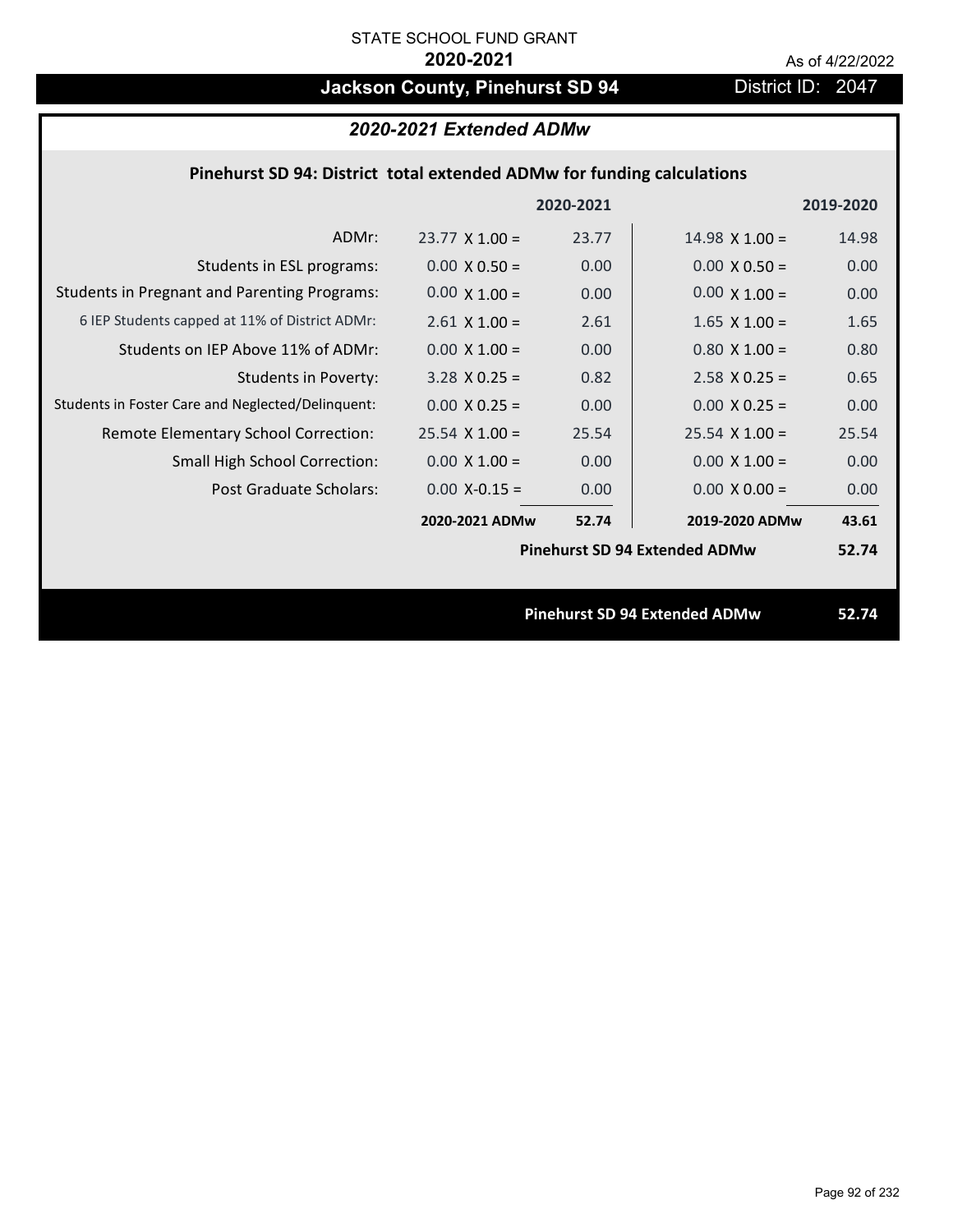## **Jackson County, Medford SD 549C** District ID: 2048

### *2020-2021 Extended ADMw*

#### **Medford SD 549C: District total extended ADMw for funding calculations**

|                                                     |                                 | 2020-2021 |                           | 2019-2020 |
|-----------------------------------------------------|---------------------------------|-----------|---------------------------|-----------|
|                                                     | ADMr: $11,872.82 \times 1.00 =$ | 11,872.82 | $12,570.68 \times 1.00 =$ | 12,570.68 |
| Students in ESL programs:                           | $799.19 \times 0.50 =$          | 399.60    | $757.82 \times 0.50 =$    | 378.91    |
| <b>Students in Pregnant and Parenting Programs:</b> | 7.54 $\times$ 1.00 =            | 7.54      | 4.48 $\times$ 1.00 =      | 4.48      |
| 2116 IEP Students capped at 11% of District ADMr:   | $1,512.92 \times 1.00 =$        | 1,512.92  | $1,577.79 \times 1.00 =$  | 1,577.79  |
| Students on IEP Above 11% of ADMr:                  | $136.90 \times 1.00 =$          | 136.90    | $139.50 \times 1.00 =$    | 139.50    |
| <b>Students in Poverty:</b>                         | $1,937.99 \times 0.25 =$        | 484.50    | $2,392.79$ X 0.25 =       | 598.20    |
| Students in Foster Care and Neglected/Delinquent:   | $134.00 \times 0.25 =$          | 33.50     | $163.00 \times 0.25 =$    | 40.75     |
| Remote Elementary School Correction:                | 11.93 $\times$ 1.00 =           | 11.93     | 4.23 $X$ 1.00 =           | 4.23      |
| <b>Small High School Correction:</b>                | $0.00 \times 1.00 =$            | 0.00      | $0.00 \times 1.00 =$      | 0.00      |
| Post Graduate Scholars:                             | $0.00$ X-0.15 =                 | 0.00      | $0.00 \times 0.00 =$      | 0.00      |
|                                                     | 2020-2021 ADMw                  | 14,459.70 | 2019-2020 ADMw            | 15.314.54 |

**Medford SD 549C Extended ADMw**

**17,265.84**

### **Madrone Trail Public Charter School: Charter ADMw for information only**

|                                                     |                        | 2020-2021 |                        | 2019-2020 |
|-----------------------------------------------------|------------------------|-----------|------------------------|-----------|
| ADMr:                                               | $227.67 \times 1.00 =$ | 227.67    | $227.99 \times 1.00 =$ | 227.99    |
| Students in ESL programs:                           | $1.00 \times 0.50 =$   | 0.50      | $1.96 \times 0.50 =$   | 0.98      |
| <b>Students in Pregnant and Parenting Programs:</b> | $0.00 \times 1.00 =$   | 0.00      | $0.00 \times 1.00 =$   | 0.00      |
| 0 IEP Students capped at 11% of District ADMr:      | $0.00 \times 1.00 =$   | 0.00      | $0.00 \times 1.00 =$   | 0.00      |
| Students on IEP Above 11% of ADMr:                  | $0.00 \times 1.00 =$   | 0.00      | $0.00 \times 1.00 =$   | 0.00      |
| Students in Poverty:                                | $37.16 \times 0.25 =$  | 9.29      | 43.76 $\times$ 0.25 =  | 10.94     |
| Students in Foster Care and Neglected/Delinquent:   | $0.00 \times 0.25 =$   | 0.00      | $0.00 \times 0.25 =$   | 0.00      |
| <b>Remote Elementary School Correction:</b>         | $0.00 \times 1.00 =$   | 0.00      | $0.00 \times 1.00 =$   | 0.00      |
| <b>Small High School Correction:</b>                | $0.00 \times 1.00 =$   | 0.00      | $0.00 \times 1.00 =$   | 0.00      |
| Post Graduate Scholars:                             | $0.00 X - 0.15 =$      | 0.00      | $0.00 \times 0.00 =$   | 0.00      |
|                                                     | 2020-2021 ADMw         | 237.46    | 2019-2020 ADMw         | 239.91    |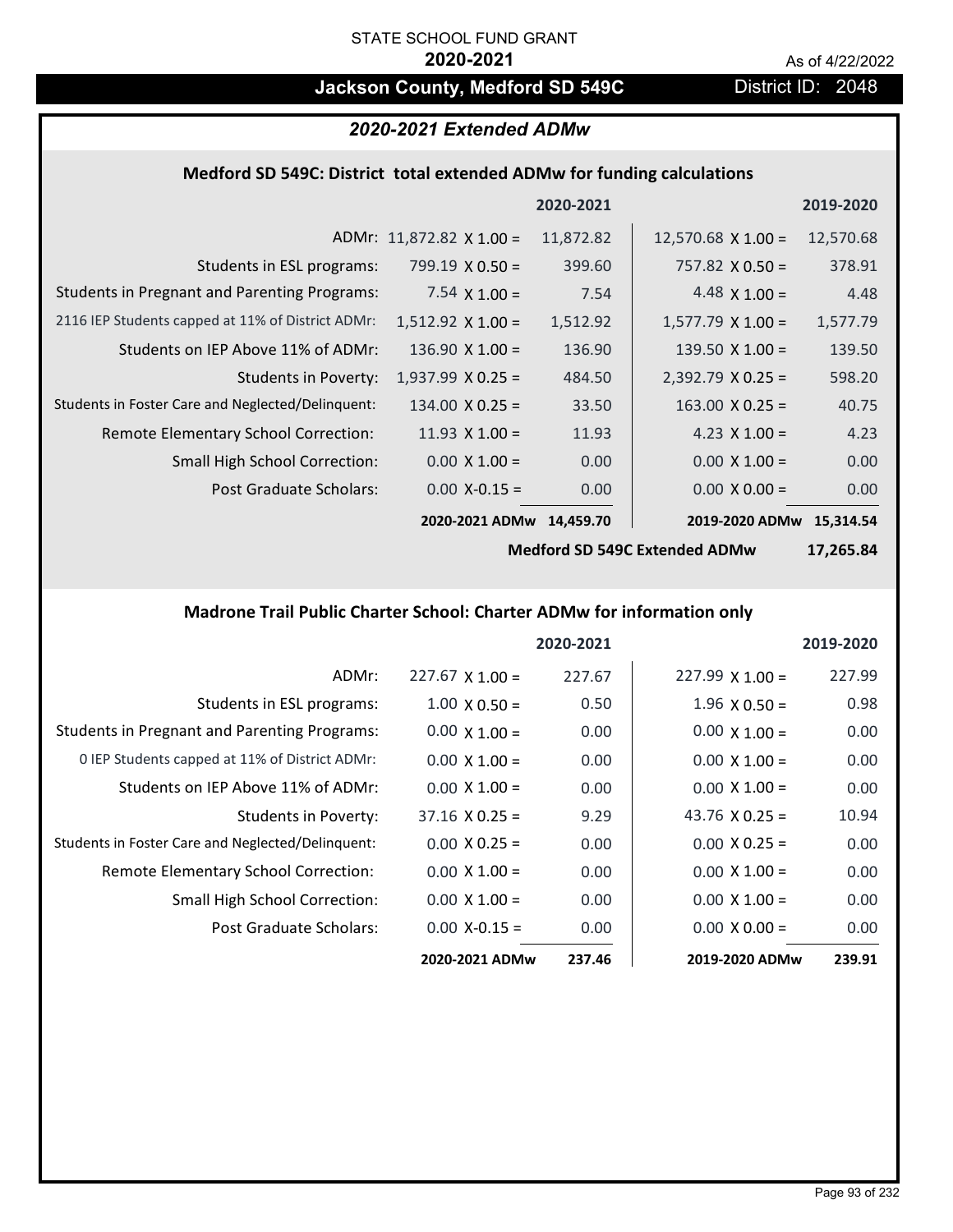#### **Logos Public Charter School: Charter ADMw for information only**

|                                                     |                          | 2020-2021 |                        | 2019-2020 |
|-----------------------------------------------------|--------------------------|-----------|------------------------|-----------|
| ADMr:                                               | $1,055.33 \times 1.00 =$ | 1,055.33  | $966.60 \times 1.00 =$ | 966.60    |
| Students in ESL programs:                           | $5.13 \times 0.50 =$     | 2.57      | $0.81 \times 0.50 =$   | 0.41      |
| <b>Students in Pregnant and Parenting Programs:</b> | $0.00 \times 1.00 =$     | 0.00      | $0.91 \times 1.00 =$   | 0.91      |
| 0 IEP Students capped at 11% of District ADMr:      | $0.00 \times 1.00 =$     | 0.00      | $0.00 \times 1.00 =$   | 0.00      |
| Students on IEP Above 11% of ADMr:                  | $0.00 \times 1.00 =$     | 0.00      | $0.00 \times 1.00 =$   | 0.00      |
| Students in Poverty:                                | $172.26 \times 0.25 =$   | 43.07     | $185.51 \times 0.25 =$ | 46.38     |
| Students in Foster Care and Neglected/Delinquent:   | $0.00 \times 0.25 =$     | 0.00      | $0.00 \times 0.25 =$   | 0.00      |
| Remote Elementary School Correction:                | $0.00 \times 1.00 =$     | 0.00      | $0.00 \times 1.00 =$   | 0.00      |
| <b>Small High School Correction:</b>                | $0.00 \times 1.00 =$     | 0.00      | $0.00 \times 1.00 =$   | 0.00      |
| Post Graduate Scholars:                             | $0.00$ X-0.15 =          | 0.00      | $0.00 \times 0.00 =$   | 0.00      |
|                                                     | 2020-2021 ADMw           | 1,100.96  | 2019-2020 ADMw         | 1,014.29  |

### **Kids Unlimited Academy: Charter ADMw for information only**

|                                                     |                        | 2020-2021 |                        | 2019-2020 |
|-----------------------------------------------------|------------------------|-----------|------------------------|-----------|
| ADMr:                                               | 480.56 $X$ 1.00 =      | 480.56    | $462.87 \times 1.00 =$ | 462.87    |
| Students in ESL programs:                           | $182.43 \times 0.50 =$ | 91.22     | $182.18 \times 0.50 =$ | 91.09     |
| <b>Students in Pregnant and Parenting Programs:</b> | $0.00 \times 1.00 =$   | 0.00      | $0.00 \times 1.00 =$   | 0.00      |
| 0 IEP Students capped at 11% of District ADMr:      | $0.00 \times 1.00 =$   | 0.00      | $0.00 \times 1.00 =$   | 0.00      |
| Students on IEP Above 11% of ADMr:                  | $0.00 \times 1.00 =$   | 0.00      | $0.00 \times 1.00 =$   | 0.00      |
| <b>Students in Poverty:</b>                         | $78.44 \times 0.25 =$  | 19.61     | $88.83 \times 0.25 =$  | 22.21     |
| Students in Foster Care and Neglected/Delinquent:   | $0.00 \times 0.25 =$   | 0.00      | $0.00 \times 0.25 =$   | 0.00      |
| Remote Elementary School Correction:                | $0.00 \times 1.00 =$   | 0.00      | $0.00 \times 1.00 =$   | 0.00      |
| <b>Small High School Correction:</b>                | $0.00 \times 1.00 =$   | 0.00      | $0.00 \times 1.00 =$   | 0.00      |
| Post Graduate Scholars:                             | $0.00$ X-0.15 =        | 0.00      | $0.00 \times 0.00 =$   | 0.00      |
|                                                     | 2020-2021 ADMw         | 591.39    | 2019-2020 ADMw         | 576.17    |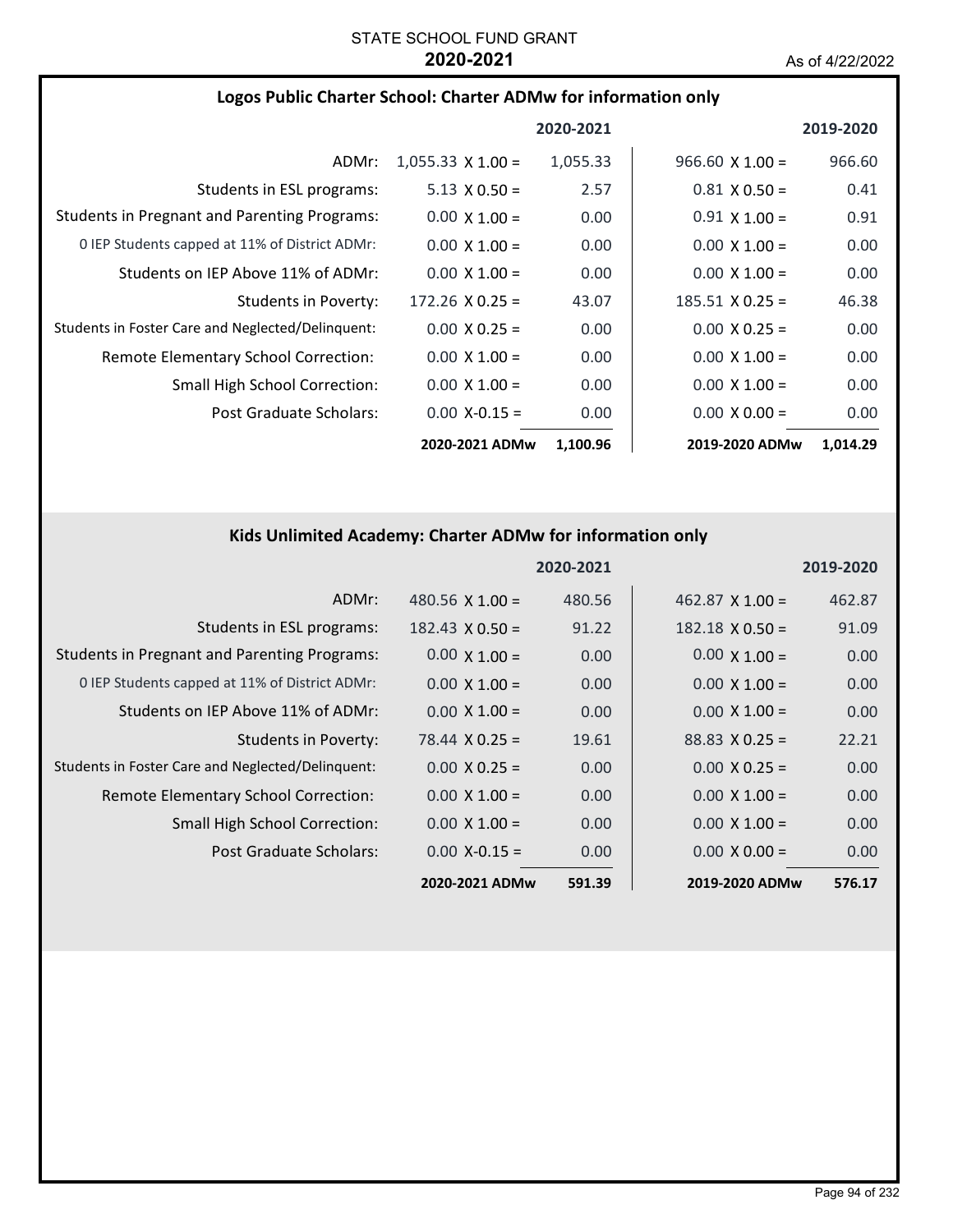### **The Valley School of Southern Oregon: Charter ADMw for information only**

|                                                     |                        | 2020-2021 |                        | 2019-2020 |
|-----------------------------------------------------|------------------------|-----------|------------------------|-----------|
| ADMr:                                               | $117.44 \times 1.00 =$ | 117.44    | 115.40 $\times$ 1.00 = | 115.40    |
| Students in ESL programs:                           | $0.00 \times 0.50 =$   | 0.00      | $0.00 \times 0.50 =$   | 0.00      |
| <b>Students in Pregnant and Parenting Programs:</b> | $0.00 \times 1.00 =$   | 0.00      | $0.00 \times 1.00 =$   | 0.00      |
| 0 IEP Students capped at 11% of District ADMr:      | $0.00 \times 1.00 =$   | 0.00      | $0.00 \times 1.00 =$   | 0.00      |
| Students on IEP Above 11% of ADMr:                  | $0.00 \times 1.00 =$   | 0.00      | $0.00 \times 1.00 =$   | 0.00      |
| Students in Poverty:                                | $19.17 \times 0.25 =$  | 4.79      | $22.15 \times 0.25 =$  | 5.54      |
| Students in Foster Care and Neglected/Delinquent:   | $0.00 \times 0.25 =$   | 0.00      | $0.00 \times 0.25 =$   | 0.00      |
| Remote Elementary School Correction:                | $0.00 \times 1.00 =$   | 0.00      | $0.00 \times 1.00 =$   | 0.00      |
| <b>Small High School Correction:</b>                | $0.00 \times 1.00 =$   | 0.00      | $0.00 \times 1.00 =$   | 0.00      |
| Post Graduate Scholars:                             | $0.00 X - 0.15 =$      | 0.00      | $0.00 \times 0.00 =$   | 0.00      |
|                                                     | 2020-2021 ADMw         | 122.23    | 2019-2020 ADMw         | 120.94    |

**Medford SD 549C Extended ADMw 17,265.84**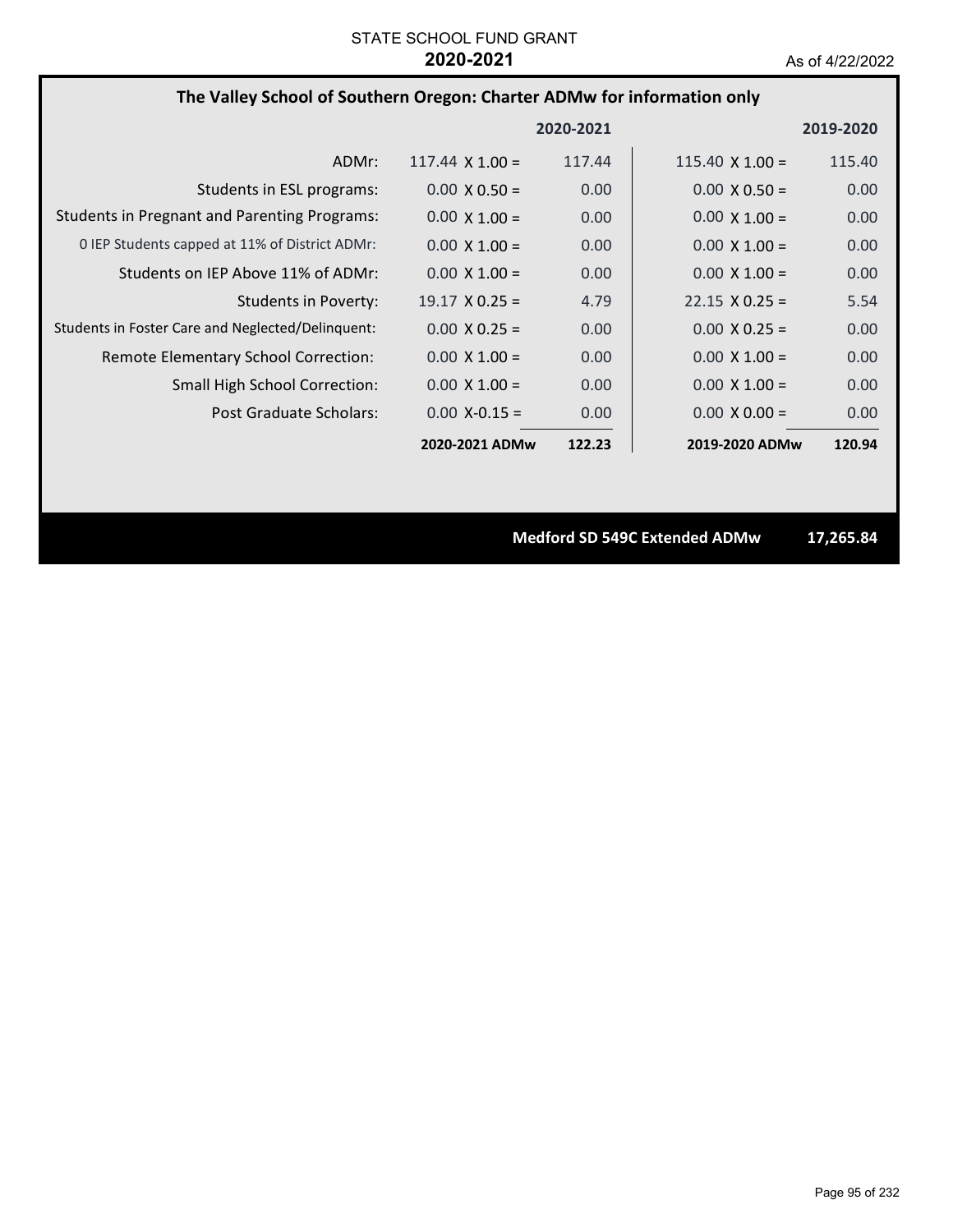# **Jefferson County, Culver SD 4** District ID: 2050

| 2020-2021 Extended ADMw |  |  |
|-------------------------|--|--|
|-------------------------|--|--|

|                                                     |                        | 2020-2021 |                                  | 2019-2020 |
|-----------------------------------------------------|------------------------|-----------|----------------------------------|-----------|
| ADMr:                                               | $643.10 \times 1.00 =$ | 643.10    | $687.09 \times 1.00 =$           | 687.09    |
| Students in ESL programs:                           | 61.96 $\times$ 0.50 =  | 30.98     | $56.22 \times 0.50 =$            | 28.11     |
| <b>Students in Pregnant and Parenting Programs:</b> | $0.00 \times 1.00 =$   | 0.00      | $0.00 \times 1.00 =$             | 0.00      |
| 111 IEP Students capped at 11% of District ADMr:    | 70.74 $\times$ 1.00 =  | 70.74     | 75.58 $\times$ 1.00 =            | 75.58     |
| Students on IEP Above 11% of ADMr:                  | 7.50 $X$ 1.00 =        | 7.50      | 4.00 $X$ 1.00 =                  | 4.00      |
| Students in Poverty:                                | $107.50 \times 0.25 =$ | 26.88     | $102.00 \times 0.25 =$           | 25.50     |
| Students in Foster Care and Neglected/Delinquent:   | $3.00 \times 0.25 =$   | 0.75      | $7.00 \times 0.25 =$             | 1.75      |
| Remote Elementary School Correction:                | $0.00 \times 1.00 =$   | 0.00      | $0.00 \times 1.00 =$             | 0.00      |
| <b>Small High School Correction:</b>                | $87.20 \times 1.00 =$  | 87.20     | $87.51 \times 1.00 =$            | 87.51     |
| Post Graduate Scholars:                             | $0.00$ X-0.15 =        | 0.00      | $0.00 \times 0.00 =$             | 0.00      |
|                                                     | 2020-2021 ADMw         | 867.15    | 2019-2020 ADMw                   | 909.54    |
|                                                     |                        |           | <b>Culver SD 4 Extended ADMw</b> | 909.54    |
|                                                     |                        |           |                                  |           |
|                                                     |                        |           | <b>Culver SD 4 Extended ADMw</b> | 909.54    |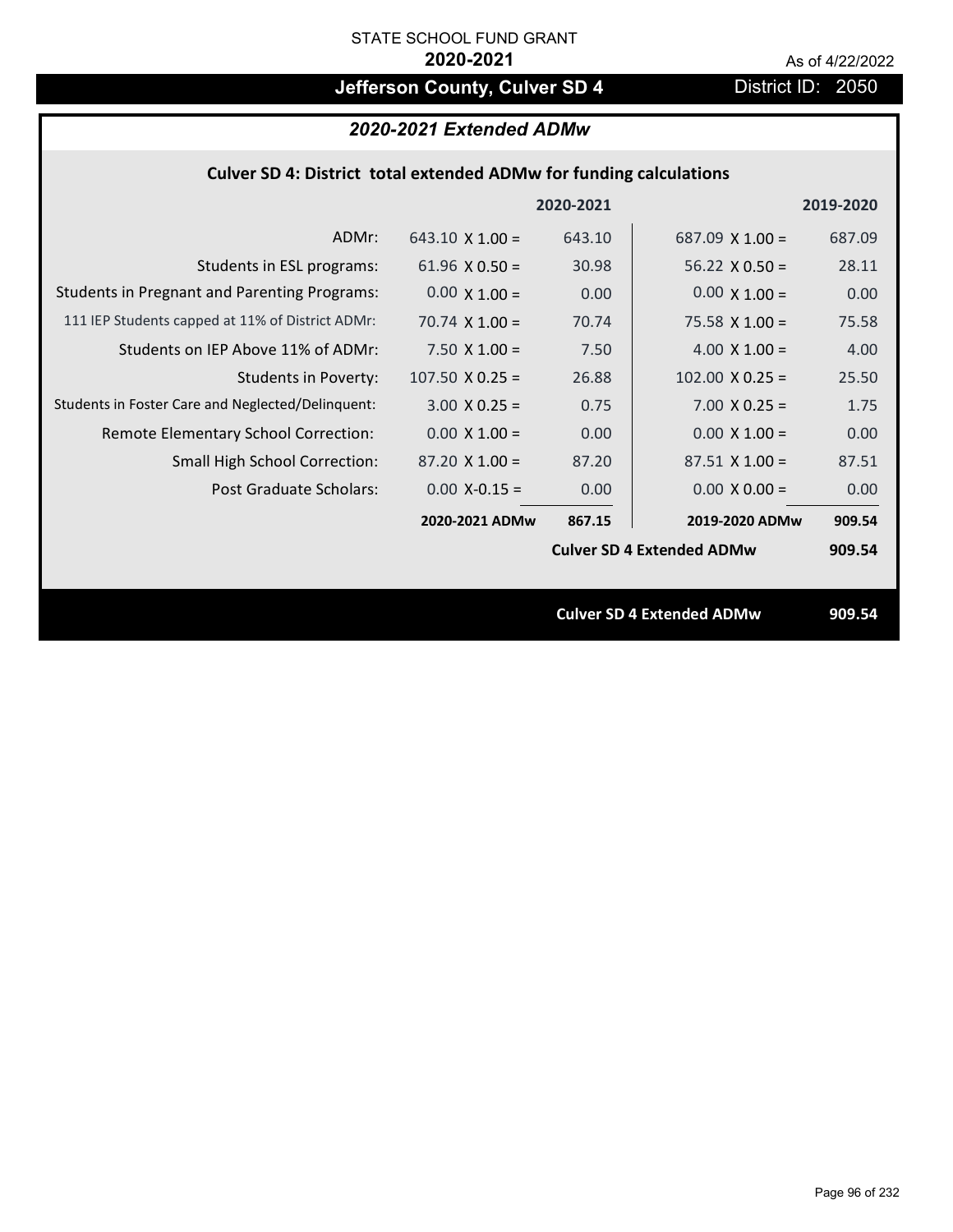# **Jefferson County, Ashwood SD 8** District ID: 2051

### *2020-2021 Extended ADMw*

### **Ashwood SD 8: District total extended ADMw for funding calculations**

|                                                     |                       | 2020-2021 |                                   | 2019-2020 |
|-----------------------------------------------------|-----------------------|-----------|-----------------------------------|-----------|
| ADMr:                                               | $12.00 \times 1.00 =$ | 12.00     | $7.00 \times 1.00 =$              | 7.00      |
| Students in ESL programs:                           | $0.00 \times 0.50 =$  | 0.00      | $0.00 \times 0.50 =$              | 0.00      |
| <b>Students in Pregnant and Parenting Programs:</b> | $0.00 \times 1.00 =$  | 0.00      | $0.00 \times 1.00 =$              | 0.00      |
| 0 IEP Students capped at 11% of District ADMr:      | $0.00 \times 1.00 =$  | 0.00      | $0.00 \times 1.00 =$              | 0.00      |
| Students on IEP Above 11% of ADMr:                  | $0.00 \times 1.00 =$  | 0.00      | $0.00 \times 1.00 =$              | 0.00      |
| <b>Students in Poverty:</b>                         | $3.00 \times 0.25 =$  | 0.75      | $1.56$ X 0.25 =                   | 0.39      |
| Students in Foster Care and Neglected/Delinquent:   | $0.00 \times 0.25 =$  | 0.00      | $0.00 \times 0.25 =$              | 0.00      |
| Remote Elementary School Correction:                | $25.54$ X 1.00 =      | 25.54     | $25.54$ X 1.00 =                  | 25.54     |
| <b>Small High School Correction:</b>                | $0.00 \times 1.00 =$  | 0.00      | $0.00 \times 1.00 =$              | 0.00      |
| Post Graduate Scholars:                             | $0.00$ X-0.15 =       | 0.00      | $0.00 \times 0.00 =$              | 0.00      |
|                                                     | 2020-2021 ADMw        | 38.29     | 2019-2020 ADMw                    | 32.93     |
|                                                     |                       |           | <b>Ashwood SD 8 Extended ADMw</b> | 38.29     |
|                                                     |                       |           |                                   |           |
|                                                     |                       |           | <b>Ashwood SD 8 Extended ADMw</b> | 38.29     |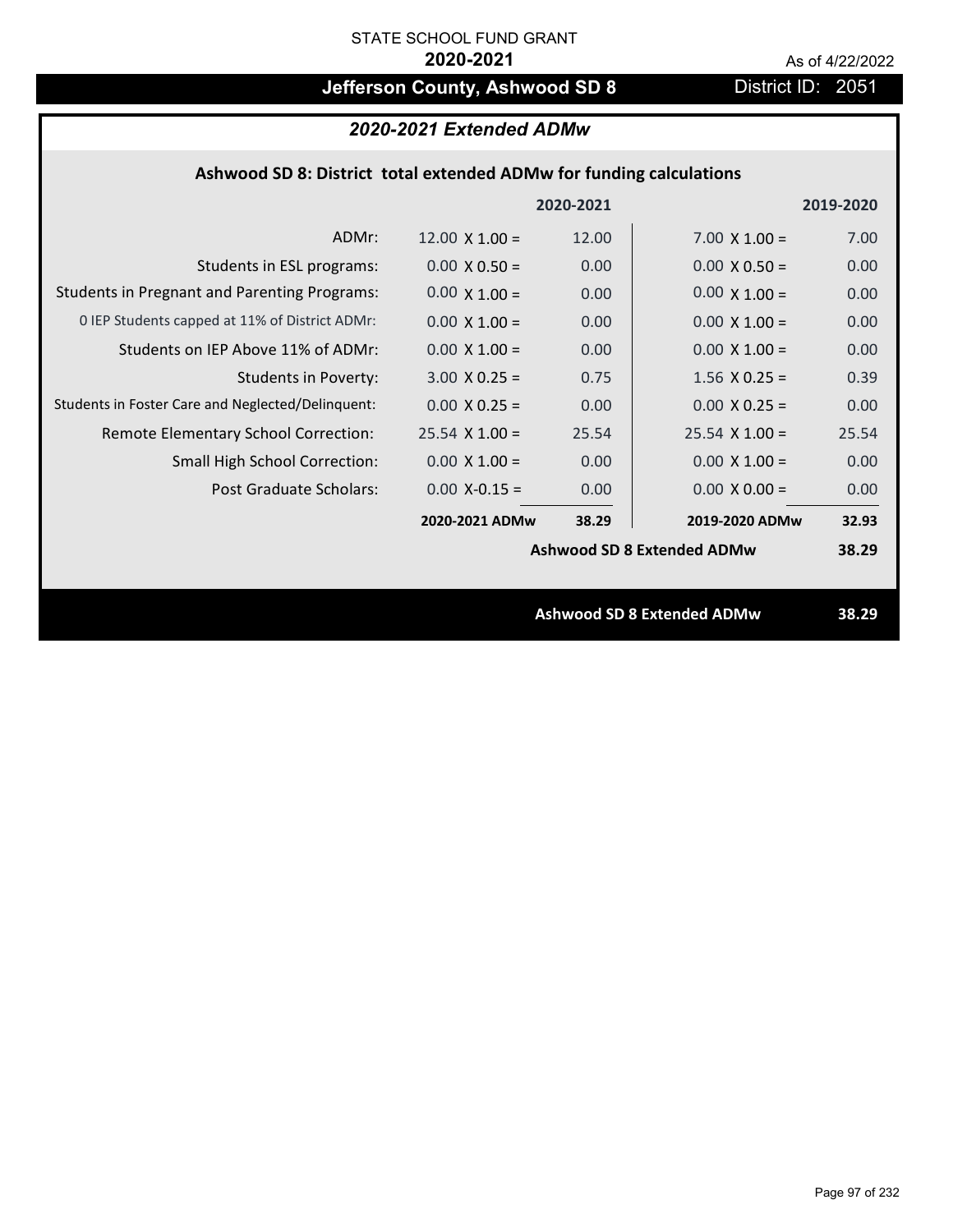# **Jefferson County, Black Butte SD 41** District ID: 2052

# *2020-2021 Extended ADMw*

### **Black Butte SD 41: District total extended ADMw for funding calculations**

|                                                     |                       | 2020-2021 |                                        | 2019-2020 |
|-----------------------------------------------------|-----------------------|-----------|----------------------------------------|-----------|
| ADMr:                                               | $29.04 \times 1.00 =$ | 29.04     | $25.65 \times 1.00 =$                  | 25.65     |
| Students in ESL programs:                           | $0.00 \times 0.50 =$  | 0.00      | $0.00 \times 0.50 =$                   | 0.00      |
| <b>Students in Pregnant and Parenting Programs:</b> | $0.00 \times 1.00 =$  | 0.00      | $0.00 \times 1.00 =$                   | 0.00      |
| 3 IEP Students capped at 11% of District ADMr:      | $3.00 \times 1.00 =$  | 3.00      | 2.82 $\times$ 1.00 =                   | 2.82      |
| Students on IEP Above 11% of ADMr:                  | $0.00 \times 1.00 =$  | 0.00      | $0.00 \times 1.00 =$                   | 0.00      |
| <b>Students in Poverty:</b>                         | $3.00 \times 0.25 =$  | 0.75      | $2.75 \times 0.25 =$                   | 0.69      |
| Students in Foster Care and Neglected/Delinquent:   | $0.00 \times 0.25 =$  | 0.00      | $3.00 \times 0.25 =$                   | 0.75      |
| Remote Elementary School Correction:                | $25.54 \times 1.00 =$ | 25.54     | $27.20 \times 1.00 =$                  | 27.20     |
| <b>Small High School Correction:</b>                | $0.00 \times 1.00 =$  | 0.00      | $0.00 \times 1.00 =$                   | 0.00      |
| Post Graduate Scholars:                             | $0.00$ X-0.15 =       | 0.00      | $0.00 \times 0.00 =$                   | 0.00      |
|                                                     | 2020-2021 ADMw        | 58.33     | 2019-2020 ADMw                         | 57.11     |
|                                                     |                       |           | <b>Black Butte SD 41 Extended ADMw</b> | 58.33     |
|                                                     |                       |           |                                        |           |
|                                                     |                       |           | <b>Black Butte SD 41 Extended ADMw</b> | 58.33     |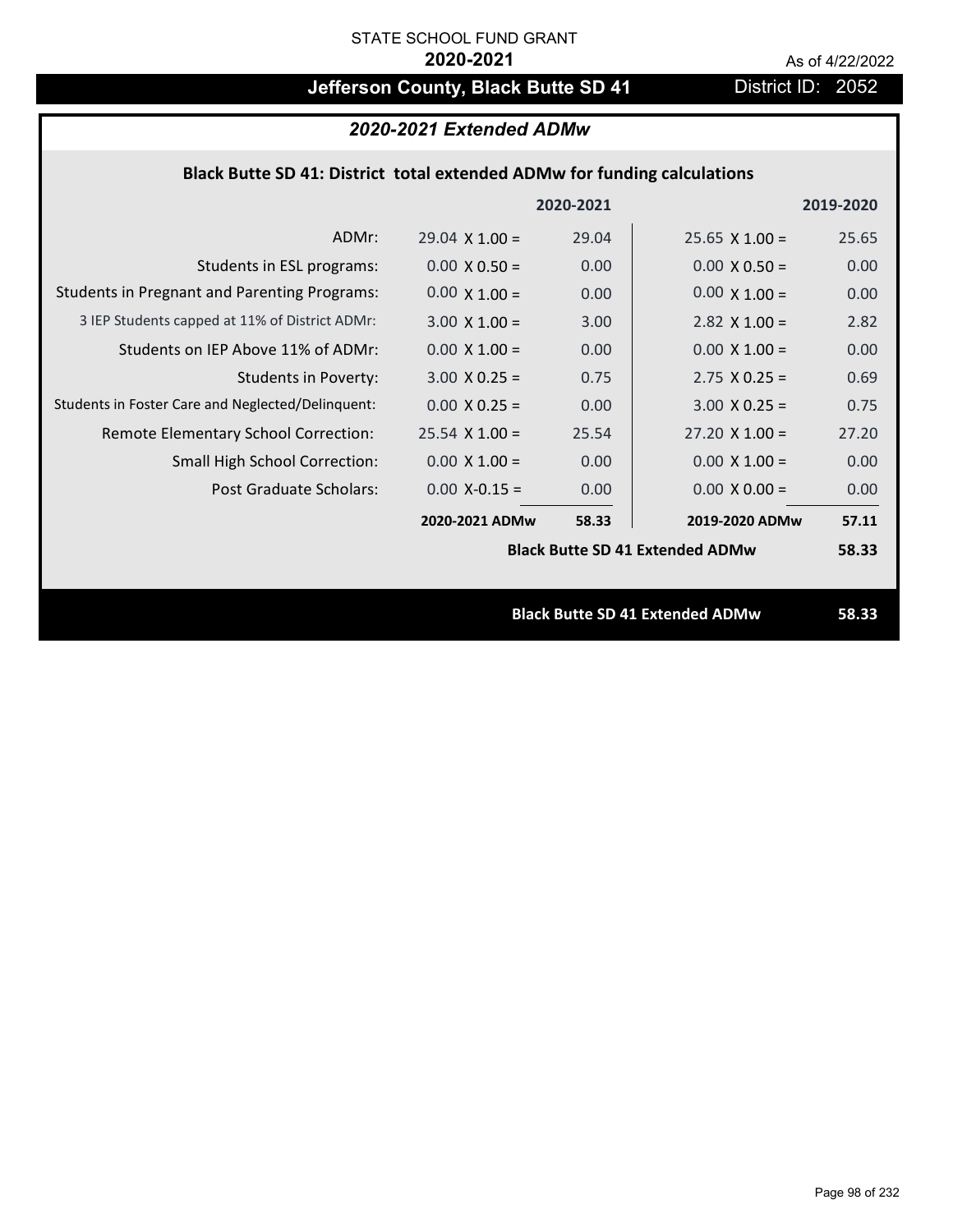# **Jefferson County, Jefferson County SD 509J** District ID: 2053

### *2020-2021 Extended ADMw*

#### **Jefferson County SD 509J: District total extended ADMw for funding calculations**

|                                                     |                                        | 2020-2021 |                                        | 2019-2020 |
|-----------------------------------------------------|----------------------------------------|-----------|----------------------------------------|-----------|
| ADMr:                                               | $2,776.39 \times 1.00 =$               | 2,776.39  | $2,838.68 \times 1.00 =$               | 2,838.68  |
| Students in ESL programs:                           | $560.41 \times 0.50 =$                 | 280.21    | 622.57 $\times$ 0.50 =                 | 311.29    |
| <b>Students in Pregnant and Parenting Programs:</b> | 8.28 $\times$ 1.00 =                   | 8.28      | 13.28 $\times$ 1.00 =                  | 13.28     |
| 492 IEP Students capped at 11% of District ADMr:    | $305.40 \times 1.00 =$                 | 305.40    | $312.25$ X 1.00 =                      | 312.25    |
| Students on IEP Above 11% of ADMr:                  | $62.90 \times 1.00 =$                  | 62.90     | $72.70$ X $1.00 =$                     | 72.70     |
| <b>Students in Poverty:</b>                         | 600.53 $\times$ 0.25 =                 | 150.13    | $617.71$ X 0.25 =                      | 154.43    |
| Students in Foster Care and Neglected/Delinquent:   | $38.00 \times 0.25 =$                  | 9.50      | $35.00 \times 0.25 =$                  | 8.75      |
| Remote Elementary School Correction:                | $25.54$ X 1.00 =                       | 25.54     | $25.54$ X 1.00 =                       | 25.54     |
| <b>Small High School Correction:</b>                | $0.00 \times 1.00 =$                   | 0.00      | $0.00 \times 1.00 =$                   | 0.00      |
| Post Graduate Scholars:                             | $0.00$ X-0.15 =                        | 0.00      | $0.00 \times 0.00 =$                   | 0.00      |
|                                                     | 2020-2021 ADMw                         | 3,618.35  | 2019-2020 ADMw                         | 3,736.92  |
|                                                     | Jefferson County SD 509J Extended ADMw |           |                                        | 3,736.92  |
|                                                     |                                        |           |                                        |           |
|                                                     |                                        |           | Jefferson County SD 509J Extended ADMw | 3,736.92  |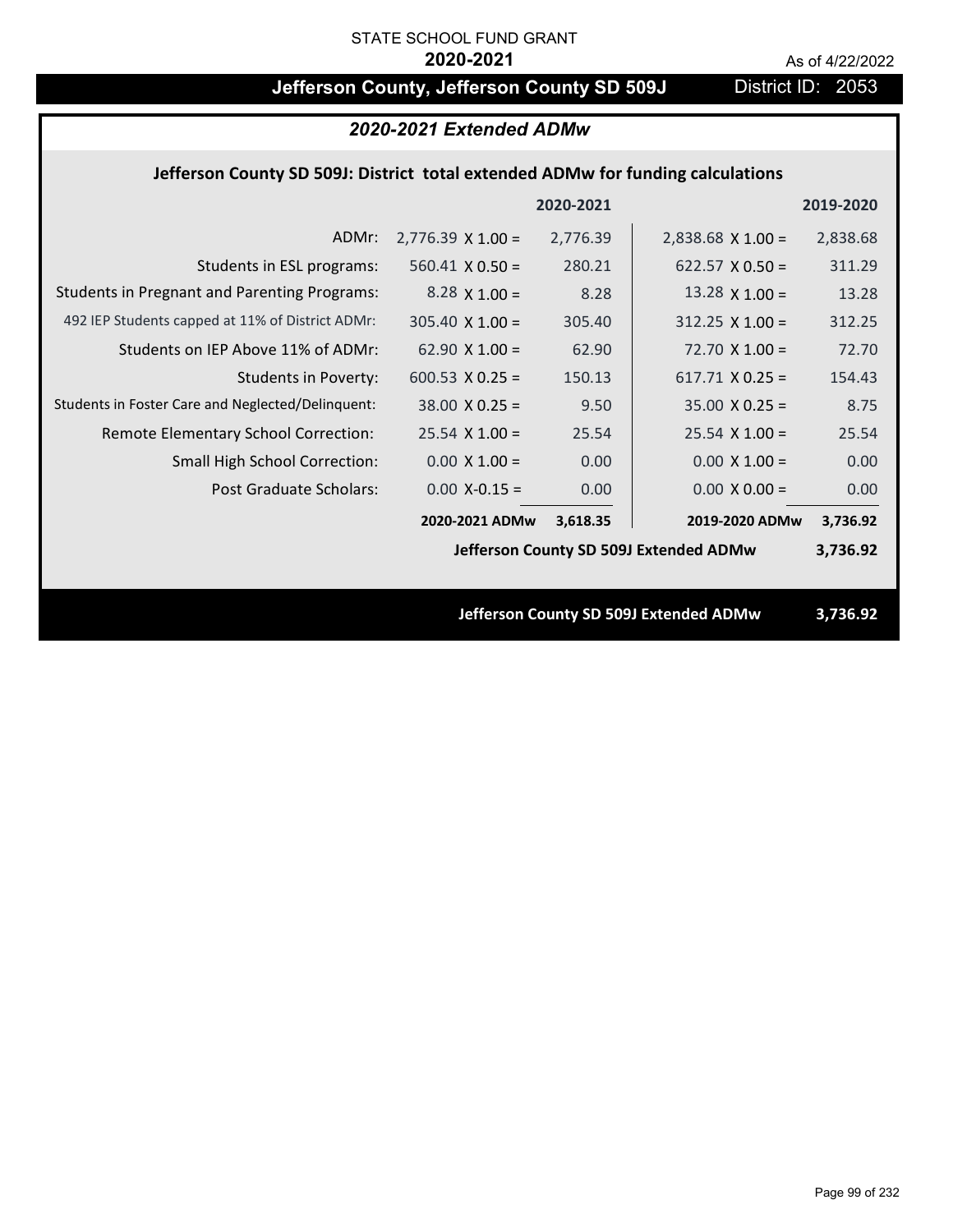# **Josephine County, Grants Pass SD 7** District ID: 2054

#### *2020-2021 Extended ADMw*

### **Grants Pass SD 7: District total extended ADMw for funding calculations**

|                                                     |                          | 2020-2021 |                                       | 2019-2020 |
|-----------------------------------------------------|--------------------------|-----------|---------------------------------------|-----------|
| ADMr:                                               | $5,605.75 \times 1.00 =$ | 5,605.75  | $6,128.02 \times 1.00 =$              | 6,128.02  |
| Students in ESL programs:                           | 69.96 $\times$ 0.50 =    | 34.98     | $74.31 \times 0.50 =$                 | 37.16     |
| <b>Students in Pregnant and Parenting Programs:</b> | $14.59 \times 1.00 =$    | 14.59     | 3.36 $\times$ 1.00 =                  | 3.36      |
| 748 IEP Students capped at 11% of District ADMr:    | 616.63 $X$ 1.00 =        | 616.63    | 674.08 $\times$ 1.00 =                | 674.08    |
| Students on IEP Above 11% of ADMr:                  | $15.20 \times 1.00 =$    | 15.20     | $12.10 \times 1.00 =$                 | 12.10     |
| <b>Students in Poverty:</b>                         | $941.89 \times 0.25 =$   | 235.47    | $1,171.48$ X 0.25 =                   | 292.87    |
| Students in Foster Care and Neglected/Delinquent:   | $50.00 \times 0.25 =$    | 12.50     | $56.00 \times 0.25 =$                 | 14.00     |
| Remote Elementary School Correction:                | $0.00 \times 1.00 =$     | 0.00      | $0.00 \times 1.00 =$                  | 0.00      |
| <b>Small High School Correction:</b>                | $0.00 \times 1.00 =$     | 0.00      | $0.00 \times 1.00 =$                  | 0.00      |
| Post Graduate Scholars:                             | $0.00$ X-0.15 =          | 0.00      | $0.00 \times 0.00 =$                  | 0.00      |
|                                                     | 2020-2021 ADMw           | 6,535.13  | 2019-2020 ADMw                        | 7,161.59  |
|                                                     |                          |           | <b>Grants Pass SD 7 Extended ADMw</b> | 7,161.59  |
|                                                     |                          |           |                                       |           |
|                                                     |                          |           | <b>Grants Pass SD 7 Extended ADMw</b> | 7,161.59  |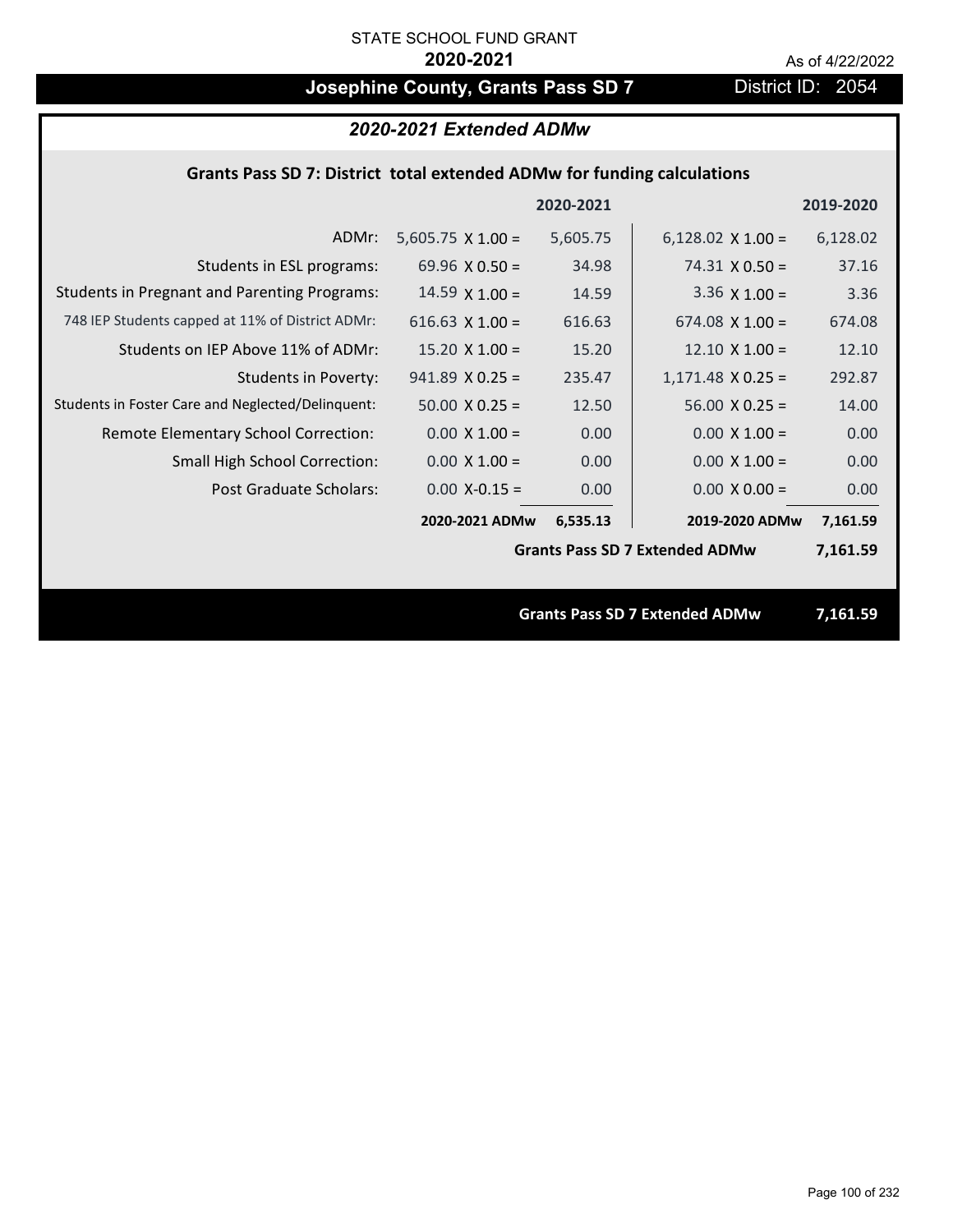### **Josephine County, Three Rivers/Josephine County SD** District ID: 2055

### *2020-2021 Extended ADMw*

#### **Three Rivers/Josephine County SD: District total extended ADMw for funding calculations**

|                                                     |                          | 2020-2021 |                          | 2019-2020 |
|-----------------------------------------------------|--------------------------|-----------|--------------------------|-----------|
| ADMr:                                               | 4,050.51 $\times$ 1.00 = | 4,050.51  | 4,480.94 $\times$ 1.00 = | 4,480.94  |
| Students in ESL programs:                           | 65.35 $X$ 0.50 =         | 32.68     | $55.87 \times 0.50 =$    | 27.94     |
| <b>Students in Pregnant and Parenting Programs:</b> | $0.70 \times 1.00 =$     | 0.70      | $3.44 \times 1.00 =$     | 3.44      |
| 539 IEP Students capped at 11% of District ADMr:    | 488.83 $\times$ 1.00 =   | 488.83    | $523.16 \times 1.00 =$   | 523.16    |
| Students on IEP Above 11% of ADMr:                  | $11.40 \times 1.00 =$    | 11.40     | 11.50 $\times$ 1.00 =    | 11.50     |
| Students in Poverty:                                | $900.31 \times 0.25 =$   | 225.08    | $1,095.09$ X 0.25 =      | 273.77    |
| Students in Foster Care and Neglected/Delinquent:   | $58.00 \times 0.25 =$    | 14.50     | $58.00 \times 0.25 =$    | 14.50     |
| Remote Elementary School Correction:                | $108.06 \times 1.00 =$   | 108.06    | $111.60 \times 1.00 =$   | 111.60    |
| <b>Small High School Correction:</b>                | $0.00 \times 1.00 =$     | 0.00      | $0.00 \times 1.00 =$     | 0.00      |
| Post Graduate Scholars:                             | $0.00$ X-0.15 =          | 0.00      | $0.00 \times 0.00 =$     | 0.00      |
|                                                     | 2020-2021 ADMw           | 4,931.75  | 2019-2020 ADMw           | 5,446.84  |

**Three Rivers/Josephine County SD Extended ADMw**

**5,781.04**

### **Sunny Wolf Charter School: Charter ADMw for information only**

|                                                     |                       | 2020-2021 |                       | 2019-2020 |
|-----------------------------------------------------|-----------------------|-----------|-----------------------|-----------|
| ADMr:                                               | 114.80 $X$ 1.00 =     | 114.80    | 112.49 $X$ 1.00 =     | 112.49    |
| Students in ESL programs:                           | $0.00 \times 0.50 =$  | 0.00      | $0.00 \times 0.50 =$  | 0.00      |
| <b>Students in Pregnant and Parenting Programs:</b> | $0.00 \times 1.00 =$  | 0.00      | $0.00 \times 1.00 =$  | 0.00      |
| 0 IEP Students capped at 11% of District ADMr:      | $0.00 \times 1.00 =$  | 0.00      | $0.00 \times 1.00 =$  | 0.00      |
| Students on IEP Above 11% of ADMr:                  | $0.00 \times 1.00 =$  | 0.00      | $0.00 \times 1.00 =$  | 0.00      |
| Students in Poverty:                                | $25.52 \times 0.25 =$ | 6.38      | $27.81 \times 0.25 =$ | 6.95      |
| Students in Foster Care and Neglected/Delinquent:   | $0.00 \times 0.25 =$  | 0.00      | $0.00 \times 0.25 =$  | 0.00      |
| Remote Elementary School Correction:                | 53.93 $X$ 1.00 =      | 53.93     | 41.67 $\times$ 1.00 = | 41.67     |
| <b>Small High School Correction:</b>                | $0.00 \times 1.00 =$  | 0.00      | $0.00 \times 1.00 =$  | 0.00      |
| Post Graduate Scholars:                             | $0.00$ X-0.15 =       | 0.00      | $0.00 \times 0.00 =$  | 0.00      |
|                                                     | 2020-2021 ADMw        | 175.11    | 2019-2020 ADMw        | 161.11    |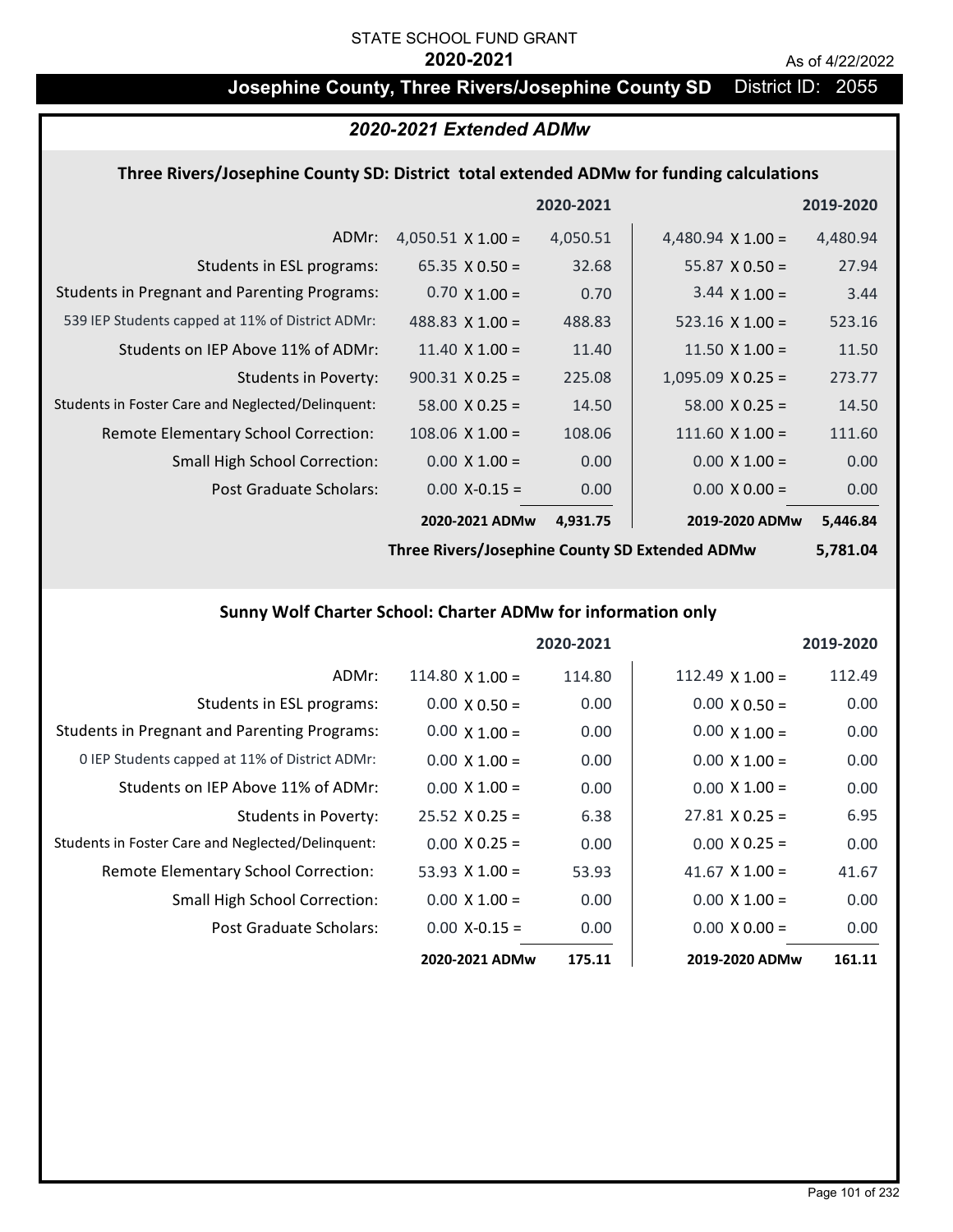#### **Woodland Charter School: Charter ADMw for information only**

|                                                     |                        | 2020-2021 |                        | 2019-2020 |
|-----------------------------------------------------|------------------------|-----------|------------------------|-----------|
| ADMr:                                               | $153.62 \times 1.00 =$ | 153.62    | $162.54 \times 1.00 =$ | 162.54    |
| Students in ESL programs:                           | $1.00 \times 0.50 =$   | 0.50      | $1.00 \times 0.50 =$   | 0.50      |
| <b>Students in Pregnant and Parenting Programs:</b> | $0.00 \times 1.00 =$   | 0.00      | $0.00 \times 1.00 =$   | 0.00      |
| 0 IEP Students capped at 11% of District ADMr:      | $0.00 \times 1.00 =$   | 0.00      | $0.00 \times 1.00 =$   | 0.00      |
| Students on IEP Above 11% of ADMr:                  | $0.00 \times 1.00 =$   | 0.00      | $0.00 \times 1.00 =$   | 0.00      |
| Students in Poverty:                                | $34.15 \times 0.25 =$  | 8.54      | 40.18 $\times$ 0.25 =  | 10.05     |
| Students in Foster Care and Neglected/Delinguent:   | $0.00 \times 0.25 =$   | 0.00      | $0.00 \times 0.25 =$   | 0.00      |
| Remote Elementary School Correction:                | $0.00 \times 1.00 =$   | 0.00      | $0.00 \times 1.00 =$   | 0.00      |
| <b>Small High School Correction:</b>                | $0.00 \times 1.00 =$   | 0.00      | $0.00 \times 1.00 =$   | 0.00      |
| Post Graduate Scholars:                             | $0.00$ X-0.15 =        | 0.00      | $0.00 \times 0.00 =$   | 0.00      |
|                                                     | 2020-2021 ADMw         | 162.66    | 2019-2020 ADMw         | 173.09    |

#### **Southern Oregon Success Academy: Charter ADMw for information only**

|                                                     |                       | 2020-2021 |                      | 2019-2020         |
|-----------------------------------------------------|-----------------------|-----------|----------------------|-------------------|
| ADMr:                                               | 124.96 $X$ 1.00 =     | 124.96    | $0.00 \times 1.00 =$ | 0.00              |
| Students in ESL programs:                           | $0.00 \times 0.50 =$  | 0.00      | $0.00 \times 0.50 =$ | 0.00 <sub>1</sub> |
| <b>Students in Pregnant and Parenting Programs:</b> | $1.16 \times 1.00 =$  | 1.16      | $0.00 \times 1.00 =$ | 0.00              |
| 0 IEP Students capped at 11% of District ADMr:      | $0.00 \times 1.00 =$  | 0.00      | $0.00 \times 1.00 =$ | 0.00              |
| Students on IEP Above 11% of ADMr:                  | $0.00 \times 1.00 =$  | 0.00      | $0.00 \times 1.00 =$ | 0.00              |
| Students in Poverty:                                | $27.78 \times 0.25 =$ | 6.95      | $0.00 \times 0.25 =$ | 0.00              |
| Students in Foster Care and Neglected/Delinquent:   | $0.00 \times 0.25 =$  | 0.00      | $0.00 \times 0.25 =$ | 0.00              |
| Remote Elementary School Correction:                | $0.00 \times 1.00 =$  | 0.00      | $0.00 \times 1.00 =$ | 0.00              |
| Small High School Correction:                       | $0.00 \times 1.00 =$  | 0.00      | $0.00 \times 1.00 =$ | 0.00              |
| Post Graduate Scholars:                             | $0.00$ X-0.15 =       | 0.00      | $0.00 \times 0.00 =$ | 0.00              |
|                                                     | 2020-2021 ADMw        | 133.07    | 2019-2020 ADMw       | 0.00              |

#### **Three Rivers/Josephine County SD Extended ADMw 5,781.04**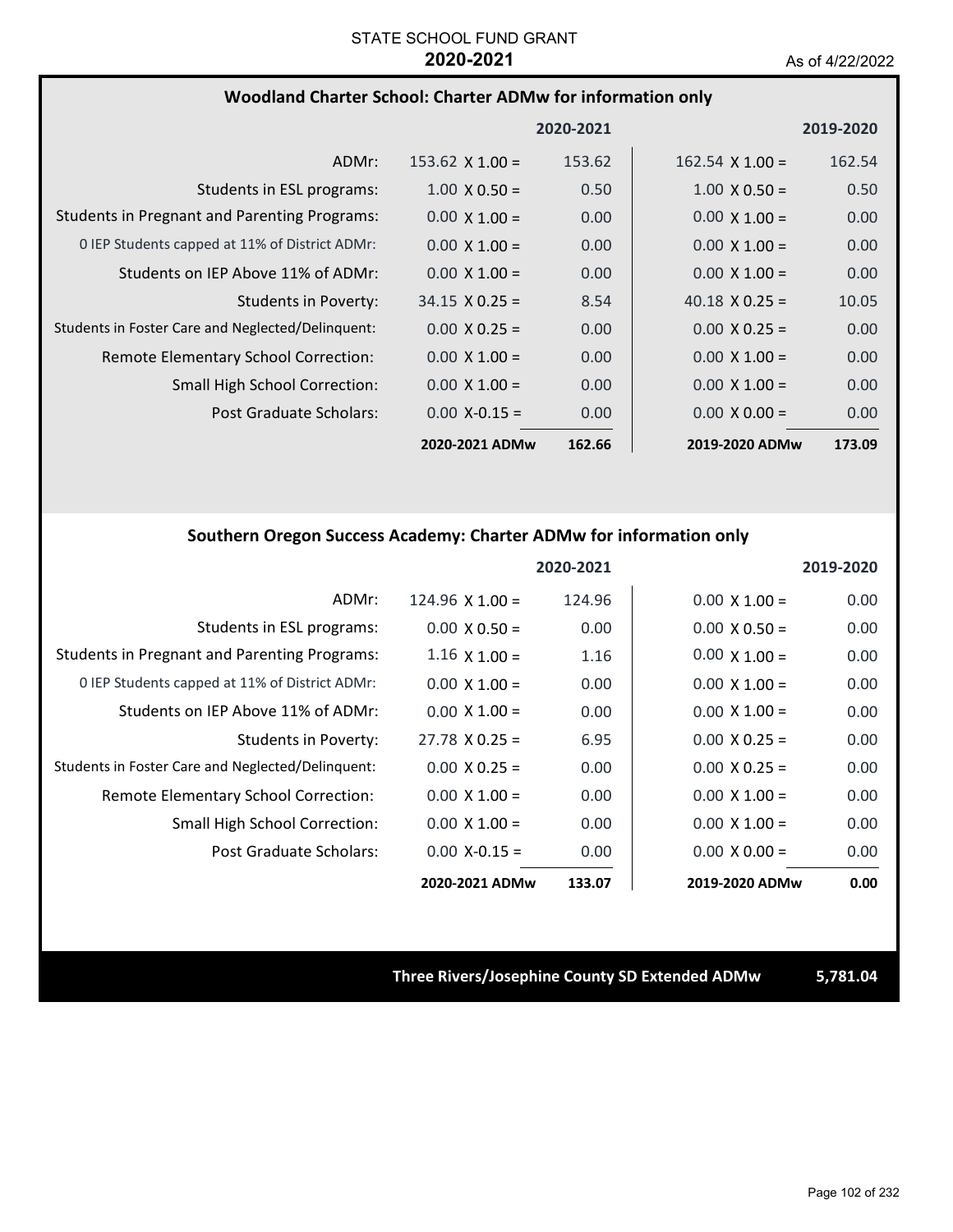## **Klamath County, Klamath Falls City Schools District ID: 2056**

### *2020-2021 Extended ADMw*

#### **Klamath Falls City Schools: District total extended ADMw for funding calculations**

|                                                     |                          | 2020-2021 |                          | 2019-2020 |
|-----------------------------------------------------|--------------------------|-----------|--------------------------|-----------|
| ADMr:                                               | $2,567.82 \times 1.00 =$ | 2,567.82  | $2,734.24 \times 1.00 =$ | 2,734.24  |
| Students in ESL programs:                           | 116.86 $\times$ 0.50 =   | 58.43     | $109.72 \times 0.50 =$   | 54.86     |
| <b>Students in Pregnant and Parenting Programs:</b> | 2.22 $\times$ 1.00 =     | 2.22      | 4.68 $\times$ 1.00 =     | 4.68      |
| 445 IEP Students capped at 11% of District ADMr:    | $301.26 \times 1.00 =$   | 301.26    | $320.55 \times 1.00 =$   | 320.55    |
| Students on IEP Above 11% of ADMr:                  | $30.70 \times 1.00 =$    | 30.70     | 13.20 $X$ 1.00 =         | 13.20     |
| <b>Students in Poverty:</b>                         | $606.62$ X 0.25 =        | 151.66    | $794.62$ X 0.25 =        | 198.66    |
| Students in Foster Care and Neglected/Delinquent:   | $52.00 \times 0.25 =$    | 13.00     | 63.00 $X$ 0.25 =         | 15.75     |
| Remote Elementary School Correction:                | $0.00 \times 1.00 =$     | 0.00      | $0.00 \times 1.00 =$     | 0.00      |
| <b>Small High School Correction:</b>                | $0.00 \times 1.00 =$     | 0.00      | $0.00 \times 1.00 =$     | 0.00      |
| Post Graduate Scholars:                             | $0.00$ X-0.15 =          | 0.00      | $0.00 \times 0.00 =$     | 0.00      |
|                                                     | 2020-2021 ADMw           | 3,125.09  | 2019-2020 ADMw           | 3,341.93  |

**Klamath Falls City Schools Extended ADMw**

**3,534.87**

### **EagleRidge High School: Charter ADMw for information only**

|                                                     |                        | 2020-2021 |                        | 2019-2020 |
|-----------------------------------------------------|------------------------|-----------|------------------------|-----------|
| ADMr:                                               | $170.94 \times 1.00 =$ | 170.94    | $179.81 \times 1.00 =$ | 179.81    |
| Students in ESL programs:                           | $0.00 \times 0.50 =$   | 0.00      | $0.00 \times 0.50 =$   | 0.00      |
| <b>Students in Pregnant and Parenting Programs:</b> | $0.95 \times 1.00 =$   | 0.95      | $0.00 \times 1.00 =$   | 0.00      |
| 0 IEP Students capped at 11% of District ADMr:      | $0.00 \times 1.00 =$   | 0.00      | $0.00 \times 1.00 =$   | 0.00      |
| Students on IEP Above 11% of ADMr:                  | $0.00 \times 1.00 =$   | 0.00      | $0.00 \times 1.00 =$   | 0.00      |
| Students in Poverty:                                | 40.38 $X$ 0.25 =       | 10.10     | 52.53 $\times$ 0.25 =  | 13.13     |
| Students in Foster Care and Neglected/Delinquent:   | $0.00 \times 0.25 =$   | 0.00      | $0.00 \times 0.25 =$   | 0.00      |
| Remote Elementary School Correction:                | $0.00 \times 1.00 =$   | 0.00      | $0.00 \times 1.00 =$   | 0.00      |
| <b>Small High School Correction:</b>                | $0.00 \times 1.00 =$   | 0.00      | $0.00 \times 1.00 =$   | 0.00      |
| Post Graduate Scholars:                             | $0.00$ X-0.15 =        | 0.00      | $0.00 \times 0.00 =$   | 0.00      |
|                                                     | 2020-2021 ADMw         | 181.99    | 2019-2020 ADMw         | 192.94    |

**Klamath Falls City Schools Extended ADMw 3,534.87**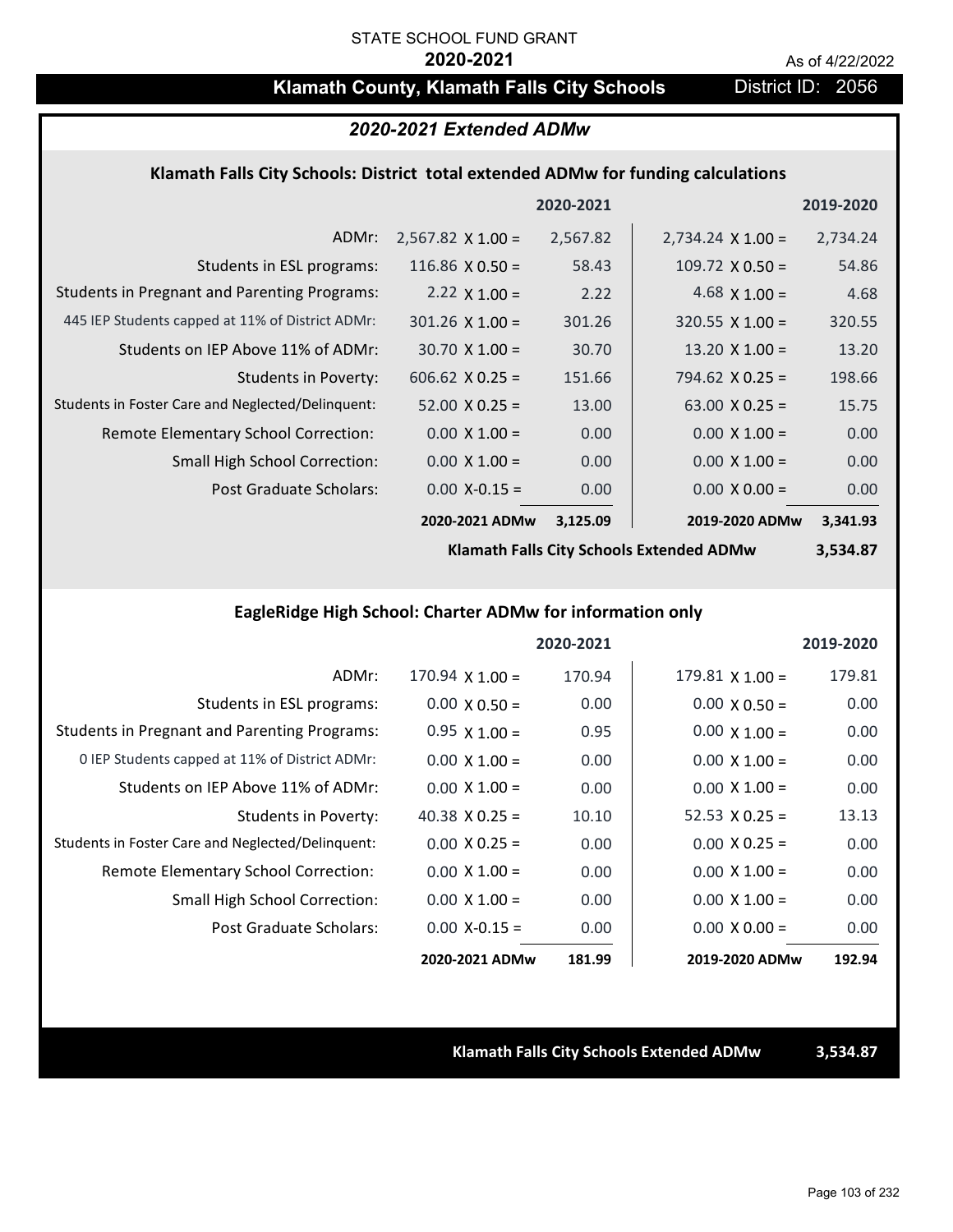## **Klamath County, Klamath County SD** District ID: 2057

### *2020-2021 Extended ADMw*

#### **Klamath County SD: District total extended ADMw for funding calculations**

|                                                     |                          | 2020-2021 |                          | 2019-2020 |
|-----------------------------------------------------|--------------------------|-----------|--------------------------|-----------|
| ADMr:                                               | $6,811.00 \times 1.00 =$ | 6,811.00  | $6,716.00 \times 1.00 =$ | 6,716.00  |
| Students in ESL programs:                           | $260.86 \times 0.50 =$   | 130.43    | $254.38 \times 0.50 =$   | 127.19    |
| <b>Students in Pregnant and Parenting Programs:</b> | $3.17 \times 1.00 =$     | 3.17      | $5.74 \times 1.00 =$     | 5.74      |
| 969 IEP Students capped at 11% of District ADMr:    | 749.21 $\times$ 1.00 =   | 749.21    | $744.13 \times 1.00 =$   | 744.13    |
| Students on IEP Above 11% of ADMr:                  | $17.70 \times 1.00 =$    | 17.70     | $14.40 \times 1.00 =$    | 14.40     |
| Students in Poverty:                                | $1,360.81$ X 0.25 =      | 340.20    | $1,505.26$ X 0.25 =      | 376.32    |
| Students in Foster Care and Neglected/Delinquent:   | $44.00 \times 0.25 =$    | 11.00     | $39.00 \times 0.25 =$    | 9.75      |
| Remote Elementary School Correction:                | $175.18 \times 1.00 =$   | 175.18    | $153.24 \times 1.00 =$   | 153.24    |
| <b>Small High School Correction:</b>                | $276.45 \times 1.00 =$   | 276.45    | $272.09 \times 1.00 =$   | 272.09    |
| Post Graduate Scholars:                             | $0.00$ X-0.15 =          | 0.00      | $0.00 \times 0.00 =$     | 0.00      |
|                                                     | 2020-2021 ADMw           | 8,514.34  | 2019-2020 ADMw           | 8,418.86  |

**Klamath County SD Extended ADMw**

**8,514.34**

### **Sage Community School: Charter ADMw for information only**

|                                                     |                      | 2020-2021 |                       | 2019-2020 |
|-----------------------------------------------------|----------------------|-----------|-----------------------|-----------|
| ADMr:                                               | $0.00 \times 1.00 =$ | 0.00      | 48.86 $\times$ 1.00 = | 48.86     |
| Students in ESL programs:                           | $0.00 \times 0.50 =$ | 0.00      | $0.00 \times 0.50 =$  | 0.00      |
| <b>Students in Pregnant and Parenting Programs:</b> | $0.00 \times 1.00 =$ | 0.00      | $0.00 \times 1.00 =$  | 0.00      |
| 0 IEP Students capped at 11% of District ADMr:      | $0.00 \times 1.00 =$ | 0.00      | $0.00 \times 1.00 =$  | 0.00      |
| Students on IEP Above 11% of ADMr:                  | $0.00 \times 1.00 =$ | 0.00      | $0.00 \times 1.00 =$  | 0.00      |
| <b>Students in Poverty:</b>                         | $0.00 \times 0.25 =$ | 0.00      | $10.98 \times 0.25 =$ | 2.75      |
| Students in Foster Care and Neglected/Delinquent:   | $0.00 \times 0.25 =$ | 0.00      | $0.00 \times 0.25 =$  | 0.00      |
| <b>Remote Elementary School Correction:</b>         | $0.00 \times 1.00 =$ | 0.00      | $0.00 \times 1.00 =$  | 0.00      |
| <b>Small High School Correction:</b>                | $0.00 \times 1.00 =$ | 0.00      | $0.00 \times 1.00 =$  | 0.00      |
| Post Graduate Scholars:                             | $0.00 X - 0.15 =$    | 0.00      | $0.00 \times 0.00 =$  | 0.00      |
|                                                     | 2020-2021 ADMw       | 0.00      | 2019-2020 ADMw        | 0.00      |

#### **Klamath County SD Extended ADMw 8,514.34**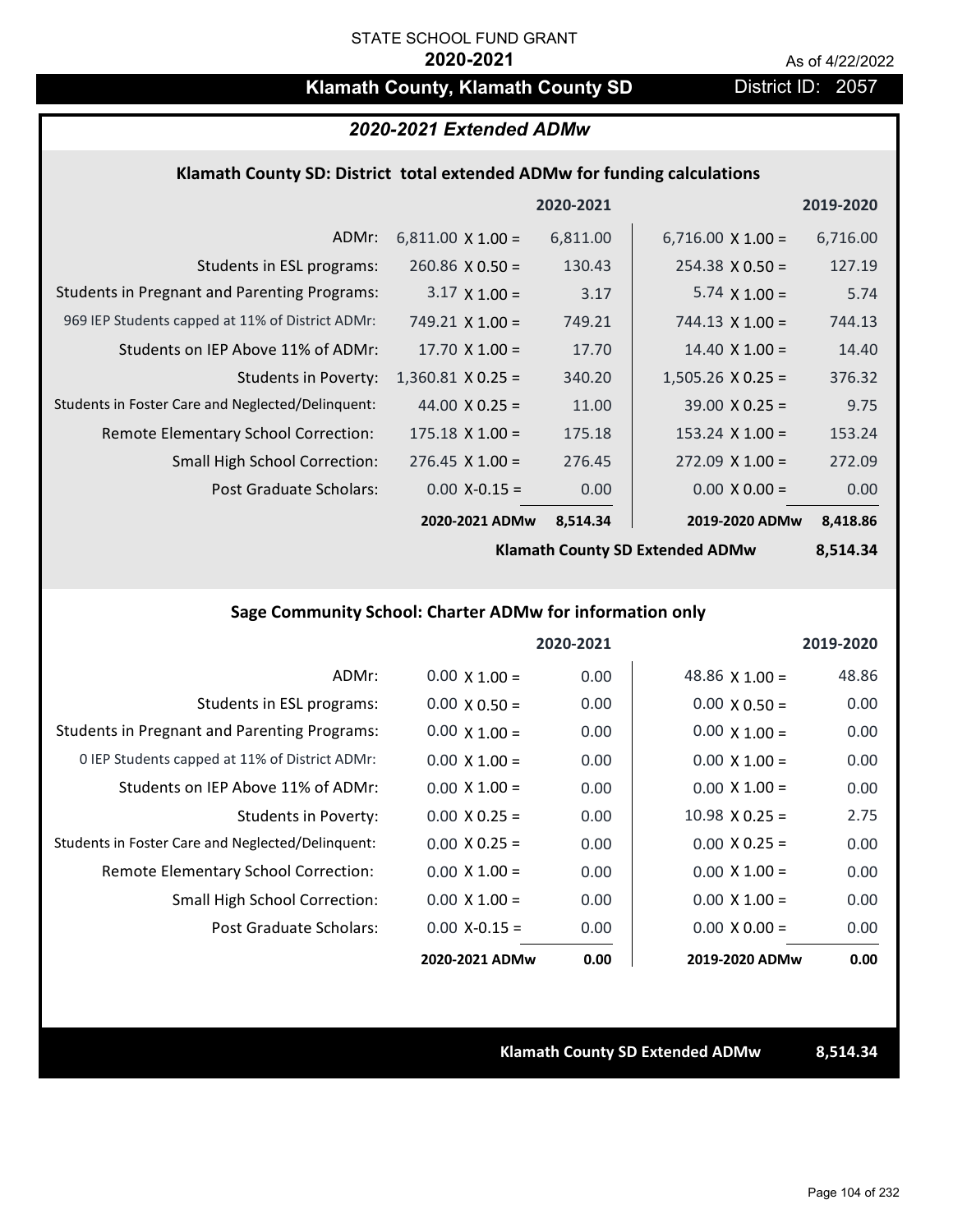# Lake County, Lake County SD 7 **District ID: 2059**

### *2020-2021 Extended ADMw*

#### **Lake County SD 7: District total extended ADMw for funding calculations**

|                                                     |                                | 2020-2021 |                        | 2019-2020 |
|-----------------------------------------------------|--------------------------------|-----------|------------------------|-----------|
| ADMr:                                               | $713.27 \times 1.00 =$         | 713.27    | 726.58 $X$ 1.00 =      | 726.58    |
| Students in ESL programs:                           | $34.44 \times 0.50 =$          | 17.22     | $37.43 \times 0.50 =$  | 18.72     |
| <b>Students in Pregnant and Parenting Programs:</b> | $0.12 \times 1.00 =$           | 0.12      | $0.00 \times 1.00 =$   | 0.00      |
| 100 IEP Students capped at 11% of District ADMr:    | $78.46 \times 1.00 =$          | 78.46     | 79.92 $\times$ 1.00 =  | 79.92     |
| Students on IEP Above 11% of ADMr:                  | $2.70 \times 1.00 =$           | 2.70      | $1.80$ X $1.00 =$      | 1.80      |
| <b>Students in Poverty:</b>                         | $175.00 \times 0.25 =$         | 43.75     | $146.00 \times 0.25 =$ | 36.50     |
| Students in Foster Care and Neglected/Delinquent:   | $7.00 \times 0.25 =$           | 1.75      | $14.00 \times 0.25 =$  | 3.50      |
| Remote Elementary School Correction:                | $36.62$ X $1.00 =$             | 36.62     | 42.79 $\times$ 1.00 =  | 42.79     |
| <b>Small High School Correction:</b>                | $83.79 \times 1.00 =$          | 83.79     | $84.59$ X 1.00 =       | 84.59     |
| Post Graduate Scholars:                             | $0.00$ X-0.15 =                | 0.00      | $0.00 \times 0.00 =$   | 0.00      |
|                                                     | 2020-2021 ADMw                 | 977.68    | 2019-2020 ADMw         | 994.40    |
|                                                     | Lake County SD 7 Extended ADMw |           |                        | 994.40    |
|                                                     |                                |           |                        |           |
|                                                     | Lake County SD 7 Extended ADMw |           |                        | 994.40    |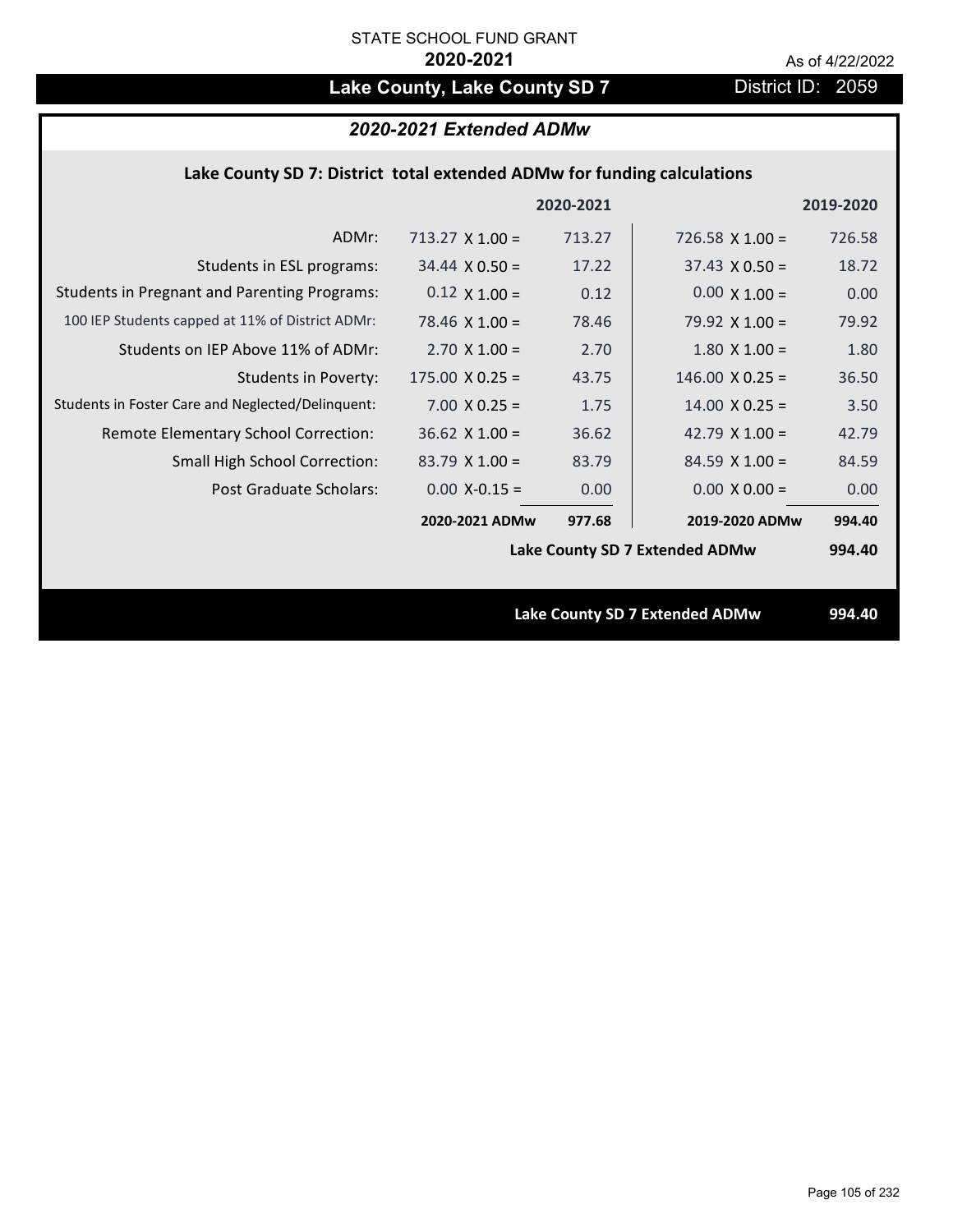# Lake County, Paisley SD 11 **District ID: 2060**

## *2020-2021 Extended ADMw*

#### **Paisley SD 11: District total extended ADMw for funding calculations**

|                                                     |                             | 2020-2021 |                       | 2019-2020 |
|-----------------------------------------------------|-----------------------------|-----------|-----------------------|-----------|
| ADMr:                                               | $0.00 \times 1.00 =$        | 0.00      | $0.00 \times 1.00 =$  | 0.00      |
| Students in ESL programs:                           | $0.00 \times 0.50 =$        | 0.00      | $0.00 \times 0.50 =$  | 0.00      |
| <b>Students in Pregnant and Parenting Programs:</b> | $0.00 \times 1.00 =$        | 0.00      | $0.00 \times 1.00 =$  | 0.00      |
| 28 IEP Students capped at 11% of District ADMr:     | $21.17 \times 1.00 =$       | 21.17     | $22.22 \times 1.00 =$ | 22.22     |
| Students on IEP Above 11% of ADMr:                  | $1.20 \times 1.00 =$        | 1.20      | $0.30 \times 1.00 =$  | 0.30      |
| <b>Students in Poverty:</b>                         | $0.19 \times 0.25 =$        | 0.05      | $0.00 \times 0.25 =$  | 0.00      |
| Students in Foster Care and Neglected/Delinquent:   | $0.00 \times 0.25 =$        | 0.00      | $1.00 \times 0.25 =$  | 0.25      |
| Remote Elementary School Correction:                | $0.00 \times 1.00 =$        | 0.00      | $0.00 \times 1.00 =$  | 0.00      |
| <b>Small High School Correction:</b>                | $0.00 \times 1.00 =$        | 0.00      | $0.00 \times 1.00 =$  | 0.00      |
| Post Graduate Scholars:                             | $0.00$ X-0.15 =             | 0.00      | $0.00 \times 0.00 =$  | 0.00      |
|                                                     | 2020-2021 ADMw              | 22.41     | 2019-2020 ADMw        | 22.77     |
|                                                     | Paisley SD 11 Extended ADMw |           |                       | 337 56    |

**Paisley SD 11 Extended ADMw**

**337.56**

### **Paisley School: Charter ADMw for information only**

|                                                     |                       | 2020-2021 |                        | 2019-2020 |
|-----------------------------------------------------|-----------------------|-----------|------------------------|-----------|
| ADMr:                                               | 192.42 $X$ 1.00 =     | 192.42    | $202.00 \times 1.00 =$ | 202.00    |
| Students in ESL programs:                           | $0.00 \times 0.50 =$  | 0.00      | $0.00 \times 0.50 =$   | 0.00      |
| <b>Students in Pregnant and Parenting Programs:</b> | $0.00 \times 1.00 =$  | 0.00      | $0.00 \times 1.00 =$   | 0.00      |
| 0 IEP Students capped at 11% of District ADMr:      | $0.00 \times 1.00 =$  | 0.00      | $0.00 \times 1.00 =$   | 0.00      |
| Students on IEP Above 11% of ADMr:                  | $0.00 \times 1.00 =$  | 0.00      | $0.00 \times 1.00 =$   | 0.00      |
| Students in Poverty:                                | $12.81 \times 0.25 =$ | 3.20      | $14.00 \times 0.25 =$  | 3.50      |
| Students in Foster Care and Neglected/Delinquent:   | $0.00 \times 0.25 =$  | 0.00      | $0.00 \times 0.25 =$   | 0.00      |
| <b>Remote Elementary School Correction:</b>         | $60.35 \times 1.00 =$ | 60.35     | 58.83 $\times$ 1.00 =  | 58.83     |
| <b>Small High School Correction:</b>                | $50.46$ X 1.00 =      | 50.46     | $50.46 \times 1.00 =$  | 50.46     |
| Post Graduate Scholars:                             | $0.00$ X-0.15 =       | 0.00      | $0.00 \times 0.00 =$   | 0.00      |
|                                                     | 2020-2021 ADMw        | 306.43    | 2019-2020 ADMw         | 314.79    |

**Paisley SD 11 Extended ADMw 337.56**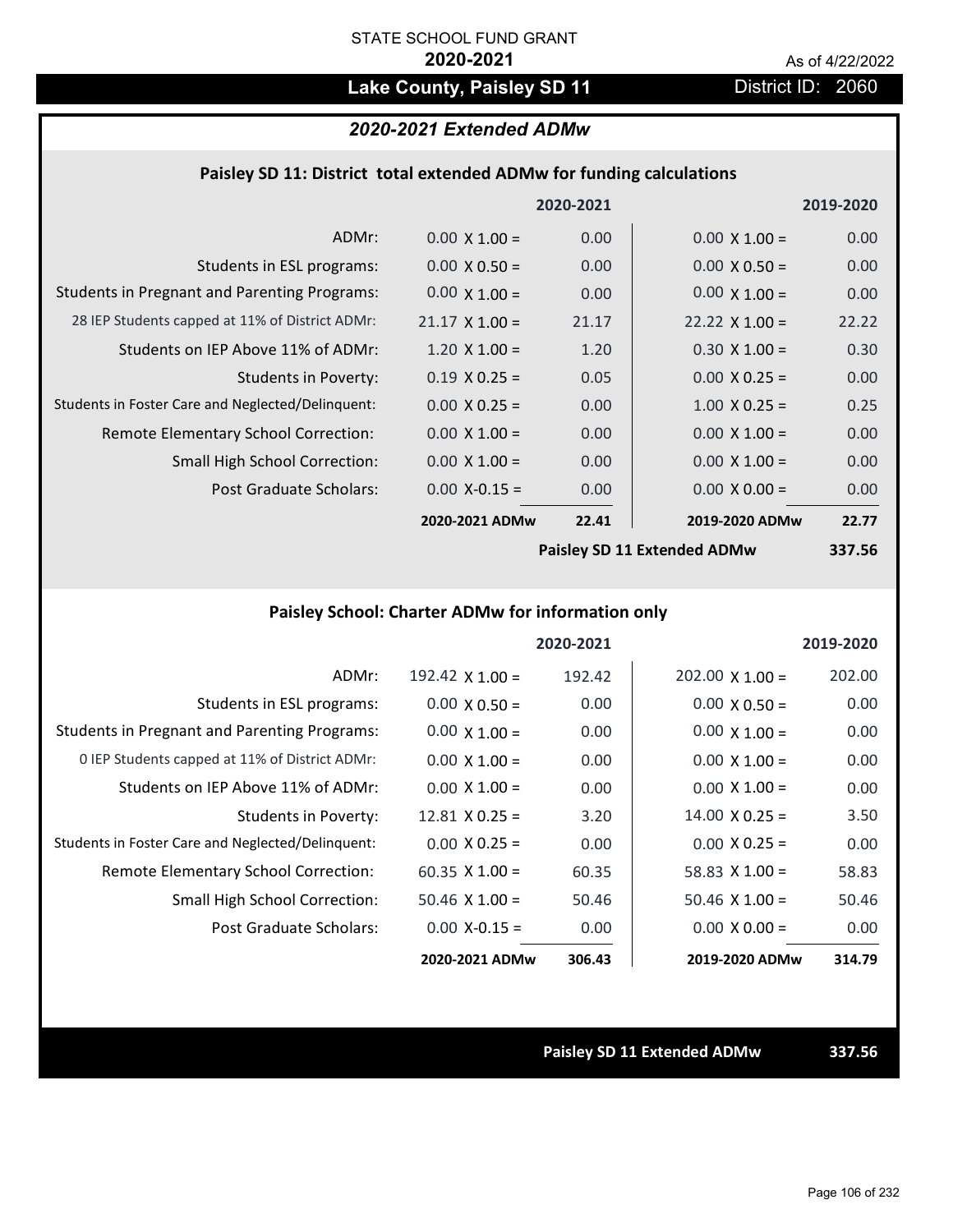# Lake County, North Lake SD 14 District ID: 2061

### *2020-2021 Extended ADMw*

### **North Lake SD 14: District total extended ADMw for funding calculations**

|                                                     |                                | 2020-2021 |                        | 2019-2020 |
|-----------------------------------------------------|--------------------------------|-----------|------------------------|-----------|
| ADMr:                                               | $236.29$ X 1.00 =              | 236.29    | $222.15 \times 1.00 =$ | 222.15    |
| Students in ESL programs:                           | $0.00 \times 0.50 =$           | 0.00      | $0.00 \times 0.50 =$   | 0.00      |
| <b>Students in Pregnant and Parenting Programs:</b> | $0.00 \times 1.00 =$           | 0.00      | $0.00 \times 1.00 =$   | 0.00      |
| 53 IEP Students capped at 11% of District ADMr:     | $25.99 \times 1.00 =$          | 25.99     | $24.44 \times 1.00 =$  | 24.44     |
| Students on IEP Above 11% of ADMr:                  | 13.70 $\times$ 1.00 =          | 13.70     | 11.70 $X$ 1.00 =       | 11.70     |
| <b>Students in Poverty:</b>                         | $36.01$ X 0.25 =               | 9.00      | 43.29 $X$ 0.25 =       | 10.82     |
| Students in Foster Care and Neglected/Delinquent:   | $3.00 \times 0.25 =$           | 0.75      | $3.00 \times 0.25 =$   | 0.75      |
| Remote Elementary School Correction:                | 66.98 $X$ 1.00 =               | 66.98     | $70.27 \times 1.00 =$  | 70.27     |
| <b>Small High School Correction:</b>                | $61.97$ X $1.00 =$             | 61.97     | 63.50 $X$ 1.00 =       | 63.50     |
| Post Graduate Scholars:                             | $0.00$ X-0.15 =                | 0.00      | $0.00 \times 0.00 =$   | 0.00      |
|                                                     | 2020-2021 ADMw                 | 414.68    | 2019-2020 ADMw         | 403.63    |
|                                                     | North Lake SD 14 Extended ADMw |           |                        | 414.68    |
|                                                     |                                |           |                        |           |
| <b>North Lake SD 14 Extended ADMw</b>               |                                |           | 414.68                 |           |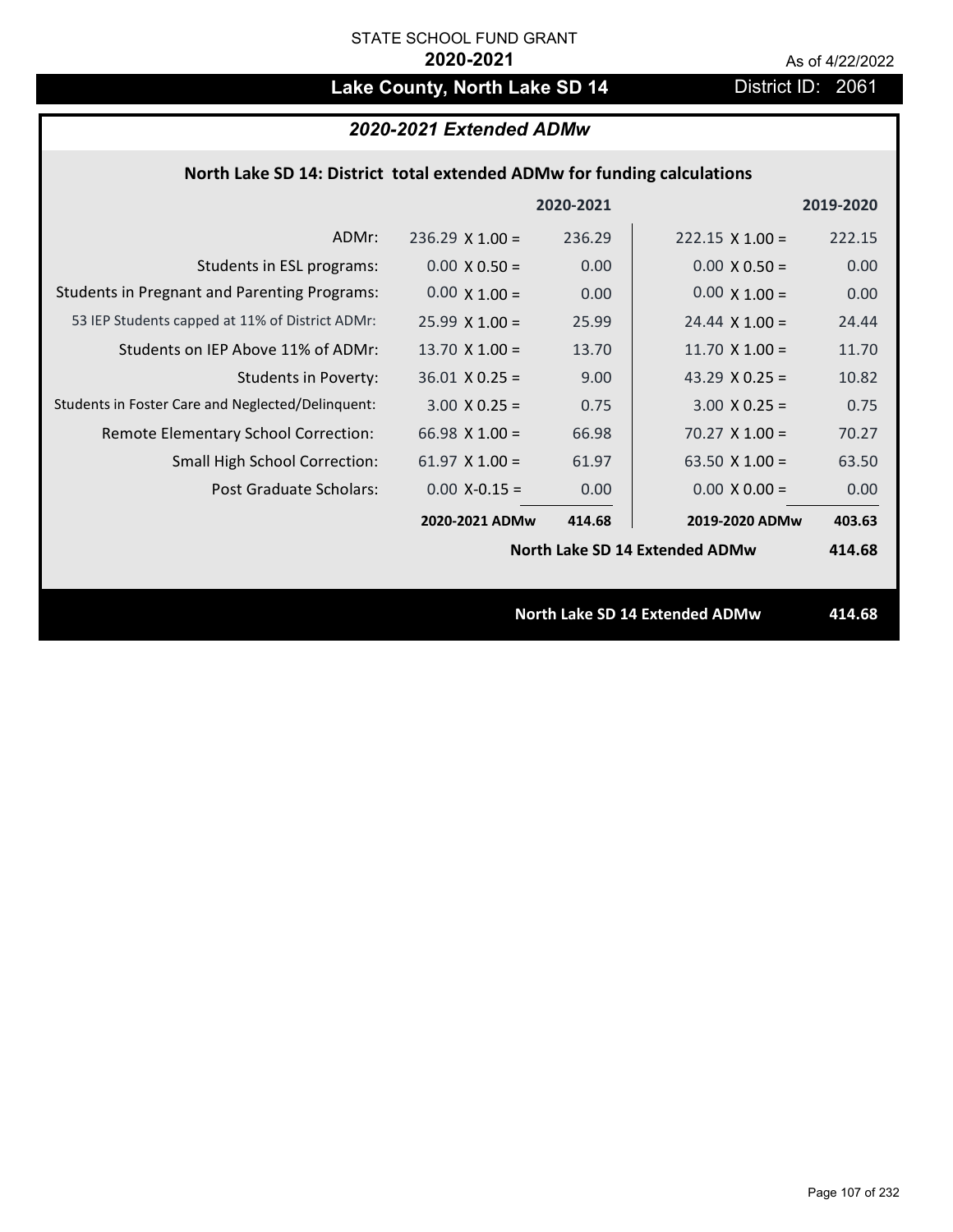# Lake County, Plush SD 18 **District ID: 2062**

### *2020-2021 Extended ADMw*

| Plush SD 18: District total extended ADMw for funding calculations |       |                      |                                  |  |  |
|--------------------------------------------------------------------|-------|----------------------|----------------------------------|--|--|
|                                                                    |       |                      | 2019-2020                        |  |  |
| 11.39 $\times$ 1.00 =                                              | 11.39 | $9.81 \times 1.00 =$ | 9.81                             |  |  |
| $0.00 \times 0.50 =$                                               | 0.00  | $0.00 \times 0.50 =$ | 0.00                             |  |  |
| $0.00 \times 1.00 =$                                               | 0.00  | $0.00 \times 1.00 =$ | 0.00                             |  |  |
| $1.25 \times 1.00 =$                                               | 1.25  | $1.08 \times 1.00 =$ | 1.08                             |  |  |
| $1.70$ X $1.00 =$                                                  | 1.70  | $1.60$ X $1.00 =$    | 1.60                             |  |  |
| $2.00 \times 0.25 =$                                               | 0.50  | $3.00 X 0.25 =$      | 0.75                             |  |  |
| $0.00 \times 0.25 =$                                               | 0.00  | $0.00 X 0.25 =$      | 0.00                             |  |  |
| $25.54$ X 1.00 =                                                   | 25.54 | $25.54$ X $1.00 =$   | 25.54                            |  |  |
| $0.00 \times 1.00 =$                                               | 0.00  | $0.00 \times 1.00 =$ | 0.00                             |  |  |
| $0.00$ X-0.15 =                                                    | 0.00  | $0.00 \times 0.00 =$ | 0.00                             |  |  |
| 2020-2021 ADMw                                                     | 40.38 | 2019-2020 ADMw       | 38.78                            |  |  |
|                                                                    |       |                      | 40.38                            |  |  |
|                                                                    |       |                      |                                  |  |  |
| Plush SD 18 Extended ADMw                                          |       |                      | 40.38                            |  |  |
|                                                                    |       | 2020-2021            | <b>Plush SD 18 Extended ADMw</b> |  |  |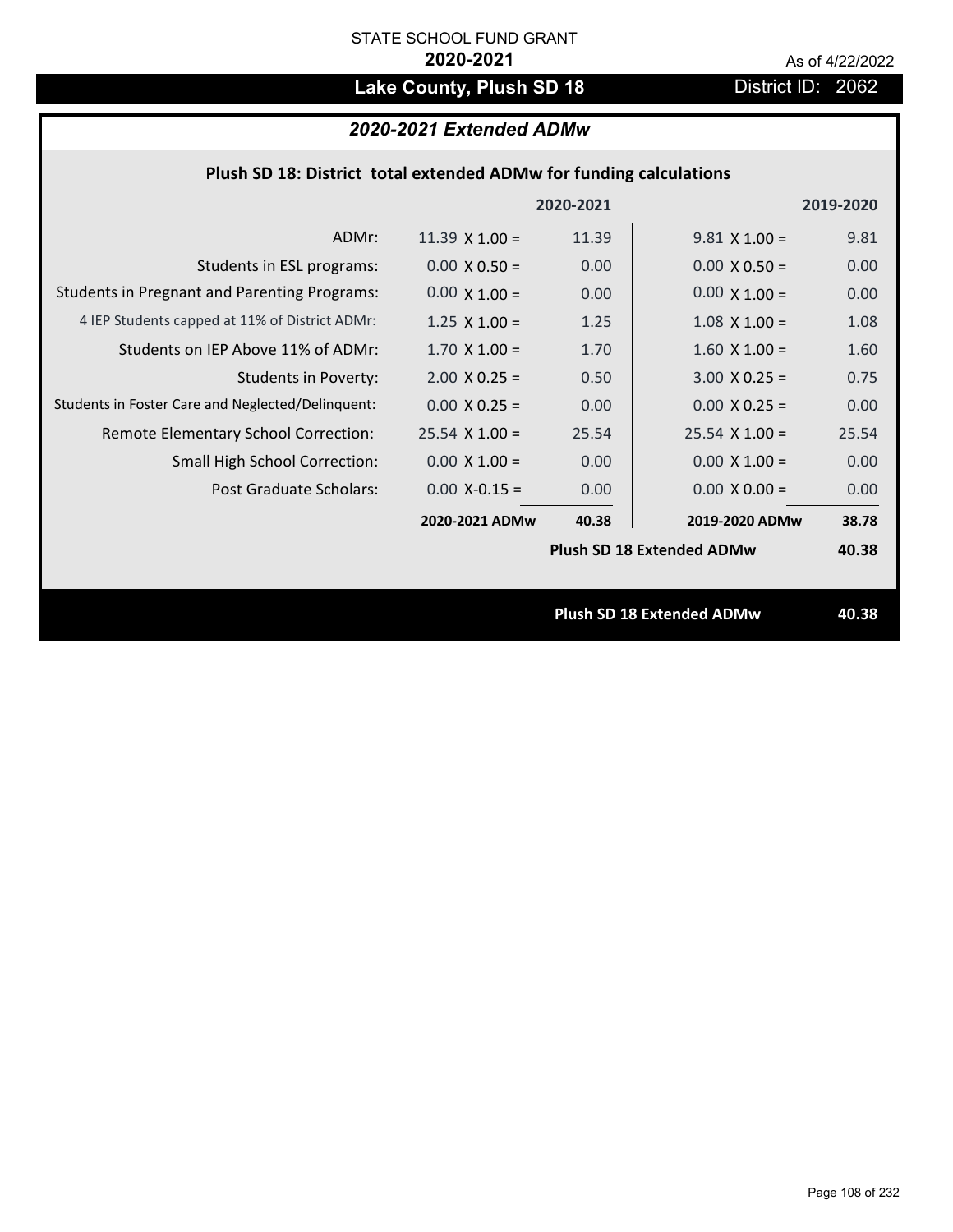# Lake County, Adel SD 21 District ID: 2063

# *2020-2021 Extended ADMw*

| Adel SD 21: District total extended ADMw for funding calculations |                       |           |                                 |           |
|-------------------------------------------------------------------|-----------------------|-----------|---------------------------------|-----------|
|                                                                   |                       | 2020-2021 |                                 | 2019-2020 |
| ADMr:                                                             | $19.44 \times 1.00 =$ | 19.44     | 11.53 $\times$ 1.00 =           | 11.53     |
| Students in ESL programs:                                         | $0.00 \times 0.50 =$  | 0.00      | $0.00 \times 0.50 =$            | 0.00      |
| <b>Students in Pregnant and Parenting Programs:</b>               | $0.00 \times 1.00 =$  | 0.00      | $0.00 \times 1.00 =$            | 0.00      |
| 5 IEP Students capped at 11% of District ADMr:                    | $2.14 \times 1.00 =$  | 2.14      | $1.27 \times 1.00 =$            | 1.27      |
| Students on IEP Above 11% of ADMr:                                | $1.90 \times 1.00 =$  | 1.90      | $1.10 \times 1.00 =$            | 1.10      |
| <b>Students in Poverty:</b>                                       | $2.00 \times 0.25 =$  | 0.50      | $1.77$ X 0.25 =                 | 0.44      |
| Students in Foster Care and Neglected/Delinquent:                 | $0.00 \times 0.25 =$  | 0.00      | $0.00 \times 0.25 =$            | 0.00      |
| Remote Elementary School Correction:                              | $23.29$ X $1.00 =$    | 23.29     | $23.29$ X 1.00 =                | 23.29     |
| Small High School Correction:                                     | $0.00 \times 1.00 =$  | 0.00      | $0.00 \times 1.00 =$            | 0.00      |
| Post Graduate Scholars:                                           | $0.00$ X-0.15 =       | 0.00      | $0.00 \times 0.00 =$            | 0.00      |
|                                                                   | 2020-2021 ADMw        | 47.27     | 2019-2020 ADMw                  | 37.63     |
|                                                                   |                       |           | <b>Adel SD 21 Extended ADMw</b> | 47.27     |
|                                                                   |                       |           | Adel SD 21 Extended ADMw        | 47.27     |
|                                                                   |                       |           |                                 |           |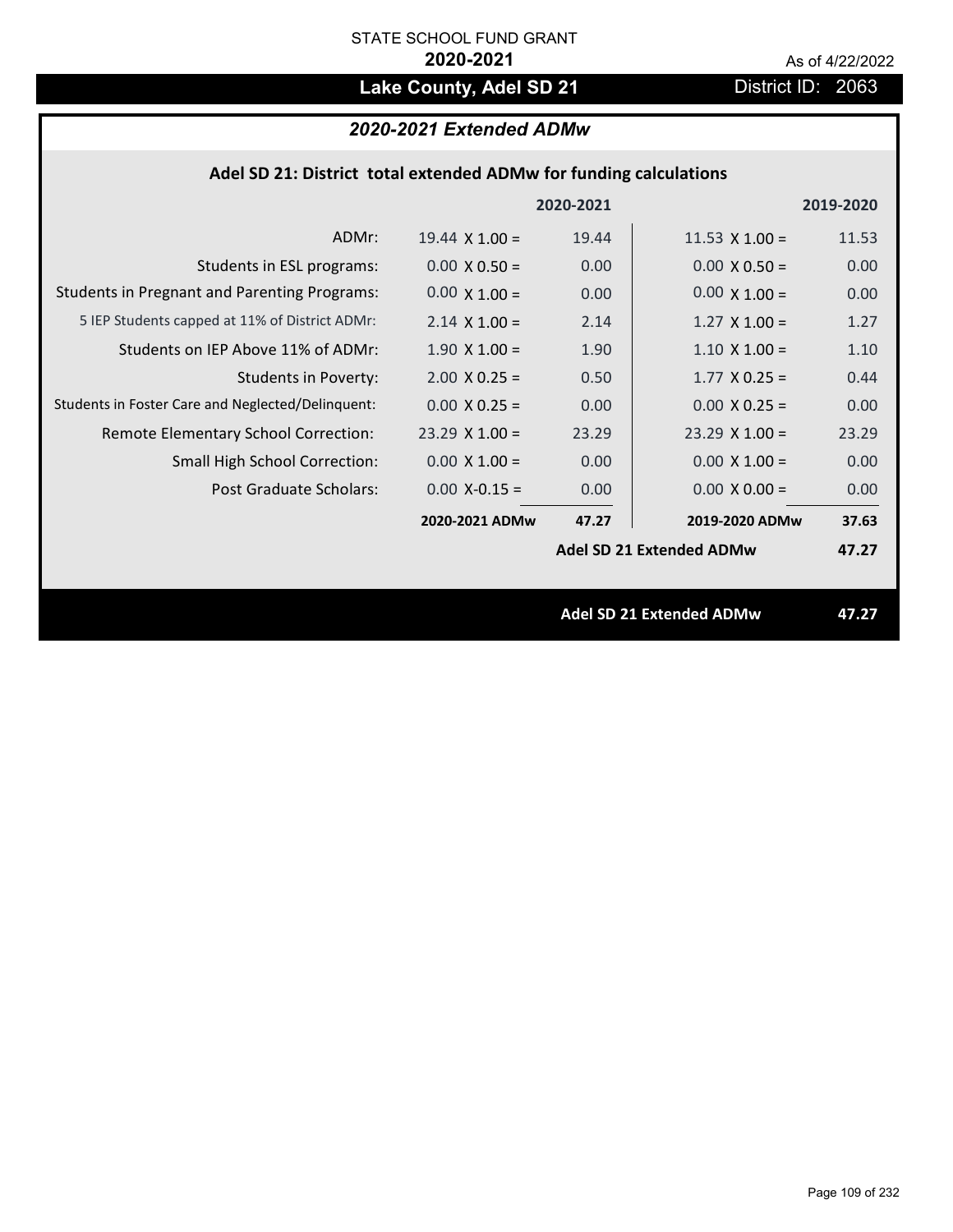# Lane County, Pleasant Hill SD 1 District ID: 2081

# *2020-2021 Extended ADMw*

## **Pleasant Hill SD 1: District total extended ADMw for funding calculations**

|                                                     |                                         | 2020-2021 |                                         | 2019-2020 |
|-----------------------------------------------------|-----------------------------------------|-----------|-----------------------------------------|-----------|
| ADMr:                                               | $998.30 \times 1.00 =$                  | 998.30    | $1,027.60 \times 1.00 =$                | 1,027.60  |
| Students in ESL programs:                           | $0.97 \times 0.50 =$                    | 0.49      | $0.00 \times 0.50 =$                    | 0.00      |
| <b>Students in Pregnant and Parenting Programs:</b> | $0.00 \times 1.00 =$                    | 0.00      | $0.00 \times 1.00 =$                    | 0.00      |
| 155 IEP Students capped at 11% of District ADMr:    | $109.81$ X $1.00 =$                     | 109.81    | $113.04 \times 1.00 =$                  | 113.04    |
| Students on IEP Above 11% of ADMr:                  | $5.70 \times 1.00 =$                    | 5.70      | 4.70 $X$ 1.00 =                         | 4.70      |
| <b>Students in Poverty:</b>                         | $109.00 \times 0.25 =$                  | 27.25     | $172.00 \times 0.25 =$                  | 43.00     |
| Students in Foster Care and Neglected/Delinquent:   | 4.00 $X$ 0.25 =                         | 1.00      | $7.00 \times 0.25 =$                    | 1.75      |
| Remote Elementary School Correction:                | $0.00 \times 1.00 =$                    | 0.00      | $0.00 \times 1.00 =$                    | 0.00      |
| <b>Small High School Correction:</b>                | $24.34 \times 1.00 =$                   | 24.34     | $27.33 \times 1.00 =$                   | 27.33     |
| Post Graduate Scholars:                             | $0.00$ X-0.15 =                         | 0.00      | $0.00 \times 0.00 =$                    | 0.00      |
|                                                     | 2020-2021 ADMw                          | 1,166.89  | 2019-2020 ADMw                          | 1,217.42  |
|                                                     | <b>Pleasant Hill SD 1 Extended ADMw</b> |           |                                         | 1,217.42  |
|                                                     |                                         |           |                                         |           |
|                                                     |                                         |           | <b>Pleasant Hill SD 1 Extended ADMw</b> | 1,217.42  |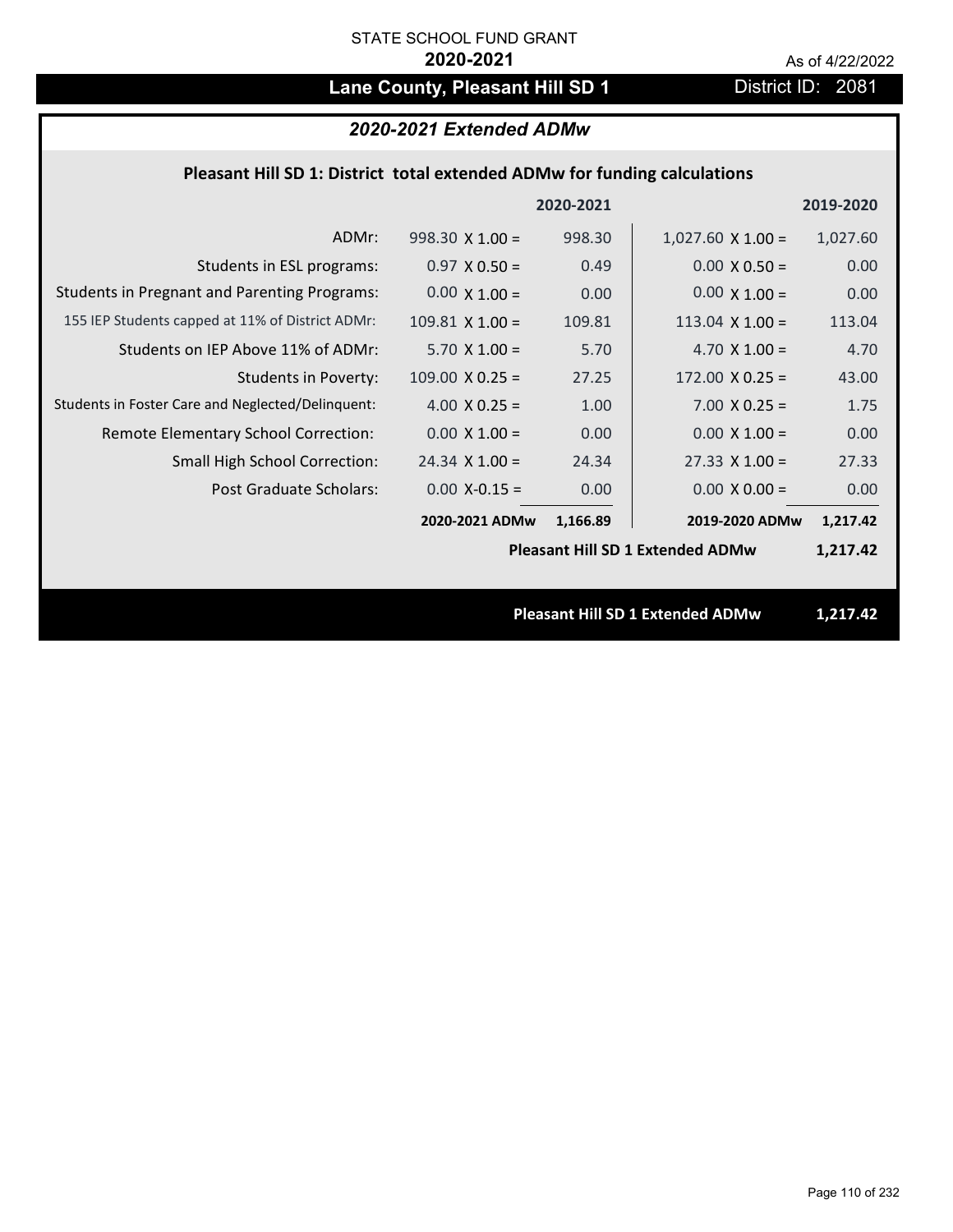# Lane County, Eugene SD 4J **District ID: 2082**

# *2020-2021 Extended ADMw*

# **Eugene SD 4J: District total extended ADMw for funding calculations**

|                                                     |                                 | 2020-2021 |                           | 2019-2020 |
|-----------------------------------------------------|---------------------------------|-----------|---------------------------|-----------|
|                                                     | ADMr: $15,613.04 \times 1.00 =$ | 15,613.04 | $16,262.78 \times 1.00 =$ | 16,262.78 |
| Students in ESL programs:                           | 493.67 $\times$ 0.50 =          | 246.84    | $518.61 \times 0.50 =$    | 259.31    |
| <b>Students in Pregnant and Parenting Programs:</b> | $16.53 \times 1.00 =$           | 16.53     | 13.97 $\times$ 1.00 =     | 13.97     |
| 2283 IEP Students capped at 11% of District ADMr:   | $1,809.65 \times 1.00 =$        | 1,809.65  | $1,880.32 \times 1.00 =$  | 1,880.32  |
| Students on IEP Above 11% of ADMr:                  | $102.60 \times 1.00 =$          | 102.60    | $77.60 \times 1.00 =$     | 77.60     |
| <b>Students in Poverty:</b>                         | $1,697.02$ X 0.25 =             | 424.26    | $2,637.56$ X 0.25 =       | 659.39    |
| Students in Foster Care and Neglected/Delinquent:   | $106.00 \times 0.25 =$          | 26.50     | $133.00 \times 0.25 =$    | 33.25     |
| Remote Elementary School Correction:                | $0.00 \times 1.00 =$            | 0.00      | $0.00 \times 1.00 =$      | 0.00      |
| <b>Small High School Correction:</b>                | $0.00 \times 1.00 =$            | 0.00      | $0.00 \times 1.00 =$      | 0.00      |
| Post Graduate Scholars:                             | $0.00$ X-0.15 =                 | 0.00      | $0.00 \times 0.00 =$      | 0.00      |
|                                                     | 2020-2021 ADMw                  | 18.239.41 | 2019-2020 ADMw            | 19.186.61 |

**Eugene SD 4J Extended ADMw**

**20,052.40**

# **Coburg Community Charter School: Charter ADMw for information only**

|                                                     |                        | 2020-2021 |                        | 2019-2020 |
|-----------------------------------------------------|------------------------|-----------|------------------------|-----------|
| ADMr:                                               | $223.34 \times 1.00 =$ | 223.34    | $221.96 \times 1.00 =$ | 221.96    |
| Students in ESL programs:                           | $0.00 \times 0.50 =$   | 0.00      | $0.00 \times 0.50 =$   | 0.00      |
| <b>Students in Pregnant and Parenting Programs:</b> | $0.00 \times 1.00 =$   | 0.00      | $0.00 \times 1.00 =$   | 0.00      |
| 0 IEP Students capped at 11% of District ADMr:      | $0.00 \times 1.00 =$   | 0.00      | $0.00 \times 1.00 =$   | 0.00      |
| Students on IEP Above 11% of ADMr:                  | $0.00 \times 1.00 =$   | 0.00      | $0.00 \times 1.00 =$   | 0.00      |
| Students in Poverty:                                | $24.28 \times 0.25 =$  | 6.07      | $36.20 \times 0.25 =$  | 9.05      |
| Students in Foster Care and Neglected/Delinquent:   | $0.00 \times 0.25 =$   | 0.00      | $0.00 \times 0.25 =$   | 0.00      |
| Remote Elementary School Correction:                | $0.00 \times 1.00 =$   | 0.00      | $0.00 \times 1.00 =$   | 0.00      |
| <b>Small High School Correction:</b>                | $0.00 \times 1.00 =$   | 0.00      | $0.00 \times 1.00 =$   | 0.00      |
| Post Graduate Scholars:                             | $0.00$ X-0.15 =        | 0.00      | $0.00 \times 0.00 =$   | 0.00      |
|                                                     | 2020-2021 ADMw         | 229.41    | 2019-2020 ADMw         | 231.01    |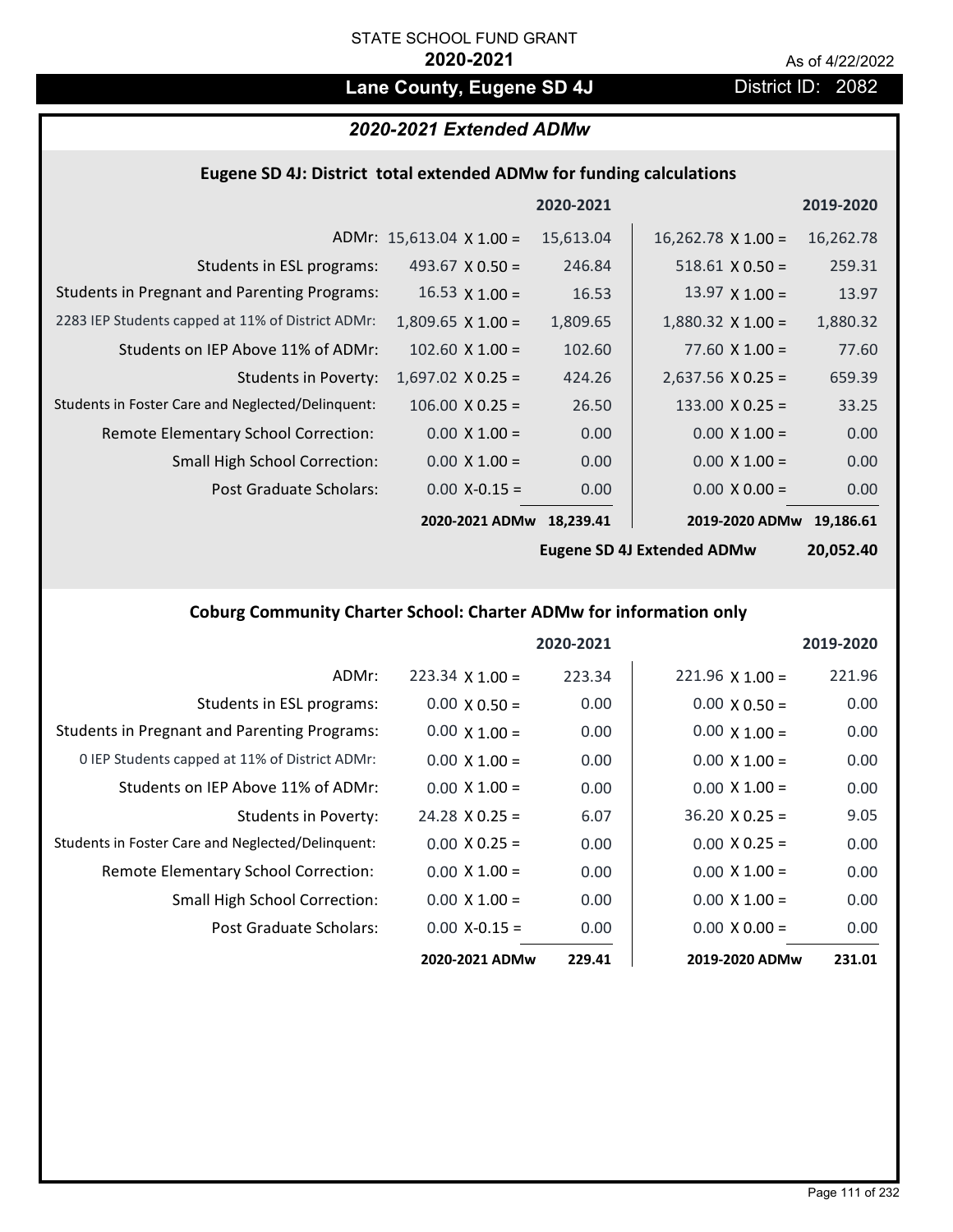## **Twin Rivers Charter School: Charter ADMw for information only**

|                                                     |                       | 2020-2021 |                       | 2019-2020         |
|-----------------------------------------------------|-----------------------|-----------|-----------------------|-------------------|
| ADMr:                                               | $30.60 \times 1.00 =$ | 30.60     | $40.95 \times 1.00 =$ | 40.95             |
| Students in ESL programs:                           | $0.00 \times 0.50 =$  | 0.00      | $0.00 \times 0.50 =$  | 0.00              |
| <b>Students in Pregnant and Parenting Programs:</b> | $0.00 \times 1.00 =$  | 0.00      | $0.00 \times 1.00 =$  | 0.00              |
| 0 IEP Students capped at 11% of District ADMr:      | $0.00 \times 1.00 =$  | 0.00      | $0.00 \times 1.00 =$  | 0.00              |
| Students on IEP Above 11% of ADMr:                  | $0.00 \times 1.00 =$  | 0.00      | $0.00 \times 1.00 =$  | 0.00 <sub>1</sub> |
| Students in Poverty:                                | $3.33 \times 0.25 =$  | 0.83      | $6.68$ X 0.25 =       | 1.67              |
| Students in Foster Care and Neglected/Delinquent:   | $0.00 \times 0.25 =$  | 0.00      | $0.00 \times 0.25 =$  | 0.00              |
| <b>Remote Elementary School Correction:</b>         | $0.00 \times 1.00 =$  | 0.00      | $0.00 \times 1.00 =$  | 0.00              |
| <b>Small High School Correction:</b>                | $0.00 \times 1.00 =$  | 0.00      | $0.00 \times 1.00 =$  | 0.00              |
| Post Graduate Scholars:                             | $0.00 X - 0.15 =$     | 0.00      | $0.00 \times 0.00 =$  | 0.00              |
|                                                     | 2020-2021 ADMw        | 31.43     | 2019-2020 ADMw        | 42.62             |

# **Village School: Charter ADMw for information only**

|                                                     |                       | 2020-2021 |                       | 2019-2020 |
|-----------------------------------------------------|-----------------------|-----------|-----------------------|-----------|
| ADMr:                                               | $224.92$ X 1.00 =     | 224.92    | $218.68$ X 1.00 =     | 218.68    |
| Students in ESL programs:                           | $1.00 \times 0.50 =$  | 0.50      | $0.00 \times 0.50 =$  | 0.00      |
| <b>Students in Pregnant and Parenting Programs:</b> | $0.00 \times 1.00 =$  | 0.00      | $0.00 \times 1.00 =$  | 0.00      |
| 0 IEP Students capped at 11% of District ADMr:      | $0.00 \times 1.00 =$  | 0.00      | $0.00 \times 1.00 =$  | 0.00      |
| Students on IEP Above 11% of ADMr:                  | $0.00 \times 1.00 =$  | 0.00      | $0.00 \times 1.00 =$  | 0.00      |
| <b>Students in Poverty:</b>                         | $24.45 \times 0.25 =$ | 6.11      | $35.67 \times 0.25 =$ | 8.92      |
| Students in Foster Care and Neglected/Delinquent:   | $0.00 \times 0.25 =$  | 0.00      | $0.00 \times 0.25 =$  | 0.00      |
| Remote Elementary School Correction:                | $0.00 \times 1.00 =$  | 0.00      | $0.00 \times 1.00 =$  | 0.00      |
| <b>Small High School Correction:</b>                | $0.00 \times 1.00 =$  | 0.00      | $0.00 \times 1.00 =$  | 0.00      |
| Post Graduate Scholars:                             | $0.00 X - 0.15 =$     | 0.00      | $0.00 \times 0.00 =$  | 0.00      |
|                                                     | 2020-2021 ADMw        | 231.53    | 2019-2020 ADMw        | 227.60    |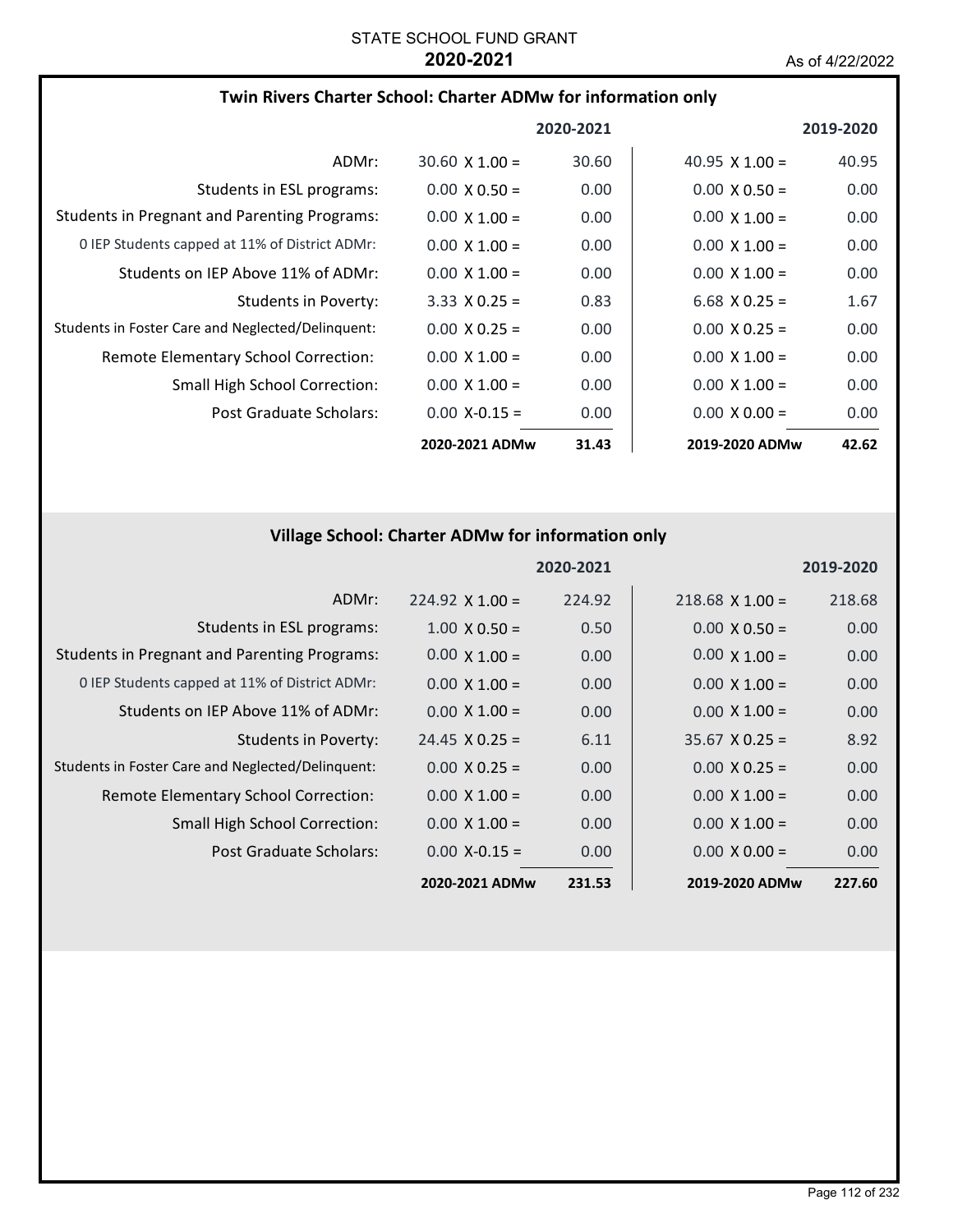## **Ridgeline Montessori: Charter ADMw for information only**

|                                                     |                        | 2020-2021 |                        | 2019-2020         |
|-----------------------------------------------------|------------------------|-----------|------------------------|-------------------|
| ADMr:                                               | $241.49 \times 1.00 =$ | 241.49    | $245.95 \times 1.00 =$ | 245.95            |
| Students in ESL programs:                           | $2.00 \times 0.50 =$   | 1.00      | $1.79 \times 0.50 =$   | 0.90              |
| <b>Students in Pregnant and Parenting Programs:</b> | $0.00 \times 1.00 =$   | 0.00      | $0.00 \times 1.00 =$   | 0.00              |
| 0 IEP Students capped at 11% of District ADMr:      | $0.00 \times 1.00 =$   | 0.00      | $0.00 \times 1.00 =$   | 0.00 <sub>1</sub> |
| Students on IEP Above 11% of ADMr:                  | $0.00 \times 1.00 =$   | 0.00      | $0.00 \times 1.00 =$   | 0.00              |
| Students in Poverty:                                | $26.25 \times 0.25 =$  | 6.56      | $40.11 \times 0.25 =$  | 10.03             |
| Students in Foster Care and Neglected/Delinquent:   | $0.00 \times 0.25 =$   | 0.00      | $0.00 \times 0.25 =$   | 0.00              |
| Remote Elementary School Correction:                | $0.00 \times 1.00 =$   | 0.00      | $0.00 \times 1.00 =$   | 0.00              |
| <b>Small High School Correction:</b>                | $0.00 \times 1.00 =$   | 0.00      | $0.00 \times 1.00 =$   | 0.00              |
| Post Graduate Scholars:                             | $0.00$ X-0.15 =        | 0.00      | $0.00 \times 0.00 =$   | 0.00              |
|                                                     | 2020-2021 ADMw         | 249.05    | 2019-2020 ADMw         | 256.87            |

# **Network Charter School: Charter ADMw for information only**

|                                                     |                       | 2020-2021 |                        | 2019-2020 |
|-----------------------------------------------------|-----------------------|-----------|------------------------|-----------|
| ADMr:                                               | $117.93$ X $1.00 =$   | 117.93    | $103.47 \times 1.00 =$ | 103.47    |
| Students in ESL programs:                           | $0.00 \times 0.50 =$  | 0.00      | $0.00 \times 0.50 =$   | 0.00      |
| <b>Students in Pregnant and Parenting Programs:</b> | $0.00 \times 1.00 =$  | 0.00      | $0.00 \times 1.00 =$   | 0.00      |
| 0 IEP Students capped at 11% of District ADMr:      | $0.00 \times 1.00 =$  | 0.00      | $0.00 \times 1.00 =$   | 0.00      |
| Students on IFP Above 11% of ADMr:                  | $0.00 \times 1.00 =$  | 0.00      | $0.00 \times 1.00 =$   | 0.00      |
| <b>Students in Poverty:</b>                         | $12.82 \times 0.25 =$ | 3.21      | $16.88 \times 0.25 =$  | 4.22      |
| Students in Foster Care and Neglected/Delinquent:   | $0.00 \times 0.25 =$  | 0.00      | $0.00 \times 0.25 =$   | 0.00      |
| Remote Elementary School Correction:                | $0.00 \times 1.00 =$  | 0.00      | $0.00 \times 1.00 =$   | 0.00      |
| <b>Small High School Correction:</b>                | $0.00 \times 1.00 =$  | 0.00      | $0.00 \times 1.00 =$   | 0.00      |
| Post Graduate Scholars:                             | $0.00$ X-0.15 =       | 0.00      | $0.00 \times 0.00 =$   | 0.00      |
|                                                     | 2020-2021 ADMw        | 121.14    | 2019-2020 ADMw         | 107.69    |

**Eugene SD 4J Extended ADMw 20,052.40**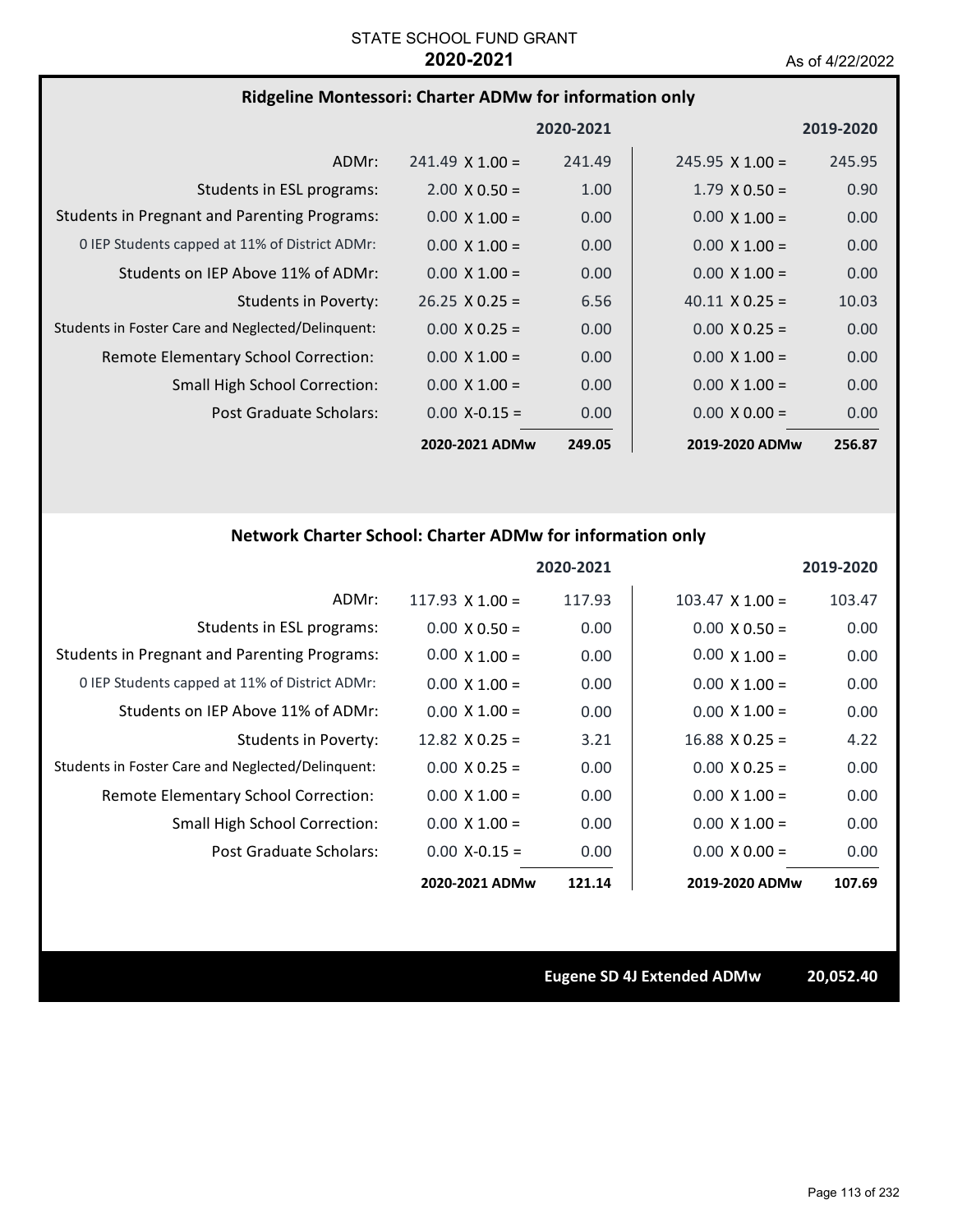# Lane County, Springfield SD 19 **District ID: 2083**

# *2020-2021 Extended ADMw*

## **Springfield SD 19: District total extended ADMw for funding calculations**

|                                                     |                          | 2020-2021 |                          | 2019-2020 |
|-----------------------------------------------------|--------------------------|-----------|--------------------------|-----------|
| ADMr:                                               | $9,466.04 \times 1.00 =$ | 9,466.04  | $9,944.88 \times 1.00 =$ | 9,944.88  |
| Students in ESL programs:                           | $623.67 \times 0.50 =$   | 311.84    | $626.44 \times 0.50 =$   | 313.22    |
| <b>Students in Pregnant and Parenting Programs:</b> | 6.24 $\times$ 1.00 =     | 6.24      | 12.46 $\times$ 1.00 =    | 12.46     |
| 1630 IEP Students capped at 11% of District ADMr:   | $1,065.96 \times 1.00 =$ | 1,065.96  | $1,127.53 \times 1.00 =$ | 1,127.53  |
| Students on IEP Above 11% of ADMr:                  | $282.10 \times 1.00 =$   | 282.10    | $259.10 \times 1.00 =$   | 259.10    |
| <b>Students in Poverty:</b>                         | $1,282.20 \times 0.25 =$ | 320.55    | $2,108.52 \times 0.25 =$ | 527.13    |
| Students in Foster Care and Neglected/Delinquent:   | $97.00 \times 0.25 =$    | 24.25     | $95.00 \times 0.25 =$    | 23.75     |
| Remote Elementary School Correction:                | $0.00 \times 1.00 =$     | 0.00      | $0.00 \times 1.00 =$     | 0.00      |
| <b>Small High School Correction:</b>                | $0.00 \times 1.00 =$     | 0.00      | $0.00 \times 1.00 =$     | 0.00      |
| Post Graduate Scholars:                             | $0.00$ X-0.15 =          | 0.00      | $0.00 \times 0.00 =$     | 0.00      |
|                                                     | 2020-2021 ADMw           | 11,476.97 | 2019-2020 ADMw           | 12.208.07 |

**Springfield SD 19 Extended ADMw**

**12,532.41**

# **Willamette Leadership Academy: Charter ADMw for information only**

|                                                     |                        | 2020-2021 |                       | 2019-2020 |
|-----------------------------------------------------|------------------------|-----------|-----------------------|-----------|
| ADMr:                                               | $224.48 \times 1.00 =$ | 224.48    | $305.37$ X 1.00 =     | 305.37    |
| Students in ESL programs:                           | $7.84 \times 0.50 =$   | 3.92      | $5.18 \times 0.50 =$  | 2.59      |
| <b>Students in Pregnant and Parenting Programs:</b> | $0.00 \times 1.00 =$   | 0.00      | $0.00 \times 1.00 =$  | 0.00      |
| 0 IEP Students capped at 11% of District ADMr:      | $0.00 \times 1.00 =$   | 0.00      | $0.00 \times 1.00 =$  | 0.00      |
| Students on IEP Above 11% of ADMr:                  | $0.00 \times 1.00 =$   | 0.00      | $0.00 \times 1.00 =$  | 0.00      |
| Students in Poverty:                                | $30.41 \times 0.25 =$  | 7.60      | $65.52 \times 0.25 =$ | 16.38     |
| Students in Foster Care and Neglected/Delinquent:   | $0.00 \times 0.25 =$   | 0.00      | $0.00 \times 0.25 =$  | 0.00      |
| Remote Elementary School Correction:                | $0.00 \times 1.00 =$   | 0.00      | $0.00 \times 1.00 =$  | 0.00      |
| <b>Small High School Correction:</b>                | $0.00 \times 1.00 =$   | 0.00      | $0.00 \times 1.00 =$  | 0.00      |
| Post Graduate Scholars:                             | $0.00$ X-0.15 =        | 0.00      | $0.00 \times 0.00 =$  | 0.00      |
|                                                     | 2020-2021 ADMw         | 236.00    | 2019-2020 ADMw        | 324.34    |

**Springfield SD 19 Extended ADMw 12,532.41**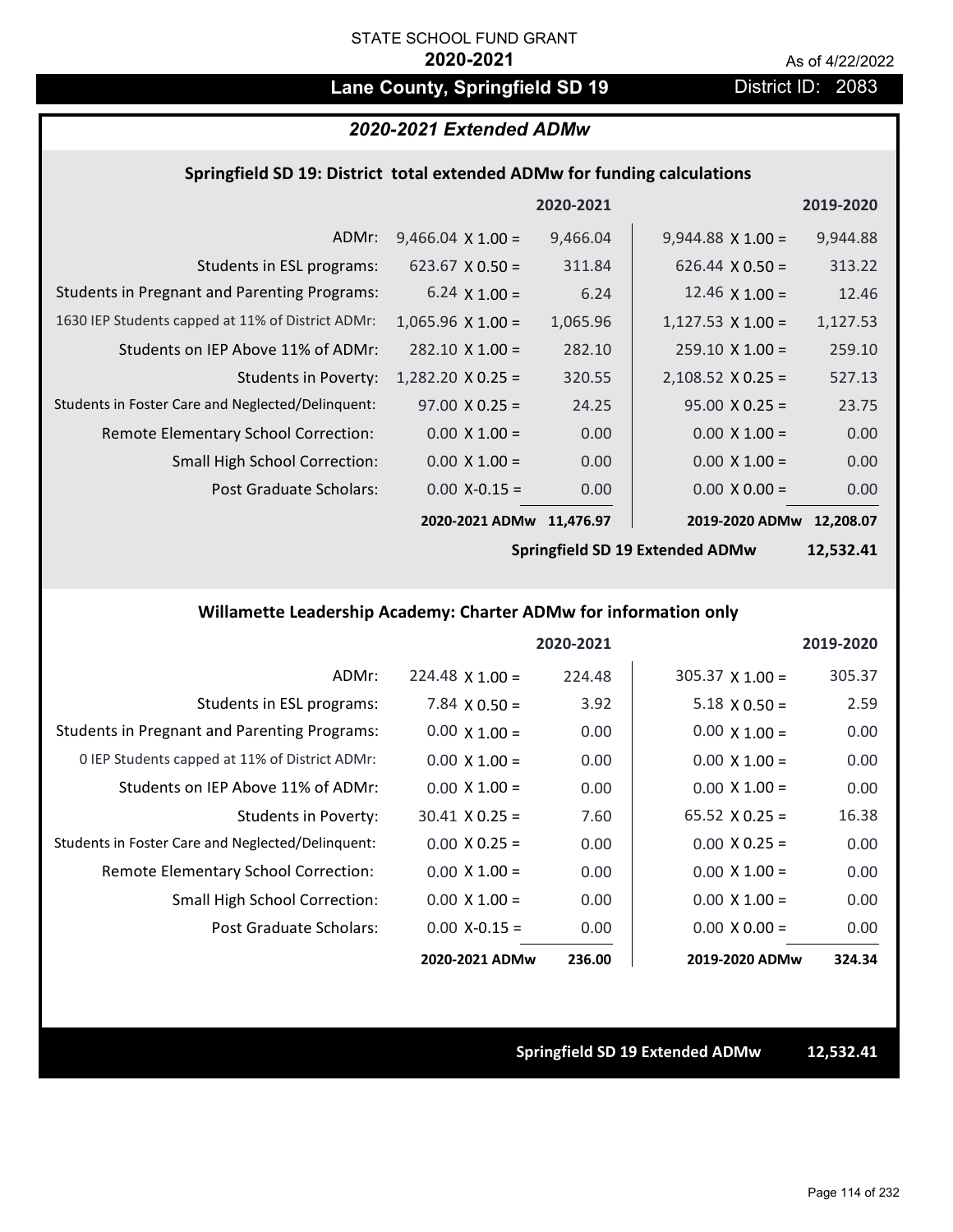# Lane County, Fern Ridge SD 28J **District ID: 2084**

## *2020-2021 Extended ADMw*

## **Fern Ridge SD 28J: District total extended ADMw for funding calculations**

|                                                     |                          | 2020-2021 |                          | 2019-2020 |
|-----------------------------------------------------|--------------------------|-----------|--------------------------|-----------|
| ADMr:                                               | $1,340.01 \times 1.00 =$ | 1,340.01  | $1,423.55 \times 1.00 =$ | 1,423.55  |
| Students in ESL programs:                           | $13.71 \times 0.50 =$    | 6.86      | $13.41 \times 0.50 =$    | 6.71      |
| <b>Students in Pregnant and Parenting Programs:</b> | $0.00 \times 1.00 =$     | 0.00      | $0.00 \times 1.00 =$     | 0.00      |
| 249 IEP Students capped at 11% of District ADMr:    | $154.67 \times 1.00 =$   | 154.67    | $166.36$ X $1.00 =$      | 166.36    |
| Students on IEP Above 11% of ADMr:                  | $50.20 \times 1.00 =$    | 50.20     | 43.10 $\times$ 1.00 =    | 43.10     |
| <b>Students in Poverty:</b>                         | $148.97 \times 0.25 =$   | 37.24     | $266.78 \times 0.25 =$   | 66.70     |
| Students in Foster Care and Neglected/Delinquent:   | $26.00 \times 0.25 =$    | 6.50      | $23.00 \times 0.25 =$    | 5.75      |
| Remote Elementary School Correction:                | $0.00 \times 1.00 =$     | 0.00      | $0.00 \times 1.00 =$     | 0.00      |
| <b>Small High School Correction:</b>                | $0.00 \times 1.00 =$     | 0.00      | $0.00 \times 1.00 =$     | 0.00      |
| Post Graduate Scholars:                             | $0.00$ X-0.15 =          | 0.00      | $0.00 \times 0.00 =$     | 0.00      |
|                                                     | 2020-2021 ADMw           | 1,595.48  | 2019-2020 ADMw           | 1,712.16  |

**Fern Ridge SD 28J Extended ADMw**

**1,805.14**

## **West Lane Charter School: Charter ADMw for information only**

|                                                     |                       | 2020-2021 |                       | 2019-2020 |
|-----------------------------------------------------|-----------------------|-----------|-----------------------|-----------|
| ADMr:                                               | $66.12 \times 1.00 =$ | 66.12     | $88.80 \times 1.00 =$ | 88.80     |
| Students in ESL programs:                           | $0.00 \times 0.50 =$  | 0.00      | $0.00 \times 0.50 =$  | 0.00      |
| <b>Students in Pregnant and Parenting Programs:</b> | $0.00 \times 1.00 =$  | 0.00      | $0.00 \times 1.00 =$  | 0.00      |
| 0 IEP Students capped at 11% of District ADMr:      | $0.00 \times 1.00 =$  | 0.00      | $0.00 \times 1.00 =$  | 0.00      |
| Students on IEP Above 11% of ADMr:                  | $0.00 \times 1.00 =$  | 0.00      | $0.00 \times 1.00 =$  | 0.00      |
| Students in Poverty:                                | $7.35 \times 0.25 =$  | 1.84      | $16.74 \times 0.25 =$ | 4.19      |
| Students in Foster Care and Neglected/Delinquent:   | $0.00 \times 0.25 =$  | 0.00      | $0.00 \times 0.25 =$  | 0.00      |
| Remote Elementary School Correction:                | $0.00 \times 1.00 =$  | 0.00      | $0.00 \times 1.00 =$  | 0.00      |
| <b>Small High School Correction:</b>                | $0.00 \times 1.00 =$  | 0.00      | $0.00 \times 1.00 =$  | 0.00      |
| Post Graduate Scholars:                             | $0.00$ X-0.15 =       | 0.00      | $0.00 \times 0.00 =$  | 0.00      |
|                                                     | 2020-2021 ADMw        | 67.96     | 2019-2020 ADMw        | 92.99     |

**Fern Ridge SD 28J Extended ADMw 1,805.14**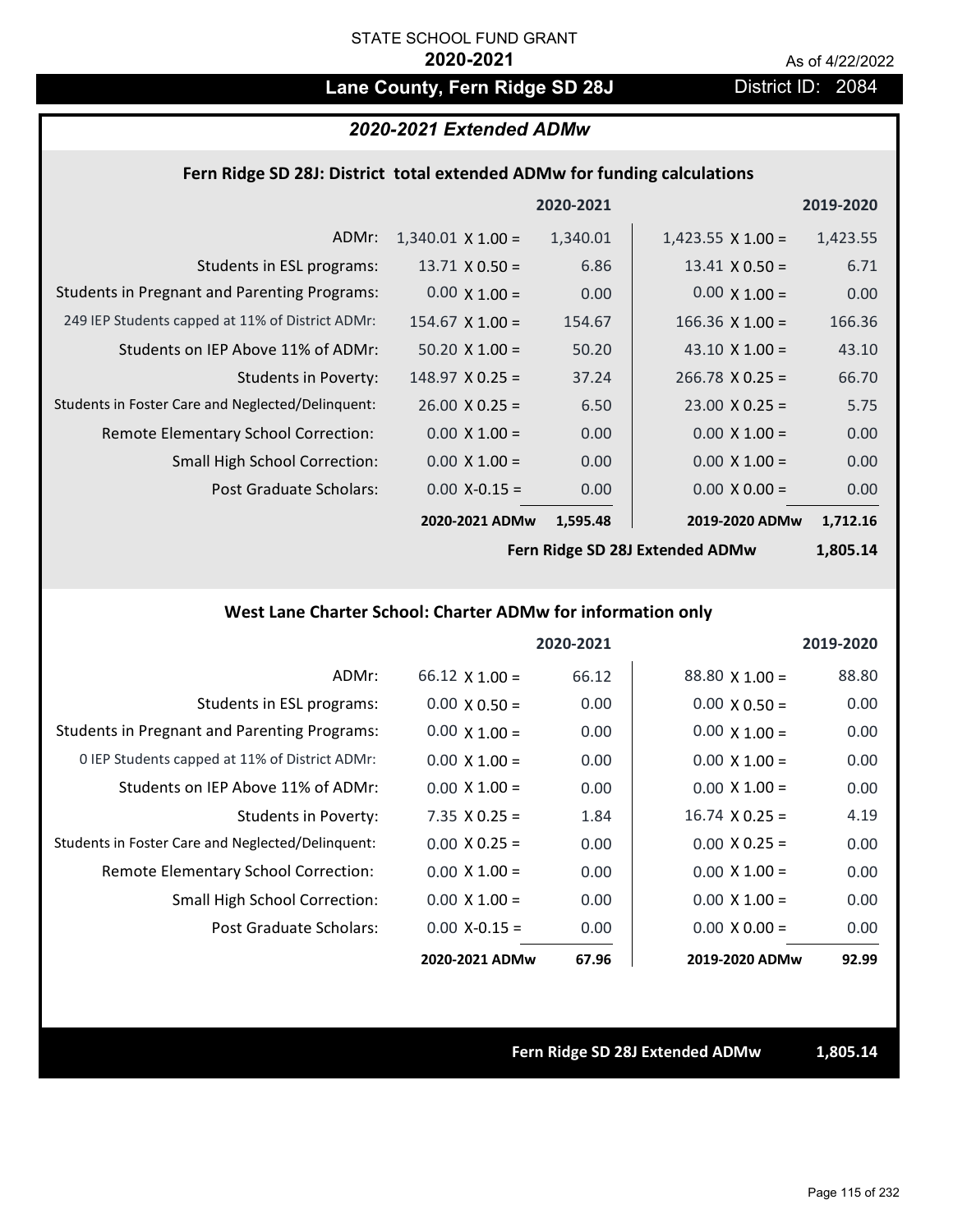# Lane County, Mapleton SD 32 District ID: 2085

# *2020-2021 Extended ADMw*

# **Mapleton SD 32: District total extended ADMw for funding calculations**

|                                                     |                        | 2020-2021 |                                     | 2019-2020 |
|-----------------------------------------------------|------------------------|-----------|-------------------------------------|-----------|
| ADMr:                                               | 134.45 $\times$ 1.00 = | 134.45    | $155.69$ X 1.00 =                   | 155.69    |
| Students in ESL programs:                           | $0.00 \times 0.50 =$   | 0.00      | $0.00 \times 0.50 =$                | 0.00      |
| <b>Students in Pregnant and Parenting Programs:</b> | $0.00 \times 1.00 =$   | 0.00      | $0.00 \times 1.00 =$                | 0.00      |
| 26 IEP Students capped at 11% of District ADMr:     | $14.79 \times 1.00 =$  | 14.79     | $17.13 \times 1.00 =$               | 17.13     |
| Students on IEP Above 11% of ADMr:                  | $5.00 \times 1.00 =$   | 5.00      | $3.50 X 1.00 =$                     | 3.50      |
| <b>Students in Poverty:</b>                         | $18.59$ X 0.25 =       | 4.65      | $29.97$ X 0.25 =                    | 7.49      |
| Students in Foster Care and Neglected/Delinquent:   | $2.00 \times 0.25 =$   | 0.50      | 4.00 $X$ 0.25 =                     | 1.00      |
| Remote Elementary School Correction:                | 65.05 $X$ 1.00 =       | 65.05     | 69.78 $X$ 1.00 =                    | 69.78     |
| <b>Small High School Correction:</b>                | $50.46$ X $1.00 =$     | 50.46     | $50.46$ X 1.00 =                    | 50.46     |
| Post Graduate Scholars:                             | $0.00$ X-0.15 =        | 0.00      | $0.00 \times 0.00 =$                | 0.00      |
|                                                     | 2020-2021 ADMw         | 274.90    | 2019-2020 ADMw                      | 305.05    |
|                                                     |                        |           | <b>Mapleton SD 32 Extended ADMw</b> | 305.05    |
|                                                     |                        |           |                                     |           |
|                                                     |                        |           | <b>Mapleton SD 32 Extended ADMw</b> | 305.05    |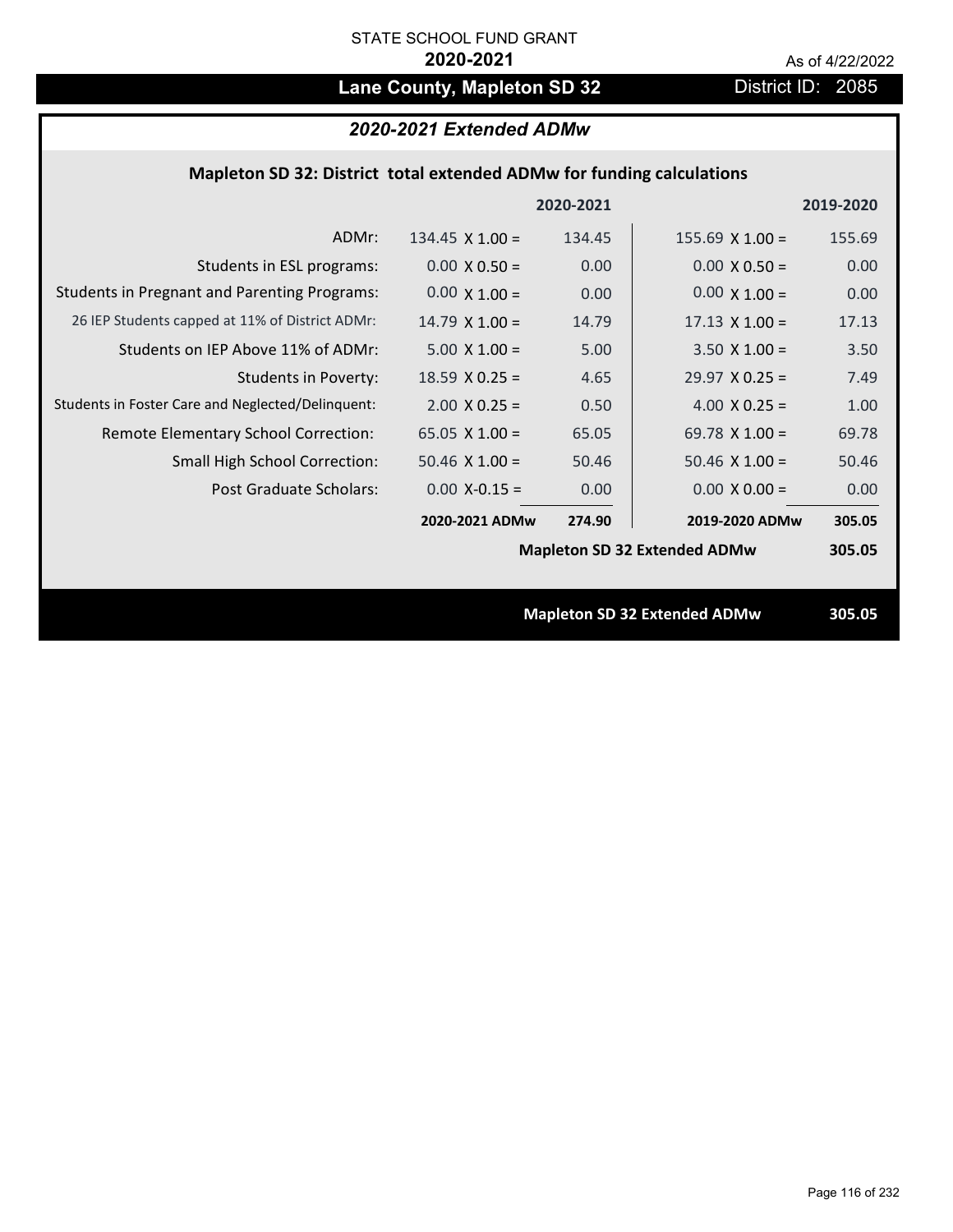# Lane County, Creswell SD 40 **District ID: 2086**

# *2020-2021 Extended ADMw*

|  | Creswell SD 40: District total extended ADMw for funding calculations |  |
|--|-----------------------------------------------------------------------|--|
|--|-----------------------------------------------------------------------|--|

|                                                     |                          | 2020-2021 |                                     | 2019-2020 |
|-----------------------------------------------------|--------------------------|-----------|-------------------------------------|-----------|
| ADMr:                                               | $1,148.21 \times 1.00 =$ | 1,148.21  | $1,282.94 \times 1.00 =$            | 1,282.94  |
| Students in ESL programs:                           | $39.31 \times 0.50 =$    | 19.66     | $40.11 \times 0.50 =$               | 20.06     |
| <b>Students in Pregnant and Parenting Programs:</b> | $0.00 \times 1.00 =$     | 0.00      | $0.00 \times 1.00 =$                | 0.00      |
| 192 IEP Students capped at 11% of District ADMr:    | 126.30 $\times$ 1.00 =   | 126.30    | $141.12 \times 1.00 =$              | 141.12    |
| Students on IEP Above 11% of ADMr:                  | $36.30 \times 1.00 =$    | 36.30     | $51.80$ X $1.00 =$                  | 51.80     |
| <b>Students in Poverty:</b>                         | $127.74$ X 0.25 =        | 31.94     | $215.88$ X 0.25 =                   | 53.97     |
| Students in Foster Care and Neglected/Delinquent:   | $7.00 \times 0.25 =$     | 1.75      | $13.00 \times 0.25 =$               | 3.25      |
| Remote Elementary School Correction:                | $0.00 \times 1.00 =$     | 0.00      | $0.00 \times 1.00 =$                | 0.00      |
| <b>Small High School Correction:</b>                | $0.00 \times 1.00 =$     | 0.00      | $6.14 \times 1.00 =$                | 6.14      |
| Post Graduate Scholars:                             | $0.00$ X-0.15 =          | 0.00      | $0.00 \times 0.00 =$                | 0.00      |
|                                                     | 2020-2021 ADMw           | 1,364.15  | 2019-2020 ADMw                      | 1,559.28  |
|                                                     |                          |           | <b>Creswell SD 40 Extended ADMw</b> | 1,559.28  |
|                                                     |                          |           |                                     |           |
|                                                     |                          |           | <b>Creswell SD 40 Extended ADMw</b> | 1,559.28  |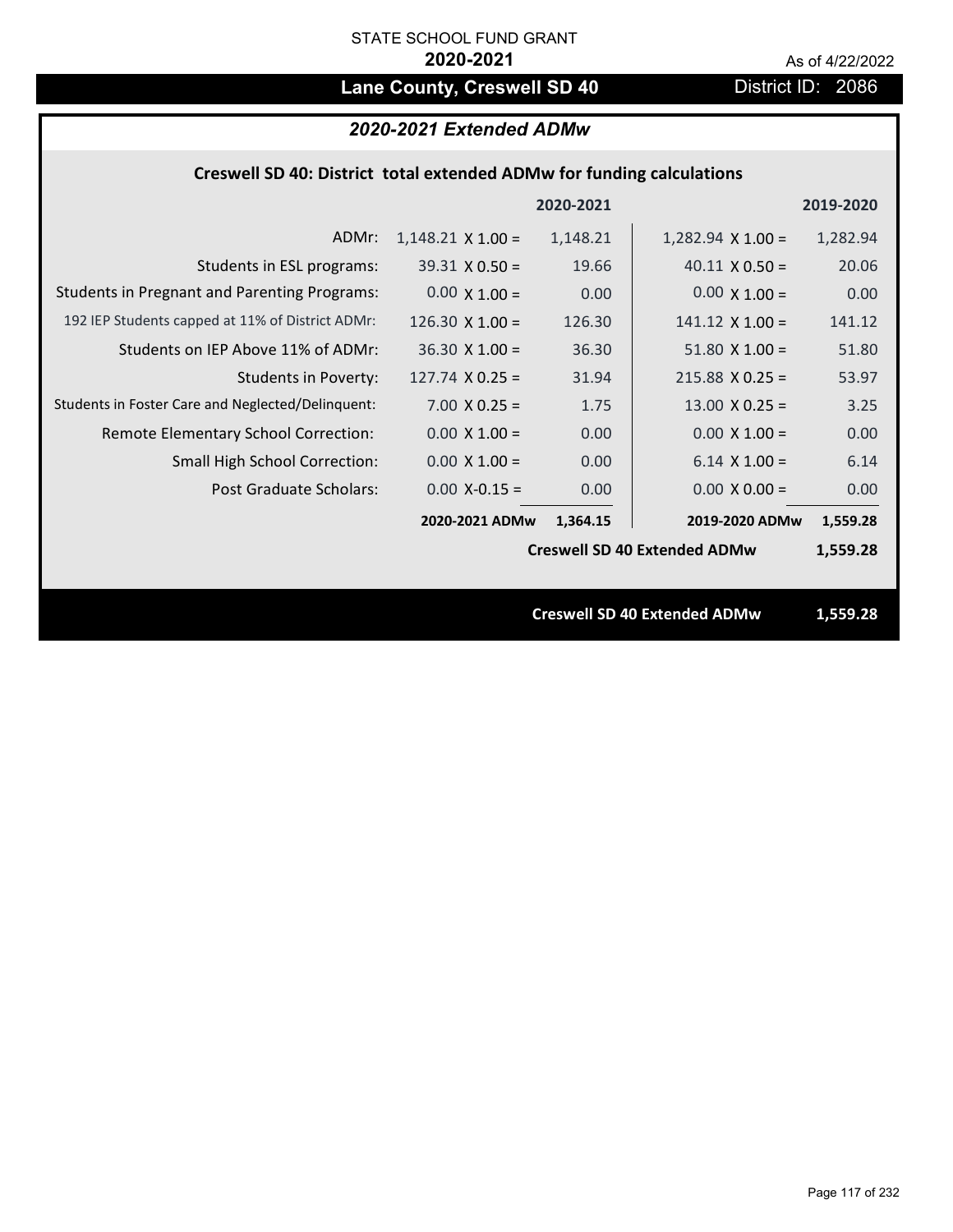# Lane County, South Lane SD 45J3 District ID: 2087

# *2020-2021 Extended ADMw*

# **South Lane SD 45J3: District total extended ADMw for funding calculations**

|                                                     |                          | 2020-2021 |                          | 2019-2020 |
|-----------------------------------------------------|--------------------------|-----------|--------------------------|-----------|
| ADMr:                                               | $2,345.08 \times 1.00 =$ | 2,345.08  | $2,542.14 \times 1.00 =$ | 2,542.14  |
| Students in ESL programs:                           | $107.47 \times 0.50 =$   | 53.74     | $107.74 \times 0.50 =$   | 53.87     |
| <b>Students in Pregnant and Parenting Programs:</b> | 4.88 $\times$ 1.00 =     | 4.88      | $0.19 \times 1.00 =$     | 0.19      |
| 500 IEP Students capped at 11% of District ADMr:    | $296.61$ X 1.00 =        | 296.61    | $300.36 \times 1.00 =$   | 300.36    |
| Students on IEP Above 11% of ADMr:                  | $105.20 \times 1.00 =$   | 105.20    | $115.90 \times 1.00 =$   | 115.90    |
| <b>Students in Poverty:</b>                         | $316.13 \times 0.25 =$   | 79.03     | $527.93 \times 0.25 =$   | 131.98    |
| Students in Foster Care and Neglected/Delinquent:   | $27.00 \times 0.25 =$    | 6.75      | $27.00 \times 0.25 =$    | 6.75      |
| Remote Elementary School Correction:                | $67.61 \times 1.00 =$    | 67.61     | 69.50 $\times$ 1.00 =    | 69.50     |
| <b>Small High School Correction:</b>                | $0.00 \times 1.00 =$     | 0.00      | $0.00 \times 1.00 =$     | 0.00      |
| Post Graduate Scholars:                             | $0.00$ X-0.15 =          | 0.00      | $0.00 \times 0.00 =$     | 0.00      |
|                                                     | 2020-2021 ADMw           | 2,958.89  | 2019-2020 ADMw           | 3,220.69  |

**South Lane SD 45J3 Extended ADMw**

**3,418.92**

# **Childs Way Charter School: Charter ADMw for information only**

|                                                     |                       | 2020-2021 |                       | 2019-2020 |
|-----------------------------------------------------|-----------------------|-----------|-----------------------|-----------|
| ADMr:                                               | $56.69 \times 1.00 =$ | 56.69     | 43.87 $\times$ 1.00 = | 43.87     |
| Students in ESL programs:                           | $0.00 \times 0.50 =$  | 0.00      | $0.00 \times 0.50 =$  | 0.00      |
| <b>Students in Pregnant and Parenting Programs:</b> | $0.00 \times 1.00 =$  | 0.00      | $0.00 \times 1.00 =$  | 0.00      |
| 0 IEP Students capped at 11% of District ADMr:      | $0.00 \times 1.00 =$  | 0.00      | $0.00 \times 1.00 =$  | 0.00      |
| Students on IEP Above 11% of ADMr:                  | $0.00 \times 1.00 =$  | 0.00      | $0.00 \times 1.00 =$  | 0.00      |
| Students in Poverty:                                | $7.64$ X 0.25 =       | 1.91      | $9.18 \times 0.25 =$  | 2.30      |
| Students in Foster Care and Neglected/Delinquent:   | $0.00 \times 0.25 =$  | 0.00      | $0.00 \times 0.25 =$  | 0.00      |
| Remote Elementary School Correction:                | $0.00 \times 1.00 =$  | 0.00      | $0.00 \times 1.00 =$  | 0.00      |
| <b>Small High School Correction:</b>                | $0.00 \times 1.00 =$  | 0.00      | $0.00 \times 1.00 =$  | 0.00      |
| Post Graduate Scholars:                             | $0.00 X - 0.15 =$     | 0.00      | $0.00 \times 0.00 =$  | 0.00      |
|                                                     | 2020-2021 ADMw        | 58.60     | 2019-2020 ADMw        | 46.17     |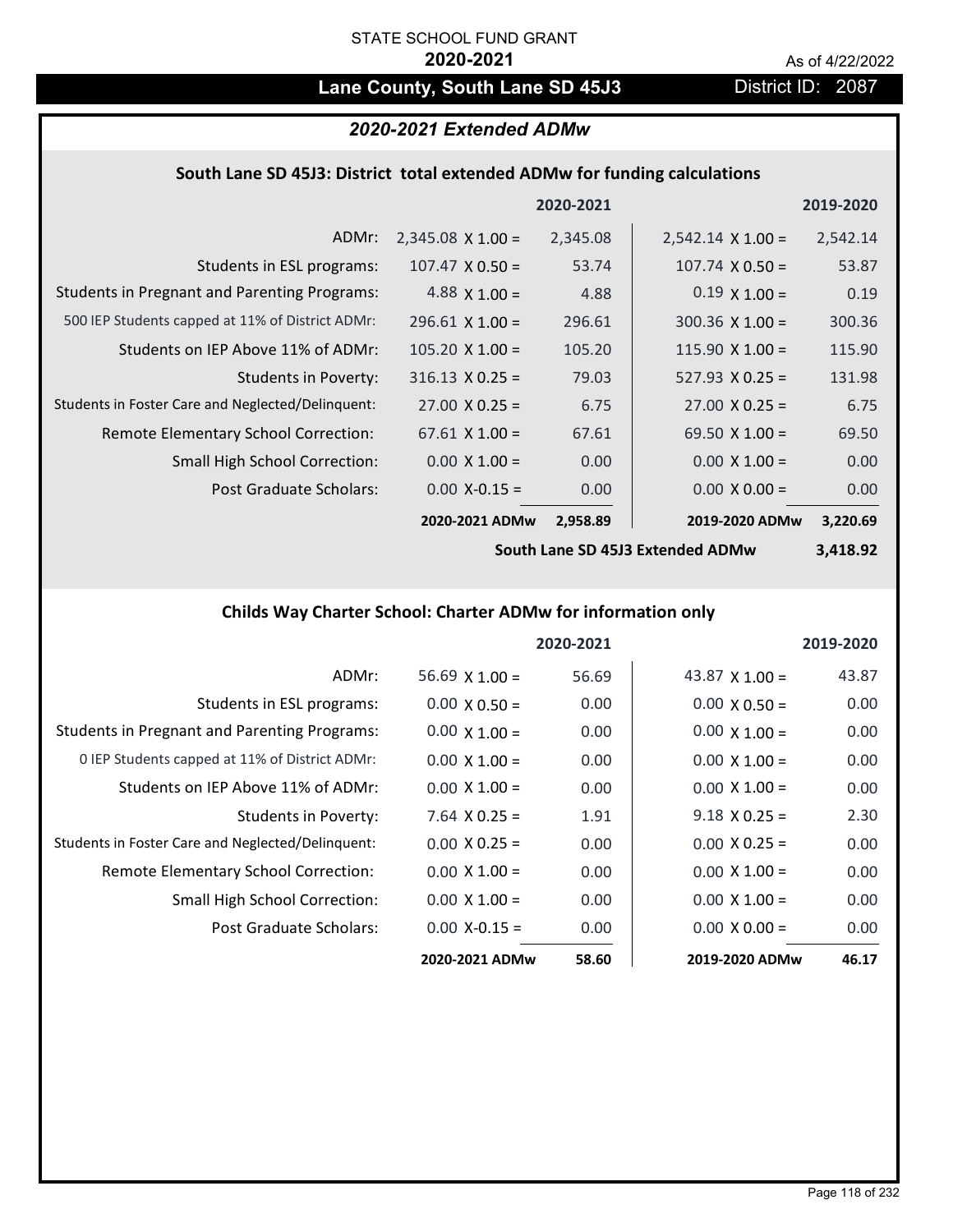# **Academy for Character Education: Charter ADMw for information only**

|                                                     |                        | 2020-2021 |                        | 2019-2020 |
|-----------------------------------------------------|------------------------|-----------|------------------------|-----------|
| ADMr:                                               | $294.65 \times 1.00 =$ | 294.65    | $144.50 \times 1.00 =$ | 144.50    |
| Students in ESL programs:                           | $0.00 \times 0.50 =$   | 0.00      | $0.00 \times 0.50 =$   | 0.00      |
| <b>Students in Pregnant and Parenting Programs:</b> | $0.00 \times 1.00 =$   | 0.00      | $0.00 \times 1.00 =$   | 0.00      |
| 0 IEP Students capped at 11% of District ADMr:      | $0.00 \times 1.00 =$   | 0.00      | $0.00 \times 1.00 =$   | 0.00      |
| Students on IEP Above 11% of ADMr:                  | $0.00 \times 1.00 =$   | 0.00      | $0.00 \times 1.00 =$   | 0.00      |
| Students in Poverty:                                | $39.72 \times 0.25 =$  | 9.93      | $30.25 \times 0.25 =$  | 7.56      |
| Students in Foster Care and Neglected/Delinquent:   | $0.00 \times 0.25 =$   | 0.00      | $0.00 \times 0.25 =$   | 0.00      |
| Remote Elementary School Correction:                | $0.00 \times 1.00 =$   | 0.00      | $0.00 \times 1.00 =$   | 0.00      |
| <b>Small High School Correction:</b>                | $0.00 \times 1.00 =$   | 0.00      | $0.00 \times 1.00 =$   | 0.00      |
| Post Graduate Scholars:                             | $0.00 X - 0.15 =$      | 0.00      | $0.00 \times 0.00 =$   | 0.00      |
|                                                     | 2020-2021 ADMw         | 304.58    | 2019-2020 ADMw         | 152.06    |

**South Lane SD 45J3 Extended ADMw 3,418.92**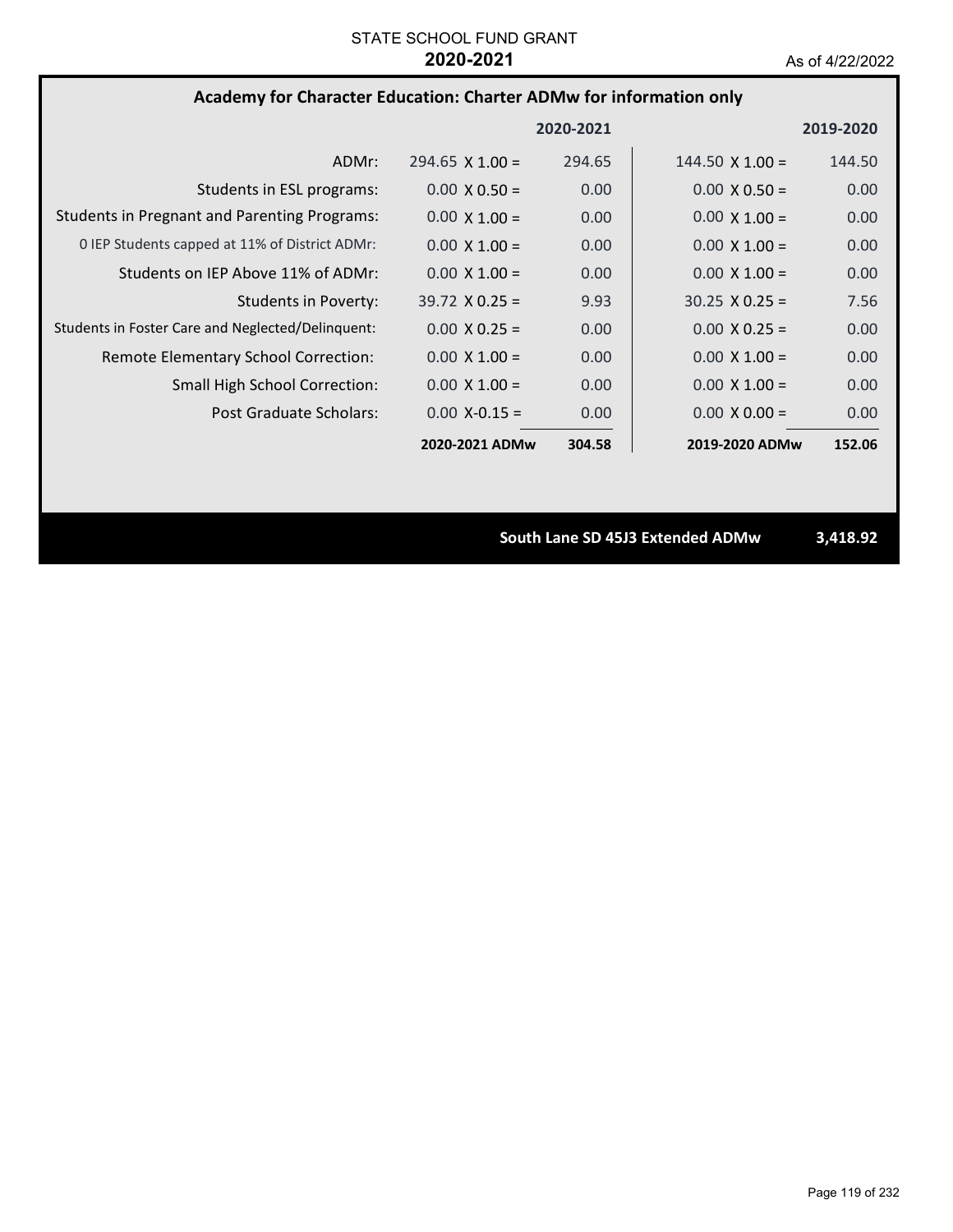# Lane County, Bethel SD 52 District ID: 2088

# *2020-2021 Extended ADMw*

## **Bethel SD 52: District total extended ADMw for funding calculations**

|                                                     |                          | 2020-2021 |                                   | 2019-2020 |
|-----------------------------------------------------|--------------------------|-----------|-----------------------------------|-----------|
| ADMr:                                               | $5,245.28 \times 1.00 =$ | 5,245.28  | $5,415.43 \times 1.00 =$          | 5,415.43  |
| Students in ESL programs:                           | $264.11 \times 0.50 =$   | 132.06    | $255.67$ X 0.50 =                 | 127.84    |
| <b>Students in Pregnant and Parenting Programs:</b> | $1.26 \times 1.00 =$     | 1.26      | $3.55 \times 1.00 =$              | 3.55      |
| 966 IEP Students capped at 11% of District ADMr:    | 576.98 $X$ 1.00 =        | 576.98    | 595.70 $X$ 1.00 =                 | 595.70    |
| Students on IEP Above 11% of ADMr:                  | $211.00 \times 1.00 =$   | 211.00    | $242.50$ X 1.00 =                 | 242.50    |
| <b>Students in Poverty:</b>                         | $767.95 \times 0.25 =$   | 191.99    | $1,035.06$ X 0.25 =               | 258.77    |
| Students in Foster Care and Neglected/Delinquent:   | 44.00 $X$ 0.25 =         | 11.00     | 44.00 $X$ 0.25 =                  | 11.00     |
| Remote Elementary School Correction:                | $0.00 \times 1.00 =$     | 0.00      | $0.00 \times 1.00 =$              | 0.00      |
| <b>Small High School Correction:</b>                | $0.00 \times 1.00 =$     | 0.00      | $0.00 \times 1.00 =$              | 0.00      |
| Post Graduate Scholars:                             | $0.00$ X-0.15 =          | 0.00      | $0.00 \times 0.00 =$              | 0.00      |
|                                                     | 2020-2021 ADMw           | 6,369.56  | 2019-2020 ADMw                    | 6,654.78  |
|                                                     |                          |           | <b>Bethel SD 52 Extended ADMw</b> | 6,654.78  |
|                                                     |                          |           |                                   |           |
|                                                     |                          |           | <b>Bethel SD 52 Extended ADMw</b> | 6,654.78  |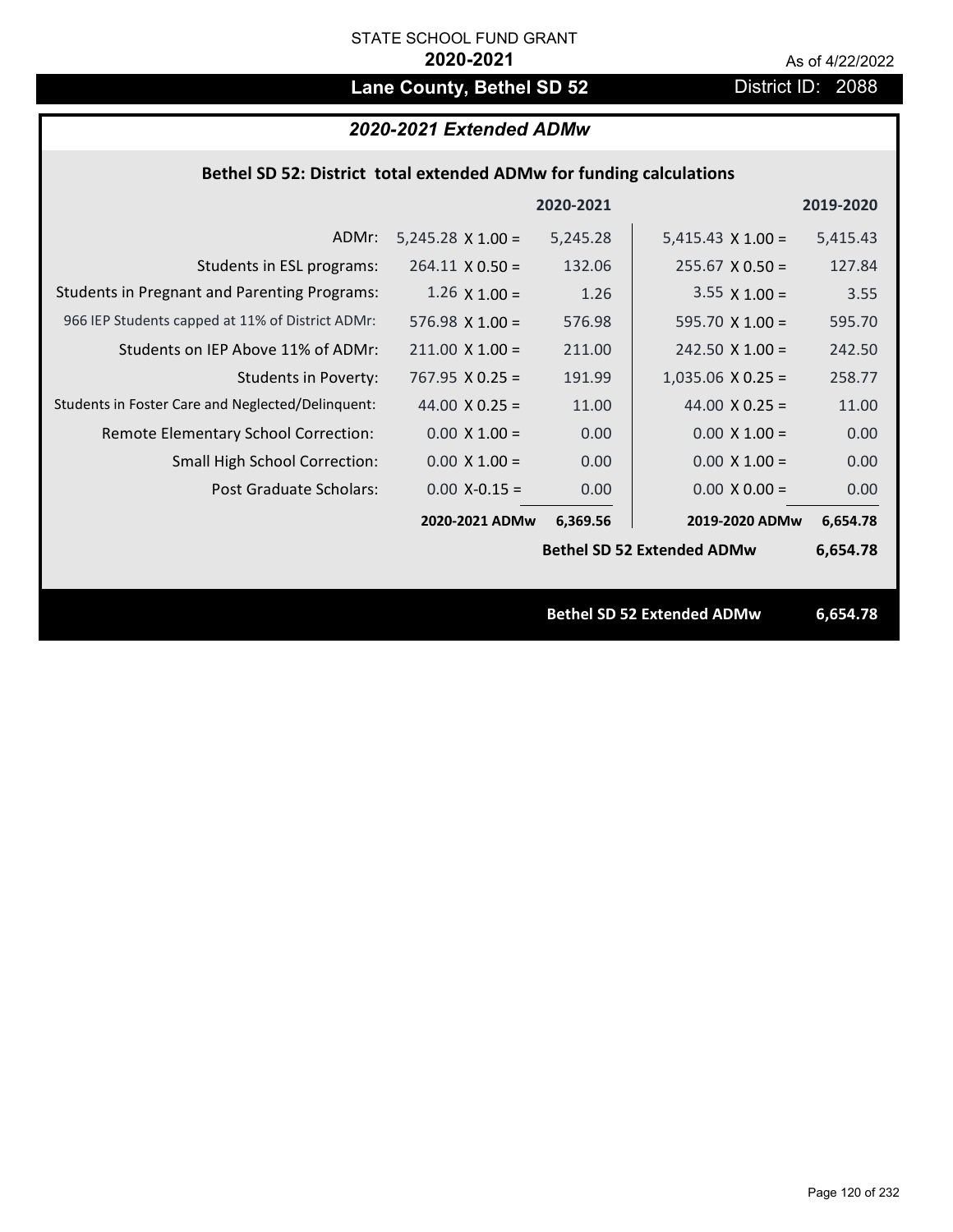# Lane County, Crow-Applegate-Lorane SD 66 District ID: 2089

# *2020-2021 Extended ADMw*

## **Crow‐Applegate‐Lorane SD 66: District total extended ADMw for funding calculations**

|                                                     |                                           | 2020-2021 |                                           | 2019-2020 |
|-----------------------------------------------------|-------------------------------------------|-----------|-------------------------------------------|-----------|
| ADMr:                                               | $248.57$ X 1.00 =                         | 248.57    | $258.73 \times 1.00 =$                    | 258.73    |
| Students in ESL programs:                           | $2.55 \times 0.50 =$                      | 1.28      | $2.73 \times 0.50 =$                      | 1.37      |
| <b>Students in Pregnant and Parenting Programs:</b> | $0.00 \times 1.00 =$                      | 0.00      | $0.00 \times 1.00 =$                      | 0.00      |
| 33 IEP Students capped at 11% of District ADMr:     | $27.34 \times 1.00 =$                     | 27.34     | $28.46 \times 1.00 =$                     | 28.46     |
| Students on IEP Above 11% of ADMr:                  | $1.10 \times 1.00 =$                      | 1.10      | $1.30 \times 1.00 =$                      | 1.30      |
| Students in Poverty:                                | $17.17 \times 0.25 =$                     | 4.29      | $29.30 \times 0.25 =$                     | 7.33      |
| Students in Foster Care and Neglected/Delinquent:   | $2.00 \times 0.25 =$                      | 0.50      | $1.00 \times 0.25 =$                      | 0.25      |
| Remote Elementary School Correction:                | 48.53 $X$ 1.00 =                          | 48.53     | $45.57 \times 1.00 =$                     | 45.57     |
| <b>Small High School Correction:</b>                | $64.00 \times 1.00 =$                     | 64.00     | 62.97 $X$ 1.00 =                          | 62.97     |
| Post Graduate Scholars:                             | $0.00$ X-0.15 =                           | 0.00      | $0.00 \times 0.00 =$                      | 0.00      |
|                                                     | 2020-2021 ADMw                            | 395.61    | 2019-2020 ADMw                            | 405.97    |
|                                                     | Crow-Applegate-Lorane SD 66 Extended ADMw |           |                                           | 405.97    |
|                                                     |                                           |           |                                           |           |
|                                                     |                                           |           | Crow-Applegate-Lorane SD 66 Extended ADMw | 405.97    |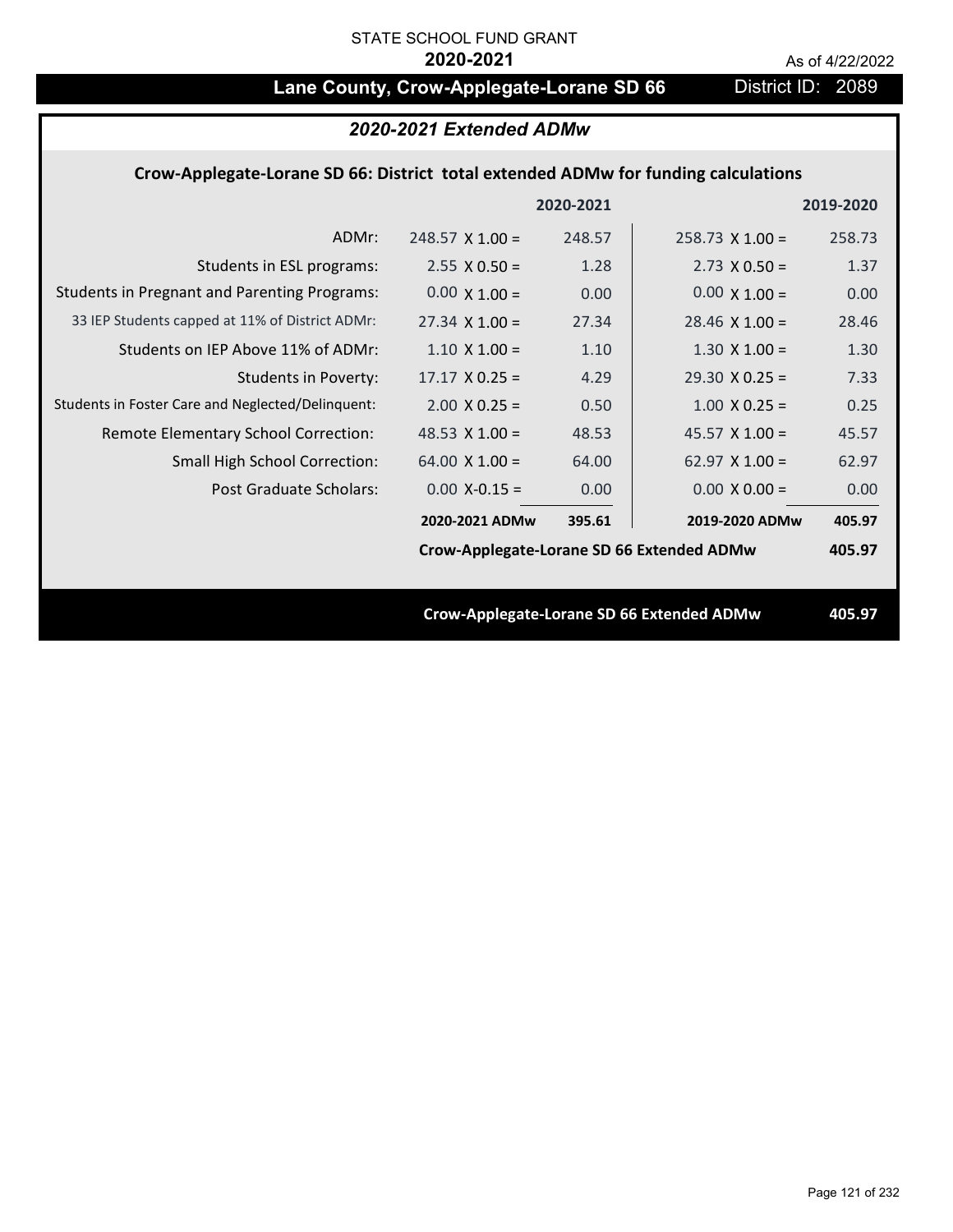# Lane County, McKenzie SD 68 District ID: 2090

# *2020-2021 Extended ADMw*

## **McKenzie SD 68: District total extended ADMw for funding calculations**

|                                                     |                       | 2020-2021 |                              | 2019-2020 |
|-----------------------------------------------------|-----------------------|-----------|------------------------------|-----------|
| ADMr:                                               | $1.44 \times 1.00 =$  | 1.44      | $1.46 \times 1.00 =$         | 1.46      |
| Students in ESL programs:                           | $0.00 \times 0.50 =$  | 0.00      | $0.00 \times 0.50 =$         | 0.00      |
| <b>Students in Pregnant and Parenting Programs:</b> | $0.00 \times 1.00 =$  | 0.00      | $0.00 \times 1.00 =$         | 0.00      |
| 34 IEP Students capped at 11% of District ADMr:     | $20.92 \times 1.00 =$ | 20.92     | $24.76 \times 1.00 =$        | 24.76     |
| Students on IEP Above 11% of ADMr:                  | $8.40 \times 1.00 =$  | 8.40      | $6.00 \times 1.00 =$         | 6.00      |
| <b>Students in Poverty:</b>                         | $0.17 \times 0.25 =$  | 0.04      | $0.34$ X 0.25 =              | 0.09      |
| Students in Foster Care and Neglected/Delinquent:   | $3.00 \times 0.25 =$  | 0.75      | $0.00 \times 0.25 =$         | 0.00      |
| Remote Elementary School Correction:                | $0.00 \times 1.00 =$  | 0.00      | $0.00 \times 1.00 =$         | 0.00      |
| <b>Small High School Correction:</b>                | $0.00 \times 1.00 =$  | 0.00      | $0.00 \times 1.00 =$         | 0.00      |
| Post Graduate Scholars:                             | $0.00$ X-0.15 =       | 0.00      | $0.00 \times 0.00 =$         | 0.00      |
|                                                     | 2020-2021 ADMw        | 31.56     | 2019-2020 ADMw               | 32.31     |
|                                                     |                       |           | McKanzia SD 68 Extandad ADMw | 30J 38    |

**McKenzie SD 68 Extended ADMw**

**392.38**

# **McKenzie River Community School: Charter ADMw for information only**

|                                                     |                       | 2020-2021 |                        | 2019-2020 |
|-----------------------------------------------------|-----------------------|-----------|------------------------|-----------|
| ADMr:                                               | $188.78$ X $1.00 =$   | 188.78    | $223.67 \times 1.00 =$ | 223.67    |
| Students in ESL programs:                           | $0.00 \times 0.50 =$  | 0.00      | $0.00 \times 0.50 =$   | 0.00      |
| <b>Students in Pregnant and Parenting Programs:</b> | $0.00 \times 1.00 =$  | 0.00      | $0.00 \times 1.00 =$   | 0.00      |
| 0 IEP Students capped at 11% of District ADMr:      | $0.00 \times 1.00 =$  | 0.00      | $0.00 \times 1.00 =$   | 0.00      |
| Students on IEP Above 11% of ADMr:                  | $0.00 \times 1.00 =$  | 0.00      | $0.00 \times 1.00 =$   | 0.00      |
| Students in Poverty:                                | $23.43 \times 0.25 =$ | 5.86      | $51.42 \times 0.25 =$  | 12.86     |
| Students in Foster Care and Neglected/Delinquent:   | $0.00 \times 0.25 =$  | 0.00      | $0.00 \times 0.25 =$   | 0.00      |
| Remote Elementary School Correction:                | $70.17 \times 1.00 =$ | 70.17     | $67.62 \times 1.00 =$  | 67.62     |
| <b>Small High School Correction:</b>                | $50.46$ X 1.00 =      | 50.46     | $55.93 \times 1.00 =$  | 55.93     |
| Post Graduate Scholars:                             | $0.00 X - 0.15 =$     | 0.00      | $0.00 \times 0.00 =$   | 0.00      |
|                                                     | 2020-2021 ADMw        | 315.27    | 2019-2020 ADMw         | 360.08    |

**McKenzie SD 68 Extended ADMw 392.38**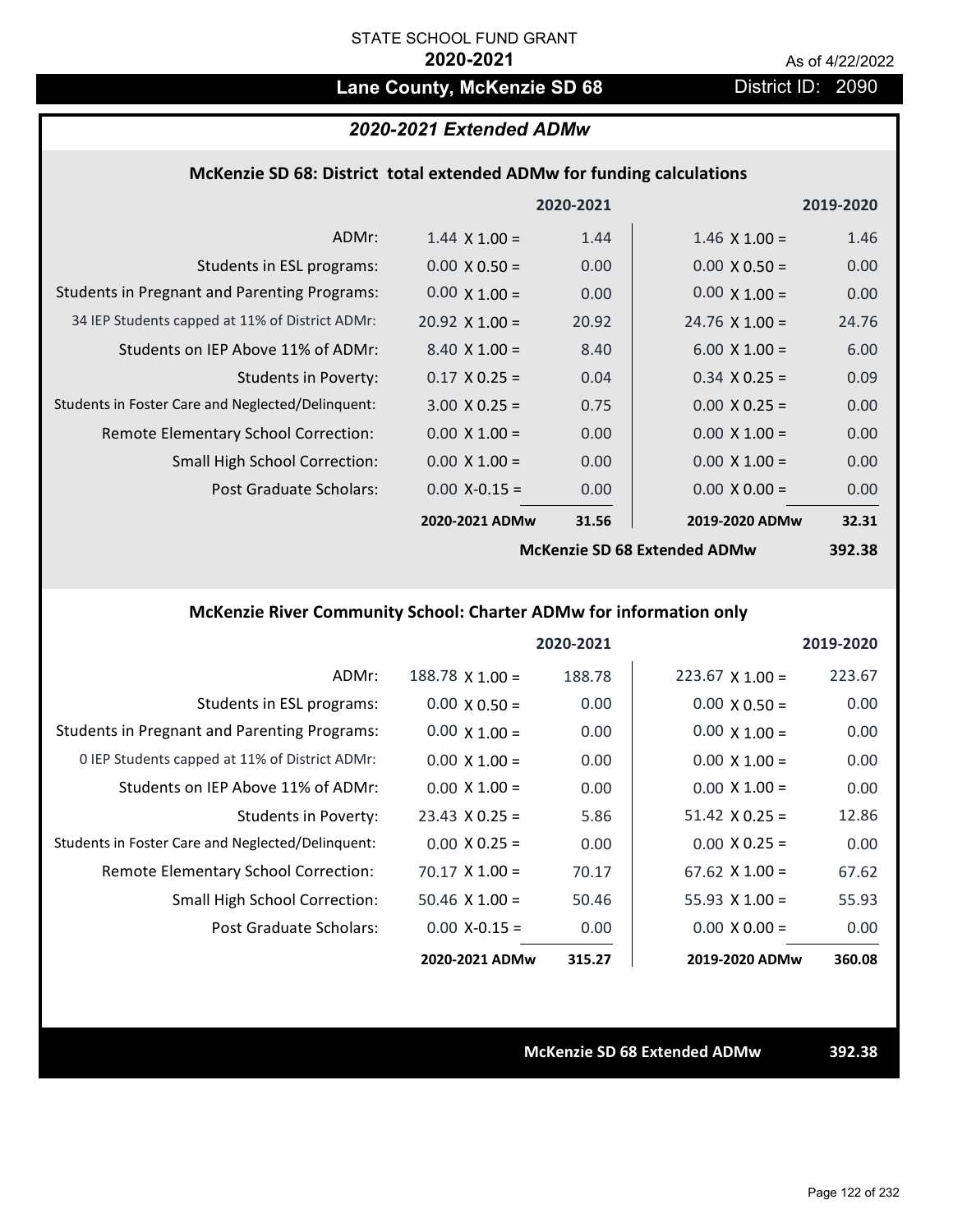# Lane County, Junction City SD 69 **District ID: 2091**

## *2020-2021 Extended ADMw*

# **Junction City SD 69: District total extended ADMw for funding calculations**

|                                                     |                          | 2020-2021 |                                          | 2019-2020 |
|-----------------------------------------------------|--------------------------|-----------|------------------------------------------|-----------|
| ADMr:                                               | $1,607.48 \times 1.00 =$ | 1,607.48  | $1,689.40 \times 1.00 =$                 | 1,689.40  |
| Students in ESL programs:                           | $46.62 \times 0.50 =$    | 23.31     | 42.22 $\times$ 0.50 =                    | 21.11     |
| <b>Students in Pregnant and Parenting Programs:</b> | $0.61 \times 1.00 =$     | 0.61      | $0.00 \times 1.00 =$                     | 0.00      |
| 246 IEP Students capped at 11% of District ADMr:    | $176.82 \times 1.00 =$   | 176.82    | 185.83 $X$ 1.00 =                        | 185.83    |
| Students on IEP Above 11% of ADMr:                  | $14.90 \times 1.00 =$    | 14.90     | $14.90 \times 1.00 =$                    | 14.90     |
| Students in Poverty:                                | $185.85 \times 0.25 =$   | 46.46     | $257.21$ X 0.25 =                        | 64.30     |
| Students in Foster Care and Neglected/Delinquent:   | $13.00 \times 0.25 =$    | 3.25      | $10.00 \times 0.25 =$                    | 2.50      |
| Remote Elementary School Correction:                | $1.13 \times 1.00 =$     | 1.13      | $0.64$ X $1.00 =$                        | 0.64      |
| <b>Small High School Correction:</b>                | $0.00 \times 1.00 =$     | 0.00      | $0.00 \times 1.00 =$                     | 0.00      |
| Post Graduate Scholars:                             | $0.00$ X-0.15 =          | 0.00      | $0.00 \times 0.00 =$                     | 0.00      |
|                                                     | 2020-2021 ADMw           | 1,873.97  | 2019-2020 ADMw                           | 1,978.69  |
|                                                     |                          |           | <b>Junction City SD 69 Extended ADMw</b> | 1,978.69  |
|                                                     |                          |           |                                          |           |
|                                                     |                          |           | <b>Junction City SD 69 Extended ADMw</b> | 1,978.69  |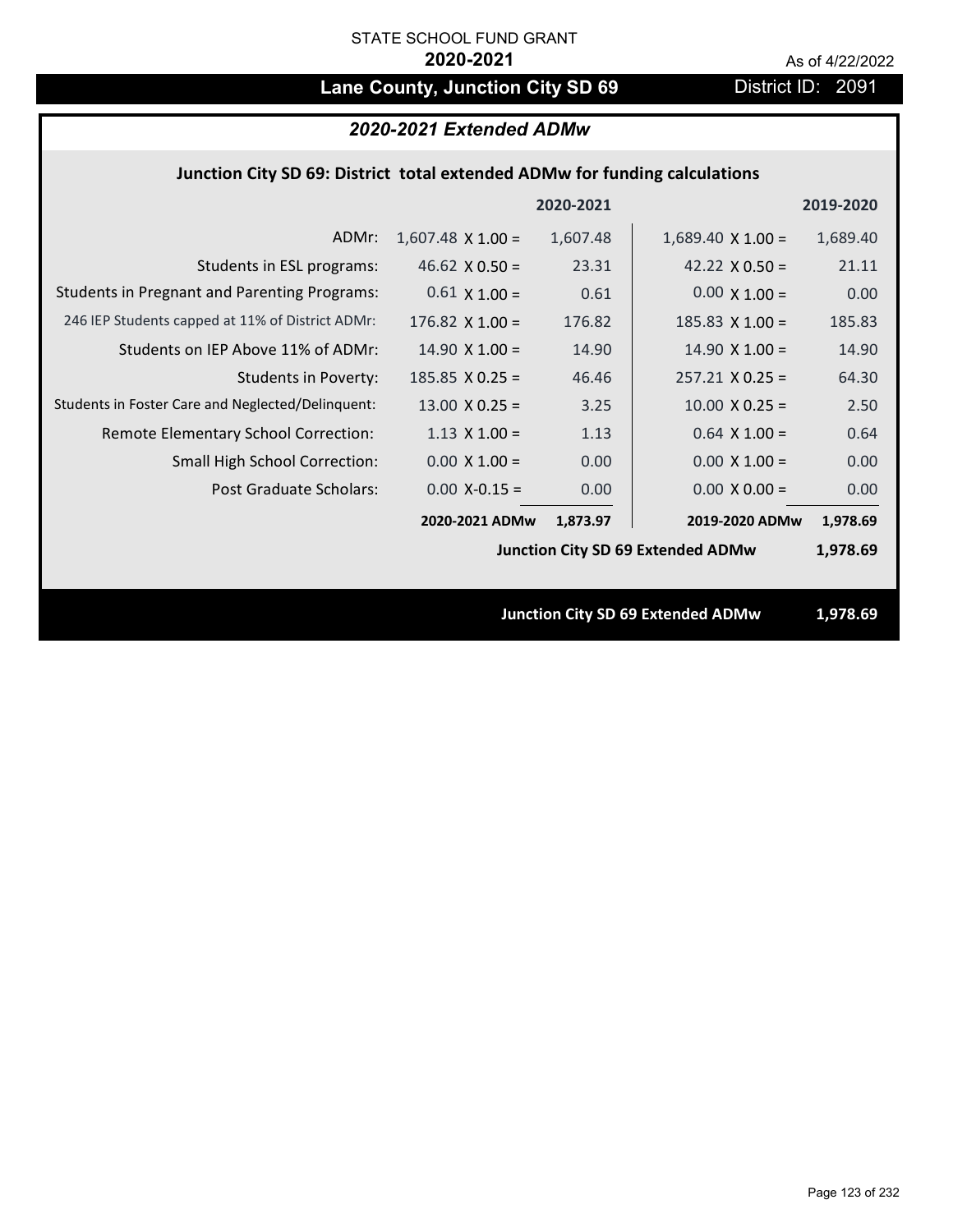# Lane County, Lowell SD 71 District ID: 2092

# *2020-2021 Extended ADMw*

## **Lowell SD 71: District total extended ADMw for funding calculations**

|                                                     |                        | 2020-2021 |                        | 2019-2020 |
|-----------------------------------------------------|------------------------|-----------|------------------------|-----------|
| ADMr:                                               | $348.21 \times 1.00 =$ | 348.21    | $351.03 \times 1.00 =$ | 351.03    |
| Students in ESL programs:                           | $5.79 \times 0.50 =$   | 2.90      | $6.89 \times 0.50 =$   | 3.45      |
| <b>Students in Pregnant and Parenting Programs:</b> | $0.00 \times 1.00 =$   | 0.00      | $0.00 \times 1.00 =$   | 0.00      |
| 130 IEP Students capped at 11% of District ADMr:    | 130.00 $\times$ 1.00 = | 130.00    | $90.00 \times 1.00 =$  | 90.00     |
| Students on IEP Above 11% of ADMr:                  | $0.00 \times 1.00 =$   | 0.00      | $0.00 \times 1.00 =$   | 0.00      |
| <b>Students in Poverty:</b>                         | $9.06 \times 0.25 =$   | 2.27      | $15.79 \times 0.25 =$  | 3.95      |
| Students in Foster Care and Neglected/Delinquent:   | $3.00 \times 0.25 =$   | 0.75      | $1.00 \times 0.25 =$   | 0.25      |
| Remote Elementary School Correction:                | $35.30 \times 1.00 =$  | 35.30     | $34.35 \times 1.00 =$  | 34.35     |
| <b>Small High School Correction:</b>                | $83.41 \times 1.00 =$  | 83.41     | 79.29 $\times$ 1.00 =  | 79.29     |
| Post Graduate Scholars:                             | $0.00$ X-0.15 =        | 0.00      | $0.00 \times 0.00 =$   | 0.00      |
|                                                     | 2020-2021 ADMw         | 602.83    | 2019-2020 ADMw         | 562.31    |

**Lowell SD 71 Extended ADMw**

**1,524.71**

# **Mountain View Academy: Charter ADMw for information only**

|                                                     |                        | 2020-2021 |                      | 2019-2020 |
|-----------------------------------------------------|------------------------|-----------|----------------------|-----------|
| ADMr:                                               | $137.54 \times 1.00 =$ | 137.54    | $134.79$ X $1.00 =$  | 134.79    |
| Students in ESL programs:                           | $1.00 \times 0.50 =$   | 0.50      | $0.00 \times 0.50 =$ | 0.00      |
| <b>Students in Pregnant and Parenting Programs:</b> | $0.00 \times 1.00 =$   | 0.00      | $0.00 \times 1.00 =$ | 0.00      |
| 0 IEP Students capped at 11% of District ADMr:      | $0.00 \times 1.00 =$   | 0.00      | $0.00 \times 1.00 =$ | 0.00      |
| Students on IEP Above 11% of ADMr:                  | $0.00 \times 1.00 =$   | 0.00      | $0.00 \times 1.00 =$ | 0.00      |
| Students in Poverty:                                | $3.60 \times 0.25 =$   | 0.90      | $6.07 \times 0.25 =$ | 1.52      |
| Students in Foster Care and Neglected/Delinquent:   | $0.00 \times 0.25 =$   | 0.00      | $0.00 \times 0.25 =$ | 0.00      |
| Remote Elementary School Correction:                | $0.00 \times 1.00 =$   | 0.00      | $0.00 \times 1.00 =$ | 0.00      |
| <b>Small High School Correction:</b>                | $0.00 \times 1.00 =$   | 0.00      | $0.00 \times 1.00 =$ | 0.00      |
| Post Graduate Scholars:                             | $0.00 X - 0.15 =$      | 0.00      | $0.00 \times 0.00 =$ | 0.00      |
|                                                     | 2020-2021 ADMw         | 138.94    | 2019-2020 ADMw       | 136.31    |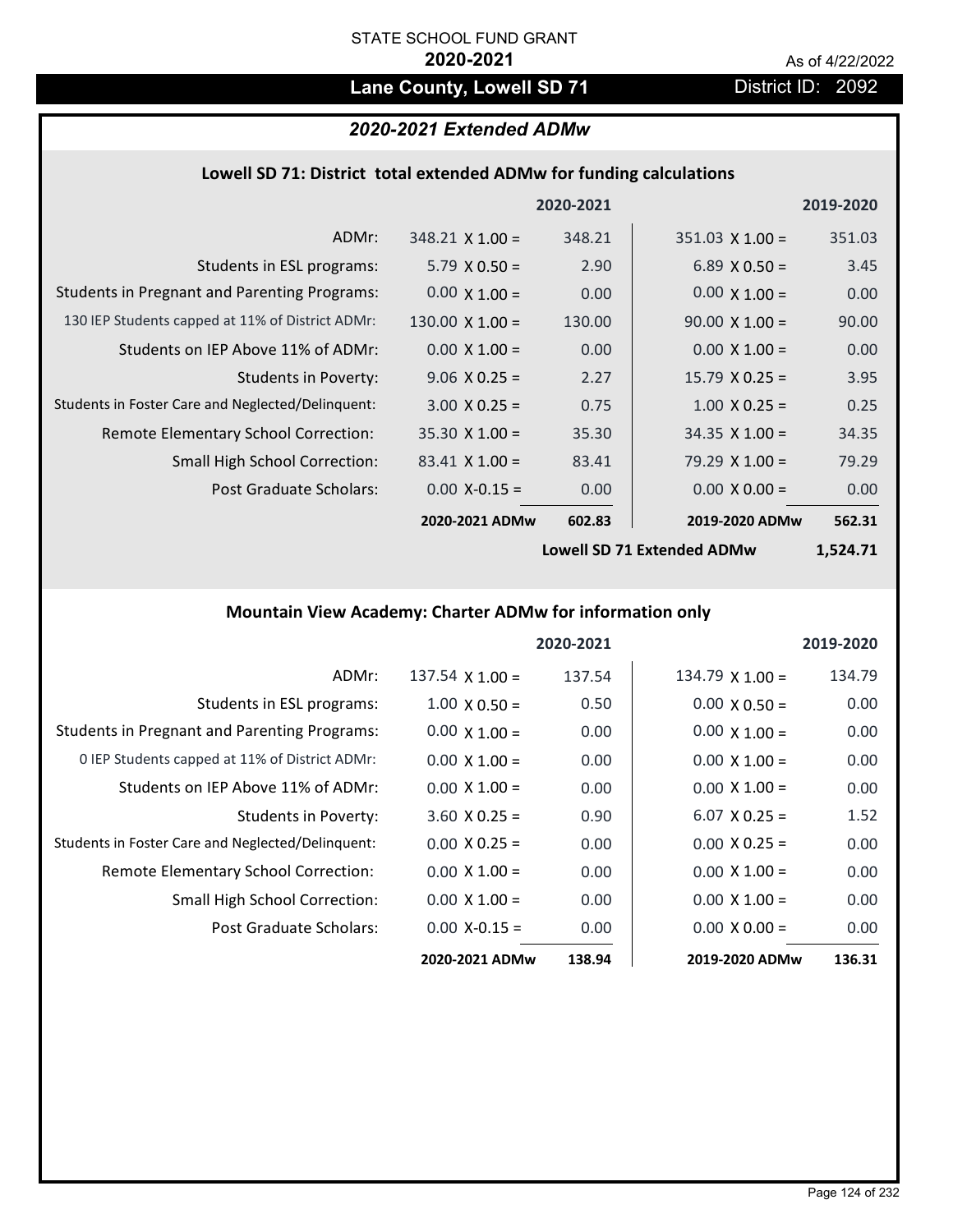# **Bridge Charter Academy: Charter ADMw for information only**

|                                                     |                        | 2020-2021 |                        | 2019-2020 |
|-----------------------------------------------------|------------------------|-----------|------------------------|-----------|
| ADMr:                                               | $776.85 \times 1.00 =$ | 776.85    | $380.84 \times 1.00 =$ | 380.84    |
| Students in ESL programs:                           | $2.00 \times 0.50 =$   | 1.00      | $3.00 \times 0.50 =$   | 1.50      |
| <b>Students in Pregnant and Parenting Programs:</b> | $0.00 \times 1.00 =$   | 0.00      | $0.00 \times 1.00 =$   | 0.00      |
| 0 IEP Students capped at 11% of District ADMr:      | $0.00 \times 1.00 =$   | 0.00      | $0.00 \times 1.00 =$   | 0.00      |
| Students on IEP Above 11% of ADMr:                  | $0.00 \times 1.00 =$   | 0.00      | $0.00 \times 1.00 =$   | 0.00      |
| <b>Students in Poverty:</b>                         | $20.34 \times 0.25 =$  | 5.09      | $17.14 \times 0.25 =$  | 4.29      |
| Students in Foster Care and Neglected/Delinquent:   | $0.00 \times 0.25 =$   | 0.00      | $0.00 \times 0.25 =$   | 0.00      |
| Remote Elementary School Correction:                | $0.00 \times 1.00 =$   | 0.00      | $0.00 \times 1.00 =$   | 0.00      |
| <b>Small High School Correction:</b>                | $0.00 \times 1.00 =$   | 0.00      | $0.00 \times 1.00 =$   | 0.00      |
| Post Graduate Scholars:                             | $0.00 X - 0.15 =$      | 0.00      | $0.00 \times 0.00 =$   | 0.00      |
|                                                     | 2020-2021 ADMw         | 782.94    | 2019-2020 ADMw         | 386.63    |

**Lowell SD 71 Extended ADMw 1,524.71**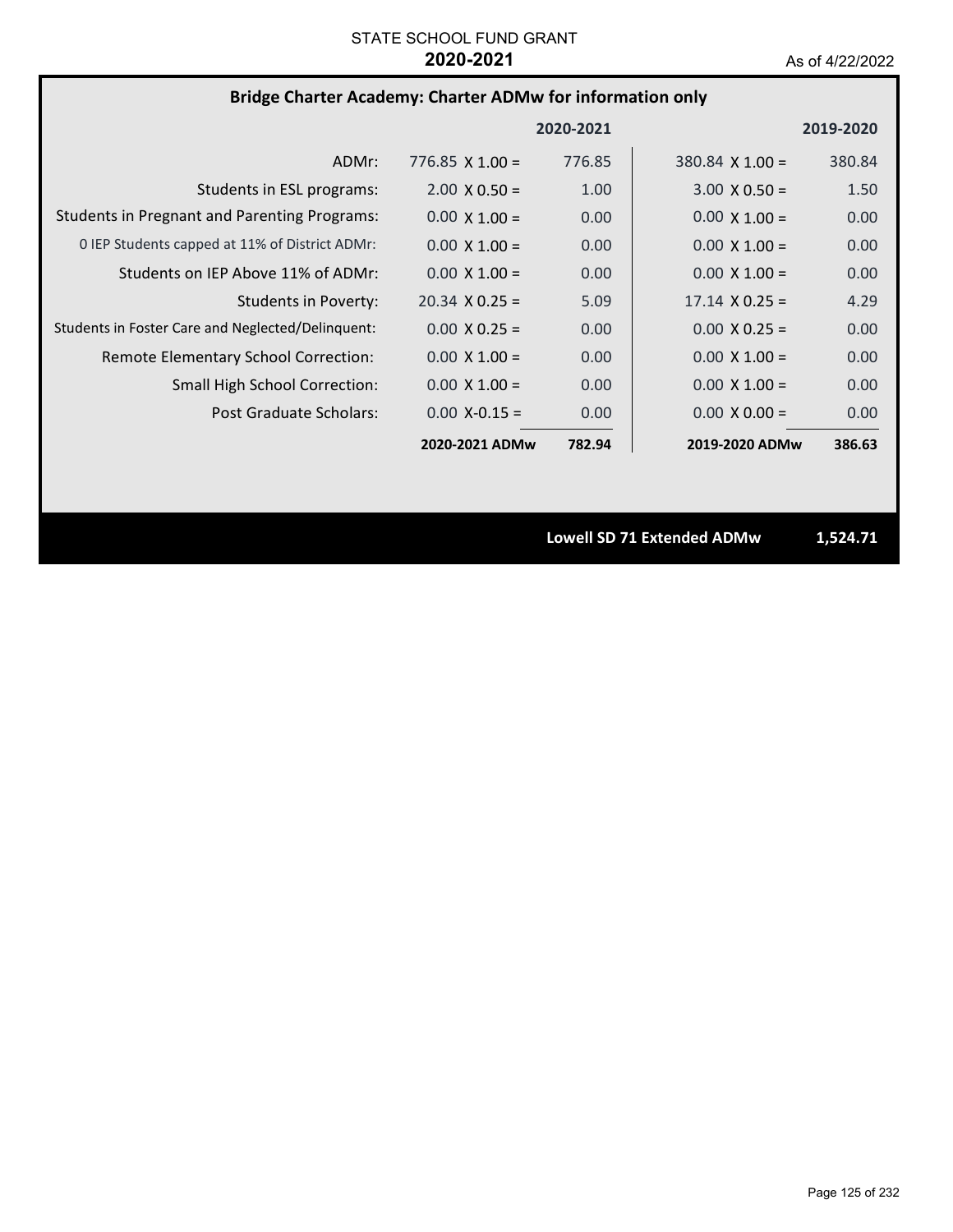# Lane County, Oakridge SD 76 **District ID: 2093**

| 2020-2021 Extended ADMw |  |  |
|-------------------------|--|--|
|-------------------------|--|--|

|  | Oakridge SD 76: District total extended ADMw for funding calculations |  |
|--|-----------------------------------------------------------------------|--|
|--|-----------------------------------------------------------------------|--|

|                                                     |                        | 2020-2021 |                                     | 2019-2020 |
|-----------------------------------------------------|------------------------|-----------|-------------------------------------|-----------|
| ADMr:                                               | 520.42 $\times$ 1.00 = | 520.42    | $562.15 \times 1.00 =$              | 562.15    |
| Students in ESL programs:                           | $0.00 \times 0.50 =$   | 0.00      | $0.00 \times 0.50 =$                | 0.00      |
| <b>Students in Pregnant and Parenting Programs:</b> | $0.00 \times 1.00 =$   | 0.00      | $0.00 \times 1.00 =$                | 0.00      |
| 103 IEP Students capped at 11% of District ADMr:    | 57.25 $\times$ 1.00 =  | 57.25     | 61.84 $\times$ 1.00 =               | 61.84     |
| Students on IEP Above 11% of ADMr:                  | 11.70 $X$ 1.00 =       | 11.70     | $8.00 \times 1.00 =$                | 8.00      |
| <b>Students in Poverty:</b>                         | $176.72 \times 0.25 =$ | 44.18     | $315.72 \times 0.25 =$              | 78.93     |
| Students in Foster Care and Neglected/Delinquent:   | $0.00 \times 0.25 =$   | 0.00      | $1.00 \times 0.25 =$                | 0.25      |
| Remote Elementary School Correction:                | $0.00 \times 1.00 =$   | 0.00      | $0.00 \times 1.00 =$                | 0.00      |
| <b>Small High School Correction:</b>                | $86.92$ X 1.00 =       | 86.92     | $87.95 \times 1.00 =$               | 87.95     |
| Post Graduate Scholars:                             | $0.00$ X-0.15 =        | 0.00      | $0.00 \times 0.00 =$                | 0.00      |
|                                                     | 2020-2021 ADMw         | 720.47    | 2019-2020 ADMw                      | 799.12    |
|                                                     |                        |           | Oakridge SD 76 Extended ADMw        | 799.12    |
|                                                     |                        |           |                                     |           |
|                                                     |                        |           | <b>Oakridge SD 76 Extended ADMw</b> | 799.12    |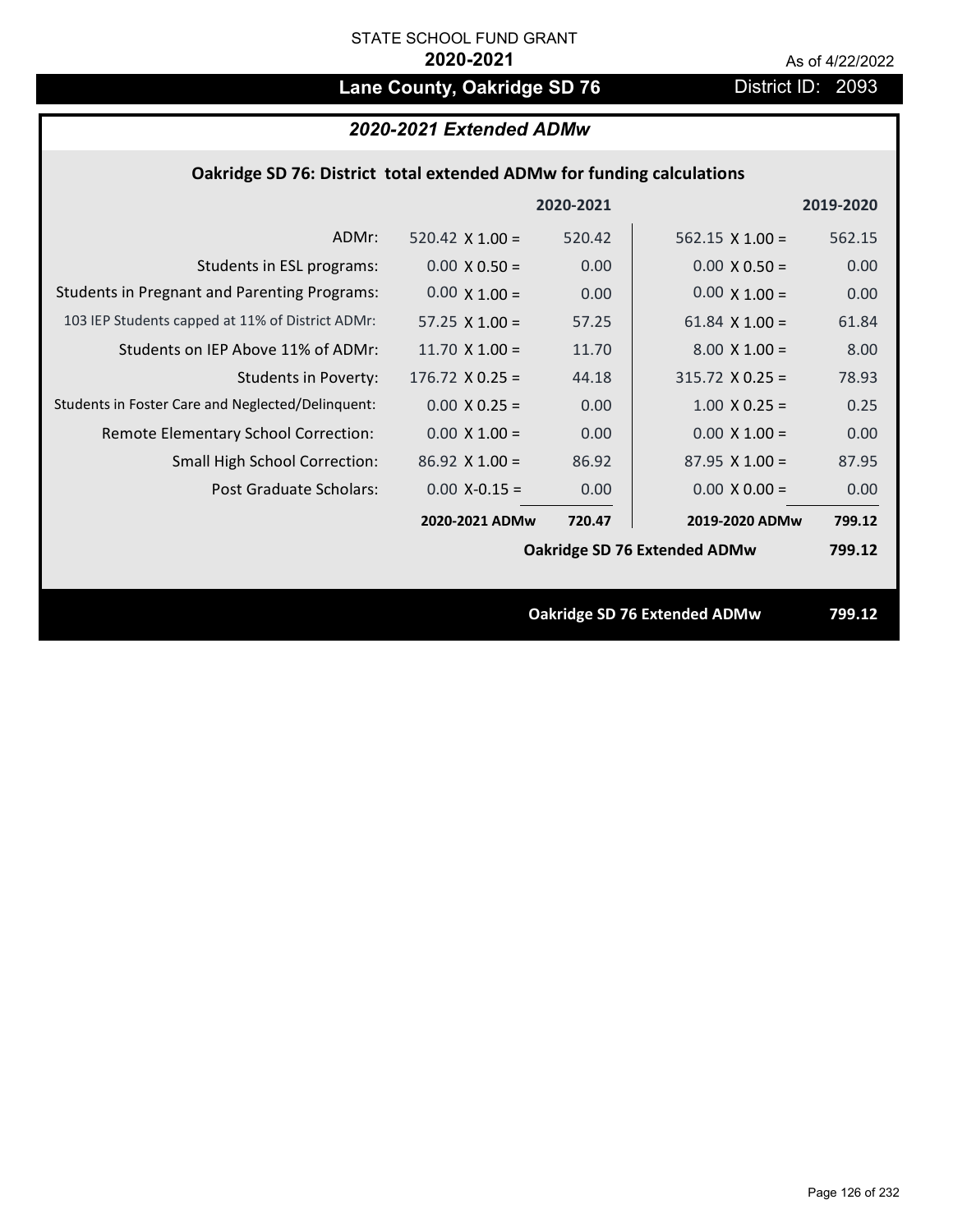# Lane County, Marcola SD 79J District ID: 2094

## *2020-2021 Extended ADMw*

## **Marcola SD 79J: District total extended ADMw for funding calculations**

|                                                     |                       | 2020-2021      |                       | 2019-2020 |
|-----------------------------------------------------|-----------------------|----------------|-----------------------|-----------|
| ADMr:                                               | $274.68$ X 1.00 =     | 274.68         | $322.85$ X 1.00 =     | 322.85    |
| Students in ESL programs:                           | $0.00 \times 0.50 =$  | 0.00           | $0.00 \times 0.50 =$  | 0.00      |
| <b>Students in Pregnant and Parenting Programs:</b> | $0.00 \times 1.00 =$  | 0.00           | $0.00 \times 1.00 =$  | 0.00      |
| 70 IEP Students capped at 11% of District ADMr:     | 70.00 $\times$ 1.00 = | 70.00          | 53.00 $\times$ 1.00 = | 53.00     |
| Students on IEP Above 11% of ADMr:                  | $0.00 \times 1.00 =$  | 0.00           | $0.00 \times 1.00 =$  | 0.00      |
| Students in Poverty:                                | $5.88$ X 0.25 =       | 1.47           | $12.85 \times 0.25 =$ | 3.21      |
| Students in Foster Care and Neglected/Delinquent:   | $1.00 \times 0.25 =$  | 0.25           | $3.00 \times 0.25 =$  | 0.75      |
| Remote Elementary School Correction:                | 49.08 $\times$ 1.00 = | 49.08          | $31.76$ X $1.00 =$    | 31.76     |
| <b>Small High School Correction:</b>                | 69.06 $\times$ 1.00 = | 69.06          | $70.10 \times 1.00 =$ | 70.10     |
| Post Graduate Scholars:                             | $0.00$ X-0.15 =       | 0.00           | $0.00 \times 0.00 =$  | 0.00      |
|                                                     | 2020-2021 ADMw        | 464.54         | 2019-2020 ADMw        | 481.67    |
|                                                     |                       | $\blacksquare$ |                       | $- - - -$ |

**Marcola SD 79J Extended ADMw**

**952.98**

# **TEACH‐NW: Charter ADMw for information only**

|                                                     |                        | 2020-2021 |                        | 2019-2020 |
|-----------------------------------------------------|------------------------|-----------|------------------------|-----------|
| ADMr:                                               | $485.91 \times 1.00 =$ | 485.91    | $331.50 \times 1.00 =$ | 331.50    |
| Students in ESL programs:                           | $0.00 \times 0.50 =$   | 0.00      | $0.00 \times 0.50 =$   | 0.00      |
| <b>Students in Pregnant and Parenting Programs:</b> | $0.00 \times 1.00 =$   | 0.00      | $0.00 \times 1.00 =$   | 0.00      |
| 0 IEP Students capped at 11% of District ADMr:      | $0.00 \times 1.00 =$   | 0.00      | $0.00 \times 1.00 =$   | 0.00      |
| Students on IEP Above 11% of ADMr:                  | $0.00 \times 1.00 =$   | 0.00      | $0.00 \times 1.00 =$   | 0.00      |
| Students in Poverty:                                | $10.12 \times 0.25 =$  | 2.53      | $13.15 \times 0.25 =$  | 3.29      |
| Students in Foster Care and Neglected/Delinquent:   | $0.00 \times 0.25 =$   | 0.00      | $0.00 \times 0.25 =$   | 0.00      |
| <b>Remote Elementary School Correction:</b>         | $0.00 \times 1.00 =$   | 0.00      | $0.00 \times 1.00 =$   | 0.00      |
| <b>Small High School Correction:</b>                | $0.00 \times 1.00 =$   | 0.00      | $0.00 \times 1.00 =$   | 0.00      |
| Post Graduate Scholars:                             | $0.00 X - 0.15 =$      | 0.00      | $0.00 \times 0.00 =$   | 0.00      |
|                                                     | 2020-2021 ADMw         | 488.44    | 2019-2020 ADMw         | 334.79    |

**Marcola SD 79J Extended ADMw 952.98**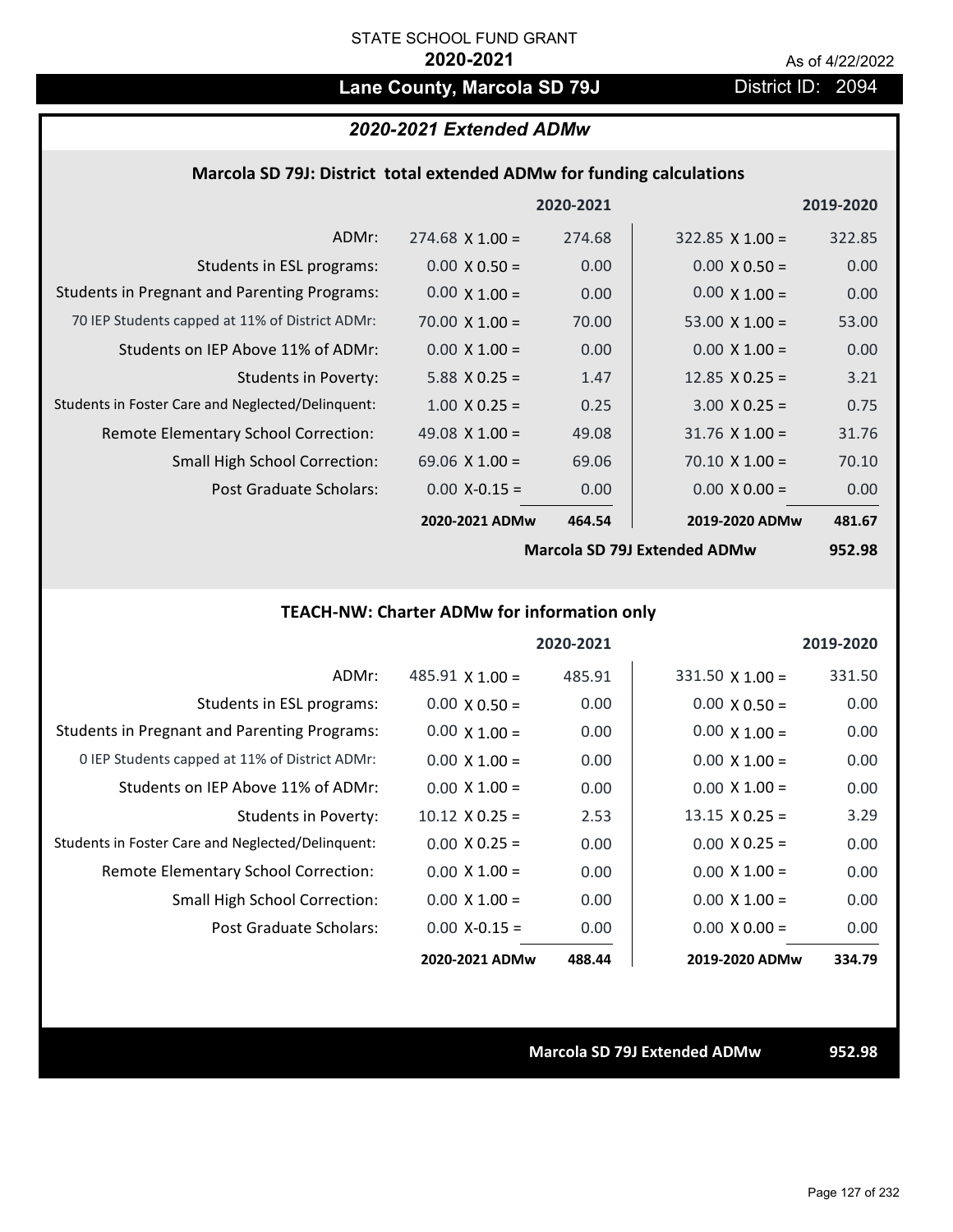# Lane County, Blachly SD 90 **District ID: 2095**

# *2020-2021 Extended ADMw*

## **Blachly SD 90: District total extended ADMw for funding calculations**

|                                                     |                       | 2020-2021 |                             | 2019-2020     |
|-----------------------------------------------------|-----------------------|-----------|-----------------------------|---------------|
| ADMr:                                               | $0.00 \times 1.00 =$  | 0.00      | $0.00 \times 1.00 =$        | 0.00          |
| Students in ESL programs:                           | $0.00 \times 0.50 =$  | 0.00      | $0.00 \times 0.50 =$        | 0.00          |
| <b>Students in Pregnant and Parenting Programs:</b> | $0.00 \times 1.00 =$  | 0.00      | $0.00 \times 1.00 =$        | 0.00          |
| 41 IEP Students capped at 11% of District ADMr:     | $23.42 \times 1.00 =$ | 23.42     | $24.36 \times 1.00 =$       | 24.36         |
| Students on IEP Above 11% of ADMr:                  | 6.50 $X$ 1.00 =       | 6.50      | 12.50 $X$ 1.00 =            | 12.50         |
| <b>Students in Poverty:</b>                         | $0.23 \times 0.25 =$  | 0.06      | $0.00 \times 0.25 =$        | 0.00          |
| Students in Foster Care and Neglected/Delinquent:   | $1.00 \times 0.25 =$  | 0.25      | $1.00 \times 0.25 =$        | 0.25          |
| Remote Elementary School Correction:                | $0.00 \times 1.00 =$  | 0.00      | $0.00 \times 1.00 =$        | 0.00          |
| <b>Small High School Correction:</b>                | $0.00 \times 1.00 =$  | 0.00      | $0.00 \times 1.00 =$        | 0.00          |
| Post Graduate Scholars:                             | $0.00$ X-0.15 =       | 0.00      | $0.00 \times 0.00 =$        | 0.00          |
|                                                     | 2020-2021 ADMw        | 30.23     | 2019-2020 ADMw              | 37.11         |
|                                                     |                       |           | Rlachly SD QD Extanded ADMW | <b>383 QU</b> |

**Blachly SD 90 Extended ADMw**

# **383.90**

# **Triangle Lake Charter School: Charter ADMw for information only**

|                                                     |                       | 2020-2021 |                        | 2019-2020 |
|-----------------------------------------------------|-----------------------|-----------|------------------------|-----------|
| ADMr:                                               | $212.92$ X 1.00 =     | 212.92    | $221.47 \times 1.00 =$ | 221.47    |
| Students in ESL programs:                           | $0.00 \times 0.50 =$  | 0.00      | $0.00 \times 0.50 =$   | 0.00      |
| <b>Students in Pregnant and Parenting Programs:</b> | $0.00 \times 1.00 =$  | 0.00      | $0.00 \times 1.00 =$   | 0.00      |
| 0 IEP Students capped at 11% of District ADMr:      | $0.00 \times 1.00 =$  | 0.00      | $0.00 \times 1.00 =$   | 0.00      |
| Students on IEP Above 11% of ADMr:                  | $0.00 \times 1.00 =$  | 0.00      | $0.00 \times 1.00 =$   | 0.00      |
| Students in Poverty:                                | $20.77 \times 0.25 =$ | 5.19      | $29.00 \times 0.25 =$  | 7.25      |
| Students in Foster Care and Neglected/Delinquent:   | $0.00 \times 0.25 =$  | 0.00      | $0.00 \times 0.25 =$   | 0.00      |
| Remote Elementary School Correction:                | $69.63 \times 1.00 =$ | 69.63     | $65.27 \times 1.00 =$  | 65.27     |
| <b>Small High School Correction:</b>                | $54.91 \times 1.00 =$ | 54.91     | $52.80 \times 1.00 =$  | 52.80     |
| Post Graduate Scholars:                             | $0.00$ X-0.15 =       | 0.00      | $0.00 \times 0.00 =$   | 0.00      |
|                                                     | 2020-2021 ADMw        | 342.65    | 2019-2020 ADMw         | 346.79    |

**Blachly SD 90 Extended ADMw 383.90**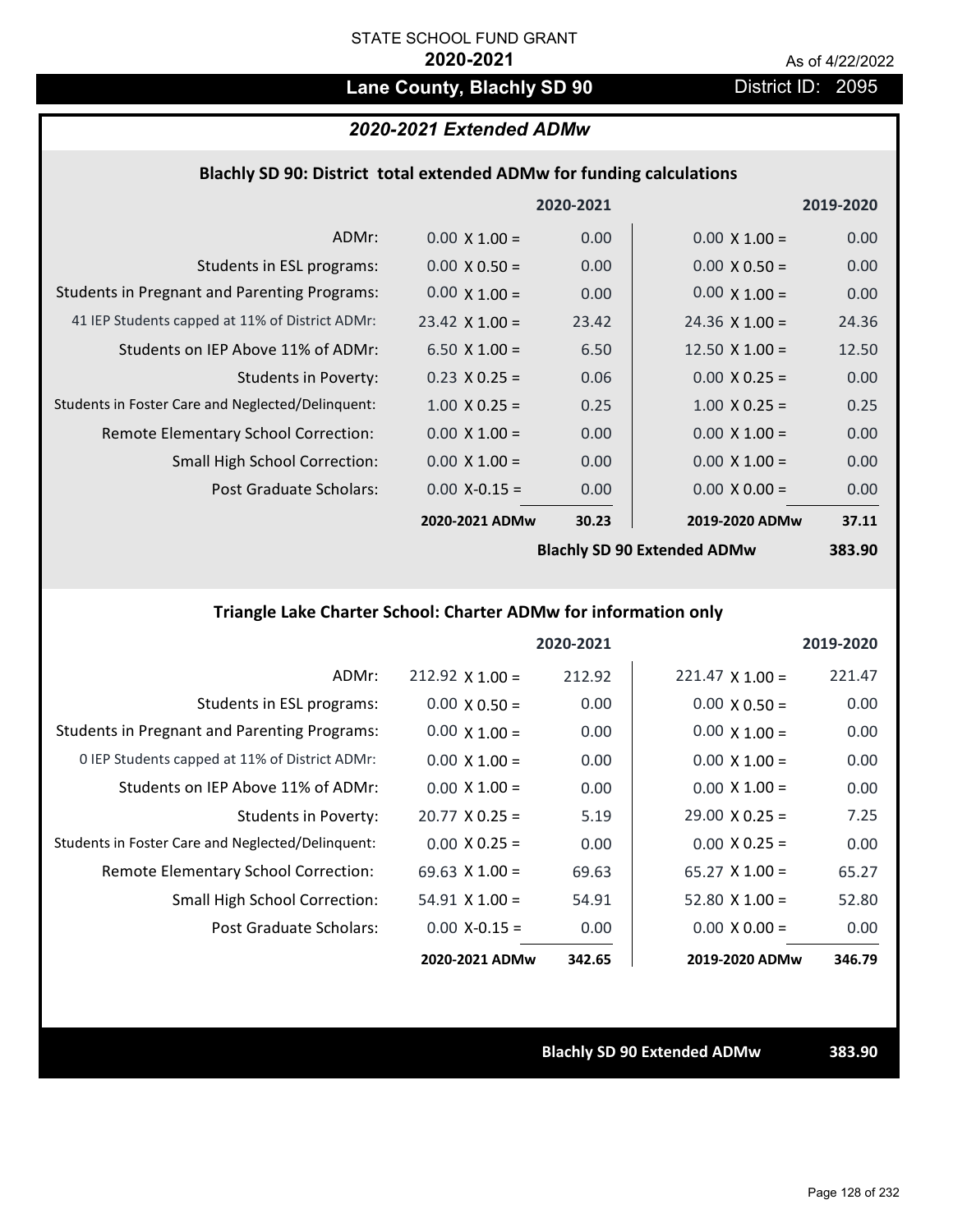# Lane County, Siuslaw SD 97J **District ID: 2096**

# *2020-2021 Extended ADMw*

# **Siuslaw SD 97J: District total extended ADMw for funding calculations**

|                                                     |                        | 2020-2021 |                                     | 2019-2020 |
|-----------------------------------------------------|------------------------|-----------|-------------------------------------|-----------|
| ADMr:                                               | $1,233.61$ X $1.00 =$  | 1,233.61  | $1,336.94 \times 1.00 =$            | 1,336.94  |
| Students in ESL programs:                           | $25.65 \times 0.50 =$  | 12.83     | $18.00 \times 0.50 =$               | 9.00      |
| <b>Students in Pregnant and Parenting Programs:</b> | $0.00 \times 1.00 =$   | 0.00      | $0.00 \times 1.00 =$                | 0.00      |
| 187 IEP Students capped at 11% of District ADMr:    | $135.70 \times 1.00 =$ | 135.70    | $147.06 \times 1.00 =$              | 147.06    |
| Students on IEP Above 11% of ADMr:                  | $8.80 \times 1.00 =$   | 8.80      | $10.30$ X $1.00 =$                  | 10.30     |
| <b>Students in Poverty:</b>                         | $237.40 \times 0.25 =$ | 59.35     | $507.56$ X 0.25 =                   | 126.89    |
| Students in Foster Care and Neglected/Delinquent:   | $14.00 \times 0.25 =$  | 3.50      | $21.00 \times 0.25 =$               | 5.25      |
| Remote Elementary School Correction:                | $0.00 \times 1.00 =$   | 0.00      | $0.00 \times 1.00 =$                | 0.00      |
| <b>Small High School Correction:</b>                | $0.00 \times 1.00 =$   | 0.00      | $0.00 \times 1.00 =$                | 0.00      |
| Post Graduate Scholars:                             | $0.00$ X-0.15 =        | 0.00      | $0.00 \times 0.00 =$                | 0.00      |
|                                                     | 2020-2021 ADMw         | 1,453.78  | 2019-2020 ADMw                      | 1,635.44  |
|                                                     |                        |           | <b>Siuslaw SD 97J Extended ADMw</b> | 1,635.44  |
|                                                     |                        |           |                                     |           |
|                                                     |                        |           | <b>Siuslaw SD 97J Extended ADMw</b> | 1,635.44  |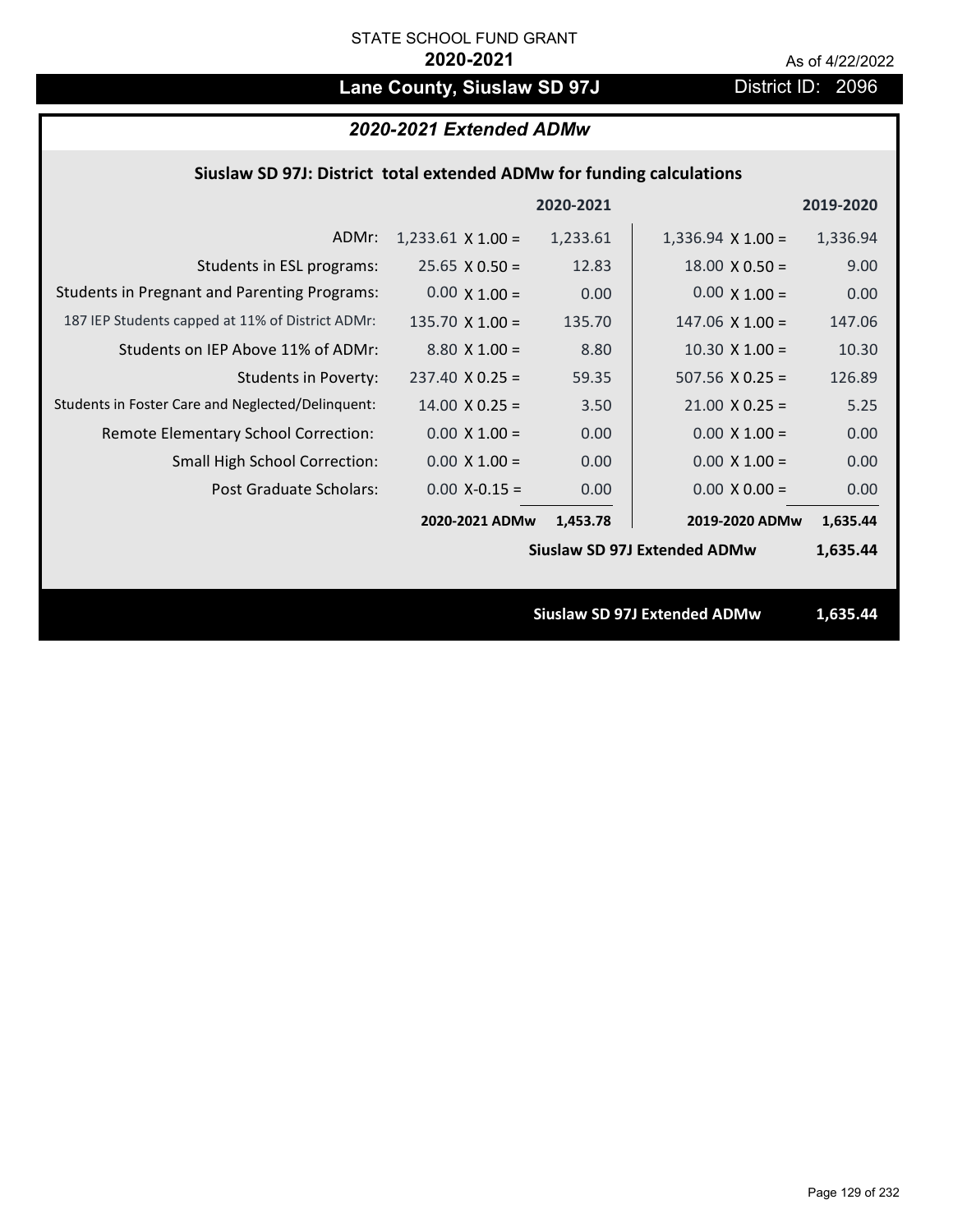# **Lincoln County, Lincoln County SD** District ID: 2097

# *2020-2021 Extended ADMw*

### **Lincoln County SD: District total extended ADMw for funding calculations**

|                                                     |                          | 2020-2021 |                        | 2019-2020 |
|-----------------------------------------------------|--------------------------|-----------|------------------------|-----------|
| ADMr:                                               | $4,558.97 \times 1.00 =$ | 4,558.97  | $5,043.61$ X 1.00 =    | 5,043.61  |
| Students in ESL programs:                           | $405.55 \times 0.50 =$   | 202.78    | $381.44 \times 0.50 =$ | 190.72    |
| <b>Students in Pregnant and Parenting Programs:</b> | $3.18 \times 1.00 =$     | 3.18      | $1.46 \times 1.00 =$   | 1.46      |
| 752 IEP Students capped at 11% of District ADMr:    | $552.81 \times 1.00 =$   | 552.81    | 608.98 $\times$ 1.00 = | 608.98    |
| Students on IEP Above 11% of ADMr:                  | $59.10 \times 1.00 =$    | 59.10     | $66.10 \times 1.00 =$  | 66.10     |
| <b>Students in Poverty:</b>                         | $836.92 \times 0.25 =$   | 209.23    | $938.53 \times 0.25 =$ | 234.63    |
| Students in Foster Care and Neglected/Delinquent:   | $51.00 \times 0.25 =$    | 12.75     | $65.00 \times 0.25 =$  | 16.25     |
| Remote Elementary School Correction:                | $0.00 \times 1.00 =$     | 0.00      | $0.00 \times 1.00 =$   | 0.00      |
| <b>Small High School Correction:</b>                | $176.68$ X 1.00 =        | 176.68    | $174.56 \times 1.00 =$ | 174.56    |
| Post Graduate Scholars:                             | $0.00$ X-0.15 =          | 0.00      | $0.00 \times 0.00 =$   | 0.00      |
|                                                     | 2020-2021 ADMw           | 5,775.50  | 2019-2020 ADMw         | 6,336.31  |

**Lincoln County SD Extended ADMw**

**7,032.49**

# **Lincoln City Career Technical High School: Charter ADMw for information only**

|                                                     |                       | 2020-2021 |                       | 2019-2020 |
|-----------------------------------------------------|-----------------------|-----------|-----------------------|-----------|
| ADMr:                                               | 40.25 $\times$ 1.00 = | 40.25     | $46.21 \times 1.00 =$ | 46.21     |
| Students in ESL programs:                           | $0.00 \times 0.50 =$  | 0.00      | $0.00 \times 0.50 =$  | 0.00      |
| <b>Students in Pregnant and Parenting Programs:</b> | $0.00 \times 1.00 =$  | 0.00      | $0.00 \times 1.00 =$  | 0.00      |
| 0 IEP Students capped at 11% of District ADMr:      | $0.00 \times 1.00 =$  | 0.00      | $0.00 \times 1.00 =$  | 0.00      |
| Students on IEP Above 11% of ADMr:                  | $0.00 \times 1.00 =$  | 0.00      | $0.00 \times 1.00 =$  | 0.00      |
| Students in Poverty:                                | $7.39 \times 0.25 =$  | 1.85      | $8.67$ X 0.25 =       | 2.17      |
| Students in Foster Care and Neglected/Delinquent:   | $0.00 \times 0.25 =$  | 0.00      | $0.00 \times 0.25 =$  | 0.00      |
| Remote Elementary School Correction:                | $0.00 \times 1.00 =$  | 0.00      | $0.00 \times 1.00 =$  | 0.00      |
| <b>Small High School Correction:</b>                | $0.00 \times 1.00 =$  | 0.00      | $0.00 \times 1.00 =$  | 0.00      |
| Post Graduate Scholars:                             | $0.00$ X-0.15 =       | 0.00      | $0.00 \times 0.00 =$  | 0.00      |
|                                                     | 2020-2021 ADMw        | 42.10     | 2019-2020 ADMw        | 48.38     |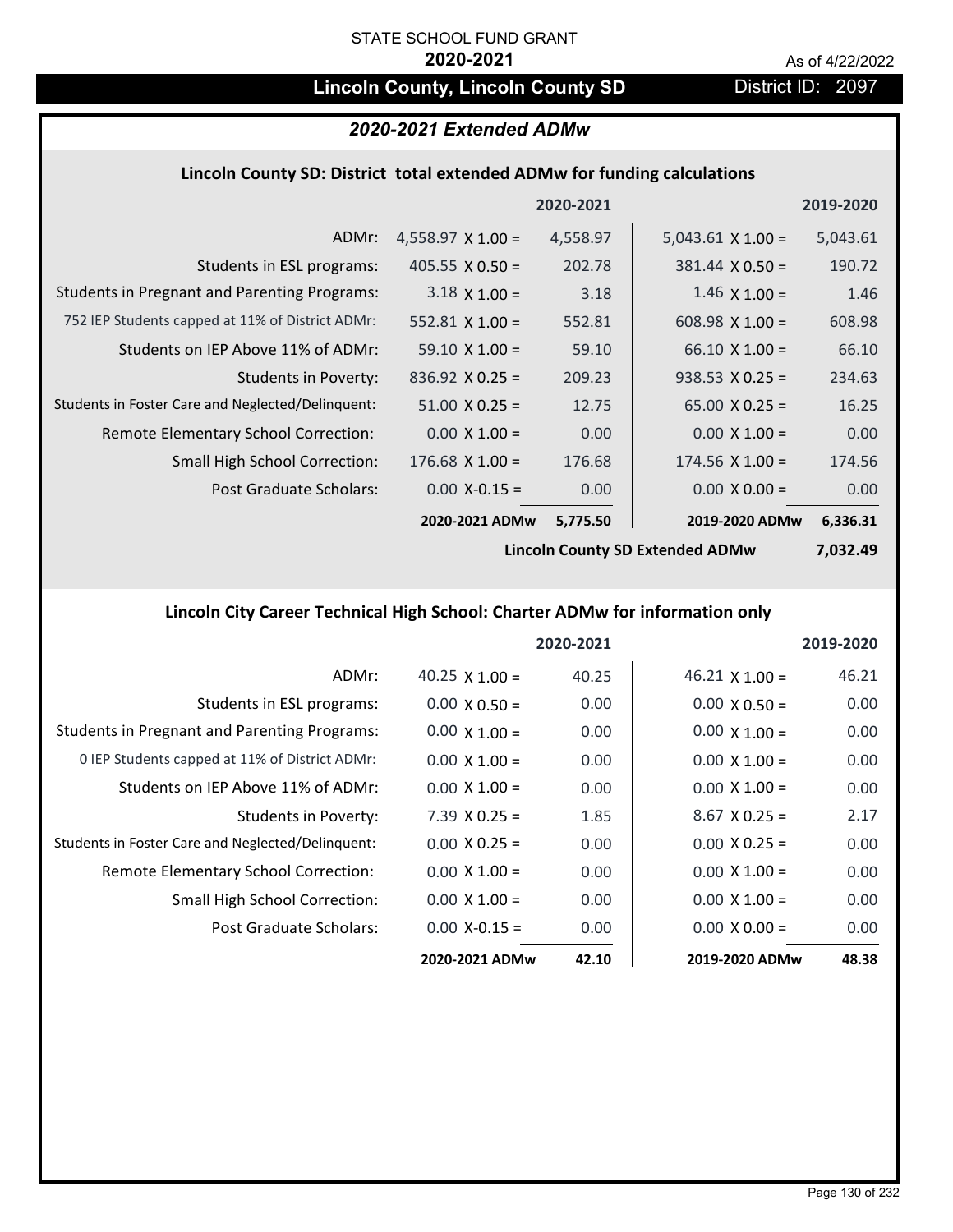## **Eddyville Charter School: Charter ADMw for information only**

|                                                     |                        | 2020-2021 |                        | 2019-2020 |
|-----------------------------------------------------|------------------------|-----------|------------------------|-----------|
| ADMr:                                               | $226.56 \times 1.00 =$ | 226.56    | $209.62 \times 1.00 =$ | 209.62    |
| Students in ESL programs:                           | $3.00 \times 0.50 =$   | 1.50      | $2.00 \times 0.50 =$   | 1.00      |
| <b>Students in Pregnant and Parenting Programs:</b> | $0.00 \times 1.00 =$   | 0.00      | $0.00 \times 1.00 =$   | 0.00      |
| 0 IEP Students capped at 11% of District ADMr:      | $0.00 \times 1.00 =$   | 0.00      | $0.00 \times 1.00 =$   | 0.00      |
| Students on IEP Above 11% of ADMr:                  | $0.00 \times 1.00 =$   | 0.00      | $0.00 \times 1.00 =$   | 0.00      |
| Students in Poverty:                                | 41.59 $\times$ 0.25 =  | 10.40     | $39.35 \times 0.25 =$  | 9.84      |
| Students in Foster Care and Neglected/Delinquent:   | $0.00 \times 0.25 =$   | 0.00      | $0.00 \times 0.25 =$   | 0.00      |
| Remote Elementary School Correction:                | $66.73 \times 1.00 =$  | 66.73     | $68.91 \times 1.00 =$  | 68.91     |
| <b>Small High School Correction:</b>                | $55.74 \times 1.00 =$  | 55.74     | $51.51 \times 1.00 =$  | 51.51     |
| Post Graduate Scholars:                             | $0.00$ X-0.15 =        | 0.00      | $0.00 \times 0.00 =$   | 0.00      |
|                                                     | 2020-2021 ADMw         | 360.93    | 2019-2020 ADMw         | 340.88    |

# **Siletz Valley Schools: Charter ADMw for information only**

|                                                     |                      | 2020-2021 |                        | 2019-2020 |
|-----------------------------------------------------|----------------------|-----------|------------------------|-----------|
| ADMr:                                               | 199.78 $X$ 1.00 =    | 199.78    | $236.75 \times 1.00 =$ | 236.75    |
| Students in ESL programs:                           | $0.00 \times 0.50 =$ | 0.00      | $0.00 \times 0.50 =$   | 0.00      |
| <b>Students in Pregnant and Parenting Programs:</b> | $0.00 \times 1.00 =$ | 0.00      | $0.00 \times 1.00 =$   | 0.00      |
| 0 IEP Students capped at 11% of District ADMr:      | $0.00 \times 1.00 =$ | 0.00      | $0.00 \times 1.00 =$   | 0.00      |
| Students on IEP Above 11% of ADMr:                  | $0.00 \times 1.00 =$ | 0.00      | $0.00 \times 1.00 =$   | 0.00      |
| <b>Students in Poverty:</b>                         | $36.67$ X 0.25 =     | 9.17      | 44.44 $\times$ 0.25 =  | 11.11     |
| Students in Foster Care and Neglected/Delinquent:   | $0.00 \times 0.25 =$ | 0.00      | $0.00 \times 0.25 =$   | 0.00      |
| Remote Elementary School Correction:                | 61.88 $X$ 1.00 =     | 61.88     | $59.06 \times 1.00 =$  | 59.06     |
| <b>Small High School Correction:</b>                | $0.00 \times 1.00 =$ | 0.00      | $0.00 \times 1.00 =$   | 0.00      |
| Post Graduate Scholars:                             | $0.00$ X-0.15 =      | 0.00      | $0.00 \times 0.00 =$   | 0.00      |
|                                                     | 2020-2021 ADMw       | 270.83    | 2019-2020 ADMw         | 306.92    |

**Lincoln County SD Extended ADMw 7,032.49**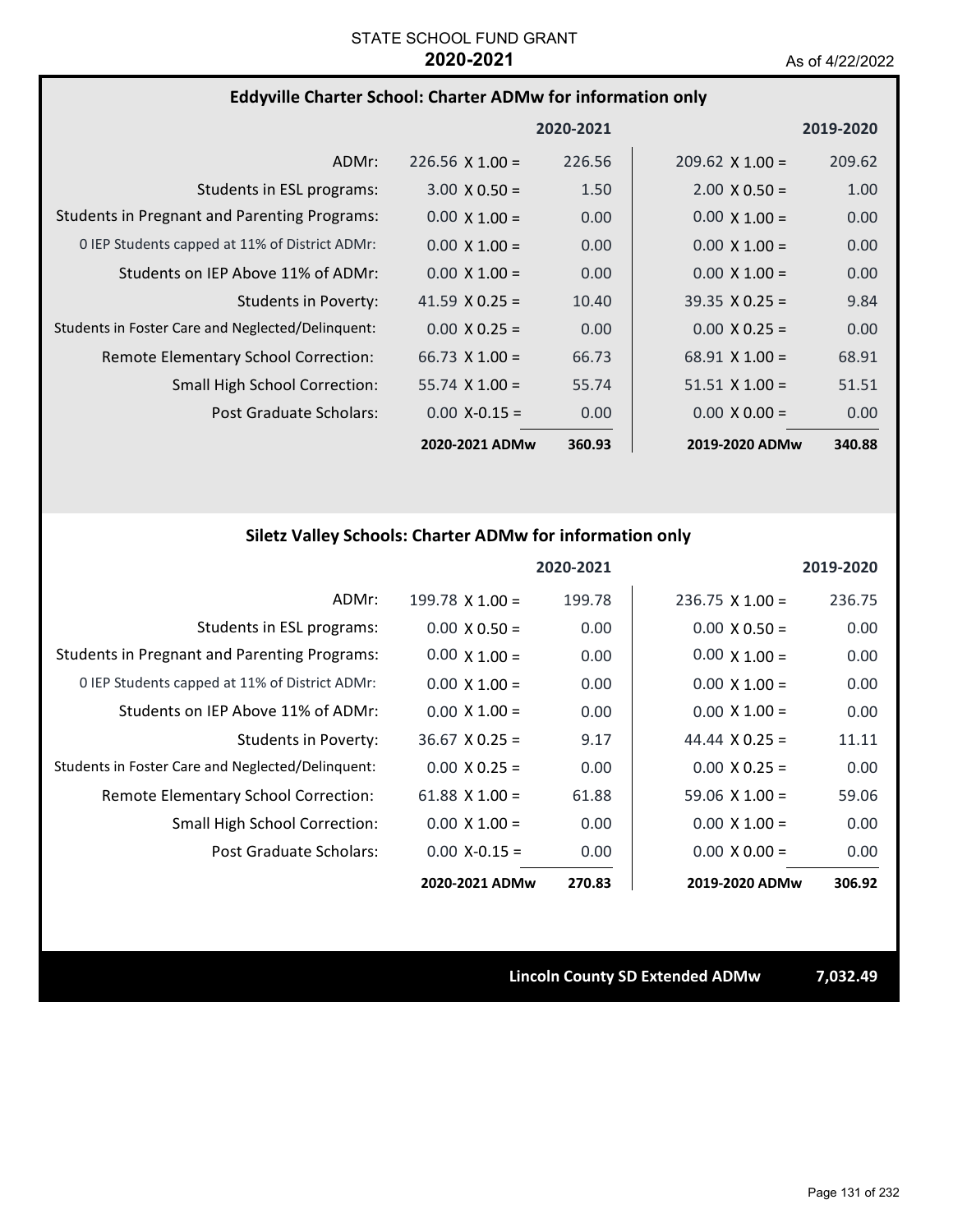# Linn County, Harrisburg SD 7J District ID: 2099

# *2020-2021 Extended ADMw*

## **Harrisburg SD 7J: District total extended ADMw for funding calculations**

|                                                     |                        | 2020-2021 |                                       | 2019-2020 |
|-----------------------------------------------------|------------------------|-----------|---------------------------------------|-----------|
| ADMr:                                               | $707.15 \times 1.00 =$ | 707.15    | $804.00 \times 1.00 =$                | 804.00    |
| Students in ESL programs:                           | $27.84 \times 0.50 =$  | 13.92     | $22.33 \times 0.50 =$                 | 11.17     |
| <b>Students in Pregnant and Parenting Programs:</b> | $0.00 \times 1.00 =$   | 0.00      | $0.00 \times 1.00 =$                  | 0.00      |
| 107 IEP Students capped at 11% of District ADMr:    | $77.79 \times 1.00 =$  | 77.79     | $88.44 \times 1.00 =$                 | 88.44     |
| Students on IEP Above 11% of ADMr:                  | $8.00 \times 1.00 =$   | 8.00      | $14.00 \times 1.00 =$                 | 14.00     |
| <b>Students in Poverty:</b>                         | $145.51$ X 0.25 =      | 36.38     | 127.64 $X$ 0.25 =                     | 31.91     |
| Students in Foster Care and Neglected/Delinquent:   | $7.00 \times 0.25 =$   | 1.75      | $3.00 \times 0.25 =$                  | 0.75      |
| Remote Elementary School Correction:                | $0.00 \times 1.00 =$   | 0.00      | $0.00 \times 1.00 =$                  | 0.00      |
| <b>Small High School Correction:</b>                | 79.92 $X$ 1.00 =       | 79.92     | 59.48 $X$ 1.00 =                      | 59.48     |
| Post Graduate Scholars:                             | $0.00$ X-0.15 =        | 0.00      | $0.00 \times 0.00 =$                  | 0.00      |
|                                                     | 2020-2021 ADMw         | 924.90    | 2019-2020 ADMw                        | 1,009.75  |
|                                                     |                        |           | <b>Harrisburg SD 7J Extended ADMw</b> | 1,009.75  |
|                                                     |                        |           |                                       |           |
|                                                     |                        |           | <b>Harrisburg SD 7J Extended ADMw</b> | 1,009.75  |

Page 132 of 232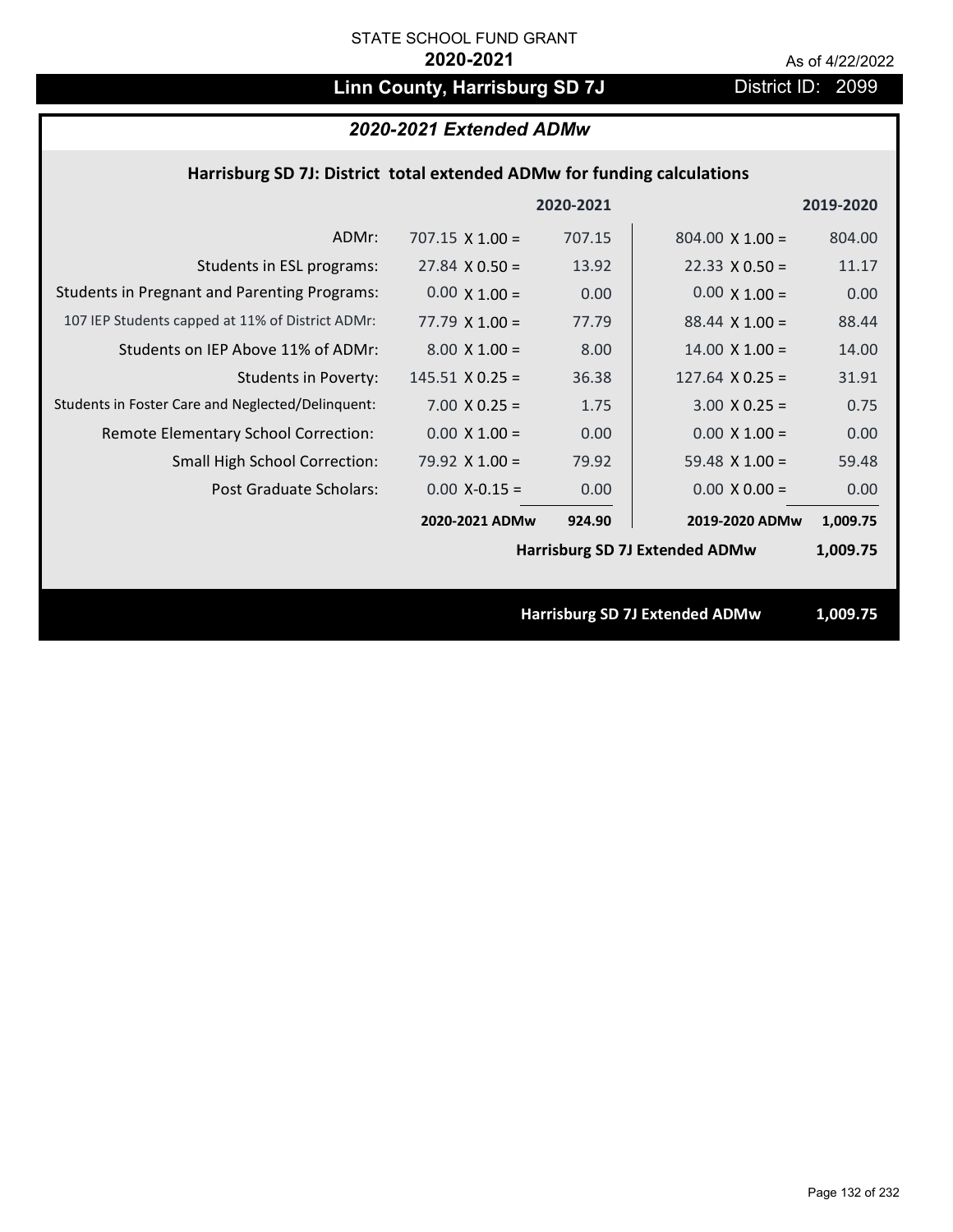# **Linn County, Greater Albany Public SD 8J** District ID: 2100

| 2020-2021 Extended ADMw                                                            |                          |           |                                                  |           |
|------------------------------------------------------------------------------------|--------------------------|-----------|--------------------------------------------------|-----------|
| Greater Albany Public SD 8J: District total extended ADMw for funding calculations |                          |           |                                                  |           |
|                                                                                    |                          | 2020-2021 |                                                  | 2019-2020 |
| ADMr:                                                                              | $8,924.77 \times 1.00 =$ | 8,924.77  | $9,335.89 \times 1.00 =$                         | 9,335.89  |
| Students in ESL programs:                                                          | 609.50 $\times$ 0.50 =   | 304.75    | 583.82 $\times$ 0.50 =                           | 291.91    |
| <b>Students in Pregnant and Parenting Programs:</b>                                | 6.55 $\times$ 1.00 =     | 6.55      | 5.96 $\times$ 1.00 =                             | 5.96      |
| 1299 IEP Students capped at 11% of District ADMr:                                  | $981.72 \times 1.00 =$   | 981.72    | $1,026.95 \times 1.00 =$                         | 1,026.95  |
| Students on IEP Above 11% of ADMr:                                                 | $98.30 \times 1.00 =$    | 98.30     | $75.80$ X $1.00 =$                               | 75.80     |
| <b>Students in Poverty:</b>                                                        | $1,107.57$ X 0.25 =      | 276.89    | $1,176.97$ X 0.25 =                              | 294.24    |
| Students in Foster Care and Neglected/Delinquent:                                  | $93.00 \times 0.25 =$    | 23.25     | $94.00 \times 0.25 =$                            | 23.50     |
| Remote Elementary School Correction:                                               | $0.00 \times 1.00 =$     | 0.00      | $0.00 X 1.00 =$                                  | 0.00      |
| <b>Small High School Correction:</b>                                               | $0.00 \times 1.00 =$     | 0.00      | $0.00 \times 1.00 =$                             | 0.00      |
| Post Graduate Scholars:                                                            | 4.08 $X-0.15 =$          | $-1.02$   | 14.83 $X$ 0.00 =                                 | $-3.71$   |
|                                                                                    | 2020-2021 ADMw 10,615.22 |           | 2019-2020 ADMw                                   | 11,050.54 |
|                                                                                    |                          |           | <b>Greater Albany Public SD 8J Extended ADMw</b> | 11,050.54 |
|                                                                                    |                          |           |                                                  |           |
|                                                                                    |                          |           | <b>Greater Albany Public SD 8J Extended ADMw</b> | 11,050.54 |
|                                                                                    |                          |           |                                                  |           |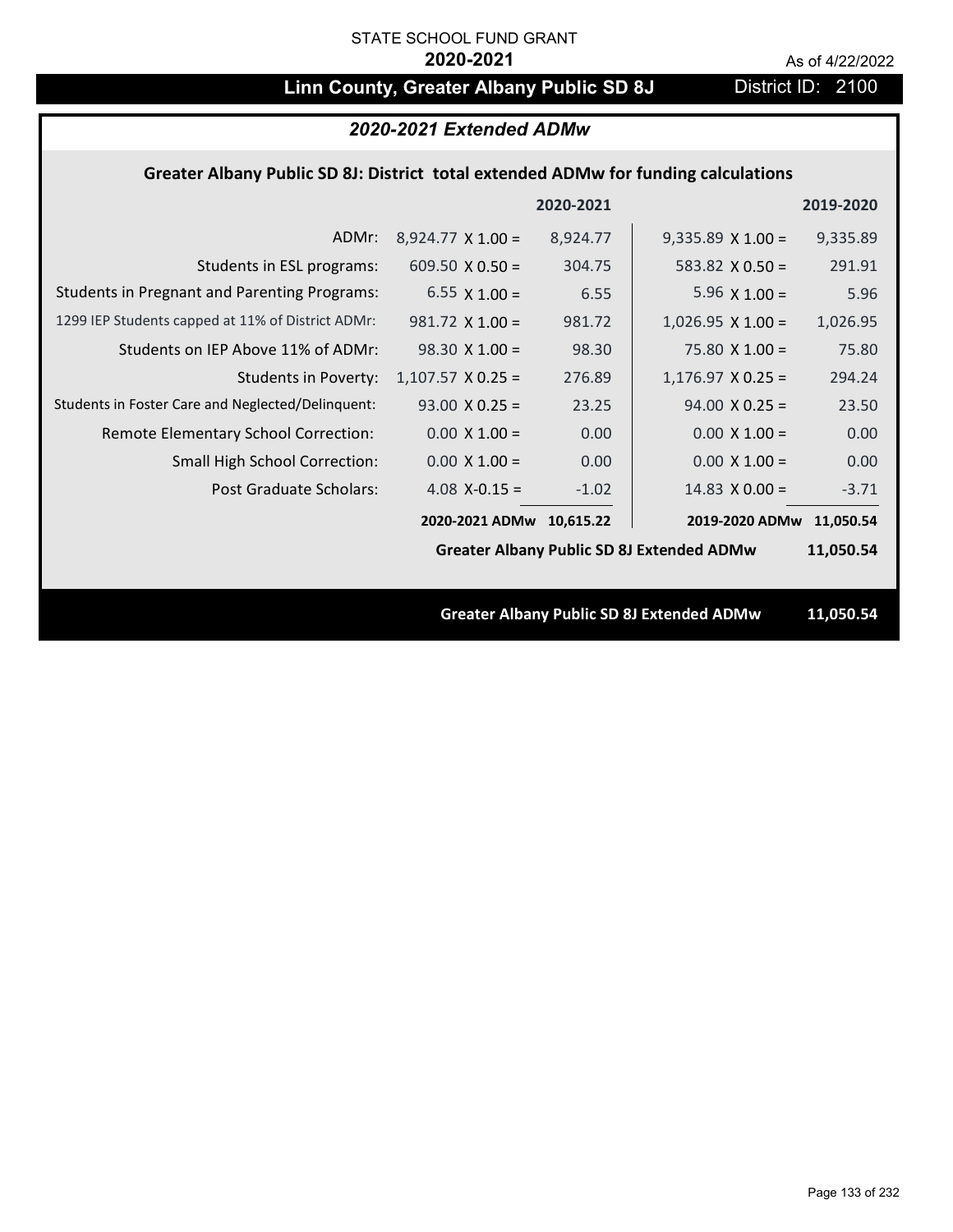# **Linn County, Lebanon Community SD 9** District ID: 2101

# *2020-2021 Extended ADMw*

## **Lebanon Community SD 9: District total extended ADMw for funding calculations**

|                                                     |                          | 2020-2021 |                          | 2019-2020 |
|-----------------------------------------------------|--------------------------|-----------|--------------------------|-----------|
| ADMr:                                               | $3,458.75 \times 1.00 =$ | 3,458.75  | $3,842.04 \times 1.00 =$ | 3,842.04  |
| Students in ESL programs:                           | 73.67 $\times$ 0.50 =    | 36.84     | 66.66 $X$ 0.50 =         | 33.33     |
| <b>Students in Pregnant and Parenting Programs:</b> | $0.27 \times 1.00 =$     | 0.27      | $1.06 \times 1.00 =$     | 1.06      |
| 591 IEP Students capped at 11% of District ADMr:    | $412.98 \times 1.00 =$   | 412.98    | 459.52 $\times$ 1.00 =   | 459.52    |
| Students on IEP Above 11% of ADMr:                  | 48.20 $\times$ 1.00 =    | 48.20     | $57.70 \times 1.00 =$    | 57.70     |
| Students in Poverty:                                | $542.11 \times 0.25 =$   | 135.53    | $621.51 \times 0.25 =$   | 155.38    |
| Students in Foster Care and Neglected/Delinquent:   | $20.00 \times 0.25 =$    | 5.00      | $23.00 \times 0.25 =$    | 5.75      |
| Remote Elementary School Correction:                | 12.23 $\times$ 1.00 =    | 12.23     | $3.88$ X 1.00 =          | 3.88      |
| <b>Small High School Correction:</b>                | $0.00 \times 1.00 =$     | 0.00      | $0.00 \times 1.00 =$     | 0.00      |
| Post Graduate Scholars:                             | $0.00$ X-0.15 =          | 0.00      | $1.00 \times 0.00 =$     | $-0.25$   |
|                                                     | 2020-2021 ADMw           | 4,109.79  | 2019-2020 ADMw           | 4,558.41  |

**Lebanon Community SD 9 Extended ADMw**

**4,908.01**

# **Sand Ridge Charter School: Charter ADMw for information only**

|                                                     |                       | 2020-2021 |                        | 2019-2020 |
|-----------------------------------------------------|-----------------------|-----------|------------------------|-----------|
| ADMr:                                               | $295.60$ X 1.00 =     | 295.60    | $335.42 \times 1.00 =$ | 335.42    |
| Students in ESL programs:                           | $6.00 \times 0.50 =$  | 3.00      | $1.00 \times 0.50 =$   | 0.50      |
| <b>Students in Pregnant and Parenting Programs:</b> | $0.00 \times 1.00 =$  | 0.00      | $0.00 \times 1.00 =$   | 0.00      |
| 0 IEP Students capped at 11% of District ADMr:      | $0.00 \times 1.00 =$  | 0.00      | $0.00 \times 1.00 =$   | 0.00      |
| Students on IEP Above 11% of ADMr:                  | $0.00 \times 1.00 =$  | 0.00      | $0.00 \times 1.00 =$   | 0.00      |
| Students in Poverty:                                | $46.33 \times 0.25 =$ | 11.58     | $54.74 \times 0.25 =$  | 13.69     |
| Students in Foster Care and Neglected/Delinquent:   | $0.00 \times 0.25 =$  | 0.00      | $0.00 \times 0.25 =$   | 0.00      |
| Remote Elementary School Correction:                | $0.00 \times 1.00 =$  | 0.00      | $0.00 \times 1.00 =$   | 0.00      |
| <b>Small High School Correction:</b>                | $0.00 \times 1.00 =$  | 0.00      | $0.00 \times 1.00 =$   | 0.00      |
| Post Graduate Scholars:                             | $0.00 X - 0.15 =$     | 0.00      | $0.00 \times 0.00 =$   | 0.00      |
|                                                     | 2020-2021 ADMw        | 310.18    | 2019-2020 ADMw         | 349.61    |

**Lebanon Community SD 9 Extended ADMw 4,908.01**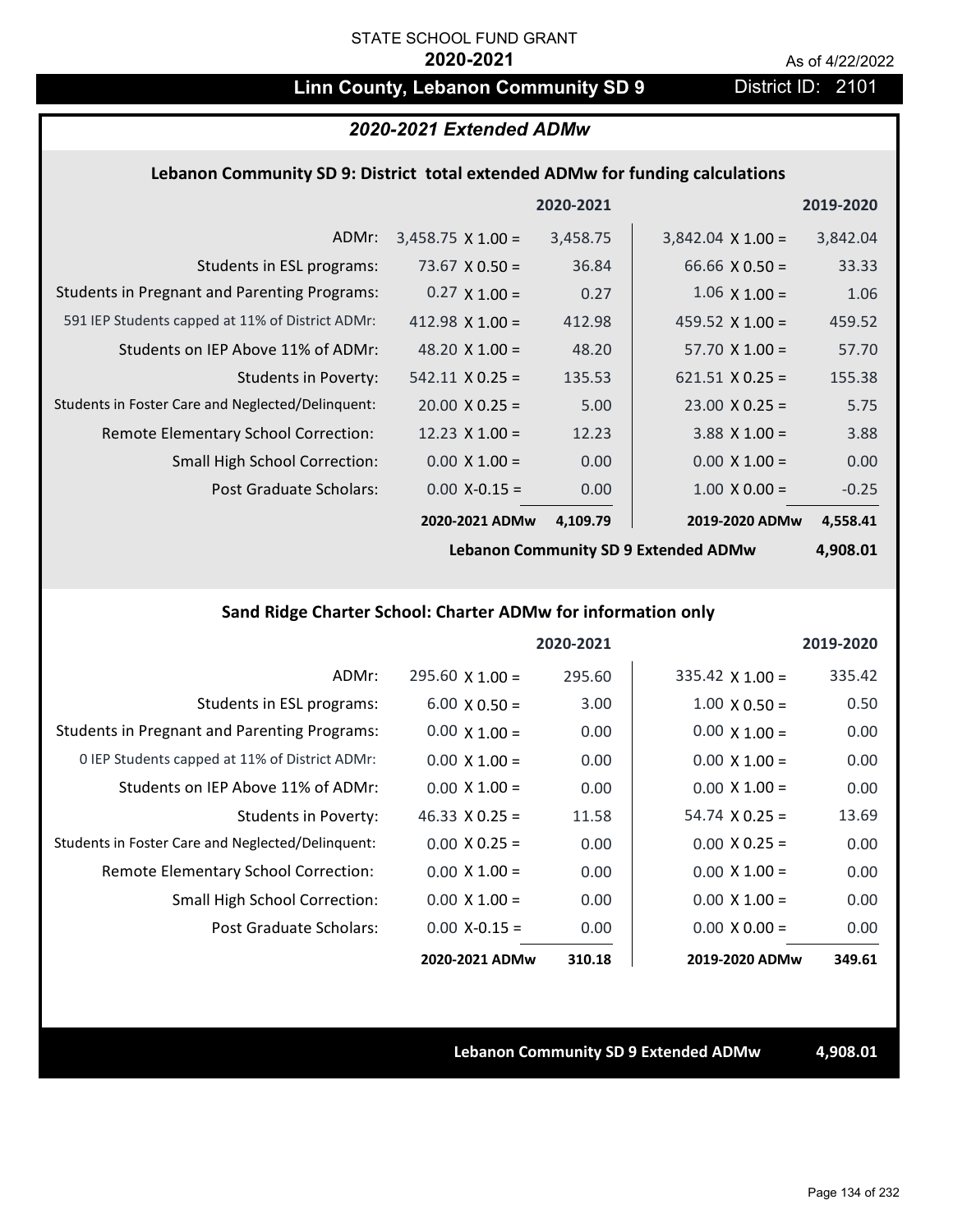# Linn County, Sweet Home SD 55 District ID: 2102

## *2020-2021 Extended ADMw*

## **Sweet Home SD 55: District total extended ADMw for funding calculations**

|                                                     |                          | 2020-2021 |                          | 2019-2020 |
|-----------------------------------------------------|--------------------------|-----------|--------------------------|-----------|
| ADMr:                                               | $1,989.30 \times 1.00 =$ | 1,989.30  | $2,136.54 \times 1.00 =$ | 2,136.54  |
| Students in ESL programs:                           | 12.42 $\times$ 0.50 =    | 6.21      | $10.44 \times 0.50 =$    | 5.22      |
| <b>Students in Pregnant and Parenting Programs:</b> | $1.93 \times 1.00 =$     | 1.93      | $1.89 \times 1.00 =$     | 1.89      |
| 384 IEP Students capped at 11% of District ADMr:    | $233.54 \times 1.00 =$   | 233.54    | $250.46 \times 1.00 =$   | 250.46    |
| Students on IEP Above 11% of ADMr:                  | 55.80 $X$ 1.00 =         | 55.80     | $86.20 \times 1.00 =$    | 86.20     |
| Students in Poverty:                                | $333.05 \times 0.25 =$   | 83.26     | $333.74 \times 0.25 =$   | 83.44     |
| Students in Foster Care and Neglected/Delinquent:   | $9.00 \times 0.25 =$     | 2.25      | $6.00 \times 0.25 =$     | 1.50      |
| Remote Elementary School Correction:                | $0.00 \times 1.00 =$     | 0.00      | $0.00 \times 1.00 =$     | 0.00      |
| <b>Small High School Correction:</b>                | $0.00 \times 1.00 =$     | 0.00      | $0.00 \times 1.00 =$     | 0.00      |
| Post Graduate Scholars:                             | $0.00$ X-0.15 =          | 0.00      | $0.00 \times 0.00 =$     | 0.00      |
|                                                     | 2020-2021 ADMw           | 2,372.29  | 2019-2020 ADMw           | 2,565.24  |

**Sweet Home SD 55 Extended ADMw**

**2,711.16**

# **Sweet Home Charter School: Charter ADMw for information only**

|                                                     |                        | 2020-2021 |                        | 2019-2020 |
|-----------------------------------------------------|------------------------|-----------|------------------------|-----------|
| ADMr:                                               | $133.79 \times 1.00 =$ | 133.79    | $140.36 \times 1.00 =$ | 140.36    |
| Students in ESL programs:                           | $0.00 \times 0.50 =$   | 0.00      | $0.00 \times 0.50 =$   | 0.00      |
| <b>Students in Pregnant and Parenting Programs:</b> | $0.00 \times 1.00 =$   | 0.00      | $0.00 \times 1.00 =$   | 0.00      |
| 0 IEP Students capped at 11% of District ADMr:      | $0.00 \times 1.00 =$   | 0.00      | $0.00 \times 1.00 =$   | 0.00      |
| Students on IEP Above 11% of ADMr:                  | $0.00 \times 1.00 =$   | 0.00      | $0.00 \times 1.00 =$   | 0.00      |
| Students in Poverty:                                | $22.40 \times 0.25 =$  | 5.60      | $22.22 \times 0.25 =$  | 5.56      |
| Students in Foster Care and Neglected/Delinquent:   | $0.00 \times 0.25 =$   | 0.00      | $0.00 \times 0.25 =$   | 0.00      |
| Remote Elementary School Correction:                | $0.00 \times 1.00 =$   | 0.00      | $0.00 \times 1.00 =$   | 0.00      |
| <b>Small High School Correction:</b>                | $0.00 \times 1.00 =$   | 0.00      | $0.00 \times 1.00 =$   | 0.00      |
| Post Graduate Scholars:                             | $0.00$ X-0.15 =        | 0.00      | $0.00 \times 0.00 =$   | 0.00      |
|                                                     | 2020-2021 ADMw         | 139.39    | 2019-2020 ADMw         | 145.92    |

### **Sweet Home SD 55 Extended ADMw 2,711.16**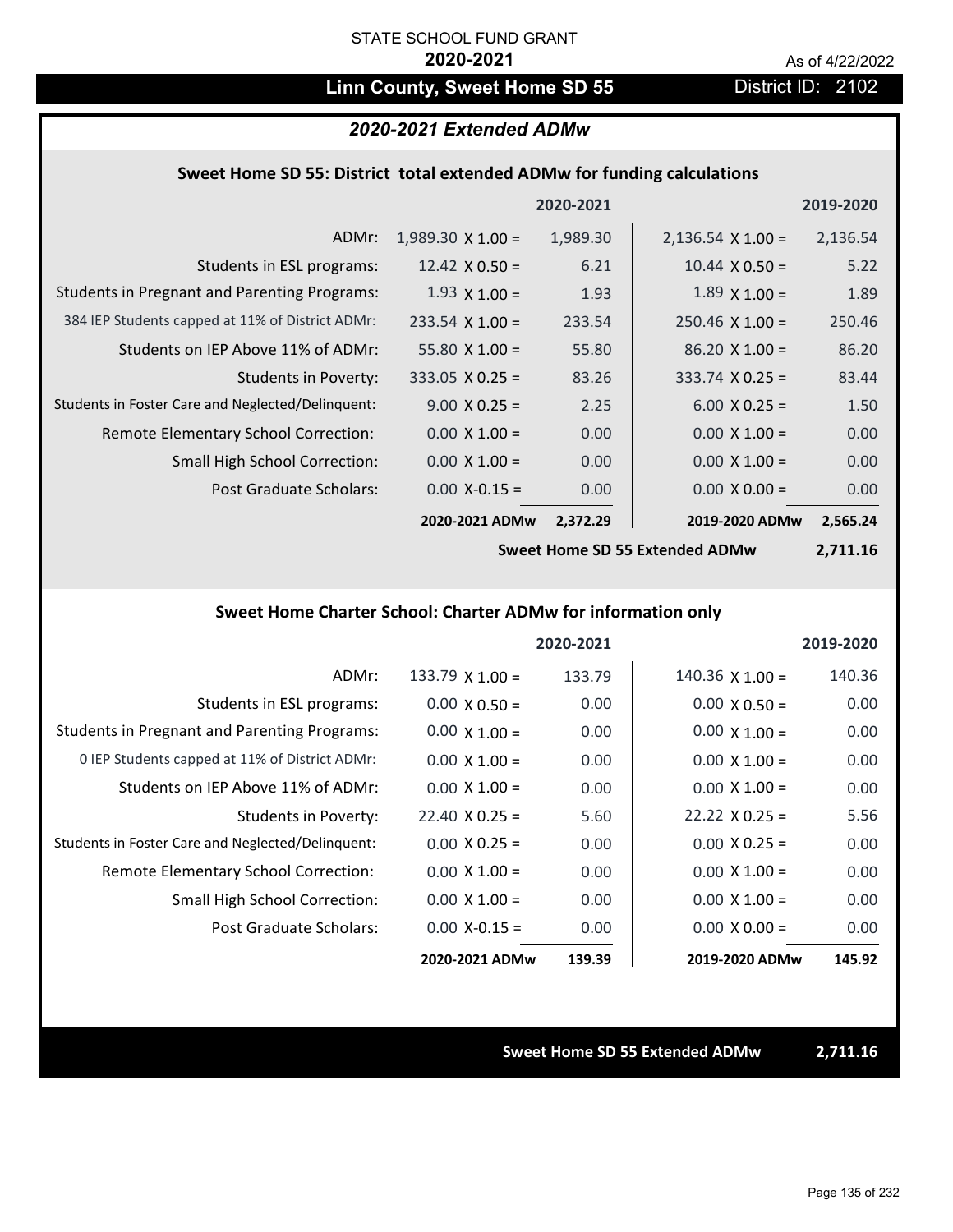# Linn County, Scio SD 95 **District ID: 2103**

# *2020-2021 Extended ADMw*

|  | Scio SD 95: District total extended ADMw for funding calculations |  |
|--|-------------------------------------------------------------------|--|
|--|-------------------------------------------------------------------|--|

|                                                     |                        | 2020-2021 |                          | 2019-2020 |
|-----------------------------------------------------|------------------------|-----------|--------------------------|-----------|
| ADMr:                                               | $644.20 \times 1.00 =$ | 644.20    | 706.77 $\times$ 1.00 =   | 706.77    |
| Students in ESL programs:                           | $9.84 \times 0.50 =$   | 4.92      | 4.89 $X$ 0.50 =          | 2.45      |
| <b>Students in Pregnant and Parenting Programs:</b> | $0.00 \times 1.00 =$   | 0.00      | $1.00 \times 1.00 =$     | 1.00      |
| 267 IEP Students capped at 11% of District ADMr:    | $267.00 \times 1.00 =$ | 267.00    | $95.28 \times 1.00 =$    | 95.28     |
| Students on IEP Above 11% of ADMr:                  | $0.00 \times 1.00 =$   | 0.00      | $0.00 \times 1.00 =$     | 0.00      |
| <b>Students in Poverty:</b>                         | $23.63 \times 0.25 =$  | 5.91      | $86.49 \times 0.25 =$    | 21.62     |
| Students in Foster Care and Neglected/Delinquent:   | $8.00 \times 0.25 =$   | 2.00      | $8.00 \times 0.25 =$     | 2.00      |
| Remote Elementary School Correction:                | $0.00 \times 1.00 =$   | 0.00      | $0.00 \times 1.00 =$     | 0.00      |
| <b>Small High School Correction:</b>                | $82.45 \times 1.00 =$  | 82.45     | $80.33 \times 1.00 =$    | 80.33     |
| Post Graduate Scholars:                             | $0.44$ X-0.15 =        | $-0.11$   | $3.17 \times 0.00 =$     | $-0.79$   |
|                                                     | 2020-2021 ADMw         | 1,006.37  | 2019-2020 ADMw           | 908.65    |
|                                                     |                        |           | Cain CD OF Futeraled ADM | רח רחח ר  |

**Scio SD 95 Extended ADMw**

**3,053.03**

# **Lourdes School: Charter ADMw for information only**

|                                                     |                       | 2020-2021 |                       | 2019-2020 |
|-----------------------------------------------------|-----------------------|-----------|-----------------------|-----------|
| ADMr:                                               | $38.53 \times 1.00 =$ | 38.53     | 48.79 $\times$ 1.00 = | 48.79     |
| Students in ESL programs:                           | $0.00 \times 0.50 =$  | 0.00      | $0.00 \times 0.50 =$  | 0.00      |
| <b>Students in Pregnant and Parenting Programs:</b> | $0.00 \times 1.00 =$  | 0.00      | $0.00 \times 1.00 =$  | 0.00      |
| 0 IEP Students capped at 11% of District ADMr:      | $0.00 \times 1.00 =$  | 0.00      | $0.00 \times 1.00 =$  | 0.00      |
| Students on IEP Above 11% of ADMr:                  | $0.00 \times 1.00 =$  | 0.00      | $0.00 \times 1.00 =$  | 0.00      |
| Students in Poverty:                                | $1.24 \times 0.25 =$  | 0.31      | $5.97 \times 0.25 =$  | 1.49      |
| Students in Foster Care and Neglected/Delinquent:   | $0.00 \times 0.25 =$  | 0.00      | $0.00 \times 0.25 =$  | 0.00      |
| Remote Elementary School Correction:                | $0.00 \times 1.00 =$  | 0.00      | $0.00 \times 1.00 =$  | 0.00      |
| <b>Small High School Correction:</b>                | $0.00 \times 1.00 =$  | 0.00      | $0.00 \times 1.00 =$  | 0.00      |
| Post Graduate Scholars:                             | $0.00 X - 0.15 =$     | 0.00      | $0.00 \times 0.00 =$  | 0.00      |
|                                                     | 2020-2021 ADMw        | 38.84     | 2019-2020 ADMw        | 50.28     |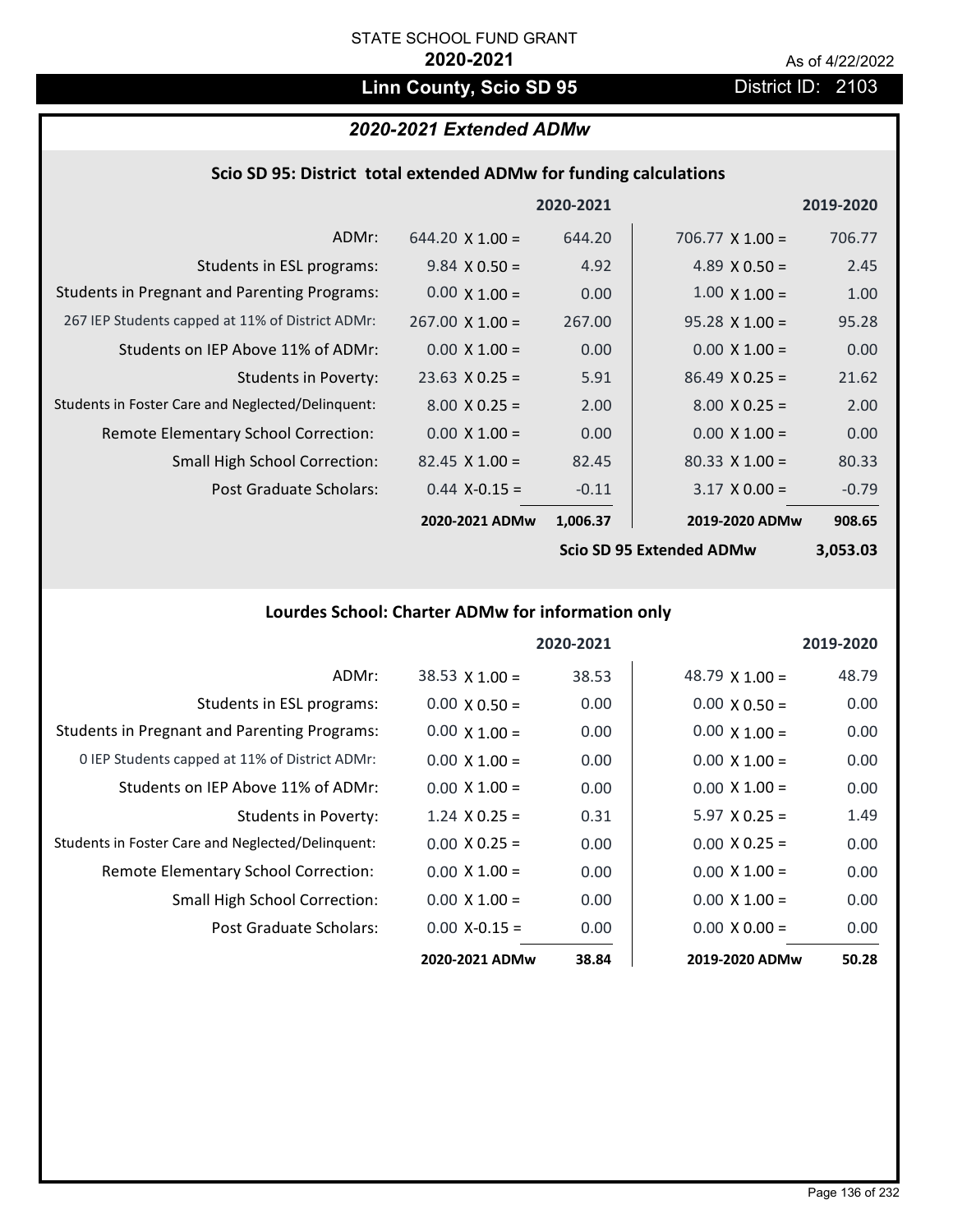## **Willamette Connections Academy: Charter ADMw for information only**

|                                                     |                          | 2020-2021 |                       | 2019-2020         |
|-----------------------------------------------------|--------------------------|-----------|-----------------------|-------------------|
| ADMr:                                               | $1,987.20 \times 1.00 =$ | 1,987.20  | $91.49 \times 1.00 =$ | 91.49             |
| Students in ESL programs:                           | $9.17 \times 0.50 =$     | 4.59      | $1.00 \times 0.50 =$  | 0.50              |
| <b>Students in Pregnant and Parenting Programs:</b> | $0.00 \times 1.00 =$     | 0.00      | $0.00 \times 1.00 =$  | 0.00              |
| 0 IEP Students capped at 11% of District ADMr:      | $0.00 \times 1.00 =$     | 0.00      | $0.00 \times 1.00 =$  | 0.00              |
| Students on IEP Above 11% of ADMr:                  | $0.00 \times 1.00 =$     | 0.00      | $0.00 \times 1.00 =$  | 0.00              |
| <b>Students in Poverty:</b>                         | $64.13 \times 0.25 =$    | 16.03     | $11.20 \times 0.25 =$ | 2.80              |
| Students in Foster Care and Neglected/Delinquent:   | $0.00 \times 0.25 =$     | 0.00      | $0.00 \times 0.25 =$  | 0.00              |
| Remote Elementary School Correction:                | $0.00 \times 1.00 =$     | 0.00      | $0.00 \times 1.00 =$  | 0.00              |
| <b>Small High School Correction:</b>                | $0.00 \times 1.00 =$     | 0.00      | $0.00 \times 1.00 =$  | 0.00              |
| Post Graduate Scholars:                             | $0.00$ X-0.15 =          | 0.00      | $0.00 \times 0.00 =$  | 0.00 <sub>1</sub> |
|                                                     | 2020-2021 ADMw           | 2,007.82  | 2019-2020 ADMw        | 94.79             |

## **Oregon Virtual Education: Charter ADMw for information only**

|                                                     |                      | 2020-2021 |                       | 2019-2020 |
|-----------------------------------------------------|----------------------|-----------|-----------------------|-----------|
| ADMr:                                               | $0.00 \times 1.00 =$ | 0.00      | $19.12 \times 1.00 =$ | 19.12     |
| Students in ESL programs:                           | $0.00 \times 0.50 =$ | 0.00      | $0.00 \times 0.50 =$  | 0.00      |
| <b>Students in Pregnant and Parenting Programs:</b> | $0.00 \times 1.00 =$ | 0.00      | $0.00 \times 1.00 =$  | 0.00      |
| 0 IEP Students capped at 11% of District ADMr:      | $0.00 \times 1.00 =$ | 0.00      | $0.00 \times 1.00 =$  | 0.00      |
| Students on IEP Above 11% of ADMr:                  | $0.00 \times 1.00 =$ | 0.00      | $0.00 \times 1.00 =$  | 0.00      |
| Students in Poverty:                                | $0.00 \times 0.25 =$ | 0.00      | $2.34 \times 0.25 =$  | 0.59      |
| Students in Foster Care and Neglected/Delinquent:   | $0.00 \times 0.25 =$ | 0.00      | $0.00 \times 0.25 =$  | 0.00      |
| Remote Elementary School Correction:                | $0.00 \times 1.00 =$ | 0.00      | $0.00 \times 1.00 =$  | 0.00      |
| Small High School Correction:                       | $0.00 \times 1.00 =$ | 0.00      | $0.00 \times 1.00 =$  | 0.00      |
| Post Graduate Scholars:                             | $0.00$ X-0.15 =      | 0.00      | $0.00 \times 0.00 =$  | 0.00      |
|                                                     | 2020-2021 ADMw       | 0.00      | 2019-2020 ADMw        | 0.00      |

**Scio SD 95 Extended ADMw 3,053.03**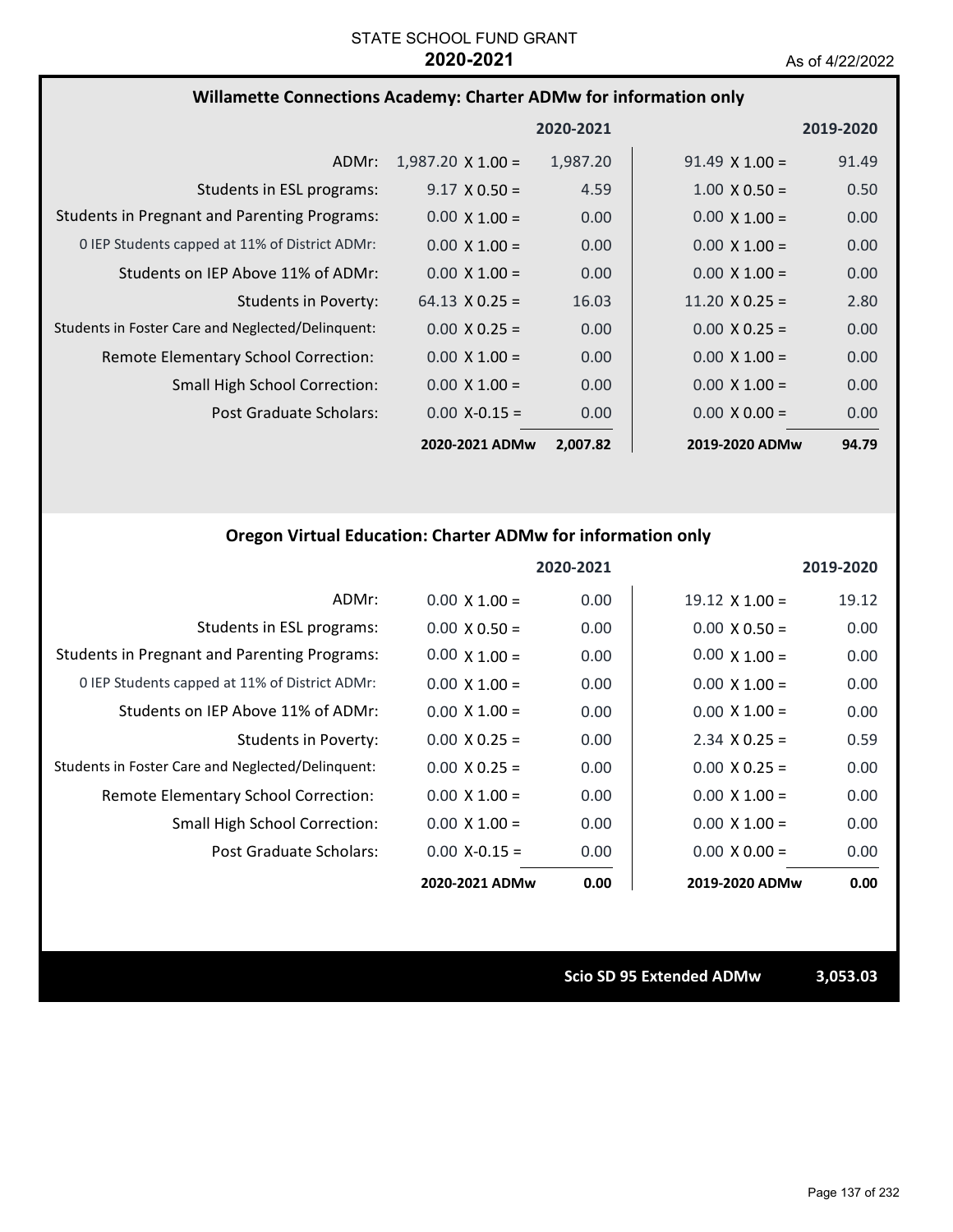# Linn County, Santiam Canyon SD 129J District ID: 2104

## *2020-2021 Extended ADMw*

## **Santiam Canyon SD 129J: District total extended ADMw for funding calculations**

|                                                     |                        | 2020-2021 |                       | 2019-2020 |
|-----------------------------------------------------|------------------------|-----------|-----------------------|-----------|
| ADMr:                                               | $527.14 \times 1.00 =$ | 527.14    | 596.92 $X$ 1.00 =     | 596.92    |
| Students in ESL programs:                           | $8.00 \times 0.50 =$   | 4.00      | $9.04 \times 0.50 =$  | 4.52      |
| <b>Students in Pregnant and Parenting Programs:</b> | $0.00 \times 1.00 =$   | 0.00      | $0.00 \times 1.00 =$  | 0.00      |
| 741 IEP Students capped at 11% of District ADMr:    | 535.84 $\times$ 1.00 = | 535.84    | 491.37 $X$ 1.00 =     | 491.37    |
| Students on IEP Above 11% of ADMr:                  | $52.90 \times 1.00 =$  | 52.90     | $72.30 \times 1.00 =$ | 72.30     |
| <b>Students in Poverty:</b>                         | $14.72 \times 0.25 =$  | 3.68      | $14.86 \times 0.25 =$ | 3.72      |
| Students in Foster Care and Neglected/Delinquent:   | $3.00 \times 0.25 =$   | 0.75      | $2.00 \times 0.25 =$  | 0.50      |
| Remote Elementary School Correction:                | $0.00 \times 1.00 =$   | 0.00      | $0.00 \times 1.00 =$  | 0.00      |
| <b>Small High School Correction:</b>                | $88.36 \times 1.00 =$  | 88.36     | $88.68 \times 1.00 =$ | 88.68     |
| Post Graduate Scholars:                             | $0.00$ X-0.15 =        | 0.00      | $0.00 \times 0.00 =$  | 0.00      |
|                                                     | 2020-2021 ADMw         | 1,212.67  | 2019-2020 ADMw        | 1,258.01  |

**Santiam Canyon SD 129J Extended ADMw**

# **5,607.34**

## **Oregon Charter Academy: Charter ADMw for information only**

|                                                     |                          | 2020-2021 |                          | 2019-2020 |
|-----------------------------------------------------|--------------------------|-----------|--------------------------|-----------|
| ADMr:                                               | $4,344.11 \times 1.00 =$ | 4,344.11  | $3,870.08 \times 1.00 =$ | 3,870.08  |
| Students in ESL programs:                           | $52.99 \times 0.50 =$    | 26.50     | $33.99 \times 0.50 =$    | 17.00     |
| <b>Students in Pregnant and Parenting Programs:</b> | $6.25 \times 1.00 =$     | 6.25      | 4.27 $\times$ 1.00 =     | 4.27      |
| 0 IEP Students capped at 11% of District ADMr:      | $0.00 \times 1.00 =$     | 0.00      | $0.00 \times 1.00 =$     | 0.00      |
| Students on IEP Above 11% of ADMr:                  | $0.00 \times 1.00 =$     | 0.00      | $0.00 \times 1.00 =$     | 0.00      |
| <b>Students in Poverty:</b>                         | $71.28 \times 0.25 =$    | 17.82     | $96.14 \times 0.25 =$    | 24.04     |
| Students in Foster Care and Neglected/Delinquent:   | $0.00 \times 0.25 =$     | 0.00      | $0.00 \times 0.25 =$     | 0.00      |
| Remote Elementary School Correction:                | $0.00 \times 1.00 =$     | 0.00      | $0.00 \times 1.00 =$     | 0.00      |
| <b>Small High School Correction:</b>                | $0.00 \times 1.00 =$     | 0.00      | $0.00 \times 1.00 =$     | 0.00      |
| Post Graduate Scholars:                             | $0.00$ X-0.15 =          | 0.00      | $0.00 \times 0.00 =$     | 0.00      |
|                                                     | 2020-2021 ADMw           | 4,394.68  | 2019-2020 ADMw           | 3,915.38  |

### **Santiam Canyon SD 129J Extended ADMw 5,607.34**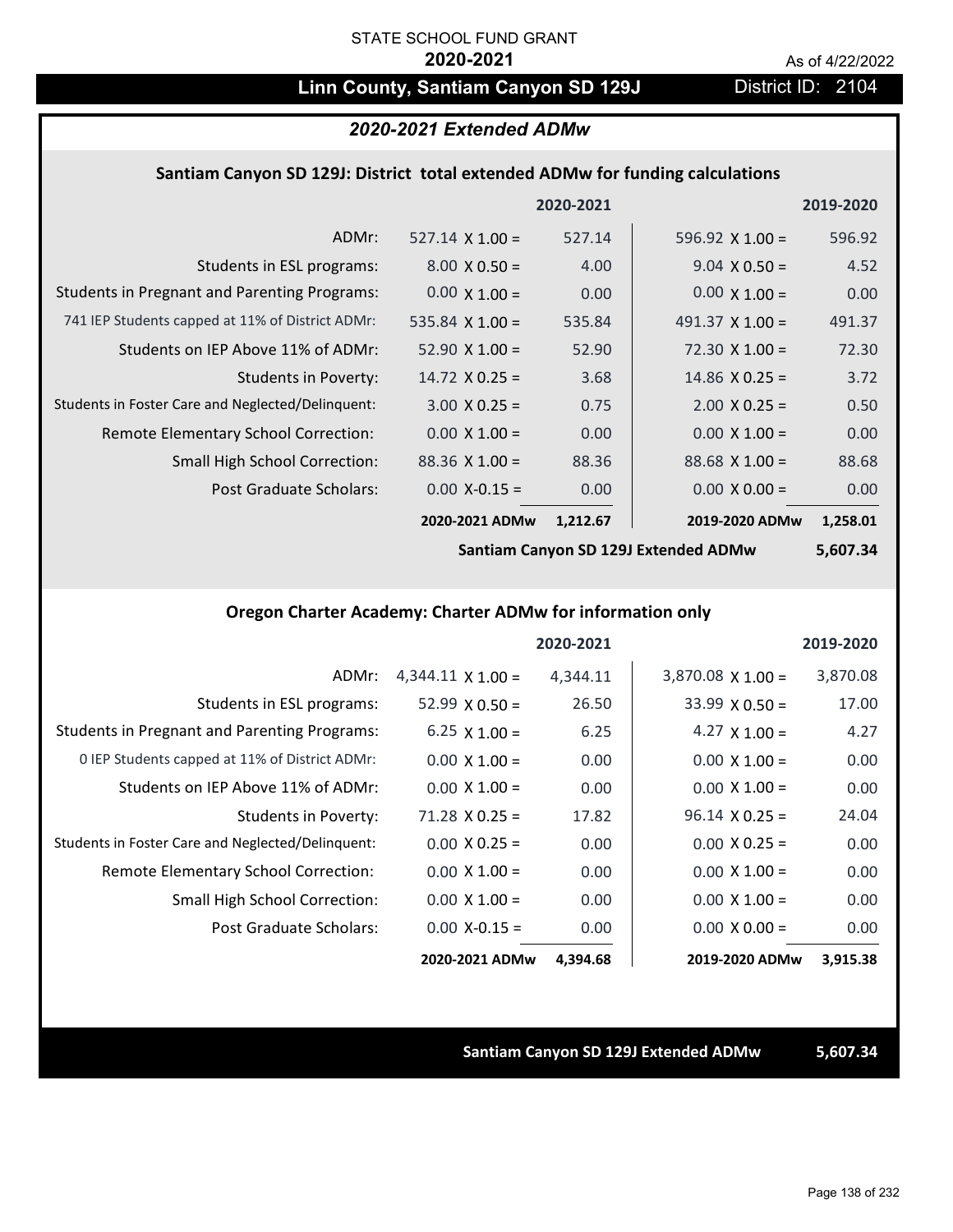# Linn County, Central Linn SD 552 District ID: 2105

# *2020-2021 Extended ADMw*

## **Central Linn SD 552: District total extended ADMw for funding calculations**

|                                                     |                        | 2020-2021 |                                          | 2019-2020 |
|-----------------------------------------------------|------------------------|-----------|------------------------------------------|-----------|
| ADMr:                                               | 571.93 $\times$ 1.00 = | 571.93    | 629.37 $\times$ 1.00 =                   | 629.37    |
| Students in ESL programs:                           | $16.00 \times 0.50 =$  | 8.00      | $21.72 \times 0.50 =$                    | 10.86     |
| <b>Students in Pregnant and Parenting Programs:</b> | $0.00 \times 1.00 =$   | 0.00      | $0.00 \times 1.00 =$                     | 0.00      |
| 99 IEP Students capped at 11% of District ADMr:     | $62.91 \times 1.00 =$  | 62.91     | 69.23 $\times$ 1.00 =                    | 69.23     |
| Students on IEP Above 11% of ADMr:                  | $16.30$ X $1.00 =$     | 16.30     | $5.10 \times 1.00 =$                     | 5.10      |
| <b>Students in Poverty:</b>                         | $80.07$ X 0.25 =       | 20.02     | $96.92 \times 0.25 =$                    | 24.23     |
| Students in Foster Care and Neglected/Delinquent:   | 4.00 $X$ 0.25 =        | 1.00      | $1.00 \times 0.25 =$                     | 0.25      |
| Remote Elementary School Correction:                | $0.00 \times 1.00 =$   | 0.00      | $0.00 \times 1.00 =$                     | 0.00      |
| <b>Small High School Correction:</b>                | $84.50 \times 1.00 =$  | 84.50     | $84.11 \times 1.00 =$                    | 84.11     |
| Post Graduate Scholars:                             | $0.00$ X-0.15 =        | 0.00      | $0.00 \times 0.00 =$                     | 0.00      |
|                                                     | 2020-2021 ADMw         | 764.66    | 2019-2020 ADMw                           | 823.15    |
|                                                     |                        |           | <b>Central Linn SD 552 Extended ADMw</b> | 823.15    |
|                                                     |                        |           |                                          |           |
|                                                     |                        |           | <b>Central Linn SD 552 Extended ADMw</b> | 823.15    |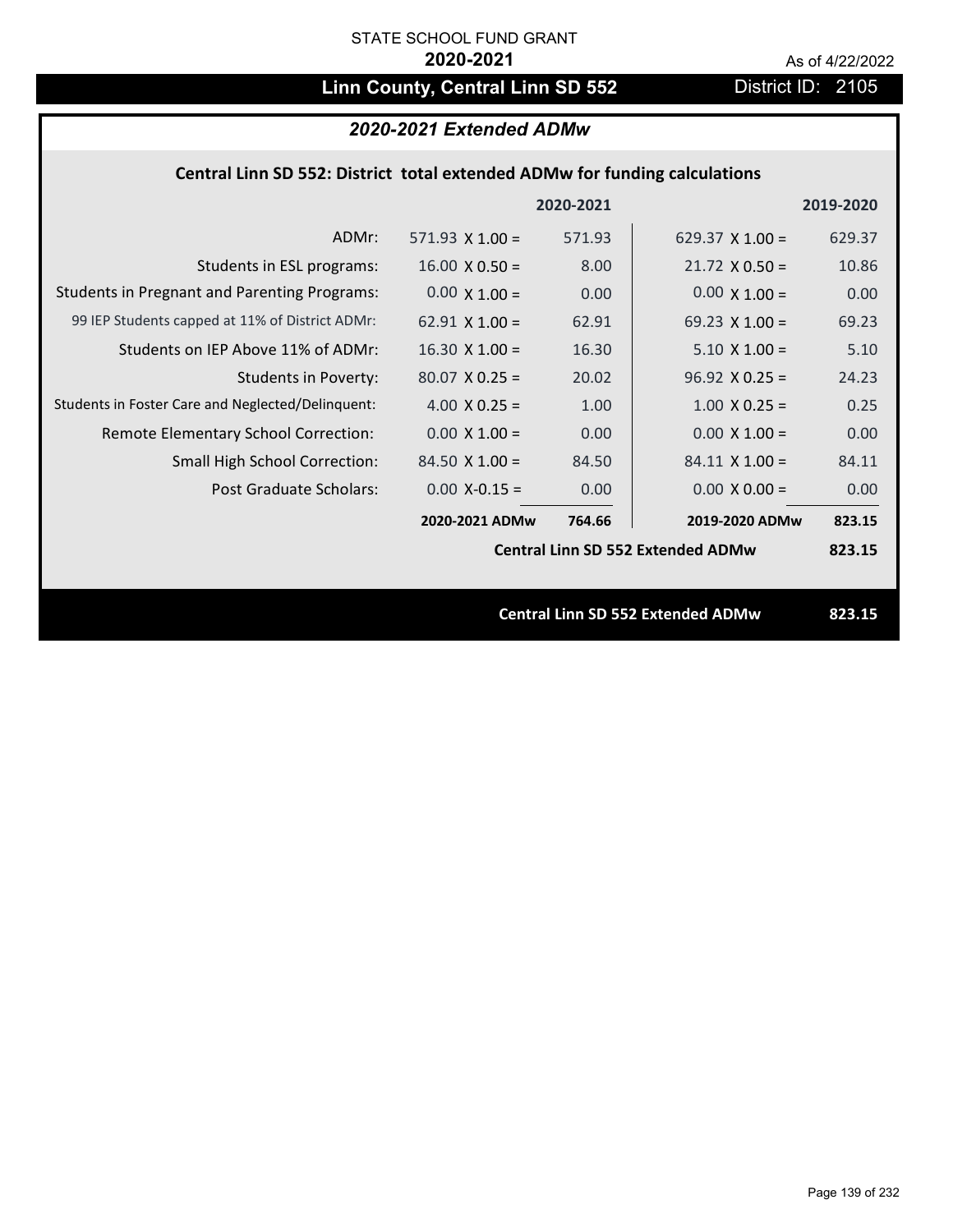# **Malheur County, Jordan Valley SD 3** District ID: 2107

|  | 2020-2021 Extended ADMw |
|--|-------------------------|
|--|-------------------------|

## **Jordan Valley SD 3: District total extended ADMw for funding calculations**

|                                                     |                       | 2020-2021 |                                  | 2019-2020 |
|-----------------------------------------------------|-----------------------|-----------|----------------------------------|-----------|
| ADMr:                                               | 49.47 $\times$ 1.00 = | 49.47     | $56.00 \times 1.00 =$            | 56.00     |
| Students in ESL programs:                           | $0.00 \times 0.50 =$  | 0.00      | $0.00 \times 0.50 =$             | 0.00      |
| <b>Students in Pregnant and Parenting Programs:</b> | $0.00 \times 1.00 =$  | 0.00      | $0.00 \times 1.00 =$             | 0.00      |
| 4 IEP Students capped at 11% of District ADMr:      | $4.00 \times 1.00 =$  | 4.00      | $3.00 \times 1.00 =$             | 3.00      |
| Students on IEP Above 11% of ADMr:                  | $0.00 \times 1.00 =$  | 0.00      | $0.00 \times 1.00 =$             | 0.00      |
| Students in Poverty:                                | $10.55$ X 0.25 =      | 2.64      | $12.11 \times 0.25 =$            | 3.03      |
| Students in Foster Care and Neglected/Delinquent:   | $0.00 \times 0.25 =$  | 0.00      | $0.00 \times 0.25 =$             | 0.00      |
| Remote Elementary School Correction:                | $51.08$ X $1.00 =$    | 51.08     | 53.38 $X$ 1.00 =                 | 53.38     |
| <b>Small High School Correction:</b>                | $50.46$ X $1.00 =$    | 50.46     | $50.46$ X $1.00 =$               | 50.46     |
| Post Graduate Scholars:                             | $0.00$ X-0.15 =       | 0.00      | $0.00 \times 0.00 =$             | 0.00      |
|                                                     | 2020-2021 ADMw        | 157.65    | 2019-2020 ADMw                   | 165.87    |
|                                                     |                       |           | Jordan Valley SD 3 Extended ADMw | 165.87    |
|                                                     |                       |           |                                  |           |
|                                                     |                       |           | Jordan Valley SD 3 Extended ADMw | 165.87    |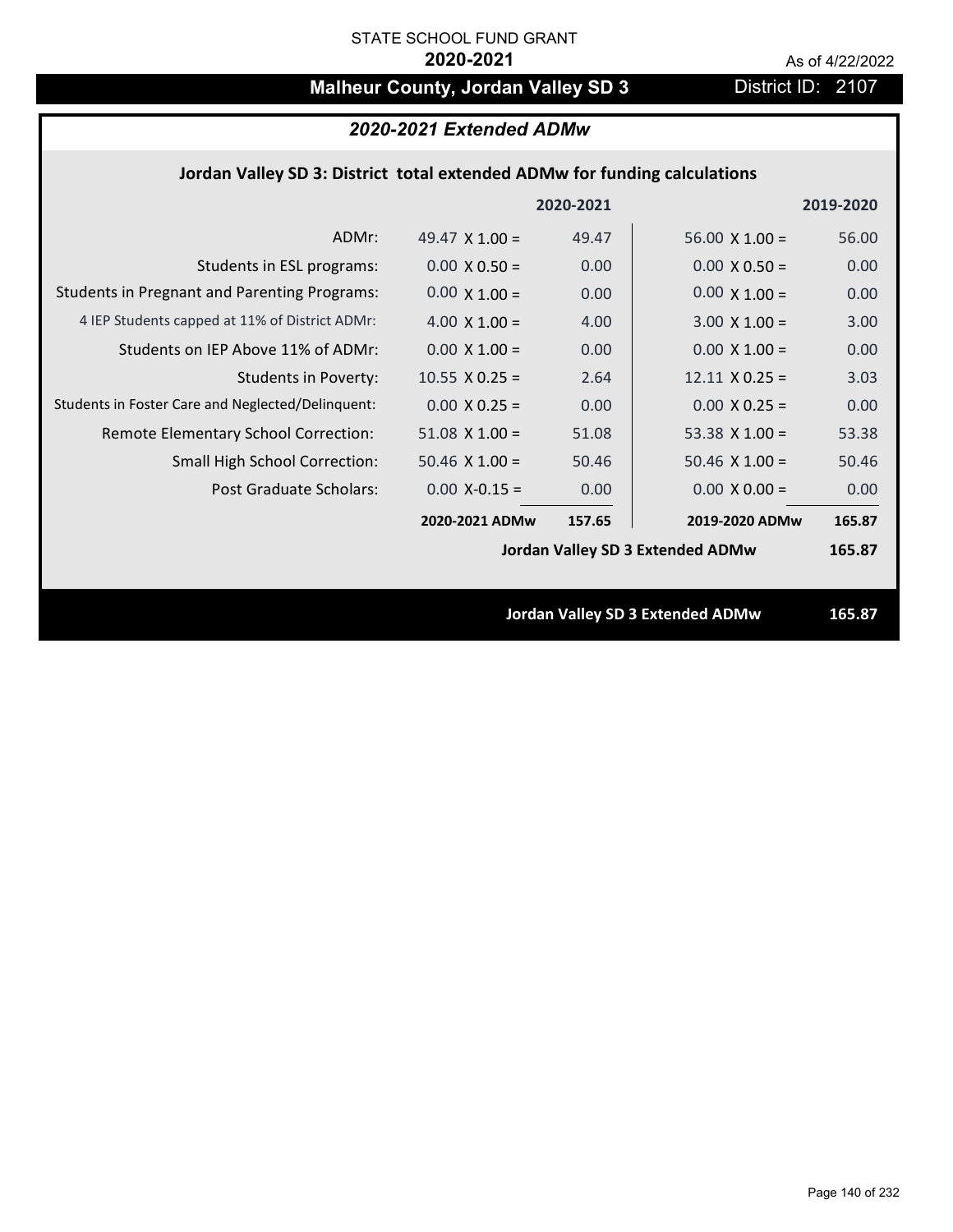# **Malheur County, Ontario SD 8C** District ID: 2108

## *2020-2021 Extended ADMw*

## **Ontario SD 8C: District total extended ADMw for funding calculations**

|                                                     |                          | 2020-2021 |                          | 2019-2020 |
|-----------------------------------------------------|--------------------------|-----------|--------------------------|-----------|
| ADMr:                                               | $2,323.54 \times 1.00 =$ | 2,323.54  | $2,389.12 \times 1.00 =$ | 2,389.12  |
| Students in ESL programs:                           | $211.47 \times 0.50 =$   | 105.74    | $223.22 \times 0.50 =$   | 111.61    |
| <b>Students in Pregnant and Parenting Programs:</b> | 3.83 $\times$ 1.00 =     | 3.83      | $3.61 \times 1.00 =$     | 3.61      |
| 313 IEP Students capped at 11% of District ADMr:    | $292.98 \times 1.00 =$   | 292.98    | $299.63 \times 1.00 =$   | 299.63    |
| Students on IEP Above 11% of ADMr:                  | $1.50 \times 1.00 =$     | 1.50      | $1.70 \times 1.00 =$     | 1.70      |
| <b>Students in Poverty:</b>                         | $571.48 \times 0.25 =$   | 142.87    | $703.38 \times 0.25 =$   | 175.85    |
| Students in Foster Care and Neglected/Delinquent:   | $67.00 \times 0.25 =$    | 16.75     | $56.00 \times 0.25 =$    | 14.00     |
| Remote Elementary School Correction:                | $0.00 \times 1.00 =$     | 0.00      | $0.00 \times 1.00 =$     | 0.00      |
| <b>Small High School Correction:</b>                | $0.00 \times 1.00 =$     | 0.00      | $0.00 \times 1.00 =$     | 0.00      |
| Post Graduate Scholars:                             | $0.00$ X-0.15 =          | 0.00      | $0.00 \times 0.00 =$     | 0.00      |
|                                                     | 2020-2021 ADMw           | 2,887.21  | 2019-2020 ADMw           | 2,995.52  |

**Ontario SD 8C Extended ADMw**

**3,402.52**

# **Four Rivers Community School: Charter ADMw for information only**

|                                                     |                        | 2020-2021 |                        | 2019-2020 |
|-----------------------------------------------------|------------------------|-----------|------------------------|-----------|
| ADMr:                                               | $339.94$ X 1.00 =      | 339.94    | $334.83 \times 1.00 =$ | 334.83    |
| Students in ESL programs:                           | $101.43 \times 0.50 =$ | 50.72     | $94.85 \times 0.50 =$  | 47.43     |
| <b>Students in Pregnant and Parenting Programs:</b> | $0.00 \times 1.00 =$   | 0.00      | $0.00 \times 1.00 =$   | 0.00      |
| 0 IEP Students capped at 11% of District ADMr:      | $0.00 \times 1.00 =$   | 0.00      | $0.00 \times 1.00 =$   | 0.00      |
| Students on IEP Above 11% of ADMr:                  | $0.00 \times 1.00 =$   | 0.00      | $0.00 \times 1.00 =$   | 0.00      |
| Students in Poverty:                                | $83.61 \times 0.25 =$  | 20.90     | $99.00 \times 0.25 =$  | 24.75     |
| Students in Foster Care and Neglected/Delinquent:   | $0.00 \times 0.25 =$   | 0.00      | $0.00 \times 0.25 =$   | 0.00      |
| Remote Elementary School Correction:                | $0.00 \times 1.00 =$   | 0.00      | $0.00 \times 1.00 =$   | 0.00      |
| <b>Small High School Correction:</b>                | $0.00 \times 1.00 =$   | 0.00      | $0.00 \times 1.00 =$   | 0.00      |
| Post Graduate Scholars:                             | $0.00 X - 0.15 =$      | 0.00      | $0.00 \times 0.00 =$   | 0.00      |
|                                                     | 2020-2021 ADMw         | 411.56    | 2019-2020 ADMw         | 407.01    |

**Ontario SD 8C Extended ADMw 3,402.52**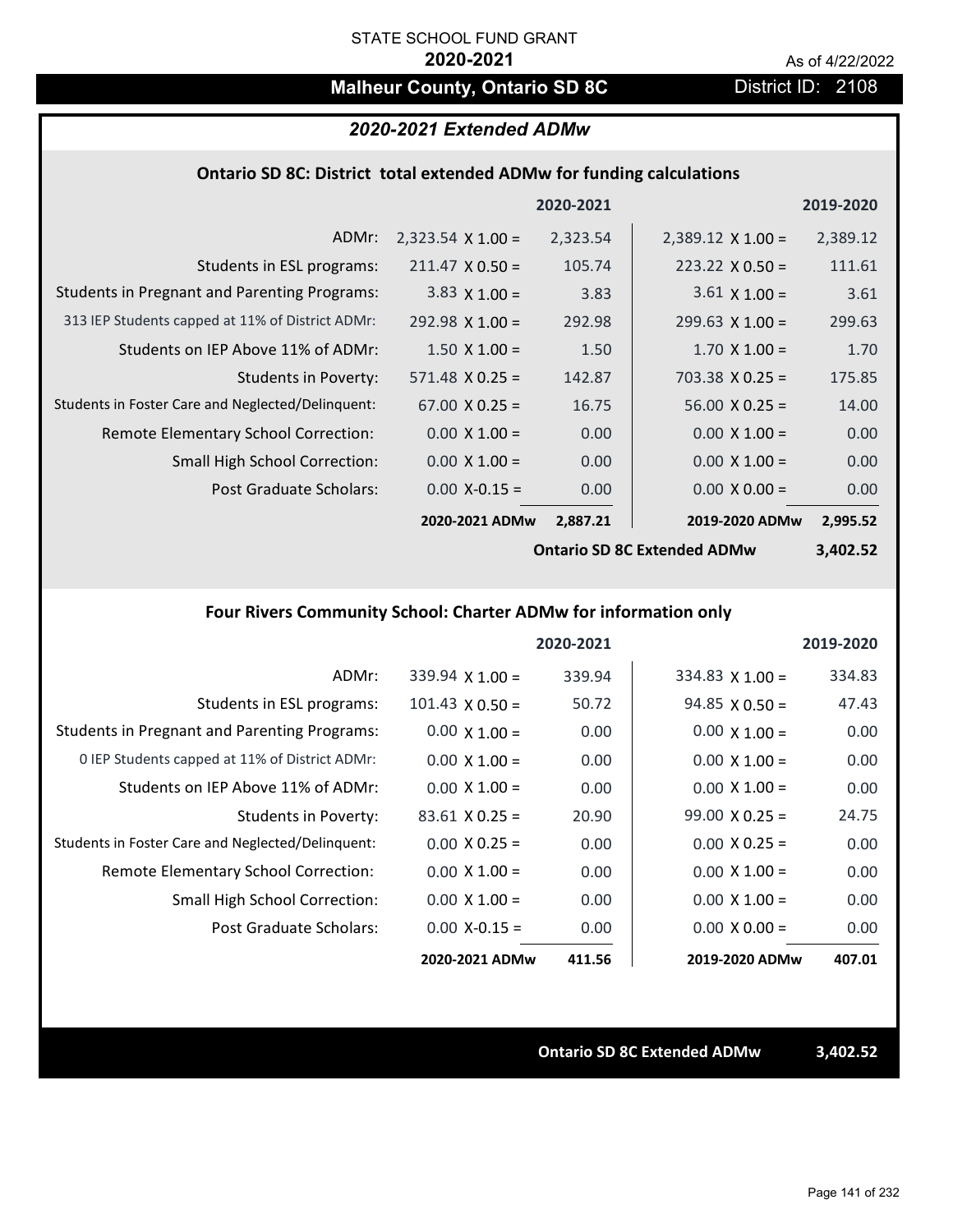# **Malheur County, Juntura SD 12** District ID: 2109

# *2020-2021 Extended ADMw*

## **Juntura SD 12: District total extended ADMw for funding calculations**

|                                                     |                       | 2020-2021 |                                    | 2019-2020 |
|-----------------------------------------------------|-----------------------|-----------|------------------------------------|-----------|
| ADMr:                                               | $6.45 \times 1.00 =$  | 6.45      | $2.00 \times 1.00 =$               | 2.00      |
| Students in ESL programs:                           | $0.00 \times 0.50 =$  | 0.00      | $0.00 \times 0.50 =$               | 0.00      |
| <b>Students in Pregnant and Parenting Programs:</b> | $0.00 \times 1.00 =$  | 0.00      | $0.00 \times 1.00 =$               | 0.00      |
| 2 IEP Students capped at 11% of District ADMr:      | $0.71 \times 1.00 =$  | 0.71      | $0.00 \times 1.00 =$               | 0.00      |
| Students on IEP Above 11% of ADMr:                  | $0.40 \times 1.00 =$  | 0.40      | $0.00 X 1.00 =$                    | 0.00      |
| <b>Students in Poverty:</b>                         | $1.23 \times 0.25 =$  | 0.31      | $0.38$ X 0.25 =                    | 0.10      |
| Students in Foster Care and Neglected/Delinquent:   | $0.00 \times 0.25 =$  | 0.00      | $0.00 X 0.25 =$                    | 0.00      |
| Remote Elementary School Correction:                | $25.54 \times 1.00 =$ | 25.54     | $25.54 \times 1.00 =$              | 25.54     |
| <b>Small High School Correction:</b>                | $0.00 \times 1.00 =$  | 0.00      | $0.00 \times 1.00 =$               | 0.00      |
| Post Graduate Scholars:                             | $0.00$ X-0.15 =       | 0.00      | $0.00 \times 0.00 =$               | 0.00      |
|                                                     | 2020-2021 ADMw        | 33.41     | 2019-2020 ADMw                     | 27.64     |
|                                                     |                       |           | <b>Juntura SD 12 Extended ADMw</b> | 33.41     |
|                                                     |                       |           |                                    |           |
|                                                     |                       |           | <b>Juntura SD 12 Extended ADMw</b> | 33.41     |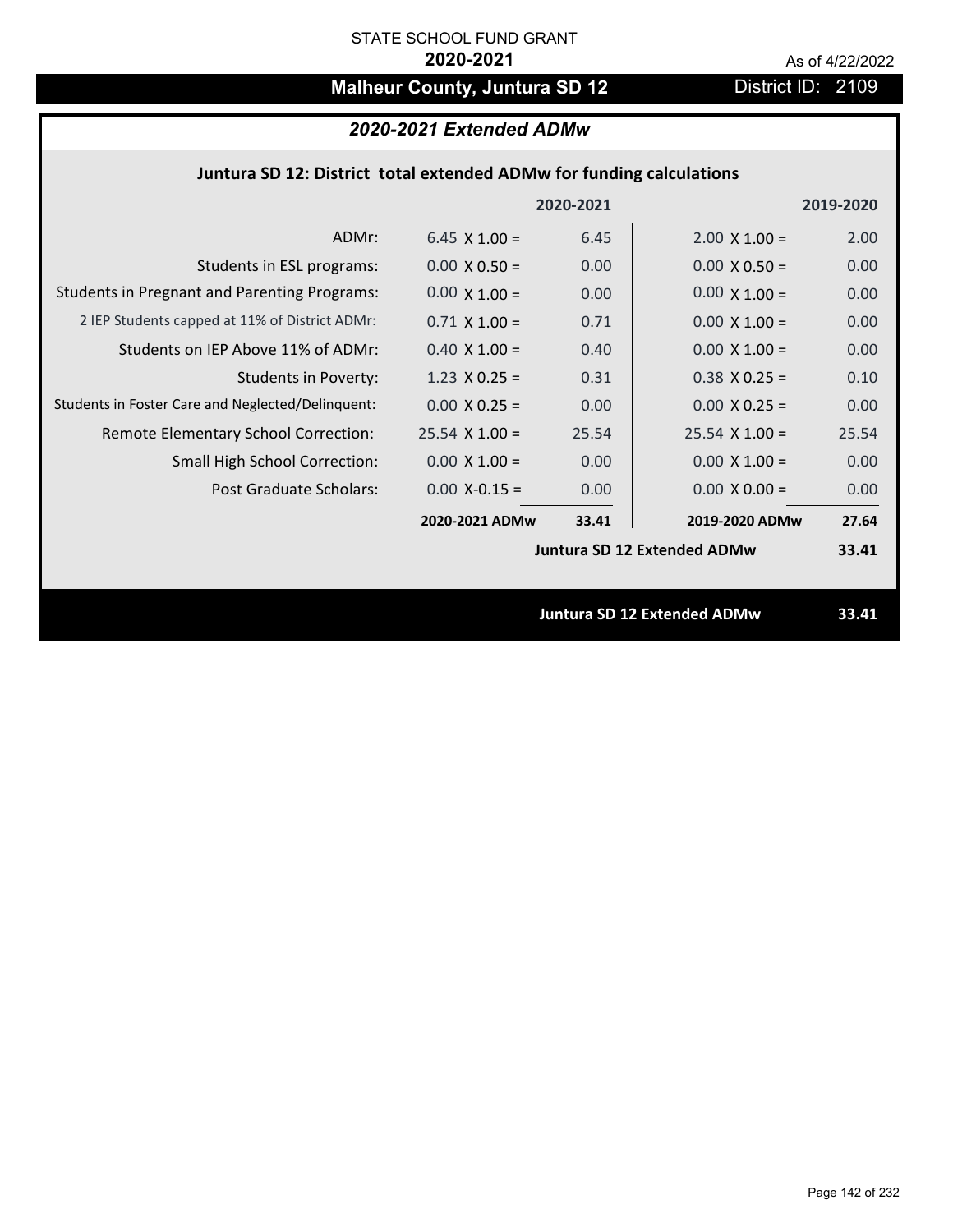# **Malheur County, Nyssa SD 26** District ID: 2110

# *2020-2021 Extended ADMw*

## **Nyssa SD 26: District total extended ADMw for funding calculations**

|                                                     |                          | 2020-2021 |                                  | 2019-2020 |
|-----------------------------------------------------|--------------------------|-----------|----------------------------------|-----------|
| ADMr:                                               | $1,171.48 \times 1.00 =$ | 1,171.48  | $1,198.51 \times 1.00 =$         | 1,198.51  |
| Students in ESL programs:                           | $330.31 \times 0.50 =$   | 165.16    | $333.97 \times 0.50 =$           | 166.99    |
| <b>Students in Pregnant and Parenting Programs:</b> | $0.00 \times 1.00 =$     | 0.00      | $0.67 \times 1.00 =$             | 0.67      |
| 158 IEP Students capped at 11% of District ADMr:    | 128.86 $\times$ 1.00 =   | 128.86    | $131.84 \times 1.00 =$           | 131.84    |
| Students on IEP Above 11% of ADMr:                  | $2.00 \times 1.00 =$     | 2.00      | 4.60 $X$ 1.00 =                  | 4.60      |
| Students in Poverty:                                | $245.83 \times 0.25 =$   | 61.46     | $303.26$ X 0.25 =                | 75.82     |
| Students in Foster Care and Neglected/Delinquent:   | $15.00 \times 0.25 =$    | 3.75      | $17.00 \times 0.25 =$            | 4.25      |
| Remote Elementary School Correction:                | $0.00 \times 1.00 =$     | 0.00      | $0.00 \times 1.00 =$             | 0.00      |
| <b>Small High School Correction:</b>                | $7.96 \times 1.00 =$     | 7.96      | $3.33 \times 1.00 =$             | 3.33      |
| Post Graduate Scholars:                             | $0.00$ X-0.15 =          | 0.00      | $0.00 \times 0.00 =$             | 0.00      |
|                                                     | 2020-2021 ADMw           | 1,540.67  | 2019-2020 ADMw                   | 1,586.00  |
|                                                     |                          |           | <b>Nyssa SD 26 Extended ADMw</b> | 1,586.00  |
|                                                     |                          |           |                                  |           |
|                                                     |                          |           | <b>Nyssa SD 26 Extended ADMw</b> | 1,586.00  |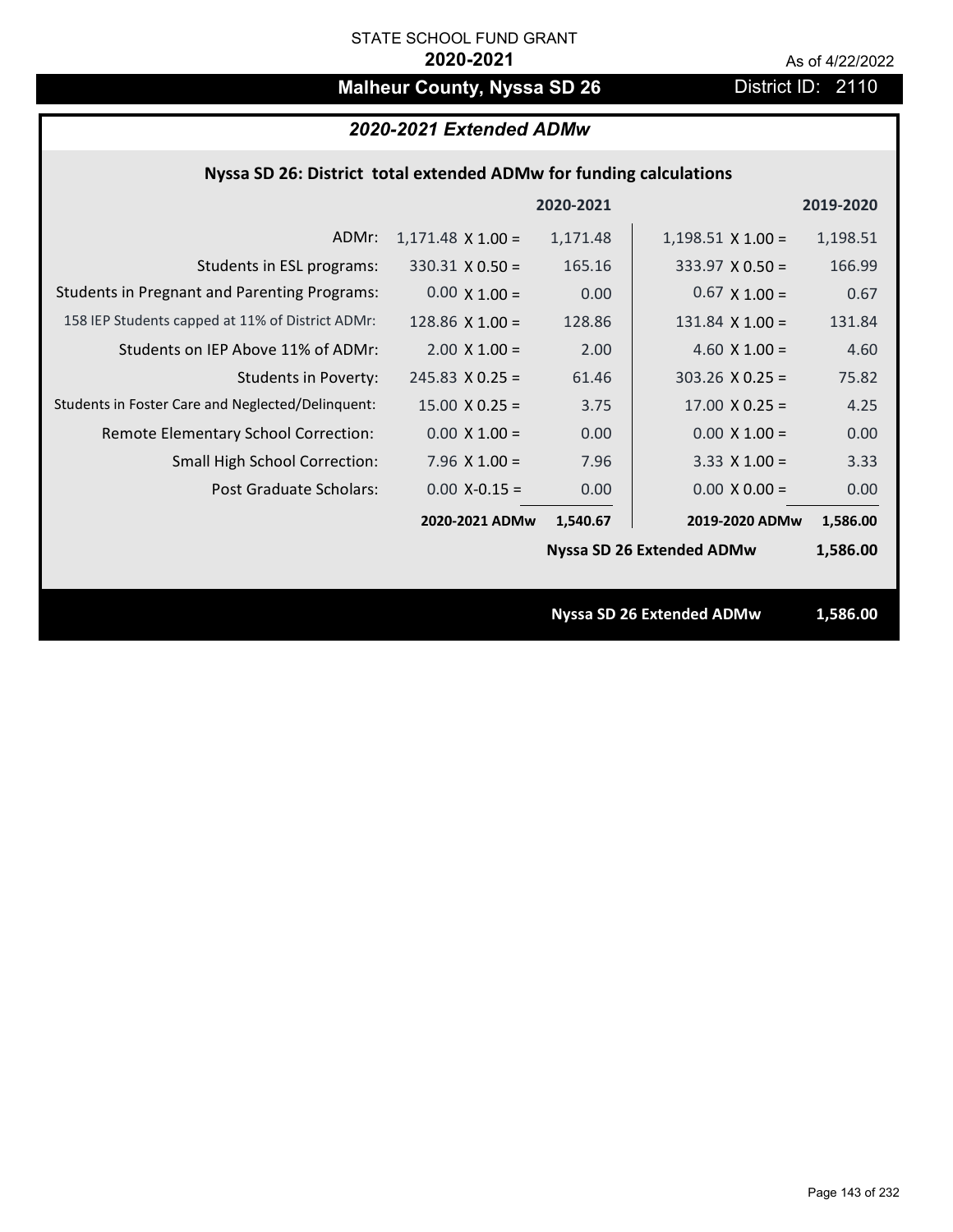# **Malheur County, Annex SD 29** District ID: 2111

# *2020-2021 Extended ADMw*

## **Annex SD 29: District total extended ADMw for funding calculations**

|                                                     |                       | 2020-2021 |                           | 2019-2020 |
|-----------------------------------------------------|-----------------------|-----------|---------------------------|-----------|
| ADMr:                                               | $16.90 \times 1.00 =$ | 16.90     | $15.12 \times 1.00 =$     | 15.12     |
| Students in ESL programs:                           | $0.00 \times 0.50 =$  | 0.00      | $0.00 \times 0.50 =$      | 0.00      |
| <b>Students in Pregnant and Parenting Programs:</b> | $0.00 \times 1.00 =$  | 0.00      | $0.00 \times 1.00 =$      | 0.00      |
| 10 IEP Students capped at 11% of District ADMr:     | $9.24 \times 1.00 =$  | 9.24      | $7.00 \times 1.00 =$      | 7.00      |
| Students on IEP Above 11% of ADMr:                  | $0.00 \times 1.00 =$  | 0.00      | $0.00 \times 1.00 =$      | 0.00      |
| <b>Students in Poverty:</b>                         | $3.09 \times 0.25 =$  | 0.77      | $3.29 \times 0.25 =$      | 0.82      |
| Students in Foster Care and Neglected/Delinquent:   | $1.00 \times 0.25 =$  | 0.25      | $1.00 \times 0.25 =$      | 0.25      |
| Remote Elementary School Correction:                | $0.00 \times 1.00 =$  | 0.00      | $0.00 \times 1.00 =$      | 0.00      |
| <b>Small High School Correction:</b>                | $0.00 \times 1.00 =$  | 0.00      | $0.00 \times 1.00 =$      | 0.00      |
| Post Graduate Scholars:                             | $0.00$ X-0.15 =       | 0.00      | $0.00 \times 0.00 =$      | 0.00      |
|                                                     | 2020-2021 ADMw        | 27.16     | 2019-2020 ADMw            | 23.19     |
|                                                     |                       |           | Anney SD 20 Extended ADMW | 169.21    |

**Annex SD 29 Extended ADMw**

**169.34**

# **Annex Charter School: Charter ADMw for information only**

|                                                     |                       | 2020-2021 |                       | 2019-2020 |
|-----------------------------------------------------|-----------------------|-----------|-----------------------|-----------|
| ADMr:                                               | $67.09 \times 1.00 =$ | 67.09     | $76.79$ X 1.00 =      | 76.79     |
| Students in ESL programs:                           | 4.90 $\times$ 0.50 =  | 2.45      | $8.35 \times 0.50 =$  | 4.18      |
| <b>Students in Pregnant and Parenting Programs:</b> | $0.00 \times 1.00 =$  | 0.00      | $0.00 \times 1.00 =$  | 0.00      |
| 0 IEP Students capped at 11% of District ADMr:      | $0.00 \times 1.00 =$  | 0.00      | $0.00 \times 1.00 =$  | 0.00      |
| Students on IEP Above 11% of ADMr:                  | $0.00 \times 1.00 =$  | 0.00      | $0.00 \times 1.00 =$  | 0.00      |
| Students in Poverty:                                | $12.91 \times 0.25 =$ | 3.23      | $16.71 \times 0.25 =$ | 4.18      |
| Students in Foster Care and Neglected/Delinquent:   | $0.00 \times 0.25 =$  | 0.00      | $0.00 \times 0.25 =$  | 0.00      |
| Remote Elementary School Correction:                | 55.83 $\times$ 1.00 = | 55.83     | $61.00 \times 1.00 =$ | 61.00     |
| <b>Small High School Correction:</b>                | $0.00 \times 1.00 =$  | 0.00      | $0.00 \times 1.00 =$  | 0.00      |
| Post Graduate Scholars:                             | $0.00 X - 0.15 =$     | 0.00      | $0.00 \times 0.00 =$  | 0.00      |
|                                                     | 2020-2021 ADMw        | 128.60    | 2019-2020 ADMw        | 146.14    |

**Annex SD 29 Extended ADMw 169.34**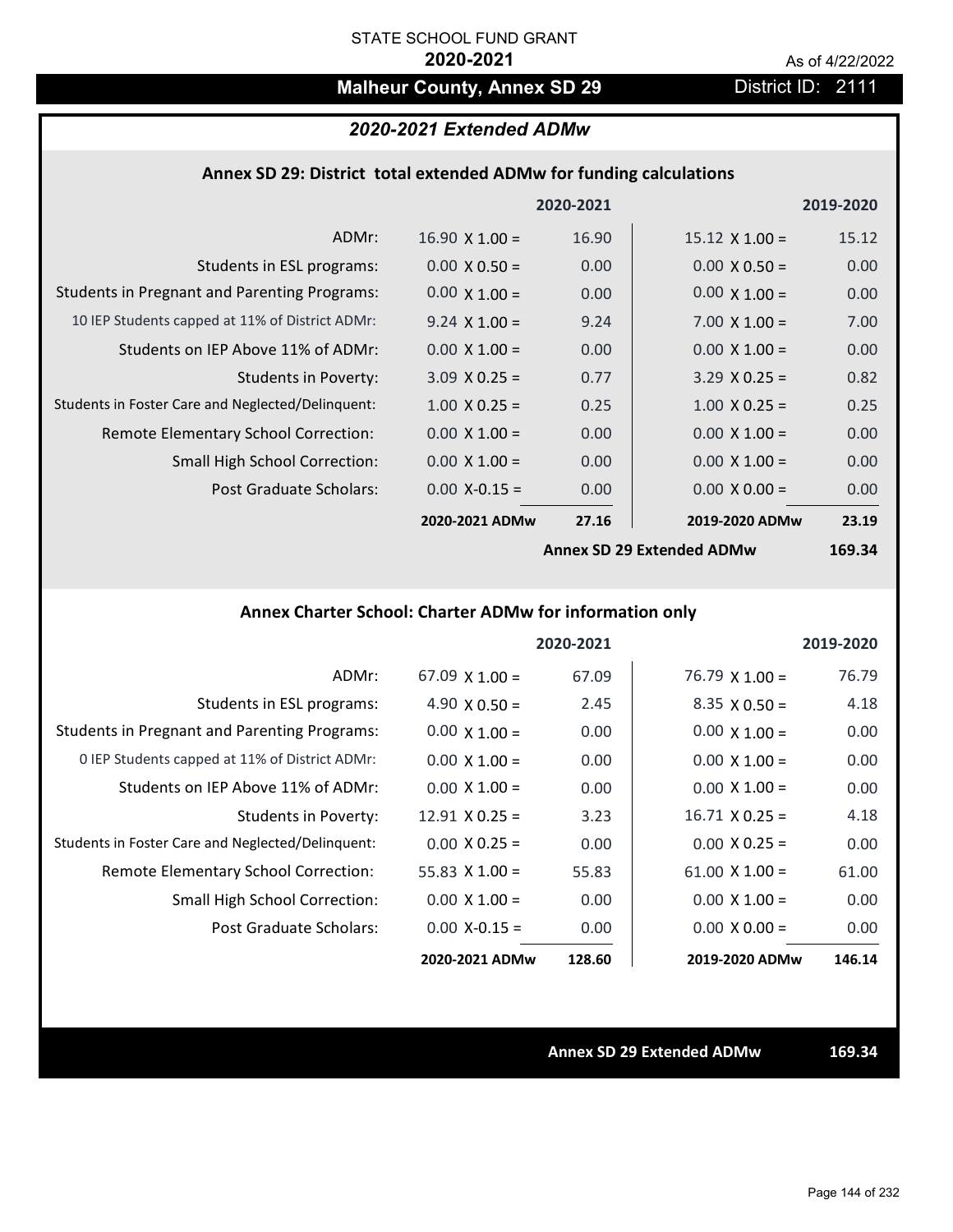# **Malheur County, Malheur County SD 51** District ID: 2112

| 2020-2021 Extended ADMw                                                     |                      |           |                                           |           |  |
|-----------------------------------------------------------------------------|----------------------|-----------|-------------------------------------------|-----------|--|
| Malheur County SD 51: District total extended ADMw for funding calculations |                      |           |                                           |           |  |
|                                                                             |                      | 2020-2021 |                                           | 2019-2020 |  |
| ADMr:                                                                       | $0.26 \times 1.00 =$ | 0.26      | $3.00 \times 1.00 =$                      | 3.00      |  |
| Students in ESL programs:                                                   | $0.00 \times 0.50 =$ | 0.00      | $0.00 \times 0.50 =$                      | 0.00      |  |
| <b>Students in Pregnant and Parenting Programs:</b>                         | $0.00 \times 1.00 =$ | 0.00      | $0.00 \times 1.00 =$                      | 0.00      |  |
| 0 IEP Students capped at 11% of District ADMr:                              | $0.00 \times 1.00 =$ | 0.00      | $0.00 \times 1.00 =$                      | 0.00      |  |
| Students on IEP Above 11% of ADMr:                                          | $0.00$ X $1.00 =$    | 0.00      | $0.00 X 1.00 =$                           | 0.00      |  |
| <b>Students in Poverty:</b>                                                 | $0.07$ X 0.25 =      | 0.02      | $1.00 \times 0.25 =$                      | 0.25      |  |
| Students in Foster Care and Neglected/Delinquent:                           | $0.00 X 0.25 =$      | 0.00      | $0.00 X 0.25 =$                           | 0.00      |  |
| Remote Elementary School Correction:                                        | $0.00 \times 1.00 =$ | 0.00      | $0.00 \times 1.00 =$                      | 0.00      |  |
| <b>Small High School Correction:</b>                                        | $0.00 \times 1.00 =$ | 0.00      | $0.00 \times 1.00 =$                      | 0.00      |  |
| <b>Post Graduate Scholars:</b>                                              | $0.00$ X-0.15 =      | 0.00      | $0.00 \times 0.00 =$                      | 0.00      |  |
|                                                                             | 2020-2021 ADMw       | 0.28      | 2019-2020 ADMw                            | 3.25      |  |
|                                                                             |                      |           | <b>Malheur County SD 51 Extended ADMw</b> | 3.25      |  |
|                                                                             |                      |           |                                           |           |  |
|                                                                             |                      |           | <b>Malheur County SD 51 Extended ADMw</b> | 3.25      |  |
|                                                                             |                      |           |                                           |           |  |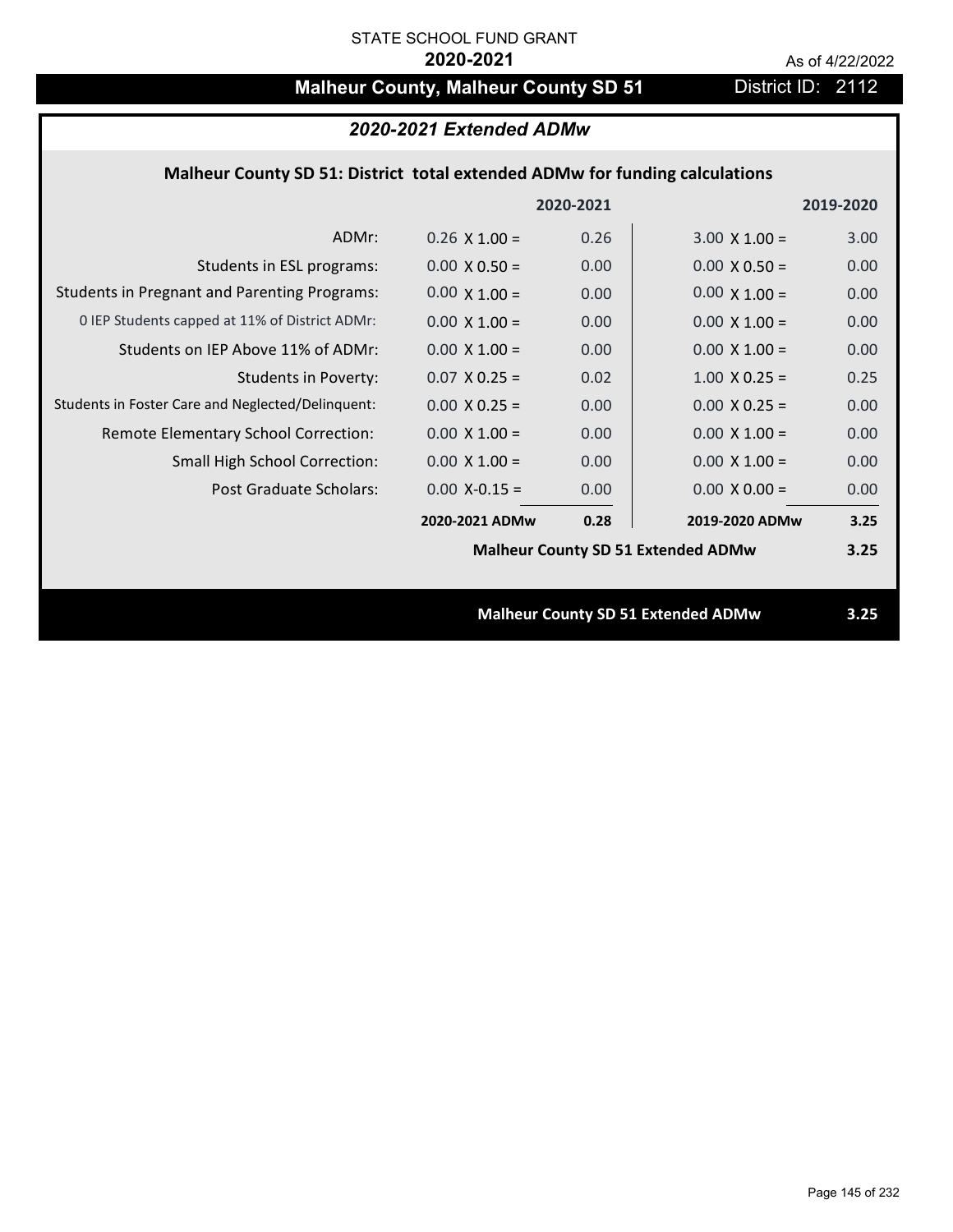# **Malheur County, Adrian SD 61** District ID: 2113

# *2020-2021 Extended ADMw*

### **Adrian SD 61: District total extended ADMw for funding calculations**

|                                                     |                       | 2020-2021 |                                   | 2019-2020 |
|-----------------------------------------------------|-----------------------|-----------|-----------------------------------|-----------|
| ADMr:                                               | $256.67$ X 1.00 =     | 256.67    | $290.69$ X 1.00 =                 | 290.69    |
| Students in ESL programs:                           | $24.57 \times 0.50 =$ | 12.29     | $27.71 \times 0.50 =$             | 13.86     |
| <b>Students in Pregnant and Parenting Programs:</b> | $1.00 \times 1.00 =$  | 1.00      | $0.00 \times 1.00 =$              | 0.00      |
| 43 IEP Students capped at 11% of District ADMr:     | $28.23 \times 1.00 =$ | 28.23     | $31.98 \times 1.00 =$             | 31.98     |
| Students on IEP Above 11% of ADMr:                  | $2.70 \times 1.00 =$  | 2.70      | $2.60$ X $1.00 =$                 | 2.60      |
| <b>Students in Poverty:</b>                         | 46.00 $X$ 0.25 =      | 11.50     | 43.00 $X$ 0.25 =                  | 10.75     |
| Students in Foster Care and Neglected/Delinquent:   | $3.00 \times 0.25 =$  | 0.75      | $3.00 \times 0.25 =$              | 0.75      |
| Remote Elementary School Correction:                | 61.65 $X$ 1.00 =      | 61.65     | 45.55 $X$ 1.00 =                  | 45.55     |
| <b>Small High School Correction:</b>                | $64.81 \times 1.00 =$ | 64.81     | 67.98 $X$ 1.00 =                  | 67.98     |
| Post Graduate Scholars:                             | $0.00$ X-0.15 =       | 0.00      | $0.00 \times 0.00 =$              | 0.00      |
|                                                     | 2020-2021 ADMw        | 439.60    | 2019-2020 ADMw                    | 464.15    |
|                                                     |                       |           | <b>Adrian SD 61 Extended ADMw</b> | 464.15    |
|                                                     |                       |           |                                   |           |
|                                                     |                       |           | <b>Adrian SD 61 Extended ADMw</b> | 464.15    |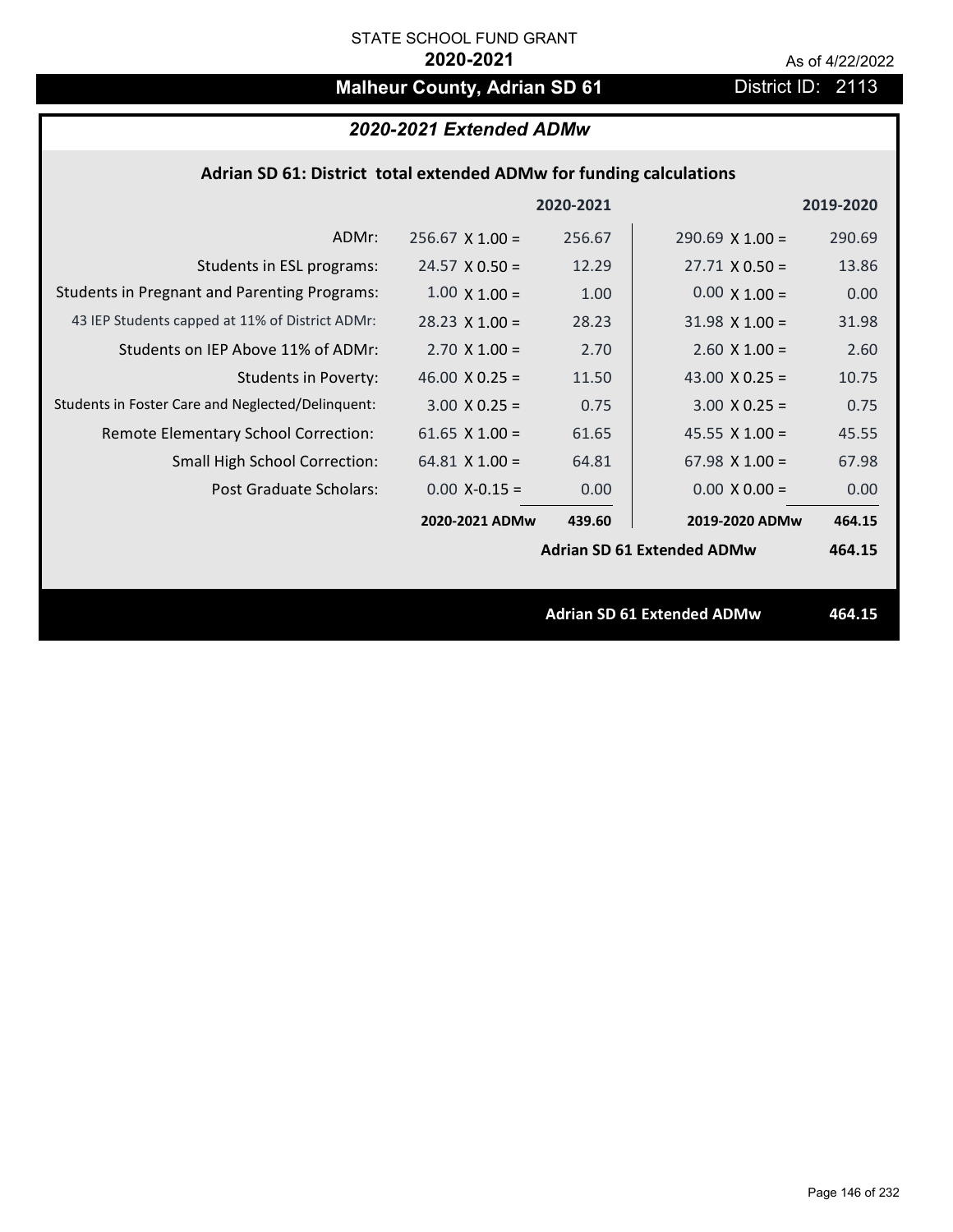# **Malheur County, Harper SD 66** District ID: 2114

# *2020-2021 Extended ADMw*

### **Harper SD 66: District total extended ADMw for funding calculations**

|                                                     |                       | 2020-2021 |                            | 2019-2020 |
|-----------------------------------------------------|-----------------------|-----------|----------------------------|-----------|
| ADMr:                                               | $0.00 \times 1.00 =$  | 0.00      | $0.00 \times 1.00 =$       | 0.00      |
| Students in ESL programs:                           | $0.00 \times 0.50 =$  | 0.00      | $0.00 \times 0.50 =$       | 0.00      |
| <b>Students in Pregnant and Parenting Programs:</b> | $0.00 \times 1.00 =$  | 0.00      | $0.00 \times 1.00 =$       | 0.00      |
| 22 IEP Students capped at 11% of District ADMr:     | $21.73 \times 1.00 =$ | 21.73     | $12.89$ X $1.00 =$         | 12.89     |
| Students on IEP Above 11% of ADMr:                  | $0.00 \times 1.00 =$  | 0.00      | $0.00 \times 1.00 =$       | 0.00      |
| <b>Students in Poverty:</b>                         | $-1.09$ X 0.25 =      | $-0.27$   | $0.00 \times 0.25 =$       | 0.00      |
| Students in Foster Care and Neglected/Delinquent:   | $1.00 \times 0.25 =$  | 0.25      | $0.00 \times 0.25 =$       | 0.00      |
| Remote Elementary School Correction:                | $0.00 \times 1.00 =$  | 0.00      | $0.00 \times 1.00 =$       | 0.00      |
| <b>Small High School Correction:</b>                | $0.00 \times 1.00 =$  | 0.00      | $0.00 \times 1.00 =$       | 0.00      |
| Post Graduate Scholars:                             | $0.00$ X-0.15 =       | 0.00      | $0.00 \times 0.00 =$       | 0.00      |
|                                                     | 2020-2021 ADMw        | 21.71     | 2019-2020 ADMw             | 12.89     |
|                                                     |                       |           | Harner CD CC Extended ADMu | $217.40$  |

**Harper SD 66 Extended ADMw**

**347.18**

# **Harper Charter School: Charter ADMw for information only**

|                                                     |                       | 2020-2021 |                        | 2019-2020 |
|-----------------------------------------------------|-----------------------|-----------|------------------------|-----------|
| ADMr:                                               | 197.58 $X$ 1.00 =     | 197.58    | $117.15 \times 1.00 =$ | 117.15    |
| Students in ESL programs:                           | $2.65 \times 0.50 =$  | 1.33      | $5.00 \times 0.50 =$   | 2.50      |
| <b>Students in Pregnant and Parenting Programs:</b> | $0.00 \times 1.00 =$  | 0.00      | $0.00 \times 1.00 =$   | 0.00      |
| 0 IEP Students capped at 11% of District ADMr:      | $0.00 \times 1.00 =$  | 0.00      | $0.00 \times 1.00 =$   | 0.00      |
| Students on IEP Above 11% of ADMr:                  | $0.00 \times 1.00 =$  | 0.00      | $0.00 \times 1.00 =$   | 0.00      |
| Students in Poverty:                                | $17.09 \times 0.25 =$ | 4.27      | $20.00 \times 0.25 =$  | 5.00      |
| Students in Foster Care and Neglected/Delinquent:   | $0.00 \times 0.25 =$  | 0.00      | $0.00 \times 0.25 =$   | 0.00      |
| Remote Elementary School Correction:                | $70.97 \times 1.00 =$ | 70.97     | $61.01 \times 1.00 =$  | 61.01     |
| <b>Small High School Correction:</b>                | $51.32$ X $1.00 =$    | 51.32     | $50.46 \times 1.00 =$  | 50.46     |
| Post Graduate Scholars:                             | $0.00 X - 0.15 =$     | 0.00      | $0.00 \times 0.00 =$   | 0.00      |
|                                                     | 2020-2021 ADMw        | 325.47    | 2019-2020 ADMw         | 236.12    |

**Harper SD 66 Extended ADMw 347.18**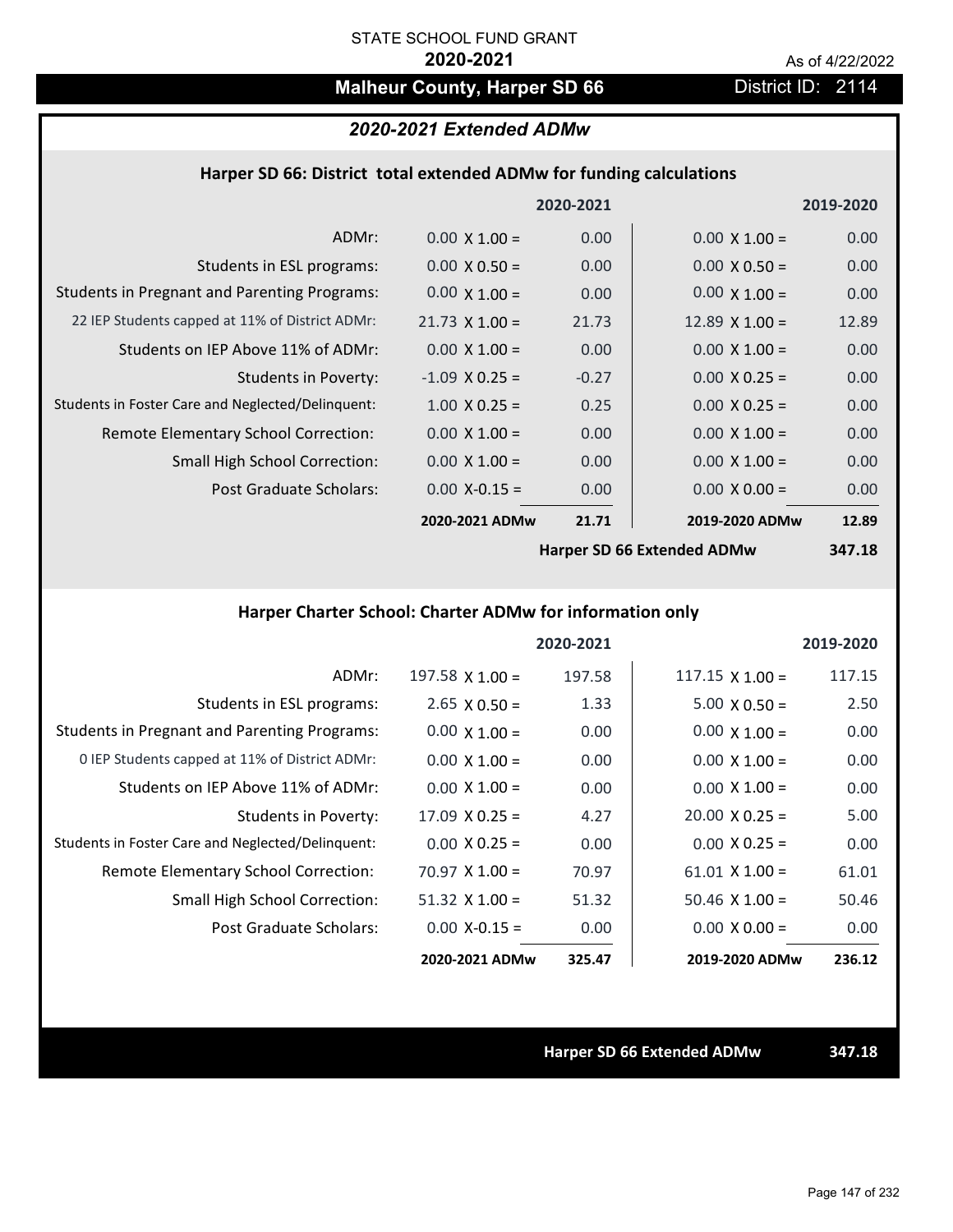# **Malheur County, Arock SD 81** District ID: 2115

# *2020-2021 Extended ADMw*

| Arock SD 81: District total extended ADMw for funding calculations |  |  |  |
|--------------------------------------------------------------------|--|--|--|
|--------------------------------------------------------------------|--|--|--|

|                                                     |                       | 2020-2021 |                                  | 2019-2020 |
|-----------------------------------------------------|-----------------------|-----------|----------------------------------|-----------|
| ADMr:                                               | $15.29 \times 1.00 =$ | 15.29     | $16.89 \times 1.00 =$            | 16.89     |
| Students in ESL programs:                           | $0.00 \times 0.50 =$  | 0.00      | $0.00 \times 0.50 =$             | 0.00      |
| <b>Students in Pregnant and Parenting Programs:</b> | $0.00 \times 1.00 =$  | 0.00      | $0.00 \times 1.00 =$             | 0.00      |
| 1 IEP Students capped at 11% of District ADMr:      | $1.00 \times 1.00 =$  | 1.00      | $1.00 \times 1.00 =$             | 1.00      |
| Students on IEP Above 11% of ADMr:                  | $0.00 \times 1.00 =$  | 0.00      | $0.00 \times 1.00 =$             | 0.00      |
| Students in Poverty:                                | 4.70 $X$ 0.25 =       | 1.18      | $7.43 \times 0.25 =$             | 1.86      |
| Students in Foster Care and Neglected/Delinquent:   | $0.00 \times 0.25 =$  | 0.00      | $1.00 \times 0.25 =$             | 0.25      |
| Remote Elementary School Correction:                | $25.54$ X 1.00 =      | 25.54     | $25.54 \times 1.00 =$            | 25.54     |
| <b>Small High School Correction:</b>                | $0.00 \times 1.00 =$  | 0.00      | $0.00 \times 1.00 =$             | 0.00      |
| Post Graduate Scholars:                             | $0.00$ X-0.15 =       | 0.00      | $0.00 \times 0.00 =$             | 0.00      |
|                                                     | 2020-2021 ADMw        | 43.01     | 2019-2020 ADMw                   | 45.54     |
|                                                     |                       |           | <b>Arock SD 81 Extended ADMw</b> | 45.54     |
|                                                     |                       |           |                                  |           |
|                                                     |                       |           | <b>Arock SD 81 Extended ADMw</b> | 45.54     |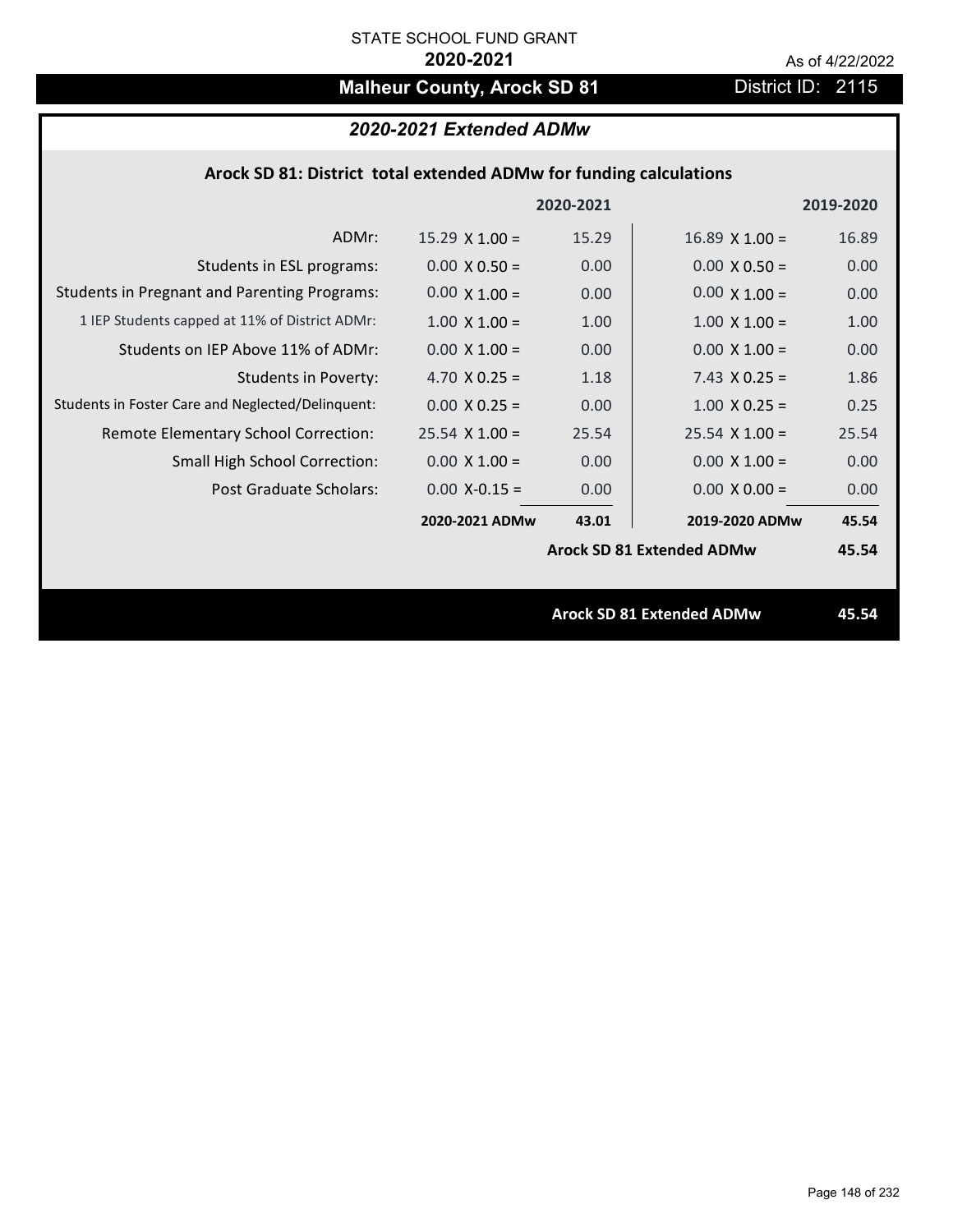# **Malheur County, Vale SD 84** District ID: 2116

## *2020-2021 Extended ADMw*

|  | Vale SD 84: District total extended ADMw for funding calculations |  |
|--|-------------------------------------------------------------------|--|
|--|-------------------------------------------------------------------|--|

|                                                     |                        | 2020-2021 |                                 | 2019-2020 |
|-----------------------------------------------------|------------------------|-----------|---------------------------------|-----------|
| ADMr:                                               | $822.20 \times 1.00 =$ | 822.20    | $900.83$ X 1.00 =               | 900.83    |
| Students in ESL programs:                           | $44.14 \times 0.50 =$  | 22.07     | $33.81 \times 0.50 =$           | 16.91     |
| <b>Students in Pregnant and Parenting Programs:</b> | $1.26 \times 1.00 =$   | 1.26      | $2.00 \times 1.00 =$            | 2.00      |
| 105 IEP Students capped at 11% of District ADMr:    | $90.44 \times 1.00 =$  | 90.44     | $99.09 \times 1.00 =$           | 99.09     |
| Students on IEP Above 11% of ADMr:                  | $0.90 \times 1.00 =$   | 0.90      | 4.60 $X$ 1.00 =                 | 4.60      |
| <b>Students in Poverty:</b>                         | $162.69$ X 0.25 =      | 40.67     | $236.25$ X 0.25 =               | 59.06     |
| Students in Foster Care and Neglected/Delinquent:   | $6.00 \times 0.25 =$   | 1.50      | $9.00 \times 0.25 =$            | 2.25      |
| Remote Elementary School Correction:                | 44.73 $X$ 1.00 =       | 44.73     | 49.58 $\times$ 1.00 =           | 49.58     |
| <b>Small High School Correction:</b>                | 74.68 $X$ 1.00 =       | 74.68     | 65.76 $X$ 1.00 =                | 65.76     |
| Post Graduate Scholars:                             | $0.00$ X-0.15 =        | 0.00      | $0.00 \times 0.00 =$            | 0.00      |
|                                                     | 2020-2021 ADMw         | 1,098.45  | 2019-2020 ADMw                  | 1,200.08  |
|                                                     |                        |           | Vale SD 84 Extended ADMw        | 1,200.08  |
|                                                     |                        |           |                                 |           |
|                                                     |                        |           | <b>Vale SD 84 Extended ADMw</b> | 1,200.08  |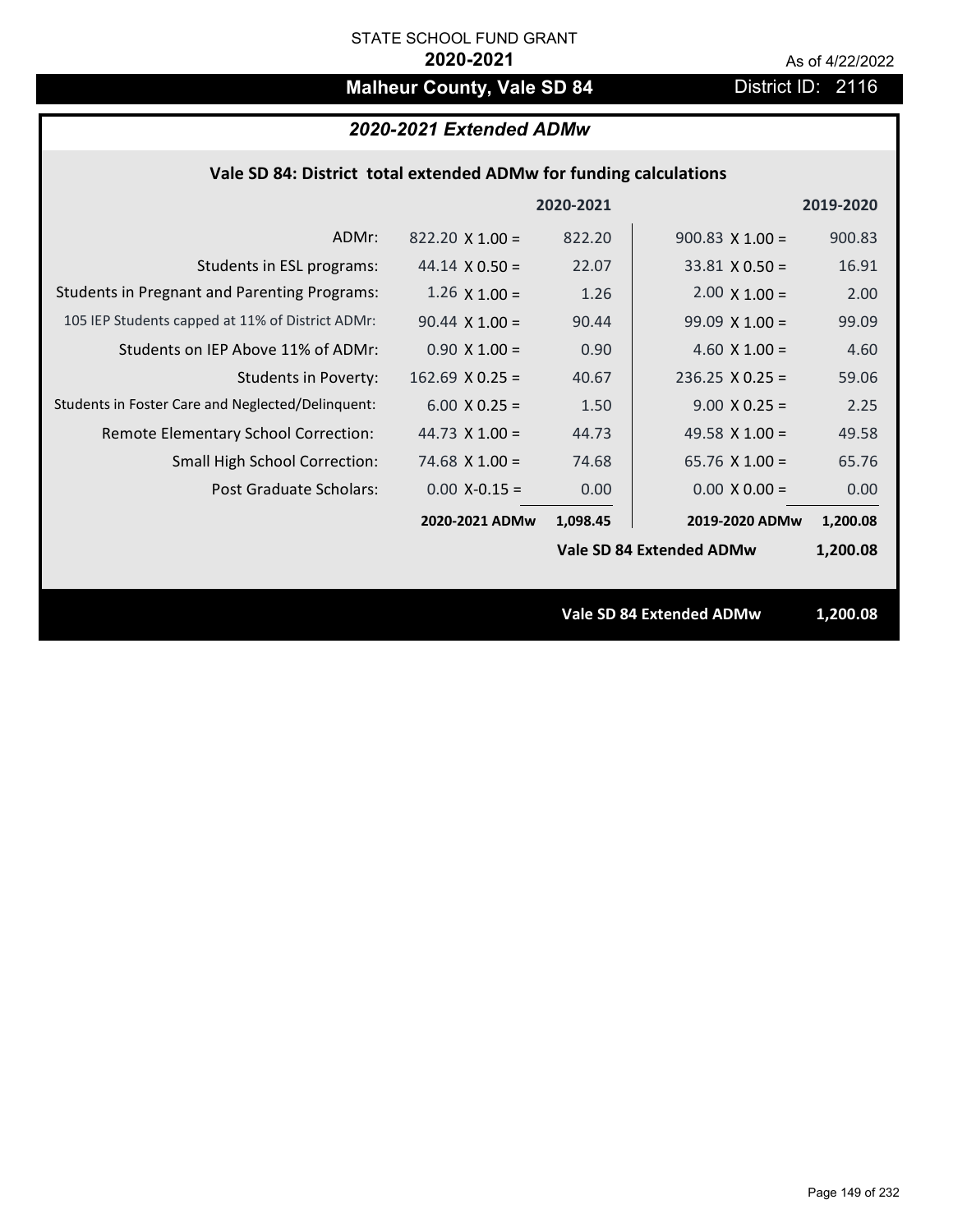# **Marion County, Gervais SD 1** District ID: 2137

## *2020-2021 Extended ADMw*

### **Gervais SD 1: District total extended ADMw for funding calculations**

|                                                     |                        | 2020-2021 |                        | 2019-2020 |
|-----------------------------------------------------|------------------------|-----------|------------------------|-----------|
| ADMr:                                               | $936.36 \times 1.00 =$ | 936.36    | $988.75 \times 1.00 =$ | 988.75    |
| Students in ESL programs:                           | $268.46 \times 0.50 =$ | 134.23    | $271.22 \times 0.50 =$ | 135.61    |
| <b>Students in Pregnant and Parenting Programs:</b> | 2.94 $\times$ 1.00 =   | 2.94      | 3.76 $\times$ 1.00 =   | 3.76      |
| 188 IEP Students capped at 11% of District ADMr:    | $166.27$ X $1.00 =$    | 166.27    | $150.84 \times 1.00 =$ | 150.84    |
| Students on IEP Above 11% of ADMr:                  | $0.00 \times 1.00 =$   | 0.00      | $0.80 \times 1.00 =$   | 0.80      |
| <b>Students in Poverty:</b>                         | $79.65$ X 0.25 =       | 19.91     | 138.08 $X$ 0.25 =      | 34.52     |
| Students in Foster Care and Neglected/Delinquent:   | $2.00 \times 0.25 =$   | 0.50      | $6.00 \times 0.25 =$   | 1.50      |
| Remote Elementary School Correction:                | $0.00 \times 1.00 =$   | 0.00      | $0.00 \times 1.00 =$   | 0.00      |
| <b>Small High School Correction:</b>                | $15.77 \times 1.00 =$  | 15.77     | $29.77 \times 1.00 =$  | 29.77     |
| Post Graduate Scholars:                             | $0.00$ X-0.15 =        | 0.00      | $0.00 \times 0.00 =$   | 0.00      |
|                                                     | 2020-2021 ADMw         | 1,275.98  | 2019-2020 ADMw         | 1,345.55  |
|                                                     |                        |           |                        |           |

**Gervais SD 1 Extended ADMw**

# **1,864.00**

# **Frontier Charter Academy: Charter ADMw for information only**

|                                                     |                        | 2020-2021 |                        | 2019-2020 |
|-----------------------------------------------------|------------------------|-----------|------------------------|-----------|
| ADMr:                                               | $575.19 \times 1.00 =$ | 575.19    | $382.48 \times 1.00 =$ | 382.48    |
| Students in ESL programs:                           | $0.98 \times 0.50 =$   | 0.49      | $1.00 \times 0.50 =$   | 0.50      |
| <b>Students in Pregnant and Parenting Programs:</b> | $0.00 \times 1.00 =$   | 0.00      | $0.00 \times 1.00 =$   | 0.00      |
| 0 IEP Students capped at 11% of District ADMr:      | $0.00 \times 1.00 =$   | 0.00      | $0.00 \times 1.00 =$   | 0.00      |
| Students on IEP Above 11% of ADMr:                  | $0.00 \times 1.00 =$   | 0.00      | $0.00 \times 1.00 =$   | 0.00      |
| Students in Poverty:                                | 49.35 $\times$ 0.25 =  | 12.34     | $53.41 \times 0.25 =$  | 13.35     |
| Students in Foster Care and Neglected/Delinquent:   | $0.00 \times 0.25 =$   | 0.00      | $0.00 \times 0.25 =$   | 0.00      |
| Remote Elementary School Correction:                | $0.00 \times 1.00 =$   | 0.00      | $0.00 \times 1.00 =$   | 0.00      |
| <b>Small High School Correction:</b>                | $0.00 \times 1.00 =$   | 0.00      | $0.00 \times 1.00 =$   | 0.00      |
| Post Graduate Scholars:                             | $0.00 X - 0.15 =$      | 0.00      | $0.00 \times 0.00 =$   | 0.00      |
|                                                     | 2020-2021 ADMw         | 588.02    | 2019-2020 ADMw         | 396.33    |

**Gervais SD 1 Extended ADMw 1,864.00**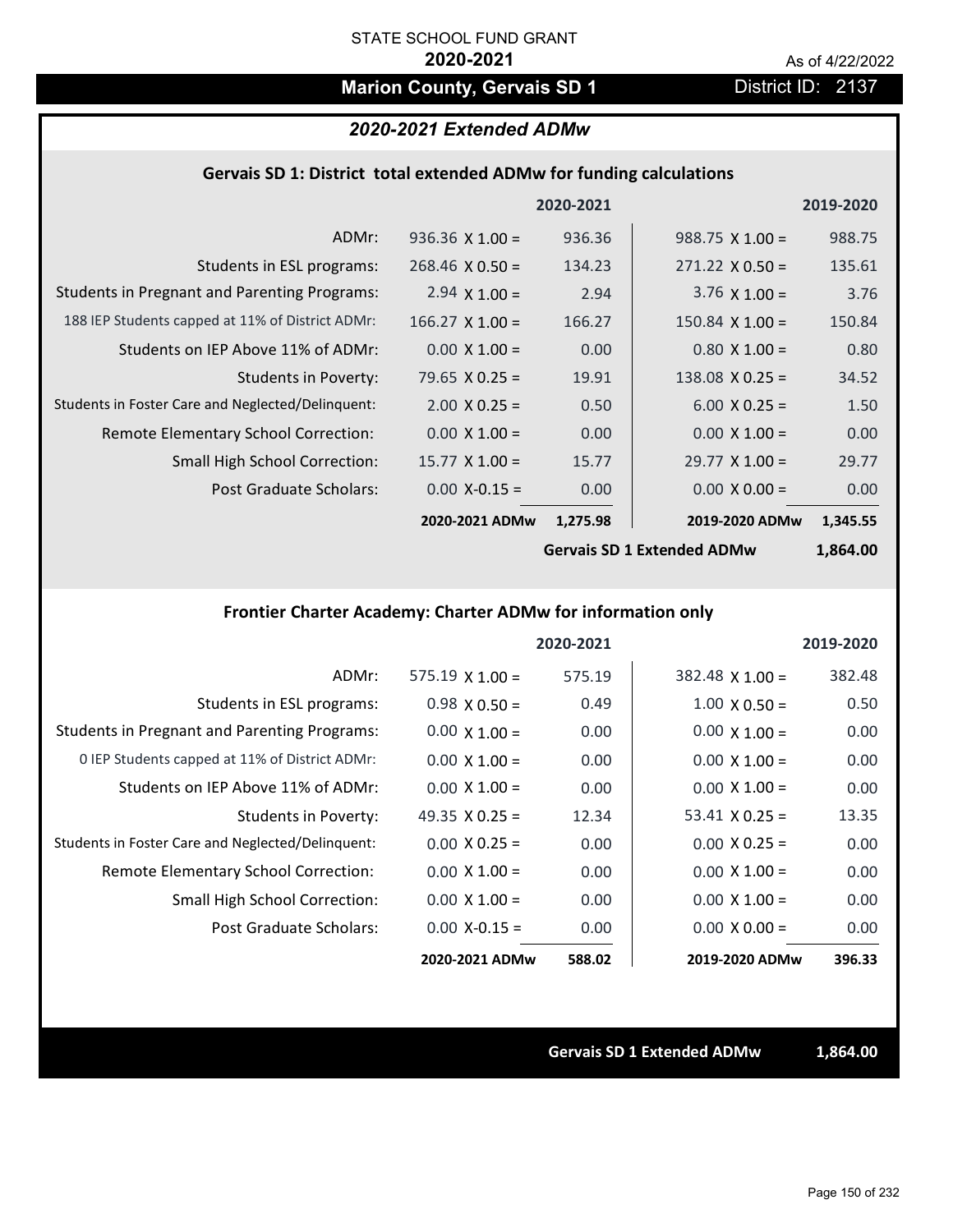# **Marion County, Silver Falls SD 4J** District ID: 2138

# *2020-2021 Extended ADMw*

### **Silver Falls SD 4J: District total extended ADMw for funding calculations**

|                                                     |                          | 2020-2021 |                          | 2019-2020 |
|-----------------------------------------------------|--------------------------|-----------|--------------------------|-----------|
| ADMr:                                               | $3,296.95 \times 1.00 =$ | 3,296.95  | $3,688.04 \times 1.00 =$ | 3,688.04  |
| Students in ESL programs:                           | $131.34 \times 0.50 =$   | 65.67     | $139.94 \times 0.50 =$   | 69.97     |
| <b>Students in Pregnant and Parenting Programs:</b> | $1.70 \times 1.00 =$     | 1.70      | $0.00 \times 1.00 =$     | 0.00      |
| 474 IEP Students capped at 11% of District ADMr:    | $390.55 \times 1.00 =$   | 390.55    | 434.03 $\times$ 1.00 =   | 434.03    |
| Students on IEP Above 11% of ADMr:                  | $21.20 \times 1.00 =$    | 21.20     | $15.80 \times 1.00 =$    | 15.80     |
| Students in Poverty:                                | $350.50 \times 0.25 =$   | 87.63     | $351.58 \times 0.25 =$   | 87.90     |
| Students in Foster Care and Neglected/Delinquent:   | $9.00 \times 0.25 =$     | 2.25      | $7.00 \times 0.25 =$     | 1.75      |
| Remote Elementary School Correction:                | $28.54 \times 1.00 =$    | 28.54     | $28.12 \times 1.00 =$    | 28.12     |
| <b>Small High School Correction:</b>                | $0.00 \times 1.00 =$     | 0.00      | $0.00 \times 1.00 =$     | 0.00      |
| Post Graduate Scholars:                             | $0.00$ X-0.15 =          | 0.00      | $0.00 \times 0.00 =$     | 0.00      |
|                                                     | 2020-2021 ADMw           | 3,894.48  | 2019-2020 ADMw           | 4,325.61  |

**Silver Falls SD 4J Extended ADMw**

**4,590.46**

# **Bethany Charter School: Charter ADMw for information only**

|                                                     |                        | 2020-2021 |                        | 2019-2020 |
|-----------------------------------------------------|------------------------|-----------|------------------------|-----------|
| ADMr:                                               | $133.95 \times 1.00 =$ | 133.95    | $133.84 \times 1.00 =$ | 133.84    |
| Students in ESL programs:                           | $0.00 \times 0.50 =$   | 0.00      | $0.00 \times 0.50 =$   | 0.00      |
| <b>Students in Pregnant and Parenting Programs:</b> | $0.00 \times 1.00 =$   | 0.00      | $0.00 \times 1.00 =$   | 0.00      |
| 0 IEP Students capped at 11% of District ADMr:      | $0.00 \times 1.00 =$   | 0.00      | $0.00 \times 1.00 =$   | 0.00      |
| Students on IEP Above 11% of ADMr:                  | $0.00 \times 1.00 =$   | 0.00      | $0.00 \times 1.00 =$   | 0.00      |
| <b>Students in Poverty:</b>                         | 12.70 $X$ 0.25 =       | 3.18      | 12.76 $X$ 0.25 =       | 3.19      |
| Students in Foster Care and Neglected/Delinquent:   | $0.00 \times 0.25 =$   | 0.00      | $0.00 \times 0.25 =$   | 0.00      |
| Remote Elementary School Correction:                | $0.00 \times 1.00 =$   | 0.00      | $0.00 \times 1.00 =$   | 0.00      |
| <b>Small High School Correction:</b>                | $0.00 \times 1.00 =$   | 0.00      | $0.00 \times 1.00 =$   | 0.00      |
| Post Graduate Scholars:                             | $0.00$ X-0.15 =        | 0.00      | $0.00 \times 0.00 =$   | 0.00      |
|                                                     | 2020-2021 ADMw         | 137.13    | 2019-2020 ADMw         | 137.03    |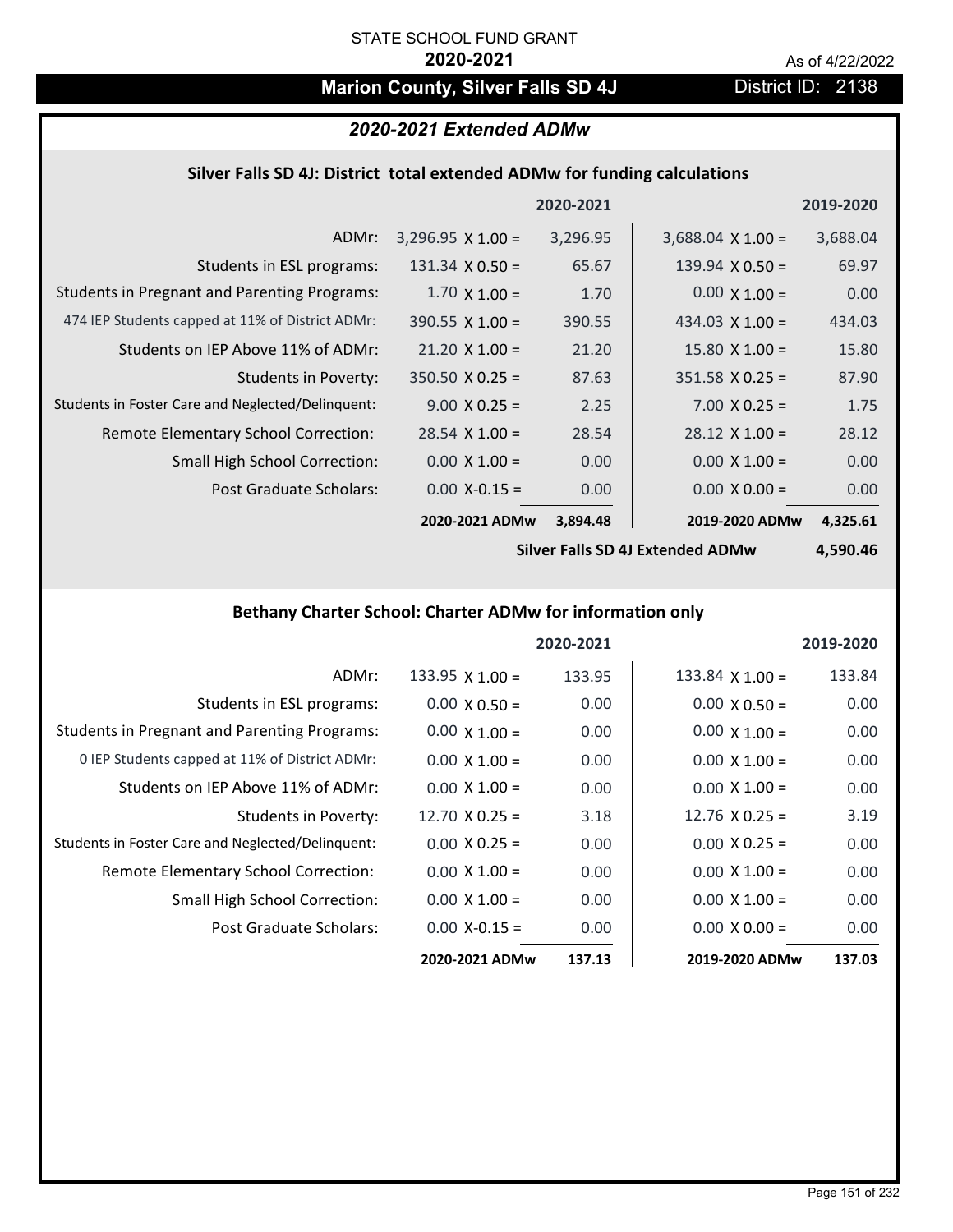# **The Community Roots School: Charter ADMw for information only**

|                                                     |                        | 2020-2021 |                        | 2019-2020 |
|-----------------------------------------------------|------------------------|-----------|------------------------|-----------|
| ADMr:                                               | $119.53 \times 1.00 =$ | 119.53    | $123.87 \times 1.00 =$ | 123.87    |
| Students in ESL programs:                           | $2.00 \times 0.50 =$   | 1.00      | $2.00 \times 0.50 =$   | 1.00      |
| <b>Students in Pregnant and Parenting Programs:</b> | $0.00 \times 1.00 =$   | 0.00      | $0.00 \times 1.00 =$   | 0.00      |
| 0 IEP Students capped at 11% of District ADMr:      | $0.00 \times 1.00 =$   | 0.00      | $0.00 \times 1.00 =$   | 0.00      |
| Students on IEP Above 11% of ADMr:                  | $0.00 \times 1.00 =$   | 0.00      | $0.00 \times 1.00 =$   | 0.00      |
| Students in Poverty:                                | 11.33 $\times$ 0.25 =  | 2.83      | $11.81 \times 0.25 =$  | 2.95      |
| Students in Foster Care and Neglected/Delinquent:   | $0.00 \times 0.25 =$   | 0.00      | $0.00 \times 0.25 =$   | 0.00      |
| Remote Elementary School Correction:                | $0.00 \times 1.00 =$   | 0.00      | $0.00 \times 1.00 =$   | 0.00      |
| <b>Small High School Correction:</b>                | $0.00 \times 1.00 =$   | 0.00      | $0.00 \times 1.00 =$   | 0.00      |
| Post Graduate Scholars:                             | $0.00 X - 0.15 =$      | 0.00      | $0.00 \times 0.00 =$   | 0.00      |
|                                                     | 2020-2021 ADMw         | 123.36    | 2019-2020 ADMw         | 127.82    |

**Silver Falls SD 4J Extended ADMw 4,590.46**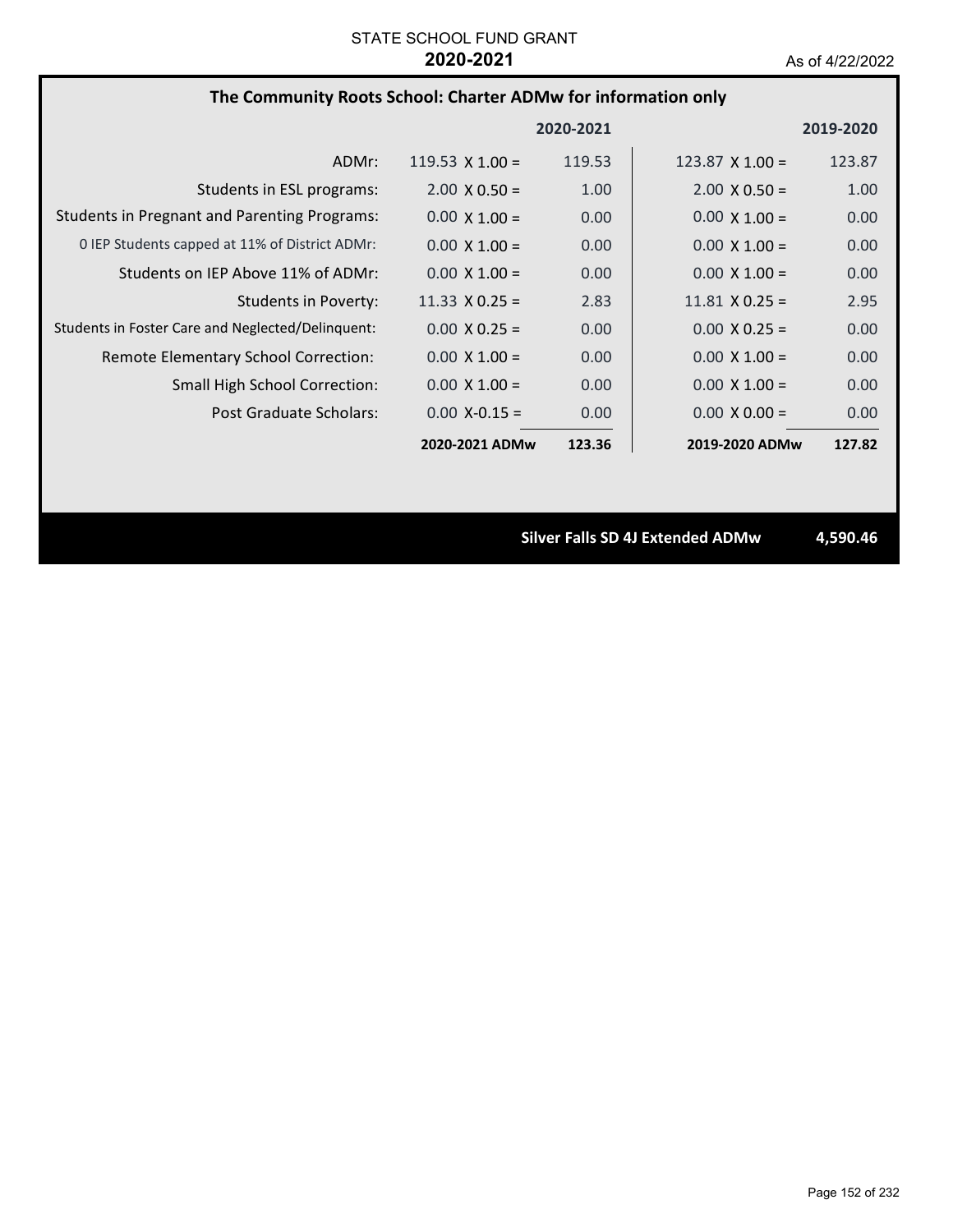# **Marion County, Cascade SD 5** District ID: 2139

| 2020-2021 Extended ADMw                                             |
|---------------------------------------------------------------------|
| Cascade SD 5: District total extended ADMw for funding calculations |
| anan anas                                                           |

|                                                     |                          | 2020-2021 |                                   | 2019-2020 |
|-----------------------------------------------------|--------------------------|-----------|-----------------------------------|-----------|
| ADMr:                                               | $2,456.73 \times 1.00 =$ | 2,456.73  | $2,499.29 \times 1.00 =$          | 2,499.29  |
| Students in ESL programs:                           | $91.81 \times 0.50 =$    | 45.91     | $81.13 \times 0.50 =$             | 40.57     |
| <b>Students in Pregnant and Parenting Programs:</b> | $0.00 \times 1.00 =$     | 0.00      | $0.00 \times 1.00 =$              | 0.00      |
| 373 IEP Students capped at 11% of District ADMr:    | $270.24 \times 1.00 =$   | 270.24    | $274.92 \times 1.00 =$            | 274.92    |
| Students on IEP Above 11% of ADMr:                  | 41.60 $X$ 1.00 =         | 41.60     | $36.30 \times 1.00 =$             | 36.30     |
| <b>Students in Poverty:</b>                         | $345.90 \times 0.25 =$   | 86.48     | $451.23 \times 0.25 =$            | 112.81    |
| Students in Foster Care and Neglected/Delinquent:   | 4.00 $X$ 0.25 =          | 1.00      | $10.00 \times 0.25 =$             | 2.50      |
| Remote Elementary School Correction:                | $0.00 \times 1.00 =$     | 0.00      | $0.00 \times 1.00 =$              | 0.00      |
| <b>Small High School Correction:</b>                | $0.00 \times 1.00 =$     | 0.00      | $0.00 \times 1.00 =$              | 0.00      |
| Post Graduate Scholars:                             | $0.00$ X-0.15 =          | 0.00      | $0.00 \times 0.00 =$              | 0.00      |
|                                                     | 2020-2021 ADMw           | 2,901.95  | 2019-2020 ADMw                    | 2,966.38  |
|                                                     |                          |           | <b>Cascade SD 5 Extended ADMw</b> | 2,966.38  |
|                                                     |                          |           |                                   |           |
|                                                     |                          |           | <b>Cascade SD 5 Extended ADMw</b> | 2,966.38  |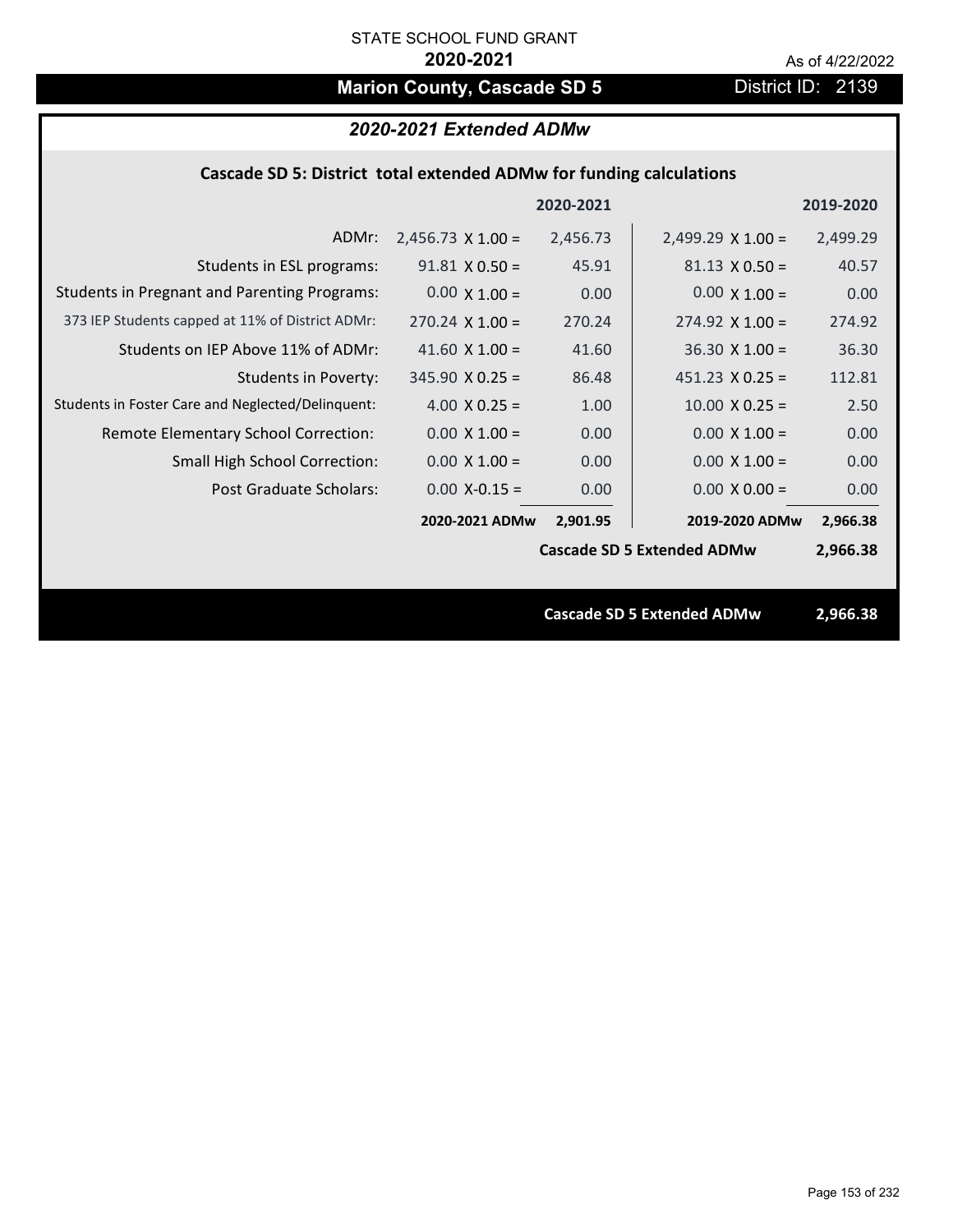# **Marion County, Jefferson SD 14J** District ID: 2140

# *2020-2021 Extended ADMw*

### **Jefferson SD 14J: District total extended ADMw for funding calculations**

|                                                     |                        | 2020-2021 |                                | 2019-2020 |
|-----------------------------------------------------|------------------------|-----------|--------------------------------|-----------|
| ADMr:                                               | 785.34 $\times$ 1.00 = | 785.34    | $814.30 \times 1.00 =$         | 814.30    |
| Students in ESL programs:                           | 62.62 $\times$ 0.50 =  | 31.31     | 55.46 $\times$ 0.50 =          | 27.73     |
| <b>Students in Pregnant and Parenting Programs:</b> | $0.00 \times 1.00 =$   | 0.00      | $0.00 \times 1.00 =$           | 0.00      |
| 122 IEP Students capped at 11% of District ADMr:    | $86.39 \times 1.00 =$  | 86.39     | $89.57 \times 1.00 =$          | 89.57     |
| Students on IEP Above 11% of ADMr:                  | $16.20 \times 1.00 =$  | 16.20     | $25.70 X 1.00 =$               | 25.70     |
| <b>Students in Poverty:</b>                         | $56.70$ X 0.25 =       | 14.18     | $87.70 X 0.25 =$               | 21.93     |
| Students in Foster Care and Neglected/Delinquent:   | $2.00 \times 0.25 =$   | 0.50      | $1.00 \times 0.25 =$           | 0.25      |
| Remote Elementary School Correction:                | $0.00 \times 1.00 =$   | 0.00      | $0.00 \times 1.00 =$           | 0.00      |
| <b>Small High School Correction:</b>                | $70.86$ X $1.00 =$     | 70.86     | 68.40 $X$ 1.00 =               | 68.40     |
| Post Graduate Scholars:                             | $0.00$ X-0.15 =        | 0.00      | $0.00 \times 0.00 =$           | 0.00      |
|                                                     | 2020-2021 ADMw         | 1,004.77  | 2019-2020 ADMw                 | 1,047.88  |
|                                                     |                        |           | Jefferson SD 14J Extended ADMw | 1,047.88  |
|                                                     |                        |           |                                |           |
|                                                     |                        |           | Jefferson SD 14J Extended ADMw | 1,047.88  |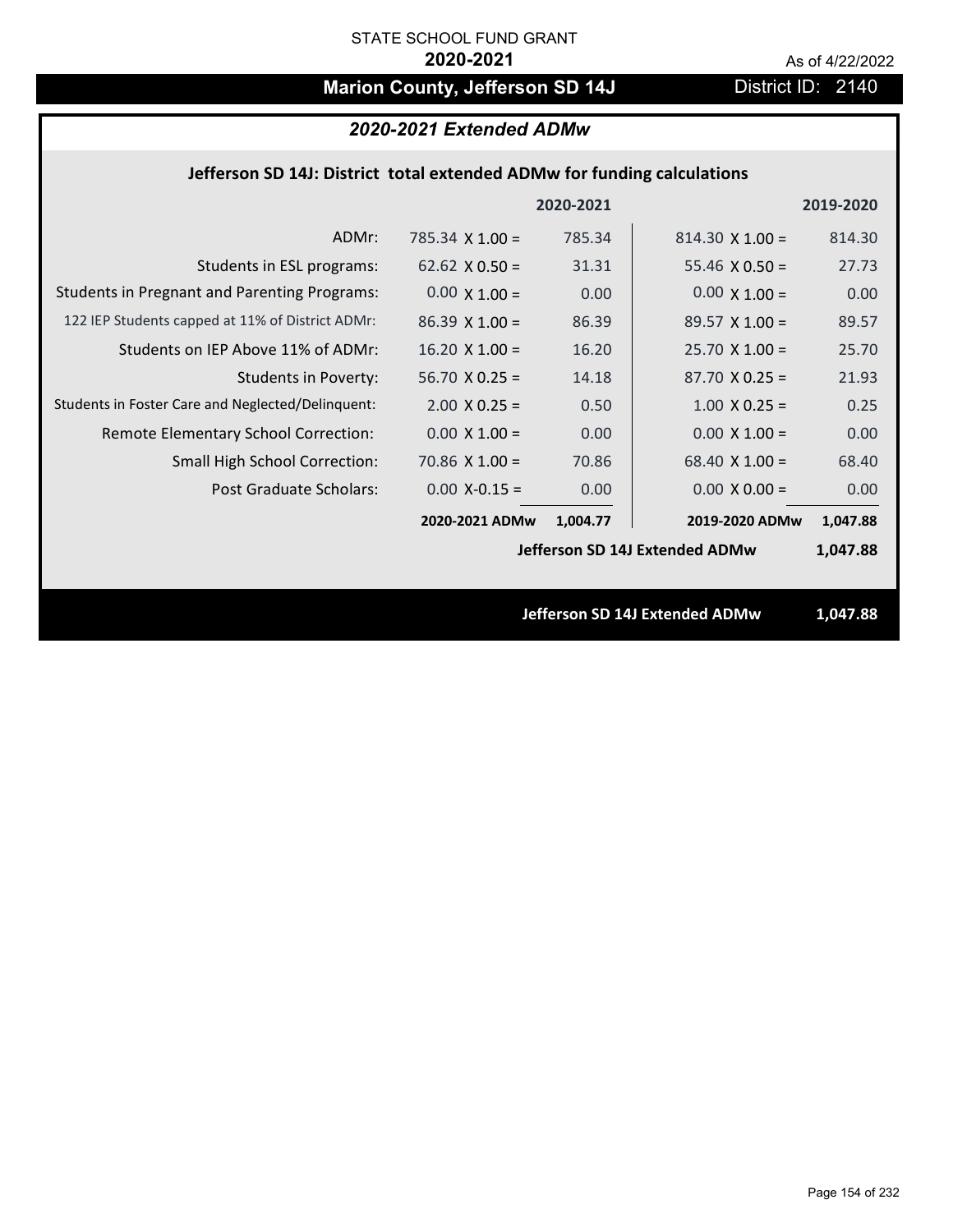# **Marion County, North Marion SD 15** District ID: 2141

|                                                                           | 2020-2021 Extended ADMw  |           |                                         |           |  |
|---------------------------------------------------------------------------|--------------------------|-----------|-----------------------------------------|-----------|--|
| North Marion SD 15: District total extended ADMw for funding calculations |                          |           |                                         |           |  |
|                                                                           |                          | 2020-2021 |                                         | 2019-2020 |  |
| ADMr:                                                                     | $1,758.57 \times 1.00 =$ | 1,758.57  | $1,822.62 \times 1.00 =$                | 1,822.62  |  |
| Students in ESL programs:                                                 | $324.91 \times 0.50 =$   | 162.46    | $309.78 \times 0.50 =$                  | 154.89    |  |
| <b>Students in Pregnant and Parenting Programs:</b>                       | $0.50 \times 1.00 =$     | 0.50      | $0.00 \times 1.00 =$                    | 0.00      |  |
| 289 IEP Students capped at 11% of District ADMr:                          | 193.44 $\times$ 1.00 =   | 193.44    | $200.49$ X 1.00 =                       | 200.49    |  |
| Students on IEP Above 11% of ADMr:                                        | $35.00$ X $1.00 =$       | 35.00     | $26.80$ X $1.00 =$                      | 26.80     |  |
| <b>Students in Poverty:</b>                                               | $177.68$ X 0.25 =        | 44.42     | $230.95$ X 0.25 =                       | 57.74     |  |
| Students in Foster Care and Neglected/Delinquent:                         | $1.00$ X 0.25 =          | 0.25      | $3.00 X 0.25 =$                         | 0.75      |  |
| Remote Elementary School Correction:                                      | $0.00 \times 1.00 =$     | 0.00      | $0.00 \times 1.00 =$                    | 0.00      |  |
| Small High School Correction:                                             | $0.00 \times 1.00 =$     | 0.00      | $0.00 \times 1.00 =$                    | 0.00      |  |
| <b>Post Graduate Scholars:</b>                                            | $0.00$ X-0.15 =          | 0.00      | $0.00 \times 0.00 =$                    | 0.00      |  |
|                                                                           | 2020-2021 ADMw           | 2,194.64  | 2019-2020 ADMw                          | 2,263.29  |  |
|                                                                           |                          |           | <b>North Marion SD 15 Extended ADMw</b> | 2,263.29  |  |
|                                                                           |                          |           |                                         |           |  |
|                                                                           |                          |           | <b>North Marion SD 15 Extended ADMw</b> | 2,263.29  |  |
|                                                                           |                          |           |                                         |           |  |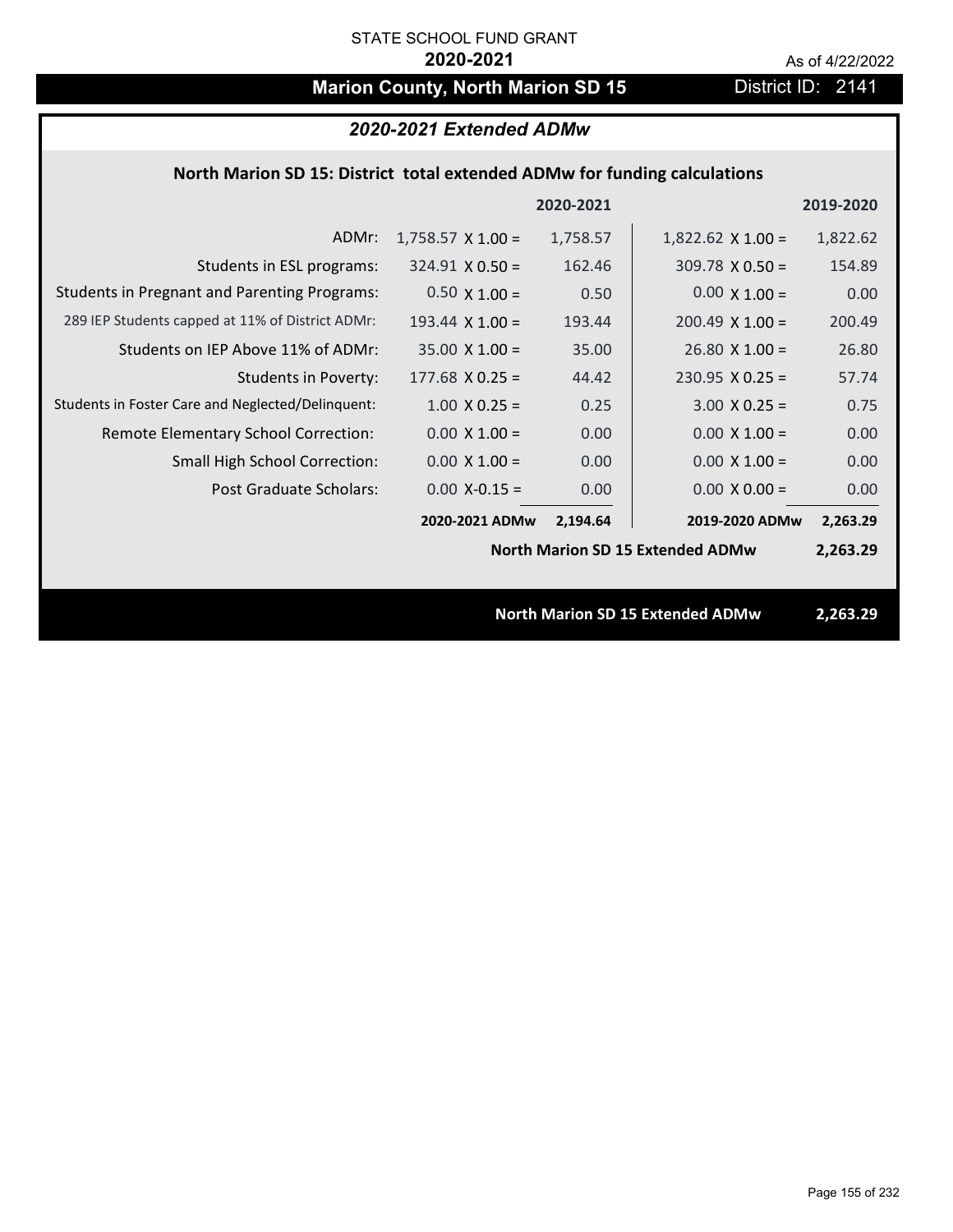# **Marion County, Salem-Keizer SD 24J District ID: 2142**

|                                                                            | 2020-2021 Extended ADMw         |           |                           |           |
|----------------------------------------------------------------------------|---------------------------------|-----------|---------------------------|-----------|
| Salem-Keizer SD 24J: District total extended ADMw for funding calculations |                                 |           |                           |           |
|                                                                            |                                 | 2020-2021 |                           | 2019-2020 |
|                                                                            | ADMr: $38,490.54 \times 1.00 =$ | 38,490.54 | 40,428.09 $\times$ 1.00 = | 40,428.09 |
| Students in ESL programs:                                                  | $6,869.04 \times 0.50 =$        | 3,434.52  | $6,812.35 \times 0.50 =$  | 3,406.18  |
| <b>Students in Pregnant and Parenting Programs:</b>                        | 47.75 $\times$ 1.00 =           | 47.75     | $51.00 \times 1.00 =$     | 51.00     |
| 6609 IEP Students capped at 11% of District ADMr:                          | 4,312.39 $\times$ 1.00 =        | 4,312.39  | 4,525.72 $\times$ 1.00 =  | 4,525.72  |
| Students on IEP Above 11% of ADMr:                                         | $1,362.50 \times 1.00 =$        | 1,362.50  | $1,280.10 \times 1.00 =$  | 1,280.10  |
| <b>Students in Poverty:</b>                                                | $5,105.68 \times 0.25 =$        | 1,276.42  | $6,466.39 \times 0.25 =$  | 1,616.60  |
| Students in Foster Care and Neglected/Delinquent:                          | $214.00 \times 0.25 =$          | 53.50     | $242.00 \times 0.25 =$    | 60.50     |
| Remote Elementary School Correction:                                       | $0.00 \times 1.00 =$            | 0.00      | $0.00 \times 1.00 =$      | 0.00      |
| <b>Small High School Correction:</b>                                       | $0.00 \times 1.00 =$            | 0.00      | $0.00 \times 1.00 =$      | 0.00      |
| Post Graduate Scholars:                                                    | $0.00$ X-0.15 =                 | 0.00      | $0.00 \times 0.00 =$      | 0.00      |

**2020‐2021 ADMw 2019‐2020 ADMw**

2019-2020 ADMw 51,368.19

**Salem‐Keizer SD 24J Extended ADMw**

**52,119.59**

# **Howard Street Charter: Charter ADMw for information only**

|                                                     |                       | 2020-2021 |                        | 2019-2020 |
|-----------------------------------------------------|-----------------------|-----------|------------------------|-----------|
| ADMr:                                               | $187.03$ X $1.00 =$   | 187.03    | $179.81 \times 1.00 =$ | 179.81    |
| Students in ESL programs:                           | $5.66 \times 0.50 =$  | 2.83      | $4.00 \times 0.50 =$   | 2.00      |
| <b>Students in Pregnant and Parenting Programs:</b> | $0.00 \times 1.00 =$  | 0.00      | $0.00 \times 1.00 =$   | 0.00      |
| 0 IEP Students capped at 11% of District ADMr:      | $0.00 \times 1.00 =$  | 0.00      | $0.00 \times 1.00 =$   | 0.00      |
| Students on IEP Above 11% of ADMr:                  | $0.00 \times 1.00 =$  | 0.00      | $0.00 \times 1.00 =$   | 0.00      |
| <b>Students in Poverty:</b>                         | $24.81 \times 0.25 =$ | 6.20      | $29.00 \times 0.25 =$  | 7.25      |
| Students in Foster Care and Neglected/Delinquent:   | $0.00 \times 0.25 =$  | 0.00      | $0.00 \times 0.25 =$   | 0.00      |
| Remote Elementary School Correction:                | $0.00 \times 1.00 =$  | 0.00      | $0.00 \times 1.00 =$   | 0.00      |
| <b>Small High School Correction:</b>                | $0.00 \times 1.00 =$  | 0.00      | $0.00 \times 1.00 =$   | 0.00      |
| Post Graduate Scholars:                             | $0.00$ X-0.15 =       | 0.00      | $0.00 \times 0.00 =$   | 0.00      |
|                                                     | 2020-2021 ADMw        | 196.06    | 2019-2020 ADMw         | 189.06    |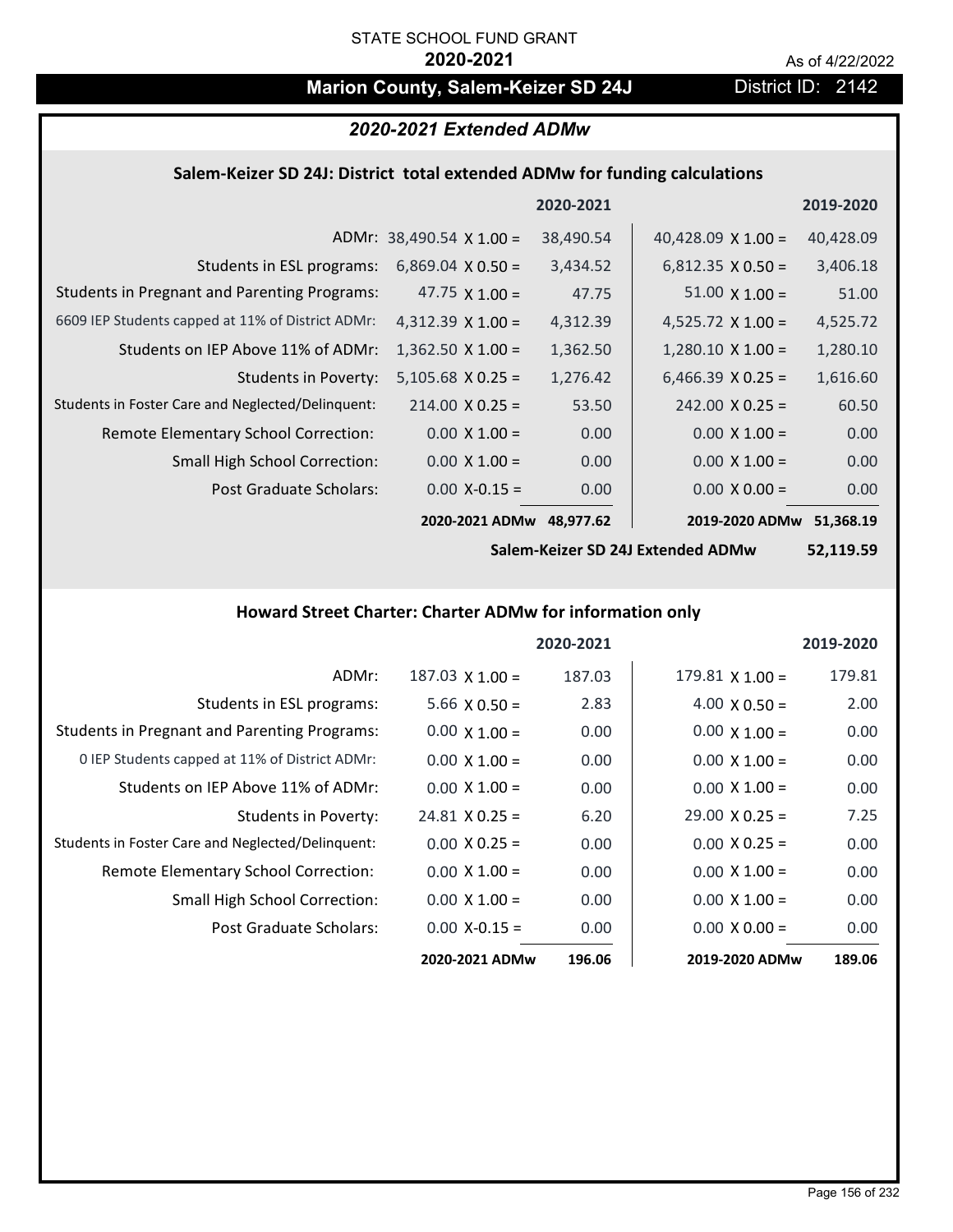| Optimum Learning Environment Charter School: Charter ADMw for information only |                        |           |                        |           |
|--------------------------------------------------------------------------------|------------------------|-----------|------------------------|-----------|
|                                                                                |                        | 2020-2021 |                        | 2019-2020 |
| ADMr:                                                                          | 122.05 $\times$ 1.00 = | 122.05    | 129.32 $\times$ 1.00 = | 129.32    |
| Students in ESL programs:                                                      | $6.70 \times 0.50 =$   | 3.35      | $7.00 \times 0.50 =$   | 3.50      |
| <b>Students in Pregnant and Parenting Programs:</b>                            | $0.00 \times 1.00 =$   | 0.00      | $0.00 \times 1.00 =$   | 0.00      |
| 0 IEP Students capped at 11% of District ADMr:                                 | $0.00 \times 1.00 =$   | 0.00      | $0.00 \times 1.00 =$   | 0.00      |
| Students on IEP Above 11% of ADMr:                                             | $0.00 \times 1.00 =$   | 0.00      | $0.00 \times 1.00 =$   | 0.00      |
| Students in Poverty:                                                           | $16.19 \times 0.25 =$  | 4.05      | $20.86 \times 0.25 =$  | 5.22      |
| Students in Foster Care and Neglected/Delinquent:                              | $0.00 \times 0.25 =$   | 0.00      | $0.00 \times 0.25 =$   | 0.00      |
| Remote Elementary School Correction:                                           | $0.00 \times 1.00 =$   | 0.00      | $0.00 \times 1.00 =$   | 0.00      |
| <b>Small High School Correction:</b>                                           | $0.00 \times 1.00 =$   | 0.00      | $0.00 \times 1.00 =$   | 0.00      |
| Post Graduate Scholars:                                                        | $0.00$ X-0.15 =        | 0.00      | $0.00 \times 0.00 =$   | 0.00      |
|                                                                                | 2020-2021 ADMw         | 129.45    | 2019-2020 ADMw         | 138.04    |

# **Jane Goodall Environmental Middle Charter School: Charter ADMw for information only**

|                                                     |                       | 2020-2021 |                       | 2019-2020 |
|-----------------------------------------------------|-----------------------|-----------|-----------------------|-----------|
| ADMr:                                               | $96.71 \times 1.00 =$ | 96.71     | $97.36 \times 1.00 =$ | 97.36     |
| Students in ESL programs:                           | $2.00 \times 0.50 =$  | 1.00      | $1.00 \times 0.50 =$  | 0.50      |
| <b>Students in Pregnant and Parenting Programs:</b> | $0.00 \times 1.00 =$  | 0.00      | $0.00 \times 1.00 =$  | 0.00      |
| 0 IEP Students capped at 11% of District ADMr:      | $0.00 \times 1.00 =$  | 0.00      | $0.00 \times 1.00 =$  | 0.00      |
| Students on IEP Above 11% of ADMr:                  | $0.00 \times 1.00 =$  | 0.00      | $0.00 \times 1.00 =$  | 0.00      |
| Students in Poverty:                                | $12.83 \times 0.25 =$ | 3.21      | $15.70 \times 0.25 =$ | 3.93      |
| Students in Foster Care and Neglected/Delinquent:   | $0.00 \times 0.25 =$  | 0.00      | $0.00 \times 0.25 =$  | 0.00      |
| Remote Elementary School Correction:                | $0.00 \times 1.00 =$  | 0.00      | $0.00 \times 1.00 =$  | 0.00      |
| <b>Small High School Correction:</b>                | $0.00 \times 1.00 =$  | 0.00      | $0.00 \times 1.00 =$  | 0.00      |
| Post Graduate Scholars:                             | $0.00$ X-0.15 =       | 0.00      | $0.00 \times 0.00 =$  | 0.00      |
|                                                     | 2020-2021 ADMw        | 100.92    | 2019-2020 ADMw        | 101.79    |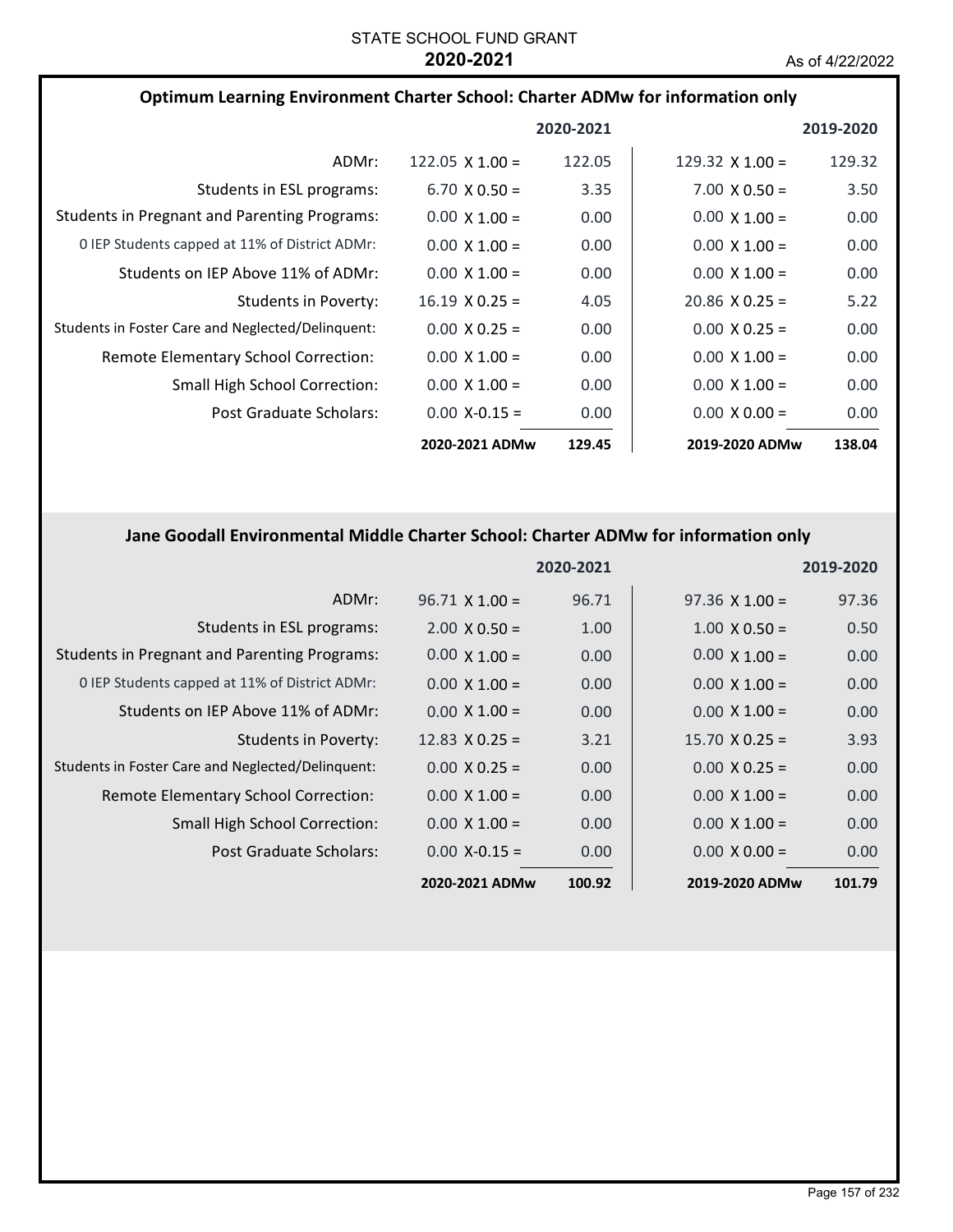# **Valley Inquiry Charter School: Charter ADMw for information only**

|                                                     |                       | 2020-2021 |                        | 2019-2020         |
|-----------------------------------------------------|-----------------------|-----------|------------------------|-------------------|
| ADMr:                                               | $166.38$ X $1.00 =$   | 166.38    | $165.18 \times 1.00 =$ | 165.18            |
| Students in ESL programs:                           | $4.46 \times 0.50 =$  | 2.23      | $3.47 \times 0.50 =$   | 1.74              |
| <b>Students in Pregnant and Parenting Programs:</b> | $0.00 \times 1.00 =$  | 0.00      | $0.00 \times 1.00 =$   | 0.00              |
| 0 IEP Students capped at 11% of District ADMr:      | $0.00 \times 1.00 =$  | 0.00      | $0.00 \times 1.00 =$   | 0.00              |
| Students on IEP Above 11% of ADMr:                  | $0.00 \times 1.00 =$  | 0.00      | $0.00 \times 1.00 =$   | 0.00 <sub>1</sub> |
| Students in Poverty:                                | $22.07 \times 0.25 =$ | 5.52      | $26.64 \times 0.25 =$  | 6.66              |
| Students in Foster Care and Neglected/Delinquent:   | $0.00 \times 0.25 =$  | 0.00      | $0.00 \times 0.25 =$   | 0.00 <sub>1</sub> |
| <b>Remote Elementary School Correction:</b>         | $0.00 \times 1.00 =$  | 0.00      | $0.00 \times 1.00 =$   | 0.00              |
| <b>Small High School Correction:</b>                | $0.00 \times 1.00 =$  | 0.00      | $0.00 \times 1.00 =$   | 0.00              |
| Post Graduate Scholars:                             | $0.00$ X-0.15 =       | 0.00      | $0.00 \times 0.00 =$   | 0.00 <sub>1</sub> |
|                                                     | 2020-2021 ADMw        | 174.13    | 2019-2020 ADMw         | 173.58            |

# **Eagle Charter School: Charter ADMw for information only**

|                                                     |                      | 2020-2021 |                       | 2019-2020 |
|-----------------------------------------------------|----------------------|-----------|-----------------------|-----------|
| ADMr:                                               | $140.83$ X $1.00 =$  | 140.83    | $143.18$ X $1.00 =$   | 143.18    |
| Students in ESL programs:                           | $0.00 \times 0.50 =$ | 0.00      | $0.00 \times 0.50 =$  | 0.00      |
| <b>Students in Pregnant and Parenting Programs:</b> | $0.00 \times 1.00 =$ | 0.00      | $0.00 \times 1.00 =$  | 0.00      |
| 0 IEP Students capped at 11% of District ADMr:      | $0.00 \times 1.00 =$ | 0.00      | $0.00 \times 1.00 =$  | 0.00      |
| Students on IEP Above 11% of ADMr:                  | $0.00 \times 1.00 =$ | 0.00      | $0.00 \times 1.00 =$  | 0.00      |
| Students in Poverty:                                | $18.68$ X 0.25 =     | 4.67      | $23.09 \times 0.25 =$ | 5.77      |
| Students in Foster Care and Neglected/Delinquent:   | $0.00 \times 0.25 =$ | 0.00      | $0.00 \times 0.25 =$  | 0.00      |
| Remote Elementary School Correction:                | $0.00 \times 1.00 =$ | 0.00      | $0.00 \times 1.00 =$  | 0.00      |
| Small High School Correction:                       | $0.00 \times 1.00 =$ | 0.00      | $0.00 \times 1.00 =$  | 0.00      |
| Post Graduate Scholars:                             | $0.00$ X-0.15 =      | 0.00      | $0.00 \times 0.00 =$  | 0.00      |
|                                                     | 2020-2021 ADMw       | 145.50    | 2019-2020 ADMw        | 148.95    |

**Salem‐Keizer SD 24J Extended ADMw 52,119.59**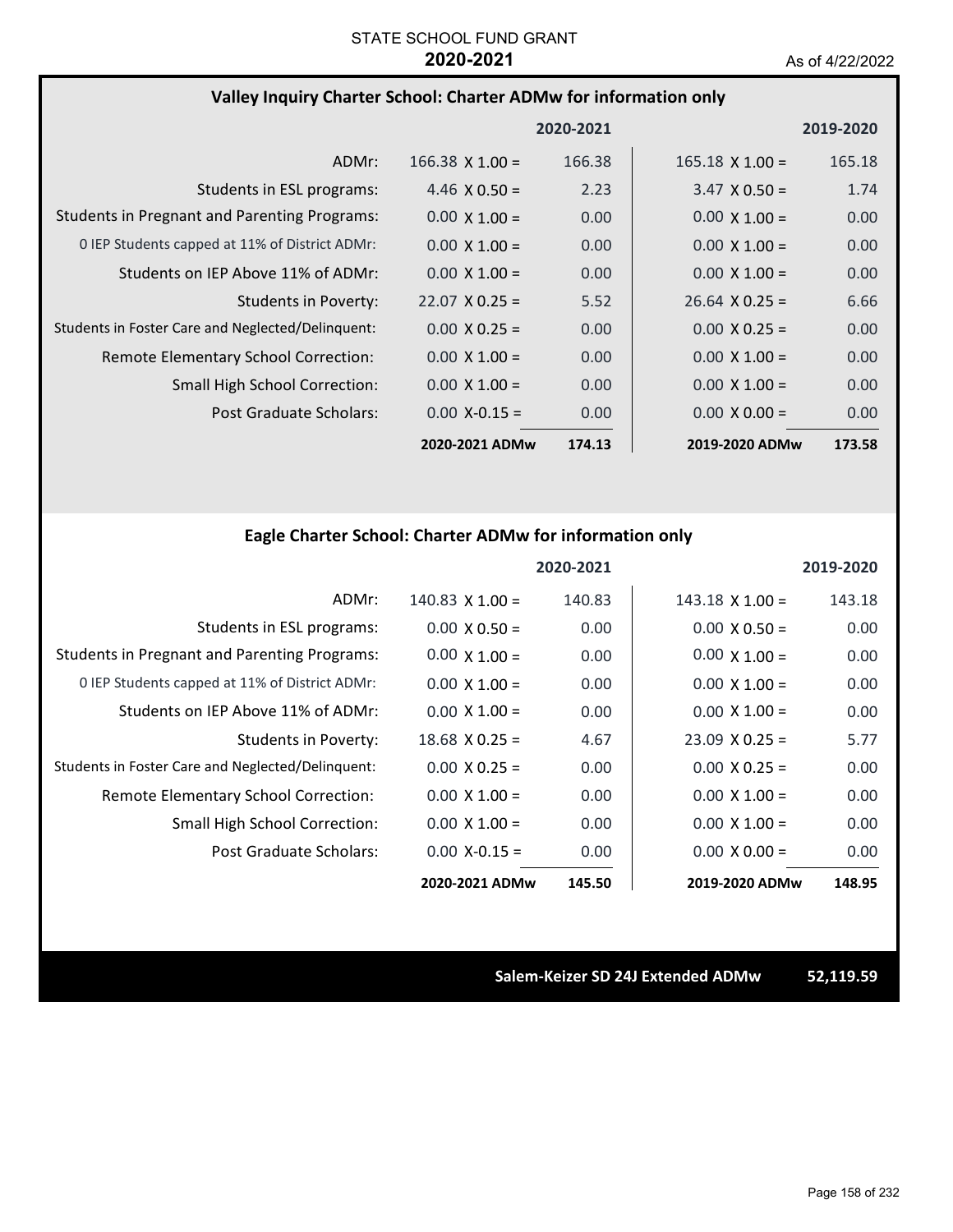# **Marion County, North Santiam SD 29J** District ID: 2143

|                                                                             | 2020-2021 Extended ADMw  |           |                                           |           |
|-----------------------------------------------------------------------------|--------------------------|-----------|-------------------------------------------|-----------|
| North Santiam SD 29J: District total extended ADMw for funding calculations |                          |           |                                           |           |
|                                                                             |                          | 2020-2021 |                                           | 2019-2020 |
| ADMr:                                                                       | $2,074.24 \times 1.00 =$ | 2,074.24  | $2,259.14 \times 1.00 =$                  | 2,259.14  |
| Students in ESL programs:                                                   | $92.44 \times 0.50 =$    | 46.22     | $108.03 \times 0.50 =$                    | 54.02     |
| <b>Students in Pregnant and Parenting Programs:</b>                         | $0.00 \times 1.00 =$     | 0.00      | $0.00 \times 1.00 =$                      | 0.00      |
| 342 IEP Students capped at 11% of District ADMr:                            | $228.17 \times 1.00 =$   | 228.17    | $248.51$ X 1.00 =                         | 248.51    |
| Students on IEP Above 11% of ADMr:                                          | $25.60$ X 1.00 =         | 25.60     | $31.20 \times 1.00 =$                     | 31.20     |
| <b>Students in Poverty:</b>                                                 | $195.04$ X 0.25 =        | 48.76     | $250.27$ X 0.25 =                         | 62.57     |
| Students in Foster Care and Neglected/Delinquent:                           | $5.00 \times 0.25 =$     | 1.25      | 11.00 $X$ 0.25 =                          | 2.75      |
| Remote Elementary School Correction:                                        | $46.71$ X $1.00 =$       | 46.71     | $25.58$ X 1.00 =                          | 25.58     |
| <b>Small High School Correction:</b>                                        | $0.00 \times 1.00 =$     | 0.00      | $0.00 \times 1.00 =$                      | 0.00      |
| Post Graduate Scholars:                                                     | $0.00$ X-0.15 =          | 0.00      | $0.00 \times 0.00 =$                      | 0.00      |
|                                                                             | 2020-2021 ADMw           | 2,470.95  | 2019-2020 ADMw                            | 2,683.76  |
|                                                                             |                          |           | <b>North Santiam SD 29J Extended ADMw</b> | 2,683.76  |
|                                                                             |                          |           |                                           |           |
|                                                                             |                          |           | <b>North Santiam SD 29J Extended ADMw</b> | 2,683.76  |
|                                                                             |                          |           |                                           |           |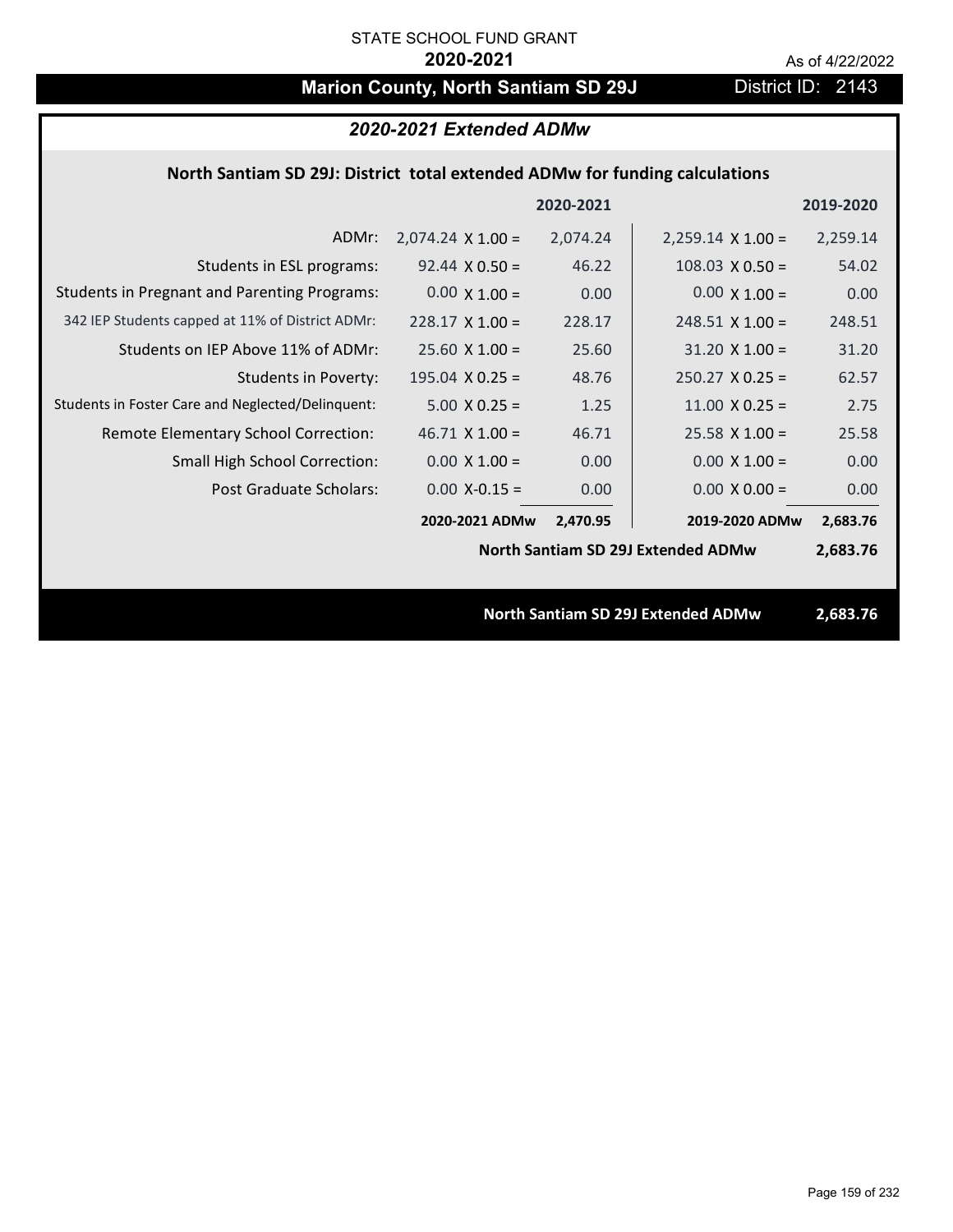# **Marion County, St Paul SD 45** District ID: 2144

# *2020-2021 Extended ADMw*

### **St Paul SD 45: District total extended ADMw for funding calculations**

|                                                     |                        | 2020-2021 |                                    | 2019-2020 |
|-----------------------------------------------------|------------------------|-----------|------------------------------------|-----------|
| ADMr:                                               | $247.46 \times 1.00 =$ | 247.46    | $239.29 \times 1.00 =$             | 239.29    |
| Students in ESL programs:                           | $29.59 \times 0.50 =$  | 14.80     | $36.58 \times 0.50 =$              | 18.29     |
| <b>Students in Pregnant and Parenting Programs:</b> | $0.00 \times 1.00 =$   | 0.00      | $0.00 \times 1.00 =$               | 0.00      |
| 14 IEP Students capped at 11% of District ADMr:     | $14.00 \times 1.00 =$  | 14.00     | $14.00 \times 1.00 =$              | 14.00     |
| Students on IEP Above 11% of ADMr:                  | $0.00 \times 1.00 =$   | 0.00      | $0.00 \times 1.00 =$               | 0.00      |
| <b>Students in Poverty:</b>                         | $24.44 \times 0.25 =$  | 6.11      | $24.37 \times 0.25 =$              | 6.09      |
| Students in Foster Care and Neglected/Delinquent:   | $0.00 \times 0.25 =$   | 0.00      | $1.00 \times 0.25 =$               | 0.25      |
| Remote Elementary School Correction:                | 55.54 $X$ 1.00 =       | 55.54     | $55.31 \times 1.00 =$              | 55.31     |
| <b>Small High School Correction:</b>                | $74.93 \times 1.00 =$  | 74.93     | $71.61$ X $1.00 =$                 | 71.61     |
| Post Graduate Scholars:                             | $0.00$ X-0.15 =        | 0.00      | $0.00 \times 0.00 =$               | 0.00      |
|                                                     | 2020-2021 ADMw         | 412.84    | 2019-2020 ADMw                     | 404.84    |
|                                                     |                        |           | <b>St Paul SD 45 Extended ADMw</b> | 412.84    |
|                                                     |                        |           |                                    |           |
|                                                     |                        |           | <b>St Paul SD 45 Extended ADMw</b> | 412.84    |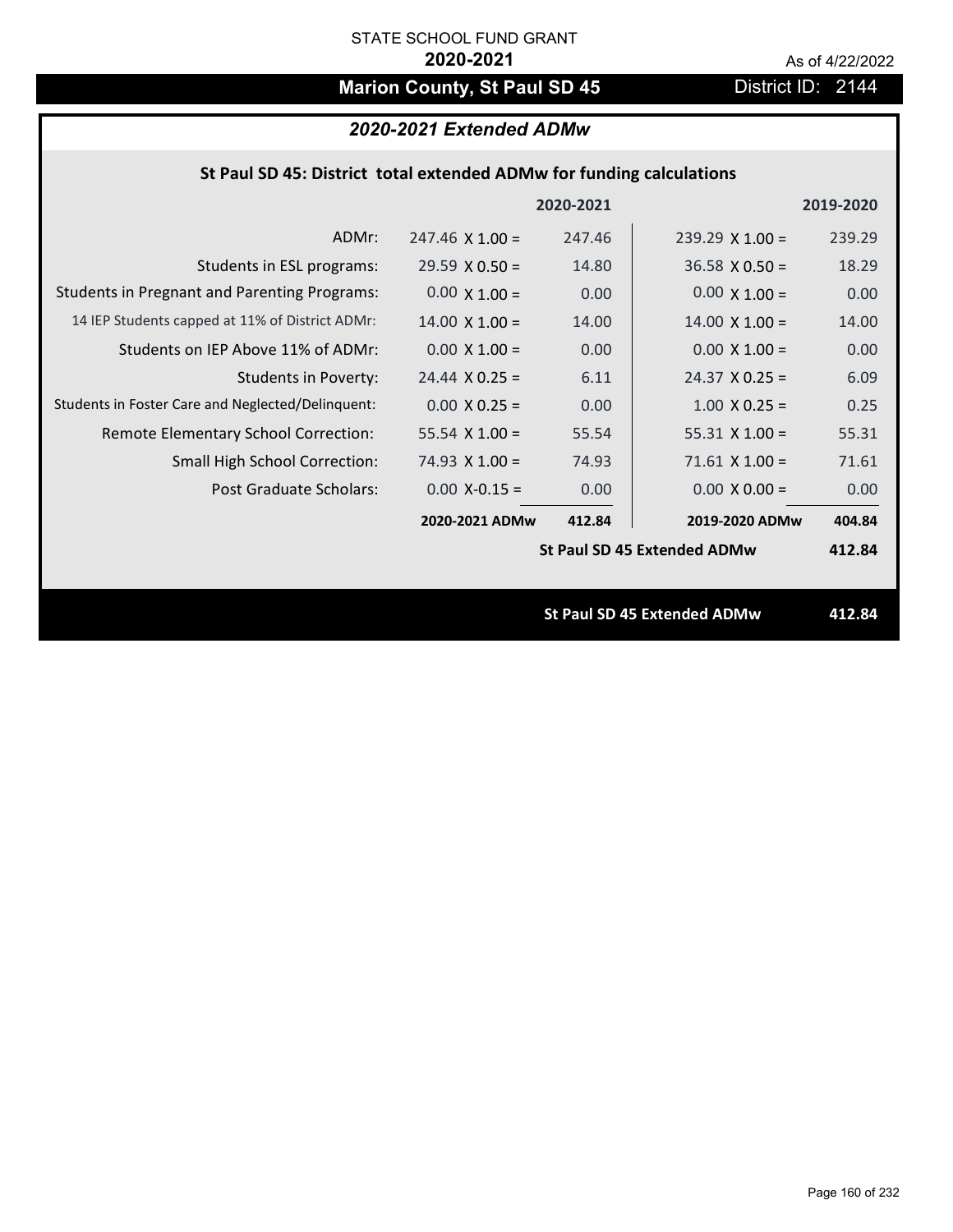# **Marion County, Mt Angel SD 91** District ID: 2145

# *2020-2021 Extended ADMw*

## **Mt Angel SD 91: District total extended ADMw for funding calculations**

|                                                     |                       | 2020-2021 |                              | 2019-2020 |
|-----------------------------------------------------|-----------------------|-----------|------------------------------|-----------|
| ADMr:                                               | 635.36 $X$ 1.00 =     | 635.36    | $709.91 \times 1.00 =$       | 709.91    |
| Students in ESL programs:                           | 74.49 $\times$ 0.50 = | 37.25     | $79.06 \times 0.50 =$        | 39.53     |
| <b>Students in Pregnant and Parenting Programs:</b> | $0.00 \times 1.00 =$  | 0.00      | $0.00 \times 1.00 =$         | 0.00      |
| 98 IEP Students capped at 11% of District ADMr:     | 69.89 $X$ 1.00 =      | 69.89     | $78.09 \times 1.00 =$        | 78.09     |
| Students on IEP Above 11% of ADMr:                  | $0.00 \times 1.00 =$  | 0.00      | $0.00 \times 1.00 =$         | 0.00      |
| <b>Students in Poverty:</b>                         | 48.38 $X$ 0.25 =      | 12.10     | 69.19 $X$ 0.25 =             | 17.30     |
| Students in Foster Care and Neglected/Delinquent:   | 4.00 $X$ 0.25 =       | 1.00      | 4.00 $X$ 0.25 =              | 1.00      |
| Remote Elementary School Correction:                | $0.00 \times 1.00 =$  | 0.00      | $0.00 \times 1.00 =$         | 0.00      |
| <b>Small High School Correction:</b>                | $86.50 \times 1.00 =$ | 86.50     | $86.49$ X 1.00 =             | 86.49     |
| <b>Post Graduate Scholars:</b>                      | $0.00$ X-0.15 =       | 0.00      | $0.00 \times 0.00 =$         | 0.00      |
|                                                     | 2020-2021 ADMw        | 842.09    | 2019-2020 ADMw               | 932.32    |
|                                                     |                       |           | Mt Angel SD 91 Extended ADMw | 932.32    |
|                                                     |                       |           |                              |           |
|                                                     |                       |           | Mt Angel SD 91 Extended ADMw | 932.32    |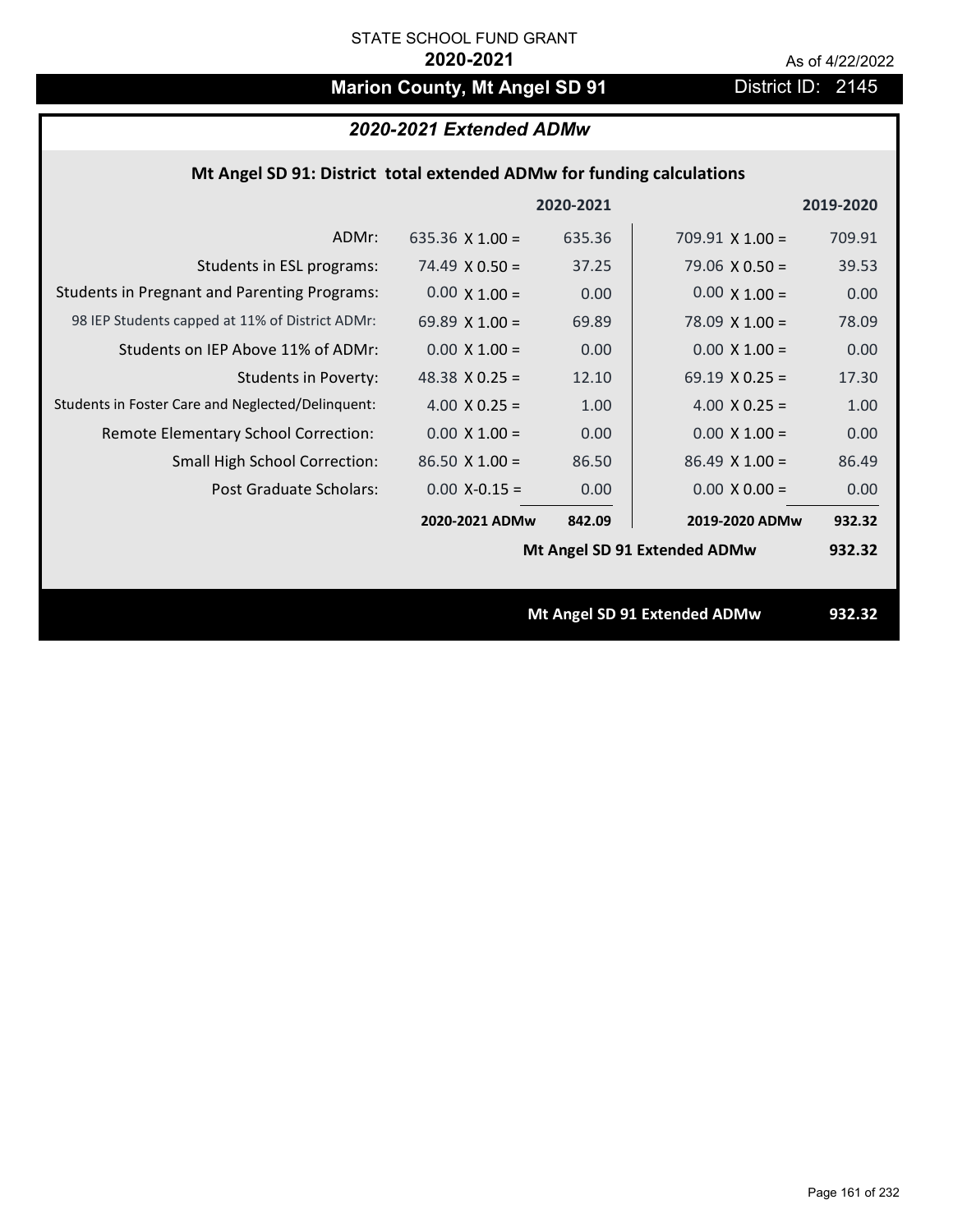# **Marion County, Woodburn SD 103** District ID: 2146

### *2020-2021 Extended ADMw*

### **Woodburn SD 103: District total extended ADMw for funding calculations**

|                                                     |                          | 2020-2021 |                          | 2019-2020 |
|-----------------------------------------------------|--------------------------|-----------|--------------------------|-----------|
| ADMr:                                               | $5,253.17 \times 1.00 =$ | 5,253.17  | $5,419.71 \times 1.00 =$ | 5,419.71  |
| Students in ESL programs:                           | $1,874.93 \times 0.50 =$ | 937.47    | $1,860.86 \times 0.50 =$ | 930.43    |
| <b>Students in Pregnant and Parenting Programs:</b> | 5.75 $\times$ 1.00 =     | 5.75      | 2.93 $\times$ 1.00 =     | 2.93      |
| 805 IEP Students capped at 11% of District ADMr:    | $595.95 \times 1.00 =$   | 595.95    | $614.91 \times 1.00 =$   | 614.91    |
| Students on IEP Above 11% of ADMr:                  | 41.70 $X$ 1.00 =         | 41.70     | $50.70 \times 1.00 =$    | 50.70     |
| Students in Poverty:                                | $942.74 \times 0.25 =$   | 235.69    | $1,389.47 \times 0.25 =$ | 347.37    |
| Students in Foster Care and Neglected/Delinquent:   | $16.00 \times 0.25 =$    | 4.00      | $19.00 \times 0.25 =$    | 4.75      |
| Remote Elementary School Correction:                | $0.00 \times 1.00 =$     | 0.00      | $0.00 \times 1.00 =$     | 0.00      |
| <b>Small High School Correction:</b>                | $0.00 \times 1.00 =$     | 0.00      | $0.00 \times 1.00 =$     | 0.00      |
| Post Graduate Scholars:                             | $0.00$ X-0.15 =          | 0.00      | $0.00 \times 0.00 =$     | 0.00      |
|                                                     | 2020-2021 ADMw           | 7,073.72  | 2019-2020 ADMw           | 7,370.80  |

**Woodburn SD 103 Extended ADMw**

**7,568.64**

## **Woodburn Arthur Academy: Charter ADMw for information only**

|                                                     |                        | 2020-2021 |                        | 2019-2020 |
|-----------------------------------------------------|------------------------|-----------|------------------------|-----------|
| ADMr:                                               | $164.59 \times 1.00 =$ | 164.59    | $170.40 \times 1.00 =$ | 170.40    |
| Students in ESL programs:                           | $29.79 \times 0.50 =$  | 14.90     | $32.93 \times 0.50 =$  | 16.47     |
| <b>Students in Pregnant and Parenting Programs:</b> | $0.00 \times 1.00 =$   | 0.00      | $0.00 \times 1.00 =$   | 0.00      |
| 0 IEP Students capped at 11% of District ADMr:      | $0.00 \times 1.00 =$   | 0.00      | $0.00 \times 1.00 =$   | 0.00      |
| Students on IEP Above 11% of ADMr:                  | $0.00 \times 1.00 =$   | 0.00      | $0.00 \times 1.00 =$   | 0.00      |
| Students in Poverty:                                | $29.54 \times 0.25 =$  | 7.39      | 43.92 $\times$ 0.25 =  | 10.98     |
| Students in Foster Care and Neglected/Delinquent:   | $0.00 \times 0.25 =$   | 0.00      | $0.00 \times 0.25 =$   | 0.00      |
| Remote Elementary School Correction:                | $0.00 \times 1.00 =$   | 0.00      | $0.00 \times 1.00 =$   | 0.00      |
| <b>Small High School Correction:</b>                | $0.00 \times 1.00 =$   | 0.00      | $0.00 \times 1.00 =$   | 0.00      |
| Post Graduate Scholars:                             | $0.00 X - 0.15 =$      | 0.00      | $0.00 \times 0.00 =$   | 0.00      |
|                                                     | 2020-2021 ADMw         | 186.87    | 2019-2020 ADMw         | 197.85    |

**Woodburn SD 103 Extended ADMw 7,568.64**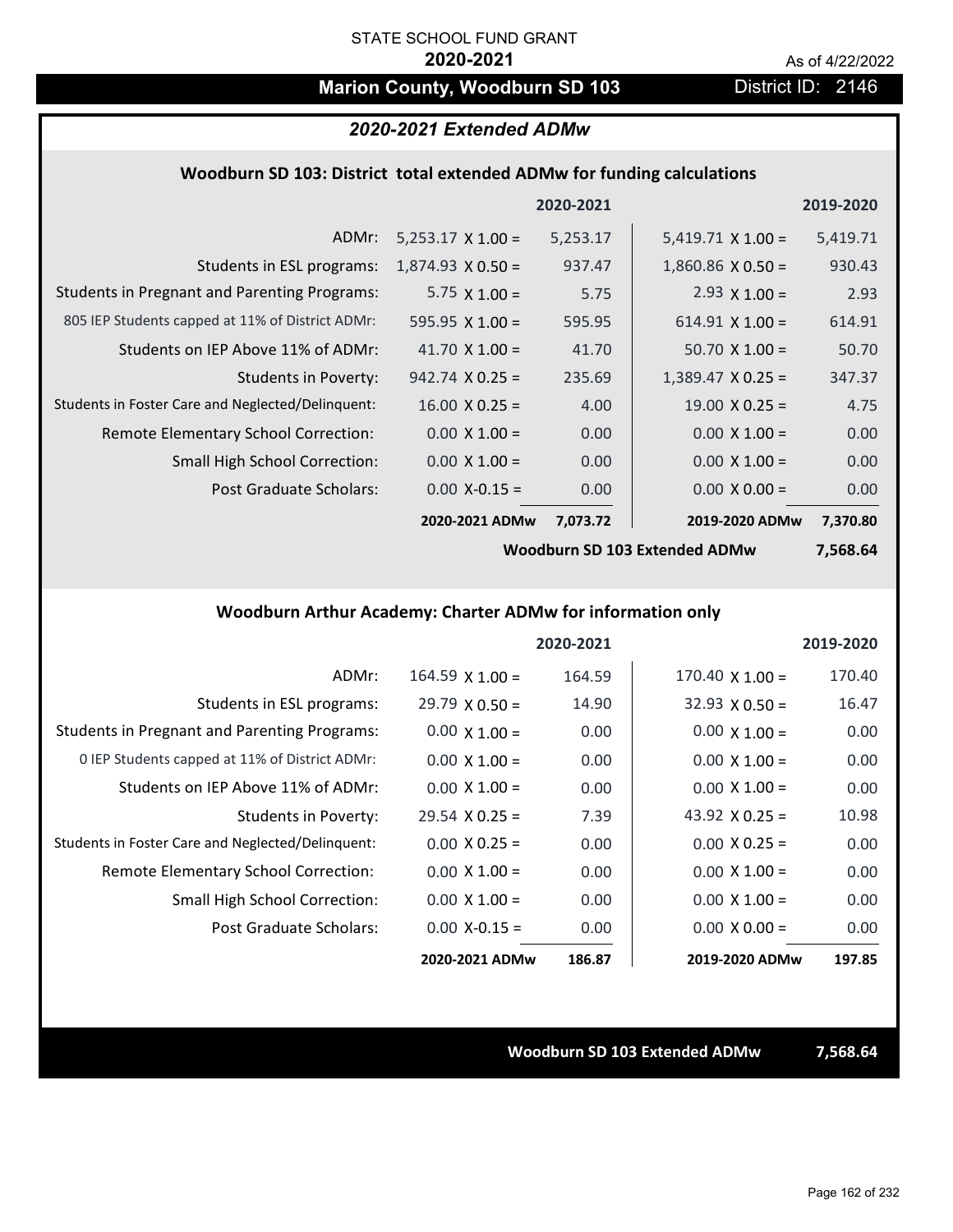# **Morrow County, Morrow SD 1** District ID: 2147

# *2020-2021 Extended ADMw*

### **Morrow SD 1: District total extended ADMw for funding calculations**

|                                                     |                          | 2020-2021 |                                  | 2019-2020 |
|-----------------------------------------------------|--------------------------|-----------|----------------------------------|-----------|
| ADMr:                                               | $2,262.20 \times 1.00 =$ | 2,262.20  | $2,263.87 \times 1.00 =$         | 2,263.87  |
| Students in ESL programs:                           | 474.53 $X$ 0.50 =        | 237.27    | 458.45 $X$ 0.50 =                | 229.23    |
| <b>Students in Pregnant and Parenting Programs:</b> | 5.44 $\times$ 1.00 =     | 5.44      | $0.00 \times 1.00 =$             | 0.00      |
| 345 IEP Students capped at 11% of District ADMr:    | $248.84$ X 1.00 =        | 248.84    | $249.03 \times 1.00 =$           | 249.03    |
| Students on IEP Above 11% of ADMr:                  | $5.80 \times 1.00 =$     | 5.80      | $5.10 \times 1.00 =$             | 5.10      |
| <b>Students in Poverty:</b>                         | $317.00 \times 0.25 =$   | 79.25     | 419.00 $X$ 0.25 =                | 104.75    |
| Students in Foster Care and Neglected/Delinquent:   | $29.00 \times 0.25 =$    | 7.25      | $25.00 \times 0.25 =$            | 6.25      |
| Remote Elementary School Correction:                | $27.03 \times 1.00 =$    | 27.03     | $18.21$ X $1.00 =$               | 18.21     |
| <b>Small High School Correction:</b>                | $201.78 \times 1.00 =$   | 201.78    | $204.14 \times 1.00 =$           | 204.14    |
| Post Graduate Scholars:                             | $0.00$ X-0.15 =          | 0.00      | $0.00 \times 0.00 =$             | 0.00      |
|                                                     | 2020-2021 ADMw           | 3,074.86  | 2019-2020 ADMw                   | 3,080.57  |
|                                                     |                          |           | <b>Morrow SD 1 Extended ADMw</b> | 3,080.57  |
|                                                     |                          |           |                                  |           |
|                                                     |                          |           | <b>Morrow SD 1 Extended ADMw</b> | 3,080.57  |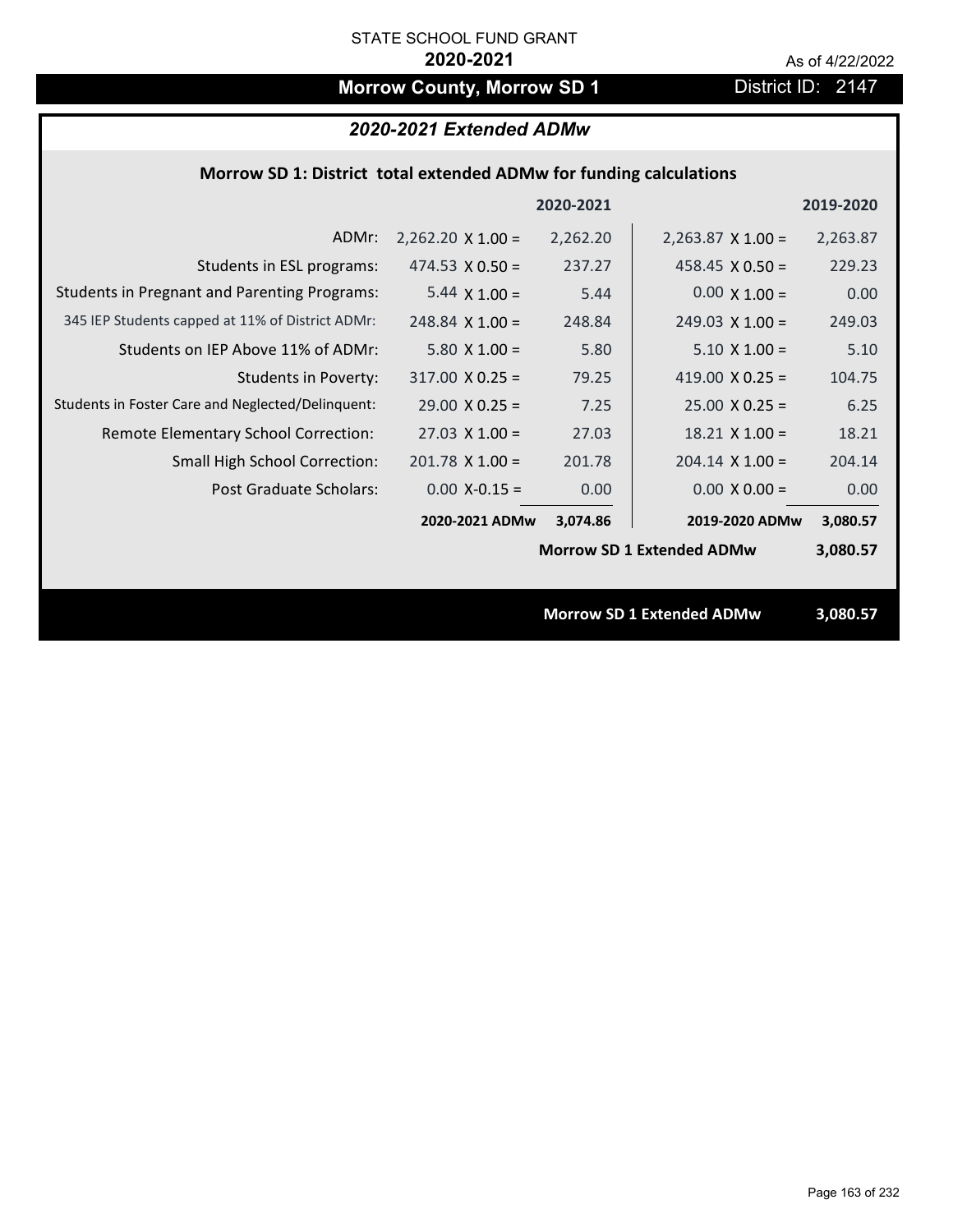# **Morrow County, Ione SD R2** District ID: 3997

# *2020-2021 Extended ADMw*

### **Ione SD R2: District total extended ADMw for funding calculations**

|                                                     |                       | 2020-2021         |                                 | 2019-2020 |
|-----------------------------------------------------|-----------------------|-------------------|---------------------------------|-----------|
| ADMr:                                               | $0.99 \times 1.00 =$  | 0.99              | $0.00 \times 1.00 =$            | 0.00      |
| Students in ESL programs:                           | $0.00 \times 0.50 =$  | 0.00 <sub>1</sub> | $0.00 \times 0.50 =$            | 0.00      |
| <b>Students in Pregnant and Parenting Programs:</b> | $0.00 \times 1.00 =$  | 0.00              | $0.00 \times 1.00 =$            | 0.00      |
| 28 IEP Students capped at 11% of District ADMr:     | $16.51 \times 1.00 =$ | 16.51             | $19.80 \times 1.00 =$           | 19.80     |
| Students on IEP Above 11% of ADMr:                  | 4.40 $X$ 1.00 =       | 4.40              | $1.30 \times 1.00 =$            | 1.30      |
| Students in Poverty:                                | $0.03 \times 0.25 =$  | 0.01              | $0.00 \times 0.25 =$            | 0.00      |
| Students in Foster Care and Neglected/Delinquent:   | $2.00 \times 0.25 =$  | 0.50              | $2.00 \times 0.25 =$            | 0.50      |
| Remote Elementary School Correction:                | $0.00 \times 1.00 =$  | 0.00              | $0.00 \times 1.00 =$            | 0.00      |
| <b>Small High School Correction:</b>                | $0.00 \times 1.00 =$  | 0.00              | $0.00 \times 1.00 =$            | 0.00      |
| Post Graduate Scholars:                             | $0.00$ X-0.15 =       | 0.00              | $0.00 \times 0.00 =$            | 0.00      |
|                                                     | 2020-2021 ADMw        | 22.41             | 2019-2020 ADMw                  | 21.60     |
|                                                     |                       |                   | <b>Ione SD R2 Extended ADMw</b> | 335.57    |

# **Ione Community Charter School: Charter ADMw for information only**

|                                                     |                        | 2020-2021 |                        | 2019-2020 |
|-----------------------------------------------------|------------------------|-----------|------------------------|-----------|
| ADMr:                                               | $149.10 \times 1.00 =$ | 149.10    | $179.96 \times 1.00 =$ | 179.96    |
| Students in ESL programs:                           | $14.15 \times 0.50 =$  | 7.08      | $12.39 \times 0.50 =$  | 6.20      |
| <b>Students in Pregnant and Parenting Programs:</b> | $0.00 \times 1.00 =$   | 0.00      | $0.00 \times 1.00 =$   | 0.00      |
| 0 IEP Students capped at 11% of District ADMr:      | $0.00 \times 1.00 =$   | 0.00      | $0.00 \times 1.00 =$   | 0.00      |
| Students on IEP Above 11% of ADMr:                  | $0.00 \times 1.00 =$   | 0.00      | $0.00 \times 1.00 =$   | 0.00      |
| Students in Poverty:                                | $7.97 \times 0.25 =$   | 1.99      | $9.00 \times 0.25 =$   | 2.25      |
| Students in Foster Care and Neglected/Delinquent:   | $0.00 \times 0.25 =$   | 0.00      | $0.00 \times 0.25 =$   | 0.00      |
| Remote Elementary School Correction:                | $67.48 \times 1.00 =$  | 67.48     | $70.70 \times 1.00 =$  | 70.70     |
| <b>Small High School Correction:</b>                | $50.46 \times 1.00 =$  | 50.46     | $54.87 \times 1.00 =$  | 54.87     |
| Post Graduate Scholars:                             | $0.00$ X-0.15 =        | 0.00      | $0.00 \times 0.00 =$   | 0.00      |
|                                                     | 2020-2021 ADMw         | 276.11    | 2019-2020 ADMw         | 313.98    |

**Ione SD R2 Extended ADMw 335.57**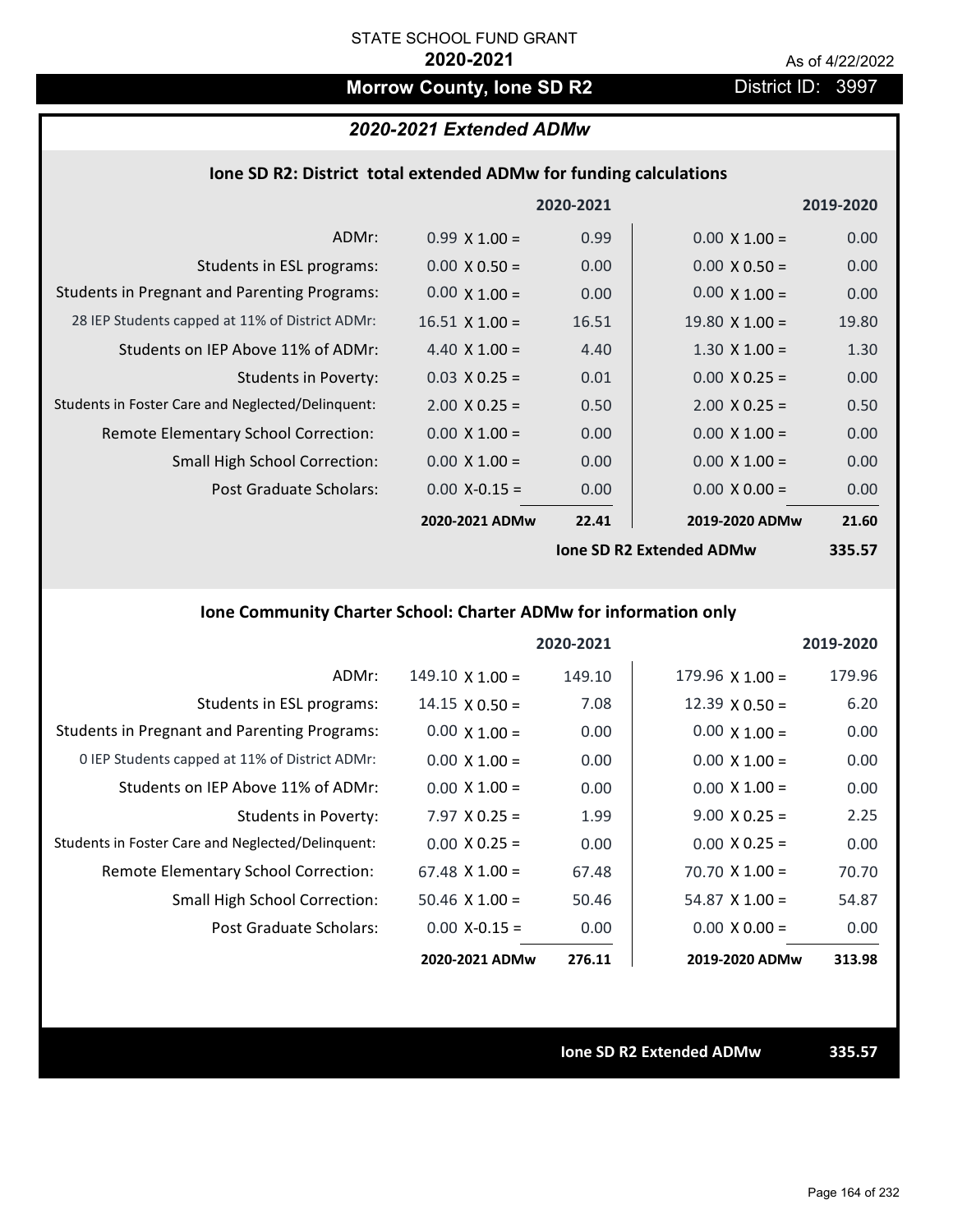# **Multnomah County, Portland SD 1J** District ID: 2180

# *2020-2021 Extended ADMw*

### **Portland SD 1J: District total extended ADMw for funding calculations**

|                                                     |                                 | 2020-2021 |                           | 2019-2020 |
|-----------------------------------------------------|---------------------------------|-----------|---------------------------|-----------|
|                                                     | ADMr: $44,689.30 \times 1.00 =$ | 44,689.30 | 46,470.65 $\times$ 1.00 = | 46,470.65 |
| Students in ESL programs:                           | $3,665.26 \times 0.50 =$        | 1,832.63  | $3,623.27 \times 0.50 =$  | 1,811.64  |
| <b>Students in Pregnant and Parenting Programs:</b> | 70.47 $\times$ 1.00 =           | 70.47     | 57.23 $\times$ 1.00 =     | 57.23     |
| 7004 IEP Students capped at 11% of District ADMr:   | $5,131.40 \times 1.00 =$        | 5,131.40  | $5,317.17 \times 1.00 =$  | 5,317.17  |
| Students on IEP Above 11% of ADMr:                  | $867.60 \times 1.00 =$          | 867.60    | $1,083.30 \times 1.00 =$  | 1,083.30  |
| <b>Students in Poverty:</b>                         | $4,419.97 \times 0.25 =$        | 1,104.99  | 4,373.29 $X$ 0.25 =       | 1,093.32  |
| Students in Foster Care and Neglected/Delinquent:   | $242.00 \times 0.25 =$          | 60.50     | $277.00 \times 0.25 =$    | 69.25     |
| Remote Elementary School Correction:                | $0.00 \times 1.00 =$            | 0.00      | $0.00 \times 1.00 =$      | 0.00      |
| <b>Small High School Correction:</b>                | $0.00 \times 1.00 =$            | 0.00      | $0.00 \times 1.00 =$      | 0.00      |
| Post Graduate Scholars:                             | $0.00 X - 0.15 =$               | 0.00      | $0.00 \times 0.00 =$      | 0.00      |
|                                                     | 2020-2021 ADMw                  | 53,756.90 | 2019-2020 ADMw            | 55,902.56 |

**Portland SD 1J Extended ADMw**

**57,825.38**

# **Opal School of the Portland Children's Museum: Charter ADMw for information only**

|                                                     |                       | 2020-2021 |                       | 2019-2020 |
|-----------------------------------------------------|-----------------------|-----------|-----------------------|-----------|
| ADMr:                                               | $89.12 \times 1.00 =$ | 89.12     | $87.98 \times 1.00 =$ | 87.98     |
| Students in ESL programs:                           | $2.00 \times 0.50 =$  | 1.00      | $2.00 \times 0.50 =$  | 1.00      |
| <b>Students in Pregnant and Parenting Programs:</b> | $0.00 \times 1.00 =$  | 0.00      | $0.00 \times 1.00 =$  | 0.00      |
| 0 IEP Students capped at 11% of District ADMr:      | $0.00 \times 1.00 =$  | 0.00      | $0.00 \times 1.00 =$  | 0.00      |
| Students on IEP Above 11% of ADMr:                  | $0.00 \times 1.00 =$  | 0.00      | $0.00 \times 1.00 =$  | 0.00      |
| Students in Poverty:                                | $8.81 \times 0.25 =$  | 2.20      | $8.34 \times 0.25 =$  | 2.09      |
| Students in Foster Care and Neglected/Delinquent:   | $0.00 \times 0.25 =$  | 0.00      | $0.00 \times 0.25 =$  | 0.00      |
| Remote Elementary School Correction:                | $0.00 \times 1.00 =$  | 0.00      | $0.00 \times 1.00 =$  | 0.00      |
| Small High School Correction:                       | $0.00 \times 1.00 =$  | 0.00      | $0.00 \times 1.00 =$  | 0.00      |
| Post Graduate Scholars:                             | $0.00$ X-0.15 =       | 0.00      | $0.00 \times 0.00 =$  | 0.00      |
|                                                     | 2020-2021 ADMw        | 92.32     | 2019-2020 ADMw        | 91.07     |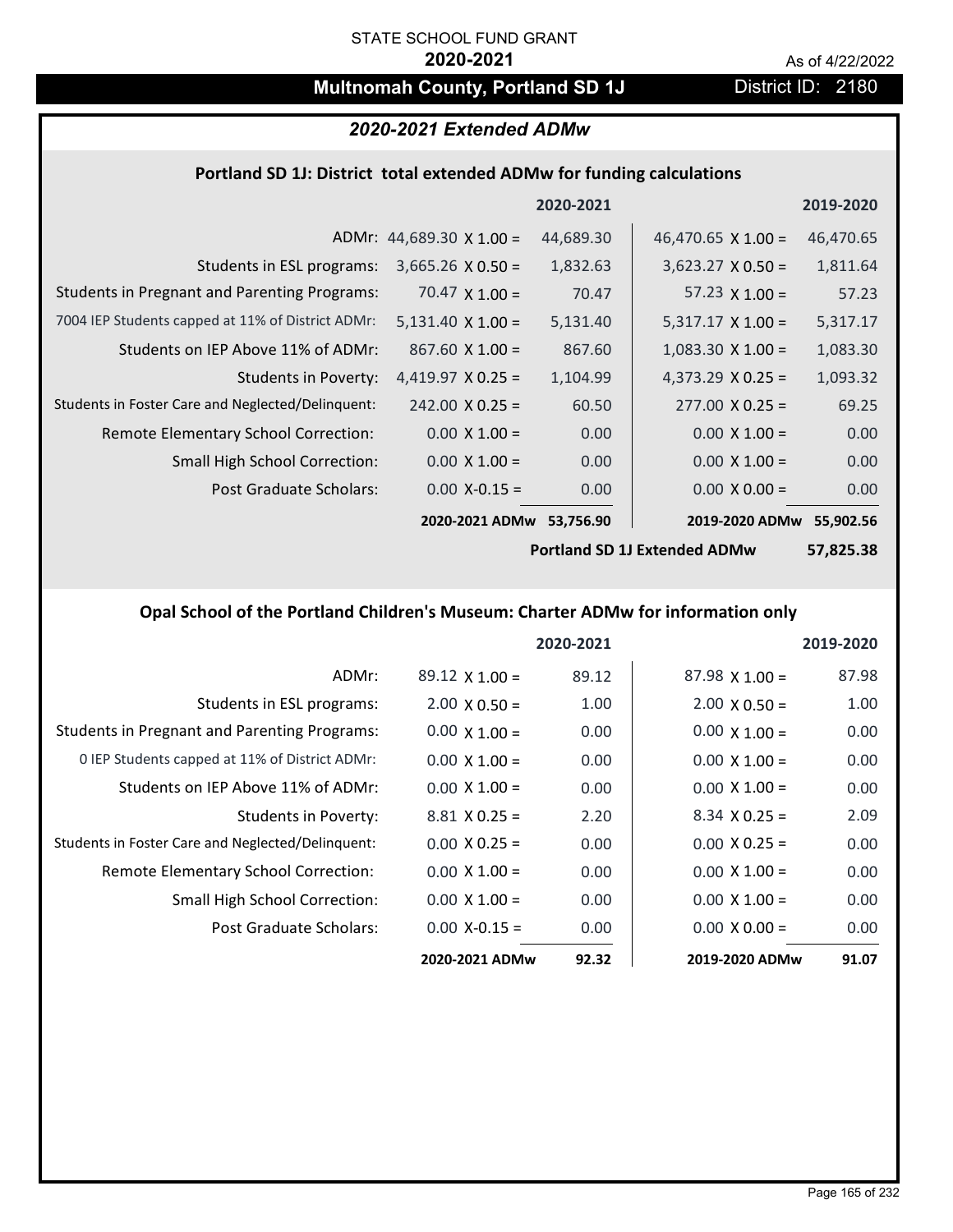### **Emerson School: Charter ADMw for information only**

|                                                     |                        | 2020-2021 |                        | 2019-2020 |
|-----------------------------------------------------|------------------------|-----------|------------------------|-----------|
| ADMr:                                               | $139.62 \times 1.00 =$ | 139.62    | $141.95 \times 1.00 =$ | 141.95    |
| Students in ESL programs:                           | $1.00 \times 0.50 =$   | 0.50      | $1.00 \times 0.50 =$   | 0.50      |
| <b>Students in Pregnant and Parenting Programs:</b> | $0.00 \times 1.00 =$   | 0.00      | $0.00 \times 1.00 =$   | 0.00      |
| 0 IEP Students capped at 11% of District ADMr:      | $0.00 \times 1.00 =$   | 0.00      | $0.00 \times 1.00 =$   | 0.00      |
| Students on IEP Above 11% of ADMr:                  | $0.00 \times 1.00 =$   | 0.00      | $0.00 \times 1.00 =$   | 0.00      |
| Students in Poverty:                                | $13.81 \times 0.25 =$  | 3.45      | $13.46 \times 0.25 =$  | 3.37      |
| Students in Foster Care and Neglected/Delinquent:   | $0.00 \times 0.25 =$   | 0.00      | $0.00 \times 0.25 =$   | 0.00      |
| <b>Remote Elementary School Correction:</b>         | $0.00 \times 1.00 =$   | 0.00      | $0.00 \times 1.00 =$   | 0.00      |
| <b>Small High School Correction:</b>                | $0.00 \times 1.00 =$   | 0.00      | $0.00 \times 1.00 =$   | 0.00      |
| Post Graduate Scholars:                             | $0.00 X - 0.15 =$      | 0.00      | $0.00 \times 0.00 =$   | 0.00      |
|                                                     | 2020-2021 ADMw         | 143.57    | 2019-2020 ADMw         | 145.82    |

## **Portland Arthur Academy Charter School: Charter ADMw for information only**

|                                                     |                        | 2020-2021 |                        | 2019-2020 |
|-----------------------------------------------------|------------------------|-----------|------------------------|-----------|
| ADMr:                                               | $169.41 \times 1.00 =$ | 169.41    | $173.23 \times 1.00 =$ | 173.23    |
| Students in ESL programs:                           | $10.88 \times 0.50 =$  | 5.44      | $7.59 \times 0.50 =$   | 3.80      |
| <b>Students in Pregnant and Parenting Programs:</b> | $0.00 \times 1.00 =$   | 0.00      | $0.00 \times 1.00 =$   | 0.00      |
| 0 IEP Students capped at 11% of District ADMr:      | $0.00 \times 1.00 =$   | 0.00      | $0.00 \times 1.00 =$   | 0.00      |
| Students on IEP Above 11% of ADMr:                  | $0.00 \times 1.00 =$   | 0.00      | $0.00 \times 1.00 =$   | 0.00      |
| <b>Students in Poverty:</b>                         | $16.76 \times 0.25 =$  | 4.19      | $16.42 \times 0.25 =$  | 4.11      |
| Students in Foster Care and Neglected/Delinquent:   | $0.00 \times 0.25 =$   | 0.00      | $0.00 \times 0.25 =$   | 0.00      |
| Remote Elementary School Correction:                | $0.00 \times 1.00 =$   | 0.00      | $0.00 \times 1.00 =$   | 0.00      |
| <b>Small High School Correction:</b>                | $0.00 \times 1.00 =$   | 0.00      | $0.00 \times 1.00 =$   | 0.00      |
| Post Graduate Scholars:                             | $0.00$ X-0.15 =        | 0.00      | $0.00 \times 0.00 =$   | 0.00      |
|                                                     | 2020-2021 ADMw         | 179.04    | 2019-2020 ADMw         | 181.13    |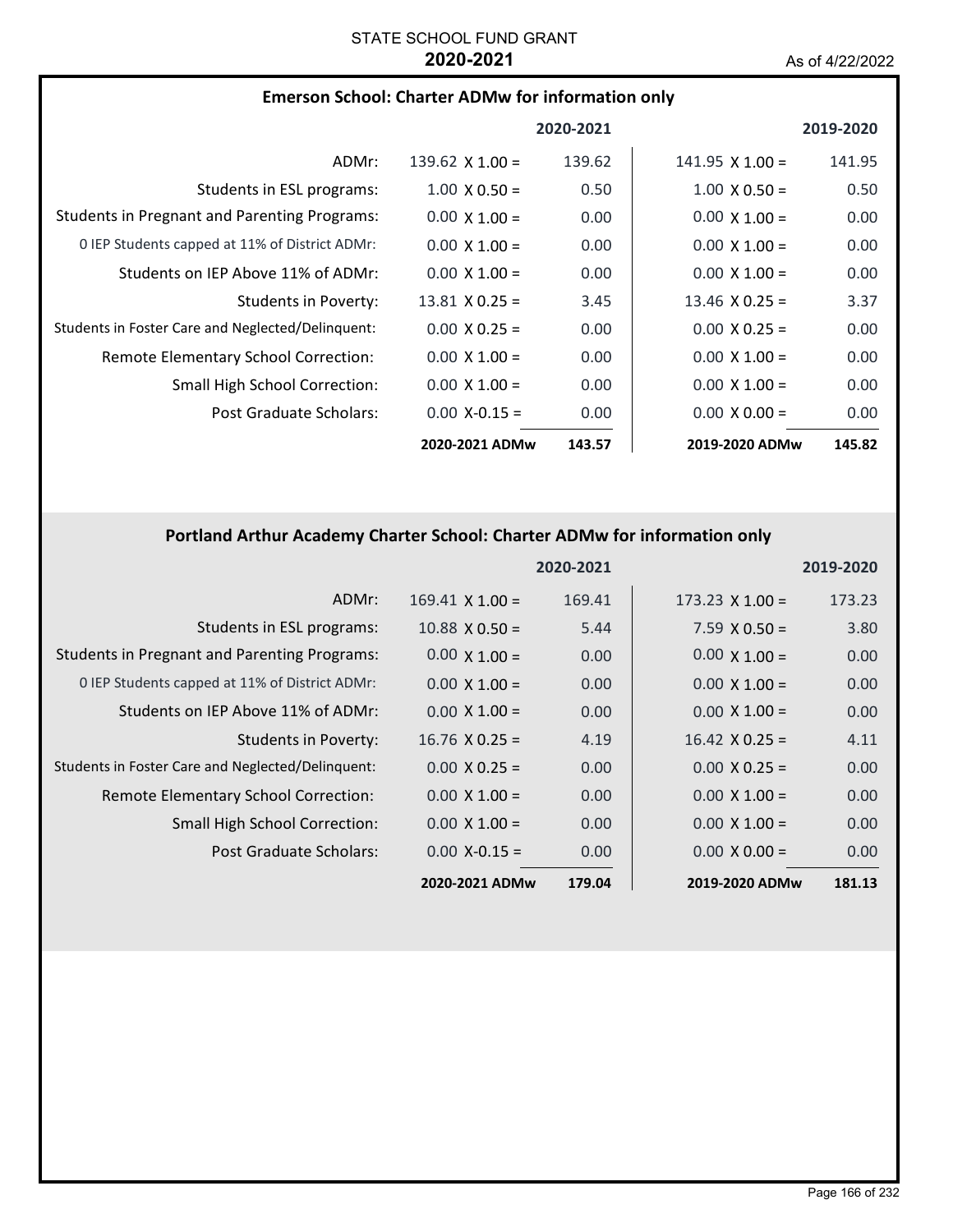# **Portland Village School: Charter ADMw for information only**

|                                                     |                        | 2020-2021 |                        | 2019-2020 |
|-----------------------------------------------------|------------------------|-----------|------------------------|-----------|
| ADMr:                                               | $422.57 \times 1.00 =$ | 422.57    | $390.22 \times 1.00 =$ | 390.22    |
| Students in ESL programs:                           | $6.00 \times 0.50 =$   | 3.00      | $6.32 \times 0.50 =$   | 3.16      |
| <b>Students in Pregnant and Parenting Programs:</b> | $0.00 \times 1.00 =$   | 0.00      | $0.00 \times 1.00 =$   | 0.00      |
| 0 IEP Students capped at 11% of District ADMr:      | $0.00 \times 1.00 =$   | 0.00      | $0.00 \times 1.00 =$   | 0.00      |
| Students on IEP Above 11% of ADMr:                  | $0.00 \times 1.00 =$   | 0.00      | $0.00 \times 1.00 =$   | 0.00      |
| Students in Poverty:                                | 41.79 $X$ 0.25 =       | 10.45     | $36.99 \times 0.25 =$  | 9.25      |
| Students in Foster Care and Neglected/Delinquent:   | $0.00 \times 0.25 =$   | 0.00      | $0.00 \times 0.25 =$   | 0.00      |
| Remote Elementary School Correction:                | $0.00 \times 1.00 =$   | 0.00      | $0.00 \times 1.00 =$   | 0.00      |
| <b>Small High School Correction:</b>                | $0.00 \times 1.00 =$   | 0.00      | $0.00 \times 1.00 =$   | 0.00      |
| Post Graduate Scholars:                             | $0.00 X - 0.15 =$      | 0.00      | $0.00 \times 0.00 =$   | 0.00      |
|                                                     | 2020-2021 ADMw         | 436.02    | 2019-2020 ADMw         | 402.63    |

# **The Cottonwood School of Civics and Science: Charter ADMw for information only**

|                                                     |                       | 2020-2021 |                       | 2019-2020 |
|-----------------------------------------------------|-----------------------|-----------|-----------------------|-----------|
| ADMr:                                               | $205.99$ X 1.00 =     | 205.99    | $204.88$ X 1.00 =     | 204.88    |
| Students in ESL programs:                           | $0.00 \times 0.50 =$  | 0.00      | $0.00 \times 0.50 =$  | 0.00      |
| <b>Students in Pregnant and Parenting Programs:</b> | $0.00 \times 1.00 =$  | 0.00      | $0.00 \times 1.00 =$  | 0.00      |
| 0 IEP Students capped at 11% of District ADMr:      | $0.00 \times 1.00 =$  | 0.00      | $0.00 \times 1.00 =$  | 0.00      |
| Students on IEP Above 11% of ADMr:                  | $0.00 \times 1.00 =$  | 0.00      | $0.00 \times 1.00 =$  | 0.00      |
| Students in Poverty:                                | $20.37 \times 0.25 =$ | 5.09      | $19.42 \times 0.25 =$ | 4.86      |
| Students in Foster Care and Neglected/Delinquent:   | $0.00 \times 0.25 =$  | 0.00      | $0.00 \times 0.25 =$  | 0.00      |
| Remote Elementary School Correction:                | $0.00 \times 1.00 =$  | 0.00      | $0.00 \times 1.00 =$  | 0.00      |
| <b>Small High School Correction:</b>                | $0.00 \times 1.00 =$  | 0.00      | $0.00 \times 1.00 =$  | 0.00      |
| Post Graduate Scholars:                             | $0.00$ X-0.15 =       | 0.00      | $0.00 \times 0.00 =$  | 0.00      |
|                                                     | 2020-2021 ADMw        | 211.08    | 2019-2020 ADMw        | 209.74    |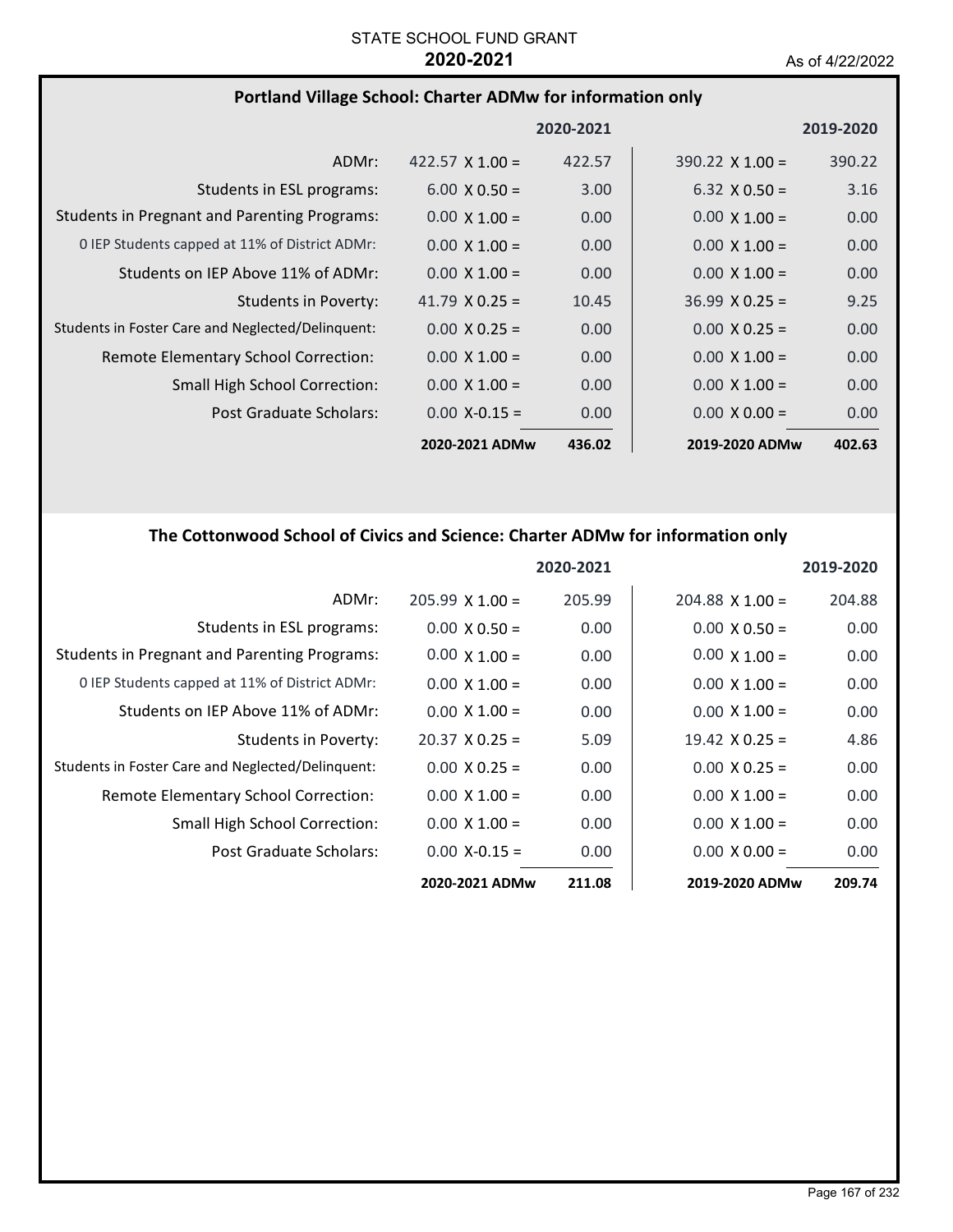| The Ivy School: Charter ADMw for information only   |                        |           |                        |           |
|-----------------------------------------------------|------------------------|-----------|------------------------|-----------|
|                                                     |                        | 2020-2021 |                        | 2019-2020 |
| ADMr:                                               | $325.09 \times 1.00 =$ | 325.09    | $293.73 \times 1.00 =$ | 293.73    |
| Students in ESL programs:                           | $0.00 \times 0.50 =$   | 0.00      | $0.00 \times 0.50 =$   | 0.00      |
| <b>Students in Pregnant and Parenting Programs:</b> | $0.00 \times 1.00 =$   | 0.00      | $0.00 \times 1.00 =$   | 0.00      |
| 0 IEP Students capped at 11% of District ADMr:      | $0.00 \times 1.00 =$   | 0.00      | $0.00 \times 1.00 =$   | 0.00      |
| Students on IEP Above 11% of ADMr:                  | $0.00 \times 1.00 =$   | 0.00      | $0.00 \times 1.00 =$   | 0.00      |
| <b>Students in Poverty:</b>                         | $32.15 \times 0.25 =$  | 8.04      | $27.85 \times 0.25 =$  | 6.96      |
| Students in Foster Care and Neglected/Delinquent:   | $0.00 \times 0.25 =$   | 0.00      | $0.00 \times 0.25 =$   | 0.00      |
| Remote Elementary School Correction:                | $0.00 \times 1.00 =$   | 0.00      | $0.00 \times 1.00 =$   | 0.00      |
| Small High School Correction:                       | $0.00 \times 1.00 =$   | 0.00      | $0.00 \times 1.00 =$   | 0.00      |
| Post Graduate Scholars:                             | $0.00 X - 0.15 =$      | 0.00      | $0.00 \times 0.00 =$   | 0.00      |
|                                                     | 2020-2021 ADMw         | 333.13    | 2019-2020 ADMw         | 300.69    |

# **Le Monde French Immersion Public Charter School: Charter ADMw for information only**

|                                                     |                        | 2020-2021 |                        | 2019-2020 |
|-----------------------------------------------------|------------------------|-----------|------------------------|-----------|
| ADMr:                                               | $386.47 \times 1.00 =$ | 386.47    | $365.25 \times 1.00 =$ | 365.25    |
| Students in ESL programs:                           | $0.31 \times 0.50 =$   | 0.16      | $1.00 \times 0.50 =$   | 0.50      |
| <b>Students in Pregnant and Parenting Programs:</b> | $0.00 \times 1.00 =$   | 0.00      | $0.00 \times 1.00 =$   | 0.00      |
| 0 IEP Students capped at 11% of District ADMr:      | $0.00 \times 1.00 =$   | 0.00      | $0.00 \times 1.00 =$   | 0.00      |
| Students on IEP Above 11% of ADMr:                  | $0.00 \times 1.00 =$   | 0.00      | $0.00 \times 1.00 =$   | 0.00      |
| Students in Poverty:                                | $38.22 \times 0.25 =$  | 9.56      | $34.63 \times 0.25 =$  | 8.66      |
| Students in Foster Care and Neglected/Delinquent:   | $0.00 \times 0.25 =$   | 0.00      | $0.00 \times 0.25 =$   | 0.00      |
| Remote Elementary School Correction:                | $0.00 \times 1.00 =$   | 0.00      | $0.00 \times 1.00 =$   | 0.00      |
| <b>Small High School Correction:</b>                | $0.00 \times 1.00 =$   | 0.00      | $0.00 \times 1.00 =$   | 0.00      |
| Post Graduate Scholars:                             | $0.00 X - 0.15 =$      | 0.00      | $0.00 \times 0.00 =$   | 0.00      |
|                                                     | 2020-2021 ADMw         | 396.18    | 2019-2020 ADMw         | 374.41    |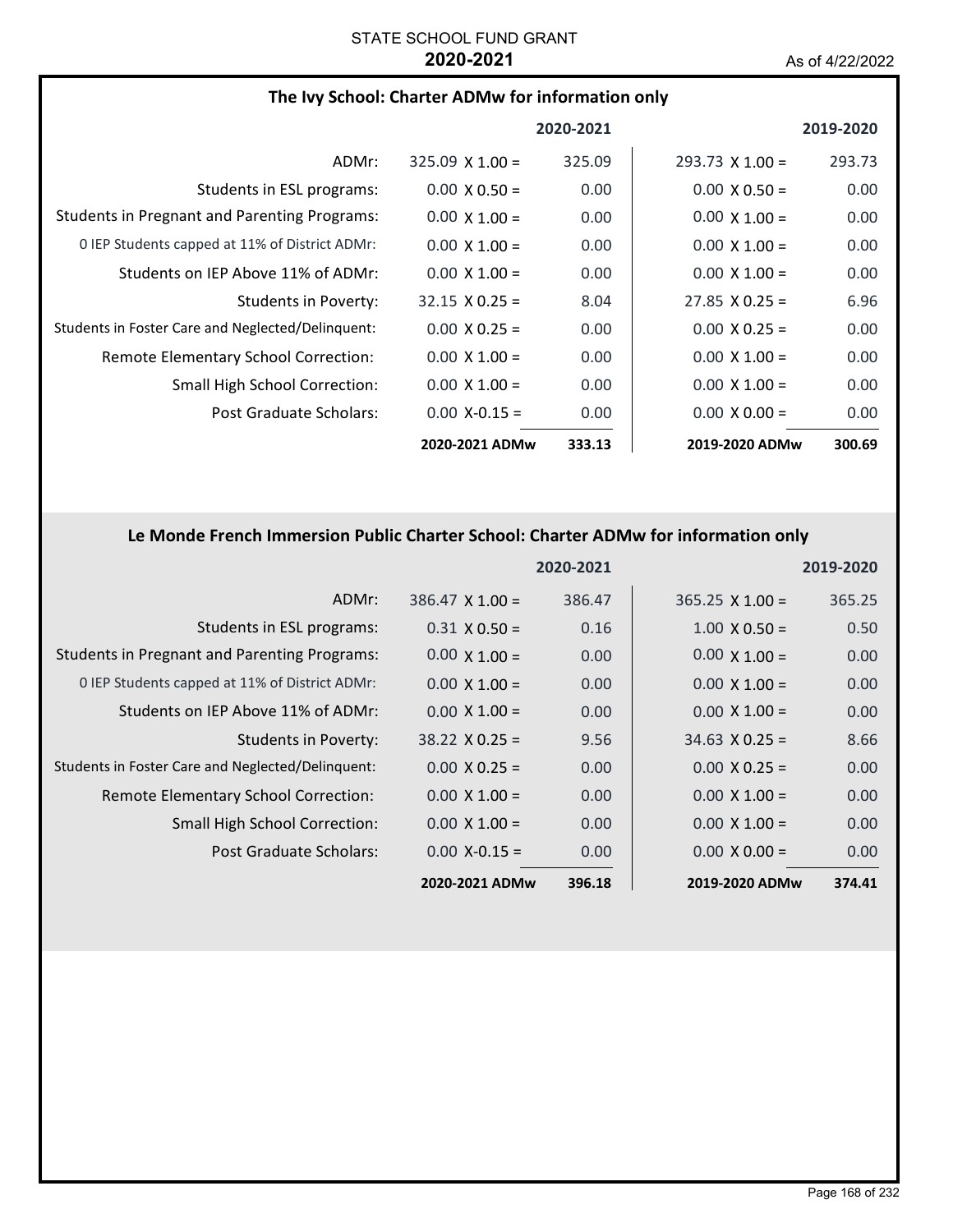### **Kairos PDX: Charter ADMw for information only**

|                                                     |                        | 2020-2021 |                        | 2019-2020 |
|-----------------------------------------------------|------------------------|-----------|------------------------|-----------|
| ADMr:                                               | $221.55 \times 1.00 =$ | 221.55    | $210.04 \times 1.00 =$ | 210.04    |
| Students in ESL programs:                           | $4.00 \times 0.50 =$   | 2.00      | $4.67 \times 0.50 =$   | 2.34      |
| <b>Students in Pregnant and Parenting Programs:</b> | $0.00 \times 1.00 =$   | 0.00      | $0.00 \times 1.00 =$   | 0.00      |
| 0 IEP Students capped at 11% of District ADMr:      | $0.00 \times 1.00 =$   | 0.00      | $0.00 \times 1.00 =$   | 0.00      |
| Students on IEP Above 11% of ADMr:                  | $0.00 \times 1.00 =$   | 0.00      | $0.00 \times 1.00 =$   | 0.00      |
| Students in Poverty:                                | $21.91 \times 0.25 =$  | 5.48      | $19.91 \times 0.25 =$  | 4.98      |
| Students in Foster Care and Neglected/Delinquent:   | $0.00 \times 0.25 =$   | 0.00      | $0.00 \times 0.25 =$   | 0.00      |
| Remote Elementary School Correction:                | $0.00 \times 1.00 =$   | 0.00      | $0.00 \times 1.00 =$   | 0.00      |
| <b>Small High School Correction:</b>                | $0.00 \times 1.00 =$   | 0.00      | $0.00 \times 1.00 =$   | 0.00      |
| Post Graduate Scholars:                             | $0.00 X - 0.15 =$      | 0.00      | $0.00 \times 0.00 =$   | 0.00      |
|                                                     | 2020-2021 ADMw         | 229.03    | 2019-2020 ADMw         | 217.35    |

**Portland SD 1J Extended ADMw 57,825.38**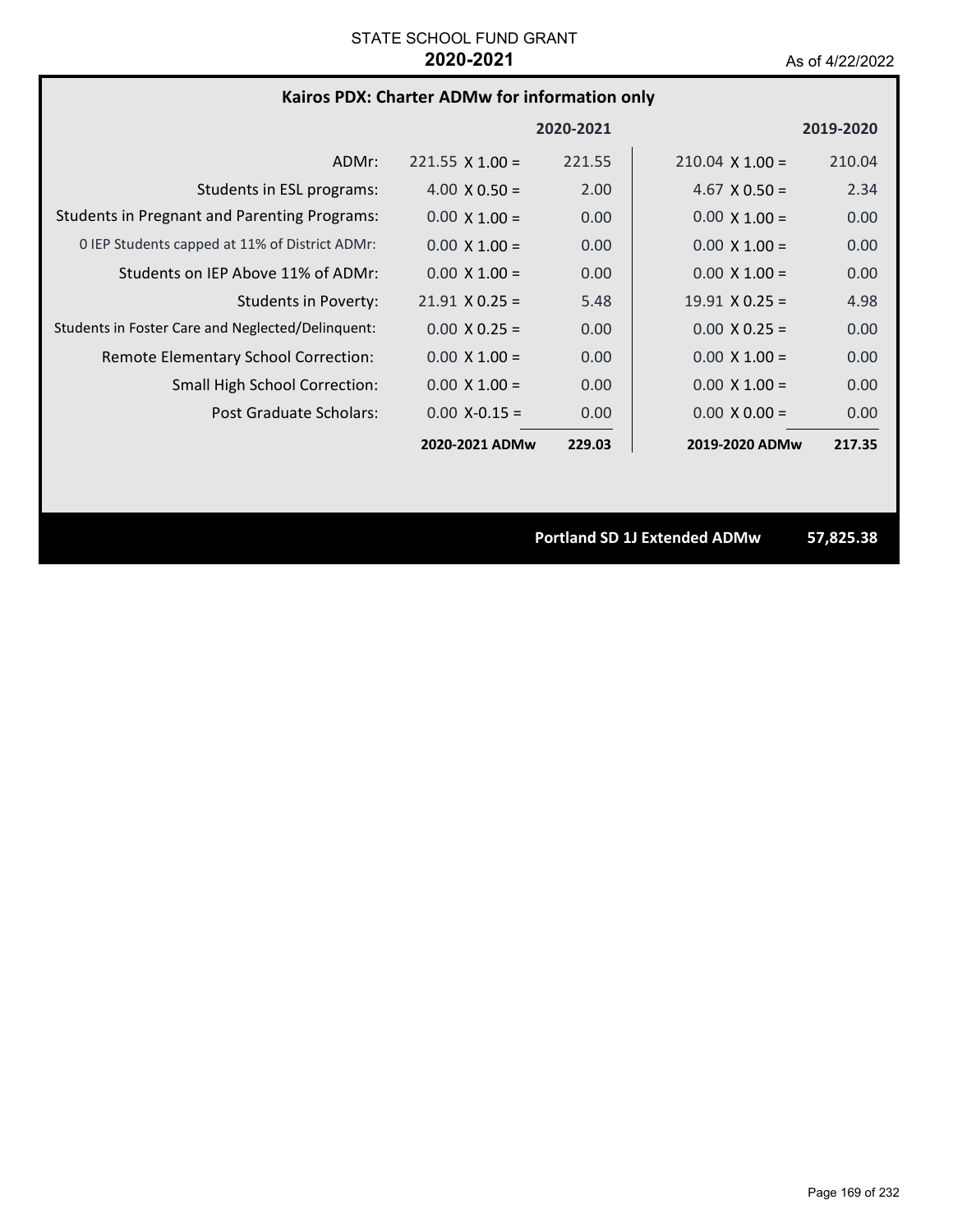# **Multnomah County, Parkrose SD 3** District ID: 2181

# *2020-2021 Extended ADMw*

## **Parkrose SD 3: District total extended ADMw for funding calculations**

|                                                     |                          | 2020-2021 |                                    | 2019-2020 |
|-----------------------------------------------------|--------------------------|-----------|------------------------------------|-----------|
| ADMr:                                               | $2,880.28 \times 1.00 =$ | 2,880.28  | $3,072.28$ X 1.00 =                | 3,072.28  |
| Students in ESL programs:                           | $442.12 \times 0.50 =$   | 221.06    | 469.30 $\times$ 0.50 =             | 234.65    |
| <b>Students in Pregnant and Parenting Programs:</b> | 7.89 $\times$ 1.00 =     | 7.89      | $3.67 \times 1.00 =$               | 3.67      |
| 491 IEP Students capped at 11% of District ADMr:    | $316.83$ X $1.00 =$      | 316.83    | 337.95 $X$ 1.00 =                  | 337.95    |
| Students on IEP Above 11% of ADMr:                  | $99.80 X 1.00 =$         | 99.80     | 119.40 $X$ 1.00 =                  | 119.40    |
| <b>Students in Poverty:</b>                         | 420.68 $X$ 0.25 =        | 105.17    | 443.12 $\times$ 0.25 =             | 110.78    |
| Students in Foster Care and Neglected/Delinquent:   | $21.00 \times 0.25 =$    | 5.25      | $21.00 \times 0.25 =$              | 5.25      |
| Remote Elementary School Correction:                | $0.00 \times 1.00 =$     | 0.00      | $0.00 \times 1.00 =$               | 0.00      |
| <b>Small High School Correction:</b>                | $0.00 \times 1.00 =$     | 0.00      | $0.00 \times 1.00 =$               | 0.00      |
| Post Graduate Scholars:                             | $0.00$ X-0.15 =          | 0.00      | $0.00 \times 0.00 =$               | 0.00      |
|                                                     | 2020-2021 ADMw           | 3,636.28  | 2019-2020 ADMw                     | 3,883.98  |
|                                                     |                          |           | <b>Parkrose SD 3 Extended ADMw</b> | 3,883.98  |
|                                                     |                          |           |                                    |           |
|                                                     |                          |           | <b>Parkrose SD 3 Extended ADMw</b> | 3,883.98  |

Page 170 of 232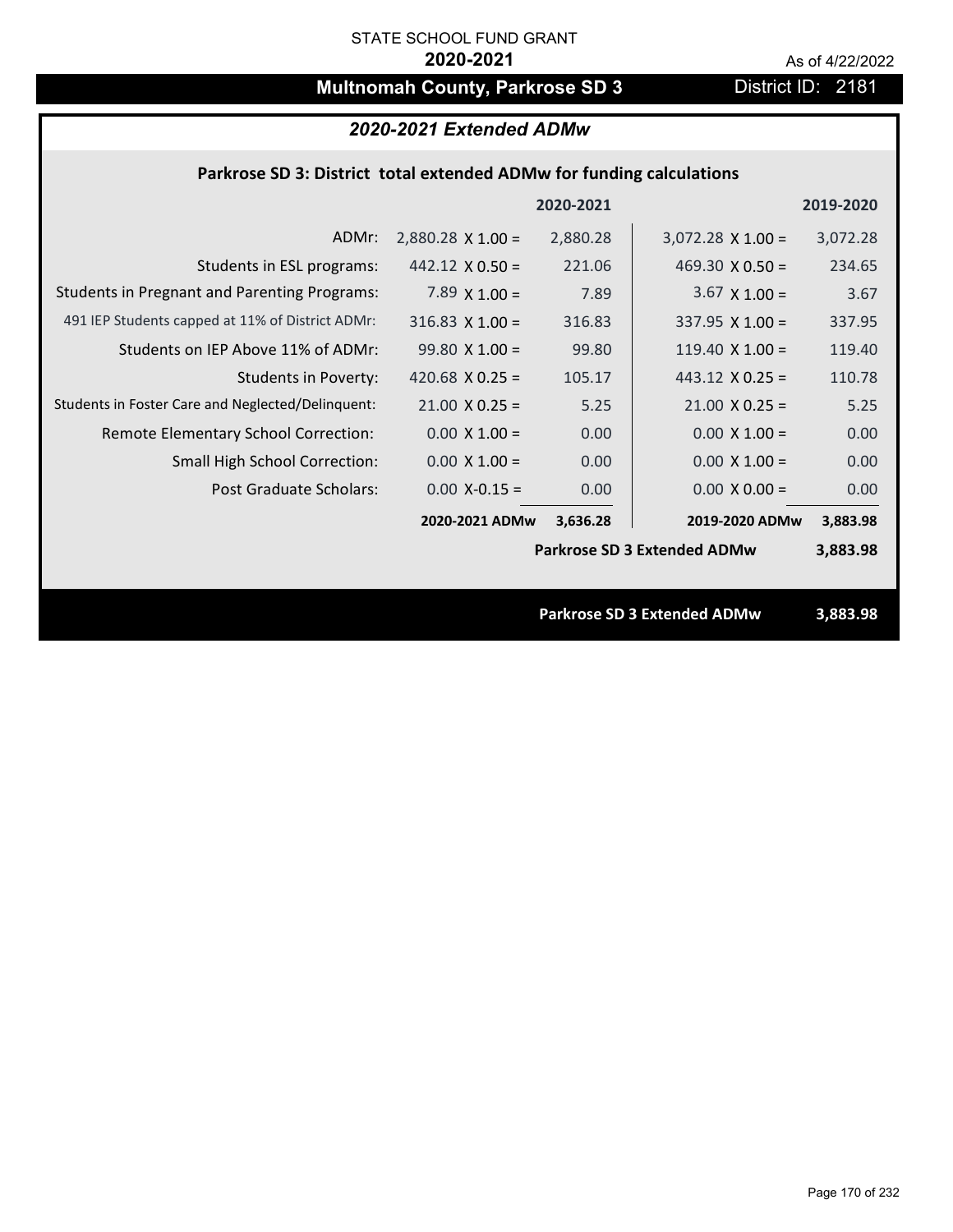# **Multnomah County, Reynolds SD 7** District ID: 2182

# *2020-2021 Extended ADMw*

# **Reynolds SD 7: District total extended ADMw for funding calculations**

|                                                     |                          | 2020-2021 |                          | 2019-2020 |
|-----------------------------------------------------|--------------------------|-----------|--------------------------|-----------|
| ADMr:                                               | $9,552.80 \times 1.00 =$ | 9,552.80  | $9,802.72 \times 1.00 =$ | 9,802.72  |
| Students in ESL programs:                           | $2,727.32 \times 0.50 =$ | 1,363.66  | $2,685.30 \times 0.50 =$ | 1,342.65  |
| <b>Students in Pregnant and Parenting Programs:</b> | $9.56 \times 1.00 =$     | 9.56      | $2.99 \times 1.00 =$     | 2.99      |
| 1579 IEP Students capped at 11% of District ADMr:   | $1,164.05 \times 1.00 =$ | 1,164.05  | $1,192.63 \times 1.00 =$ | 1,192.63  |
| Students on IEP Above 11% of ADMr:                  | $185.10 \times 1.00 =$   | 185.10    | $290.50 \times 1.00 =$   | 290.50    |
| <b>Students in Poverty:</b>                         | $1,855.04 \times 0.25 =$ | 463.76    | $1,762.73 \times 0.25 =$ | 440.68    |
| Students in Foster Care and Neglected/Delinquent:   | $63.00 \times 0.25 =$    | 15.75     | $62.00 \times 0.25 =$    | 15.50     |
| Remote Elementary School Correction:                | $0.00 \times 1.00 =$     | 0.00      | $0.00 \times 1.00 =$     | 0.00      |
| <b>Small High School Correction:</b>                | $0.00 \times 1.00 =$     | 0.00      | $0.00 \times 1.00 =$     | 0.00      |
| Post Graduate Scholars:                             | $0.00$ X-0.15 =          | 0.00      | $0.00 \times 0.00 =$     | 0.00      |
|                                                     | 2020-2021 ADMw           | 12,754.68 | 2019-2020 ADMw           | 13,087.67 |

**Reynolds SD 7 Extended ADMw**

**14,240.23**

## **Multnomah Learning Academy: Charter ADMw for information only**

|                                                     |                        | 2020-2021 |                        | 2019-2020 |
|-----------------------------------------------------|------------------------|-----------|------------------------|-----------|
| ADMr:                                               | 569.69 $X$ 1.00 =      | 569.69    | 552.23 $X$ 1.00 =      | 552.23    |
| Students in ESL programs:                           | 46.66 $\times$ 0.50 =  | 23.33     | $30.20 \times 0.50 =$  | 15.10     |
| <b>Students in Pregnant and Parenting Programs:</b> | $0.00 \times 1.00 =$   | 0.00      | $0.00 \times 1.00 =$   | 0.00      |
| 0 IEP Students capped at 11% of District ADMr:      | $0.00 \times 1.00 =$   | 0.00      | $0.00 \times 1.00 =$   | 0.00      |
| Students on IEP Above 11% of ADMr:                  | $0.00 \times 1.00 =$   | 0.00      | $0.00 \times 1.00 =$   | 0.00      |
| Students in Poverty:                                | $110.63 \times 0.25 =$ | 27.66     | $100.27 \times 0.25 =$ | 25.07     |
| Students in Foster Care and Neglected/Delinquent:   | $0.00 \times 0.25 =$   | 0.00      | $0.00 \times 0.25 =$   | 0.00      |
| Remote Elementary School Correction:                | $0.00 \times 1.00 =$   | 0.00      | $0.00 \times 1.00 =$   | 0.00      |
| <b>Small High School Correction:</b>                | $0.00 \times 1.00 =$   | 0.00      | $0.00 \times 1.00 =$   | 0.00      |
| Post Graduate Scholars:                             | $0.00$ X-0.15 =        | 0.00      | $0.00 \times 0.00 =$   | 0.00      |
|                                                     | 2020-2021 ADMw         | 620.68    | 2019-2020 ADMw         | 592.40    |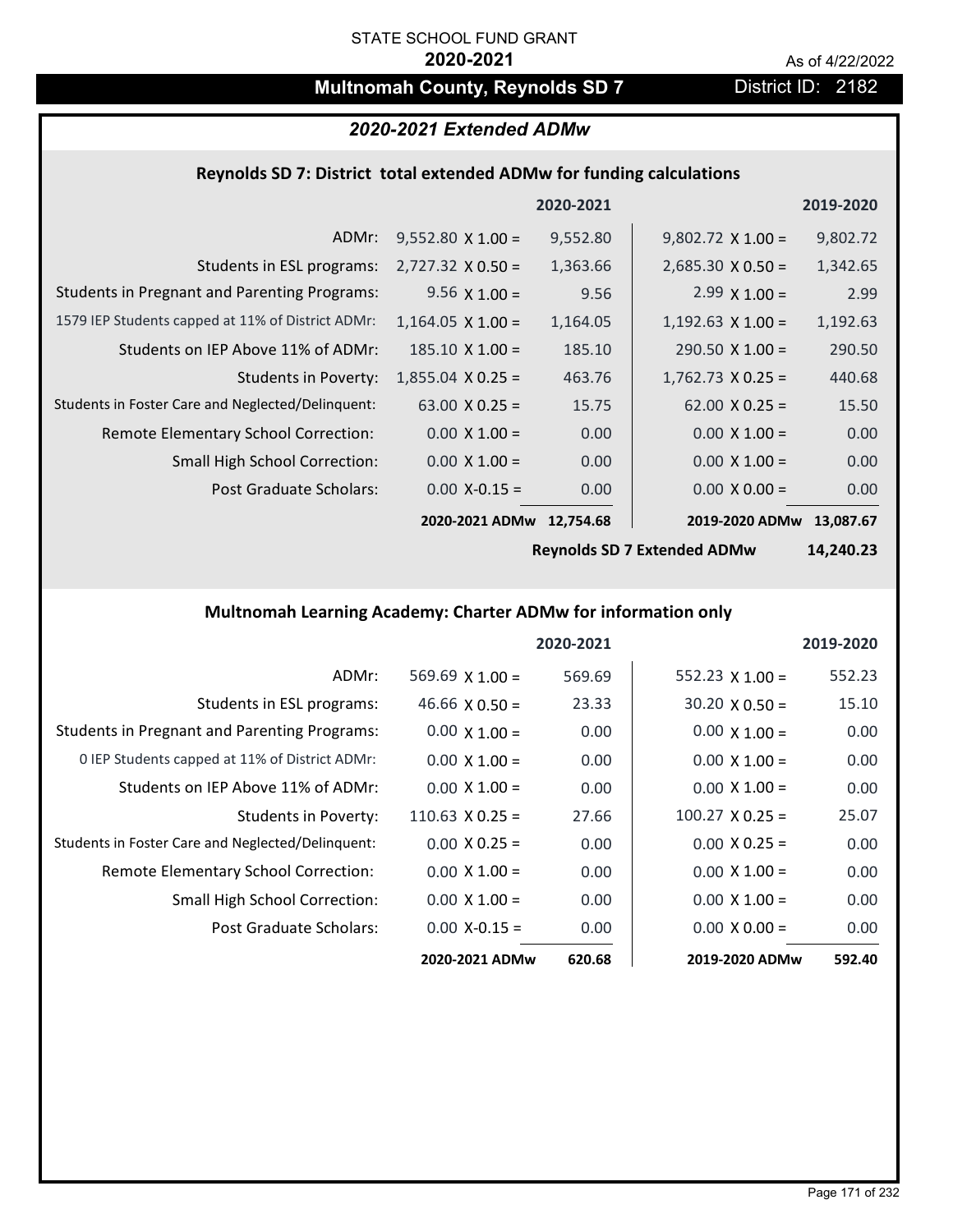## **Reynolds Arthur Academy: Charter ADMw for information only**

|                                                     |                       | 2020-2021 |                        | 2019-2020         |
|-----------------------------------------------------|-----------------------|-----------|------------------------|-------------------|
| ADMr:                                               | $167.86$ X $1.00 =$   | 167.86    | $176.63 \times 1.00 =$ | 176.63            |
| Students in ESL programs:                           | $21.01 \times 0.50 =$ | 10.51     | $17.95 \times 0.50 =$  | 8.98              |
| <b>Students in Pregnant and Parenting Programs:</b> | $0.00 \times 1.00 =$  | 0.00      | $0.00 \times 1.00 =$   | 0.00              |
| 0 IEP Students capped at 11% of District ADMr:      | $0.00 \times 1.00 =$  | 0.00      | $0.00 \times 1.00 =$   | 0.00 <sub>1</sub> |
| Students on IEP Above 11% of ADMr:                  | $0.00 \times 1.00 =$  | 0.00      | $0.00 \times 1.00 =$   | 0.00              |
| Students in Poverty:                                | $32.60 \times 0.25 =$ | 8.15      | $32.07 \times 0.25 =$  | 8.02              |
| Students in Foster Care and Neglected/Delinguent:   | $0.00 \times 0.25 =$  | 0.00      | $0.00 \times 0.25 =$   | 0.00              |
| Remote Elementary School Correction:                | $0.00 \times 1.00 =$  | 0.00      | $0.00 \times 1.00 =$   | 0.00              |
| <b>Small High School Correction:</b>                | $0.00 \times 1.00 =$  | 0.00      | $0.00 \times 1.00 =$   | 0.00              |
| Post Graduate Scholars:                             | $0.00$ X-0.15 =       | 0.00      | $0.00 \times 0.00 =$   | 0.00              |
|                                                     | 2020-2021 ADMw        | 186.52    | 2019-2020 ADMw         | 193.62            |

### **Rockwood Preparatory Academy: Charter ADMw for information only**

|                                                     |                        | 2020-2021 |                        | 2019-2020 |
|-----------------------------------------------------|------------------------|-----------|------------------------|-----------|
| ADMr:                                               | $291.88 \times 1.00 =$ | 291.88    | $310.47 \times 1.00 =$ | 310.47    |
| Students in ESL programs:                           | $90.75 \times 0.50 =$  | 45.38     | $83.95 \times 0.50 =$  | 41.98     |
| <b>Students in Pregnant and Parenting Programs:</b> | $0.00 \times 1.00 =$   | 0.00      | $0.00 \times 1.00 =$   | 0.00      |
| 0 IEP Students capped at 11% of District ADMr:      | $0.00 \times 1.00 =$   | 0.00      | $0.00 \times 1.00 =$   | 0.00      |
| Students on IEP Above 11% of ADMr:                  | $0.00 \times 1.00 =$   | 0.00      | $0.00 \times 1.00 =$   | 0.00      |
| Students in Poverty:                                | $56.68 \times 0.25 =$  | 14.17     | $56.37 \times 0.25 =$  | 14.09     |
| Students in Foster Care and Neglected/Delinquent:   | $0.00 \times 0.25 =$   | 0.00      | $0.00 \times 0.25 =$   | 0.00      |
| Remote Elementary School Correction:                | $0.00 \times 1.00 =$   | 0.00      | $0.00 \times 1.00 =$   | 0.00      |
| <b>Small High School Correction:</b>                | $0.00 \times 1.00 =$   | 0.00      | $0.00 \times 1.00 =$   | 0.00      |
| Post Graduate Scholars:                             | $0.00$ X-0.15 =        | 0.00      | $0.00 \times 0.00 =$   | 0.00      |
|                                                     | 2020-2021 ADMw         | 351.43    | 2019-2020 ADMw         | 366.54    |

**Reynolds SD 7 Extended ADMw 14,240.23**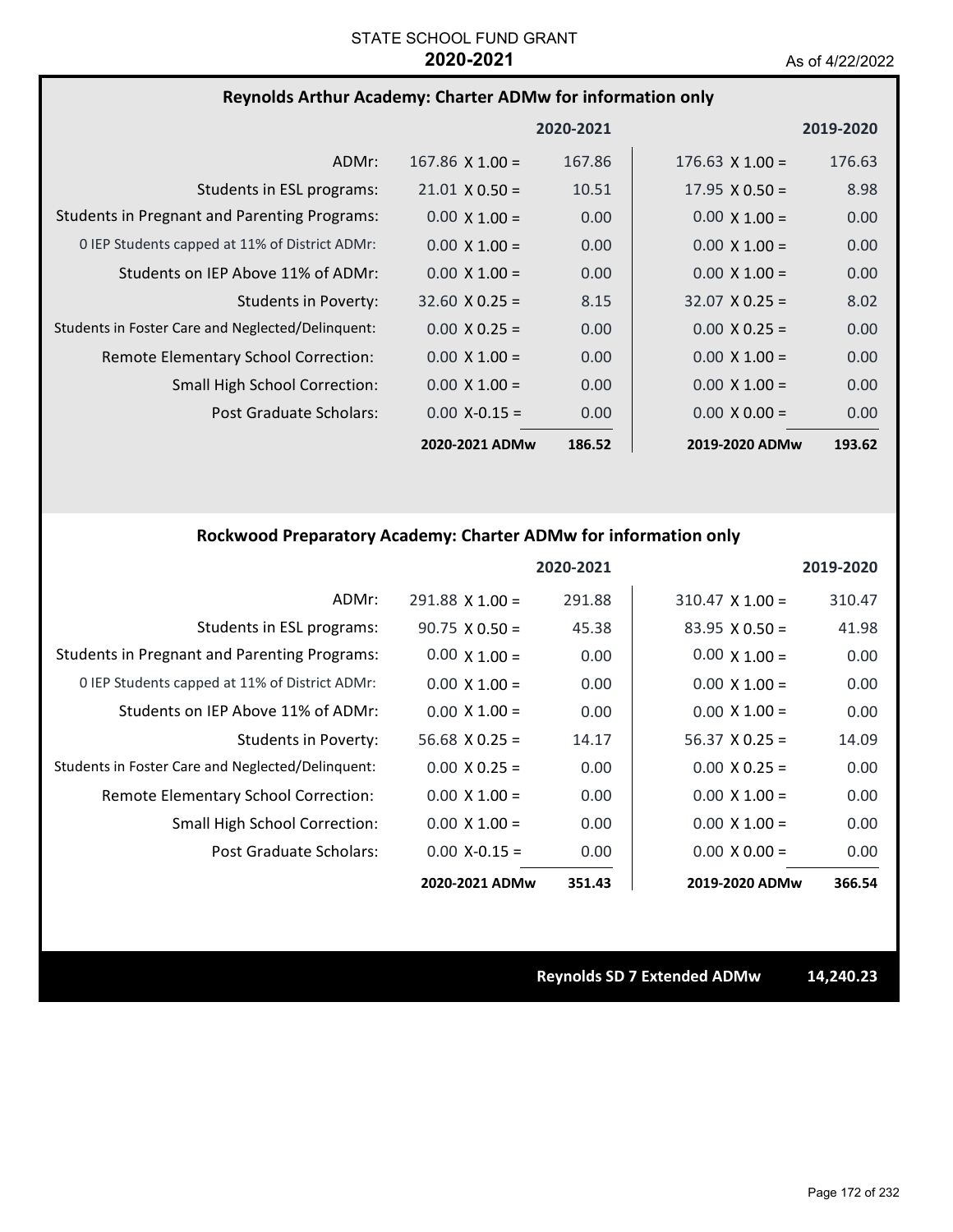# **Multnomah County, Gresham-Barlow SD 10J** District ID: 2183

### *2020-2021 Extended ADMw*

# **Gresham‐Barlow SD 10J: District total extended ADMw for funding calculations**

|                                                     |                                 | 2020-2021 |                           | 2019-2020 |
|-----------------------------------------------------|---------------------------------|-----------|---------------------------|-----------|
|                                                     | ADMr: $10,291.50 \times 1.00 =$ | 10,291.50 | $10,745.78 \times 1.00 =$ | 10,745.78 |
| Students in ESL programs:                           | $1,281.14 \times 0.50 =$        | 640.57    | $1,243.06 \times 0.50 =$  | 621.53    |
| <b>Students in Pregnant and Parenting Programs:</b> | $8.62 \times 1.00 =$            | 8.62      | $6.67 \times 1.00 =$      | 6.67      |
| 1510 IEP Students capped at 11% of District ADMr:   | $1,274.55 \times 1.00 =$        | 1,274.55  | $1,298.71 \times 1.00 =$  | 1,298.71  |
| Students on IEP Above 11% of ADMr:                  | $55.10 \times 1.00 =$           | 55.10     | $29.50 \times 1.00 =$     | 29.50     |
| <b>Students in Poverty:</b>                         | $1,208.53 \times 0.25 =$        | 302.13    | $1,323.71$ X 0.25 =       | 330.93    |
| Students in Foster Care and Neglected/Delinquent:   | $64.00 \times 0.25 =$           | 16.00     | $85.00 \times 0.25 =$     | 21.25     |
| Remote Elementary School Correction:                | $0.00 \times 1.00 =$            | 0.00      | $0.00 \times 1.00 =$      | 0.00      |
| <b>Small High School Correction:</b>                | $0.00 \times 1.00 =$            | 0.00      | $0.00 \times 1.00 =$      | 0.00      |
| Post Graduate Scholars:                             | $0.00$ X-0.15 =                 | 0.00      | $0.00 \times 0.00 =$      | 0.00      |
|                                                     | 2020-2021 ADMw                  | 12,588.47 | 2019-2020 ADMw            | 13,054.37 |

**Gresham‐Barlow SD 10J Extended ADMw**

**14,167.39**

# **Center for Advanced Learning: Charter ADMw for information only**

|                                                     |                      | 2020-2021 |                      | 2019-2020 |
|-----------------------------------------------------|----------------------|-----------|----------------------|-----------|
| ADMr:                                               | $0.06 \times 1.00 =$ | 0.06      | $0.00 \times 1.00 =$ | 0.00      |
| Students in ESL programs:                           | $0.00 \times 0.50 =$ | 0.00      | $0.00 \times 0.50 =$ | 0.00      |
| <b>Students in Pregnant and Parenting Programs:</b> | $0.00 \times 1.00 =$ | 0.00      | $0.00 \times 1.00 =$ | 0.00      |
| 0 IEP Students capped at 11% of District ADMr:      | $0.00 \times 1.00 =$ | 0.00      | $0.00 \times 1.00 =$ | 0.00      |
| Students on IEP Above 11% of ADMr:                  | $0.00 \times 1.00 =$ | 0.00      | $0.00 X 1.00 =$      | 0.00      |
| <b>Students in Poverty:</b>                         | $0.01 \times 0.25 =$ | 0.00      | $0.00 \times 0.25 =$ | 0.00      |
| Students in Foster Care and Neglected/Delinquent:   | $0.00 \times 0.25 =$ | 0.00      | $0.00 \times 0.25 =$ | 0.00      |
| Remote Elementary School Correction:                | $0.00 \times 1.00 =$ | 0.00      | $0.00 \times 1.00 =$ | 0.00      |
| <b>Small High School Correction:</b>                | $0.00 \times 1.00 =$ | 0.00      | $0.00 \times 1.00 =$ | 0.00      |
| Post Graduate Scholars:                             | $0.00 X - 0.15 =$    | 0.00      | $0.00 \times 0.00 =$ | 0.00      |
|                                                     | 2020-2021 ADMw       | 0.06      | 2019-2020 ADMw       | 0.00      |

Page 173 of 232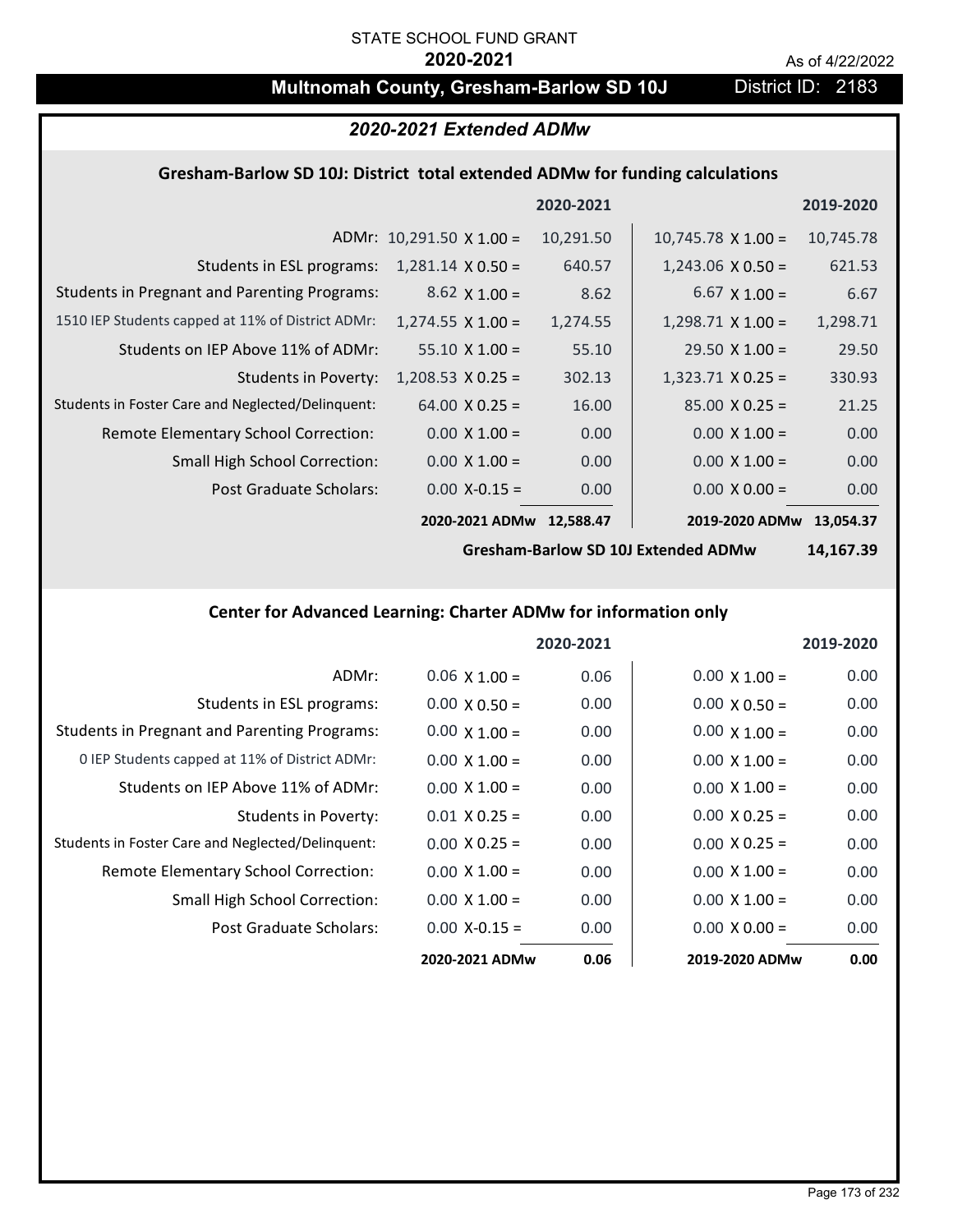### **Gresham Arthur Academy: Charter ADMw for information only**

|                                                     |                        | 2020-2021 |                        | 2019-2020 |
|-----------------------------------------------------|------------------------|-----------|------------------------|-----------|
| ADMr:                                               | $166.46 \times 1.00 =$ | 166.46    | $173.10 \times 1.00 =$ | 173.10    |
| Students in ESL programs:                           | $10.16 \times 0.50 =$  | 5.08      | $11.63 \times 0.50 =$  | 5.82      |
| <b>Students in Pregnant and Parenting Programs:</b> | $0.00 \times 1.00 =$   | 0.00      | $0.00 \times 1.00 =$   | 0.00      |
| 0 IEP Students capped at 11% of District ADMr:      | $0.00 \times 1.00 =$   | 0.00      | $0.00 \times 1.00 =$   | 0.00      |
| Students on IEP Above 11% of ADMr:                  | $0.00 \times 1.00 =$   | 0.00      | $0.00 \times 1.00 =$   | 0.00      |
| Students in Poverty:                                | 19.55 $\times$ 0.25 =  | 4.89      | $21.43 \times 0.25 =$  | 5.36      |
| Students in Foster Care and Neglected/Delinguent:   | $0.00 \times 0.25 =$   | 0.00      | $0.00 \times 0.25 =$   | 0.00      |
| Remote Elementary School Correction:                | $0.00 \times 1.00 =$   | 0.00      | $0.00 \times 1.00 =$   | 0.00      |
| <b>Small High School Correction:</b>                | $0.00 \times 1.00 =$   | 0.00      | $0.00 \times 1.00 =$   | 0.00      |
| Post Graduate Scholars:                             | $0.00$ X-0.15 =        | 0.00      | $0.00 \times 0.00 =$   | 0.00      |
|                                                     | 2020-2021 ADMw         | 176.43    | 2019-2020 ADMw         | 184.27    |

# **Lewis and Clark Montessori Charter School: Charter ADMw for information only**

|                                                     |                        | 2020-2021 |                        | 2019-2020 |
|-----------------------------------------------------|------------------------|-----------|------------------------|-----------|
| ADMr:                                               | $332.40 \times 1.00 =$ | 332.40    | $366.18 \times 1.00 =$ | 366.18    |
| Students in ESL programs:                           | $3.00 \times 0.50 =$   | 1.50      | $3.00 \times 0.50 =$   | 1.50      |
| <b>Students in Pregnant and Parenting Programs:</b> | $0.00 \times 1.00 =$   | 0.00      | $0.00 \times 1.00 =$   | 0.00      |
| 0 IEP Students capped at 11% of District ADMr:      | $0.00 \times 1.00 =$   | 0.00      | $0.00 \times 1.00 =$   | 0.00      |
| Students on IEP Above 11% of ADMr:                  | $0.00 \times 1.00 =$   | 0.00      | $0.00 \times 1.00 =$   | 0.00      |
| Students in Poverty:                                | $39.03 \times 0.25 =$  | 9.76      | $45.34 \times 0.25 =$  | 11.34     |
| Students in Foster Care and Neglected/Delinquent:   | $0.00 \times 0.25 =$   | 0.00      | $0.00 \times 0.25 =$   | 0.00      |
| Remote Elementary School Correction:                | $0.00 \times 1.00 =$   | 0.00      | $0.00 \times 1.00 =$   | 0.00      |
| <b>Small High School Correction:</b>                | $0.00 \times 1.00 =$   | 0.00      | $0.00 \times 1.00 =$   | 0.00      |
| Post Graduate Scholars:                             | $0.00$ X-0.15 =        | 0.00      | $0.00 \times 0.00 =$   | 0.00      |
|                                                     | 2020-2021 ADMw         | 343.66    | 2019-2020 ADMw         | 379.02    |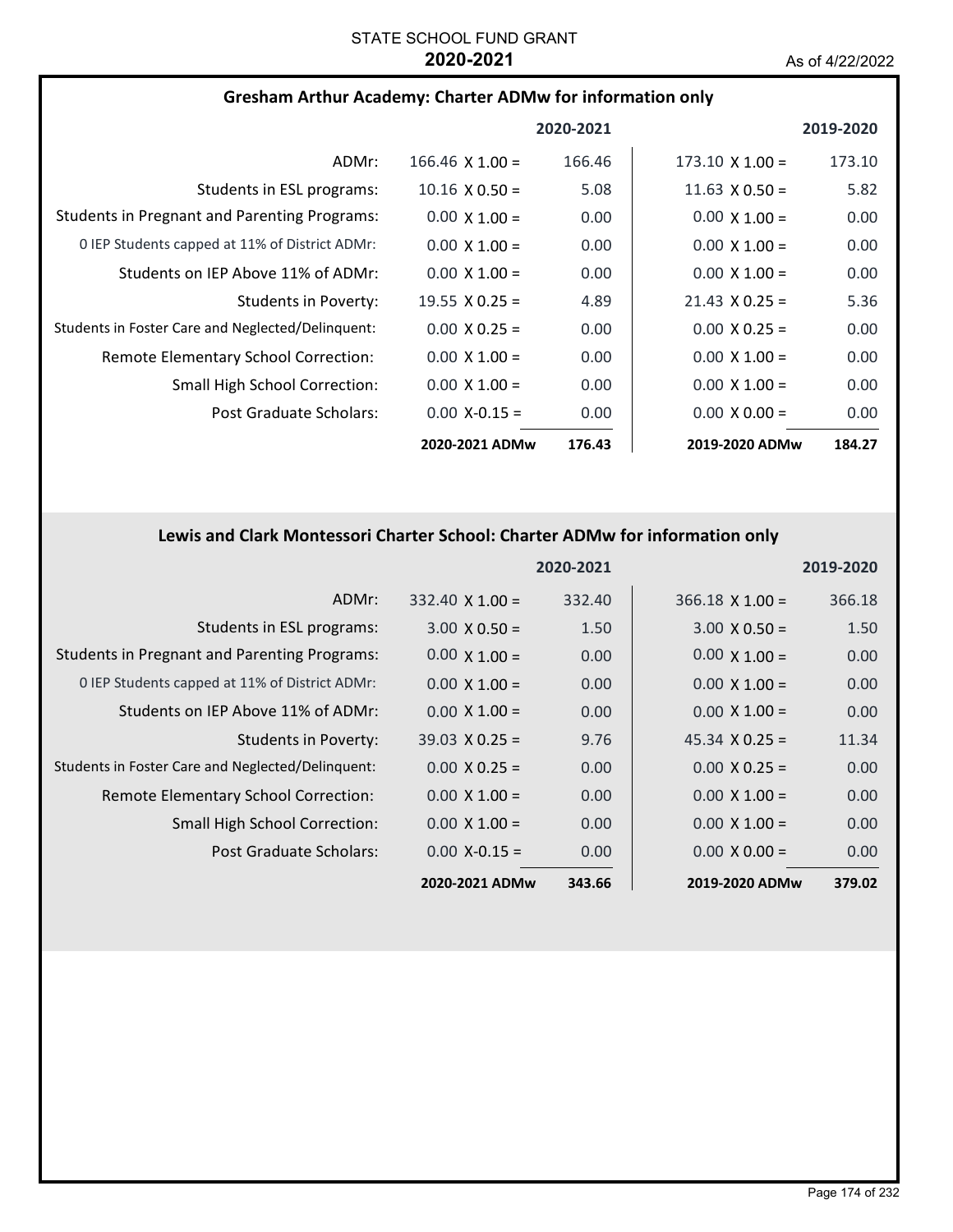# **Metro East Web Academy: Charter ADMw for information only**

|                                                     |                        | 2020-2021 |                        | 2019-2020 |
|-----------------------------------------------------|------------------------|-----------|------------------------|-----------|
| ADMr:                                               | $796.40 \times 1.00 =$ | 796.40    | 521.43 $\times$ 1.00 = | 521.43    |
| Students in ESL programs:                           | $19.36 \times 0.50 =$  | 9.68      | $12.24 \times 0.50 =$  | 6.12      |
| <b>Students in Pregnant and Parenting Programs:</b> | $6.52 \times 1.00 =$   | 6.52      | $6.04 \times 1.00 =$   | 6.04      |
| 0 IEP Students capped at 11% of District ADMr:      | $0.00 \times 1.00 =$   | 0.00      | $0.00 \times 1.00 =$   | 0.00      |
| Students on IEP Above 11% of ADMr:                  | $0.00 \times 1.00 =$   | 0.00      | $0.00 \times 1.00 =$   | 0.00      |
| <b>Students in Poverty:</b>                         | $93.52 \times 0.25 =$  | 23.38     | 64.56 $X$ 0.25 =       | 16.14     |
| Students in Foster Care and Neglected/Delinquent:   | $0.00 \times 0.25 =$   | 0.00      | $0.00 \times 0.25 =$   | 0.00      |
| Remote Elementary School Correction:                | $0.00 \times 1.00 =$   | 0.00      | $0.00 \times 1.00 =$   | 0.00      |
| <b>Small High School Correction:</b>                | $0.00 \times 1.00 =$   | 0.00      | $0.00 \times 1.00 =$   | 0.00      |
| Post Graduate Scholars:                             | $0.00$ X-0.15 =        | 0.00      | $0.00 \times 0.00 =$   | 0.00      |
|                                                     | 2020-2021 ADMw         | 835.98    | 2019-2020 ADMw         | 549.73    |

**Gresham‐Barlow SD 10J Extended ADMw 14,167.39**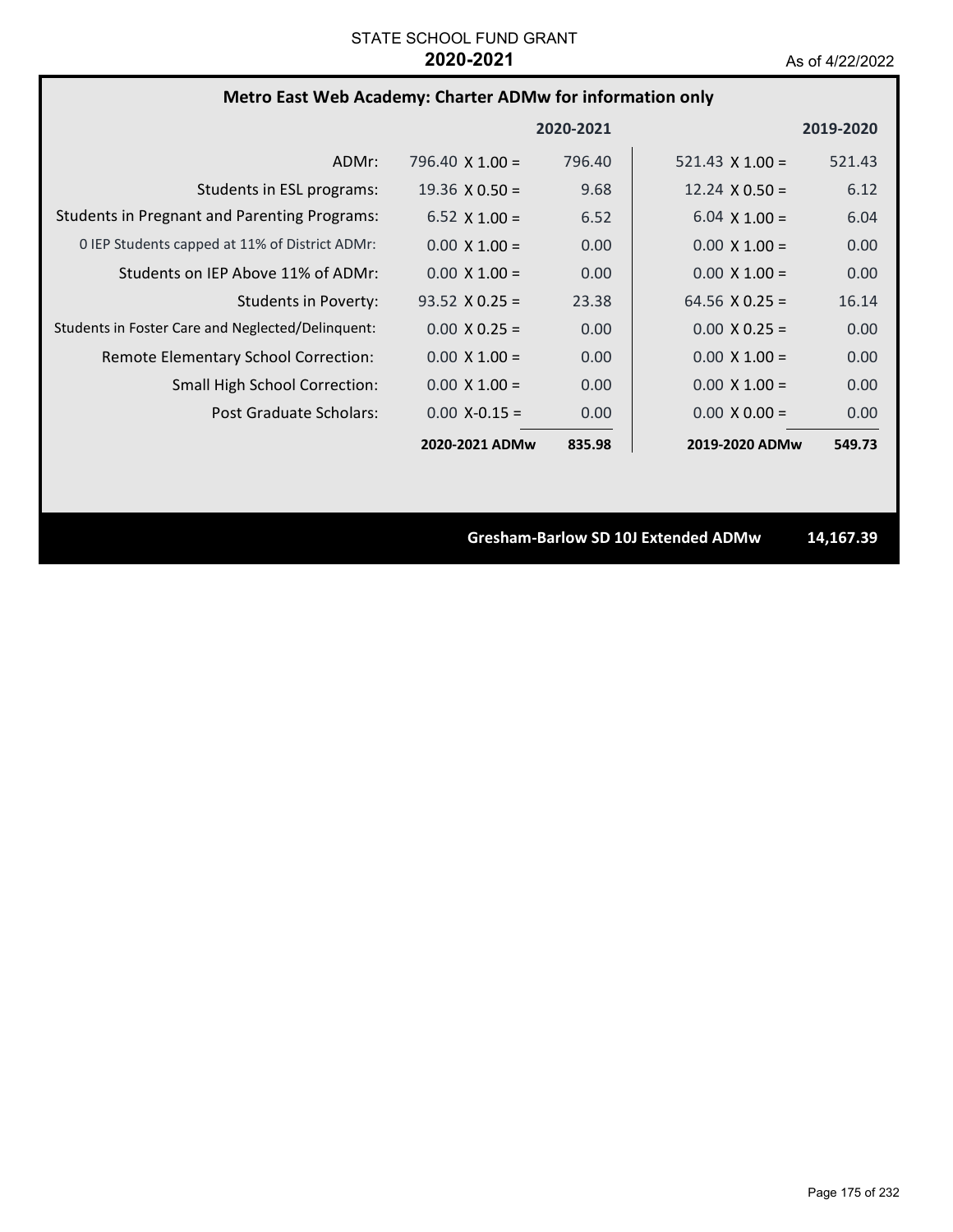# **Multnomah County, Centennial SD 28J** District ID: 2185

# *2020-2021 Extended ADMw*

### **Centennial SD 28J: District total extended ADMw for funding calculations**

|                                                     |                          | 2020-2021 |                                        | 2019-2020 |
|-----------------------------------------------------|--------------------------|-----------|----------------------------------------|-----------|
| ADMr:                                               | $5,719.46 \times 1.00 =$ | 5,719.46  | $5,994.17 \times 1.00 =$               | 5,994.17  |
| Students in ESL programs:                           | $1,265.38 \times 0.50 =$ | 632.69    | $1,209.23 \times 0.50 =$               | 604.62    |
| <b>Students in Pregnant and Parenting Programs:</b> | 14.74 $\times$ 1.00 =    | 14.74     | 19.83 $\times$ 1.00 =                  | 19.83     |
| 842 IEP Students capped at 11% of District ADMr:    | 629.14 $\times$ 1.00 =   | 629.14    | 659.36 $\times$ 1.00 =                 | 659.36    |
| Students on IEP Above 11% of ADMr:                  | $75.70 X 1.00 =$         | 75.70     | 58.80 $X$ 1.00 =                       | 58.80     |
| <b>Students in Poverty:</b>                         | $1,109.91$ X 0.25 =      | 277.48    | $1,064.02$ X 0.25 =                    | 266.01    |
| Students in Foster Care and Neglected/Delinquent:   | $30.00 \times 0.25 =$    | 7.50      | $30.00 \times 0.25 =$                  | 7.50      |
| Remote Elementary School Correction:                | $0.00 \times 1.00 =$     | 0.00      | $0.00 \times 1.00 =$                   | 0.00      |
| <b>Small High School Correction:</b>                | $0.00 \times 1.00 =$     | 0.00      | $0.00 \times 1.00 =$                   | 0.00      |
| Post Graduate Scholars:                             | $0.00$ X-0.15 =          | 0.00      | $0.00 \times 0.00 =$                   | 0.00      |
|                                                     | 2020-2021 ADMw           | 7,356.71  | 2019-2020 ADMw                         | 7,610.28  |
|                                                     |                          |           | <b>Centennial SD 28J Extended ADMw</b> | 7,610.28  |
|                                                     |                          |           |                                        |           |
|                                                     |                          |           | <b>Centennial SD 28J Extended ADMw</b> | 7,610.28  |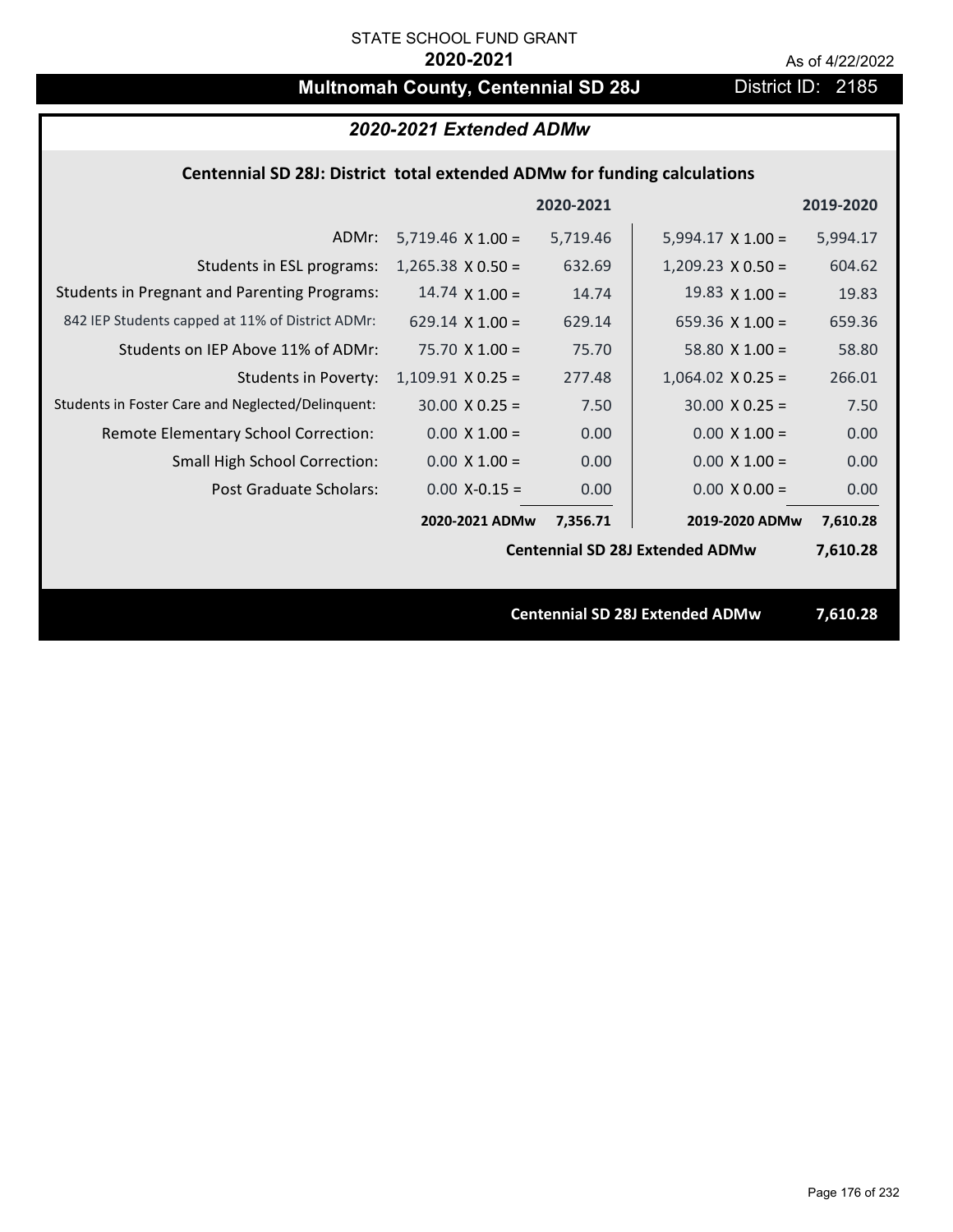# **Multnomah County, Corbett SD 39 District ID: 2186**

### *2020-2021 Extended ADMw*

### **Corbett SD 39: District total extended ADMw for funding calculations**

|                                                     |                      | 2020-2021 |                        | 2019-2020 |
|-----------------------------------------------------|----------------------|-----------|------------------------|-----------|
| ADMr:                                               | $2.00 \times 1.00 =$ | 2.00      | $4.51 \times 1.00 =$   | 4.51      |
| Students in ESL programs:                           | $0.00 \times 0.50 =$ | 0.00      | $0.00 \times 0.50 =$   | 0.00      |
| <b>Students in Pregnant and Parenting Programs:</b> | $0.00 \times 1.00 =$ | 0.00      | $0.00 \times 1.00 =$   | 0.00      |
| 151 IEP Students capped at 11% of District ADMr:    | $118.68$ X 1.00 =    | 118.68    | 129.44 $\times$ 1.00 = | 129.44    |
| Students on IEP Above 11% of ADMr:                  | $3.80 \times 1.00 =$ | 3.80      | $7.10 \times 1.00 =$   | 7.10      |
| <b>Students in Poverty:</b>                         | $0.17 \times 0.25 =$ | 0.04      | $0.15 \times 0.25 =$   | 0.04      |
| Students in Foster Care and Neglected/Delinquent:   | $2.00 \times 0.25 =$ | 0.50      | $8.00 \times 0.25 =$   | 2.00      |
| Remote Elementary School Correction:                | $0.00 \times 1.00 =$ | 0.00      | $0.00 \times 1.00 =$   | 0.00      |
| <b>Small High School Correction:</b>                | $0.00 \times 1.00 =$ | 0.00      | $0.00 \times 1.00 =$   | 0.00      |
| Post Graduate Scholars:                             | $0.00$ X-0.15 =      | 0.00      | $0.00 \times 0.00 =$   | 0.00      |
|                                                     | 2020-2021 ADMw       | 125.02    | 2019-2020 ADMw         | 143.09    |

**Corbett SD 39 Extended ADMw**

**1,336.82**

# **Corbett School: Charter ADMw for information only**

|                                                     |                       | 2020-2021 |                       | 2019-2020 |
|-----------------------------------------------------|-----------------------|-----------|-----------------------|-----------|
| ADMr:                                               | $1,076.91$ X $1.00 =$ | 1,076.91  | $1,172.21$ X $1.00 =$ | 1,172.21  |
| Students in ESL programs:                           | $20.00 \times 0.50 =$ | 10.00     | $24.12 \times 0.50 =$ | 12.06     |
| <b>Students in Pregnant and Parenting Programs:</b> | $0.00 \times 1.00 =$  | 0.00      | $0.00 \times 1.00 =$  | 0.00      |
| 0 IEP Students capped at 11% of District ADMr:      | $0.00 \times 1.00 =$  | 0.00      | $0.00 \times 1.00 =$  | 0.00      |
| Students on IEP Above 11% of ADMr:                  | $0.00 \times 1.00 =$  | 0.00      | $0.00 \times 1.00 =$  | 0.00      |
| Students in Poverty:                                | $45.83 \times 0.25 =$ | 11.46     | $37.85 \times 0.25 =$ | 9.46      |
| Students in Foster Care and Neglected/Delinquent:   | $0.00 \times 0.25 =$  | 0.00      | $0.00 \times 0.25 =$  | 0.00      |
| Remote Elementary School Correction:                | $0.00 \times 1.00 =$  | 0.00      | $0.00 \times 1.00 =$  | 0.00      |
| <b>Small High School Correction:</b>                | $29.20 \times 1.00 =$ | 29.20     | $0.00 \times 1.00 =$  | 0.00      |
| Post Graduate Scholars:                             | $0.00$ X-0.15 =       | 0.00      | $0.00 \times 0.00 =$  | 0.00      |
|                                                     | 2020-2021 ADMw        | 1,127.57  | 2019-2020 ADMw        | 1,193.73  |

**Corbett SD 39 Extended ADMw 1,336.82**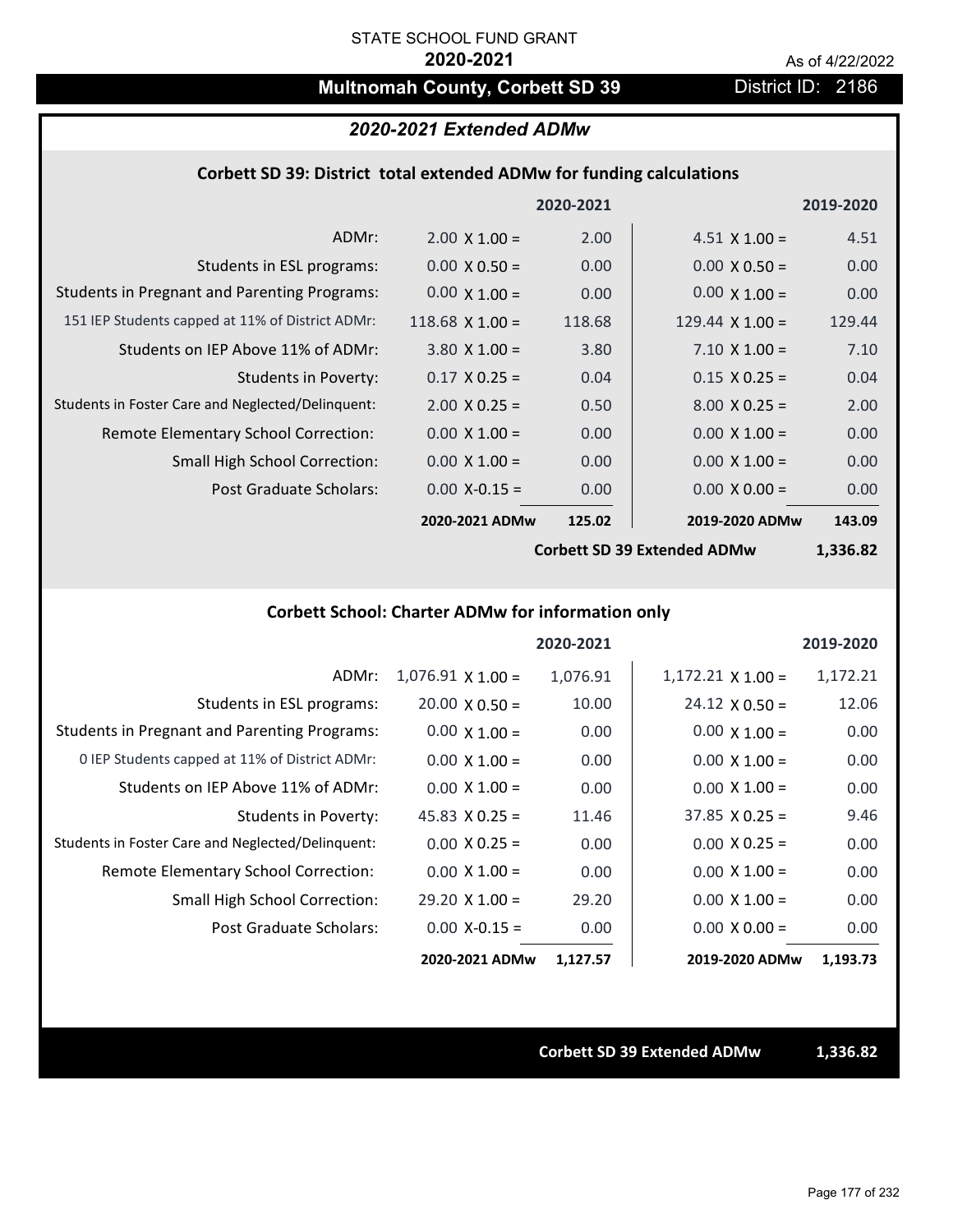# **Multnomah County, David Douglas SD 40** District ID: 2187

# *2020-2021 Extended ADMw*

### **David Douglas SD 40: District total extended ADMw for funding calculations**

|                                                     |                          | 2020-2021 |                          | 2019-2020 |
|-----------------------------------------------------|--------------------------|-----------|--------------------------|-----------|
| ADMr:                                               | $9,122.41 \times 1.00 =$ | 9,122.41  | $9,498.33 \times 1.00 =$ | 9,498.33  |
| Students in ESL programs:                           | $1,831.04 \times 0.50 =$ | 915.52    | $1,956.54 \times 0.50 =$ | 978.27    |
| <b>Students in Pregnant and Parenting Programs:</b> | 5.85 $\times$ 1.00 =     | 5.85      | $4.91 \times 1.00 =$     | 4.91      |
| 1178 IEP Students capped at 11% of District ADMr:   | $1,020.96 \times 1.00 =$ | 1,020.96  | $1,062.61 \times 1.00 =$ | 1,062.61  |
| Students on IEP Above 11% of ADMr:                  | $29.60 \times 1.00 =$    | 29.60     | $23.20 \times 1.00 =$    | 23.20     |
| <b>Students in Poverty:</b>                         | $1,945.77 \times 0.25 =$ | 486.44    | $1,949.56 \times 0.25 =$ | 487.39    |
| Students in Foster Care and Neglected/Delinquent:   | 41.00 $\times$ 0.25 =    | 10.25     | $62.00 \times 0.25 =$    | 15.50     |
| Remote Elementary School Correction:                | $0.00 \times 1.00 =$     | 0.00      | $0.00 \times 1.00 =$     | 0.00      |
| <b>Small High School Correction:</b>                | $0.00 \times 1.00 =$     | 0.00      | $0.00 \times 1.00 =$     | 0.00      |
| Post Graduate Scholars:                             | $0.00$ X-0.15 =          | 0.00      | $0.00 \times 0.00 =$     | 0.00      |
|                                                     | 2020-2021 ADMw           | 11.591.03 | 2019-2020 ADMw           | 12.070.21 |

**David Douglas SD 40 Extended ADMw**

**12,250.29**

# **Arthur Academy: Charter ADMw for information only**

|                                                     |                        | 2020-2021 |                       | 2019-2020 |
|-----------------------------------------------------|------------------------|-----------|-----------------------|-----------|
| ADMr:                                               | $159.03 \times 1.00 =$ | 159.03    | $161.76$ X $1.00 =$   | 161.76    |
| Students in ESL programs:                           | $18.83 \times 0.50 =$  | 9.42      | $19.90 \times 0.50 =$ | 9.95      |
| <b>Students in Pregnant and Parenting Programs:</b> | $0.00 \times 1.00 =$   | 0.00      | $0.00 \times 1.00 =$  | 0.00      |
| 0 IEP Students capped at 11% of District ADMr:      | $0.00 \times 1.00 =$   | 0.00      | $0.00 \times 1.00 =$  | 0.00      |
| Students on IEP Above 11% of ADMr:                  | $0.00 \times 1.00 =$   | 0.00      | $0.00 \times 1.00 =$  | 0.00      |
| Students in Poverty:                                | $33.92 \times 0.25 =$  | 8.48      | $33.49 \times 0.25 =$ | 8.37      |
| Students in Foster Care and Neglected/Delinquent:   | $0.00 \times 0.25 =$   | 0.00      | $0.00 \times 0.25 =$  | 0.00      |
| <b>Remote Elementary School Correction:</b>         | $0.00 \times 1.00 =$   | 0.00      | $0.00 \times 1.00 =$  | 0.00      |
| <b>Small High School Correction:</b>                | $0.00 \times 1.00 =$   | 0.00      | $0.00 \times 1.00 =$  | 0.00      |
| Post Graduate Scholars:                             | $0.00$ X-0.15 =        | 0.00      | $0.00 \times 0.00 =$  | 0.00      |
|                                                     | 2020-2021 ADMw         | 176.93    | 2019-2020 ADMw        | 180.08    |

#### **David Douglas SD 40 Extended ADMw 12,250.29**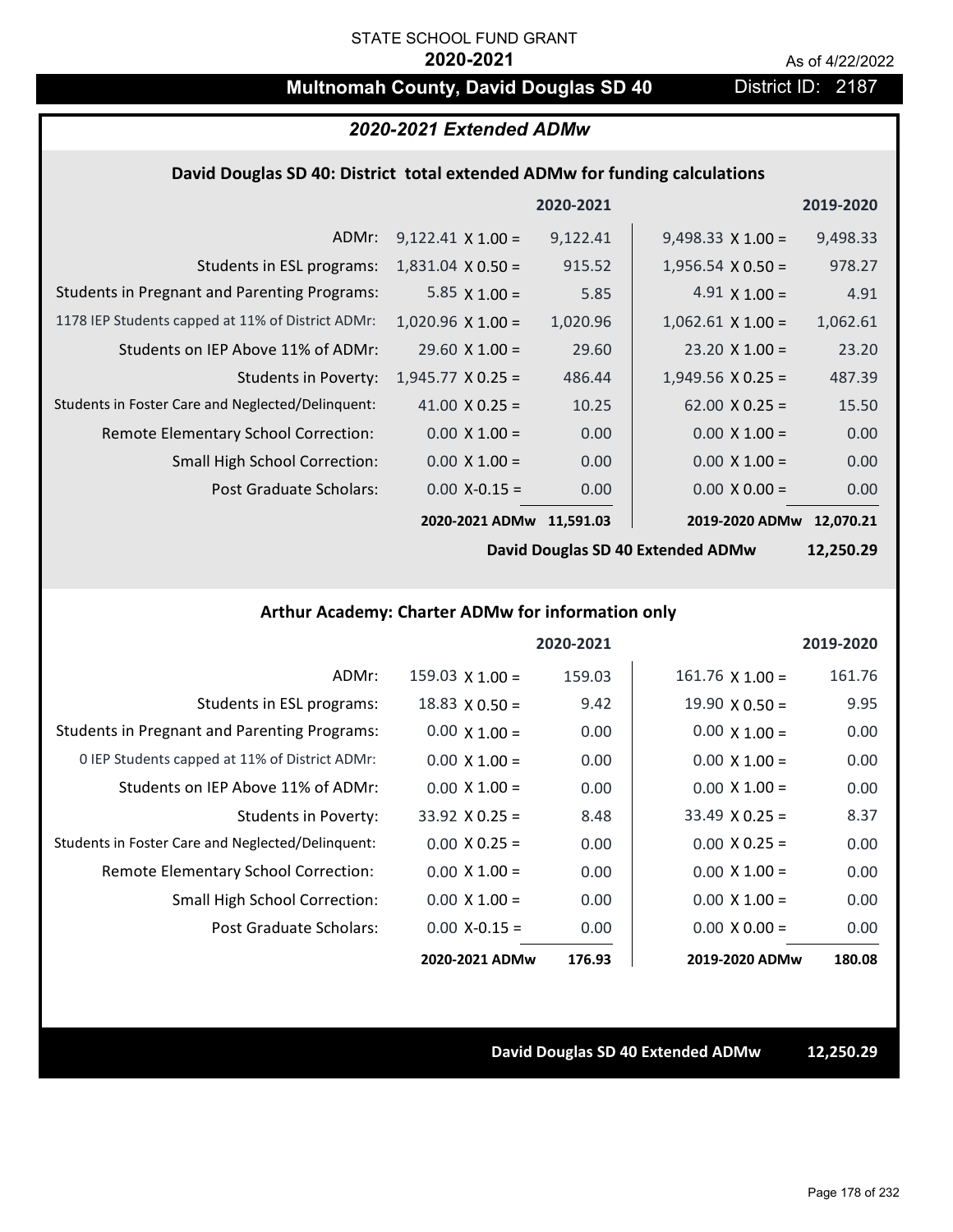# **Multnomah County, Riverdale SD 51J** District ID: 2188

# *2020-2021 Extended ADMw*

### **Riverdale SD 51J: District total extended ADMw for funding calculations**

|                                                     |                       | 2020-2021 |                                       | 2019-2020 |
|-----------------------------------------------------|-----------------------|-----------|---------------------------------------|-----------|
| ADMr:                                               | 533.94 $X$ 1.00 =     | 533.94    | $589.11 \times 1.00 =$                | 589.11    |
| Students in ESL programs:                           | $0.93 \times 0.50 =$  | 0.47      | $2.70 \times 0.50 =$                  | 1.35      |
| <b>Students in Pregnant and Parenting Programs:</b> | $0.00 \times 1.00 =$  | 0.00      | $0.00 \times 1.00 =$                  | 0.00      |
| 52 IEP Students capped at 11% of District ADMr:     | $52.00 \times 1.00 =$ | 52.00     | 47.00 $\times$ 1.00 =                 | 47.00     |
| Students on IEP Above 11% of ADMr:                  | $0.00 \times 1.00 =$  | 0.00      | $0.00 X 1.00 =$                       | 0.00      |
| <b>Students in Poverty:</b>                         | $22.00 \times 0.25 =$ | 5.50      | $21.00 \times 0.25 =$                 | 5.25      |
| Students in Foster Care and Neglected/Delinquent:   | $0.00 \times 0.25 =$  | 0.00      | $0.00 \times 0.25 =$                  | 0.00      |
| Remote Elementary School Correction:                | $0.00 \times 1.00 =$  | 0.00      | $0.00 \times 1.00 =$                  | 0.00      |
| <b>Small High School Correction:</b>                | $88.38$ X 1.00 =      | 88.38     | $85.55 \times 1.00 =$                 | 85.55     |
| Post Graduate Scholars:                             | $0.00$ X-0.15 =       | 0.00      | $0.00 \times 0.00 =$                  | 0.00      |
|                                                     | 2020-2021 ADMw        | 680.29    | 2019-2020 ADMw                        | 728.26    |
|                                                     |                       |           | <b>Riverdale SD 51J Extended ADMw</b> | 728.26    |
|                                                     |                       |           |                                       |           |
|                                                     |                       |           | <b>Riverdale SD 51J Extended ADMw</b> | 728.26    |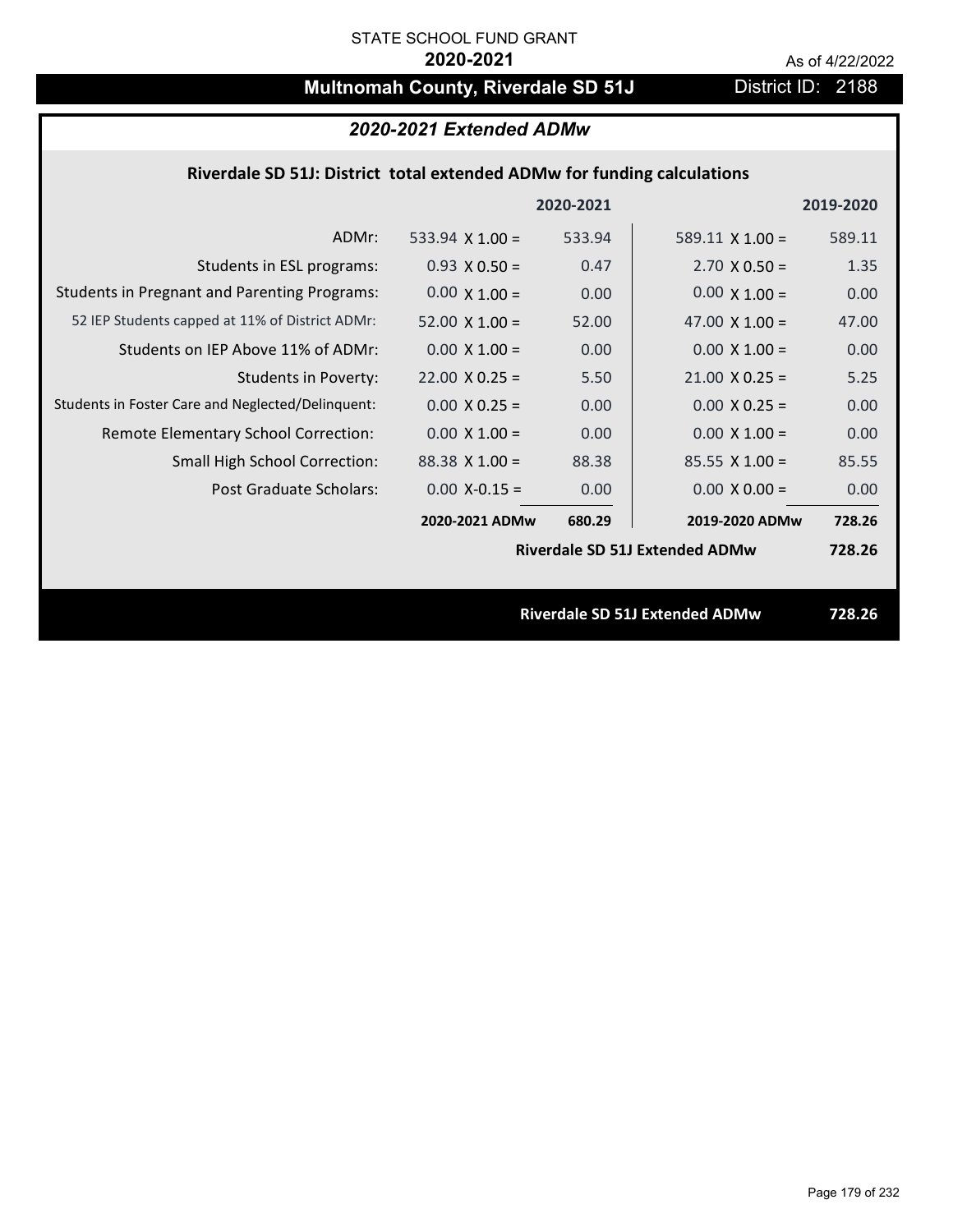# **Polk County, Dallas SD 2** District ID: 2190

# *2020-2021 Extended ADMw*

## **Dallas SD 2: District total extended ADMw for funding calculations**

|                                                     |                          | 2020-2021 |                           | 2019-2020 |
|-----------------------------------------------------|--------------------------|-----------|---------------------------|-----------|
| ADMr:                                               | $2,598.60 \times 1.00 =$ | 2,598.60  | $2,797.71 \times 1.00 =$  | 2,797.71  |
| Students in ESL programs:                           | $57.74 \times 0.50 =$    | 28.87     | $51.15 \times 0.50 =$     | 25.58     |
| <b>Students in Pregnant and Parenting Programs:</b> | $2.64 \times 1.00 =$     | 2.64      | $0.00 \times 1.00 =$      | 0.00      |
| 518 IEP Students capped at 11% of District ADMr:    | $330.62$ X 1.00 =        | 330.62    | $350.59 \times 1.00 =$    | 350.59    |
| Students on IEP Above 11% of ADMr:                  | $96.40 \times 1.00 =$    | 96.40     | $85.60 X 1.00 =$          | 85.60     |
| <b>Students in Poverty:</b>                         | $258.88 \times 0.25 =$   | 64.72     | $354.48$ X 0.25 =         | 88.62     |
| Students in Foster Care and Neglected/Delinquent:   | $21.00 \times 0.25 =$    | 5.25      | $19.00 \times 0.25 =$     | 4.75      |
| Remote Elementary School Correction:                | $0.00 \times 1.00 =$     | 0.00      | $0.00 \times 1.00 =$      | 0.00      |
| <b>Small High School Correction:</b>                | $0.00 \times 1.00 =$     | 0.00      | $0.00 \times 1.00 =$      | 0.00      |
| Post Graduate Scholars:                             | $0.00$ X-0.15 =          | 0.00      | $0.00 X 0.00 =$           | 0.00      |
|                                                     | 2020-2021 ADMw           | 3,127.10  | 2019-2020 ADMw            | 3,352.84  |
|                                                     |                          |           | Dallac CD 2 Evtandad ADMu | 2.006.21  |

**Dallas SD 2 Extended ADMw**

**3,806.34**

# **Luckiamute Valley Charter School: Charter ADMw for information only**

|                                                     |                        | 2020-2021 |                       | 2019-2020 |
|-----------------------------------------------------|------------------------|-----------|-----------------------|-----------|
| ADMr:                                               | $196.49 \times 1.00 =$ | 196.49    | $191.28$ X 1.00 =     | 191.28    |
| Students in ESL programs:                           | $0.95 \times 0.50 =$   | 0.48      | $0.00 \times 0.50 =$  | 0.00      |
| <b>Students in Pregnant and Parenting Programs:</b> | $0.00 \times 1.00 =$   | 0.00      | $0.00 \times 1.00 =$  | 0.00      |
| 0 IEP Students capped at 11% of District ADMr:      | $0.00 \times 1.00 =$   | 0.00      | $0.00 \times 1.00 =$  | 0.00      |
| Students on IEP Above 11% of ADMr:                  | $0.00 \times 1.00 =$   | 0.00      | $0.00 \times 1.00 =$  | 0.00      |
| Students in Poverty:                                | $19.57 \times 0.25 =$  | 4.89      | $24.38 \times 0.25 =$ | 6.10      |
| Students in Foster Care and Neglected/Delinquent:   | $0.00 \times 0.25 =$   | 0.00      | $0.00 \times 0.25 =$  | 0.00      |
| Remote Elementary School Correction:                | 49.08 $\times$ 1.00 =  | 49.08     | $51.66 \times 1.00 =$ | 51.66     |
| <b>Small High School Correction:</b>                | $0.00 \times 1.00 =$   | 0.00      | $0.00 \times 1.00 =$  | 0.00      |
| Post Graduate Scholars:                             | $0.00 X - 0.15 =$      | 0.00      | $0.00 \times 0.00 =$  | 0.00      |
|                                                     | 2020-2021 ADMw         | 250.94    | 2019-2020 ADMw        | 249.04    |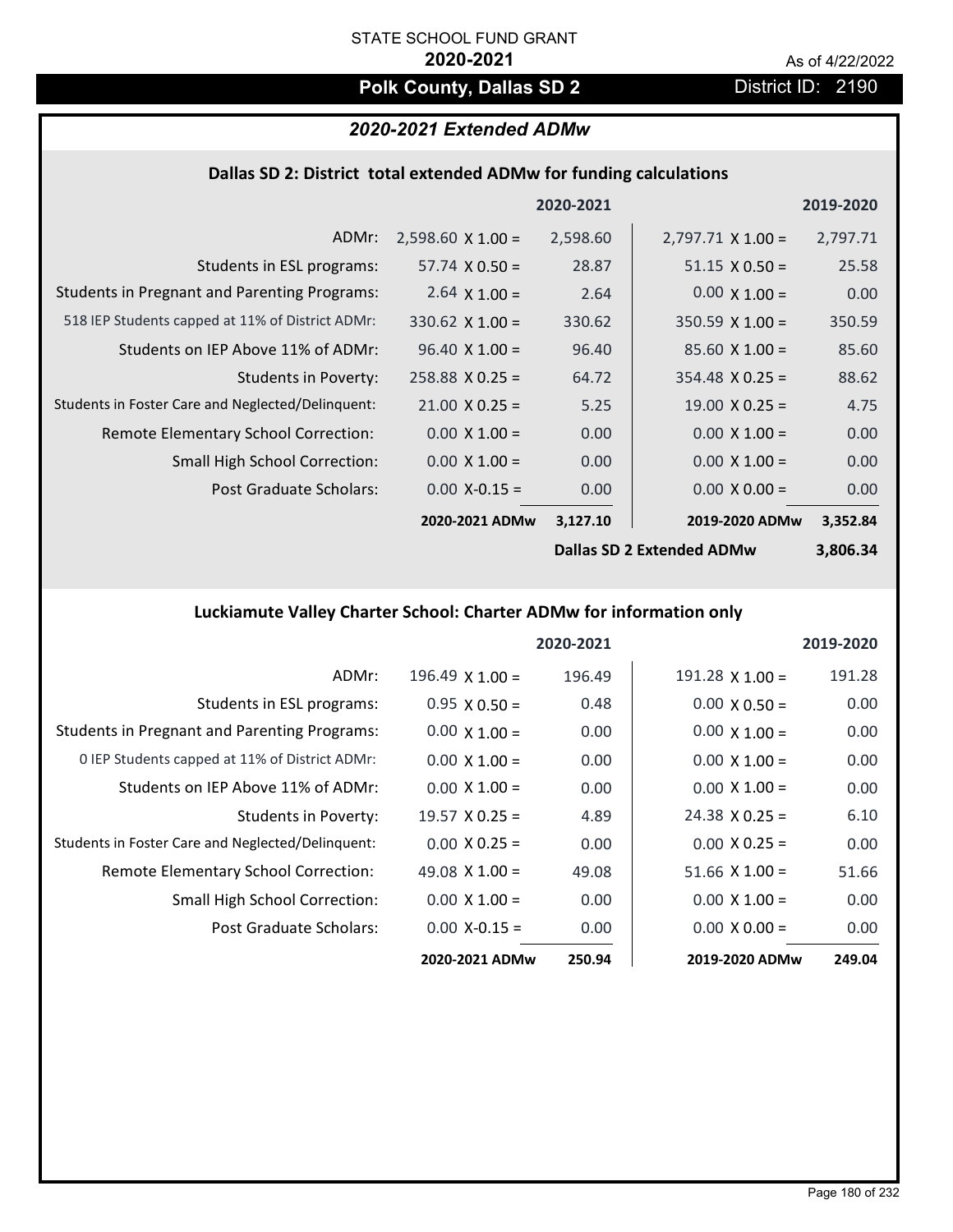## **Dallas Community Charter: Charter ADMw for information only**

|                                                     |                        | 2020-2021 |                        | 2019-2020 |
|-----------------------------------------------------|------------------------|-----------|------------------------|-----------|
| ADMr:                                               | $210.54 \times 1.00 =$ | 210.54    | $198.15 \times 1.00 =$ | 198.15    |
| Students in ESL programs:                           | $0.00 \times 0.50 =$   | 0.00      | $0.00 \times 0.50 =$   | 0.00      |
| <b>Students in Pregnant and Parenting Programs:</b> | $0.00 \times 1.00 =$   | 0.00      | $0.00 \times 1.00 =$   | 0.00      |
| 0 IEP Students capped at 11% of District ADMr:      | $0.00 \times 1.00 =$   | 0.00      | $0.00 \times 1.00 =$   | 0.00      |
| Students on IEP Above 11% of ADMr:                  | $0.00 \times 1.00 =$   | 0.00      | $0.00 \times 1.00 =$   | 0.00      |
| Students in Poverty:                                | $20.97 \times 0.25 =$  | 5.24      | $25.26 \times 0.25 =$  | 6.32      |
| Students in Foster Care and Neglected/Delinquent:   | $0.00 \times 0.25 =$   | 0.00      | $0.00 \times 0.25 =$   | 0.00      |
| Remote Elementary School Correction:                | $0.00 \times 1.00 =$   | 0.00      | $0.00 \times 1.00 =$   | 0.00      |
| <b>Small High School Correction:</b>                | $0.00 \times 1.00 =$   | 0.00      | $0.00 \times 1.00 =$   | 0.00      |
| Post Graduate Scholars:                             | $0.00 X - 0.15 =$      | 0.00      | $0.00 \times 0.00 =$   | 0.00      |
|                                                     | 2020-2021 ADMw         | 215.78    | 2019-2020 ADMw         | 204.47    |

**Dallas SD 2 Extended ADMw 3,806.34**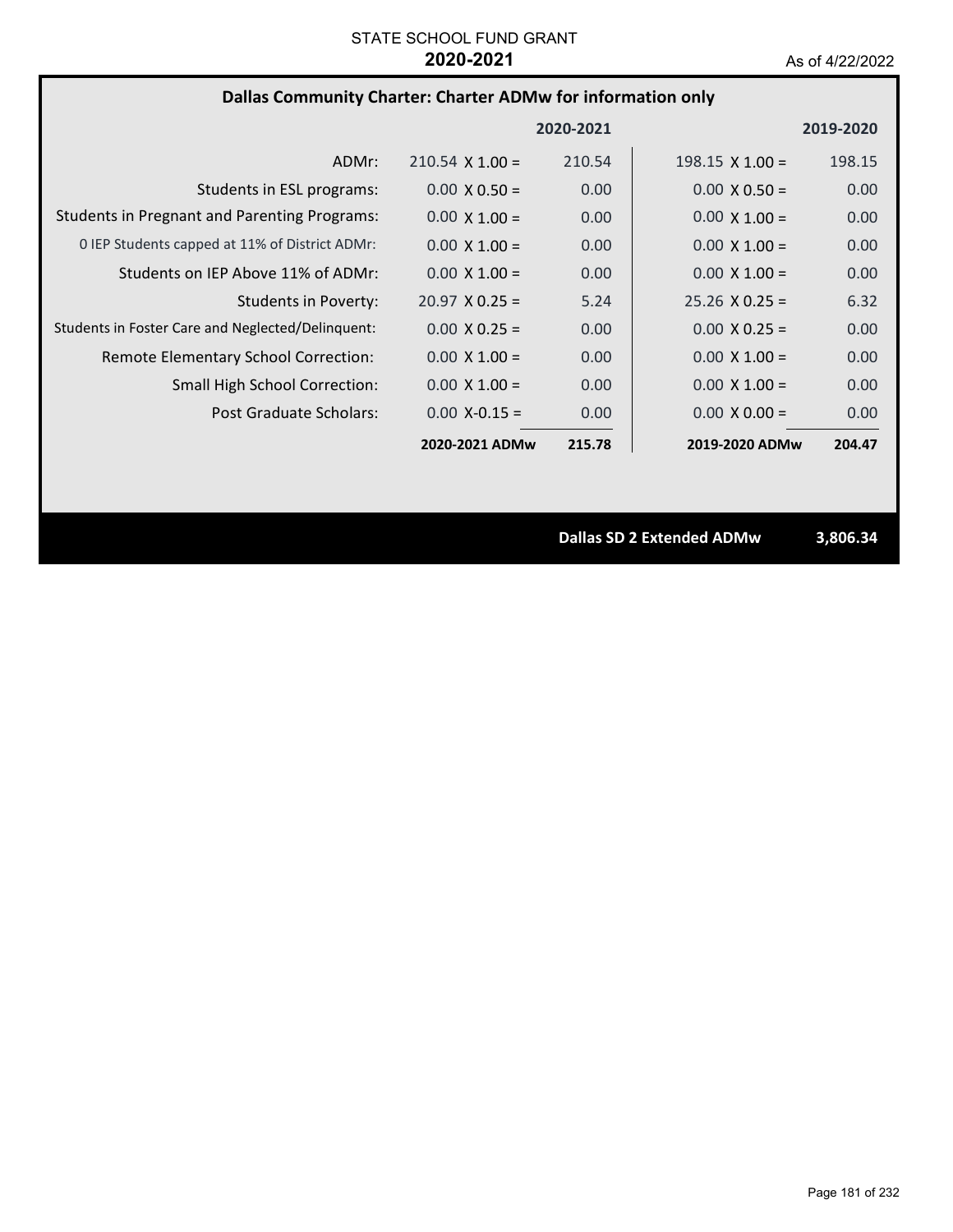# Polk County, Central SD 13J District ID: 2191

## *2020-2021 Extended ADMw*

## **Central SD 13J: District total extended ADMw for funding calculations**

|                                                     |                          | 2020-2021 |                                     | 2019-2020 |
|-----------------------------------------------------|--------------------------|-----------|-------------------------------------|-----------|
| ADMr:                                               | $3,042.10 \times 1.00 =$ | 3,042.10  | $3,275.59 \times 1.00 =$            | 3,275.59  |
| Students in ESL programs:                           | 473.85 $\times$ 0.50 =   | 236.93    | 427.04 $\times$ 0.50 =              | 213.52    |
| <b>Students in Pregnant and Parenting Programs:</b> | $0.00 \times 1.00 =$     | 0.00      | $3.68 \times 1.00 =$                | 3.68      |
| 319 IEP Students capped at 11% of District ADMr:    | $319.00 \times 1.00 =$   | 319.00    | $354.00 \times 1.00 =$              | 354.00    |
| Students on IEP Above 11% of ADMr:                  | $0.00 \times 1.00 =$     | 0.00      | $0.00 \times 1.00 =$                | 0.00      |
| <b>Students in Poverty:</b>                         | 406.35 $\times$ 0.25 =   | 101.59    | 450.78 $X$ 0.25 =                   | 112.70    |
| Students in Foster Care and Neglected/Delinquent:   | $14.00 \times 0.25 =$    | 3.50      | $20.00 \times 0.25 =$               | 5.00      |
| Remote Elementary School Correction:                | $0.00 \times 1.00 =$     | 0.00      | $0.00 \times 1.00 =$                | 0.00      |
| <b>Small High School Correction:</b>                | $0.00 \times 1.00 =$     | 0.00      | $0.00 \times 1.00 =$                | 0.00      |
| Post Graduate Scholars:                             | $0.00$ X-0.15 =          | 0.00      | $0.00 \times 0.00 =$                | 0.00      |
|                                                     | 2020-2021 ADMw           | 3,703.11  | 2019-2020 ADMw                      | 3,964.49  |
|                                                     |                          |           | <b>Central SD 13J Extended ADMw</b> | 3,964.49  |
|                                                     |                          |           |                                     |           |
|                                                     |                          |           | <b>Central SD 13J Extended ADMw</b> | 3,964.49  |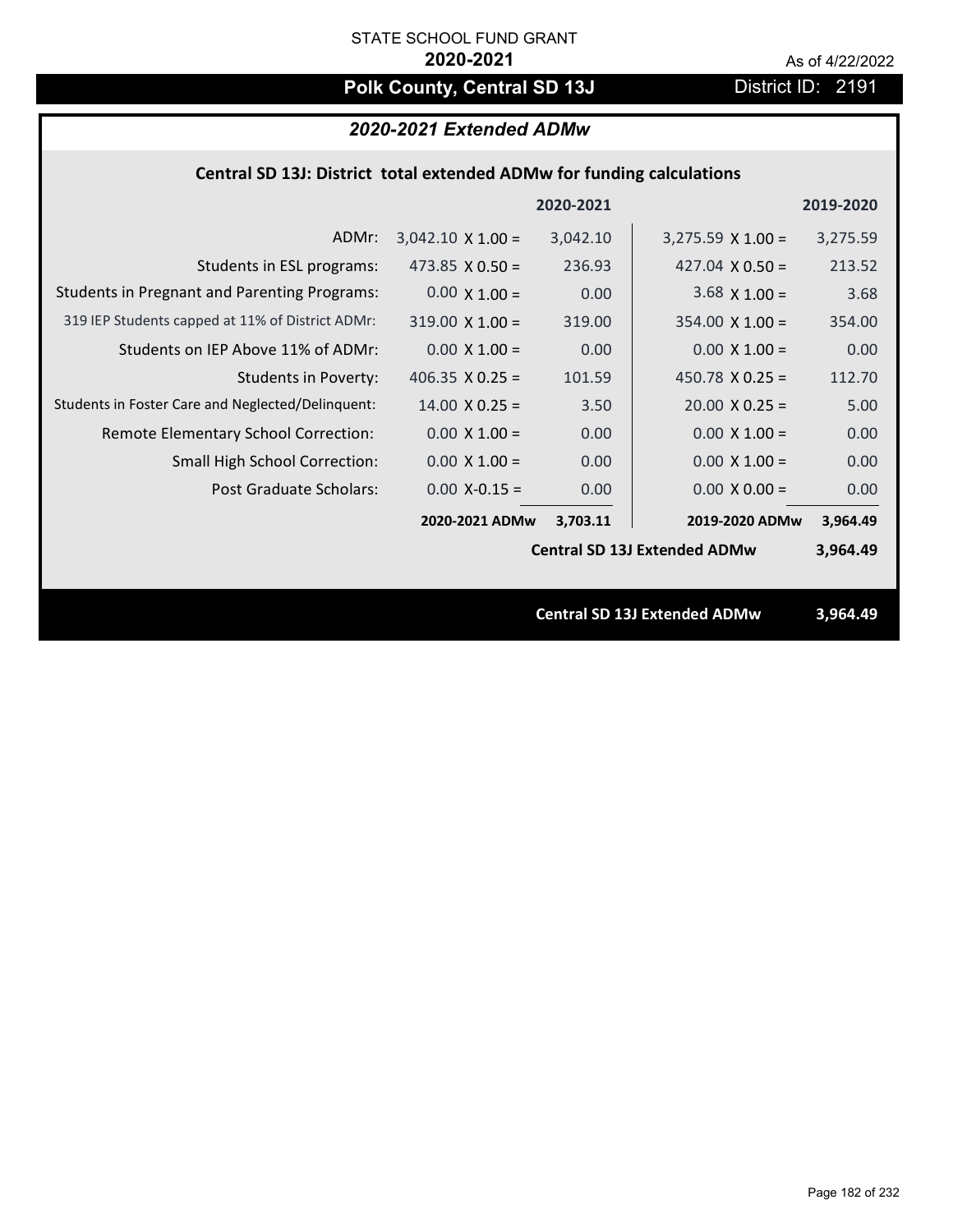# Polk County, Perrydale SD 21 **District ID: 2192**

## *2020-2021 Extended ADMw*

## **Perrydale SD 21: District total extended ADMw for funding calculations**

|                                                     |                        | 2020-2021 |                               | 2019-2020 |
|-----------------------------------------------------|------------------------|-----------|-------------------------------|-----------|
| ADMr:                                               | $294.01 \times 1.00 =$ | 294.01    | $318.31$ X 1.00 =             | 318.31    |
| Students in ESL programs:                           | $3.00 \times 0.50 =$   | 1.50      | $2.00 \times 0.50 =$          | 1.00      |
| <b>Students in Pregnant and Parenting Programs:</b> | $0.00 \times 1.00 =$   | 0.00      | $0.00 \times 1.00 =$          | 0.00      |
| 35 IEP Students capped at 11% of District ADMr:     | $32.34 \times 1.00 =$  | 32.34     | $35.01 \times 1.00 =$         | 35.01     |
| Students on IEP Above 11% of ADMr:                  | $0.60$ X $1.00 =$      | 0.60      | $1.90 \times 1.00 =$          | 1.90      |
| <b>Students in Poverty:</b>                         | $17.00 \times 0.25 =$  | 4.25      | $12.00 \times 0.25 =$         | 3.00      |
| Students in Foster Care and Neglected/Delinquent:   | $2.00$ X 0.25 =        | 0.50      | 4.00 $X$ 0.25 =               | 1.00      |
| Remote Elementary School Correction:                | 41.38 $X$ 1.00 =       | 41.38     | $28.78 \times 1.00 =$         | 28.78     |
| <b>Small High School Correction:</b>                | 65.99 $X$ 1.00 =       | 65.99     | $70.22$ X 1.00 =              | 70.22     |
| Post Graduate Scholars:                             | $0.00$ X-0.15 =        | 0.00      | $0.00 \times 0.00 =$          | 0.00      |
|                                                     | 2020-2021 ADMw         | 440.57    | 2019-2020 ADMw                | 459.22    |
|                                                     |                        |           | Perrydale SD 21 Extended ADMw | 459.22    |
|                                                     |                        |           |                               |           |
|                                                     |                        |           | Perrydale SD 21 Extended ADMw | 459.22    |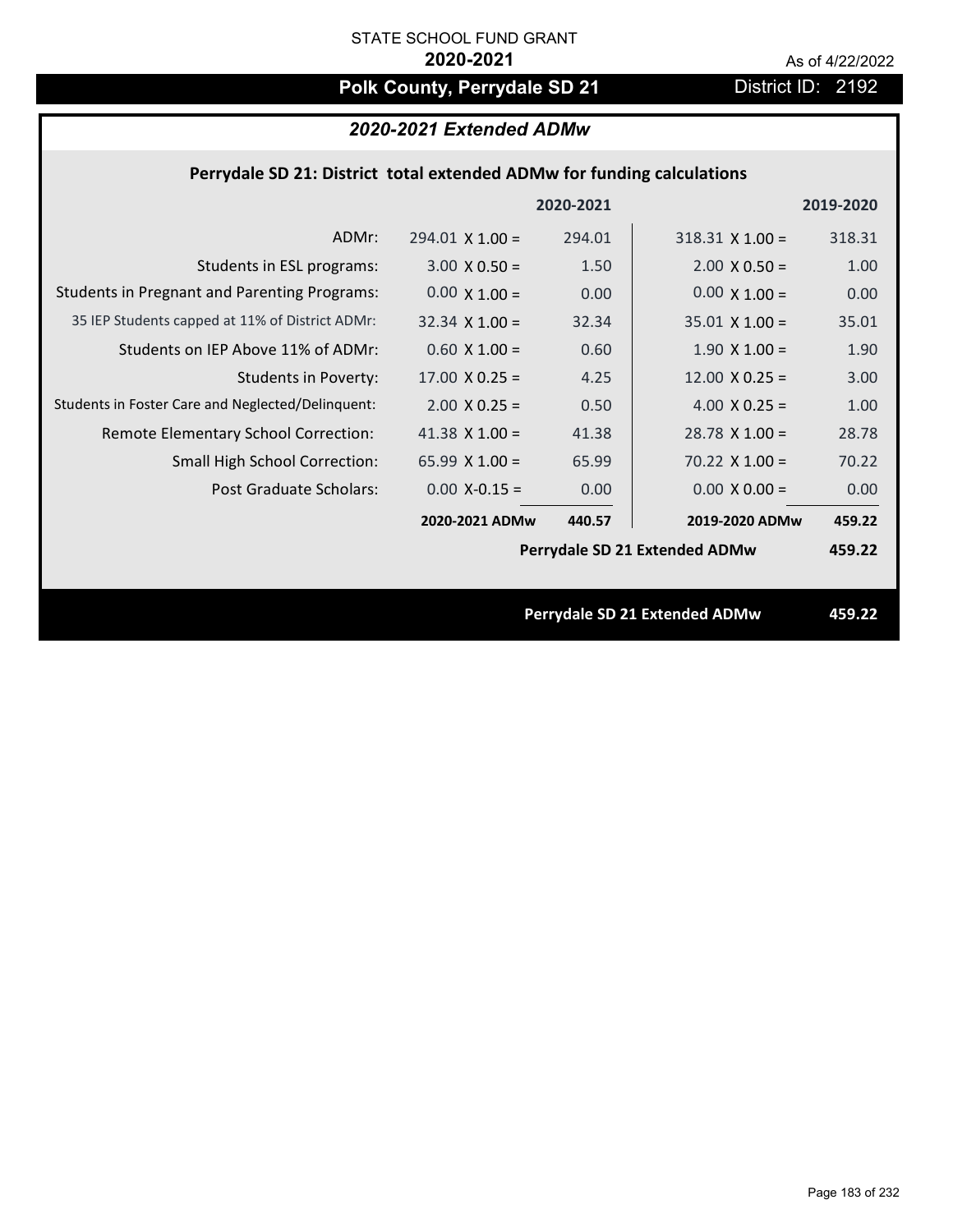# **Polk County, Falls City SD 57** District ID: 2193

## *2020-2021 Extended ADMw*

## **Falls City SD 57: District total extended ADMw for funding calculations**

|                                                     |                       | 2020-2021 |                                       | 2019-2020 |
|-----------------------------------------------------|-----------------------|-----------|---------------------------------------|-----------|
| ADMr:                                               | 170.88 $X$ 1.00 =     | 170.88    | $184.87$ X $1.00 =$                   | 184.87    |
| Students in ESL programs:                           | $0.00 \times 0.50 =$  | 0.00      | $0.00 \times 0.50 =$                  | 0.00      |
| <b>Students in Pregnant and Parenting Programs:</b> | $0.00 \times 1.00 =$  | 0.00      | $0.00 \times 1.00 =$                  | 0.00      |
| 34 IEP Students capped at 11% of District ADMr:     | $18.80 \times 1.00 =$ | 18.80     | $20.34 \times 1.00 =$                 | 20.34     |
| Students on IEP Above 11% of ADMr:                  | $5.30 \times 1.00 =$  | 5.30      | $2.70 \times 1.00 =$                  | 2.70      |
| <b>Students in Poverty:</b>                         | $52.23 \times 0.25 =$ | 13.06     | $56.26$ X 0.25 =                      | 14.07     |
| Students in Foster Care and Neglected/Delinquent:   | $3.00 \times 0.25 =$  | 0.75      | $1.00$ X 0.25 =                       | 0.25      |
| Remote Elementary School Correction:                | $70.57 \times 1.00 =$ | 70.57     | $70.83 \times 1.00 =$                 | 70.83     |
| <b>Small High School Correction:</b>                | $50.46$ X $1.00 =$    | 50.46     | $58.96 \times 1.00 =$                 | 58.96     |
| Post Graduate Scholars:                             | $0.00$ X-0.15 =       | 0.00      | $0.00 \times 0.00 =$                  | 0.00      |
|                                                     | 2020-2021 ADMw        | 329.81    | 2019-2020 ADMw                        | 352.01    |
|                                                     |                       |           | <b>Falls City SD 57 Extended ADMw</b> | 352.01    |
|                                                     |                       |           |                                       |           |
|                                                     |                       |           | <b>Falls City SD 57 Extended ADMw</b> | 352.01    |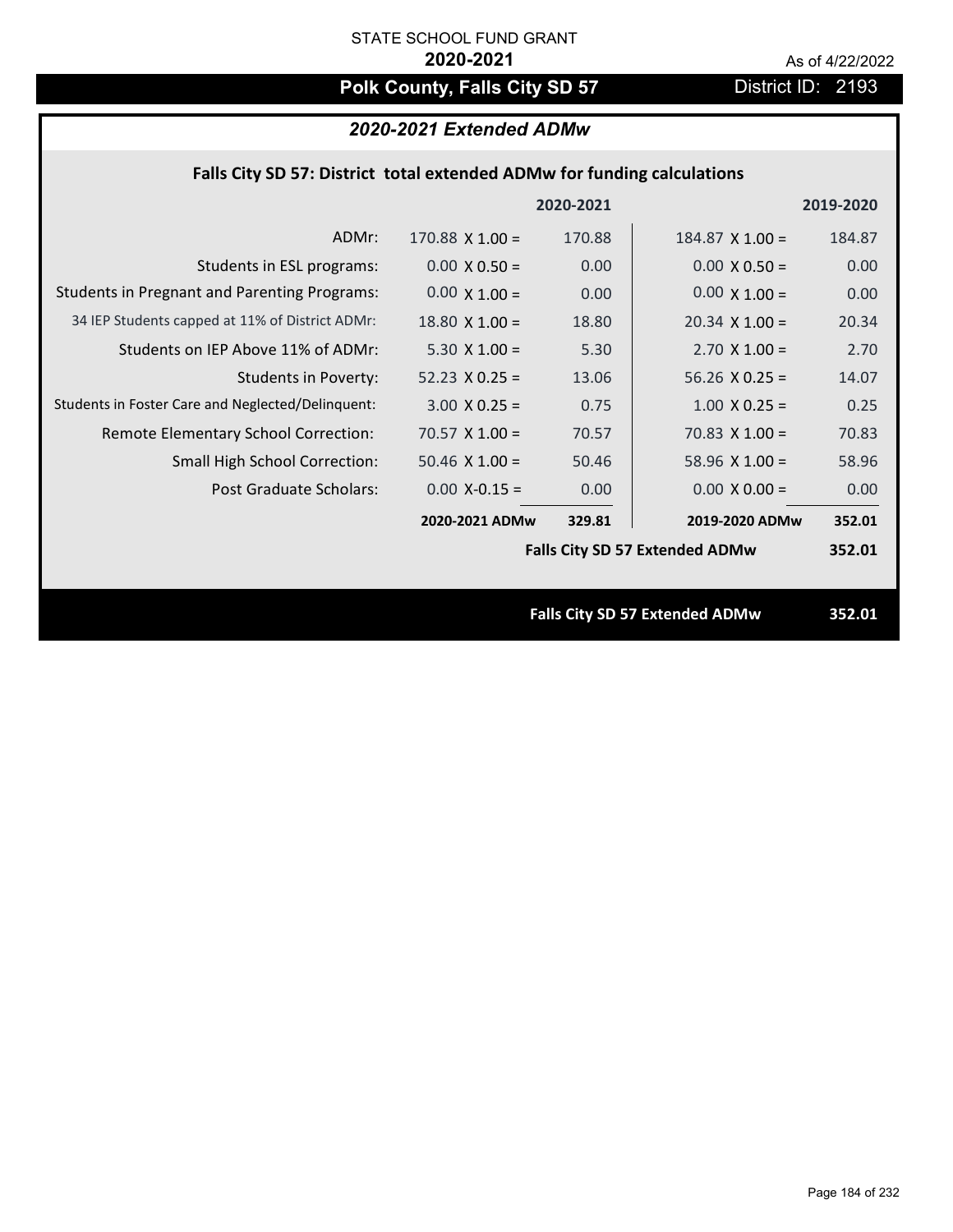# **Sherman County, Sherman County SD** District ID: 2195

| 2020-2021 Extended ADMw                                                  |                        |           |                                        |           |  |
|--------------------------------------------------------------------------|------------------------|-----------|----------------------------------------|-----------|--|
| Sherman County SD: District total extended ADMw for funding calculations |                        |           |                                        |           |  |
|                                                                          |                        | 2020-2021 |                                        | 2019-2020 |  |
| ADMr:                                                                    | $232.20 \times 1.00 =$ | 232.20    | $263.52$ X 1.00 =                      | 263.52    |  |
| Students in ESL programs:                                                | $1.00 \times 0.50 =$   | 0.50      | $4.00 \times 0.50 =$                   | 2.00      |  |
| <b>Students in Pregnant and Parenting Programs:</b>                      | $0.00 \times 1.00 =$   | 0.00      | $0.00 \times 1.00 =$                   | 0.00      |  |
| 42 IEP Students capped at 11% of District ADMr:                          | $25.54 \times 1.00 =$  | 25.54     | $28.99 \times 1.00 =$                  | 28.99     |  |
| Students on IEP Above 11% of ADMr:                                       | $5.40$ X $1.00 =$      | 5.40      | $2.70$ X $1.00 =$                      | 2.70      |  |
| <b>Students in Poverty:</b>                                              | 41.20 $X$ 0.25 =       | 10.30     | $35.00 \times 0.25 =$                  | 8.75      |  |
| Students in Foster Care and Neglected/Delinquent:                        | $2.00$ X 0.25 =        | 0.50      | $3.00 X 0.25 =$                        | 0.75      |  |
| Remote Elementary School Correction:                                     | $60.23 \times 1.00 =$  | 60.23     | 53.38 $X$ 1.00 =                       | 53.38     |  |
| Small High School Correction:                                            | $50.46$ X $1.00 =$     | 50.46     | 59.60 $X$ 1.00 =                       | 59.60     |  |
| <b>Post Graduate Scholars:</b>                                           | $0.00$ X-0.15 =        | 0.00      | $0.00 \times 0.00 =$                   | 0.00      |  |
|                                                                          | 2020-2021 ADMw         | 385.13    | 2019-2020 ADMw                         | 419.69    |  |
|                                                                          |                        |           | <b>Sherman County SD Extended ADMw</b> | 419.69    |  |
|                                                                          |                        |           |                                        |           |  |
|                                                                          |                        |           | <b>Sherman County SD Extended ADMw</b> | 419.69    |  |
|                                                                          |                        |           |                                        |           |  |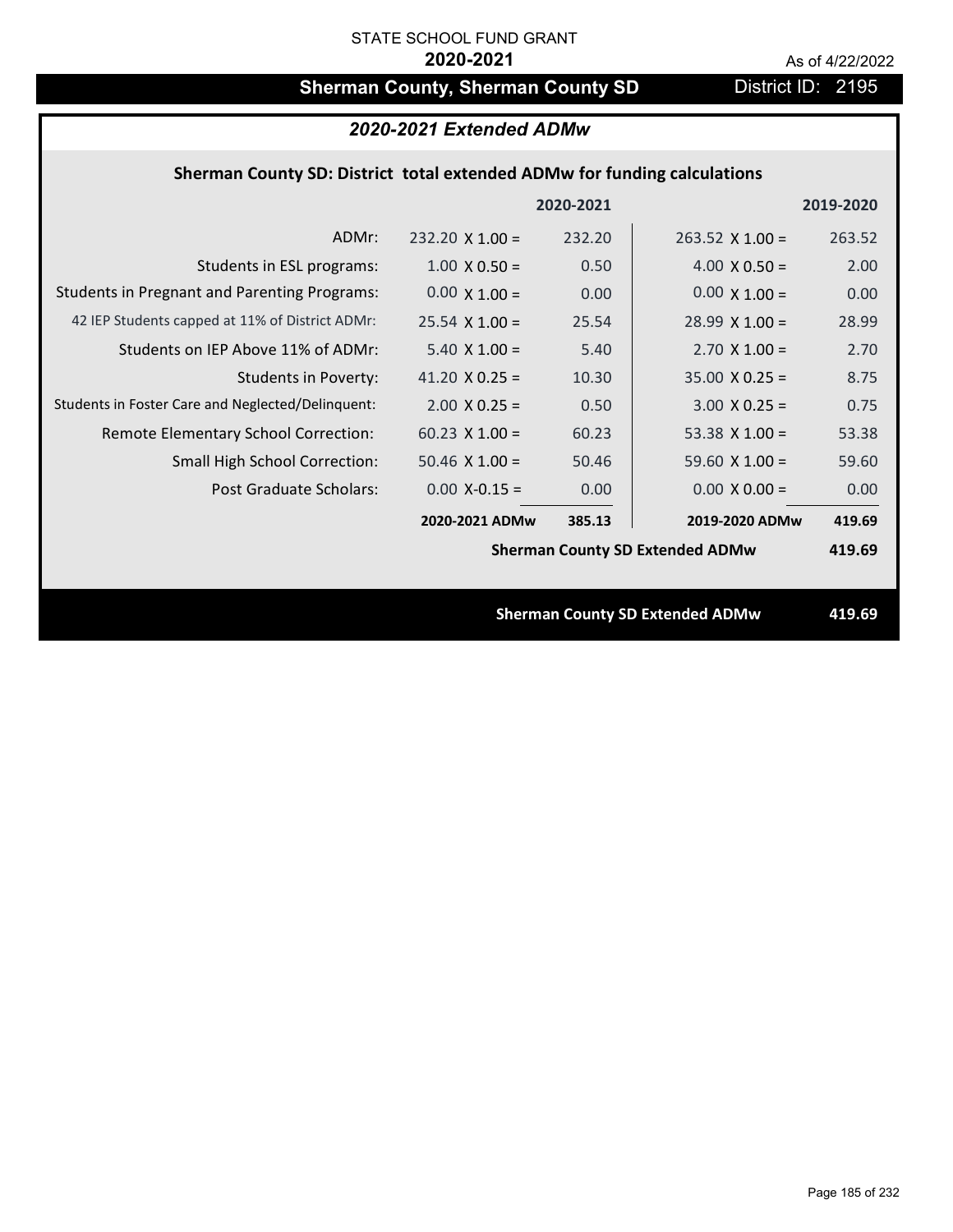# **Tillamook County, Tillamook SD 9** District ID: 2197

## *2020-2021 Extended ADMw*

## **Tillamook SD 9: District total extended ADMw for funding calculations**

|                                                     |                          | 2020-2021 |                                     | 2019-2020 |
|-----------------------------------------------------|--------------------------|-----------|-------------------------------------|-----------|
| ADMr:                                               | $2,075.29 \times 1.00 =$ | 2,075.29  | $2,226.22 \times 1.00 =$            | 2,226.22  |
| Students in ESL programs:                           | $170.08 \times 0.50 =$   | 85.04     | $172.94 \times 0.50 =$              | 86.47     |
| <b>Students in Pregnant and Parenting Programs:</b> | $1.04 \times 1.00 =$     | 1.04      | $0.80 \times 1.00 =$                | 0.80      |
| 345 IEP Students capped at 11% of District ADMr:    | $228.28 \times 1.00 =$   | 228.28    | $244.88$ X 1.00 =                   | 244.88    |
| Students on IEP Above 11% of ADMr:                  | 48.00 $\times$ 1.00 =    | 48.00     | $34.10 \times 1.00 =$               | 34.10     |
| <b>Students in Poverty:</b>                         | $300.23 \times 0.25 =$   | 75.06     | $387.04$ X 0.25 =                   | 96.76     |
| Students in Foster Care and Neglected/Delinquent:   | $13.00 \times 0.25 =$    | 3.25      | $11.00 \times 0.25 =$               | 2.75      |
| Remote Elementary School Correction:                | $0.00 \times 1.00 =$     | 0.00      | $0.00 \times 1.00 =$                | 0.00      |
| <b>Small High School Correction:</b>                | $0.00 \times 1.00 =$     | 0.00      | $0.00 \times 1.00 =$                | 0.00      |
| Post Graduate Scholars:                             | $0.00$ X-0.15 =          | 0.00      | $0.00 \times 0.00 =$                | 0.00      |
|                                                     | 2020-2021 ADMw           | 2,515.96  | 2019-2020 ADMw                      | 2,691.98  |
|                                                     |                          |           | <b>Tillamook SD 9 Extended ADMw</b> | 2,691.98  |
|                                                     |                          |           |                                     |           |
|                                                     |                          |           | <b>Tillamook SD 9 Extended ADMw</b> | 2,691.98  |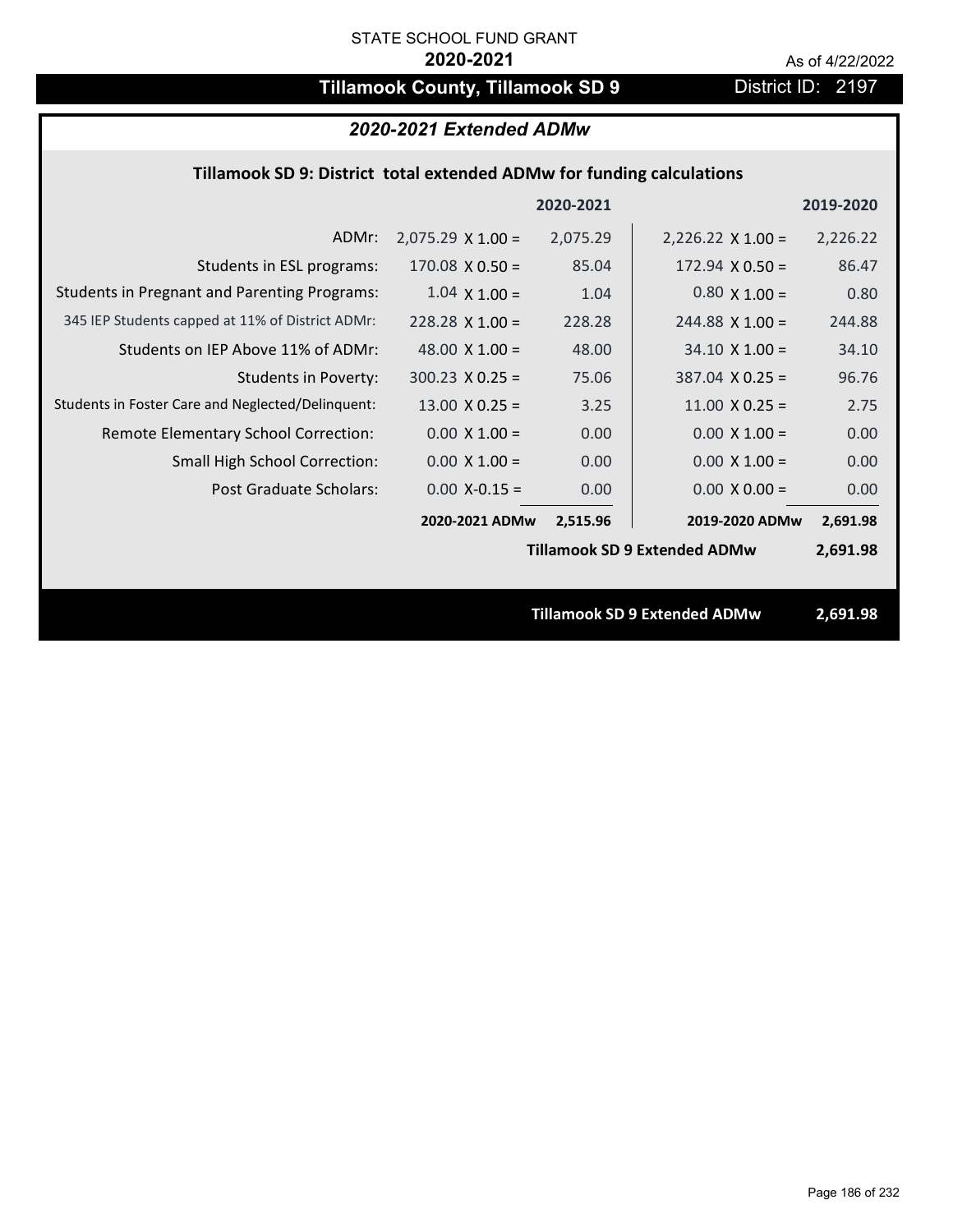# **Tillamook County, Neah-Kah-Nie SD 56** District ID: 2198

| 2020-2021 Extended ADMw                                                   |                        |           |                                  |           |  |
|---------------------------------------------------------------------------|------------------------|-----------|----------------------------------|-----------|--|
| Neah-Kah-Nie SD 56: District total extended ADMw for funding calculations |                        |           |                                  |           |  |
|                                                                           |                        | 2020-2021 |                                  | 2019-2020 |  |
| ADMr:                                                                     | $682.35 \times 1.00 =$ | 682.35    | 793.60 $\times$ 1.00 =           | 793.60    |  |
| Students in ESL programs:                                                 | $29.25 \times 0.50 =$  | 14.63     | $28.50 \times 0.50 =$            | 14.25     |  |
| <b>Students in Pregnant and Parenting Programs:</b>                       | $0.00 \times 1.00 =$   | 0.00      | $0.00 \times 1.00 =$             | 0.00      |  |
| 102 IEP Students capped at 11% of District ADMr:                          | $75.06 \times 1.00 =$  | 75.06     | $87.30 \times 1.00 =$            | 87.30     |  |
| Students on IEP Above 11% of ADMr:                                        | $16.00 \times 1.00 =$  | 16.00     | $23.50$ X $1.00 =$               | 23.50     |  |
| Students in Poverty:                                                      | $96.72 \times 0.25 =$  | 24.18     | $124.03 \times 0.25 =$           | 31.01     |  |
| Students in Foster Care and Neglected/Delinquent:                         | $5.00 X 0.25 =$        | 1.25      | 4.00 $X$ 0.25 =                  | 1.00      |  |
| Remote Elementary School Correction:                                      | $0.00 \times 1.00 =$   | 0.00      | $0.00 \times 1.00 =$             | 0.00      |  |
| <b>Small High School Correction:</b>                                      | $74.45$ X 1.00 =       | 74.45     | $72.50 \times 1.00 =$            | 72.50     |  |
| Post Graduate Scholars:                                                   | $0.00$ X-0.15 =        | 0.00      | $0.00 X 0.00 =$                  | 0.00      |  |
|                                                                           | 2020-2021 ADMw         | 887.91    | 2019-2020 ADMw                   | 1,023.15  |  |
|                                                                           |                        |           | Neah-Kah-Nie SD 56 Extended ADMw | 1,023.15  |  |
|                                                                           |                        |           |                                  |           |  |
|                                                                           |                        |           | Neah-Kah-Nie SD 56 Extended ADMw | 1,023.15  |  |
|                                                                           |                        |           |                                  |           |  |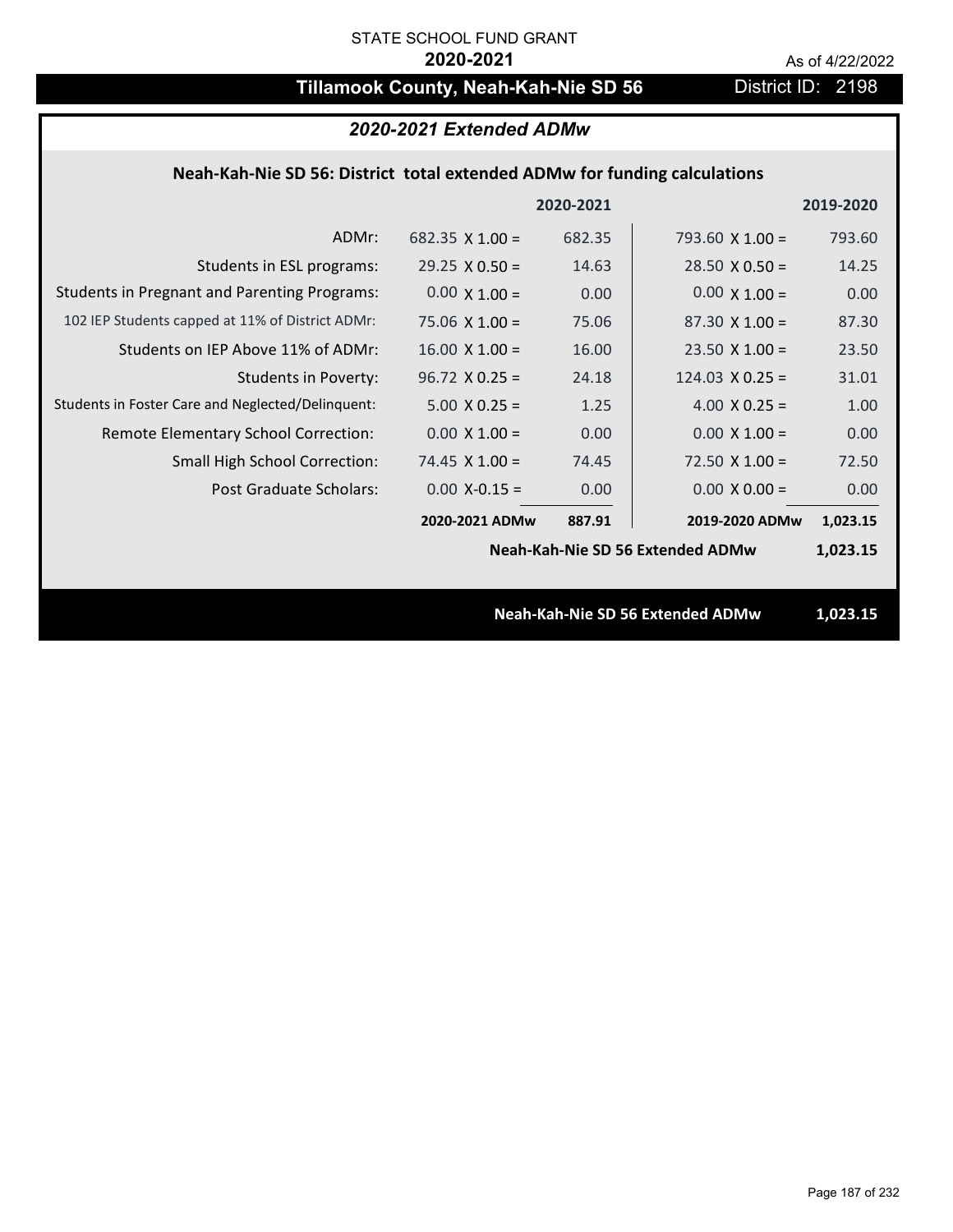# **Tillamook County, Nestucca Valley SD 101J** District ID: 2199

## *2020-2021 Extended ADMw*

## **Nestucca Valley SD 101J: District total extended ADMw for funding calculations**

|                                                     |                        | 2020-2021 |                                              | 2019-2020 |
|-----------------------------------------------------|------------------------|-----------|----------------------------------------------|-----------|
| ADMr:                                               | $462.33 \times 1.00 =$ | 462.33    | 490.68 $X$ 1.00 =                            | 490.68    |
| Students in ESL programs:                           | $54.78 \times 0.50 =$  | 27.39     | $26.04 \times 0.50 =$                        | 13.02     |
| <b>Students in Pregnant and Parenting Programs:</b> | $0.00 \times 1.00 =$   | 0.00      | $0.00 \times 1.00 =$                         | 0.00      |
| 84 IEP Students capped at 11% of District ADMr:     | 50.86 $\times$ 1.00 =  | 50.86     | 53.97 $\times$ 1.00 =                        | 53.97     |
| Students on IEP Above 11% of ADMr:                  | 17.50 $X$ 1.00 =       | 17.50     | $11.30 \times 1.00 =$                        | 11.30     |
| <b>Students in Poverty:</b>                         | $66.05$ X 0.25 =       | 16.51     | $80.86$ X 0.25 =                             | 20.22     |
| Students in Foster Care and Neglected/Delinquent:   | $1.00 \times 0.25 =$   | 0.25      | $1.00 \times 0.25 =$                         | 0.25      |
| Remote Elementary School Correction:                | $0.00 \times 1.00 =$   | 0.00      | $0.00 \times 1.00 =$                         | 0.00      |
| <b>Small High School Correction:</b>                | $87.07$ X 1.00 =       | 87.07     | $88.08$ X 1.00 =                             | 88.08     |
| Post Graduate Scholars:                             | $0.00$ X-0.15 =        | 0.00      | $0.00 \times 0.00 =$                         | 0.00      |
|                                                     | 2020-2021 ADMw         | 661.91    | 2019-2020 ADMw                               | 677.52    |
|                                                     |                        |           | <b>Nestucca Valley SD 101J Extended ADMw</b> | 677.52    |
|                                                     |                        |           |                                              |           |
|                                                     |                        |           | <b>Nestucca Valley SD 101J Extended ADMw</b> | 677.52    |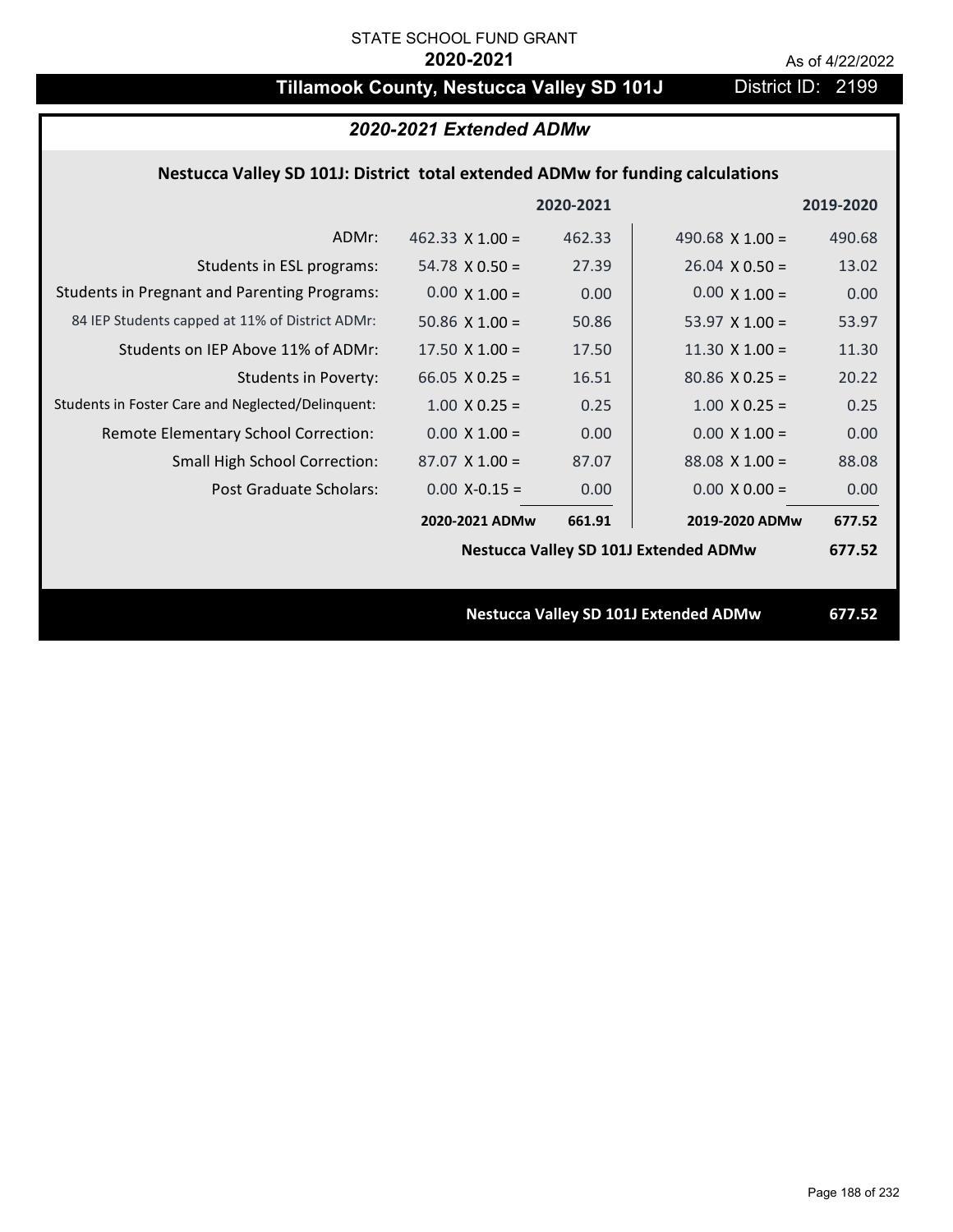# **Umatilla County, Helix SD 1** District ID: 2201

|  | 2020-2021 Extended ADMw |
|--|-------------------------|
|--|-------------------------|

| Helix SD 1: District total extended ADMw for funding calculations |                        |           |                                 |           |
|-------------------------------------------------------------------|------------------------|-----------|---------------------------------|-----------|
|                                                                   |                        | 2020-2021 |                                 | 2019-2020 |
| ADMr:                                                             | $162.49 \times 1.00 =$ | 162.49    | $181.19 \times 1.00 =$          | 181.19    |
| Students in ESL programs:                                         | $0.00 \times 0.50 =$   | 0.00      | $0.00 \times 0.50 =$            | 0.00      |
| <b>Students in Pregnant and Parenting Programs:</b>               | $0.00 \times 1.00 =$   | 0.00      | $0.00 \times 1.00 =$            | 0.00      |
| 17 IEP Students capped at 11% of District ADMr:                   | $17.00 \times 1.00 =$  | 17.00     | $19.93 \times 1.00 =$           | 19.93     |
| Students on IEP Above 11% of ADMr:                                | $0.00 \times 1.00 =$   | 0.00      | $0.00 \times 1.00 =$            | 0.00      |
| <b>Students in Poverty:</b>                                       | $10.00$ X 0.25 =       | 2.50      | $11.00 \times 0.25 =$           | 2.75      |
| Students in Foster Care and Neglected/Delinquent:                 | $0.00 \times 0.25 =$   | 0.00      | $2.00 \times 0.25 =$            | 0.50      |
| Remote Elementary School Correction:                              | $71.41$ X $1.00 =$     | 71.41     | $70.71$ X $1.00 =$              | 70.71     |
| <b>Small High School Correction:</b>                              | $50.46$ X $1.00 =$     | 50.46     | $50.46$ X $1.00 =$              | 50.46     |
| Post Graduate Scholars:                                           | $0.00$ X-0.15 =        | 0.00      | $0.00 \times 0.00 =$            | 0.00      |
|                                                                   | 2020-2021 ADMw         | 303.86    | 2019-2020 ADMw                  | 325.54    |
|                                                                   |                        |           | <b>Helix SD 1 Extended ADMw</b> | 325.54    |
|                                                                   |                        |           |                                 |           |
|                                                                   |                        |           | <b>Helix SD 1 Extended ADMw</b> | 325.54    |
|                                                                   |                        |           |                                 |           |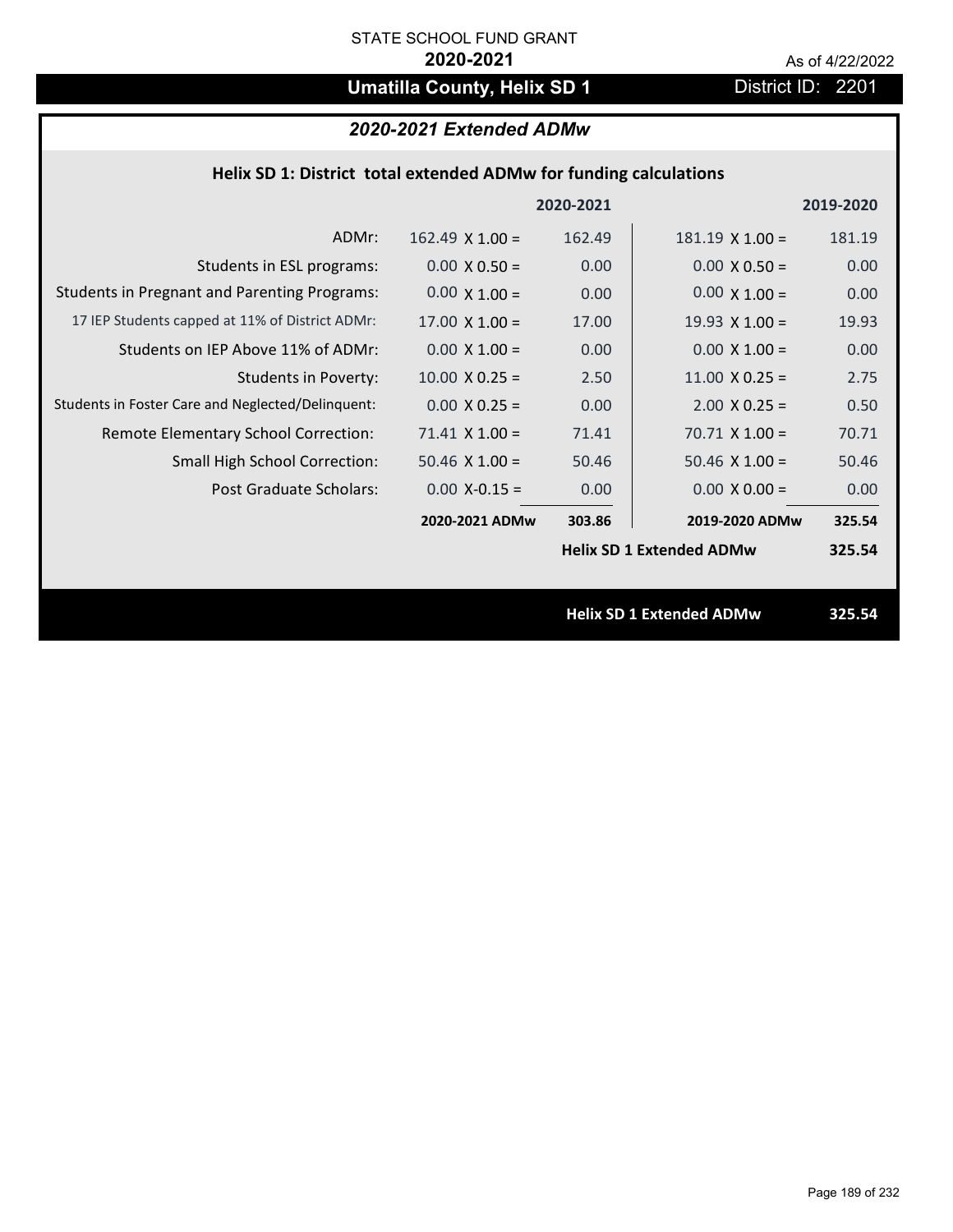# **Umatilla County, Pilot Rock SD 2** District ID: 2202

## *2020-2021 Extended ADMw*

## **Pilot Rock SD 2: District total extended ADMw for funding calculations**

|                                                     |                        | 2020-2021 |                                      | 2019-2020 |
|-----------------------------------------------------|------------------------|-----------|--------------------------------------|-----------|
| ADMr:                                               | $286.21 \times 1.00 =$ | 286.21    | $293.95 \times 1.00 =$               | 293.95    |
| Students in ESL programs:                           | $1.00 \times 0.50 =$   | 0.50      | $1.00 \times 0.50 =$                 | 0.50      |
| <b>Students in Pregnant and Parenting Programs:</b> | $0.00 \times 1.00 =$   | 0.00      | $0.00 \times 1.00 =$                 | 0.00      |
| 34 IEP Students capped at 11% of District ADMr:     | $31.48 \times 1.00 =$  | 31.48     | $32.33 \times 1.00 =$                | 32.33     |
| Students on IEP Above 11% of ADMr:                  | $0.20 \times 1.00 =$   | 0.20      | $0.50$ X 1.00 =                      | 0.50      |
| <b>Students in Poverty:</b>                         | $33.35 \times 0.25 =$  | 8.34      | $39.25 \times 0.25 =$                | 9.81      |
| Students in Foster Care and Neglected/Delinquent:   | $2.00 \times 0.25 =$   | 0.50      | $2.00 \times 0.25 =$                 | 0.50      |
| Remote Elementary School Correction:                | 43.91 $X$ 1.00 =       | 43.91     | $38.06 \times 1.00 =$                | 38.06     |
| <b>Small High School Correction:</b>                | 70.55 $X$ 1.00 =       | 70.55     | $72.42 \times 1.00 =$                | 72.42     |
| Post Graduate Scholars:                             | $0.00$ X-0.15 =        | 0.00      | $0.00 \times 0.00 =$                 | 0.00      |
|                                                     | 2020-2021 ADMw         | 441.69    | 2019-2020 ADMw                       | 448.08    |
|                                                     |                        |           | <b>Pilot Rock SD 2 Extended ADMw</b> | 448.08    |
|                                                     |                        |           |                                      |           |
|                                                     |                        |           | <b>Pilot Rock SD 2 Extended ADMw</b> | 448.08    |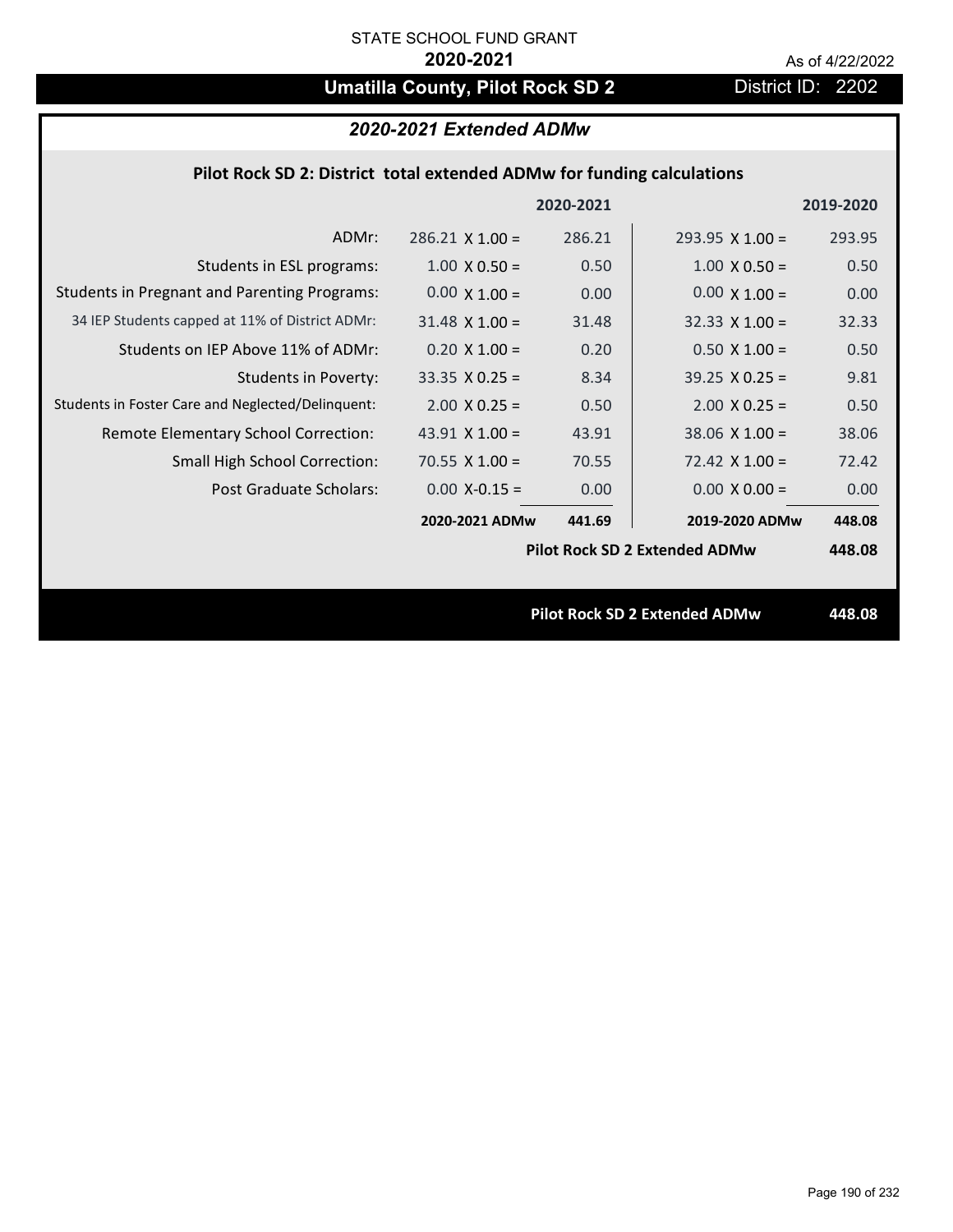# **Umatilla County, Echo SD 5** District ID: 2203

## *2020-2021 Extended ADMw*

| Echo SD 5: District total extended ADMw for funding calculations |                       |           |                                |           |
|------------------------------------------------------------------|-----------------------|-----------|--------------------------------|-----------|
|                                                                  |                       | 2020-2021 |                                | 2019-2020 |
| ADMr:                                                            | $286.71$ X 1.00 =     | 286.71    | $274.37 \times 1.00 =$         | 274.37    |
| Students in ESL programs:                                        | 4.44 $X$ 0.50 =       | 2.22      | $0.00 \times 0.50 =$           | 0.00      |
| <b>Students in Pregnant and Parenting Programs:</b>              | $0.00 \times 1.00 =$  | 0.00      | $0.00 \times 1.00 =$           | 0.00      |
| 36 IEP Students capped at 11% of District ADMr:                  | $31.54 \times 1.00 =$ | 31.54     | $30.18 \times 1.00 =$          | 30.18     |
| Students on IEP Above 11% of ADMr:                               | $0.00 X 1.00 =$       | 0.00      | $0.90 X 1.00 =$                | 0.90      |
| <b>Students in Poverty:</b>                                      | $24.00 \times 0.25 =$ | 6.00      | $35.00 \times 0.25 =$          | 8.75      |
| Students in Foster Care and Neglected/Delinquent:                | $1.00 \times 0.25 =$  | 0.25      | $1.00 \times 0.25 =$           | 0.25      |
| Remote Elementary School Correction:                             | 41.65 $X$ 1.00 =      | 41.65     | 40.95 $X$ 1.00 =               | 40.95     |
| Small High School Correction:                                    | $62.28$ X 1.00 =      | 62.28     | $56.74$ X 1.00 =               | 56.74     |
| Post Graduate Scholars:                                          | $0.00$ X-0.15 =       | 0.00      | $0.00 \times 0.00 =$           | 0.00      |
|                                                                  | 2020-2021 ADMw        | 430.65    | 2019-2020 ADMw                 | 412.14    |
|                                                                  |                       |           | <b>Echo SD 5 Extended ADMw</b> | 430.65    |
|                                                                  |                       |           | <b>Echo SD 5 Extended ADMw</b> | 430.65    |
|                                                                  |                       |           |                                |           |
|                                                                  |                       |           |                                |           |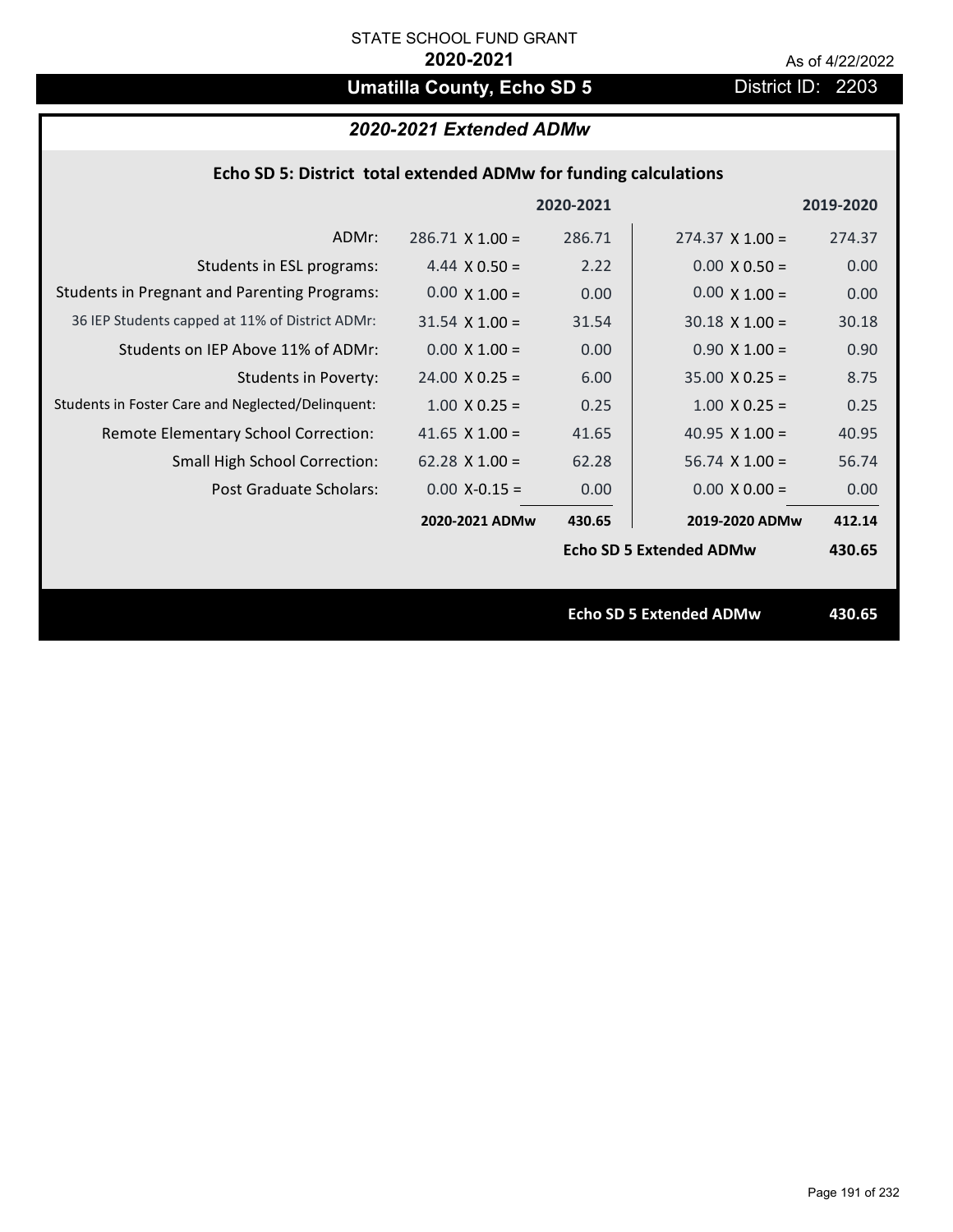## **Umatilla County, Umatilla SD 6R** District ID: 2204

## *2020-2021 Extended ADMw*

### **Umatilla SD 6R: District total extended ADMw for funding calculations**

|                                                     |                          | 2020-2021 |                                     | 2019-2020 |
|-----------------------------------------------------|--------------------------|-----------|-------------------------------------|-----------|
| ADMr:                                               | $1,419.23 \times 1.00 =$ | 1,419.23  | $1,396.98 \times 1.00 =$            | 1,396.98  |
| Students in ESL programs:                           | $400.31 \times 0.50 =$   | 200.16    | 413.00 $\times$ 0.50 =              | 206.50    |
| <b>Students in Pregnant and Parenting Programs:</b> | 5.47 $\times$ 1.00 =     | 5.47      | $3.00 \times 1.00 =$                | 3.00      |
| 133 IEP Students capped at 11% of District ADMr:    | $133.00 \times 1.00 =$   | 133.00    | $134.00 \times 1.00 =$              | 134.00    |
| Students on IEP Above 11% of ADMr:                  | $0.00 \times 1.00 =$     | 0.00      | $0.00 \times 1.00 =$                | 0.00      |
| <b>Students in Poverty:</b>                         | $292.70 \times 0.25 =$   | 73.18     | $312.03 \times 0.25 =$              | 78.01     |
| Students in Foster Care and Neglected/Delinquent:   | $6.00 \times 0.25 =$     | 1.50      | $5.00 \times 0.25 =$                | 1.25      |
| Remote Elementary School Correction:                | $0.00 \times 1.00 =$     | 0.00      | $0.00 \times 1.00 =$                | 0.00      |
| <b>Small High School Correction:</b>                | $0.00 \times 1.00 =$     | 0.00      | $0.00 \times 1.00 =$                | 0.00      |
| Post Graduate Scholars:                             | $0.00$ X-0.15 =          | 0.00      | $0.00 \times 0.00 =$                | 0.00      |
|                                                     | 2020-2021 ADMw           | 1,832.53  | 2019-2020 ADMw                      | 1,819.74  |
|                                                     |                          |           | <b>Umatilla SD 6R Extended ADMw</b> | 1,832.53  |
|                                                     |                          |           |                                     |           |
|                                                     |                          |           | <b>Umatilla SD 6R Extended ADMw</b> | 1,832.53  |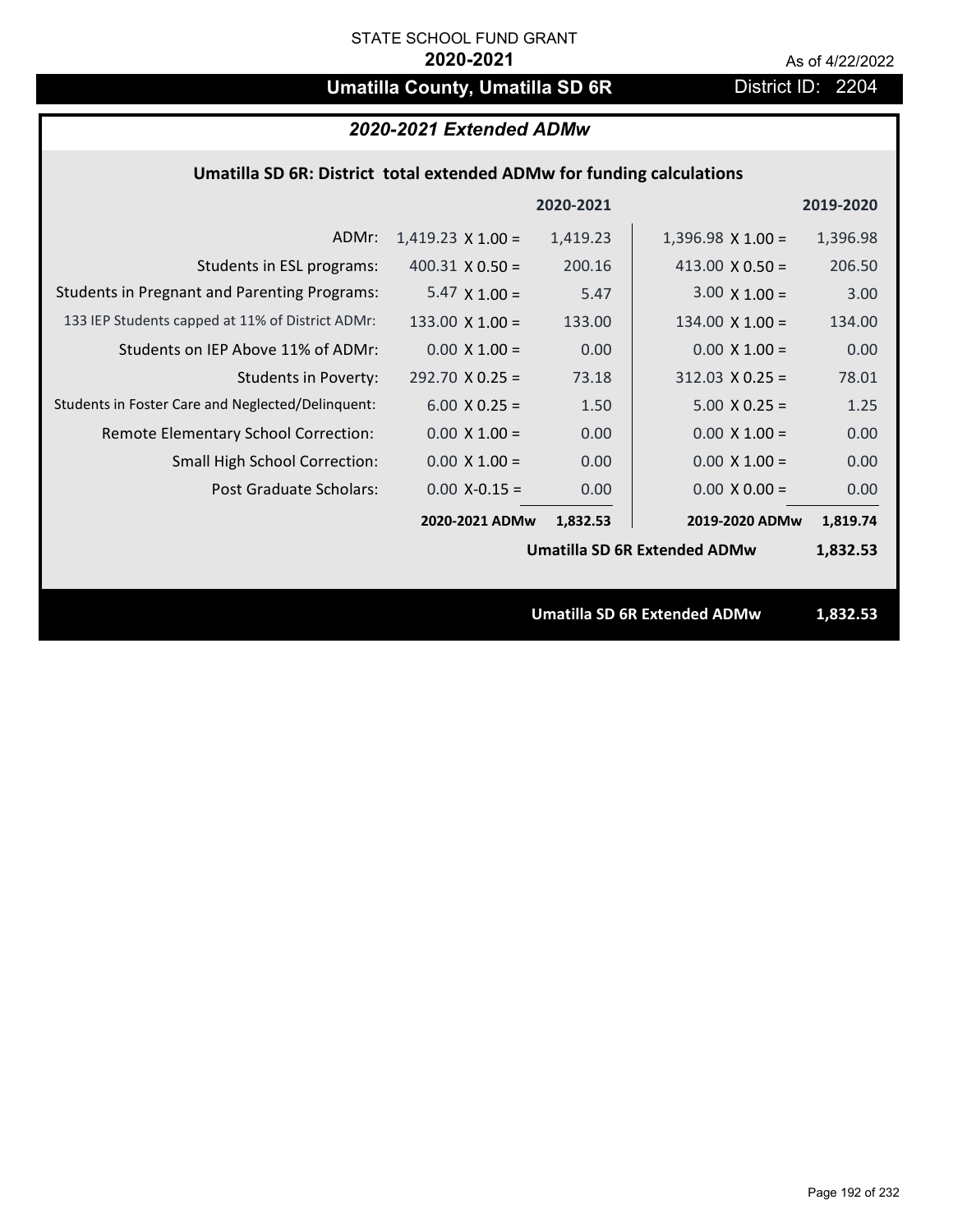## **Umatilla County, Milton-Freewater Unified SD 7** District ID: 2205

## *2020-2021 Extended ADMw*

### **Milton‐Freewater Unified SD 7: District total extended ADMw for funding calculations**

|                                                     |                                                    | 2020-2021 |                                                    | 2019-2020 |
|-----------------------------------------------------|----------------------------------------------------|-----------|----------------------------------------------------|-----------|
| ADMr:                                               | $1,654.33 \times 1.00 =$                           | 1,654.33  | $1,636.32 \times 1.00 =$                           | 1,636.32  |
| Students in ESL programs:                           | $351.49 \times 0.50 =$                             | 175.75    | $335.17 \times 0.50 =$                             | 167.59    |
| <b>Students in Pregnant and Parenting Programs:</b> | $0.00 \times 1.00 =$                               | 0.00      | $0.97 \times 1.00 =$                               | 0.97      |
| 217 IEP Students capped at 11% of District ADMr:    | $181.98 \times 1.00 =$                             | 181.98    | $180.00 \times 1.00 =$                             | 180.00    |
| Students on IEP Above 11% of ADMr:                  | $6.00 \times 1.00 =$                               | 6.00      | $3.10 \times 1.00 =$                               | 3.10      |
| <b>Students in Poverty:</b>                         | $299.25 \times 0.25 =$                             | 74.81     | $374.80 \times 0.25 =$                             | 93.70     |
| Students in Foster Care and Neglected/Delinquent:   | $6.00 \times 0.25 =$                               | 1.50      | $7.00 \times 0.25 =$                               | 1.75      |
| Remote Elementary School Correction:                | $0.00 \times 1.00 =$                               | 0.00      | $0.00 \times 1.00 =$                               | 0.00      |
| <b>Small High School Correction:</b>                | $0.00 \times 1.00 =$                               | 0.00      | $0.00 \times 1.00 =$                               | 0.00      |
| Post Graduate Scholars:                             | $0.00$ X-0.15 =                                    | 0.00      | $0.00 \times 0.00 =$                               | 0.00      |
|                                                     | 2020-2021 ADMw                                     | 2,094.36  | 2019-2020 ADMw                                     | 2,083.42  |
|                                                     | <b>Milton-Freewater Unified SD 7 Extended ADMw</b> |           |                                                    | 2,094.36  |
|                                                     |                                                    |           |                                                    |           |
|                                                     |                                                    |           | <b>Milton-Freewater Unified SD 7 Extended ADMw</b> | 2,094.36  |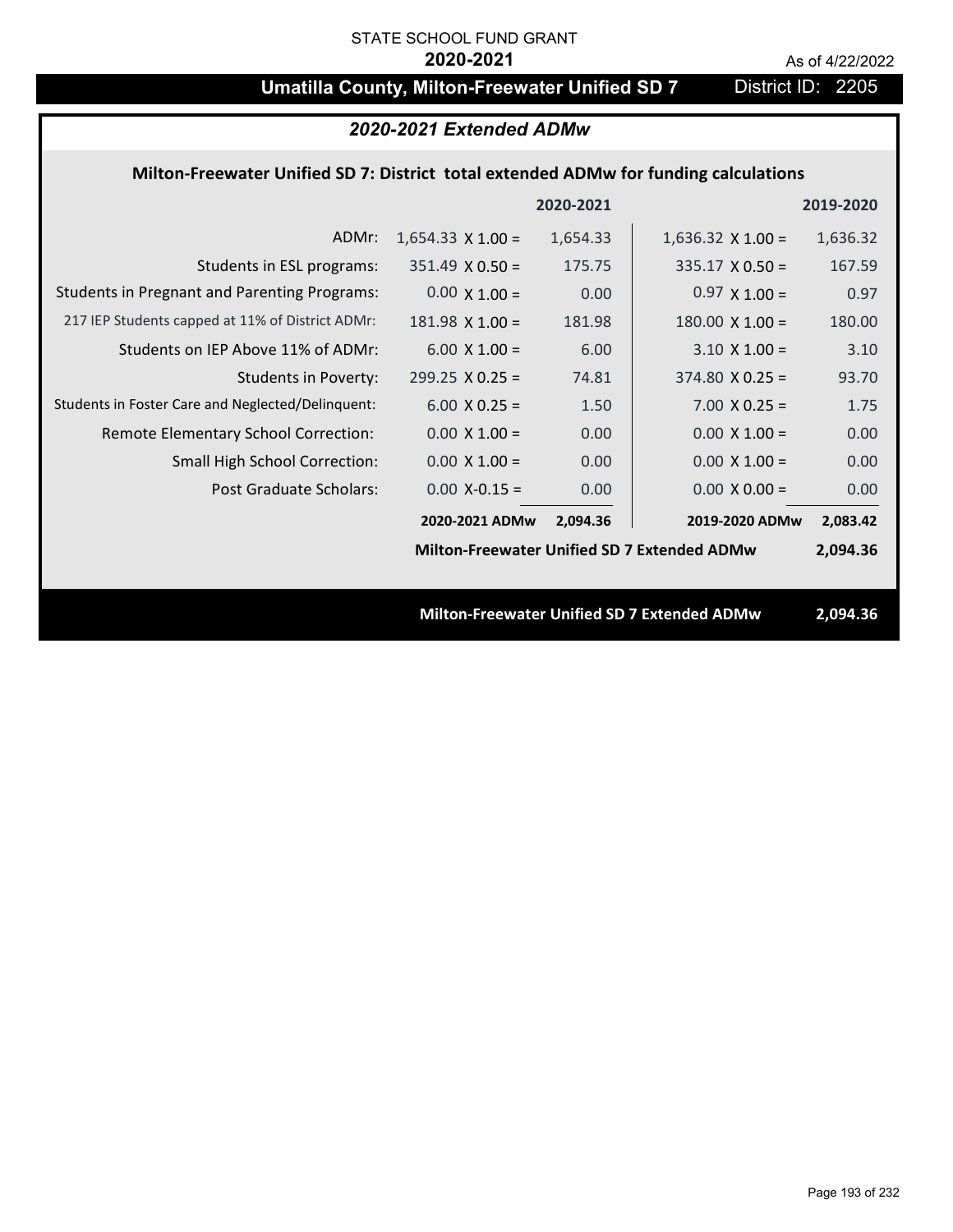# **Umatilla County, Hermiston SD 8** District ID: 2206

## *2020-2021 Extended ADMw*

### **Hermiston SD 8: District total extended ADMw for funding calculations**

|                                                     |                          | 2020-2021 |                                     | 2019-2020 |
|-----------------------------------------------------|--------------------------|-----------|-------------------------------------|-----------|
| ADMr:                                               | $5,476.50 \times 1.00 =$ | 5,476.50  | $5,645.05 \times 1.00 =$            | 5,645.05  |
| Students in ESL programs:                           | $976.29 \times 0.50 =$   | 488.15    | $1,046.47 \times 0.50 =$            | 523.24    |
| <b>Students in Pregnant and Parenting Programs:</b> | $3.05 \times 1.00 =$     | 3.05      | $3.61 \times 1.00 =$                | 3.61      |
| 664 IEP Students capped at 11% of District ADMr:    | $602.42$ X 1.00 =        | 602.42    | 620.96 $\times$ 1.00 =              | 620.96    |
| Students on IEP Above 11% of ADMr:                  | $2.10 \times 1.00 =$     | 2.10      | 4.60 $X$ 1.00 =                     | 4.60      |
| <b>Students in Poverty:</b>                         | $839.00 \times 0.25 =$   | 209.75    | $1,042.00 \times 0.25 =$            | 260.50    |
| Students in Foster Care and Neglected/Delinquent:   | $54.00 \times 0.25 =$    | 13.50     | 45.00 $X$ 0.25 =                    | 11.25     |
| Remote Elementary School Correction:                | $0.00 \times 1.00 =$     | 0.00      | $0.00 \times 1.00 =$                | 0.00      |
| <b>Small High School Correction:</b>                | $0.00 \times 1.00 =$     | 0.00      | $0.00 \times 1.00 =$                | 0.00      |
| Post Graduate Scholars:                             | $0.00$ X-0.15 =          | 0.00      | $0.00 \times 0.00 =$                | 0.00      |
|                                                     | 2020-2021 ADMw           | 6,795.46  | 2019-2020 ADMw                      | 7,069.20  |
|                                                     |                          |           | <b>Hermiston SD 8 Extended ADMw</b> | 7,069.20  |
|                                                     |                          |           |                                     |           |
|                                                     |                          |           | <b>Hermiston SD 8 Extended ADMw</b> | 7,069.20  |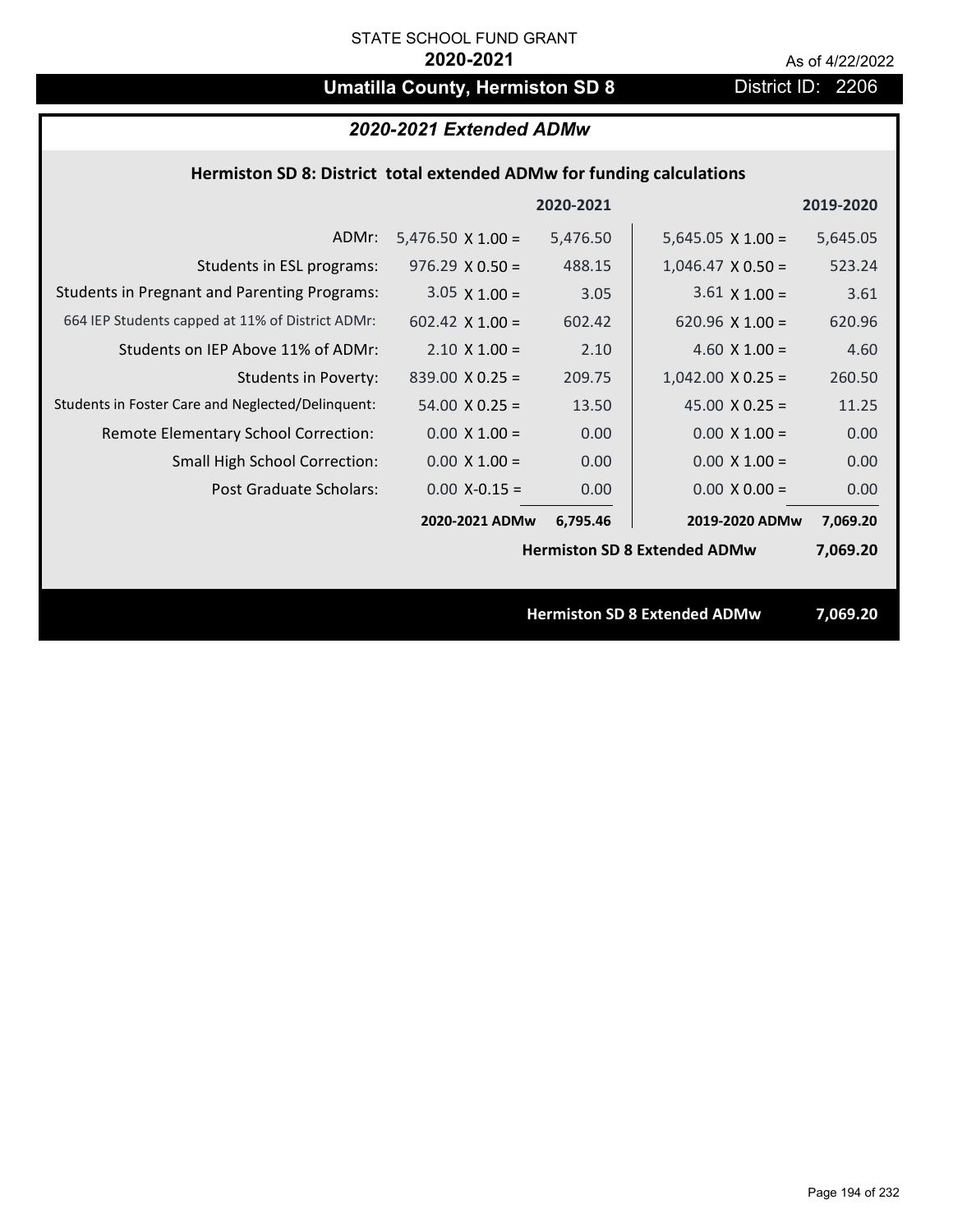## **Umatilla County, Pendleton SD 16** District ID: 2207

## *2020-2021 Extended ADMw*

### **Pendleton SD 16: District total extended ADMw for funding calculations**

|                                                     |                          | 2020-2021 |                          | 2019-2020 |
|-----------------------------------------------------|--------------------------|-----------|--------------------------|-----------|
| ADMr:                                               | $2,908.78 \times 1.00 =$ | 2,908.78  | $2,940.55 \times 1.00 =$ | 2,940.55  |
| Students in ESL programs:                           | $92.52 \times 0.50 =$    | 46.26     | $85.76 \times 0.50 =$    | 42.88     |
| <b>Students in Pregnant and Parenting Programs:</b> | $0.00 \times 1.00 =$     | 0.00      | $1.00 \times 1.00 =$     | 1.00      |
| 461 IEP Students capped at 11% of District ADMr:    | $329.15 \times 1.00 =$   | 329.15    | 333.30 $\times$ 1.00 =   | 333.30    |
| Students on IEP Above 11% of ADMr:                  | 48.30 $\times$ 1.00 =    | 48.30     | 41.20 $\times$ 1.00 =    | 41.20     |
| Students in Poverty:                                | 412.45 $\times$ 0.25 =   | 103.11    | $545.45 \times 0.25 =$   | 136.36    |
| Students in Foster Care and Neglected/Delinquent:   | 46.00 $X$ 0.25 =         | 11.50     | 45.00 $X$ 0.25 =         | 11.25     |
| Remote Elementary School Correction:                | $0.00 \times 1.00 =$     | 0.00      | $0.00 \times 1.00 =$     | 0.00      |
| <b>Small High School Correction:</b>                | $0.00 \times 1.00 =$     | 0.00      | $0.00 \times 1.00 =$     | 0.00      |
| Post Graduate Scholars:                             | $0.00$ X-0.15 =          | 0.00      | $0.00 \times 0.00 =$     | 0.00      |
|                                                     | 2020-2021 ADMw           | 3,447.10  | 2019-2020 ADMw           | 3,506.54  |

**Pendleton SD 16 Extended ADMw**

**3,600.21**

## **Nixyaawii Community School: Charter ADMw for information only**

|                                                     |                       | 2020-2021 |                       | 2019-2020 |
|-----------------------------------------------------|-----------------------|-----------|-----------------------|-----------|
| ADMr:                                               | $83.46 \times 1.00 =$ | 83.46     | $89.47 \times 1.00 =$ | 89.47     |
| Students in ESL programs:                           | $0.03 \times 0.50 =$  | 0.02      | $0.00 \times 0.50 =$  | 0.00      |
| <b>Students in Pregnant and Parenting Programs:</b> | $0.00 \times 1.00 =$  | 0.00      | $0.00 \times 1.00 =$  | 0.00      |
| 0 IEP Students capped at 11% of District ADMr:      | $0.00 \times 1.00 =$  | 0.00      | $0.00 \times 1.00 =$  | 0.00      |
| Students on IEP Above 11% of ADMr:                  | $0.00 \times 1.00 =$  | 0.00      | $0.00 \times 1.00 =$  | 0.00      |
| Students in Poverty:                                | 11.83 $\times$ 0.25 = | 2.96      | $16.79 \times 0.25 =$ | 4.20      |
| Students in Foster Care and Neglected/Delinquent:   | $0.00 \times 0.25 =$  | 0.00      | $0.00 \times 0.25 =$  | 0.00      |
| Remote Elementary School Correction:                | $0.00 \times 1.00 =$  | 0.00      | $0.00 \times 1.00 =$  | 0.00      |
| <b>Small High School Correction:</b>                | $0.00 \times 1.00 =$  | 0.00      | $0.00 \times 1.00 =$  | 0.00      |
| Post Graduate Scholars:                             | $0.00 X - 0.15 =$     | 0.00      | $0.00 \times 0.00 =$  | 0.00      |
|                                                     | 2020-2021 ADMw        | 86.43     | 2019-2020 ADMw        | 93.67     |

**Pendleton SD 16 Extended ADMw 3,600.21**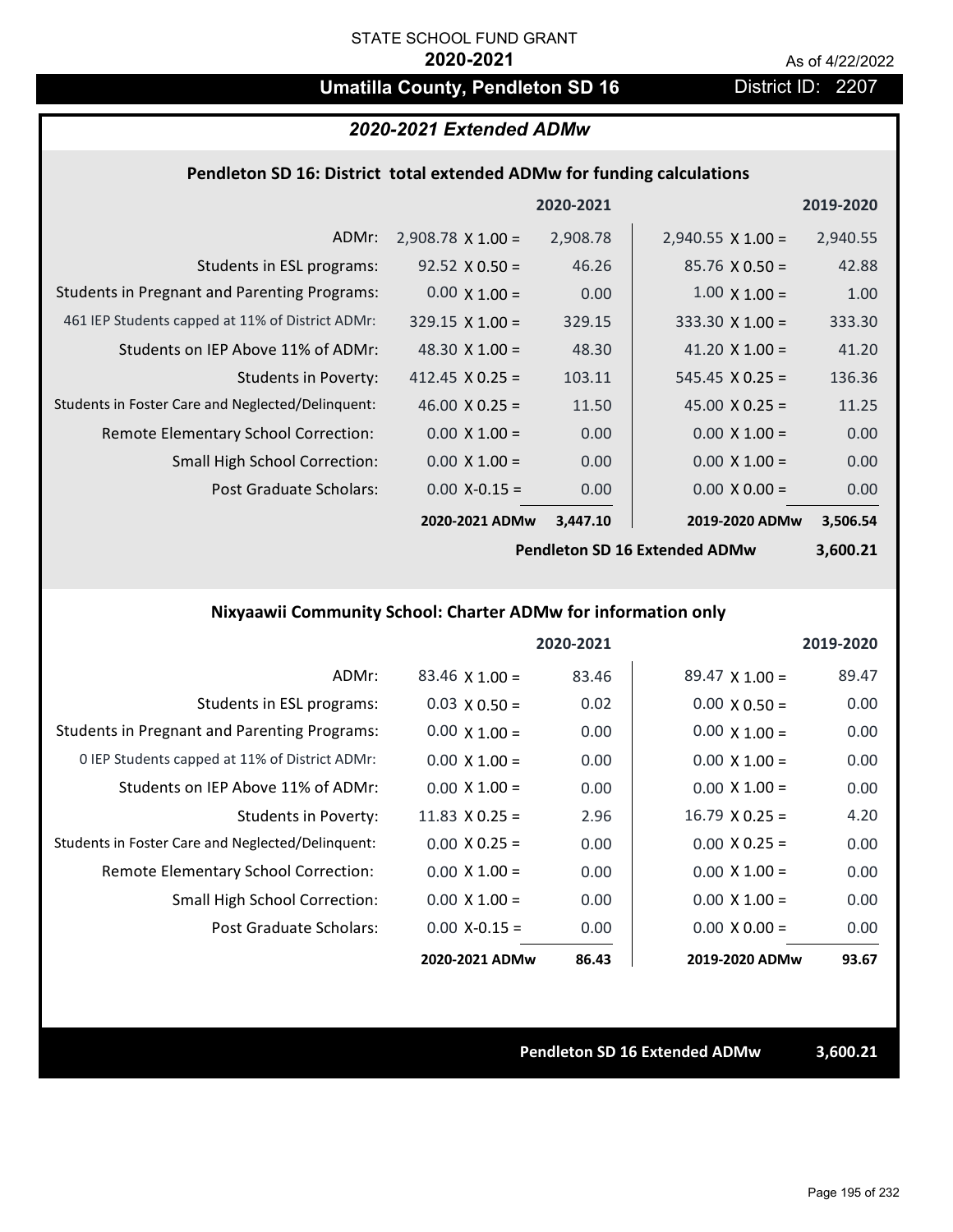# **Umatilla County, Athena-Weston SD 29RJ** District ID: 2208

|                                                                              | 2020-2021 Extended ADMw |           |                                     |           |
|------------------------------------------------------------------------------|-------------------------|-----------|-------------------------------------|-----------|
| Athena-Weston SD 29RJ: District total extended ADMw for funding calculations |                         |           |                                     |           |
|                                                                              |                         | 2020-2021 |                                     | 2019-2020 |
| ADMr:                                                                        | 552.73 $X$ 1.00 =       | 552.73    | 578.95 $X$ 1.00 =                   | 578.95    |
| Students in ESL programs:                                                    | $2.00 \times 0.50 =$    | 1.00      | $0.00 \times 0.50 =$                | 0.00      |
| <b>Students in Pregnant and Parenting Programs:</b>                          | $0.00 \times 1.00 =$    | 0.00      | $1.00 \times 1.00 =$                | 1.00      |
| 88 IEP Students capped at 11% of District ADMr:                              | 60.80 $\times$ 1.00 =   | 60.80     | 63.68 $\times$ 1.00 =               | 63.68     |
| Students on IEP Above 11% of ADMr:                                           | 4.20 $X$ 1.00 =         | 4.20      | $1.50 \times 1.00 =$                | 1.50      |
| <b>Students in Poverty:</b>                                                  | 46.00 $X$ 0.25 =        | 11.50     | $54.00 \times 0.25 =$               | 13.50     |
| Students in Foster Care and Neglected/Delinquent:                            | $11.00 \times 0.25 =$   | 2.75      | $9.00 \times 0.25 =$                | 2.25      |
| Remote Elementary School Correction:                                         | $0.00 \times 1.00 =$    | 0.00      | $0.00 \times 1.00 =$                | 0.00      |
| <b>Small High School Correction:</b>                                         | $86.10 \times 1.00 =$   | 86.10     | $87.76$ X 1.00 =                    | 87.76     |
| <b>Post Graduate Scholars:</b>                                               | $0.00$ X-0.15 =         | 0.00      | $0.00 \times 0.00 =$                | 0.00      |
|                                                                              | 2020-2021 ADMw          | 719.08    | 2019-2020 ADMw                      | 748.64    |
|                                                                              |                         |           | Athena-Weston SD 29RJ Extended ADMw | 748.64    |
|                                                                              |                         |           |                                     |           |
|                                                                              |                         |           | Athena-Weston SD 29RJ Extended ADMw | 748.64    |
|                                                                              |                         |           |                                     |           |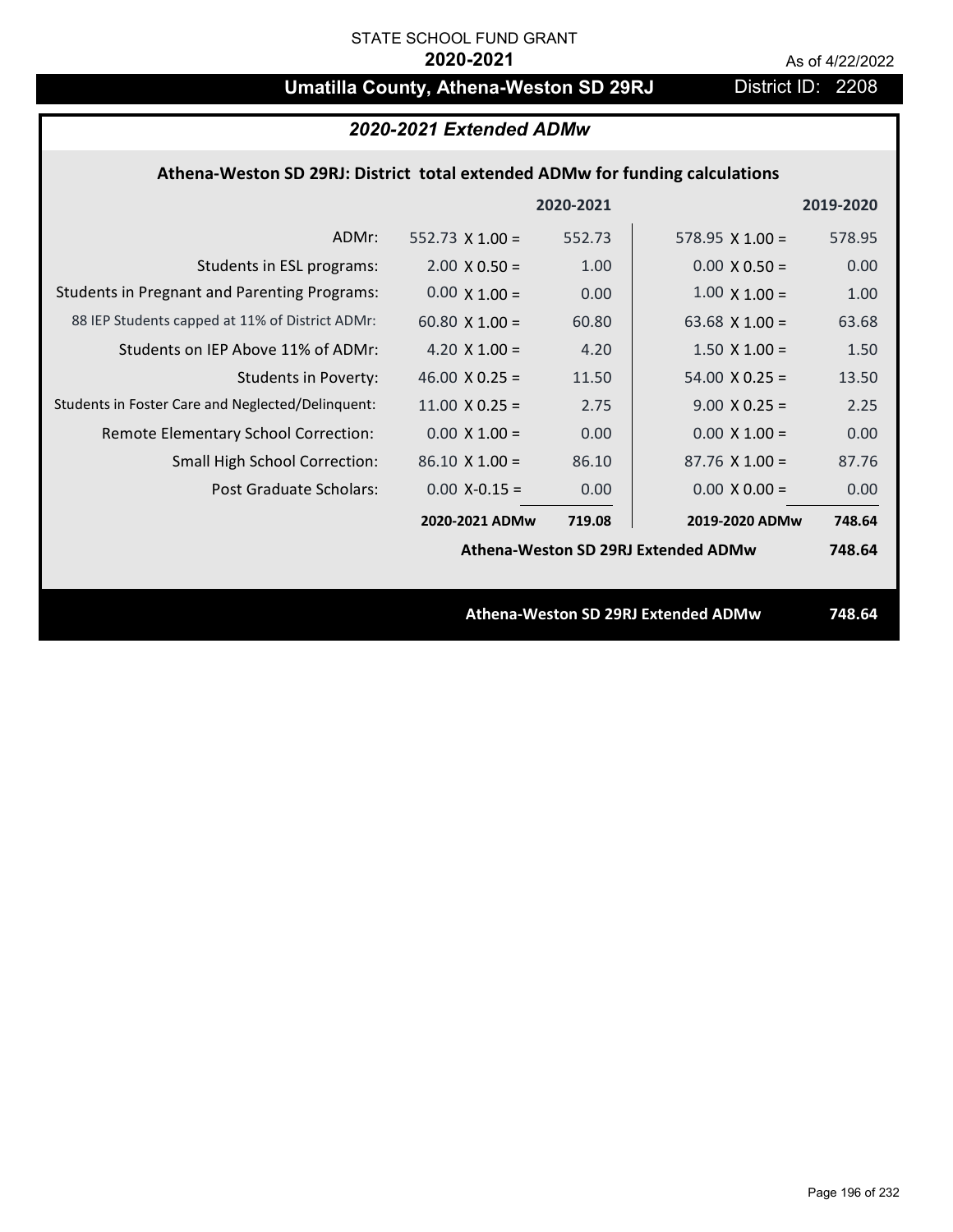## **Umatilla County, Stanfield SD 61** District ID: 2209

## *2020-2021 Extended ADMw*

## **Stanfield SD 61: District total extended ADMw for funding calculations**

|                                                     |                        | 2020-2021 |                                      | 2019-2020 |
|-----------------------------------------------------|------------------------|-----------|--------------------------------------|-----------|
| ADMr:                                               | 498.96 $\times$ 1.00 = | 498.96    | 531.93 $X$ 1.00 =                    | 531.93    |
| Students in ESL programs:                           | $61.77 \times 0.50 =$  | 30.89     | $65.07 \times 0.50 =$                | 32.54     |
| <b>Students in Pregnant and Parenting Programs:</b> | $0.00 \times 1.00 =$   | 0.00      | $0.00 \times 1.00 =$                 | 0.00      |
| 71 IEP Students capped at 11% of District ADMr:     | 54.89 $\times$ 1.00 =  | 54.89     | 58.51 $\times$ 1.00 =                | 58.51     |
| Students on IEP Above 11% of ADMr:                  | $0.40 \times 1.00 =$   | 0.40      | $0.70$ X 1.00 =                      | 0.70      |
| <b>Students in Poverty:</b>                         | 49.71 $X$ 0.25 =       | 12.43     | $61.19 \times 0.25 =$                | 15.30     |
| Students in Foster Care and Neglected/Delinquent:   | $8.00 \times 0.25 =$   | 2.00      | $7.00 \times 0.25 =$                 | 1.75      |
| Remote Elementary School Correction:                | $0.00 \times 1.00 =$   | 0.00      | $0.00 \times 1.00 =$                 | 0.00      |
| <b>Small High School Correction:</b>                | $88.60 \times 1.00 =$  | 88.60     | $88.55 \times 1.00 =$                | 88.55     |
| Post Graduate Scholars:                             | $0.00$ X-0.15 =        | 0.00      | $0.00 \times 0.00 =$                 | 0.00      |
|                                                     | 2020-2021 ADMw         | 688.16    | 2019-2020 ADMw                       | 729.27    |
|                                                     |                        |           | <b>Stanfield SD 61 Extended ADMw</b> | 729.27    |
|                                                     |                        |           |                                      |           |
|                                                     |                        |           | <b>Stanfield SD 61 Extended ADMw</b> | 729.27    |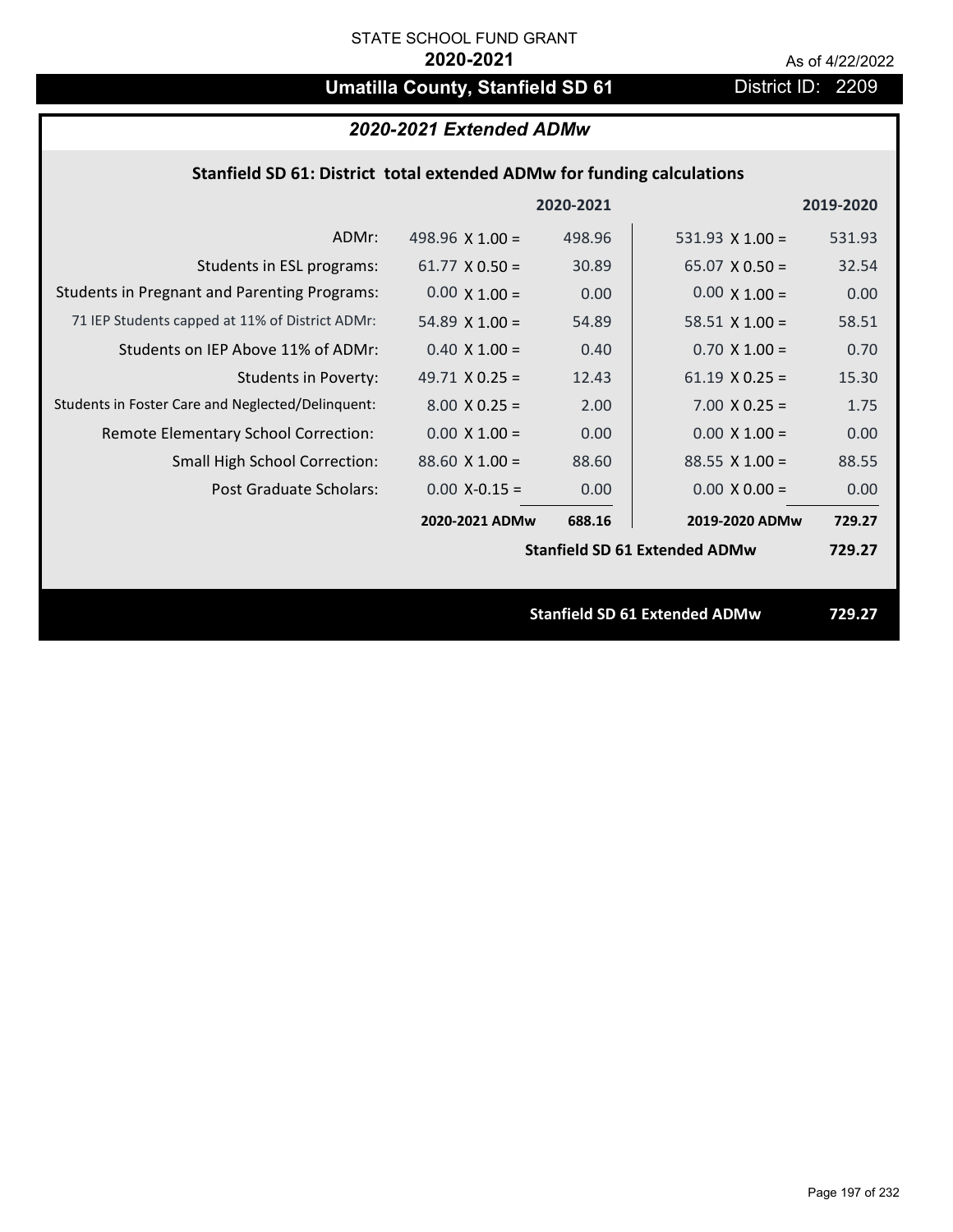# **Umatilla County, Ukiah SD 80R** District ID: 2210

## *2020-2021 Extended ADMw*

|                                                     |                       | 2020-2021 |                                   | 2019-2020 |
|-----------------------------------------------------|-----------------------|-----------|-----------------------------------|-----------|
| ADMr:                                               | $28.77 \times 1.00 =$ | 28.77     | $27.00 \times 1.00 =$             | 27.00     |
| Students in ESL programs:                           | $0.00 \times 0.50 =$  | 0.00      | $0.00 \times 0.50 =$              | 0.00      |
| <b>Students in Pregnant and Parenting Programs:</b> | $0.00 \times 1.00 =$  | 0.00      | $0.00 \times 1.00 =$              | 0.00      |
| 5 IEP Students capped at 11% of District ADMr:      | $3.16 \times 1.00 =$  | 3.16      | $2.00 \times 1.00 =$              | 2.00      |
| Students on IEP Above 11% of ADMr:                  | $0.00 \times 1.00 =$  | 0.00      | $0.00 X 1.00 =$                   | 0.00      |
| <b>Students in Poverty:</b>                         | $2.62$ X 0.25 =       | 0.66      | $3.07$ X 0.25 =                   | 0.77      |
| Students in Foster Care and Neglected/Delinquent:   | $0.00 \times 0.25 =$  | 0.00      | $2.00 \times 0.25 =$              | 0.50      |
| Remote Elementary School Correction:                | $25.54$ X 1.00 =      | 25.54     | $25.54$ X 1.00 =                  | 25.54     |
| <b>Small High School Correction:</b>                | $50.46 \times 1.00 =$ | 50.46     | $50.46$ X $1.00 =$                | 50.46     |
| Post Graduate Scholars:                             | $0.00$ X-0.15 =       | 0.00      | $0.00 \times 0.00 =$              | 0.00      |
|                                                     | 2020-2021 ADMw        | 108.59    | 2019-2020 ADMw                    | 106.27    |
|                                                     |                       |           | <b>Ukiah SD 80R Extended ADMw</b> | 108.59    |
|                                                     |                       |           |                                   |           |
|                                                     |                       |           | <b>Ukiah SD 80R Extended ADMw</b> | 108.59    |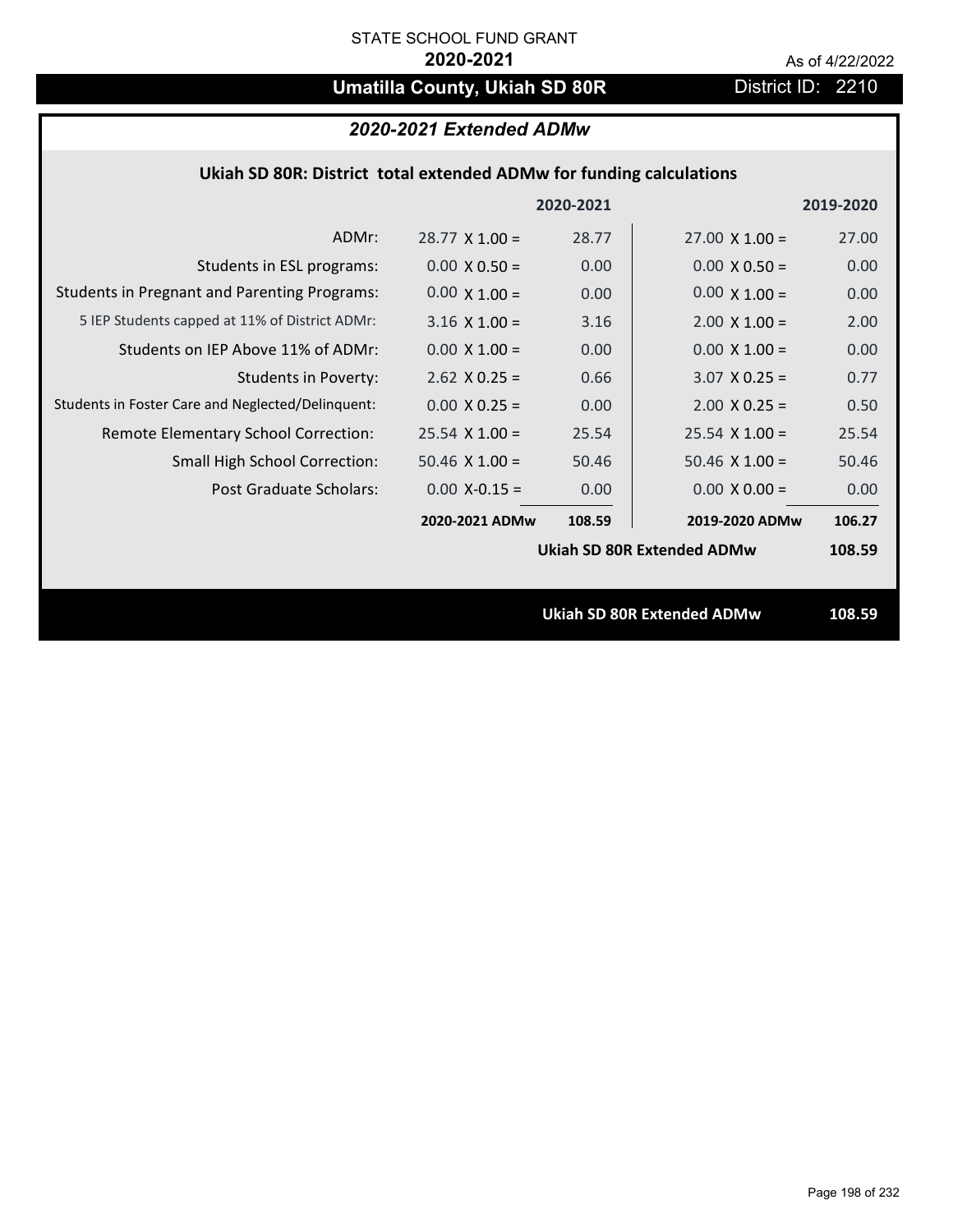# **Union County, La Grande SD 1** District ID: 2212

## *2020-2021 Extended ADMw*

## **La Grande SD 1: District total extended ADMw for funding calculations**

|                                                     |                          | 2020-2021 |                              | 2019-2020 |
|-----------------------------------------------------|--------------------------|-----------|------------------------------|-----------|
| ADMr:                                               | $2,150.64 \times 1.00 =$ | 2,150.64  | $2,294.73 \times 1.00 =$     | 2,294.73  |
| Students in ESL programs:                           | $57.19 \times 0.50 =$    | 28.60     | $57.23 \times 0.50 =$        | 28.62     |
| <b>Students in Pregnant and Parenting Programs:</b> | $0.78 \times 1.00 =$     | 0.78      | $0.00 \times 1.00 =$         | 0.00      |
| 382 IEP Students capped at 11% of District ADMr:    | $236.57 \times 1.00 =$   | 236.57    | $252.42 \times 1.00 =$       | 252.42    |
| Students on IEP Above 11% of ADMr:                  | $56.90 \times 1.00 =$    | 56.90     | $36.30 \times 1.00 =$        | 36.30     |
| <b>Students in Poverty:</b>                         | $346.93 \times 0.25 =$   | 86.73     | 401.37 $X$ 0.25 =            | 100.34    |
| Students in Foster Care and Neglected/Delinquent:   | $19.00 \times 0.25 =$    | 4.75      | $24.00 \times 0.25 =$        | 6.00      |
| Remote Elementary School Correction:                | $0.00 \times 1.00 =$     | 0.00      | $0.00 \times 1.00 =$         | 0.00      |
| <b>Small High School Correction:</b>                | $0.00 \times 1.00 =$     | 0.00      | $0.00 \times 1.00 =$         | 0.00      |
| Post Graduate Scholars:                             | $0.00$ X-0.15 =          | 0.00      | $0.00 \times 0.00 =$         | 0.00      |
|                                                     | 2020-2021 ADMw           | 2,564.97  | 2019-2020 ADMw               | 2,718.41  |
|                                                     |                          |           | La Grande SD 1 Extended ADMw | 2,718.41  |
|                                                     |                          |           |                              |           |
|                                                     |                          |           | La Grande SD 1 Extended ADMw | 2,718.41  |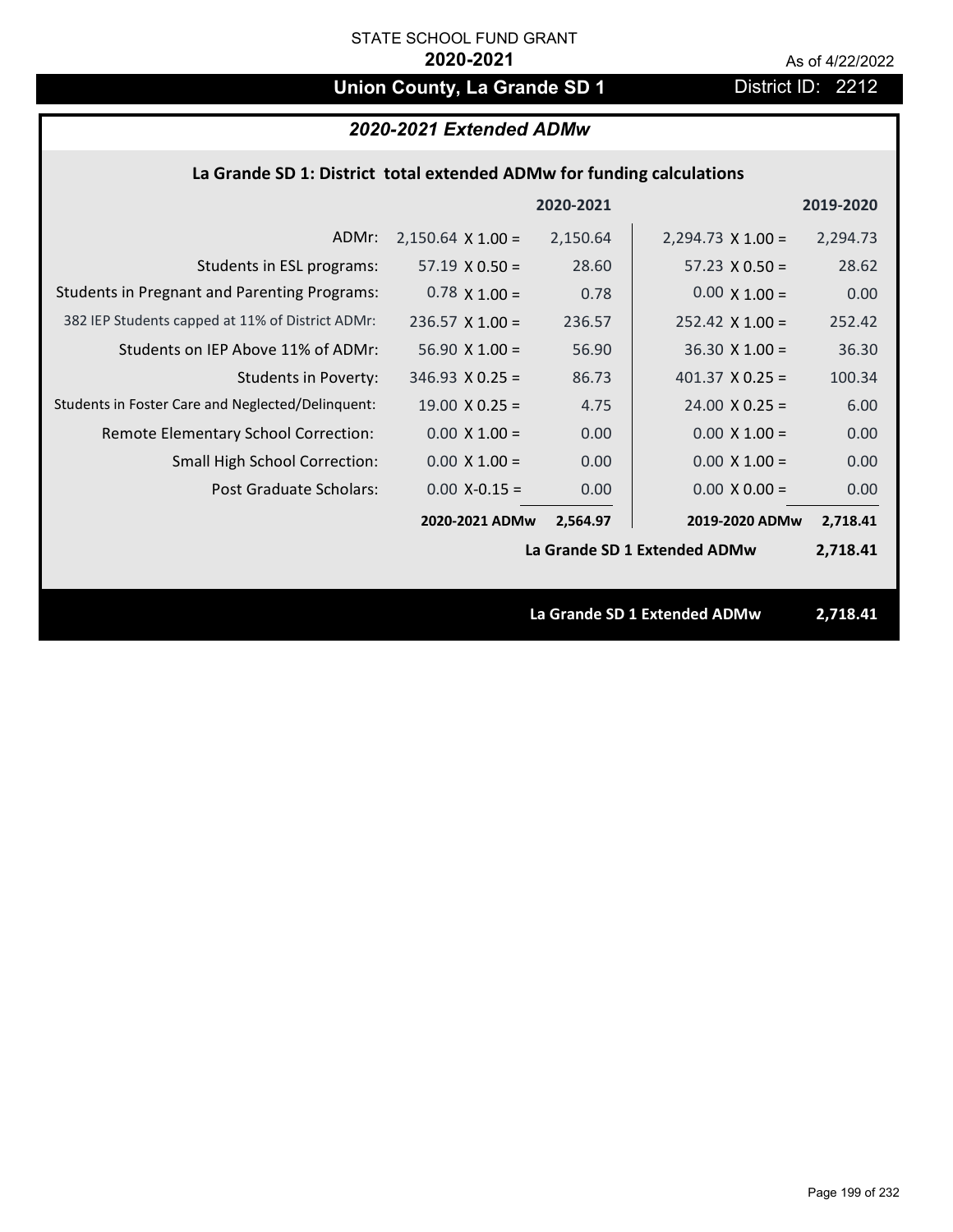# **Union County, Union SD 5** District ID: 2213

## *2020-2021 Extended ADMw*

### **Union SD 5: District total extended ADMw for funding calculations**

|                                                     |                        | 2020-2021 |                                 | 2019-2020 |
|-----------------------------------------------------|------------------------|-----------|---------------------------------|-----------|
| ADMr:                                               | $367.51 \times 1.00 =$ | 367.51    | $375.86 \times 1.00 =$          | 375.86    |
| Students in ESL programs:                           | $0.00 \times 0.50 =$   | 0.00      | $0.00 \times 0.50 =$            | 0.00      |
| <b>Students in Pregnant and Parenting Programs:</b> | $0.00 \times 1.00 =$   | 0.00      | $0.00 \times 1.00 =$            | 0.00      |
| 44 IEP Students capped at 11% of District ADMr:     | 40.43 $\times$ 1.00 =  | 40.43     | $39.00 \times 1.00 =$           | 39.00     |
| Students on IEP Above 11% of ADMr:                  | $0.20 \times 1.00 =$   | 0.20      | $0.00 \times 1.00 =$            | 0.00      |
| Students in Poverty:                                | $31.21 \times 0.25 =$  | 7.80      | $33.45$ X 0.25 =                | 8.36      |
| Students in Foster Care and Neglected/Delinquent:   | $1.00 \times 0.25 =$   | 0.25      | $1.00$ X 0.25 =                 | 0.25      |
| Remote Elementary School Correction:                | $0.00 \times 1.00 =$   | 0.00      | $0.00 \times 1.00 =$            | 0.00      |
| <b>Small High School Correction:</b>                | 70.46 $\times$ 1.00 =  | 70.46     | 79.73 $X$ 1.00 =                | 79.73     |
| Post Graduate Scholars:                             | $0.00$ X-0.15 =        | 0.00      | $0.00 \times 0.00 =$            | 0.00      |
|                                                     | 2020-2021 ADMw         | 486.65    | 2019-2020 ADMw                  | 503.20    |
|                                                     |                        |           | <b>Union SD 5 Extended ADMw</b> | 503.20    |
|                                                     |                        |           |                                 |           |
|                                                     |                        |           | <b>Union SD 5 Extended ADMw</b> | 503.20    |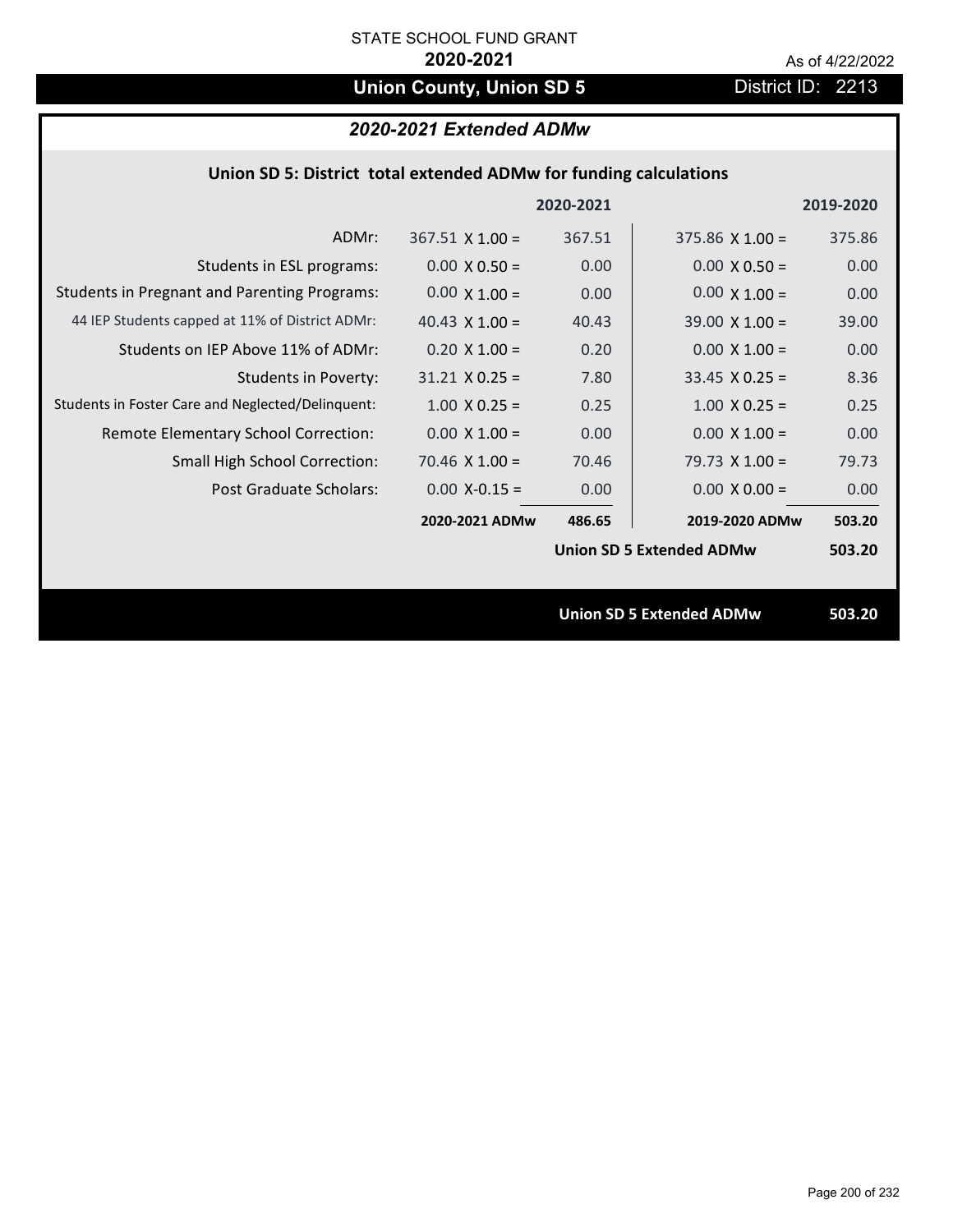## **Union County, North Powder SD 8J** District ID: 2214

### *2020-2021 Extended ADMw*

### **North Powder SD 8J: District total extended ADMw for funding calculations**

|                                                     |                       | 2020-2021 |                       | 2019-2020 |
|-----------------------------------------------------|-----------------------|-----------|-----------------------|-----------|
| ADMr:                                               | 7.36 $\times$ 1.00 =  | 7.36      | $0.00 \times 1.00 =$  | 0.00      |
| Students in ESL programs:                           | $0.00 \times 0.50 =$  | 0.00      | $0.00 \times 0.50 =$  | 0.00      |
| <b>Students in Pregnant and Parenting Programs:</b> | $0.00 \times 1.00 =$  | 0.00      | $0.00 \times 1.00 =$  | 0.00      |
| 32 IEP Students capped at 11% of District ADMr:     | $28.32 \times 1.00 =$ | 28.32     | $29.35 \times 1.00 =$ | 29.35     |
| Students on IEP Above 11% of ADMr:                  | $0.00 \times 1.00 =$  | 0.00      | $0.30 \times 1.00 =$  | 0.30      |
| <b>Students in Poverty:</b>                         | $0.15 \times 0.25 =$  | 0.04      | $0.00 \times 0.25 =$  | 0.00      |
| Students in Foster Care and Neglected/Delinquent:   | $3.00 \times 0.25 =$  | 0.75      | $3.00 \times 0.25 =$  | 0.75      |
| Remote Elementary School Correction:                | $0.00 \times 1.00 =$  | 0.00      | $0.00 \times 1.00 =$  | 0.00      |
| <b>Small High School Correction:</b>                | $0.00 \times 1.00 =$  | 0.00      | $0.00 \times 1.00 =$  | 0.00      |
| Post Graduate Scholars:                             | $0.00$ X-0.15 =       | 0.00      | $0.00 \times 0.00 =$  | 0.00      |
|                                                     | 2020-2021 ADMw        | 36.47     | 2019-2020 ADMw        | 30.40     |
|                                                     |                       |           |                       |           |

**North Powder SD 8J Extended ADMw**

**435.10**

## **North Powder Charter School: Charter ADMw for information only**

|                                                     |                       | 2020-2021 |                       | 2019-2020 |
|-----------------------------------------------------|-----------------------|-----------|-----------------------|-----------|
| ADMr:                                               | $250.09$ X 1.00 =     | 250.09    | $266.84$ X 1.00 =     | 266.84    |
| Students in ESL programs:                           | $9.45 \times 0.50 =$  | 4.73      | $13.00 \times 0.50 =$ | 6.50      |
| <b>Students in Pregnant and Parenting Programs:</b> | $0.00 \times 1.00 =$  | 0.00      | $0.00 \times 1.00 =$  | 0.00      |
| 0 IEP Students capped at 11% of District ADMr:      | $0.00 \times 1.00 =$  | 0.00      | $0.00 \times 1.00 =$  | 0.00      |
| Students on IEP Above 11% of ADMr:                  | $0.00 \times 1.00 =$  | 0.00      | $0.00 \times 1.00 =$  | 0.00      |
| Students in Poverty:                                | 47.85 $\times$ 0.25 = | 11.96     | 44.00 $\times$ 0.25 = | 11.00     |
| Students in Foster Care and Neglected/Delinquent:   | $0.00 \times 0.25 =$  | 0.00      | $0.00 \times 0.25 =$  | 0.00      |
| Remote Elementary School Correction:                | $60.50 \times 1.00 =$ | 60.50     | $56.24 \times 1.00 =$ | 56.24     |
| <b>Small High School Correction:</b>                | $59.69 \times 1.00 =$ | 59.69     | $64.12 \times 1.00 =$ | 64.12     |
| Post Graduate Scholars:                             | $0.00$ X-0.15 =       | 0.00      | $0.00 \times 0.00 =$  | 0.00      |
|                                                     | 2020-2021 ADMw        | 386.97    | 2019-2020 ADMw        | 404.70    |

**North Powder SD 8J Extended ADMw 435.10**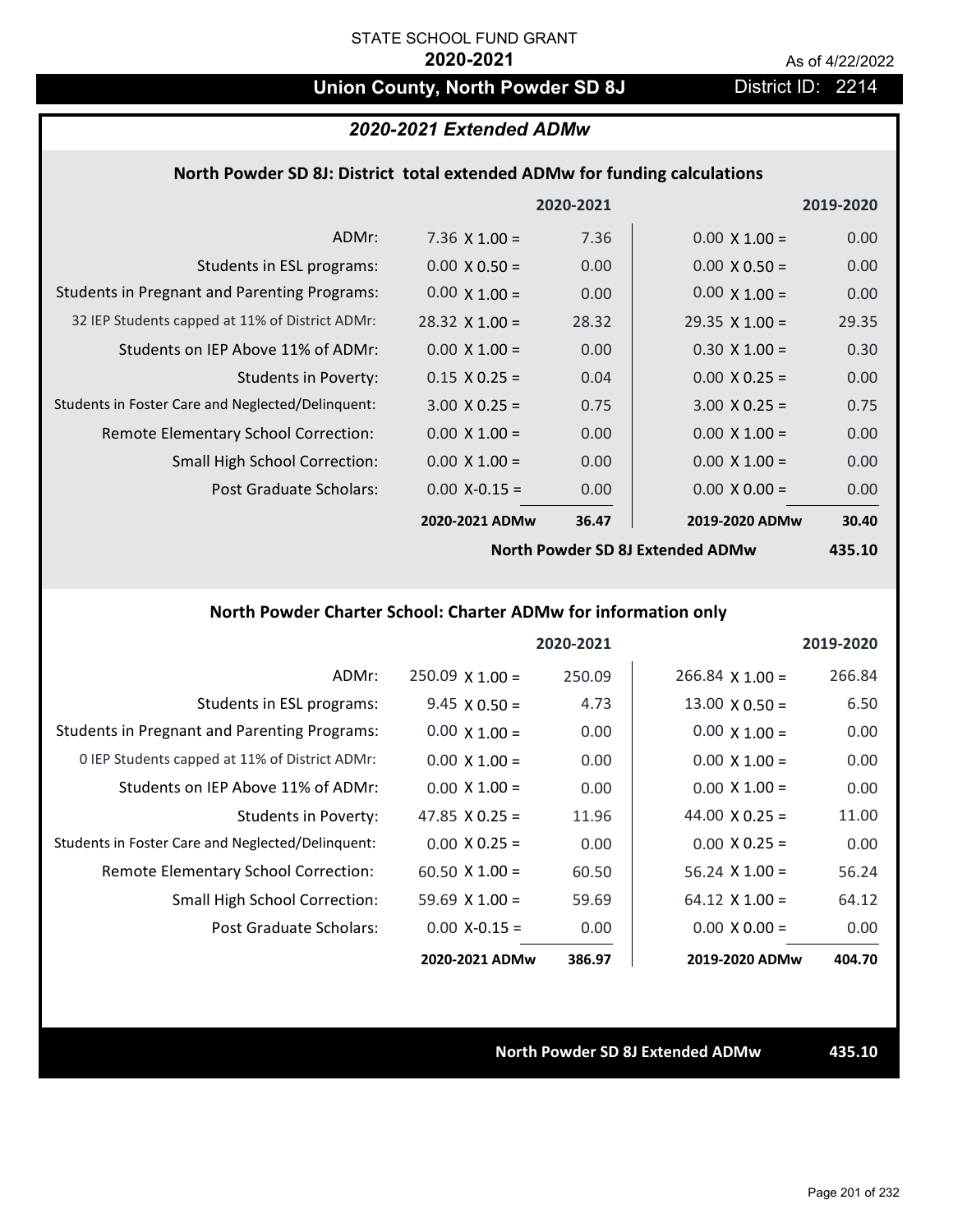## **Union County, Imbler SD 11** District ID: 2215

## *2020-2021 Extended ADMw*

|  |  | Imbler SD 11: District total extended ADMw for funding calculations |
|--|--|---------------------------------------------------------------------|
|--|--|---------------------------------------------------------------------|

|                                                     |                       | 2020-2021 |                       | 2019-2020      |
|-----------------------------------------------------|-----------------------|-----------|-----------------------|----------------|
| ADMr:                                               | $13.58 \times 1.00 =$ | 13.58     | $0.00 \times 1.00 =$  | 0.00           |
| Students in ESL programs:                           | $0.00 \times 0.50 =$  | 0.00      | $0.00 \times 0.50 =$  | 0.00           |
| <b>Students in Pregnant and Parenting Programs:</b> | $0.00 \times 1.00 =$  | 0.00      | $0.00 \times 1.00 =$  | 0.00           |
| 34 IEP Students capped at 11% of District ADMr:     | $31.71 \times 1.00 =$ | 31.71     | $31.46 \times 1.00 =$ | 31.46          |
| Students on IEP Above 11% of ADMr:                  | $0.00 \times 1.00 =$  | 0.00      | $0.40 \times 1.00 =$  | 0.40           |
| <b>Students in Poverty:</b>                         | $1.11 \times 0.25 =$  | 0.28      | $0.00 X 0.25 =$       | 0.00           |
| Students in Foster Care and Neglected/Delinquent:   | $1.00 \times 0.25 =$  | 0.25      | $0.00 \times 0.25 =$  | 0.00           |
| Remote Elementary School Correction:                | $0.00 \times 1.00 =$  | 0.00      | $0.00 \times 1.00 =$  | 0.00           |
| <b>Small High School Correction:</b>                | $0.00 \times 1.00 =$  | 0.00      | $0.00 \times 1.00 =$  | 0.00           |
| Post Graduate Scholars:                             | $0.00$ X-0.15 =       | 0.00      | $0.00 \times 0.00 =$  | 0.00           |
|                                                     | 2020-2021 ADMw        | 45.82     | 2019-2020 ADMw        | 31.86          |
|                                                     |                       |           | $l_{\text{total}}$    | $\overline{ }$ |

**Imbler SD 11 Extended ADMw**

**442.24**

## **Imbler Charter School: Charter ADMw for information only**

|                                                     |                       | 2020-2021 |                        | 2019-2020 |
|-----------------------------------------------------|-----------------------|-----------|------------------------|-----------|
| ADMr:                                               | $274.69$ X 1.00 =     | 274.69    | $286.04 \times 1.00 =$ | 286.04    |
| Students in ESL programs:                           | $0.93 \times 0.50 =$  | 0.47      | $0.00 \times 0.50 =$   | 0.00      |
| <b>Students in Pregnant and Parenting Programs:</b> | $0.00 \times 1.00 =$  | 0.00      | $0.00 \times 1.00 =$   | 0.00      |
| 0 IEP Students capped at 11% of District ADMr:      | $0.00 \times 1.00 =$  | 0.00      | $0.00 \times 1.00 =$   | 0.00      |
| Students on IEP Above 11% of ADMr:                  | $0.00 \times 1.00 =$  | 0.00      | $0.00 \times 1.00 =$   | 0.00      |
| Students in Poverty:                                | $16.89 \times 0.25 =$ | 4.22      | $25.00 \times 0.25 =$  | 6.25      |
| Students in Foster Care and Neglected/Delinquent:   | $0.00 \times 0.25 =$  | 0.00      | $0.00 \times 0.25 =$   | 0.00      |
| Remote Elementary School Correction:                | $52.42 \times 1.00 =$ | 52.42     | $38.85 \times 1.00 =$  | 38.85     |
| <b>Small High School Correction:</b>                | 64.63 $X$ 1.00 =      | 64.63     | $62.50 \times 1.00 =$  | 62.50     |
| Post Graduate Scholars:                             | $0.00 X - 0.15 =$     | 0.00      | $0.00 \times 0.00 =$   | 0.00      |
|                                                     | 2020-2021 ADMw        | 396.43    | 2019-2020 ADMw         | 393.64    |

**Imbler SD 11 Extended ADMw 442.24**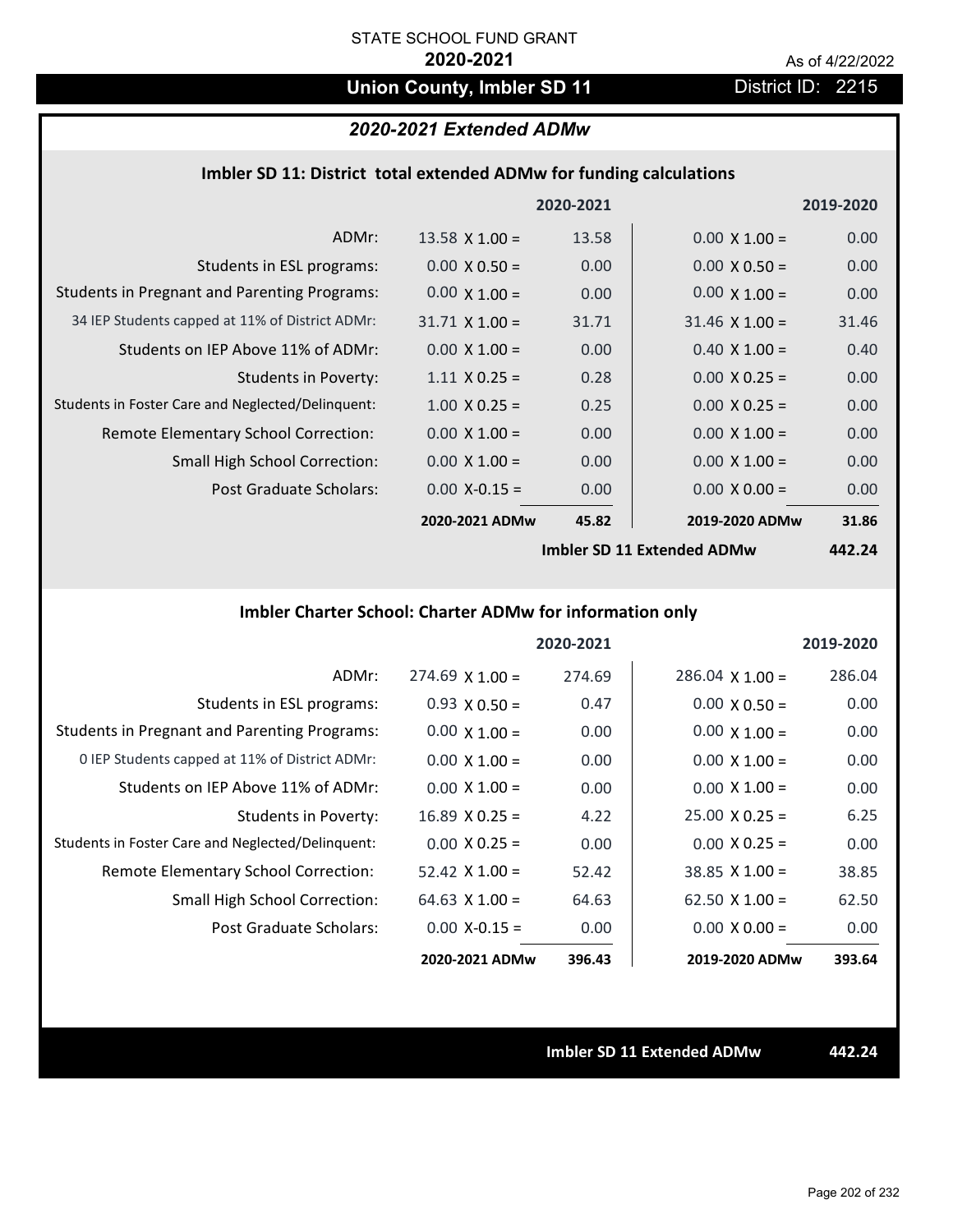## Union County, Cove SD 15 **District ID: 2216**

## *2020-2021 Extended ADMw*

| Cove SD 15: District total extended ADMw for funding calculations |  |  |  |  |
|-------------------------------------------------------------------|--|--|--|--|
|-------------------------------------------------------------------|--|--|--|--|

|                                                     |                       | 2020-2021 |                          | 2019-2020 |
|-----------------------------------------------------|-----------------------|-----------|--------------------------|-----------|
| ADMr:                                               | $37.37 \times 1.00 =$ | 37.37     | $0.00 \times 1.00 =$     | 0.00      |
| Students in ESL programs:                           | $0.00 \times 0.50 =$  | 0.00      | $0.00 \times 0.50 =$     | 0.00      |
| <b>Students in Pregnant and Parenting Programs:</b> | $0.00 \times 1.00 =$  | 0.00      | $0.00 \times 1.00 =$     | 0.00      |
| 35 IEP Students capped at 11% of District ADMr:     | $33.52 \times 1.00 =$ | 33.52     | $31.83 \times 1.00 =$    | 31.83     |
| Students on IEP Above 11% of ADMr:                  | $0.00 \times 1.00 =$  | 0.00      | $0.00 \times 1.00 =$     | 0.00      |
| <b>Students in Poverty:</b>                         | $5.42 \times 0.25 =$  | 1.36      | $0.00 \times 0.25 =$     | 0.00      |
| Students in Foster Care and Neglected/Delinquent:   | $0.00 \times 0.25 =$  | 0.00      | $0.00 \times 0.25 =$     | 0.00      |
| Remote Elementary School Correction:                | $0.00 \times 1.00 =$  | 0.00      | $0.00 \times 1.00 =$     | 0.00      |
| <b>Small High School Correction:</b>                | $0.00 \times 1.00 =$  | 0.00      | $0.00 \times 1.00 =$     | 0.00      |
| Post Graduate Scholars:                             | $0.00$ X-0.15 =       | 0.00      | $0.00 \times 0.00 =$     | 0.00      |
|                                                     | 2020-2021 ADMw        | 72.24     | 2019-2020 ADMw           | 31.83     |
|                                                     |                       |           | Cove SD 15 Extended ADMw | 473 58    |

**Cove SD 15 Extended ADMw**

**473.58**

## **Cove Charter School: Charter ADMw for information only**

|                                                     |                       | 2020-2021 |                        | 2019-2020 |
|-----------------------------------------------------|-----------------------|-----------|------------------------|-----------|
| ADMr:                                               | $267.35$ X 1.00 =     | 267.35    | $289.39 \times 1.00 =$ | 289.39    |
| Students in ESL programs:                           | $0.00 \times 0.50 =$  | 0.00      | $0.00 \times 0.50 =$   | 0.00      |
| <b>Students in Pregnant and Parenting Programs:</b> | $0.00 \times 1.00 =$  | 0.00      | $0.00 \times 1.00 =$   | 0.00      |
| 0 IEP Students capped at 11% of District ADMr:      | $0.00 \times 1.00 =$  | 0.00      | $0.00 \times 1.00 =$   | 0.00      |
| Students on IEP Above 11% of ADMr:                  | $0.00 \times 1.00 =$  | 0.00      | $0.00 \times 1.00 =$   | 0.00      |
| Students in Poverty:                                | $38.81 \times 0.25 =$ | 9.70      | 42.80 $\times$ 0.25 =  | 10.70     |
| Students in Foster Care and Neglected/Delinquent:   | $0.00 \times 0.25 =$  | 0.00      | $0.00 \times 0.25 =$   | 0.00      |
| Remote Elementary School Correction:                | 58.04 $\times$ 1.00 = | 58.04     | 47.44 $\times$ 1.00 =  | 47.44     |
| <b>Small High School Correction:</b>                | $66.24$ X 1.00 =      | 66.24     | $68.03 \times 1.00 =$  | 68.03     |
| Post Graduate Scholars:                             | $0.00 X - 0.15 =$     | 0.00      | $0.00 \times 0.00 =$   | 0.00      |
|                                                     | 2020-2021 ADMw        | 401.33    | 2019-2020 ADMw         | 415.56    |

**Cove SD 15 Extended ADMw 473.58**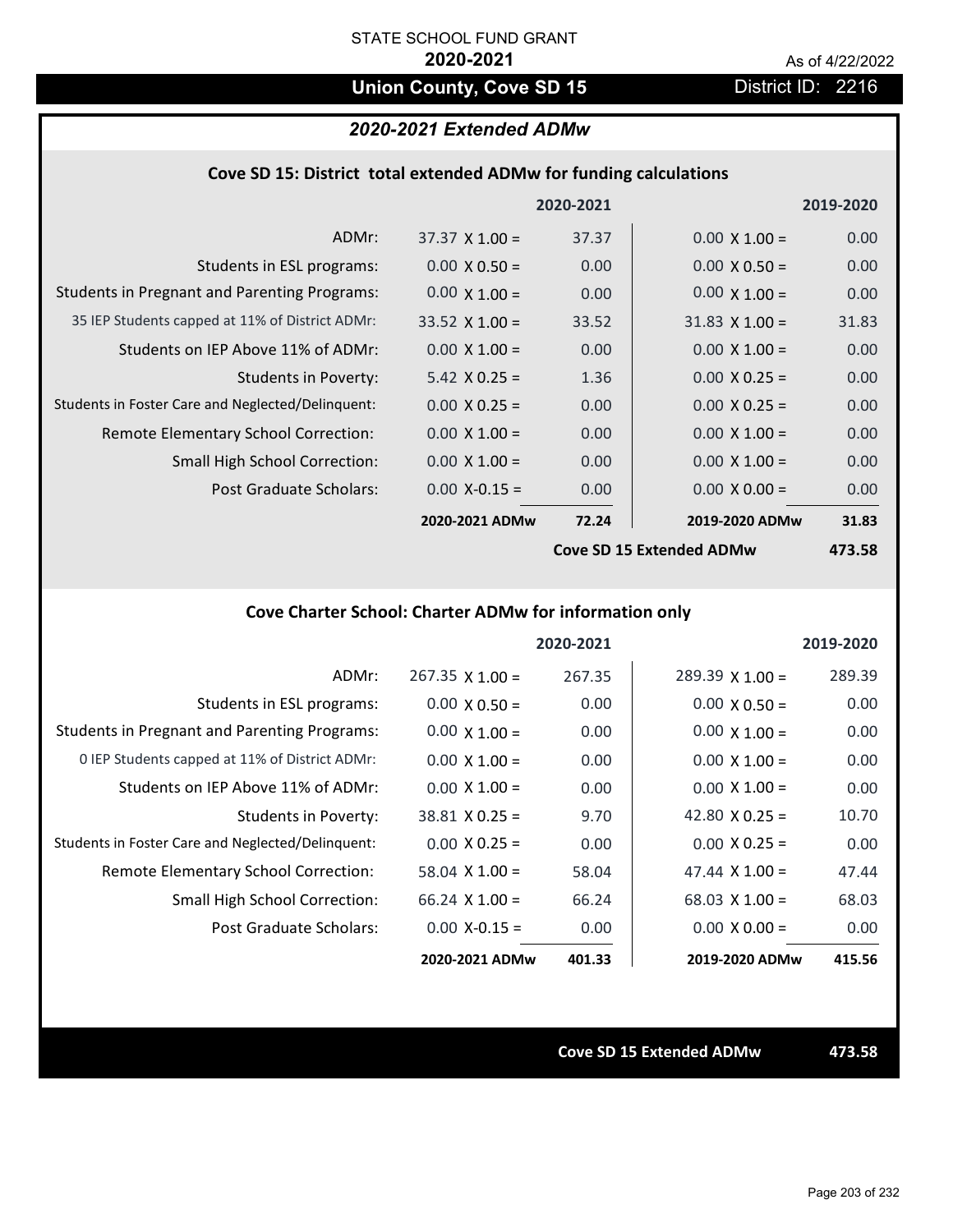# **Union County, Elgin SD 23** District ID: 2217

## *2020-2021 Extended ADMw*

| Elgin SD 23: District total extended ADMw for funding calculations |                        |           |                                  |           |
|--------------------------------------------------------------------|------------------------|-----------|----------------------------------|-----------|
|                                                                    |                        | 2020-2021 |                                  | 2019-2020 |
| ADMr:                                                              | 416.64 $\times$ 1.00 = | 416.64    | 418.18 $\times$ 1.00 =           | 418.18    |
| Students in ESL programs:                                          | $0.00 \times 0.50 =$   | 0.00      | $0.00 \times 0.50 =$             | 0.00      |
| <b>Students in Pregnant and Parenting Programs:</b>                | $0.00 \times 1.00 =$   | 0.00      | $0.00 \times 1.00 =$             | 0.00      |
| 53 IEP Students capped at 11% of District ADMr:                    | 45.83 $\times$ 1.00 =  | 45.83     | 46.00 $\times$ 1.00 =            | 46.00     |
| Students on IEP Above 11% of ADMr:                                 | $0.00$ X $1.00 =$      | 0.00      | $0.30 X 1.00 =$                  | 0.30      |
| <b>Students in Poverty:</b>                                        | $58.07$ X 0.25 =       | 14.52     | $54.34 \times 0.25 =$            | 13.59     |
| Students in Foster Care and Neglected/Delinquent:                  | $2.00$ X 0.25 =        | 0.50      | $2.00 \times 0.25 =$             | 0.50      |
| Remote Elementary School Correction:                               | $0.00 \times 1.00 =$   | 0.00      | $0.00 \times 1.00 =$             | 0.00      |
| Small High School Correction:                                      | $80.48$ X 1.00 =       | 80.48     | $78.38$ X 1.00 =                 | 78.38     |
| Post Graduate Scholars:                                            | $0.00$ X-0.15 =        | 0.00      | $0.00 \times 0.00 =$             | 0.00      |
|                                                                    | 2020-2021 ADMw         | 557.97    | 2019-2020 ADMw                   | 556.94    |
|                                                                    |                        |           | <b>Elgin SD 23 Extended ADMw</b> | 557.97    |
|                                                                    |                        |           | <b>Elgin SD 23 Extended ADMw</b> | 557.97    |
|                                                                    |                        |           |                                  |           |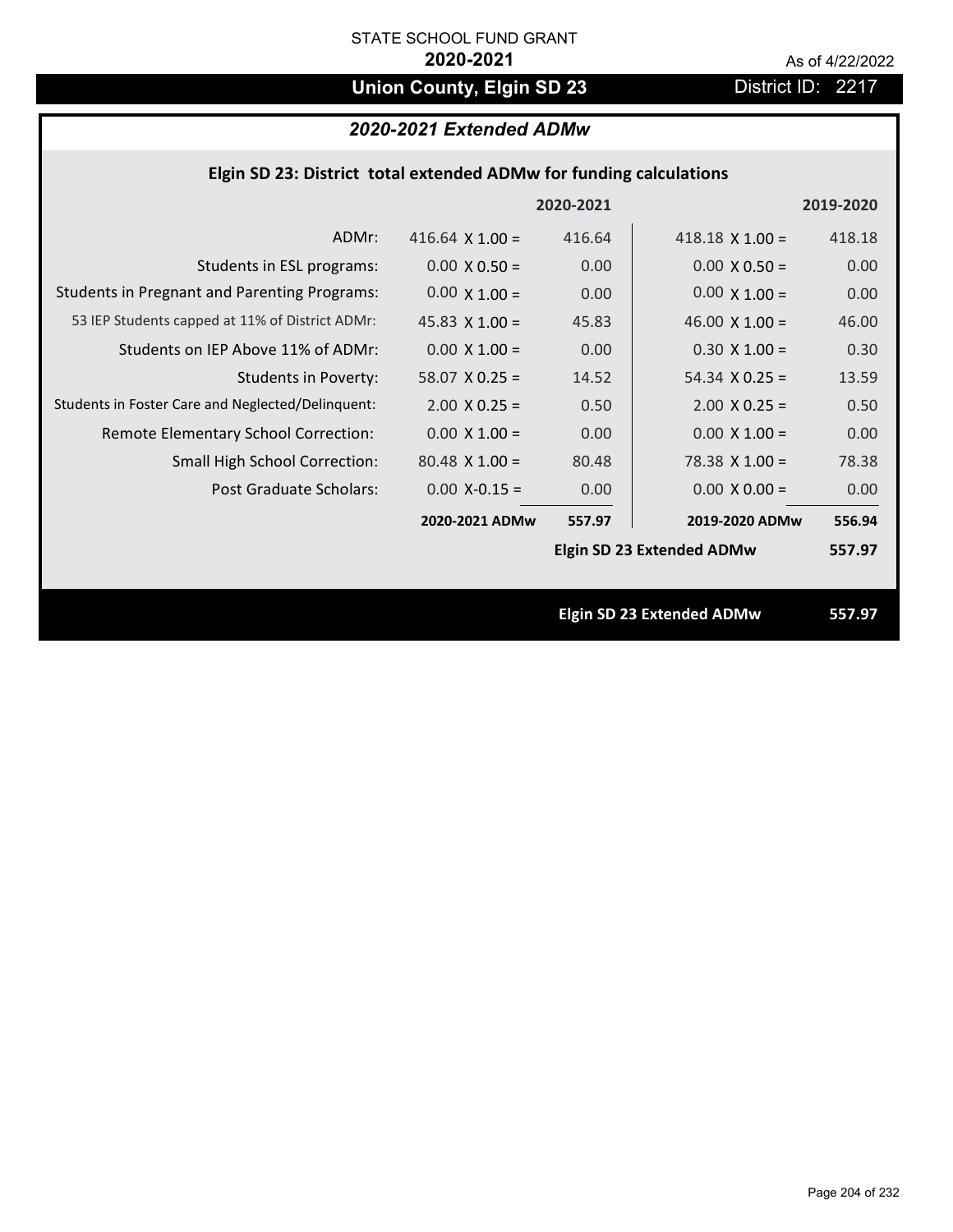## Wallowa County, Joseph SD 6 District ID: 2219

## *2020-2021 Extended ADMw*

### **Joseph SD 6: District total extended ADMw for funding calculations**

|                                                     |                       | 2020-2021 |                       | 2019-2020 |
|-----------------------------------------------------|-----------------------|-----------|-----------------------|-----------|
| ADMr:                                               | $7.00 \times 1.00 =$  | 7.00      | $8.00 \times 1.00 =$  | 8.00      |
| Students in ESL programs:                           | $0.00 \times 0.50 =$  | 0.00      | $0.00 \times 0.50 =$  | 0.00      |
| <b>Students in Pregnant and Parenting Programs:</b> | $0.00 \times 1.00 =$  | 0.00      | $0.00 \times 1.00 =$  | 0.00      |
| 31 IEP Students capped at 11% of District ADMr:     | $29.64$ X 1.00 =      | 29.64     | $27.67 \times 1.00 =$ | 27.67     |
| Students on IEP Above 11% of ADMr:                  | $0.00 \times 1.00 =$  | 0.00      | $0.20 \times 1.00 =$  | 0.20      |
| <b>Students in Poverty:</b>                         | $0.95 X 0.25 =$       | 0.24      | $1.11 \times 0.25 =$  | 0.28      |
| Students in Foster Care and Neglected/Delinquent:   | $1.00 \times 0.25 =$  | 0.25      | $0.00 \times 0.25 =$  | 0.00      |
| Remote Elementary School Correction:                | $25.54 \times 1.00 =$ | 25.54     | $25.54$ X 1.00 =      | 25.54     |
| <b>Small High School Correction:</b>                | $0.00 \times 1.00 =$  | 0.00      | $0.00 \times 1.00 =$  | 0.00      |
| Post Graduate Scholars:                             | $0.00$ X-0.15 =       | 0.00      | $0.00 X 0.00 =$       | 0.00      |
|                                                     | 2020-2021 ADMw        | 62.67     | 2019-2020 ADMw        | 61.69     |
|                                                     |                       |           | l                     | 15702     |

**Joseph SD 6 Extended ADMw**

**457.02**

## **Joseph Charter School: Charter ADMw for information only**

|                                                     |                       | 2020-2021 |                        | 2019-2020 |
|-----------------------------------------------------|-----------------------|-----------|------------------------|-----------|
| ADMr:                                               | $262.49$ X 1.00 =     | 262.49    | $243.55 \times 1.00 =$ | 243.55    |
| Students in ESL programs:                           | $0.00 \times 0.50 =$  | 0.00      | $0.00 \times 0.50 =$   | 0.00      |
| <b>Students in Pregnant and Parenting Programs:</b> | $0.00 \times 1.00 =$  | 0.00      | $0.00 \times 1.00 =$   | 0.00      |
| 0 IEP Students capped at 11% of District ADMr:      | $0.00 \times 1.00 =$  | 0.00      | $0.00 \times 1.00 =$   | 0.00      |
| Students on IEP Above 11% of ADMr:                  | $0.00 \times 1.00 =$  | 0.00      | $0.00 \times 1.00 =$   | 0.00      |
| Students in Poverty:                                | $29.05 \times 0.25 =$ | 7.26      | $33.89 \times 0.25 =$  | 8.47      |
| Students in Foster Care and Neglected/Delinquent:   | $0.00 \times 0.25 =$  | 0.00      | $0.00 \times 0.25 =$   | 0.00      |
| Remote Elementary School Correction:                | 59.40 $\times$ 1.00 = | 59.40     | $61.60 \times 1.00 =$  | 61.60     |
| <b>Small High School Correction:</b>                | $65.20 \times 1.00 =$ | 65.20     | $57.32 \times 1.00 =$  | 57.32     |
| Post Graduate Scholars:                             | $0.00 X - 0.15 =$     | 0.00      | $0.00 \times 0.00 =$   | 0.00      |
|                                                     | 2020-2021 ADMw        | 394.35    | 2019-2020 ADMw         | 370.94    |

**Joseph SD 6 Extended ADMw 457.02**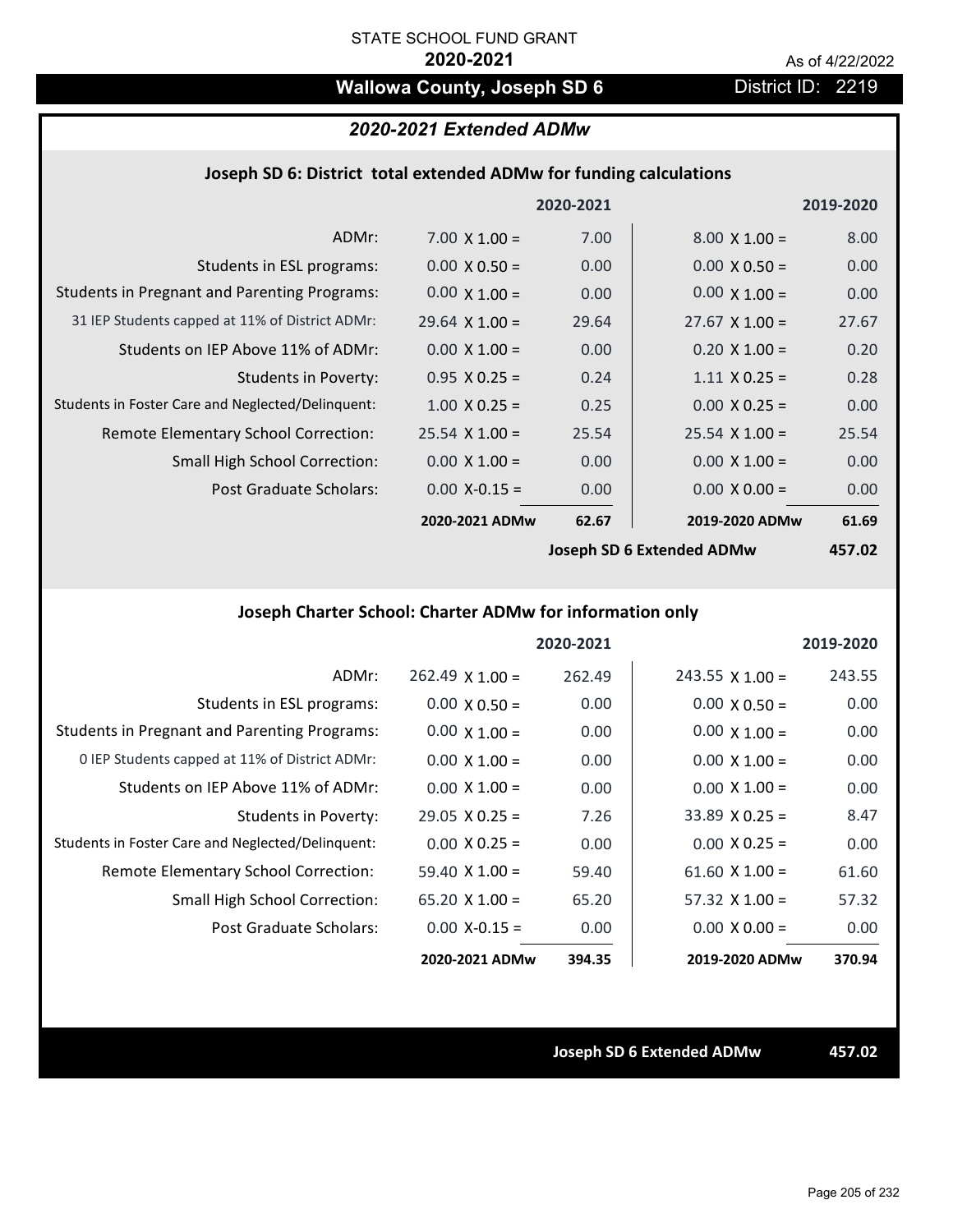## **Wallowa County, Wallowa SD 12** District ID: 2220

## *2020-2021 Extended ADMw*

## **Wallowa SD 12: District total extended ADMw for funding calculations**

|                                                     |                       | 2020-2021 |                                    | 2019-2020 |
|-----------------------------------------------------|-----------------------|-----------|------------------------------------|-----------|
| ADMr:                                               | $181.07$ X $1.00 =$   | 181.07    | $188.14 \times 1.00 =$             | 188.14    |
| Students in ESL programs:                           | $0.00 \times 0.50 =$  | 0.00      | $0.00 \times 0.50 =$               | 0.00      |
| <b>Students in Pregnant and Parenting Programs:</b> | $0.00 \times 1.00 =$  | 0.00      | $0.00 \times 1.00 =$               | 0.00      |
| 29 IEP Students capped at 11% of District ADMr:     | 19.92 $\times$ 1.00 = | 19.92     | $20.70 \times 1.00 =$              | 20.70     |
| Students on IEP Above 11% of ADMr:                  | $2.30 \times 1.00 =$  | 2.30      | $2.10 \times 1.00 =$               | 2.10      |
| <b>Students in Poverty:</b>                         | $38.67$ X 0.25 =      | 9.67      | 42.61 $X$ 0.25 =                   | 10.65     |
| Students in Foster Care and Neglected/Delinquent:   | $3.00 \times 0.25 =$  | 0.75      | $2.00 \times 0.25 =$               | 0.50      |
| Remote Elementary School Correction:                | 53.63 $X$ 1.00 =      | 53.63     | $54.73 \times 1.00 =$              | 54.73     |
| <b>Small High School Correction:</b>                | $56.47$ X 1.00 =      | 56.47     | 53.49 $X$ 1.00 =                   | 53.49     |
| Post Graduate Scholars:                             | $0.00$ X-0.15 =       | 0.00      | $0.00 \times 0.00 =$               | 0.00      |
|                                                     | 2020-2021 ADMw        | 323.81    | 2019-2020 ADMw                     | 330.31    |
|                                                     |                       |           | <b>Wallowa SD 12 Extended ADMw</b> | 330.31    |
|                                                     |                       |           |                                    |           |
|                                                     |                       |           | <b>Wallowa SD 12 Extended ADMw</b> | 330.31    |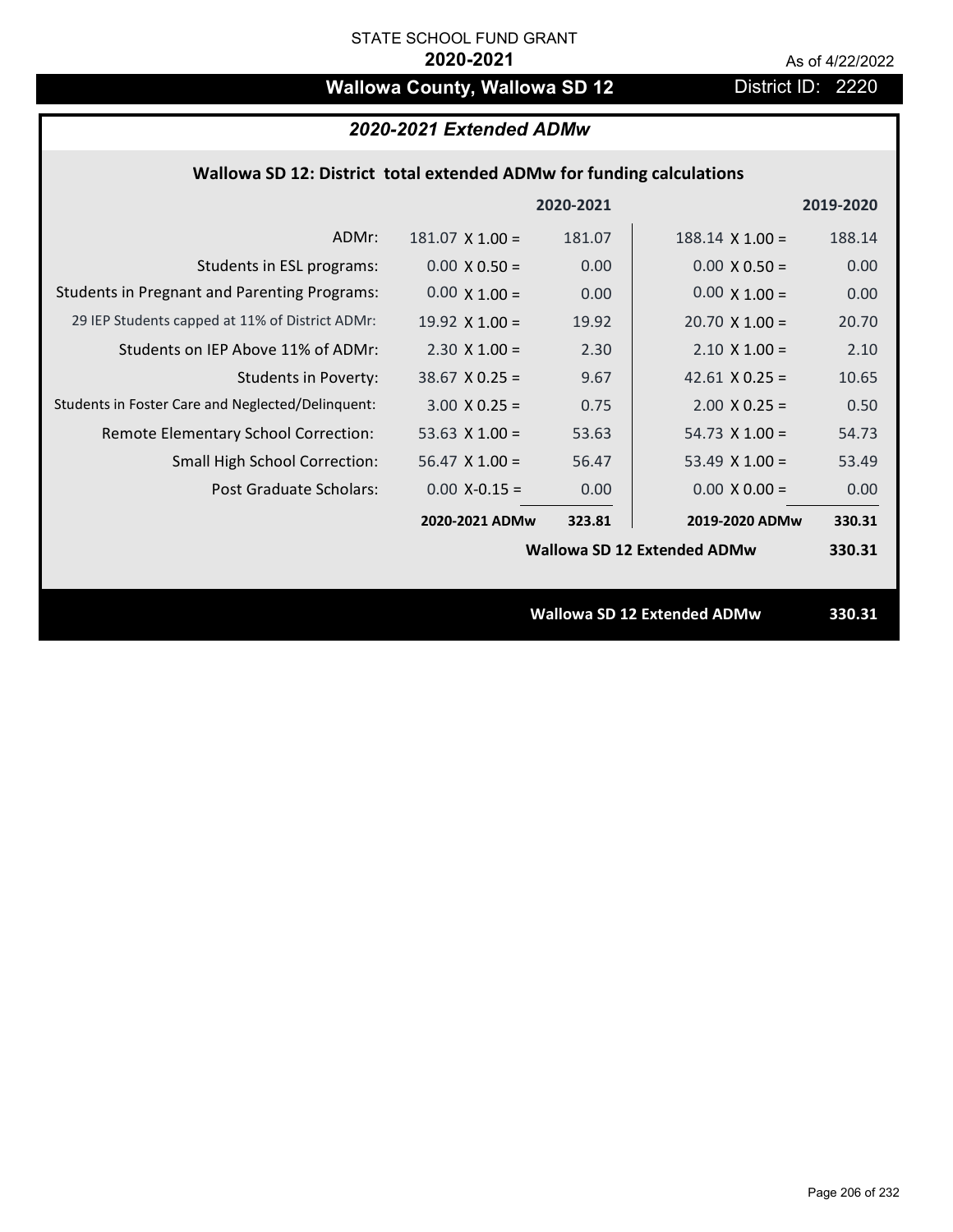# Wallowa County, Enterprise SD 21 District ID: 2221

| 2020-2021 Extended ADMw                                                        |                        |           |                                       |           |
|--------------------------------------------------------------------------------|------------------------|-----------|---------------------------------------|-----------|
| <b>Enterprise SD 21: District total extended ADMw for funding calculations</b> |                        |           |                                       |           |
|                                                                                |                        | 2020-2021 |                                       | 2019-2020 |
| ADMr:                                                                          | $370.24 \times 1.00 =$ | 370.24    | 404.89 $X$ 1.00 =                     | 404.89    |
| Students in ESL programs:                                                      | $0.00 \times 0.50 =$   | 0.00      | $0.00 \times 0.50 =$                  | 0.00      |
| <b>Students in Pregnant and Parenting Programs:</b>                            | $0.00 \times 1.00 =$   | 0.00      | $0.00 \times 1.00 =$                  | 0.00      |
| 61 IEP Students capped at 11% of District ADMr:                                | 40.73 $\times$ 1.00 =  | 40.73     | 44.54 $\times$ 1.00 =                 | 44.54     |
| Students on IEP Above 11% of ADMr:                                             | 5.30 $X$ 1.00 =        | 5.30      | 4.60 $X$ 1.00 =                       | 4.60      |
| <b>Students in Poverty:</b>                                                    | $59.43 \times 0.25 =$  | 14.86     | 63.98 $X$ 0.25 =                      | 16.00     |
| Students in Foster Care and Neglected/Delinquent:                              | $2.00 \times 0.25 =$   | 0.50      | $2.00$ X 0.25 =                       | 0.50      |
| Remote Elementary School Correction:                                           | $0.00 \times 1.00 =$   | 0.00      | $0.00 \times 1.00 =$                  | 0.00      |
| Small High School Correction:                                                  | $82.12$ X 1.00 =       | 82.12     | $83.96$ X 1.00 =                      | 83.96     |
| <b>Post Graduate Scholars:</b>                                                 | $0.00$ X-0.15 =        | 0.00      | $0.00 X 0.00 =$                       | 0.00      |
|                                                                                | 2020-2021 ADMw         | 513.74    | 2019-2020 ADMw                        | 554.48    |
|                                                                                |                        |           | <b>Enterprise SD 21 Extended ADMw</b> | 554.48    |
|                                                                                |                        |           |                                       |           |
|                                                                                |                        |           | <b>Enterprise SD 21 Extended ADMw</b> | 554.48    |
|                                                                                |                        |           |                                       |           |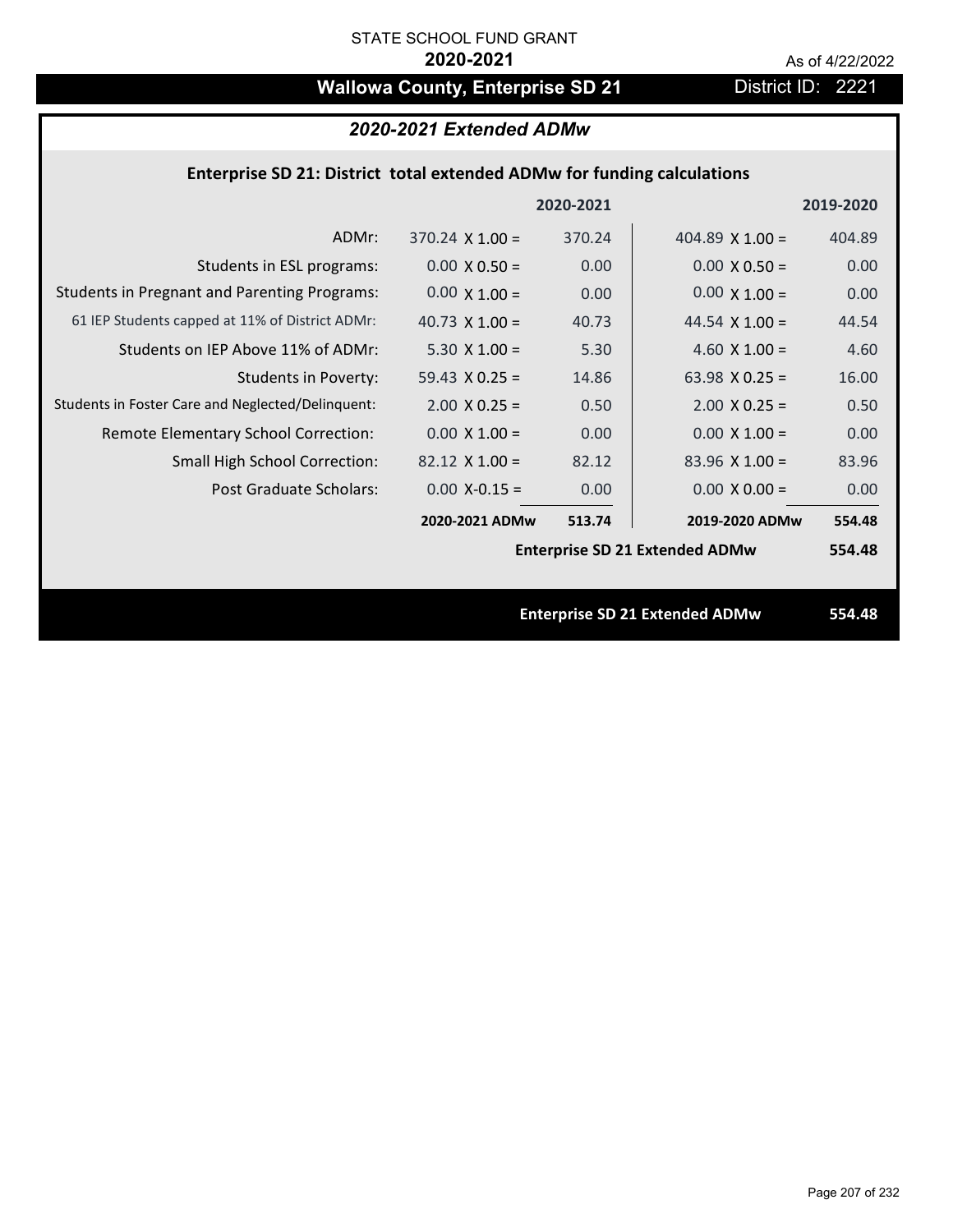# **Wallowa County, Troy SD 54** District ID: 2222

## *2020-2021 Extended ADMw*

|  | Troy SD 54: District total extended ADMw for funding calculations |
|--|-------------------------------------------------------------------|
|--|-------------------------------------------------------------------|

|                                                     |                       | 2020-2021 |                                 | 2019-2020 |
|-----------------------------------------------------|-----------------------|-----------|---------------------------------|-----------|
| ADMr:                                               | $3.00 \times 1.00 =$  | 3.00      | $1.69 \times 1.00 =$            | 1.69      |
| Students in ESL programs:                           | $0.00 \times 0.50 =$  | 0.00      | $0.00 \times 0.50 =$            | 0.00      |
| <b>Students in Pregnant and Parenting Programs:</b> | $0.00 \times 1.00 =$  | 0.00      | $0.00 \times 1.00 =$            | 0.00      |
| 0 IEP Students capped at 11% of District ADMr:      | $0.00 \times 1.00 =$  | 0.00      | $0.00 \times 1.00 =$            | 0.00      |
| Students on IEP Above 11% of ADMr:                  | $0.00 \times 1.00 =$  | 0.00      | $0.00 \times 1.00 =$            | 0.00      |
| <b>Students in Poverty:</b>                         | $0.00 \times 0.25 =$  | 0.00      | $0.00 X 0.25 =$                 | 0.00      |
| Students in Foster Care and Neglected/Delinquent:   | $0.00 \times 0.25 =$  | 0.00      | $0.00 \times 0.25 =$            | 0.00      |
| Remote Elementary School Correction:                | $25.54 \times 1.00 =$ | 25.54     | $25.54$ X 1.00 =                | 25.54     |
| <b>Small High School Correction:</b>                | $0.00 \times 1.00 =$  | 0.00      | $0.00 \times 1.00 =$            | 0.00      |
| Post Graduate Scholars:                             | $0.00 X-0.15 =$       | 0.00      | $0.00 \times 0.00 =$            | 0.00      |
|                                                     | 2020-2021 ADMw        | 28.54     | 2019-2020 ADMw                  | 27.23     |
|                                                     |                       |           | <b>Troy SD 54 Extended ADMw</b> | 28.54     |
|                                                     |                       |           |                                 |           |
|                                                     |                       |           | <b>Troy SD 54 Extended ADMw</b> | 28.54     |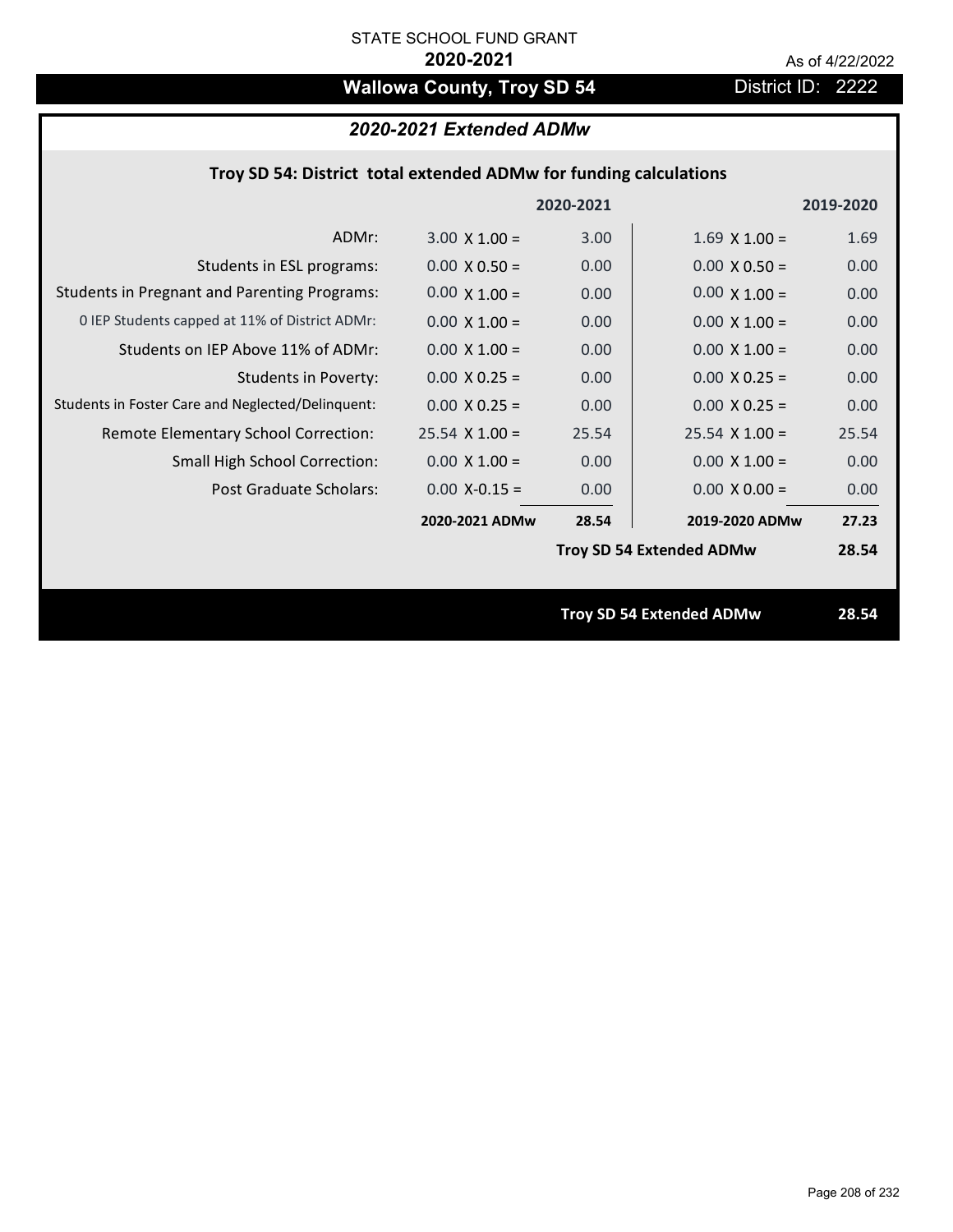# **Wasco County, South Wasco County SD 1** District ID: 2225

|                                                                                | 2020-2021 Extended ADMw |           |                                              |           |  |
|--------------------------------------------------------------------------------|-------------------------|-----------|----------------------------------------------|-----------|--|
| South Wasco County SD 1: District total extended ADMw for funding calculations |                         |           |                                              |           |  |
|                                                                                |                         | 2020-2021 |                                              | 2019-2020 |  |
| ADMr:                                                                          | $237.34 \times 1.00 =$  | 237.34    | $223.50 \times 1.00 =$                       | 223.50    |  |
| Students in ESL programs:                                                      | $11.34 \times 0.50 =$   | 5.67      | $10.00 \times 0.50 =$                        | 5.00      |  |
| <b>Students in Pregnant and Parenting Programs:</b>                            | $0.00 \times 1.00 =$    | 0.00      | $0.00 \times 1.00 =$                         | 0.00      |  |
| 38 IEP Students capped at 11% of District ADMr:                                | $26.11 \times 1.00 =$   | 26.11     | $24.59 \times 1.00 =$                        | 24.59     |  |
| Students on IEP Above 11% of ADMr:                                             | $0.00$ X $1.00 =$       | 0.00      | $0.70$ X $1.00 =$                            | 0.70      |  |
| <b>Students in Poverty:</b>                                                    | 41.44 $X$ 0.25 =        | 10.36     | $37.85$ X 0.25 =                             | 9.46      |  |
| Students in Foster Care and Neglected/Delinquent:                              | $1.00 \times 0.25 =$    | 0.25      | $3.00 X 0.25 =$                              | 0.75      |  |
| Remote Elementary School Correction:                                           | 64.69 $X$ 1.00 =        | 64.69     | 68.06 $X$ 1.00 =                             | 68.06     |  |
| <b>Small High School Correction:</b>                                           | $58.41$ X 1.00 =        | 58.41     | 58.95 $X$ 1.00 =                             | 58.95     |  |
| Post Graduate Scholars:                                                        | $0.00$ X-0.15 =         | 0.00      | $0.00 \times 0.00 =$                         | 0.00      |  |
|                                                                                | 2020-2021 ADMw          | 402.83    | 2019-2020 ADMw                               | 391.01    |  |
|                                                                                |                         |           | South Wasco County SD 1 Extended ADMw        | 402.83    |  |
|                                                                                |                         |           |                                              |           |  |
|                                                                                |                         |           | <b>South Wasco County SD 1 Extended ADMw</b> | 402.83    |  |
|                                                                                |                         |           |                                              |           |  |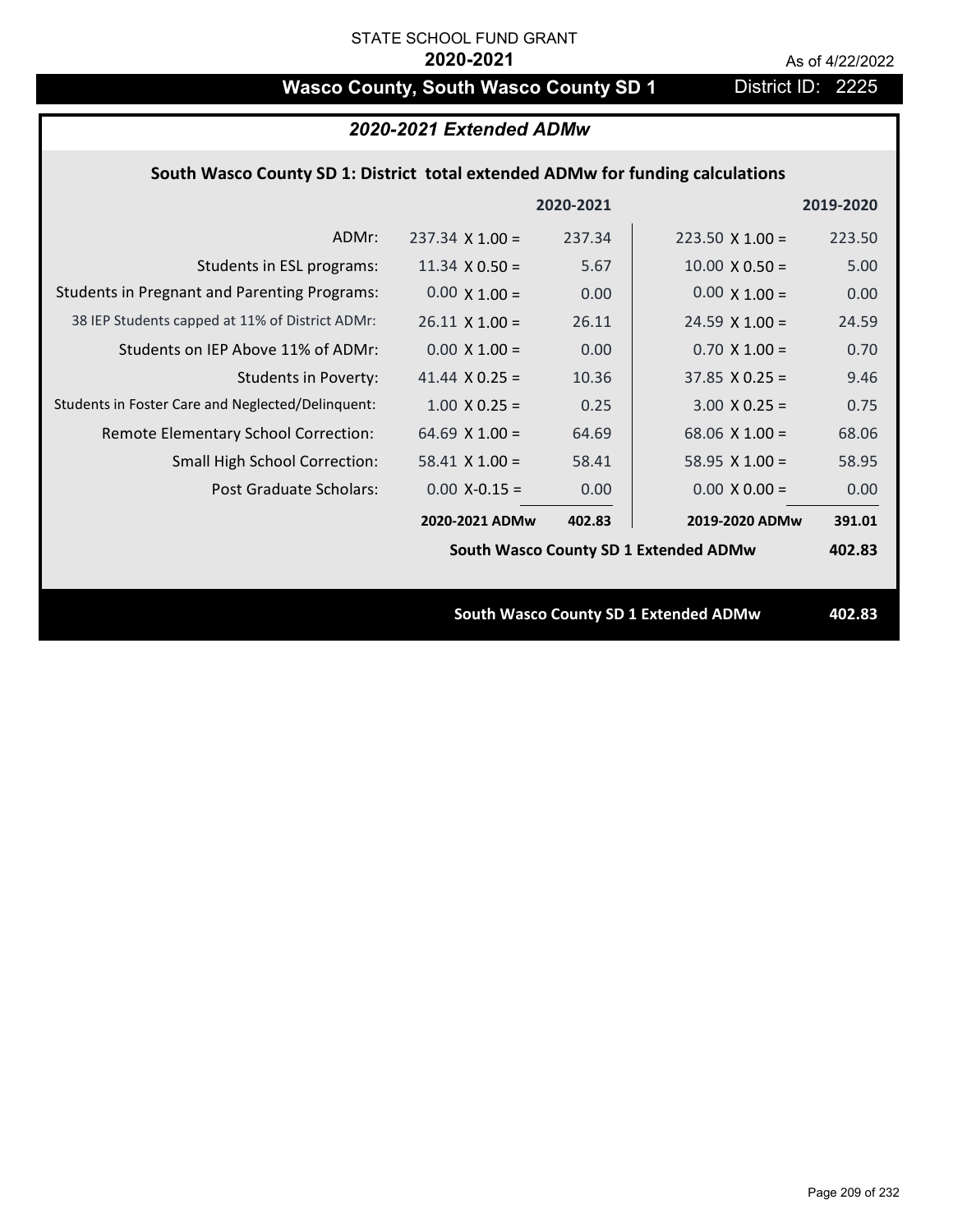## Wasco County, North Wasco County SD 21 District ID: 4131

## *2020-2021 Extended ADMw*

### **North Wasco County SD 21: District total extended ADMw for funding calculations**

|                                                     |                          | 2020-2021 |                          | 2019-2020 |
|-----------------------------------------------------|--------------------------|-----------|--------------------------|-----------|
| ADMr:                                               | $2,541.94 \times 1.00 =$ | 2,541.94  | $2,677.58 \times 1.00 =$ | 2,677.58  |
| Students in ESL programs:                           | $335.53 \times 0.50 =$   | 167.77    | $347.69 \times 0.50 =$   | 173.85    |
| <b>Students in Pregnant and Parenting Programs:</b> | $0.00 \times 1.00 =$     | 0.00      | $0.00 \times 1.00 =$     | 0.00      |
| 449 IEP Students capped at 11% of District ADMr:    | $302.41 \times 1.00 =$   | 302.41    | $319.76 \times 1.00 =$   | 319.76    |
| Students on IEP Above 11% of ADMr:                  | 44.80 $\times$ 1.00 =    | 44.80     | $35.10 \times 1.00 =$    | 35.10     |
| <b>Students in Poverty:</b>                         | $386.18 \times 0.25 =$   | 96.55     | 490.55 $\lambda$ 0.25 =  | 122.64    |
| Students in Foster Care and Neglected/Delinquent:   | $37.00 \times 0.25 =$    | 9.25      | $52.00 \times 0.25 =$    | 13.00     |
| Remote Elementary School Correction:                | $0.00 \times 1.00 =$     | 0.00      | $0.00 \times 1.00 =$     | 0.00      |
| <b>Small High School Correction:</b>                | $0.00 \times 1.00 =$     | 0.00      | $0.00 \times 1.00 =$     | 0.00      |
| Post Graduate Scholars:                             | $0.00$ X-0.15 =          | 0.00      | $0.00 \times 0.00 =$     | 0.00      |
|                                                     | 2020-2021 ADMw           | 3,162.71  | 2019-2020 ADMw           | 3,341.93  |

**North Wasco County SD 21 Extended ADMw**

## **3,643.55**

## **Mosier Community School: Charter ADMw for information only**

|                                                     |                        | 2020-2021 |                       | 2019-2020 |
|-----------------------------------------------------|------------------------|-----------|-----------------------|-----------|
| ADMr:                                               | $181.24 \times 1.00 =$ | 181.24    | $194.69$ X $1.00 =$   | 194.69    |
| Students in ESL programs:                           | $22.89 \times 0.50 =$  | 11.45     | $24.29 \times 0.50 =$ | 12.15     |
| <b>Students in Pregnant and Parenting Programs:</b> | $0.00 \times 1.00 =$   | 0.00      | $0.00 \times 1.00 =$  | 0.00      |
| 0 IEP Students capped at 11% of District ADMr:      | $0.00 \times 1.00 =$   | 0.00      | $0.00 \times 1.00 =$  | 0.00      |
| Students on IEP Above 11% of ADMr:                  | $0.00 \times 1.00 =$   | 0.00      | $0.00 \times 1.00 =$  | 0.00      |
| Students in Poverty:                                | $27.54 \times 0.25 =$  | 6.89      | $35.93 \times 0.25 =$ | 8.98      |
| Students in Foster Care and Neglected/Delinquent:   | $0.00 \times 0.25 =$   | 0.00      | $0.00 \times 0.25 =$  | 0.00      |
| Remote Elementary School Correction:                | $57.71 \times 1.00 =$  | 57.71     | 49.39 $X$ 1.00 =      | 49.39     |
| <b>Small High School Correction:</b>                | $0.00 \times 1.00 =$   | 0.00      | $0.00 \times 1.00 =$  | 0.00      |
| Post Graduate Scholars:                             | $0.00$ X-0.15 =        | 0.00      | $0.00 \times 0.00 =$  | 0.00      |
|                                                     | 2020-2021 ADMw         | 257.28    | 2019-2020 ADMw        | 265.21    |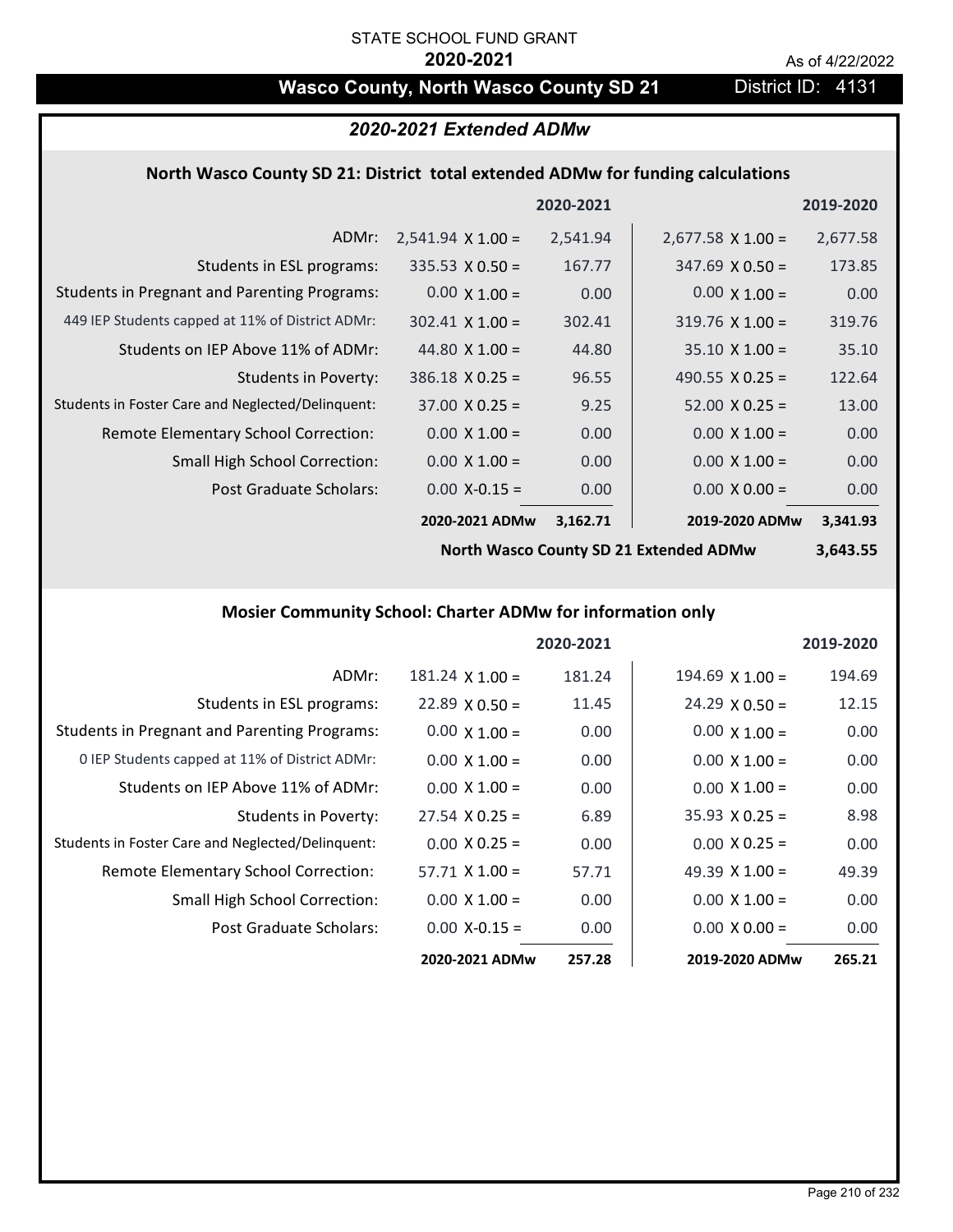## **Riverbend Community School: Charter ADMw for information only**

|                                                     |                       | 2020-2021 |                      | 2019-2020 |
|-----------------------------------------------------|-----------------------|-----------|----------------------|-----------|
| ADMr:                                               | $25.98 \times 1.00 =$ | 25.98     | $34.68$ X 1.00 =     | 34.68     |
| Students in ESL programs:                           | $0.83 \times 0.50 =$  | 0.42      | $0.28 \times 0.50 =$ | 0.14      |
| <b>Students in Pregnant and Parenting Programs:</b> | $0.00 \times 1.00 =$  | 0.00      | $0.00 \times 1.00 =$ | 0.00      |
| 0 IEP Students capped at 11% of District ADMr:      | $0.00 \times 1.00 =$  | 0.00      | $0.00 \times 1.00 =$ | 0.00      |
| Students on IEP Above 11% of ADMr:                  | $0.00 \times 1.00 =$  | 0.00      | $0.00 \times 1.00 =$ | 0.00      |
| <b>Students in Poverty:</b>                         | $3.95 \times 0.25 =$  | 0.99      | $6.40 \times 0.25 =$ | 1.60      |
| Students in Foster Care and Neglected/Delinquent:   | $0.00 \times 0.25 =$  | 0.00      | $0.00 \times 0.25 =$ | 0.00      |
| Remote Elementary School Correction:                | $0.00 \times 1.00 =$  | 0.00      | $0.00 \times 1.00 =$ | 0.00      |
| <b>Small High School Correction:</b>                | $0.00 \times 1.00 =$  | 0.00      | $0.00 \times 1.00 =$ | 0.00      |
| Post Graduate Scholars:                             | $0.00 X - 0.15 =$     | 0.00      | $0.00 \times 0.00 =$ | 0.00      |
|                                                     | 2020-2021 ADMw        | 27.38     | 2019-2020 ADMw       | 36.42     |

**North Wasco County SD 21 Extended ADMw 3,643.55**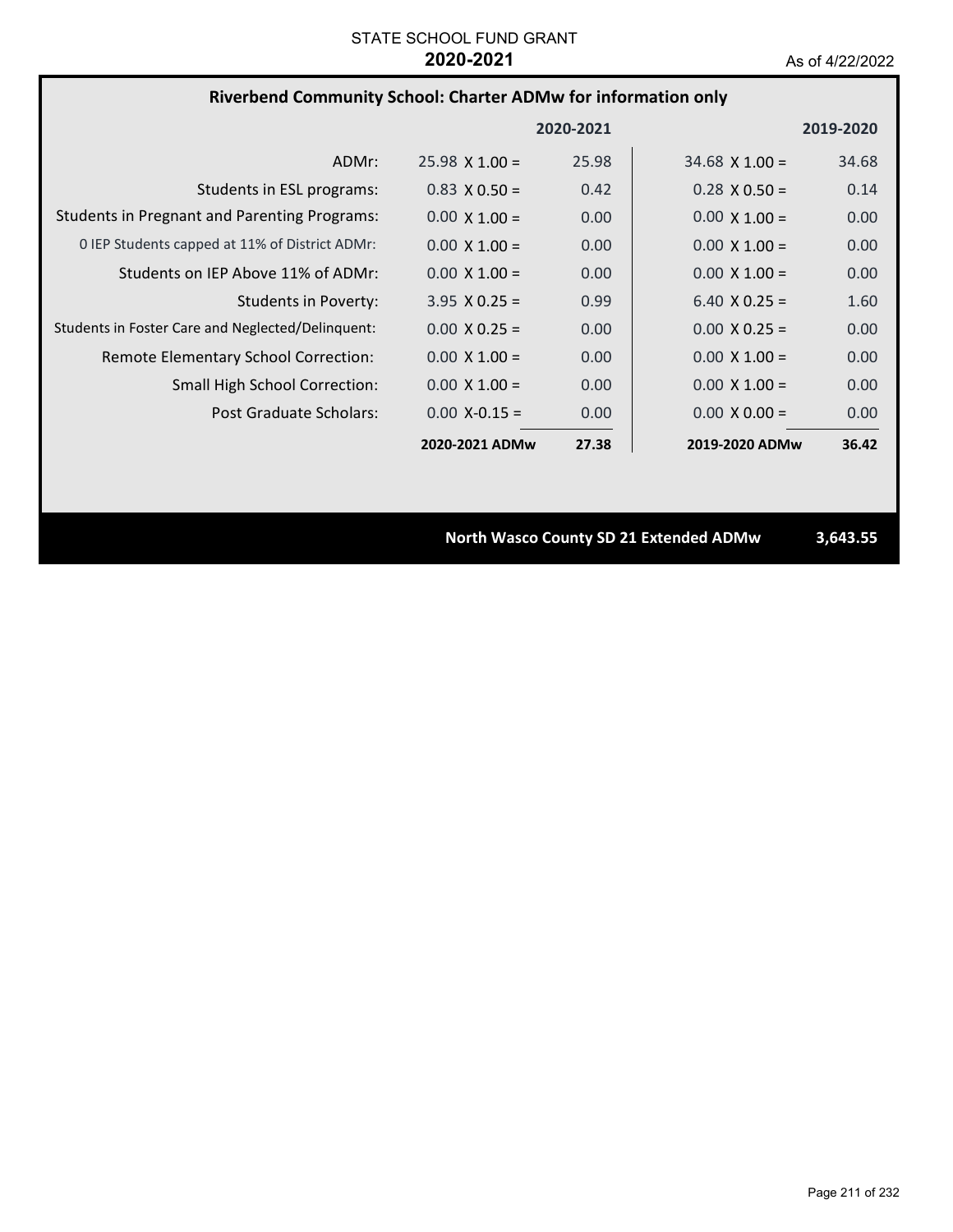# Wasco County, Dufur SD 29 District ID: 2229

## *2020-2021 Extended ADMw*

## **Dufur SD 29: District total extended ADMw for funding calculations**

|                                                     |                        | 2020-2021 |                                  | 2019-2020 |
|-----------------------------------------------------|------------------------|-----------|----------------------------------|-----------|
| ADMr:                                               | $344.26 \times 1.00 =$ | 344.26    | 336.42 $\times$ 1.00 =           | 336.42    |
| Students in ESL programs:                           | $0.00 \times 0.50 =$   | 0.00      | $0.00 \times 0.50 =$             | 0.00      |
| <b>Students in Pregnant and Parenting Programs:</b> | $0.00 \times 1.00 =$   | 0.00      | $0.00 \times 1.00 =$             | 0.00      |
| 56 IEP Students capped at 11% of District ADMr:     | $37.87 \times 1.00 =$  | 37.87     | $37.01 \times 1.00 =$            | 37.01     |
| Students on IEP Above 11% of ADMr:                  | $0.00 \times 1.00 =$   | 0.00      | $0.00 \times 1.00 =$             | 0.00      |
| Students in Poverty:                                | 48.00 $\times$ 0.25 =  | 12.00     | $54.00 \times 0.25 =$            | 13.50     |
| Students in Foster Care and Neglected/Delinquent:   | $2.00 \times 0.25 =$   | 0.50      | $2.00$ X 0.25 =                  | 0.50      |
| Remote Elementary School Correction:                | $14.33 \times 1.00 =$  | 14.33     | $21.24 \times 1.00 =$            | 21.24     |
| <b>Small High School Correction:</b>                | 74.85 $\times$ 1.00 =  | 74.85     | 74.54 $\times$ 1.00 =            | 74.54     |
| Post Graduate Scholars:                             | $0.00$ X-0.15 =        | 0.00      | $0.00 \times 0.00 =$             | 0.00      |
|                                                     | 2020-2021 ADMw         | 483.81    | 2019-2020 ADMw                   | 483.21    |
|                                                     |                        |           | Dufur SD 29 Extended ADMw        | 483.81    |
|                                                     |                        |           |                                  |           |
|                                                     |                        |           | <b>Dufur SD 29 Extended ADMw</b> | 483.81    |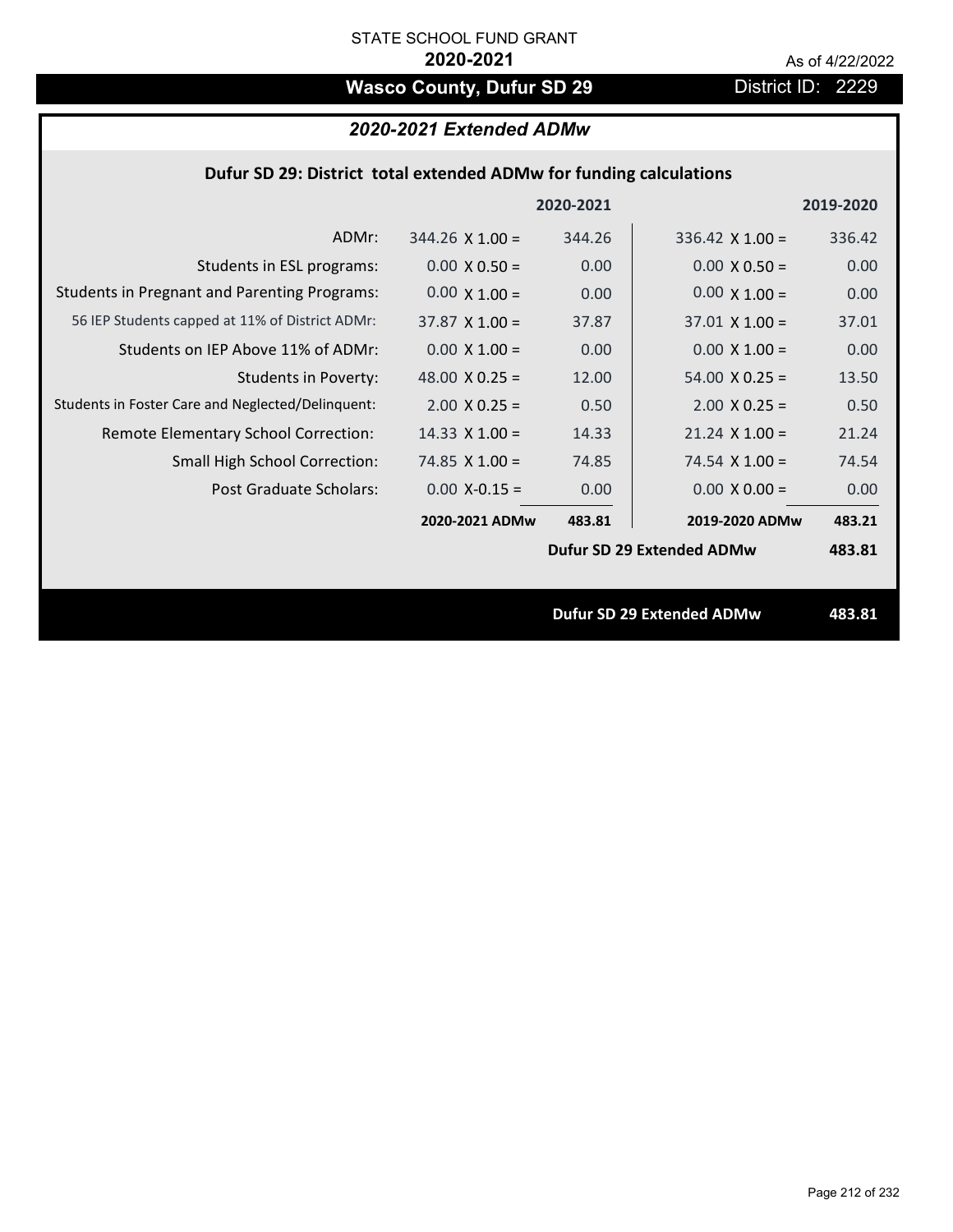## **Washington County, Hillsboro SD 1J** District ID: 2239

## *2020-2021 Extended ADMw*

### **Hillsboro SD 1J: District total extended ADMw for funding calculations**

|                                                     |                                 | 2020-2021 |                           | 2019-2020 |
|-----------------------------------------------------|---------------------------------|-----------|---------------------------|-----------|
|                                                     | ADMr: $18,950.09 \times 1.00 =$ | 18,950.09 | $19,802.21 \times 1.00 =$ | 19,802.21 |
| Students in ESL programs:                           | $3,436.47 \times 0.50 =$        | 1,718.24  | $3,336.86 \times 0.50 =$  | 1,668.43  |
| <b>Students in Pregnant and Parenting Programs:</b> | $0.91 \times 1.00 =$            | 0.91      | $5.15 \times 1.00 =$      | 5.15      |
| 3032 IEP Students capped at 11% of District ADMr:   | $2,111.31 \times 1.00 =$        | 2,111.31  | $2,202.90 \times 1.00 =$  | 2,202.90  |
| Students on IEP Above 11% of ADMr:                  | $275.10 \times 1.00 =$          | 275.10    | $352.10 \times 1.00 =$    | 352.10    |
| <b>Students in Poverty:</b>                         | $1,786.57 \times 0.25 =$        | 446.64    | $1,870.55 \times 0.25 =$  | 467.64    |
| Students in Foster Care and Neglected/Delinquent:   | $77.00 \times 0.25 =$           | 19.25     | $82.00 \times 0.25 =$     | 20.50     |
| Remote Elementary School Correction:                | $0.00 \times 1.00 =$            | 0.00      | $0.00 \times 1.00 =$      | 0.00      |
| <b>Small High School Correction:</b>                | $0.00 \times 1.00 =$            | 0.00      | $0.00 \times 1.00 =$      | 0.00      |
| Post Graduate Scholars:                             | $0.00$ X-0.15 =                 | 0.00      | $0.00 \times 0.00 =$      | 0.00      |
|                                                     | 2020-2021 ADMw                  | 23,521.53 | 2019-2020 ADMw            | 24,518.93 |

**Hillsboro SD 1J Extended ADMw**

**24,750.90**

## **City View Charter School: Charter ADMw for information only**

|                                                     |                        | 2020-2021 |                        | 2019-2020 |
|-----------------------------------------------------|------------------------|-----------|------------------------|-----------|
| ADMr:                                               | $243.61 \times 1.00 =$ | 243.61    | $224.15 \times 1.00 =$ | 224.15    |
| Students in ESL programs:                           | $6.15 \times 0.50 =$   | 3.08      | $5.00 \times 0.50 =$   | 2.50      |
| <b>Students in Pregnant and Parenting Programs:</b> | $0.00 \times 1.00 =$   | 0.00      | $0.00 \times 1.00 =$   | 0.00      |
| 0 IEP Students capped at 11% of District ADMr:      | $0.00 \times 1.00 =$   | 0.00      | $0.00 \times 1.00 =$   | 0.00      |
| Students on IEP Above 11% of ADMr:                  | $0.00 \times 1.00 =$   | 0.00      | $0.00 \times 1.00 =$   | 0.00      |
| Students in Poverty:                                | $22.97 \times 0.25 =$  | 5.74      | $21.31 \times 0.25 =$  | 5.33      |
| Students in Foster Care and Neglected/Delinquent:   | $0.00 \times 0.25 =$   | 0.00      | $0.00 \times 0.25 =$   | 0.00      |
| Remote Elementary School Correction:                | $0.00 \times 1.00 =$   | 0.00      | $0.00 \times 1.00 =$   | 0.00      |
| <b>Small High School Correction:</b>                | $0.00 \times 1.00 =$   | 0.00      | $0.00 \times 1.00 =$   | 0.00      |
| Post Graduate Scholars:                             | $0.00$ X-0.15 =        | 0.00      | $0.00 \times 0.00 =$   | 0.00      |
|                                                     | 2020-2021 ADMw         | 252.43    | 2019-2020 ADMw         | 231.98    |

**Hillsboro SD 1J Extended ADMw 24,750.90**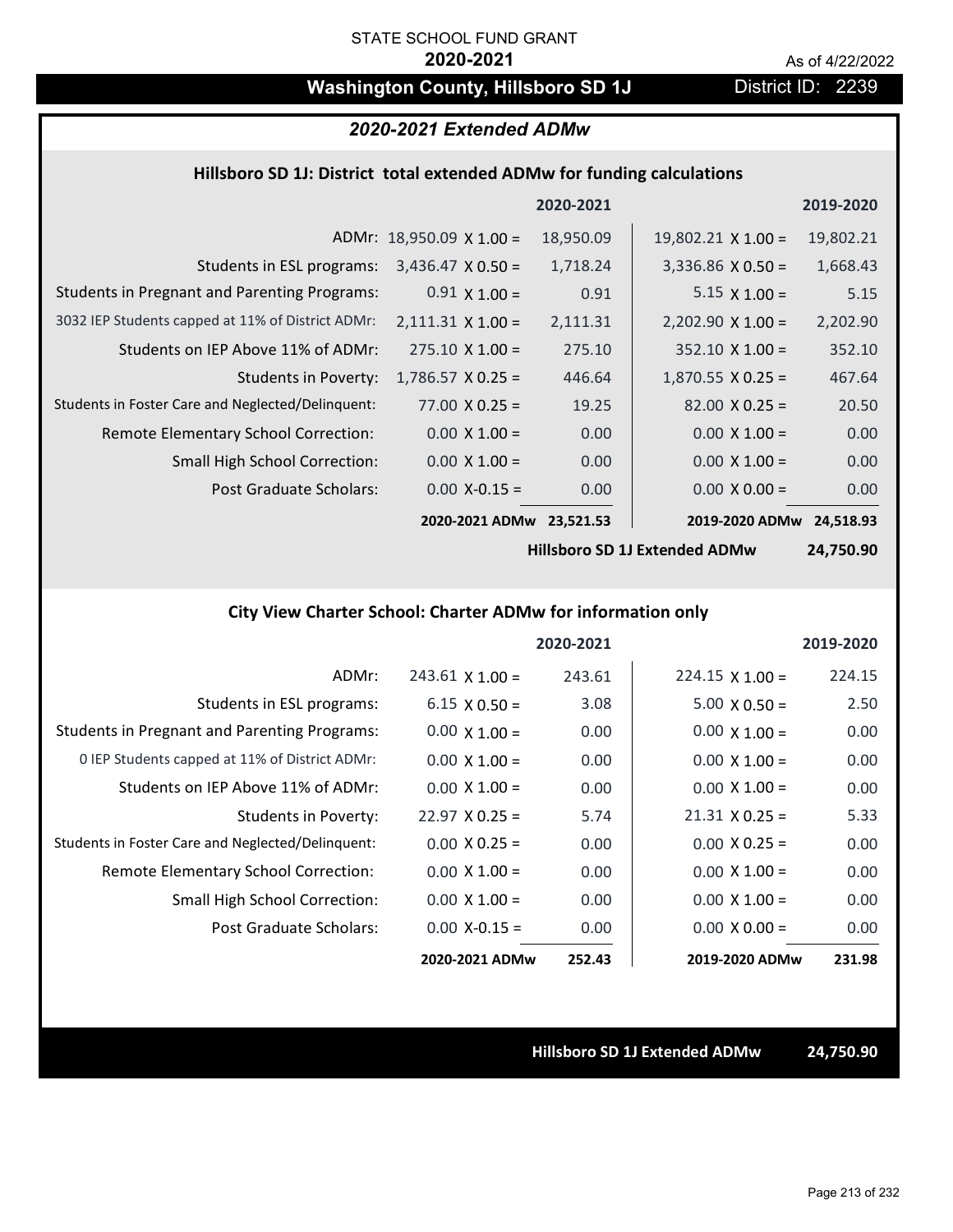# Washington County, Banks SD 13 District ID: 2240

## *2020-2021 Extended ADMw*

## **Banks SD 13: District total extended ADMw for funding calculations**

|                                                     |                          | 2020-2021 |                                  | 2019-2020 |
|-----------------------------------------------------|--------------------------|-----------|----------------------------------|-----------|
| ADMr:                                               | $1,026.41 \times 1.00 =$ | 1,026.41  | $1,140.71 \times 1.00 =$         | 1,140.71  |
| Students in ESL programs:                           | $21.33 \times 0.50 =$    | 10.67     | $21.68 \times 0.50 =$            | 10.84     |
| <b>Students in Pregnant and Parenting Programs:</b> | $0.00 \times 1.00 =$     | 0.00      | $0.00 \times 1.00 =$             | 0.00      |
| 141 IEP Students capped at 11% of District ADMr:    | $112.91$ X 1.00 =        | 112.91    | $125.48 \times 1.00 =$           | 125.48    |
| Students on IEP Above 11% of ADMr:                  | 4.90 $X$ 1.00 =          | 4.90      | 4.20 $X$ 1.00 =                  | 4.20      |
| <b>Students in Poverty:</b>                         | 53.04 $X$ 0.25 =         | 13.26     | $57.82$ X 0.25 =                 | 14.46     |
| Students in Foster Care and Neglected/Delinquent:   | $2.00 \times 0.25 =$     | 0.50      | $3.00 X 0.25 =$                  | 0.75      |
| Remote Elementary School Correction:                | $0.00 \times 1.00 =$     | 0.00      | $0.00 \times 1.00 =$             | 0.00      |
| <b>Small High School Correction:</b>                | $1.91$ X $1.00 =$        | 1.91      | $0.00 \times 1.00 =$             | 0.00      |
| Post Graduate Scholars:                             | $0.00$ X-0.15 =          | 0.00      | $0.00 \times 0.00 =$             | 0.00      |
|                                                     | 2020-2021 ADMw           | 1,170.55  | 2019-2020 ADMw                   | 1,296.43  |
|                                                     |                          |           | <b>Banks SD 13 Extended ADMw</b> | 1,296.43  |
|                                                     |                          |           |                                  |           |
|                                                     |                          |           | <b>Banks SD 13 Extended ADMw</b> | 1,296.43  |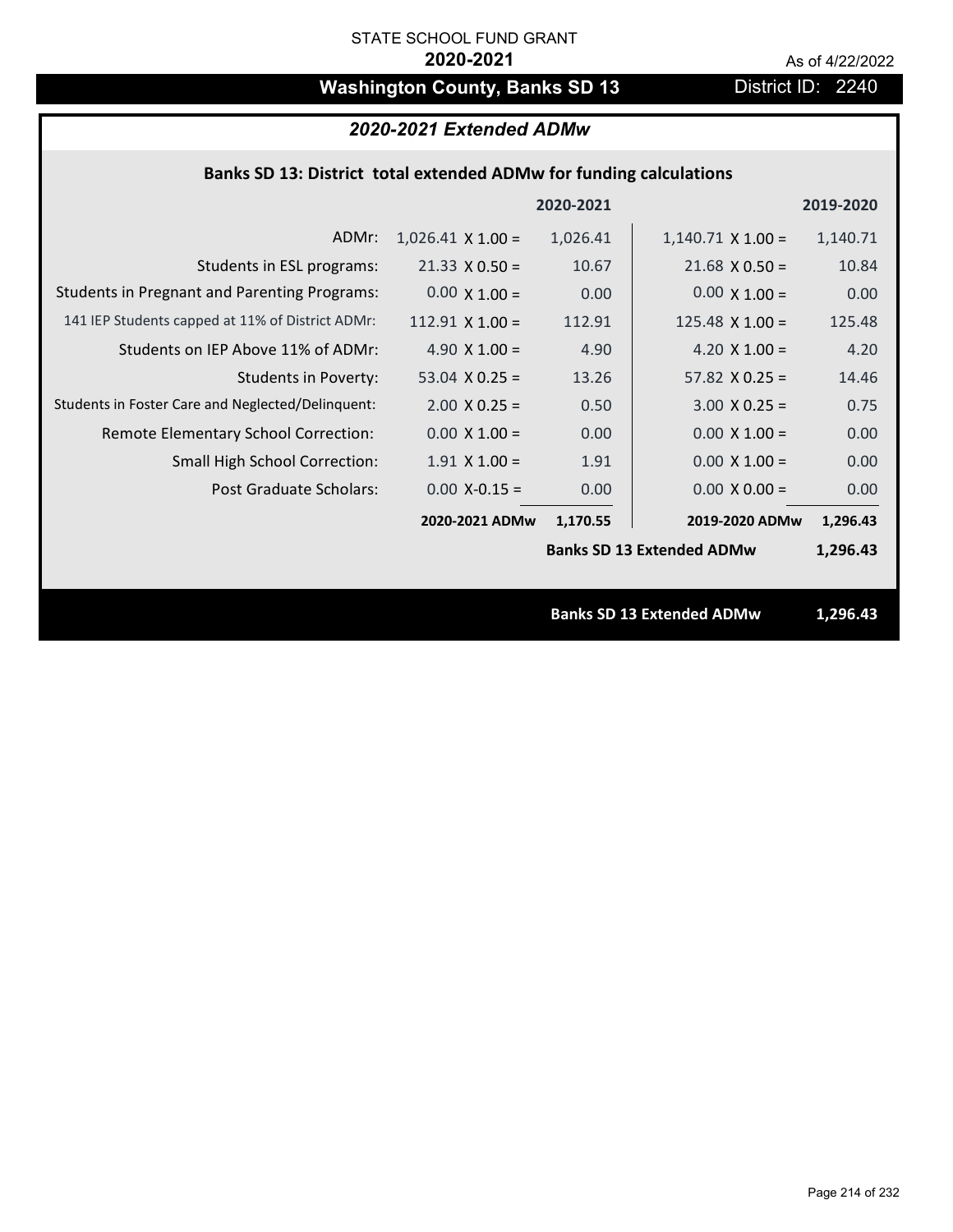## Washington County, Forest Grove SD 15 District ID: 2241

## *2020-2021 Extended ADMw*

### **Forest Grove SD 15: District total extended ADMw for funding calculations**

|                                                     |                          | 2020-2021 |                          | 2019-2020 |
|-----------------------------------------------------|--------------------------|-----------|--------------------------|-----------|
| ADMr:                                               | $5,523.05 \times 1.00 =$ | 5,523.05  | $5,820.02 \times 1.00 =$ | 5,820.02  |
| Students in ESL programs:                           | $962.50 \times 0.50 =$   | 481.25    | $981.97 \times 0.50 =$   | 490.99    |
| <b>Students in Pregnant and Parenting Programs:</b> | 7.47 $\times$ 1.00 =     | 7.47      | $12.30 \times 1.00 =$    | 12.30     |
| 858 IEP Students capped at 11% of District ADMr:    | 629.83 $\times$ 1.00 =   | 629.83    | 662.48 $\times$ 1.00 =   | 662.48    |
| Students on IEP Above 11% of ADMr:                  | $108.90 \times 1.00 =$   | 108.90    | $118.30 \times 1.00 =$   | 118.30    |
| <b>Students in Poverty:</b>                         | $620.21 \times 0.25 =$   | 155.05    | $722.80$ X 0.25 =        | 180.70    |
| Students in Foster Care and Neglected/Delinquent:   | $29.00 \times 0.25 =$    | 7.25      | $31.00 \times 0.25 =$    | 7.75      |
| Remote Elementary School Correction:                | $0.00 \times 1.00 =$     | 0.00      | $0.00 \times 1.00 =$     | 0.00      |
| <b>Small High School Correction:</b>                | $0.00 \times 1.00 =$     | 0.00      | $0.00 \times 1.00 =$     | 0.00      |
| Post Graduate Scholars:                             | $0.00$ X-0.15 =          | 0.00      | $0.00 \times 0.00 =$     | 0.00      |
|                                                     | 2020-2021 ADMw           | 6,912.80  | 2019-2020 ADMw           | 7,292.53  |

**Forest Grove SD 15 Extended ADMw**

**7,502.83**

### **Forest Grove Community School: Charter ADMw for information only**

|                                                     |                        | 2020-2021 |                        | 2019-2020 |
|-----------------------------------------------------|------------------------|-----------|------------------------|-----------|
| ADMr:                                               | $202.64 \times 1.00 =$ | 202.64    | $202.50 \times 1.00 =$ | 202.50    |
| Students in ESL programs:                           | $3.00 \times 0.50 =$   | 1.50      | $3.00 \times 0.50 =$   | 1.50      |
| <b>Students in Pregnant and Parenting Programs:</b> | $0.00 \times 1.00 =$   | 0.00      | $0.00 \times 1.00 =$   | 0.00      |
| 0 IEP Students capped at 11% of District ADMr:      | $0.00 \times 1.00 =$   | 0.00      | $0.00 \times 1.00 =$   | 0.00      |
| Students on IEP Above 11% of ADMr:                  | $0.00 \times 1.00 =$   | 0.00      | $0.00 \times 1.00 =$   | 0.00      |
| Students in Poverty:                                | $22.76 \times 0.25 =$  | 5.69      | $25.18 \times 0.25 =$  | 6.30      |
| Students in Foster Care and Neglected/Delinquent:   | $0.00 \times 0.25 =$   | 0.00      | $0.00 \times 0.25 =$   | 0.00      |
| Remote Elementary School Correction:                | $0.00 \times 1.00 =$   | 0.00      | $0.00 \times 1.00 =$   | 0.00      |
| <b>Small High School Correction:</b>                | $0.00 \times 1.00 =$   | 0.00      | $0.00 \times 1.00 =$   | 0.00      |
| Post Graduate Scholars:                             | $0.00$ X-0.15 =        | 0.00      | $0.00 \times 0.00 =$   | 0.00      |
|                                                     | 2020-2021 ADMw         | 209.83    | 2019-2020 ADMw         | 210.30    |

**Forest Grove SD 15 Extended ADMw 7,502.83**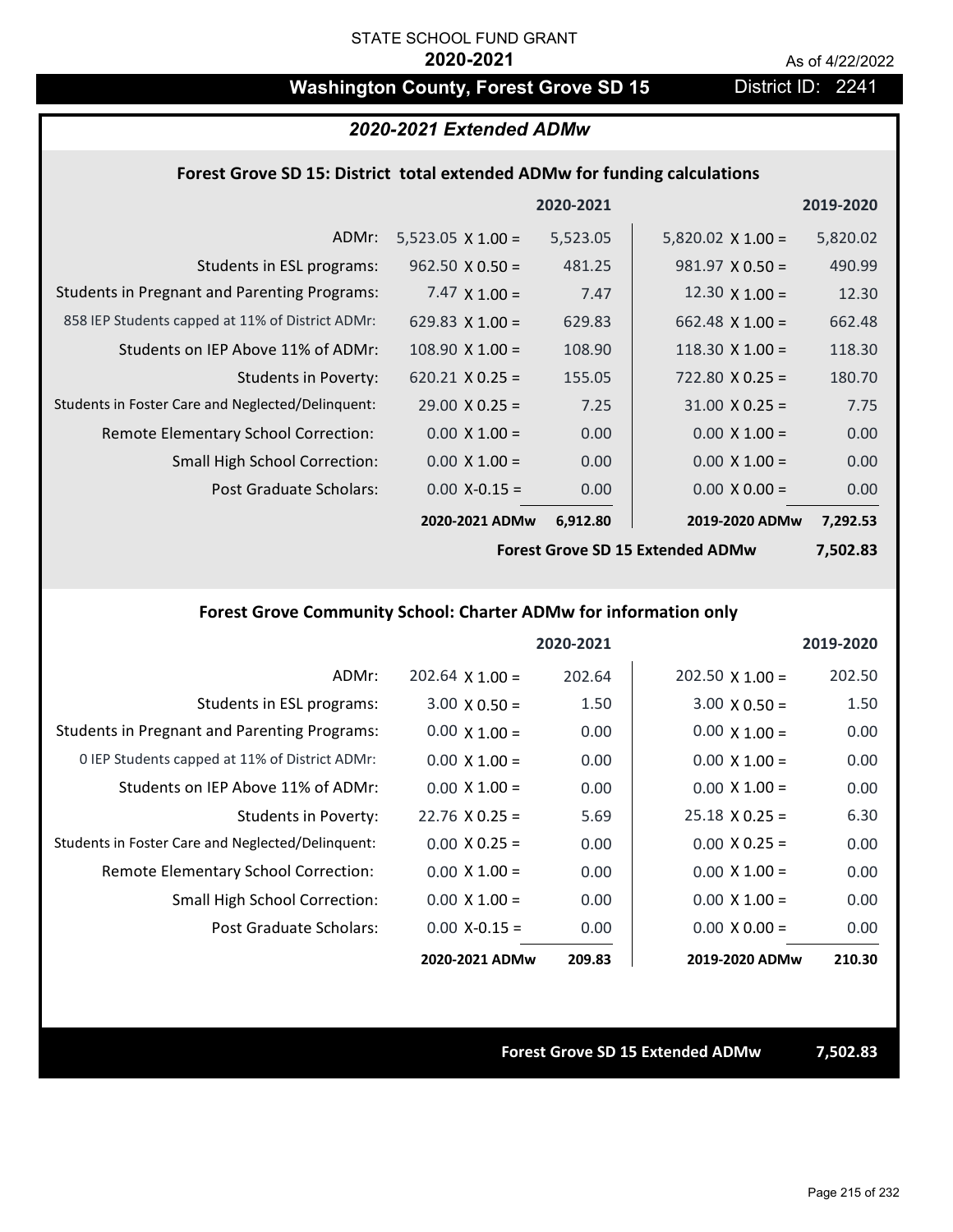## Washington County, Tigard-Tualatin SD 23J District ID: 2242

## *2020-2021 Extended ADMw*

### **Tigard‐Tualatin SD 23J: District total extended ADMw for funding calculations**

|                                                     |                                 | 2020-2021 |                           | 2019-2020 |
|-----------------------------------------------------|---------------------------------|-----------|---------------------------|-----------|
|                                                     | ADMr: $11,490.11 \times 1.00 =$ | 11,490.11 | $12,236.44 \times 1.00 =$ | 12,236.44 |
| Students in ESL programs:                           | $1,190.38 \times 0.50 =$        | 595.19    | $1,127.23 \times 0.50 =$  | 563.62    |
| <b>Students in Pregnant and Parenting Programs:</b> | $6.01 \times 1.00 =$            | 6.01      | $8.29 \times 1.00 =$      | 8.29      |
| 1407 IEP Students capped at 11% of District ADMr:   | $1,288.16 \times 1.00 =$        | 1,288.16  | $1,370.72 \times 1.00 =$  | 1,370.72  |
| Students on IEP Above 11% of ADMr:                  | $16.90 \times 1.00 =$           | 16.90     | $1.80$ X $1.00 =$         | 1.80      |
| <b>Students in Poverty:</b>                         | $1,003.94$ X 0.25 =             | 250.99    | $1,122.82$ X 0.25 =       | 280.71    |
| Students in Foster Care and Neglected/Delinquent:   | $29.00 \times 0.25 =$           | 7.25      | $25.00 \times 0.25 =$     | 6.25      |
| Remote Elementary School Correction:                | $0.00 \times 1.00 =$            | 0.00      | $0.00 \times 1.00 =$      | 0.00      |
| <b>Small High School Correction:</b>                | $0.00 \times 1.00 =$            | 0.00      | $0.00 \times 1.00 =$      | 0.00      |
| Post Graduate Scholars:                             | $0.00$ X-0.15 =                 | 0.00      | $0.00 \times 0.00 =$      | 0.00      |
|                                                     | 2020-2021 ADMw                  | 13,654.60 | 2019-2020 ADMw            | 14,467.82 |
|                                                     |                                 |           |                           |           |

**Tigard‐Tualatin SD 23J Extended ADMw**

**14,699.28**

## **Multi‐sensory Instruction Teaching Children Hands‐On (MITCH): Charter ADMw for information only**

|                                                     |                       | 2020-2021 |                        | 2019-2020 |
|-----------------------------------------------------|-----------------------|-----------|------------------------|-----------|
| ADMr:                                               | $220.39$ X 1.00 =     | 220.39    | $224.65 \times 1.00 =$ | 224.65    |
| Students in ESL programs:                           | $17.07 \times 0.50 =$ | 8.54      | $3.25 \times 0.50 =$   | 1.63      |
| <b>Students in Pregnant and Parenting Programs:</b> | $0.00 \times 1.00 =$  | 0.00      | $0.00 \times 1.00 =$   | 0.00      |
| 0 IEP Students capped at 11% of District ADMr:      | $0.00 \times 1.00 =$  | 0.00      | $0.00 \times 1.00 =$   | 0.00      |
| Students on IEP Above 11% of ADMr:                  | $0.00 \times 1.00 =$  | 0.00      | $0.00 \times 1.00 =$   | 0.00      |
| Students in Poverty:                                | $19.26 \times 0.25 =$ | 4.82      | $20.76 \times 0.25 =$  | 5.19      |
| Students in Foster Care and Neglected/Delinquent:   | $0.00 \times 0.25 =$  | 0.00      | $0.00 \times 0.25 =$   | 0.00      |
| Remote Elementary School Correction:                | $0.00 \times 1.00 =$  | 0.00      | $0.00 \times 1.00 =$   | 0.00      |
| <b>Small High School Correction:</b>                | $0.00 \times 1.00 =$  | 0.00      | $0.00 \times 1.00 =$   | 0.00      |
| Post Graduate Scholars:                             | $0.00$ X-0.15 =       | 0.00      | $0.00 \times 0.00 =$   | 0.00      |
|                                                     | 2020-2021 ADMw        | 233.74    | 2019-2020 ADMw         | 231.47    |

### **Tigard‐Tualatin SD 23J Extended ADMw 14,699.28**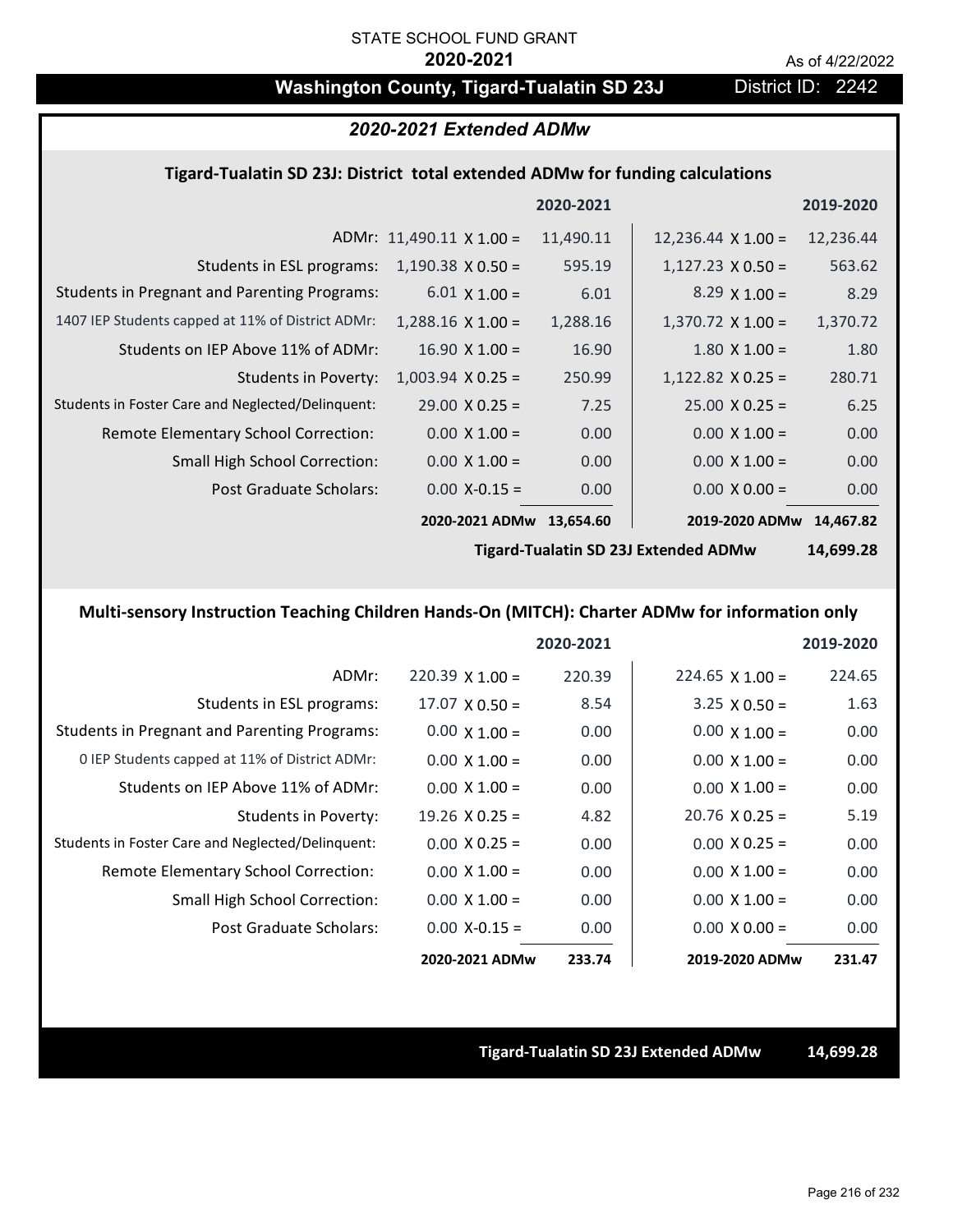# **Washington County, Beaverton SD 48J** District ID: 2243

# *2020-2021 Extended ADMw*

# **Beaverton SD 48J: District total extended ADMw for funding calculations**

|                                                     |                                 | 2020-2021 |                           | 2019-2020 |
|-----------------------------------------------------|---------------------------------|-----------|---------------------------|-----------|
|                                                     | ADMr: $38,579.25 \times 1.00 =$ | 38,579.25 | 40,159.68 $\times$ 1.00 = | 40,159.68 |
| Students in ESL programs:                           | $4,777.48 \times 0.50 =$        | 2,388.74  | $4,724.42 \times 0.50 =$  | 2,362.21  |
| <b>Students in Pregnant and Parenting Programs:</b> | 7.23 $\times$ 1.00 =            | 7.23      | $7.69 \times 1.00 =$      | 7.69      |
| 4841 IEP Students capped at 11% of District ADMr:   | $4,327.06 \times 1.00 =$        | 4,327.06  | 4,498.53 $\times$ 1.00 =  | 4,498.53  |
| Students on IEP Above 11% of ADMr:                  | $102.00 \times 1.00 =$          | 102.00    | $120.20 \times 1.00 =$    | 120.20    |
| <b>Students in Poverty:</b>                         | $3,075.32 \times 0.25 =$        | 768.83    | $3,569.46$ X 0.25 =       | 892.37    |
| Students in Foster Care and Neglected/Delinquent:   | $75.00 \times 0.25 =$           | 18.75     | $94.00 \times 0.25 =$     | 23.50     |
| Remote Elementary School Correction:                | $0.00 \times 1.00 =$            | 0.00      | $0.00 \times 1.00 =$      | 0.00      |
| <b>Small High School Correction:</b>                | $0.00 \times 1.00 =$            | 0.00      | $0.00 \times 1.00 =$      | 0.00      |
| Post Graduate Scholars:                             | $0.00$ X-0.15 =                 | 0.00      | $0.00 \times 0.00 =$      | 0.00      |
|                                                     | 2020-2021 ADMw                  | 46.191.86 | 2019-2020 ADMw            | 48,064.17 |

**Beaverton SD 48J Extended ADMw**

**48,839.58**

### **Arco Iris Spanish Immersion School: Charter ADMw for information only**

|                                                     |                        | 2020-2021 |                        | 2019-2020         |
|-----------------------------------------------------|------------------------|-----------|------------------------|-------------------|
| ADMr:                                               | 428.43 $\times$ 1.00 = | 428.43    | $427.21 \times 1.00 =$ | 427.21            |
| Students in ESL programs:                           | 43.12 $\times$ 0.50 =  | 21.56     | $29.48 \times 0.50 =$  | 14.74             |
| <b>Students in Pregnant and Parenting Programs:</b> | $0.00 \times 1.00 =$   | 0.00      | $0.00 \times 1.00 =$   | 0.00 <sub>1</sub> |
| 0 IEP Students capped at 11% of District ADMr:      | $0.00 \times 1.00 =$   | 0.00      | $0.00 \times 1.00 =$   | 0.00              |
| Students on IEP Above 11% of ADMr:                  | $0.00 \times 1.00 =$   | 0.00      | $0.00 \times 1.00 =$   | 0.00              |
| Students in Poverty:                                | $34.15 \times 0.25 =$  | 8.54      | $38.15 \times 0.25 =$  | 9.54              |
| Students in Foster Care and Neglected/Delinquent:   | $0.00 \times 0.25 =$   | 0.00      | $0.00 \times 0.25 =$   | 0.00              |
| Remote Elementary School Correction:                | $0.00 \times 1.00 =$   | 0.00      | $0.00 \times 1.00 =$   | 0.00              |
| <b>Small High School Correction:</b>                | $0.00 \times 1.00 =$   | 0.00      | $0.00 \times 1.00 =$   | 0.00              |
| Post Graduate Scholars:                             | $0.00$ X-0.15 =        | 0.00      | $0.00 \times 0.00 =$   | 0.00              |
|                                                     | 2020-2021 ADMw         | 458.53    | 2019-2020 ADMw         | 451.49            |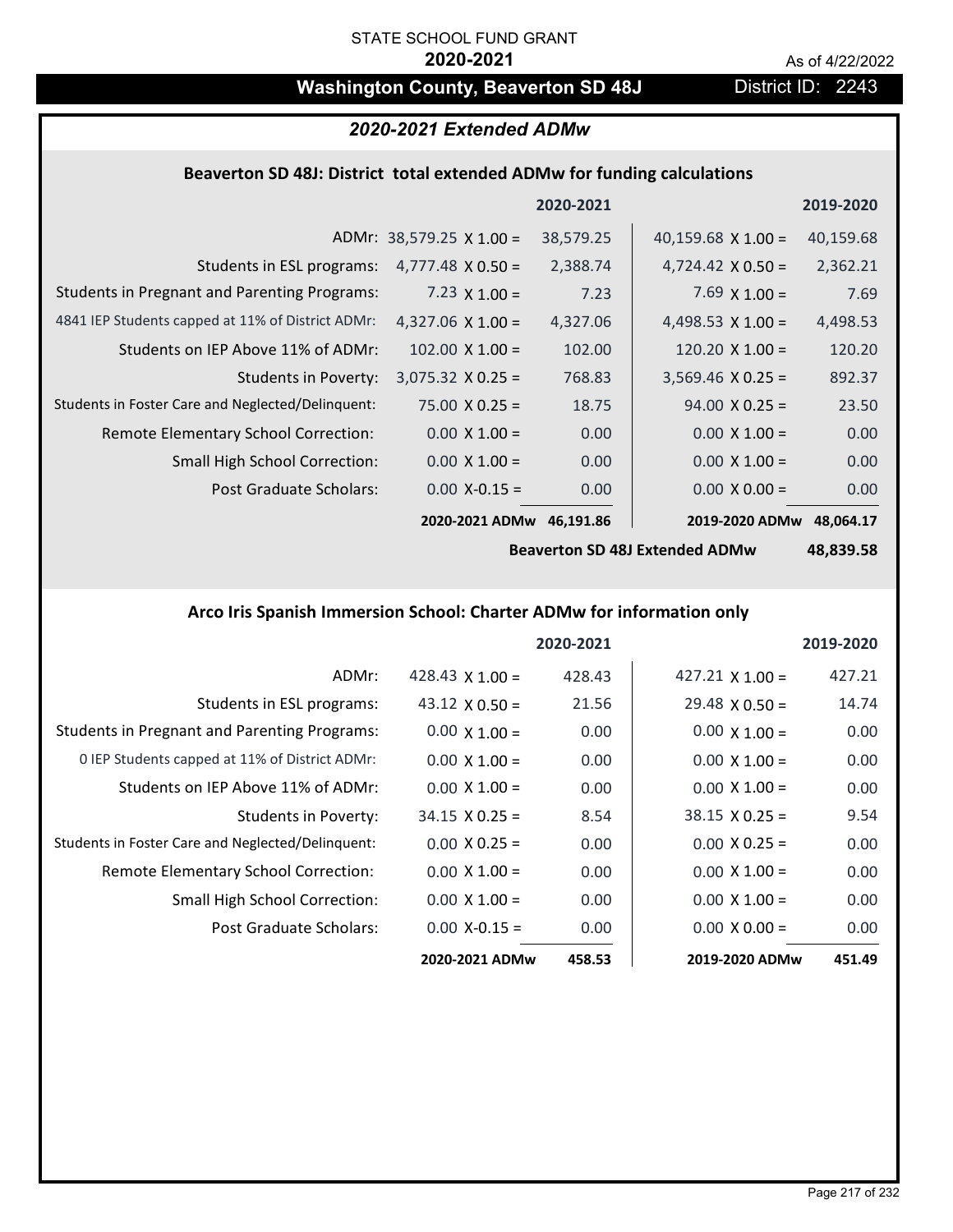# **Hope Chinese Charter School: Charter ADMw for information only**

|                                                     |                        | 2020-2021 |                        | 2019-2020 |
|-----------------------------------------------------|------------------------|-----------|------------------------|-----------|
| ADMr:                                               | $329.27 \times 1.00 =$ | 329.27    | $308.83 \times 1.00 =$ | 308.83    |
| Students in ESL programs:                           | $21.63 \times 0.50 =$  | 10.82     | $16.39 \times 0.50 =$  | 8.20      |
| <b>Students in Pregnant and Parenting Programs:</b> | $0.00 \times 1.00 =$   | 0.00      | $0.00 \times 1.00 =$   | 0.00      |
| 0 IEP Students capped at 11% of District ADMr:      | $0.00 \times 1.00 =$   | 0.00      | $0.00 \times 1.00 =$   | 0.00      |
| Students on IEP Above 11% of ADMr:                  | $0.00 \times 1.00 =$   | 0.00      | $0.00 \times 1.00 =$   | 0.00      |
| <b>Students in Poverty:</b>                         | $26.25 \times 0.25 =$  | 6.56      | $27.58 \times 0.25 =$  | 6.90      |
| Students in Foster Care and Neglected/Delinquent:   | $0.00 \times 0.25 =$   | 0.00      | $0.00 \times 0.25 =$   | 0.00      |
| Remote Elementary School Correction:                | $0.00 \times 1.00 =$   | 0.00      | $0.00 \times 1.00 =$   | 0.00      |
| <b>Small High School Correction:</b>                | $0.00 \times 1.00 =$   | 0.00      | $0.00 \times 1.00 =$   | 0.00      |
| Post Graduate Scholars:                             | $0.00 X - 0.15 =$      | 0.00      | $0.00 \times 0.00 =$   | 0.00      |
|                                                     | 2020-2021 ADMw         | 346.65    | 2019-2020 ADMw         | 323.92    |

**Beaverton SD 48J Extended ADMw 48,839.58**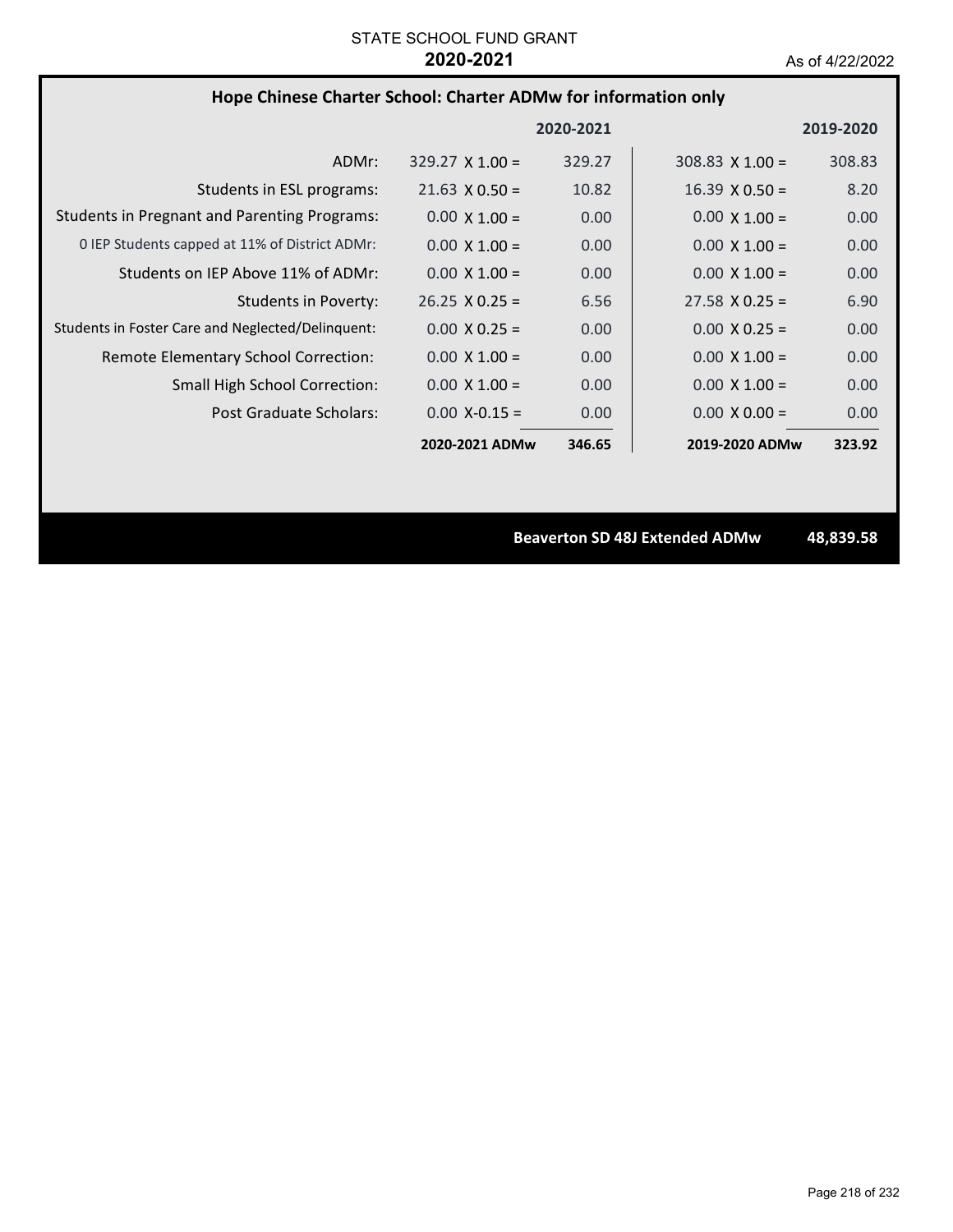# Washington County, Sherwood SD 88J District ID: 2244

### *2020-2021 Extended ADMw*

### **Sherwood SD 88J: District total extended ADMw for funding calculations**

|                                                     |                          | 2020-2021 |                          | 2019-2020 |
|-----------------------------------------------------|--------------------------|-----------|--------------------------|-----------|
| ADMr:                                               | $4,633.17 \times 1.00 =$ | 4,633.17  | $5,035.49 \times 1.00 =$ | 5,035.49  |
| Students in ESL programs:                           | $115.39 \times 0.50 =$   | 57.70     | $102.21 \times 0.50 =$   | 51.11     |
| <b>Students in Pregnant and Parenting Programs:</b> | $0.00 \times 1.00 =$     | 0.00      | $0.00 \times 1.00 =$     | 0.00      |
| 513 IEP Students capped at 11% of District ADMr:    | $513.00 \times 1.00 =$   | 513.00    | $578.00 \times 1.00 =$   | 578.00    |
| Students on IEP Above 11% of ADMr:                  | $0.00 \times 1.00 =$     | 0.00      | $0.00 \times 1.00 =$     | 0.00      |
| Students in Poverty:                                | $153.54 \times 0.25 =$   | 38.39     | $162.33 \times 0.25 =$   | 40.58     |
| Students in Foster Care and Neglected/Delinquent:   | $4.00 \times 0.25 =$     | 1.00      | $3.00 \times 0.25 =$     | 0.75      |
| Remote Elementary School Correction:                | $0.00 \times 1.00 =$     | 0.00      | $0.00 \times 1.00 =$     | 0.00      |
| <b>Small High School Correction:</b>                | $0.00 \times 1.00 =$     | 0.00      | $0.00 \times 1.00 =$     | 0.00      |
| Post Graduate Scholars:                             | $0.00$ X-0.15 =          | 0.00      | $0.00 \times 0.00 =$     | 0.00      |
|                                                     | 2020-2021 ADMw           | 5,243.25  | 2019-2020 ADMw           | 5,705.93  |

**Sherwood SD 88J Extended ADMw**

**5,931.18**

# **Sherwood Charter School: Charter ADMw for information only**

|                                                     |                      | 2020-2021 |                        | 2019-2020 |
|-----------------------------------------------------|----------------------|-----------|------------------------|-----------|
| ADMr:                                               | $208.17$ X 1.00 =    | 208.17    | $223.17 \times 1.00 =$ | 223.17    |
| Students in ESL programs:                           | $2.00 \times 0.50 =$ | 1.00      | $0.56 \times 0.50 =$   | 0.28      |
| <b>Students in Pregnant and Parenting Programs:</b> | $0.00 \times 1.00 =$ | 0.00      | $0.00 \times 1.00 =$   | 0.00      |
| 0 IEP Students capped at 11% of District ADMr:      | $0.00 \times 1.00 =$ | 0.00      | $0.00 \times 1.00 =$   | 0.00      |
| Students on IEP Above 11% of ADMr:                  | $0.00 \times 1.00 =$ | 0.00      | $0.00 \times 1.00 =$   | 0.00      |
| Students in Poverty:                                | $6.90 \times 0.25 =$ | 1.73      | $7.20 \times 0.25 =$   | 1.80      |
| Students in Foster Care and Neglected/Delinquent:   | $0.00 \times 0.25 =$ | 0.00      | $0.00 \times 0.25 =$   | 0.00      |
| Remote Elementary School Correction:                | $0.00 \times 1.00 =$ | 0.00      | $0.00 \times 1.00 =$   | 0.00      |
| <b>Small High School Correction:</b>                | $0.00 \times 1.00 =$ | 0.00      | $0.00 \times 1.00 =$   | 0.00      |
| Post Graduate Scholars:                             | $0.00$ X-0.15 =      | 0.00      | $0.00 \times 0.00 =$   | 0.00      |
|                                                     | 2020-2021 ADMw       | 210.90    | 2019-2020 ADMw         | 225.25    |

#### **Sherwood SD 88J Extended ADMw 5,931.18**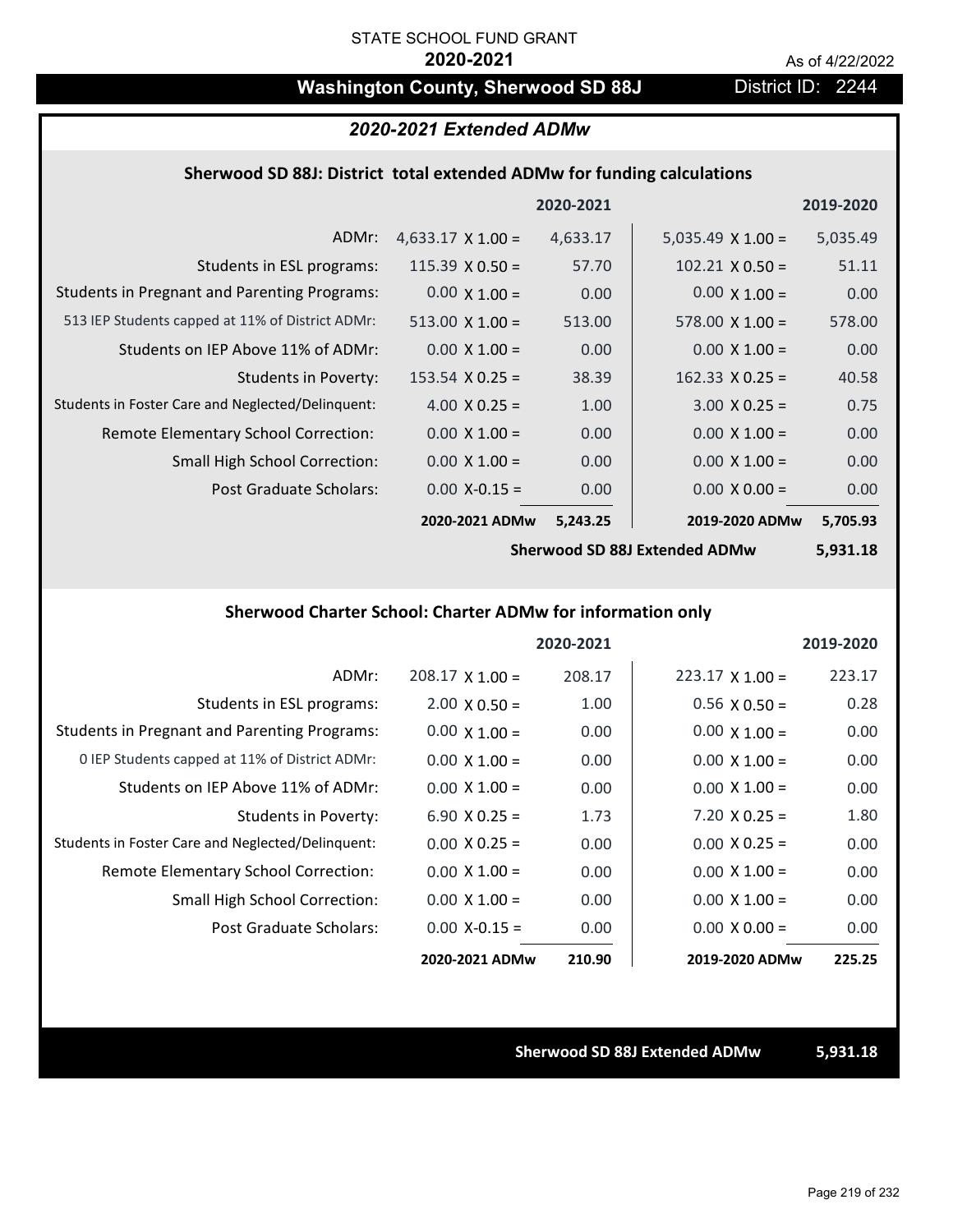# Washington County, Gaston SD 511J District ID: 2245

# *2020-2021 Extended ADMw*

## **Gaston SD 511J: District total extended ADMw for funding calculations**

|                                                     |                        | 2020-2021 |                                     | 2019-2020 |
|-----------------------------------------------------|------------------------|-----------|-------------------------------------|-----------|
| ADMr:                                               | 495.77 $\times$ 1.00 = | 495.77    | 539.43 $\times$ 1.00 =              | 539.43    |
| Students in ESL programs:                           | 6.36 $\times$ 0.50 =   | 3.18      | $9.90 \times 0.50 =$                | 4.95      |
| <b>Students in Pregnant and Parenting Programs:</b> | $0.00 \times 1.00 =$   | 0.00      | $0.00 \times 1.00 =$                | 0.00      |
| 79 IEP Students capped at 11% of District ADMr:     | 54.53 $\times$ 1.00 =  | 54.53     | 59.34 $\times$ 1.00 =               | 59.34     |
| Students on IEP Above 11% of ADMr:                  | $8.70 \times 1.00 =$   | 8.70      | 4.40 $\times$ 1.00 =                | 4.40      |
| <b>Students in Poverty:</b>                         | 48.46 $X$ 0.25 =       | 12.12     | 48.00 $X$ 0.25 =                    | 12.00     |
| Students in Foster Care and Neglected/Delinquent:   | $2.00 \times 0.25 =$   | 0.50      | $2.00 \times 0.25 =$                | 0.50      |
| Remote Elementary School Correction:                | $0.00 \times 1.00 =$   | 0.00      | $0.00 \times 1.00 =$                | 0.00      |
| <b>Small High School Correction:</b>                | $88.66$ X 1.00 =       | 88.66     | $88.20 \times 1.00 =$               | 88.20     |
| Post Graduate Scholars:                             | $0.00$ X-0.15 =        | 0.00      | $0.00 \times 0.00 =$                | 0.00      |
|                                                     | 2020-2021 ADMw         | 663.46    | 2019-2020 ADMw                      | 708.82    |
|                                                     |                        |           | <b>Gaston SD 511J Extended ADMw</b> | 708.82    |
|                                                     |                        |           |                                     |           |
|                                                     |                        |           | <b>Gaston SD 511J Extended ADMw</b> | 708.82    |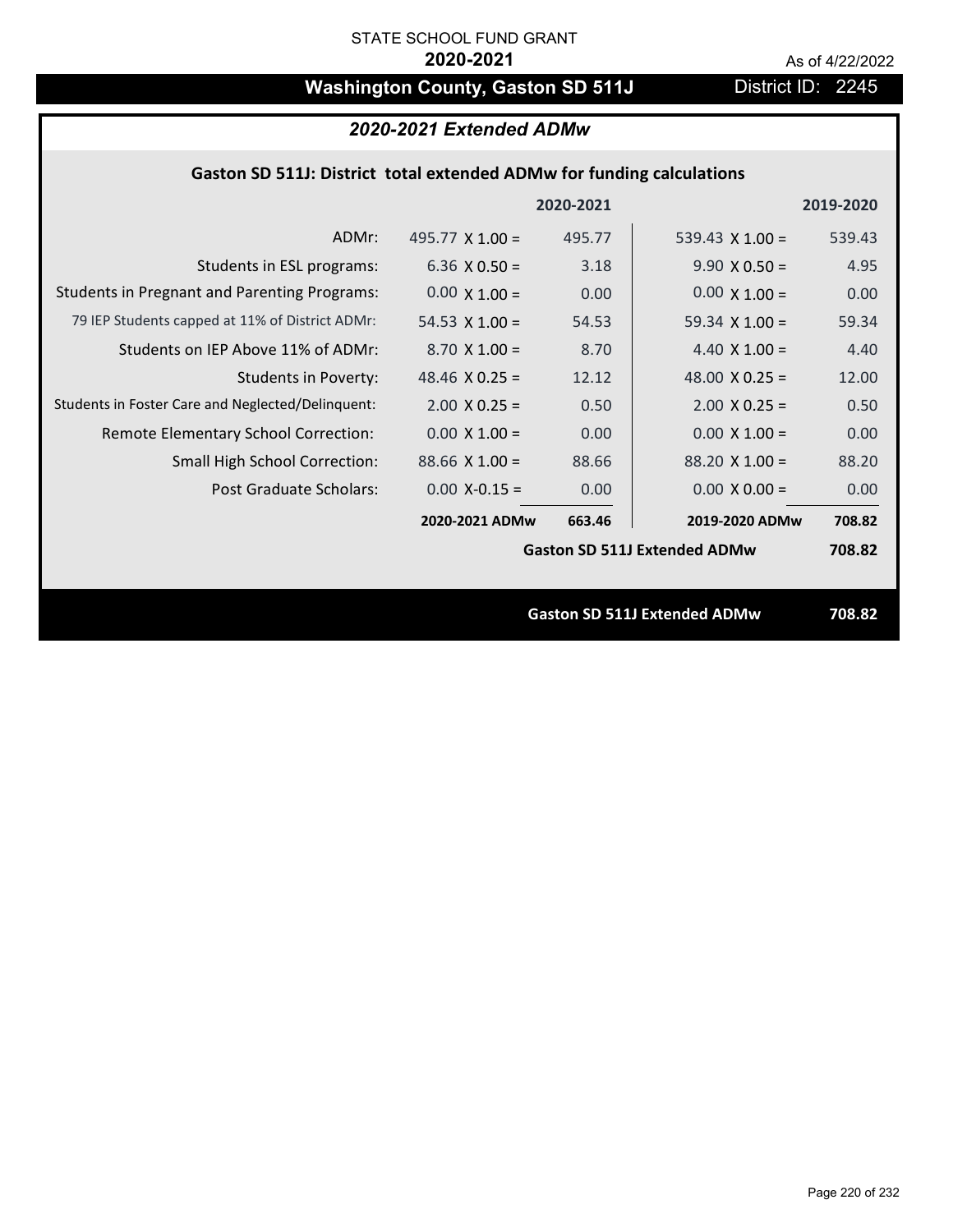# **Wheeler County, Spray SD 1** District ID: 2247

# *2020-2021 Extended ADMw*

| Spray SD 1: District total extended ADMw for funding calculations |                       |           |                                 |           |  |
|-------------------------------------------------------------------|-----------------------|-----------|---------------------------------|-----------|--|
|                                                                   |                       | 2020-2021 |                                 | 2019-2020 |  |
| ADMr:                                                             | $54.14 \times 1.00 =$ | 54.14     | 55.38 $X$ 1.00 =                | 55.38     |  |
| Students in ESL programs:                                         | $0.00 \times 0.50 =$  | 0.00      | $0.00 \times 0.50 =$            | 0.00      |  |
| <b>Students in Pregnant and Parenting Programs:</b>               | $0.00 \times 1.00 =$  | 0.00      | $0.00 \times 1.00 =$            | 0.00      |  |
| 6 IEP Students capped at 11% of District ADMr:                    | $5.96 \times 1.00 =$  | 5.96      | $5.00 \times 1.00 =$            | 5.00      |  |
| Students on IEP Above 11% of ADMr:                                | $0.00$ X $1.00 =$     | 0.00      | $0.00 X 1.00 =$                 | 0.00      |  |
| <b>Students in Poverty:</b>                                       | $9.00 \times 0.25 =$  | 2.25      | $15.00 \times 0.25 =$           | 3.75      |  |
| Students in Foster Care and Neglected/Delinquent:                 | $0.00 \times 0.25 =$  | 0.00      | $0.00 X 0.25 =$                 | 0.00      |  |
| Remote Elementary School Correction:                              | $29.04$ X $1.00 =$    | 29.04     | $34.52$ X $1.00 =$              | 34.52     |  |
| <b>Small High School Correction:</b>                              | $50.46$ X $1.00 =$    | 50.46     | $50.46$ X $1.00 =$              | 50.46     |  |
| Post Graduate Scholars:                                           | $0.00 X-0.15 =$       | 0.00      | $0.00 \times 0.00 =$            | 0.00      |  |
|                                                                   | 2020-2021 ADMw        | 141.85    | 2019-2020 ADMw                  | 149.11    |  |
|                                                                   |                       |           | <b>Spray SD 1 Extended ADMw</b> | 149.11    |  |
|                                                                   |                       |           |                                 |           |  |
|                                                                   |                       |           | <b>Spray SD 1 Extended ADMw</b> | 149.11    |  |
|                                                                   |                       |           |                                 |           |  |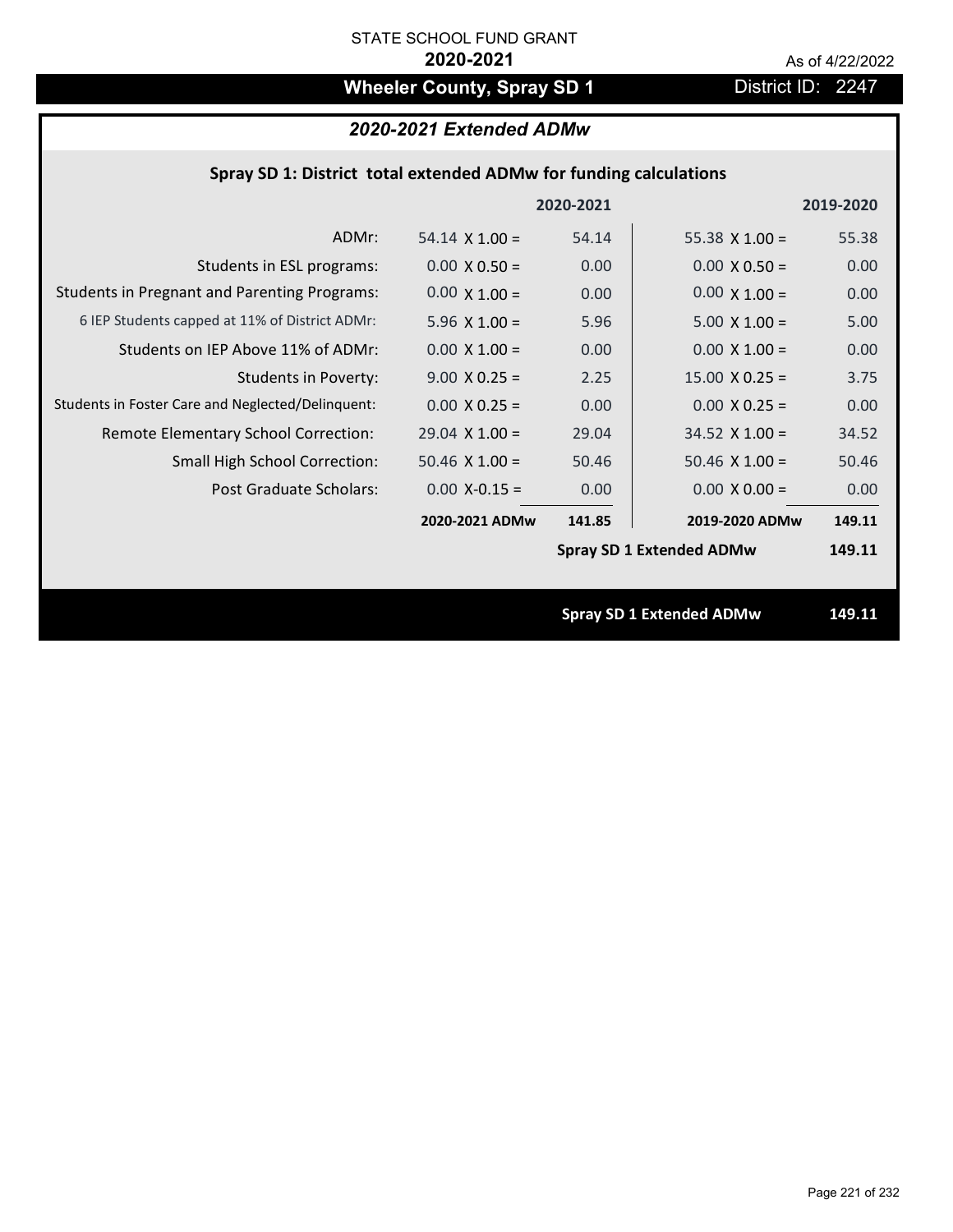# Wheeler County, Fossil SD 21J **District ID: 2248**

### *2020-2021 Extended ADMw*

### **Fossil SD 21J: District total extended ADMw for funding calculations**

|                                                     |                       | 2020-2021 |                       | 2019-2020 |
|-----------------------------------------------------|-----------------------|-----------|-----------------------|-----------|
| ADMr:                                               | $0.00 \times 1.00 =$  | 0.00      | $0.00 \times 1.00 =$  | 0.00      |
| Students in ESL programs:                           | $0.00 \times 0.50 =$  | 0.00      | $0.00 \times 0.50 =$  | 0.00      |
| <b>Students in Pregnant and Parenting Programs:</b> | $0.00 \times 1.00 =$  | 0.00      | $0.00 \times 1.00 =$  | 0.00      |
| 96 IEP Students capped at 11% of District ADMr:     | $96.00 \times 1.00 =$ | 96.00     | 63.00 $\times$ 1.00 = | 63.00     |
| Students on IEP Above 11% of ADMr:                  | $0.00 \times 1.00 =$  | 0.00      | $0.00 \times 1.00 =$  | 0.00      |
| Students in Poverty:                                | $-0.10 \times 0.25 =$ | $-0.03$   | $0.00 \times 0.25 =$  | 0.00      |
| Students in Foster Care and Neglected/Delinquent:   | $1.00 \times 0.25 =$  | 0.25      | $1.00 \times 0.25 =$  | 0.25      |
| Remote Elementary School Correction:                | $0.00 \times 1.00 =$  | 0.00      | $0.00 \times 1.00 =$  | 0.00      |
| <b>Small High School Correction:</b>                | $0.00 \times 1.00 =$  | 0.00      | $0.00 \times 1.00 =$  | 0.00      |
| Post Graduate Scholars:                             | $0.00$ X-0.15 =       | 0.00      | $0.00 \times 0.00 =$  | 0.00      |
|                                                     | 2020-2021 ADMw        | 96.23     | 2019-2020 ADMw        | 63.25     |
|                                                     |                       |           |                       |           |

**Fossil SD 21J Extended ADMw**

**1,495.91**

## **Fossil Charter School: Charter ADMw for information only**

|                                                     |                          | 2020-2021 |                          | 2019-2020 |
|-----------------------------------------------------|--------------------------|-----------|--------------------------|-----------|
| ADMr:                                               | $1,342.95 \times 1.00 =$ | 1,342.95  | $1,016.24 \times 1.00 =$ | 1,016.24  |
| Students in ESL programs:                           | $0.00 \times 0.50 =$     | 0.00      | $0.00 \times 0.50 =$     | 0.00      |
| <b>Students in Pregnant and Parenting Programs:</b> | $0.00 \times 1.00 =$     | 0.00      | $0.00 \times 1.00 =$     | 0.00      |
| 0 IEP Students capped at 11% of District ADMr:      | $0.00 \times 1.00 =$     | 0.00      | $0.00 \times 1.00 =$     | 0.00      |
| Students on IEP Above 11% of ADMr:                  | $0.00 \times 1.00 =$     | 0.00      | $0.00 \times 1.00 =$     | 0.00      |
| <b>Students in Poverty:</b>                         | $25.10 \times 0.25 =$    | 6.28      | $23.00 \times 0.25 =$    | 5.75      |
| Students in Foster Care and Neglected/Delinquent:   | $0.00 \times 0.25 =$     | 0.00      | $0.00 \times 0.25 =$     | 0.00      |
| Remote Elementary School Correction:                | $0.00 \times 1.00 =$     | 0.00      | $0.00 \times 1.00 =$     | 0.00      |
| <b>Small High School Correction:</b>                | $50.46$ X 1.00 =         | 50.46     | $50.46 \times 1.00 =$    | 50.46     |
| Post Graduate Scholars:                             | $0.00$ X-0.15 =          | 0.00      | $0.00 \times 0.00 =$     | 0.00      |
|                                                     | 2020-2021 ADMw           | 1,399.69  | 2019-2020 ADMw           | 1,072.45  |

#### **Fossil SD 21J Extended ADMw 1,495.91**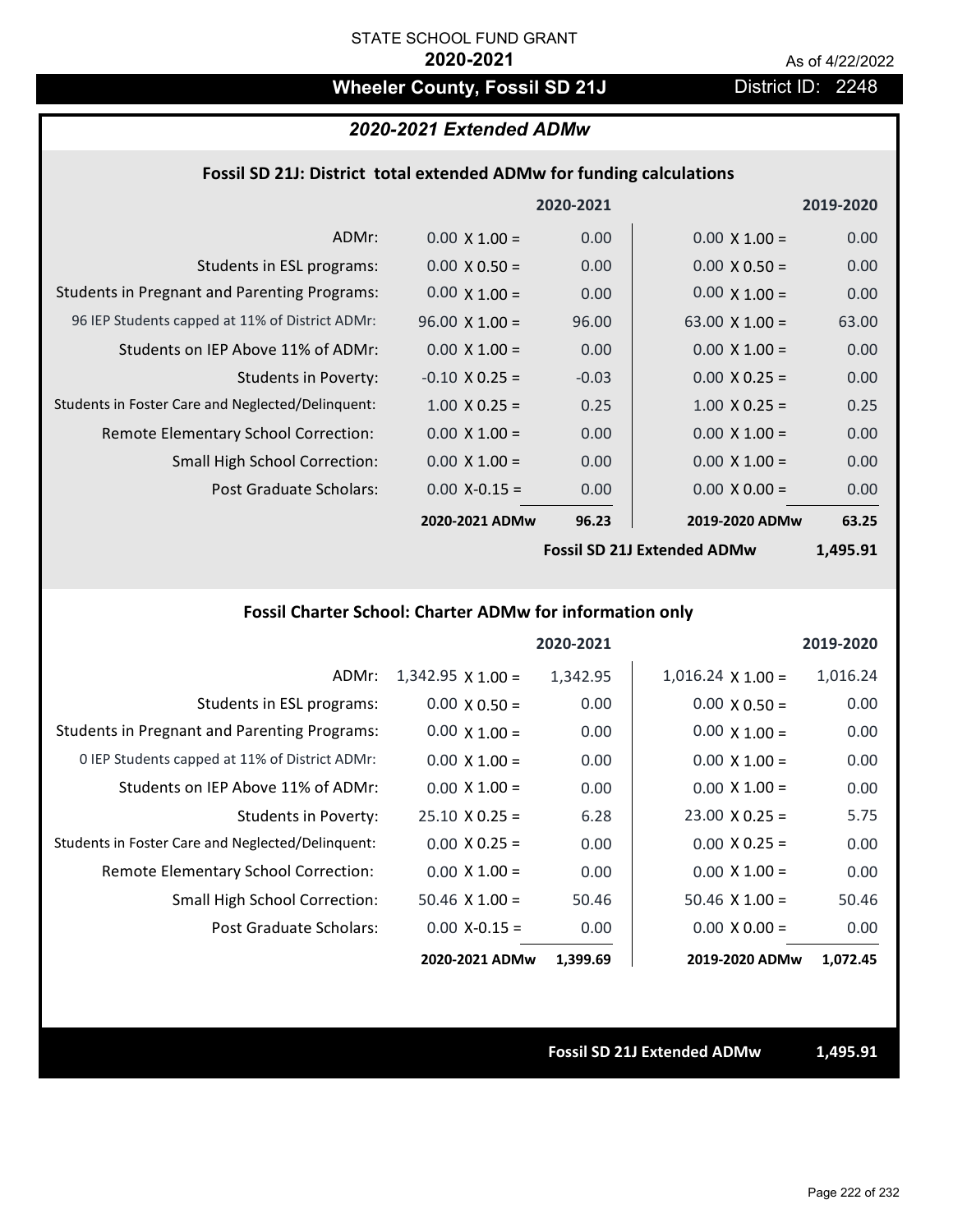# Wheeler County, Mitchell SD 55 **District ID: 2249**

# *2020-2021 Extended ADMw*

# **Mitchell SD 55: District total extended ADMw for funding calculations**

|                                                     |                        | 2020-2021 |                       | 2019-2020 |
|-----------------------------------------------------|------------------------|-----------|-----------------------|-----------|
| ADMr:                                               | $39.16 \times 1.00 =$  | 39.16     | $46.94 \times 1.00 =$ | 46.94     |
| Students in ESL programs:                           | $5.00 \times 0.50 =$   | 2.50      | $5.37 \times 0.50 =$  | 2.69      |
| <b>Students in Pregnant and Parenting Programs:</b> | $0.00 \times 1.00 =$   | 0.00      | $0.00 \times 1.00 =$  | 0.00      |
| 208 IEP Students capped at 11% of District ADMr:    | $172.11 \times 1.00 =$ | 172.11    | 58.90 $\times$ 1.00 = | 58.90     |
| Students on IEP Above 11% of ADMr:                  | $0.00 \times 1.00 =$   | 0.00      | $0.00 \times 1.00 =$  | 0.00      |
| Students in Poverty:                                | $-0.43$ X 0.25 =       | $-0.11$   | $0.88$ X 0.25 =       | 0.22      |
| Students in Foster Care and Neglected/Delinquent:   | $0.00 \times 0.25 =$   | 0.00      | $0.00 \times 0.25 =$  | 0.00      |
| Remote Elementary School Correction:                | $27.99 \times 1.00 =$  | 27.99     | $26.21 \times 1.00 =$ | 26.21     |
| <b>Small High School Correction:</b>                | $50.46 \times 1.00 =$  | 50.46     | $50.46 \times 1.00 =$ | 50.46     |
| Post Graduate Scholars:                             | $0.00$ X-0.15 =        | 0.00      | $0.00 \times 0.00 =$  | 0.00      |
|                                                     | 2020-2021 ADMw         | 292.11    | 2019-2020 ADMw        | 185.41    |

**Mitchell SD 55 Extended ADMw**

**1,841.97**

# **Insight School of Oregon Painted Hills: Charter ADMw for information only**

|                                                     |                        | 2020-2021 |                        | 2019-2020 |
|-----------------------------------------------------|------------------------|-----------|------------------------|-----------|
| ADMr:                                               | 440.44 $\times$ 1.00 = | 440.44    | $289.92 \times 1.00 =$ | 289.92    |
| Students in ESL programs:                           | $6.12 \times 0.50 =$   | 3.06      | $0.00 \times 0.50 =$   | 0.00      |
| <b>Students in Pregnant and Parenting Programs:</b> | 3.62 $\times$ 1.00 =   | 3.62      | $3.00 \times 1.00 =$   | 3.00      |
| 0 IEP Students capped at 11% of District ADMr:      | $0.00 \times 1.00 =$   | 0.00      | $0.00 \times 1.00 =$   | 0.00      |
| Students on IEP Above 11% of ADMr:                  | $0.00 \times 1.00 =$   | 0.00      | $0.00 \times 1.00 =$   | 0.00      |
| Students in Poverty:                                | $1.86 \times 0.25 =$   | 0.47      | $5.41 \times 0.25 =$   | 1.35      |
| Students in Foster Care and Neglected/Delinquent:   | $0.00 \times 0.25 =$   | 0.00      | $0.00 \times 0.25 =$   | 0.00      |
| Remote Elementary School Correction:                | $0.00 \times 1.00 =$   | 0.00      | $0.00 \times 1.00 =$   | 0.00      |
| <b>Small High School Correction:</b>                | $0.00 \times 1.00 =$   | 0.00      | $0.00 \times 1.00 =$   | 0.00      |
| Post Graduate Scholars:                             | $0.00 X - 0.15 =$      | 0.00      | $0.00 \times 0.00 =$   | 0.00      |
|                                                     | 2020-2021 ADMw         | 447.59    | 2019-2020 ADMw         | 294.27    |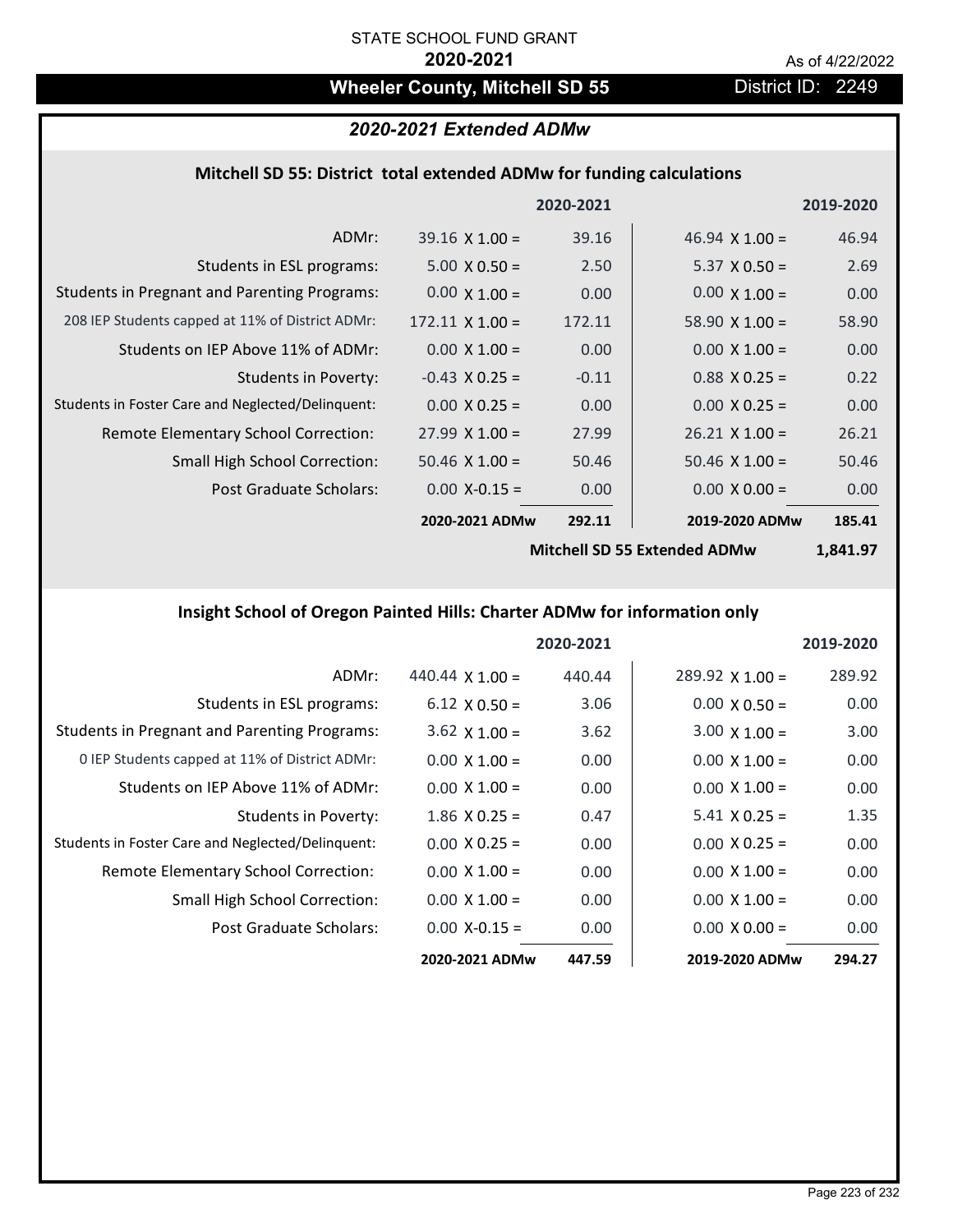### **Cascade Virtual Academy: Charter ADMw for information only**

|                                                     |                        | 2020-2021 |                        | 2019-2020 |
|-----------------------------------------------------|------------------------|-----------|------------------------|-----------|
| ADMr:                                               | $887.49 \times 1.00 =$ | 887.49    | $120.76 \times 1.00 =$ | 120.76    |
| Students in ESL programs:                           | $29.32 \times 0.50 =$  | 14.66     | $0.00 \times 0.50 =$   | 0.00      |
| <b>Students in Pregnant and Parenting Programs:</b> | $0.00 \times 1.00 =$   | 0.00      | $0.00 \times 1.00 =$   | 0.00      |
| 0 IEP Students capped at 11% of District ADMr:      | $0.00 \times 1.00 =$   | 0.00      | $0.00 \times 1.00 =$   | 0.00      |
| Students on IEP Above 11% of ADMr:                  | $0.00 \times 1.00 =$   | 0.00      | $0.00 \times 1.00 =$   | 0.00      |
| <b>Students in Poverty:</b>                         | $3.74 \times 0.25 =$   | 0.94      | $2.26 \times 0.25 =$   | 0.57      |
| Students in Foster Care and Neglected/Delinquent:   | $0.00 \times 0.25 =$   | 0.00      | $0.00 \times 0.25 =$   | 0.00      |
| Remote Elementary School Correction:                | $0.00 \times 1.00 =$   | 0.00      | $0.00 \times 1.00 =$   | 0.00      |
| <b>Small High School Correction:</b>                | $0.00 \times 1.00 =$   | 0.00      | $0.00 \times 1.00 =$   | 0.00      |
| Post Graduate Scholars:                             | $0.00 X - 0.15 =$      | 0.00      | $0.00 \times 0.00 =$   | 0.00      |
|                                                     | 2020-2021 ADMw         | 903.09    | 2019-2020 ADMw         | 121.33    |

### **Destinations Career Academy of Oregon: Charter ADMw for information only**

|                                                     |                        | 2020-2021 |                       | 2019-2020 |
|-----------------------------------------------------|------------------------|-----------|-----------------------|-----------|
| ADMr:                                               | $197.51 \times 1.00 =$ | 197.51    | $77.82 \times 1.00 =$ | 77.82     |
| Students in ESL programs:                           | $2.60 \times 0.50 =$   | 1.30      | $0.00 \times 0.50 =$  | 0.00      |
| <b>Students in Pregnant and Parenting Programs:</b> | $0.17 \times 1.00 =$   | 0.17      | $1.00 \times 1.00 =$  | 1.00      |
| 0 IEP Students capped at 11% of District ADMr:      | $0.00 \times 1.00 =$   | 0.00      | $0.00 \times 1.00 =$  | 0.00      |
| Students on IEP Above 11% of ADMr:                  | $0.00 \times 1.00 =$   | 0.00      | $0.00 \times 1.00 =$  | 0.00      |
| <b>Students in Poverty:</b>                         | $0.83 \times 0.25 =$   | 0.21      | $1.45 \times 0.25 =$  | 0.36      |
| Students in Foster Care and Neglected/Delinquent:   | $0.00 \times 0.25 =$   | 0.00      | $0.00 \times 0.25 =$  | 0.00      |
| Remote Elementary School Correction:                | $0.00 \times 1.00 =$   | 0.00      | $0.00 \times 1.00 =$  | 0.00      |
| <b>Small High School Correction:</b>                | $0.00 \times 1.00 =$   | 0.00      | $0.00 \times 1.00 =$  | 0.00      |
| Post Graduate Scholars:                             | $0.00 X - 0.15 =$      | 0.00      | $0.00 \times 0.00 =$  | 0.00      |
|                                                     | 2020-2021 ADMw         | 199.19    | 2019-2020 ADMw        | 79.18     |

**Mitchell SD 55 Extended ADMw 1,841.97**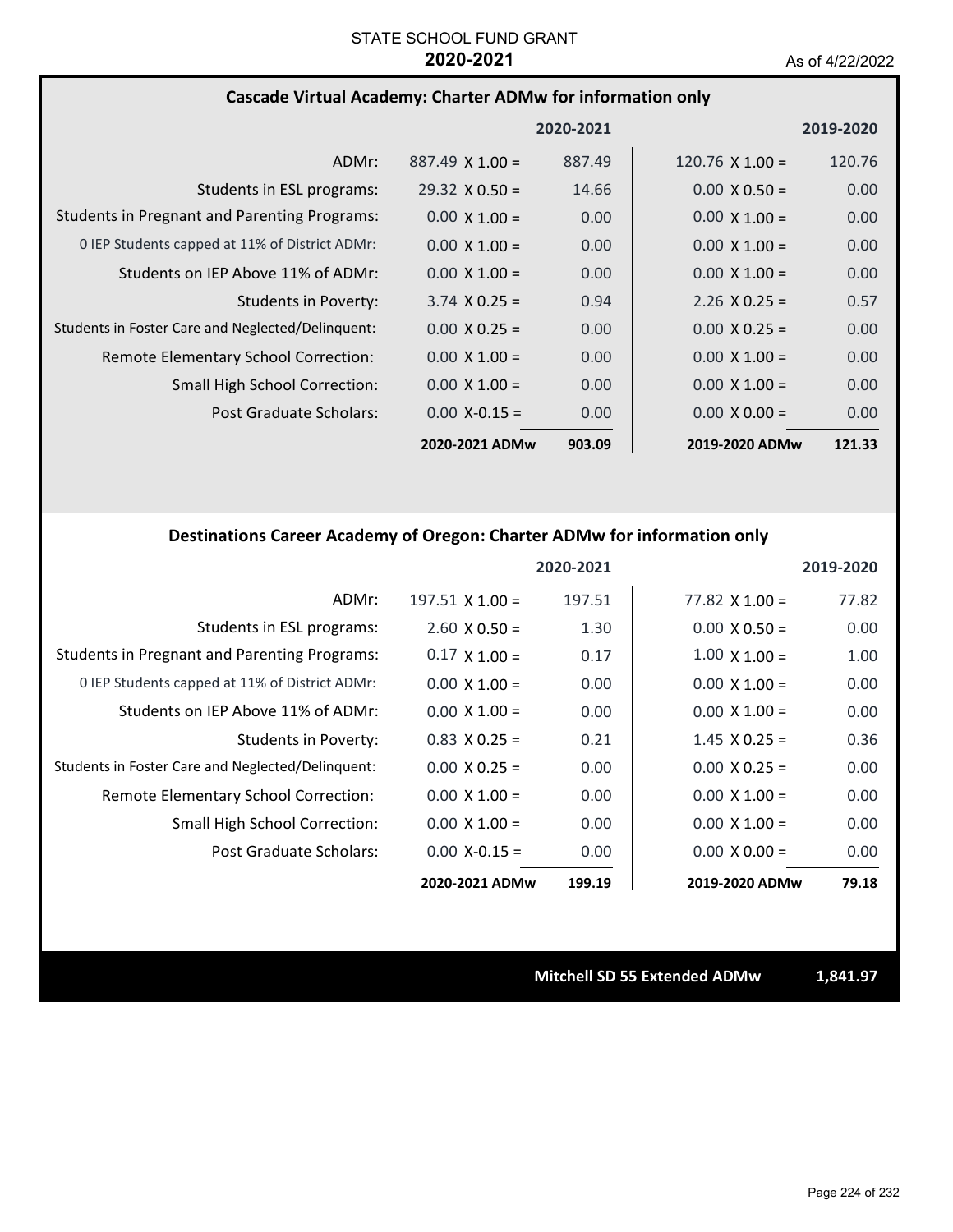# Yamhill County, Yamhill Carlton SD 1 District ID: 2251

| 2020-2021 Extended ADMw                                                     |                          |           |                                           |           |  |
|-----------------------------------------------------------------------------|--------------------------|-----------|-------------------------------------------|-----------|--|
| Yamhill Carlton SD 1: District total extended ADMw for funding calculations |                          |           |                                           |           |  |
|                                                                             |                          | 2020-2021 |                                           | 2019-2020 |  |
| ADMr:                                                                       | $1,001.79 \times 1.00 =$ | 1,001.79  | $1,032.58 \times 1.00 =$                  | 1,032.58  |  |
| Students in ESL programs:                                                   | $14.92 \times 0.50 =$    | 7.46      | 11.83 $\times$ 0.50 =                     | 5.92      |  |
| <b>Students in Pregnant and Parenting Programs:</b>                         | $0.00 \times 1.00 =$     | 0.00      | $0.00 \times 1.00 =$                      | 0.00      |  |
| 114 IEP Students capped at 11% of District ADMr:                            | $110.20 \times 1.00 =$   | 110.20    | 113.58 $X$ 1.00 =                         | 113.58    |  |
| Students on IEP Above 11% of ADMr:                                          | $0.80 X 1.00 =$          | 0.80      | $2.50$ X $1.00 =$                         | 2.50      |  |
| <b>Students in Poverty:</b>                                                 | 68.86 $X$ 0.25 =         | 17.22     | $80.40 \times 0.25 =$                     | 20.10     |  |
| Students in Foster Care and Neglected/Delinquent:                           | $2.00 \times 0.25 =$     | 0.50      | $1.00 \times 0.25 =$                      | 0.25      |  |
| Remote Elementary School Correction:                                        | $0.00 \times 1.00 =$     | 0.00      | $0.00 \times 1.00 =$                      | 0.00      |  |
| Small High School Correction:                                               | $0.00 \times 1.00 =$     | 0.00      | $0.00 \times 1.00 =$                      | 0.00      |  |
| <b>Post Graduate Scholars:</b>                                              | $0.00$ X-0.15 =          | 0.00      | $0.00 \times 0.00 =$                      | 0.00      |  |
|                                                                             | 2020-2021 ADMw           | 1,137.96  | 2019-2020 ADMw                            | 1,174.93  |  |
|                                                                             |                          |           | <b>Yamhill Carlton SD 1 Extended ADMw</b> | 1,174.93  |  |
|                                                                             |                          |           |                                           |           |  |
|                                                                             |                          |           | Yamhill Carlton SD 1 Extended ADMw        | 1,174.93  |  |
|                                                                             |                          |           |                                           |           |  |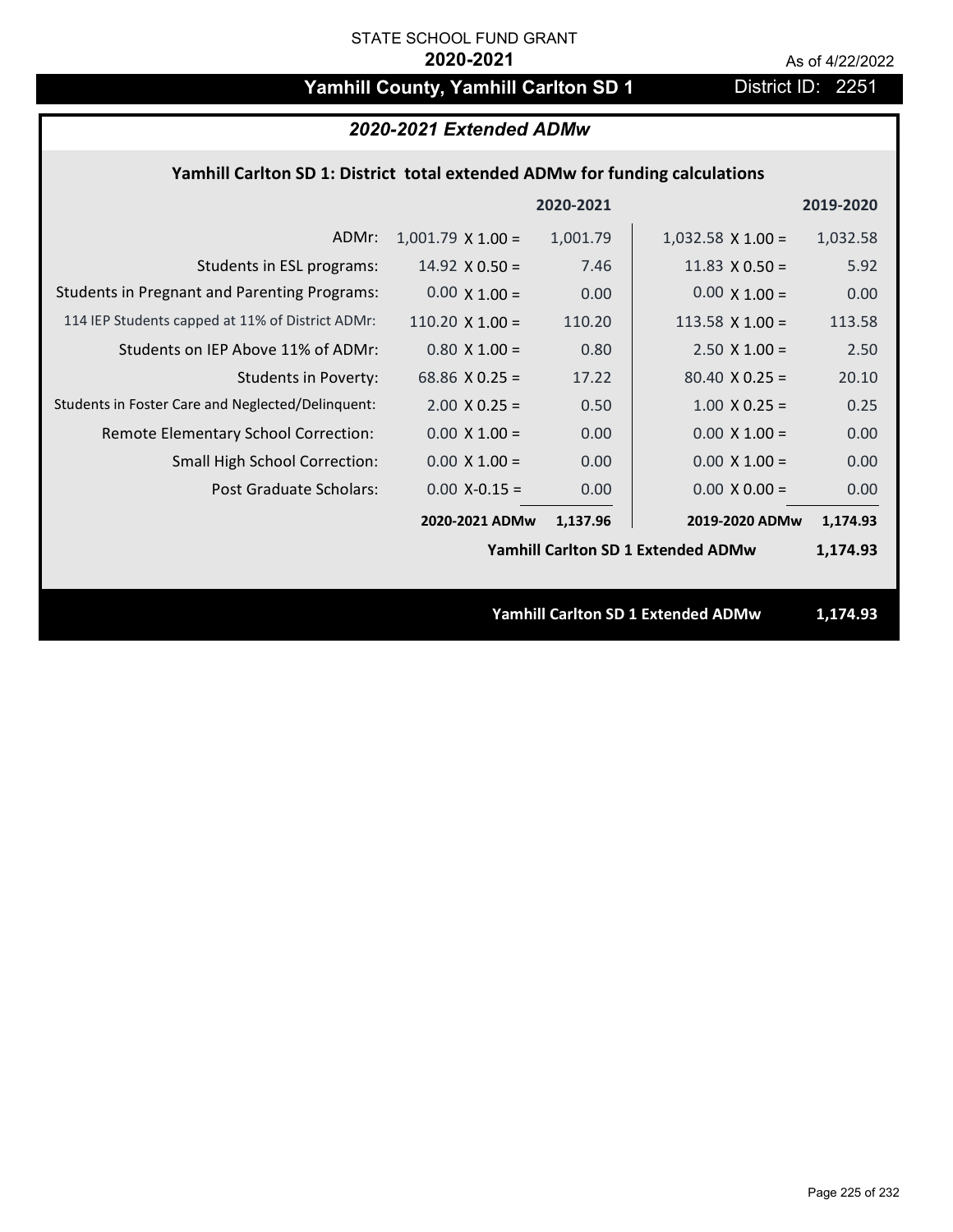# Yamhill County, Amity SD 4J **District ID: 2252**

# *2020-2021 Extended ADMw*

### **Amity SD 4J: District total extended ADMw for funding calculations**

|                                                     |                        | 2020-2021 |                        | 2019-2020 |
|-----------------------------------------------------|------------------------|-----------|------------------------|-----------|
| ADMr:                                               | $723.35 \times 1.00 =$ | 723.35    | 787.54 $\times$ 1.00 = | 787.54    |
| Students in ESL programs:                           | $28.28 \times 0.50 =$  | 14.14     | $22.96 \times 0.50 =$  | 11.48     |
| <b>Students in Pregnant and Parenting Programs:</b> | $0.00 \times 1.00 =$   | 0.00      | $0.00 \times 1.00 =$   | 0.00      |
| 125 IEP Students capped at 11% of District ADMr:    | $82.36 \times 1.00 =$  | 82.36     | $90.20 \times 1.00 =$  | 90.20     |
| Students on IEP Above 11% of ADMr:                  | $10.00 \times 1.00 =$  | 10.00     | $7.30 \times 1.00 =$   | 7.30      |
| <b>Students in Poverty:</b>                         | $89.87 \times 0.25 =$  | 22.47     | $100.78 \times 0.25 =$ | 25.20     |
| Students in Foster Care and Neglected/Delinquent:   | $2.00 \times 0.25 =$   | 0.50      | 4.00 $X$ 0.25 =        | 1.00      |
| Remote Elementary School Correction:                | $0.00 \times 1.00 =$   | 0.00      | $0.00 \times 1.00 =$   | 0.00      |
| <b>Small High School Correction:</b>                | $79.31 \times 1.00 =$  | 79.31     | $72.23 \times 1.00 =$  | 72.23     |
| Post Graduate Scholars:                             | $0.00$ X-0.15 =        | 0.00      | $0.00 \times 0.00 =$   | 0.00      |
|                                                     | 2020-2021 ADMw         | 932.13    | 2019-2020 ADMw         | 994.95    |
|                                                     |                        |           |                        |           |

**Amity SD 4J Extended ADMw**

**1,028.50**

# **Eola Hills Charter School: Charter ADMw for information only**

|                                                     |                       | 2020-2021 |                       | 2019-2020 |
|-----------------------------------------------------|-----------------------|-----------|-----------------------|-----------|
| ADMr:                                               | $25.36 \times 1.00 =$ | 25.36     | $32.50 \times 1.00 =$ | 32.50     |
| Students in ESL programs:                           | $0.00 \times 0.50 =$  | 0.00      | $0.00 \times 0.50 =$  | 0.00      |
| <b>Students in Pregnant and Parenting Programs:</b> | $0.00 \times 1.00 =$  | 0.00      | $0.00 \times 1.00 =$  | 0.00      |
| 0 IEP Students capped at 11% of District ADMr:      | $0.00 \times 1.00 =$  | 0.00      | $0.00 \times 1.00 =$  | 0.00      |
| Students on IEP Above 11% of ADMr:                  | $0.00 \times 1.00 =$  | 0.00      | $0.00 \times 1.00 =$  | 0.00      |
| Students in Poverty:                                | $3.15 \times 0.25 =$  | 0.79      | 4.20 $X$ 0.25 =       | 1.05      |
| Students in Foster Care and Neglected/Delinquent:   | $0.00 \times 0.25 =$  | 0.00      | $0.00 \times 0.25 =$  | 0.00      |
| Remote Elementary School Correction:                | $0.00 \times 1.00 =$  | 0.00      | $0.00 \times 1.00 =$  | 0.00      |
| <b>Small High School Correction:</b>                | $0.00 \times 1.00 =$  | 0.00      | $0.00 \times 1.00 =$  | 0.00      |
| Post Graduate Scholars:                             | $0.00$ X-0.15 =       | 0.00      | $0.00 \times 0.00 =$  | 0.00      |
|                                                     | 2020-2021 ADMw        | 26.15     | 2019-2020 ADMw        | 33.55     |

**Amity SD 4J Extended ADMw 1,028.50**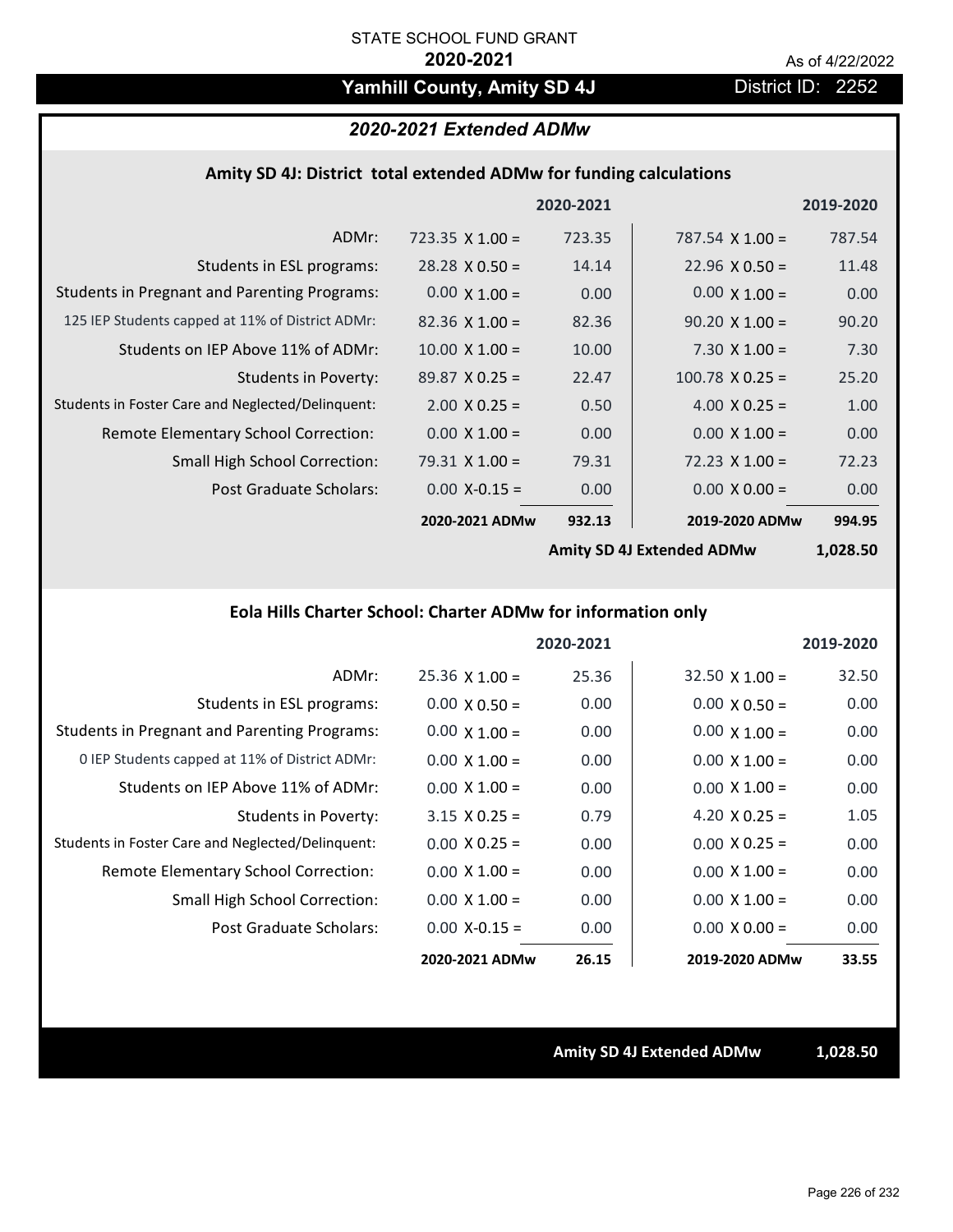# Yamhill County, Dayton SD 8 **District ID: 2253**

# *2020-2021 Extended ADMw*

## **Dayton SD 8: District total extended ADMw for funding calculations**

|                                                     |                        | 2020-2021 |                                  | 2019-2020 |
|-----------------------------------------------------|------------------------|-----------|----------------------------------|-----------|
| ADMr:                                               | $940.28 \times 1.00 =$ | 940.28    | $1,006.68 \times 1.00 =$         | 1,006.68  |
| Students in ESL programs:                           | $126.71 \times 0.50 =$ | 63.36     | $111.25 \times 0.50 =$           | 55.63     |
| <b>Students in Pregnant and Parenting Programs:</b> | $0.00 \times 1.00 =$   | 0.00      | $0.00 \times 1.00 =$             | 0.00      |
| 122 IEP Students capped at 11% of District ADMr:    | $103.43 \times 1.00 =$ | 103.43    | $110.73$ X 1.00 =                | 110.73    |
| Students on IEP Above 11% of ADMr:                  | $2.30 \times 1.00 =$   | 2.30      | $1.30 \times 1.00 =$             | 1.30      |
| <b>Students in Poverty:</b>                         | 69.45 $X$ 0.25 =       | 17.36     | $100.29$ X 0.25 =                | 25.07     |
| Students in Foster Care and Neglected/Delinquent:   | $3.00 \times 0.25 =$   | 0.75      | $7.00 \times 0.25 =$             | 1.75      |
| Remote Elementary School Correction:                | $0.00 \times 1.00 =$   | 0.00      | $0.00 \times 1.00 =$             | 0.00      |
| <b>Small High School Correction:</b>                | $23.87$ X 1.00 =       | 23.87     | $26.02 \times 1.00 =$            | 26.02     |
| Post Graduate Scholars:                             | $0.00$ X-0.15 =        | 0.00      | $0.00 \times 0.00 =$             | 0.00      |
|                                                     | 2020-2021 ADMw         | 1,151.35  | 2019-2020 ADMw                   | 1,227.18  |
|                                                     |                        |           | <b>Dayton SD 8 Extended ADMw</b> | 1,227.18  |
|                                                     |                        |           |                                  |           |
|                                                     |                        |           | Dayton SD & Extended ADMw        | 1 227 18  |

**Dayton SD 8 Extended ADMw 1,227.18**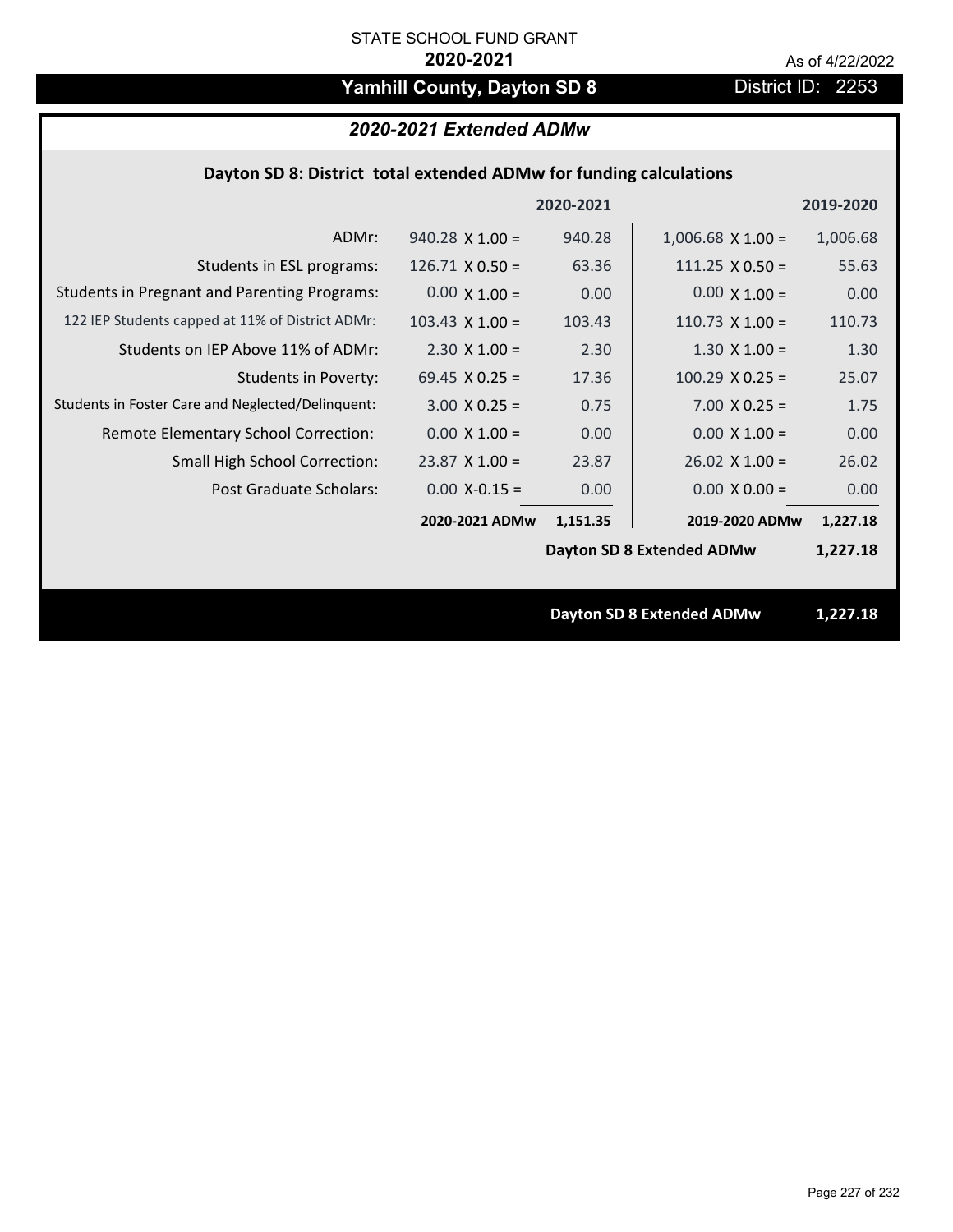# Yamhill County, Newberg SD 29J District ID: 2254

| 2020-2021 Extended ADMw                                               |                          |           |                                     |           |  |
|-----------------------------------------------------------------------|--------------------------|-----------|-------------------------------------|-----------|--|
| Newberg SD 29J: District total extended ADMw for funding calculations |                          |           |                                     |           |  |
|                                                                       |                          | 2020-2021 |                                     | 2019-2020 |  |
| ADMr:                                                                 | 4,429.72 $\times$ 1.00 = | 4,429.72  | 4,798.44 $\times$ 1.00 =            | 4,798.44  |  |
| Students in ESL programs:                                             | $273.88 \times 0.50 =$   | 136.94    | $274.02 \times 0.50 =$              | 137.01    |  |
| <b>Students in Pregnant and Parenting Programs:</b>                   | $1.00 \times 1.00 =$     | 1.00      | $1.54 \times 1.00 =$                | 1.54      |  |
| 652 IEP Students capped at 11% of District ADMr:                      | 487.27 $\times$ 1.00 =   | 487.27    | 527.83 $\times$ 1.00 =              | 527.83    |  |
| Students on IEP Above 11% of ADMr:                                    | $38.30 \times 1.00 =$    | 38.30     | $25.30 X 1.00 =$                    | 25.30     |  |
| <b>Students in Poverty:</b>                                           | 437.22 $X$ 0.25 =        | 109.31    | $514.76$ X 0.25 =                   | 128.69    |  |
| Students in Foster Care and Neglected/Delinquent:                     | 4.00 $X$ 0.25 =          | 1.00      | $12.00 \times 0.25 =$               | 3.00      |  |
| Remote Elementary School Correction:                                  | $0.00 \times 1.00 =$     | 0.00      | $0.00 \times 1.00 =$                | 0.00      |  |
| Small High School Correction:                                         | $0.00 \times 1.00 =$     | 0.00      | $0.00 \times 1.00 =$                | 0.00      |  |
| <b>Post Graduate Scholars:</b>                                        | $0.00$ X-0.15 =          | 0.00      | $0.00 X 0.00 =$                     | 0.00      |  |
|                                                                       | 2020-2021 ADMw           | 5,203.53  | 2019-2020 ADMw                      | 5,621.81  |  |
|                                                                       |                          |           | <b>Newberg SD 29J Extended ADMw</b> | 5,621.81  |  |
|                                                                       |                          |           |                                     |           |  |
|                                                                       |                          |           | <b>Newberg SD 29J Extended ADMw</b> | 5,621.81  |  |
|                                                                       |                          |           |                                     |           |  |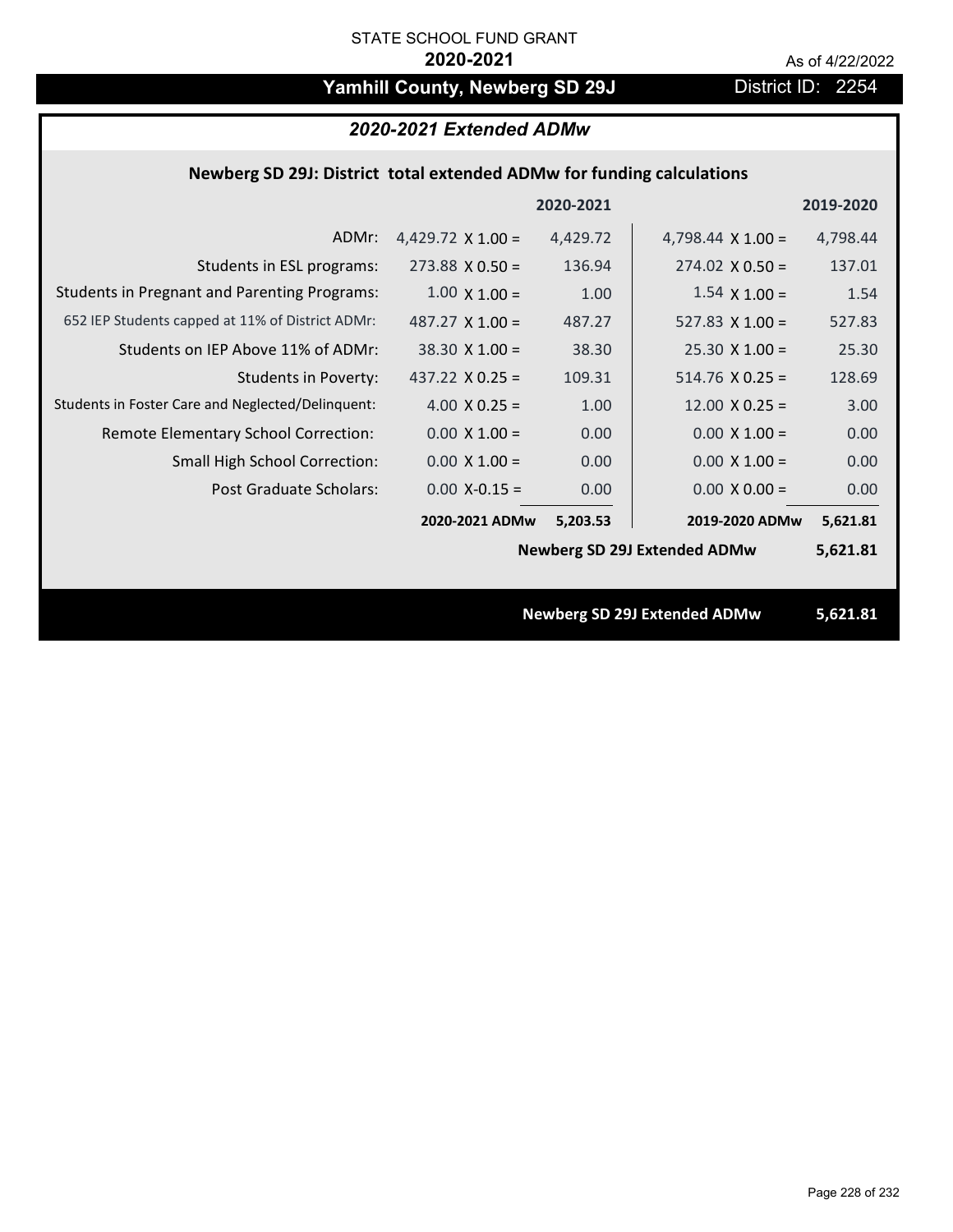# Yamhill County, Willamina SD 30J District ID: 2255

### *2020-2021 Extended ADMw*

## **Willamina SD 30J: District total extended ADMw for funding calculations**

|                                                     |                        | 2020-2021 |                                | 2019-2020 |
|-----------------------------------------------------|------------------------|-----------|--------------------------------|-----------|
| ADMr:                                               | $841.90 \times 1.00 =$ | 841.90    | $870.64$ X 1.00 =              | 870.64    |
| Students in ESL programs:                           | $1.00 \times 0.50 =$   | 0.50      | $0.00 \times 0.50 =$           | 0.00      |
| <b>Students in Pregnant and Parenting Programs:</b> | $0.00 \times 1.00 =$   | 0.00      | $0.00 \times 1.00 =$           | 0.00      |
| 139 IEP Students capped at 11% of District ADMr:    | $92.61 \times 1.00 =$  | 92.61     | $95.77 \times 1.00 =$          | 95.77     |
| Students on IEP Above 11% of ADMr:                  | $7.50 \times 1.00 =$   | 7.50      | $12.90 \times 1.00 =$          | 12.90     |
| <b>Students in Poverty:</b>                         | $128.40 \times 0.25 =$ | 32.10     | 120.09 $X$ 0.25 =              | 30.02     |
| Students in Foster Care and Neglected/Delinquent:   | $6.00 \times 0.25 =$   | 1.50      | $8.00 \times 0.25 =$           | 2.00      |
| Remote Elementary School Correction:                | $0.00 \times 1.00 =$   | 0.00      | $0.00 \times 1.00 =$           | 0.00      |
| <b>Small High School Correction:</b>                | 67.86 $X$ 1.00 =       | 67.86     | 66.83 $\times$ 1.00 =          | 66.83     |
| Post Graduate Scholars:                             | $0.00$ X-0.15 =        | 0.00      | $0.00 \times 0.00 =$           | 0.00      |
|                                                     | 2020-2021 ADMw         | 1,043.97  | 2019-2020 ADMw                 | 1,078.16  |
|                                                     |                        |           | Willamina SD 30J Extended ADMw | 1,078.16  |
|                                                     |                        |           |                                |           |
|                                                     |                        |           | Willamina SD 30J Extended ADMw | 1,078.16  |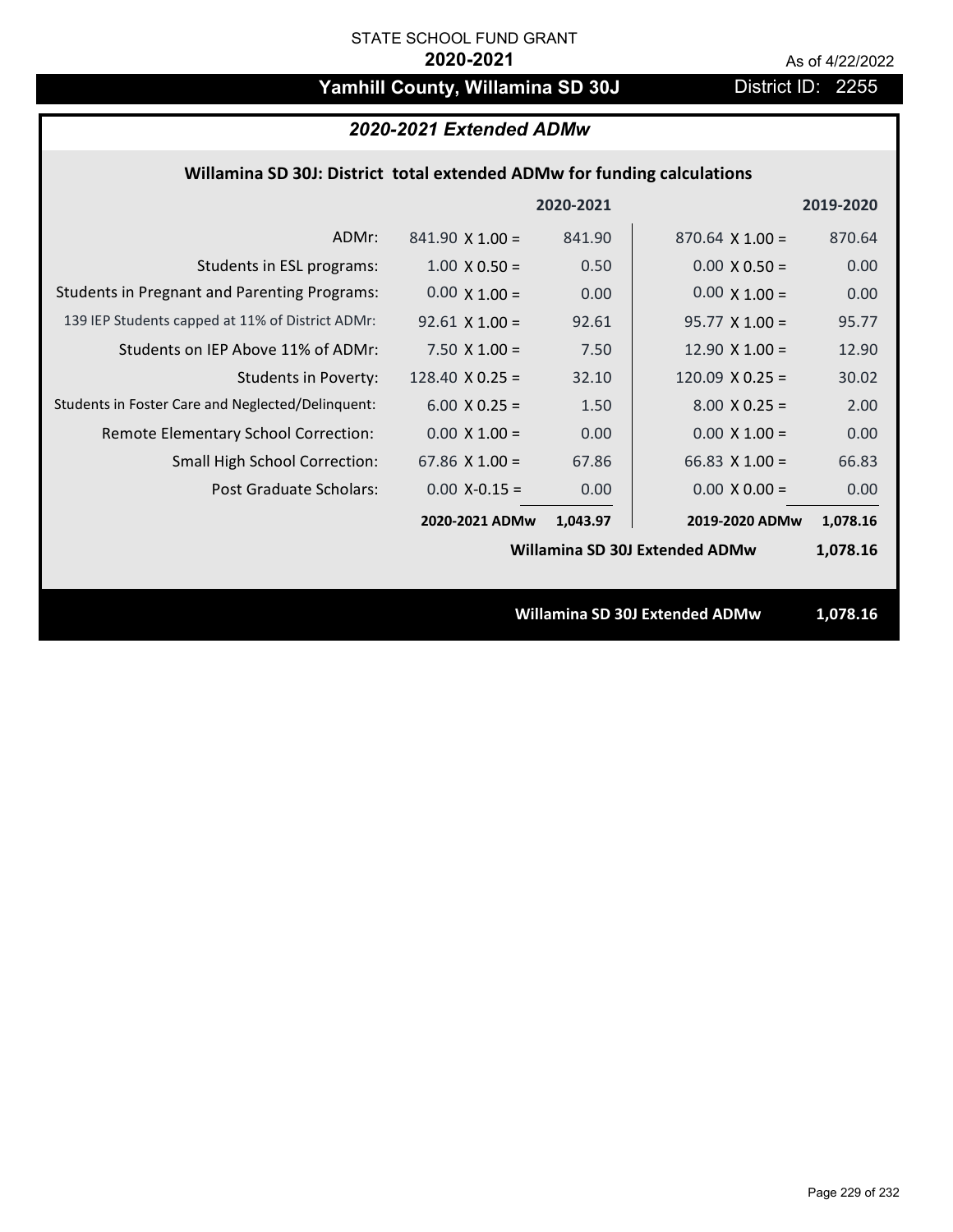# Yamhill County, McMinnville SD 40 District ID: 2256

| 2020-2021 Extended ADMw                                                  |                          |           |                                        |           |
|--------------------------------------------------------------------------|--------------------------|-----------|----------------------------------------|-----------|
| McMinnville SD 40: District total extended ADMw for funding calculations |                          |           |                                        |           |
|                                                                          |                          | 2020-2021 |                                        | 2019-2020 |
| ADMr:                                                                    | 6,350.86 $\times$ 1.00 = | 6,350.86  | 6,580.66 $\times$ 1.00 =               | 6,580.66  |
| Students in ESL programs:                                                | $681.37 \times 0.50 =$   | 340.69    | $672.99 \times 0.50 =$                 | 336.50    |
| <b>Students in Pregnant and Parenting Programs:</b>                      | 2.56 $\times$ 1.00 =     | 2.56      | $5.00 \times 1.00 =$                   | 5.00      |
| 848 IEP Students capped at 11% of District ADMr:                         | 698.59 $X$ 1.00 =        | 698.59    | 723.87 $X$ 1.00 =                      | 723.87    |
| Students on IEP Above 11% of ADMr:                                       | 13.70 $X$ 1.00 =         | 13.70     | 13.80 $X$ 1.00 =                       | 13.80     |
| <b>Students in Poverty:</b>                                              | $714.26$ X 0.25 =        | 178.57    | $805.05 \times 0.25 =$                 | 201.26    |
| Students in Foster Care and Neglected/Delinquent:                        | $22.00 \times 0.25 =$    | 5.50      | $26.00 \times 0.25 =$                  | 6.50      |
| Remote Elementary School Correction:                                     | $0.00 \times 1.00 =$     | 0.00      | $0.00 X 1.00 =$                        | 0.00      |
| <b>Small High School Correction:</b>                                     | $0.00 \times 1.00 =$     | 0.00      | $0.00 \times 1.00 =$                   | 0.00      |
| Post Graduate Scholars:                                                  | $0.00$ X-0.15 =          | 0.00      | $0.00 \times 0.00 =$                   | 0.00      |
|                                                                          | 2020-2021 ADMw           | 7,590.46  | 2019-2020 ADMw                         | 7,867.59  |
|                                                                          |                          |           | <b>McMinnville SD 40 Extended ADMw</b> | 7,867.59  |
|                                                                          |                          |           |                                        |           |
|                                                                          |                          |           | McMinnville SD 40 Extended ADMw        | 7,867.59  |
|                                                                          |                          |           |                                        |           |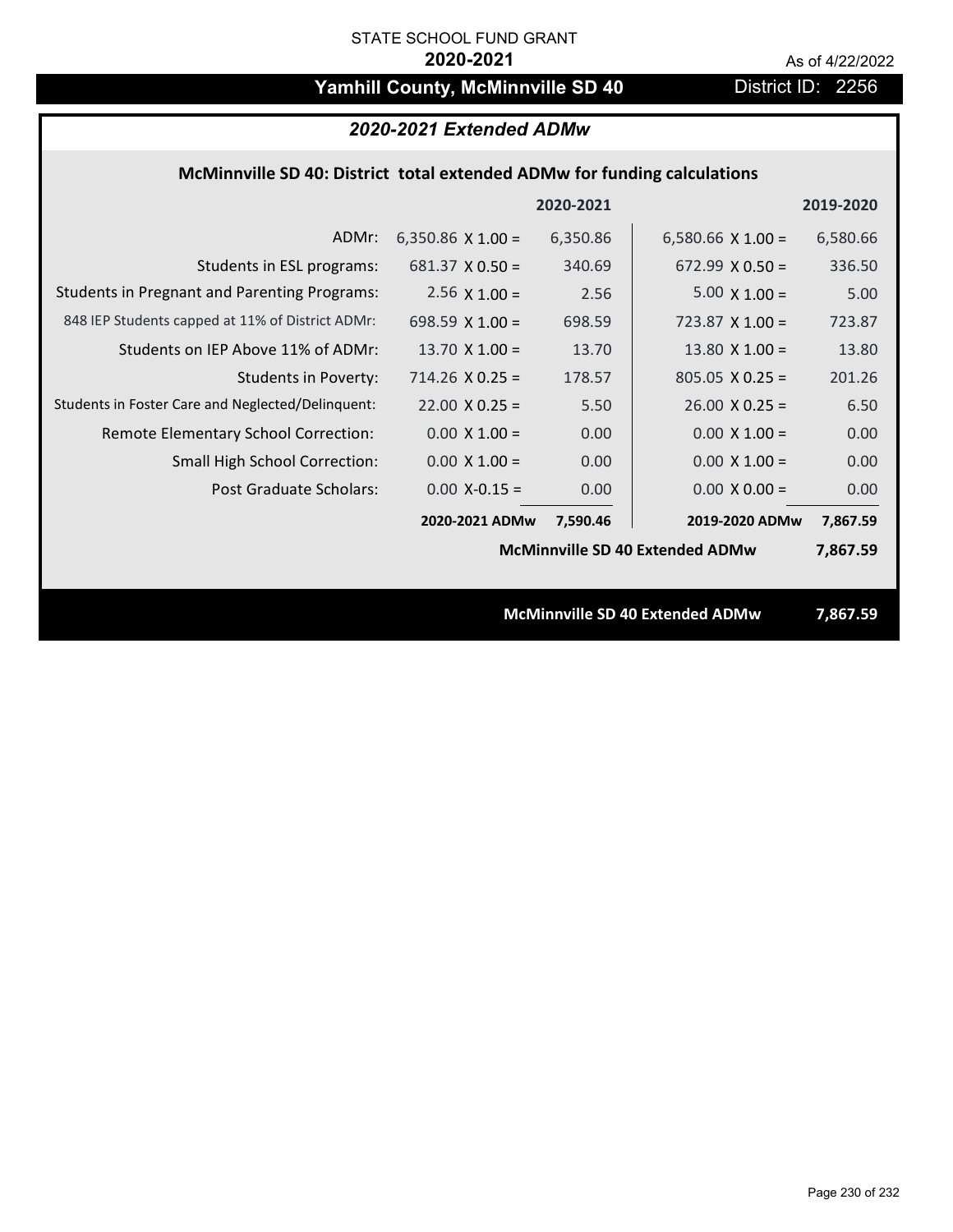# Yamhill County, Sheridan SD 48J District ID: 2257

### *2020-2021 Extended ADMw*

# **Sheridan SD 48J: District total extended ADMw for funding calculations**

|                                                     |                        | 2020-2021 |                        | 2019-2020 |
|-----------------------------------------------------|------------------------|-----------|------------------------|-----------|
| ADMr:                                               | 662.09 $\times$ 1.00 = | 662.09    | 690.79 $\times$ 1.00 = | 690.79    |
| Students in ESL programs:                           | $15.88 \times 0.50 =$  | 7.94      | $13.52 \times 0.50 =$  | 6.76      |
| <b>Students in Pregnant and Parenting Programs:</b> | $0.47 \times 1.00 =$   | 0.47      | $0.00 \times 1.00 =$   | 0.00      |
| 128 IEP Students capped at 11% of District ADMr:    | $101.67 \times 1.00 =$ | 101.67    | $98.90 \times 1.00 =$  | 98.90     |
| Students on IEP Above 11% of ADMr:                  | $5.10 \times 1.00 =$   | 5.10      | $3.60 \times 1.00 =$   | 3.60      |
| Students in Poverty:                                | $87.44 \times 0.25 =$  | 21.86     | $109.12 \times 0.25 =$ | 27.28     |
| Students in Foster Care and Neglected/Delinquent:   | $2.00 \times 0.25 =$   | 0.50      | $0.00 \times 0.25 =$   | 0.00      |
| Remote Elementary School Correction:                | $0.00 \times 1.00 =$   | 0.00      | $0.00 \times 1.00 =$   | 0.00      |
| <b>Small High School Correction:</b>                | $86.90 \times 1.00 =$  | 86.90     | $83.12 \times 1.00 =$  | 83.12     |
| Post Graduate Scholars:                             | $0.00$ X-0.15 =        | 0.00      | $0.00 \times 0.00 =$   | 0.00      |
|                                                     | 2020-2021 ADMw         | 886.53    | 2019-2020 ADMw         | 910.45    |

**Sheridan SD 48J Extended ADMw**

**1,158.07**

## **Sheridan Japanese School: Charter ADMw for information only**

|                                                     |                       | 2020-2021 |                       | 2019-2020 |
|-----------------------------------------------------|-----------------------|-----------|-----------------------|-----------|
| ADMr:                                               | $70.03 \times 1.00 =$ | 70.03     | $84.46 \times 1.00 =$ | 84.46     |
| Students in ESL programs:                           | $0.00 \times 0.50 =$  | 0.00      | $1.00 \times 0.50 =$  | 0.50      |
| <b>Students in Pregnant and Parenting Programs:</b> | $0.00 \times 1.00 =$  | 0.00      | $0.00 \times 1.00 =$  | 0.00      |
| 0 IEP Students capped at 11% of District ADMr:      | $0.00 \times 1.00 =$  | 0.00      | $0.00 \times 1.00 =$  | 0.00      |
| Students on IEP Above 11% of ADMr:                  | $0.00 \times 1.00 =$  | 0.00      | $0.00 \times 1.00 =$  | 0.00      |
| Students in Poverty:                                | $9.25 \times 0.25 =$  | 2.31      | $13.57 \times 0.25 =$ | 3.39      |
| Students in Foster Care and Neglected/Delinquent:   | $0.00 \times 0.25 =$  | 0.00      | $0.00 \times 0.25 =$  | 0.00      |
| Remote Elementary School Correction:                | $0.00 \times 1.00 =$  | 0.00      | $0.00 \times 1.00 =$  | 0.00      |
| <b>Small High School Correction:</b>                | $0.00 \times 1.00 =$  | 0.00      | $0.00 \times 1.00 =$  | 0.00      |
| Post Graduate Scholars:                             | $0.00 X - 0.15 =$     | 0.00      | $0.00 \times 0.00 =$  | 0.00      |
|                                                     | 2020-2021 ADMw        | 72.34     | 2019-2020 ADMw        | 88.35     |